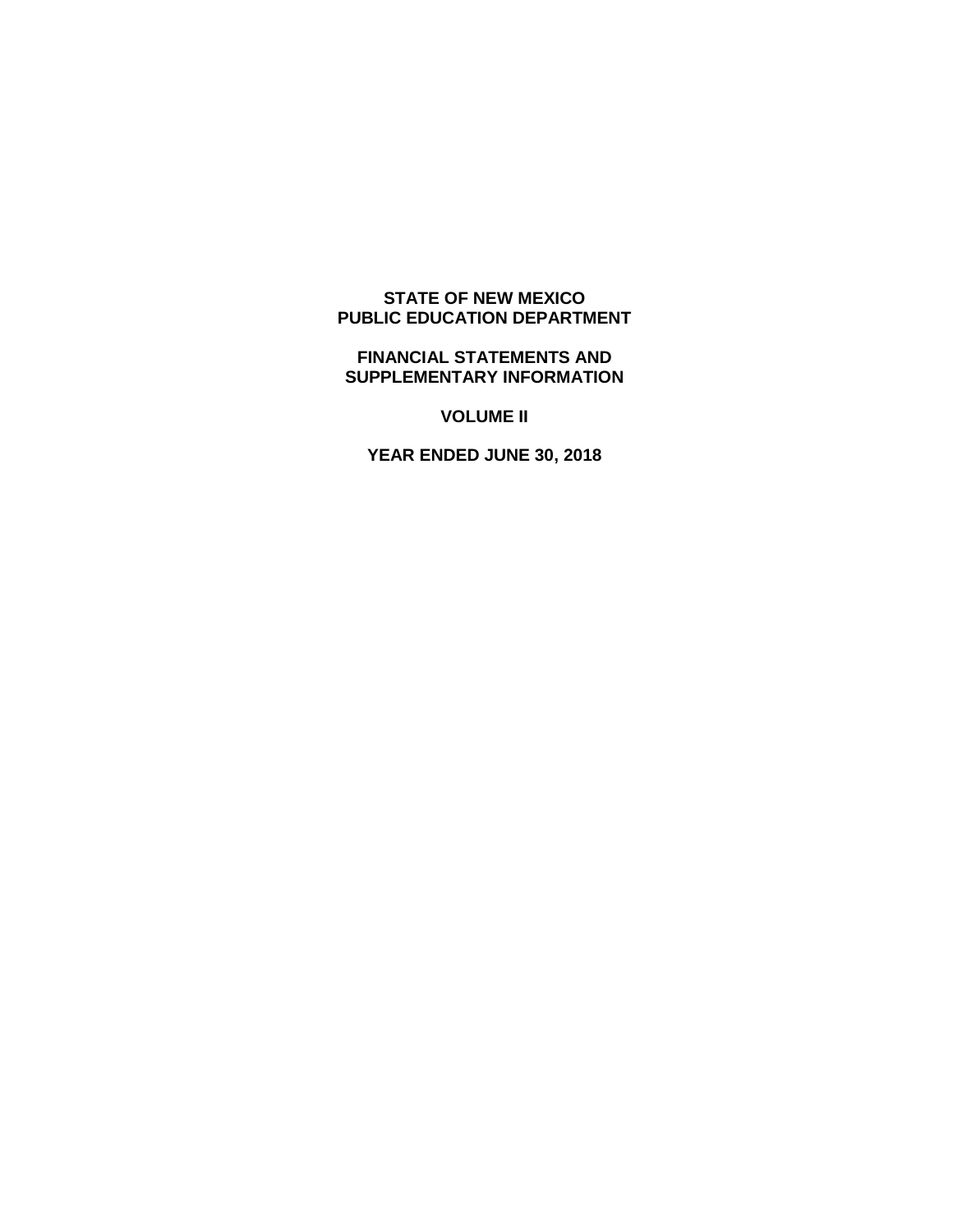### **STATE OF NEW MEXICO PUBLIC EDUCATION DEPARTMENT TABLE OF CONTENTS YEAR ENDED JUNE 30, 2018**

### **VOLUME II**

| <b>SCHEDULE OF EXPENDITURES OF FEDERAL AWARDS</b>                                                                                                                                                                                           | 136 |
|---------------------------------------------------------------------------------------------------------------------------------------------------------------------------------------------------------------------------------------------|-----|
| NOTES TO SCHEDULE OF EXPENDITURES OF FEDERAL AWARDS                                                                                                                                                                                         | 138 |
| REPORT OF INDEPENDENT AUDITORS ON INTERNAL CONTROL OVER<br>FINANCIAL REPORTING AND ON COMPLIANCE AND OTHER MATTERS<br><b>BASED ON AN AUDIT OF FINANCIAL STATEMENTS PERFORMED IN</b><br><b>ACCORDANCE WITH GOVERNMENT AUDITING STANDARDS</b> | 139 |
| REPORT OF INDEPENDENT AUDITORS ON COMPLIANCE FOR EACH MAJOR<br>FEDERAL PROGRAM AND REPORT ON INTERNAL CONTROL OVER<br><b>COMPLIANCE REQUIRED BY THE UNIFORM GUIDANCE</b>                                                                    | 143 |
| <b>SCHEDULE OF FINDINGS AND QUESTIONED COSTS</b>                                                                                                                                                                                            | 146 |
| SUMMARY SCHEDULE OF PRIOR AUDIT FINDINGS                                                                                                                                                                                                    | 290 |
| <b>EXIT CONFERENCES</b>                                                                                                                                                                                                                     | 296 |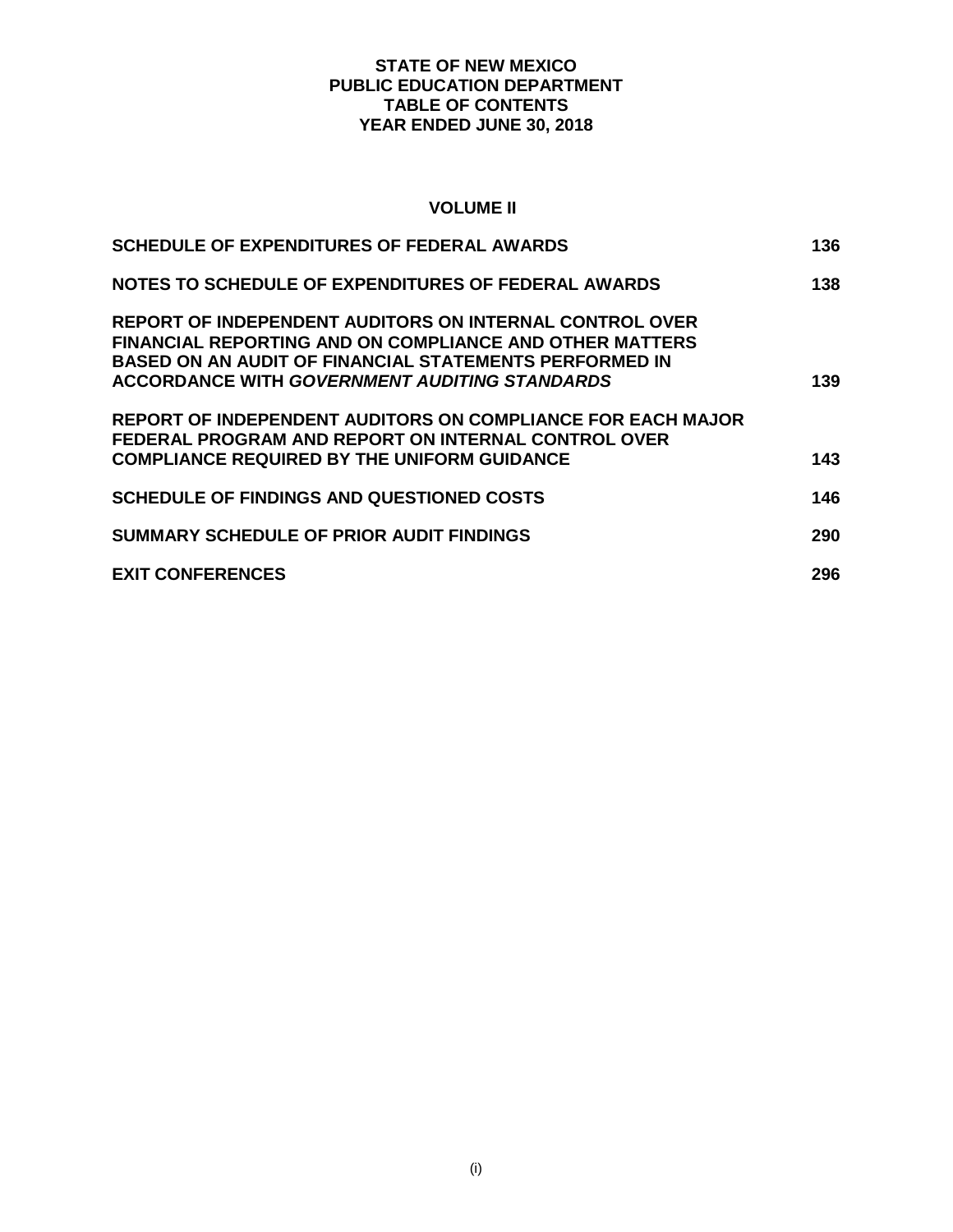### **STATE OF NEW MEXICO PUBLIC EDUCATION DEPARTMENT SCHEDULE OF EXPENDITURES OF FEDERAL AWARDS YEAR ENDED JUNE 30, 2018**

| Federal Agency/                                                                                        | Federal          | Passed               |                      | Total                   |
|--------------------------------------------------------------------------------------------------------|------------------|----------------------|----------------------|-------------------------|
| Pass-Through                                                                                           | <b>CFDA</b>      | Through to           | Department           | Federal                 |
| Agency<br><b>PUBLIC EDUCATION DEPARTMENT</b>                                                           | Number           | Subrecipients        | Expenditures         | Expenditures            |
|                                                                                                        |                  |                      |                      |                         |
| <b>U.S. DEPARTMENT OF AGRICULTURE</b><br><b>Child Nutrition:</b>                                       |                  |                      |                      |                         |
| School Breakfast Program                                                                               | 10.553           | 43,935,928<br>\$     | \$<br>611,972        | \$<br>44.547.900        |
| National School Lunch Program                                                                          | 10.555           | 101,908,674          | 917,958              | 102,826,632             |
| <b>Total Child Nutrition Cluster</b>                                                                   |                  | 145,844,602          | 1,529,930            | 147,374,532             |
|                                                                                                        | 10.582           |                      |                      |                         |
| Fresh Fruit and Vegetable Program<br>National School Lunch Program - Equipment                         | 10.579           | 1,855,130<br>209,096 | 41,387               | 1,896,517<br>209,096    |
|                                                                                                        |                  |                      |                      |                         |
| TOTAL U.S. DEPARTMENT OF AGRICULTURE                                                                   |                  | 147,908,828          | 1,571,317            | 149,480,145             |
| <b>U.S. DEPARTMENT OF EDUCATION</b><br>Office of Elementary and Secondary Education:                   |                  |                      |                      |                         |
| Title I Grants to Local Educational Agencies                                                           | 84.010           | 104,327,425          | 905,464              | 105,232,889             |
| Total Title I Grants to Local Educational Agencies                                                     |                  | 104,327,425          | 905.464              | 105,232,889             |
|                                                                                                        |                  |                      |                      |                         |
| School Achievement Fund 1003(g)                                                                        | 84.377           | 3,195,160            | 175,767              | 3,370,927               |
| Total School Achievement Fund 1003(g)                                                                  |                  | 3,195,160            | 175,767              | 3,370,927               |
|                                                                                                        |                  |                      |                      |                         |
| Education for Homeless Children and Youth<br>Total Education for Homeless Children and Youth           | 84.196           | 443,171<br>443,171   | 125,211<br>125,211   | 568,382<br>568,382      |
|                                                                                                        |                  |                      |                      |                         |
| Migrant Education - State Grant Program                                                                | 84.011           | 513,295              | 215,355              | 728,650                 |
| Title I Program for Neglected and Delinguent Children                                                  | 84.013           | 336,737              |                      | 336,737                 |
| MEP Consort. Incentive Grants (Migrant Consortium)                                                     | 84.144           |                      | 82,039               | 82,039                  |
| Twenty-first Century Community Learning Centers                                                        | 84.287           | 7,783,633            | 451,800              | 8,235,433               |
| <b>Rural Education</b>                                                                                 | 84.358           | 979,257              | 59,634               | 1,038,891               |
| Title III English Language Acquisition Grants                                                          | 84.365           | 4,111,267            | 202,282              | 4,313,549               |
| Mathematics and Science Partnerships                                                                   | 84.366           |                      | 1,128,681            | 1,128,681               |
| Title II Improving Teacher Quality State Grants<br>Grants for State Assessments and Related Activities | 84.367<br>84.369 | 16,957,382           | 684,314<br>4,927,546 | 17,641,696<br>4,927,546 |
| <b>Total Office of Elementary and Secondary Education</b>                                              |                  | 138,647,327          | 8,958,093            | 147,605,420             |
|                                                                                                        |                  |                      |                      |                         |
| Office of Special Education and Rehabilitative Services:<br>Special Education Cluster (IDEA):          |                  |                      |                      |                         |
| Special Education - Grants to States                                                                   | 84.027           | 76,647,123           | 11,139,974           | 87,787,097              |
| Special Education - Preschool Grants                                                                   | 84.173           | 1,685,873            | 656,005              | 2,341,878               |
| <b>Total Special Education Cluster (IDEA)</b>                                                          |                  | 78,332,996           | 11,795,979           | 90,128,975              |
| Office of Elementary and Secondary Education:                                                          |                  |                      |                      |                         |
| <b>Charter Schools</b><br><b>Striving Readers</b>                                                      | 84.282<br>84.371 |                      | 12,973               | 12,973                  |
| Title IV - Student Support                                                                             | 84.424           | 1,098,303            | 1,613<br>35,385      | 1,613<br>1,133,688      |
| ASSETS - Achieving Student Success with Effective Tiered Supports                                      | 84.323           |                      | 669,981              | 669,981                 |
|                                                                                                        |                  |                      |                      |                         |
| Office of Innovation and Improvement:                                                                  |                  |                      |                      |                         |
| Race to the Top                                                                                        | 84.412           |                      | 3,602,598            | 3,602,598               |
| <b>Total Office of Innovation and Improvement</b>                                                      |                  |                      | 3,602,598            | 3,602,598               |
| <b>Office of Vocation and Adult Education</b>                                                          |                  |                      |                      |                         |
| Carl Perkins - Voc. Educ. - Basic Grants to States/                                                    |                  |                      |                      |                         |
| Adult Educ. - State Grant Program                                                                      | 84.048           | 6,916,074            | 1,030,309            | 7,946,383               |
|                                                                                                        |                  |                      |                      |                         |
| TOTAL U.S. DEPARTMENT OF EDUCATION                                                                     |                  | 224,994,700          | 26,106,931           | 251,101,631             |
| <b>U.S. DEPARTMENT OF HEALTH AND HUMAN SERVICES</b>                                                    |                  |                      |                      |                         |
| <b>Centers for Disease Control and Prevention:</b>                                                     |                  |                      |                      |                         |
| Centers for Disease Control and Prev. - Investigations                                                 |                  |                      |                      |                         |
| and Technical Assistance                                                                               | 92.283           |                      | 390,599              | 390,599                 |
| <b>Teen Pregnancy Prevention</b><br>Temporary Assistance For Needy Families (TANF Cluster)             | 93.500<br>93.558 | 3,500,000            | 89,414               | 89,414<br>3,500,000     |
|                                                                                                        |                  |                      |                      |                         |
| TOTAL U.S. DEPARTMENT OF HEALTH AND HUMAN SERVICES                                                     |                  | 3,500,000            | 480,013              | 3,980,013               |
| TOTAL EXPENDITURES - PUBLIC EDUCATION DEPARTMENT                                                       |                  | \$376,403,528        | \$<br>28,158,261     | 404,561,789<br>\$       |
|                                                                                                        |                  |                      |                      |                         |

*See accompanying Notes to Schedule of Expenditures of Federal Awards.*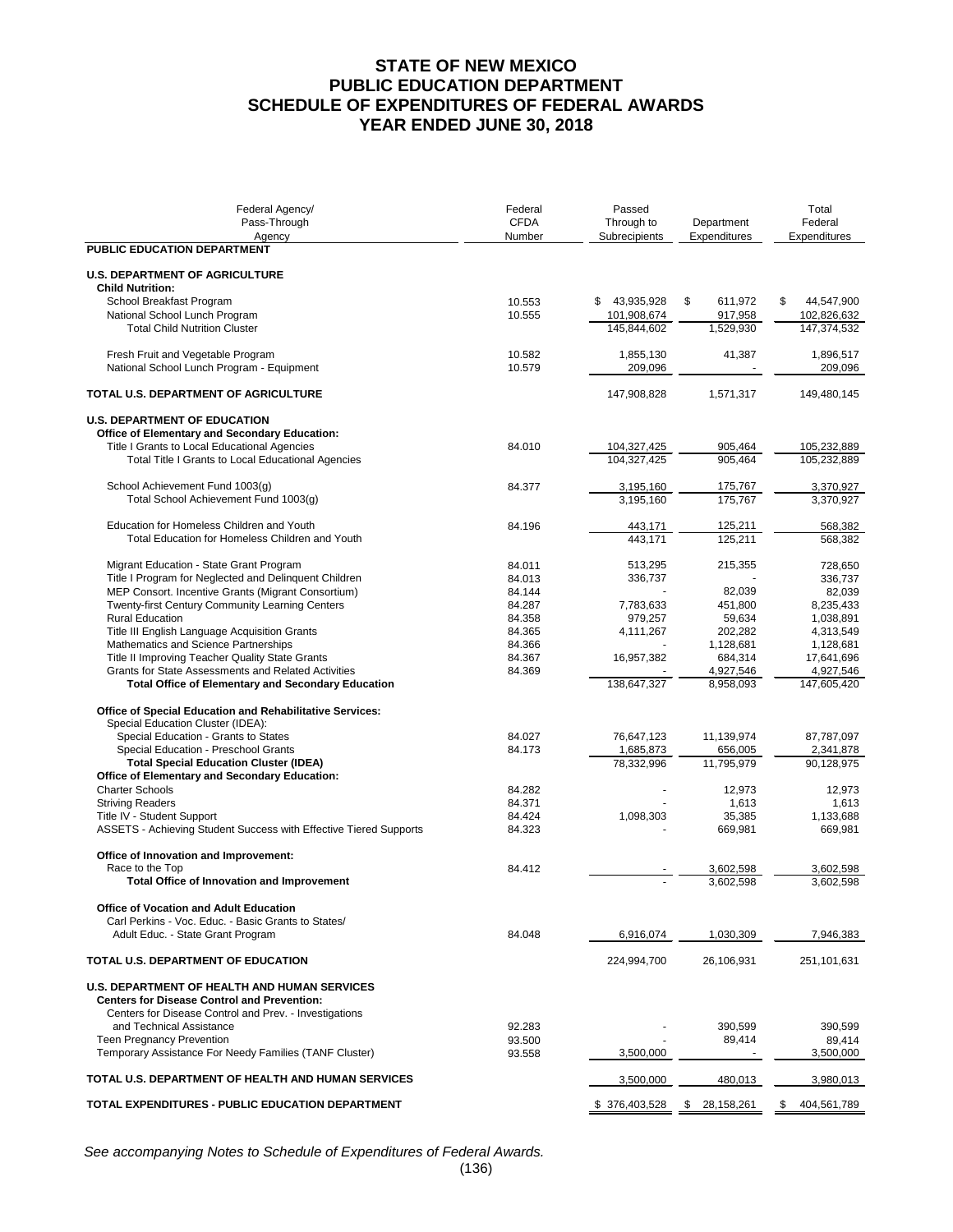### **STATE OF NEW MEXICO PUBLIC EDUCATION DEPARTMENT SCHEDULE OF EXPENDITURES OF FEDERAL AWARDS (CONTINUED) YEAR ENDED JUNE 30, 2018**

| Federal Agency/<br>Pass-Through<br>Agency                                                      | Federal<br><b>CFDA</b><br>Number | Passed<br>Through to<br><b>Subrecipients</b> | Department<br>Expenditures | Total<br>Federal<br>Expenditures |
|------------------------------------------------------------------------------------------------|----------------------------------|----------------------------------------------|----------------------------|----------------------------------|
| DEPARTMENT OF VOCATIONAL REHABILITATION                                                        |                                  |                                              |                            |                                  |
| <b>U.S. DEPARTMENT OF EDUCATION</b>                                                            |                                  |                                              |                            |                                  |
| Rehabilitation Services-Vocational Rehabilitation Grants to States                             | 84.126                           | \$                                           | \$                         | \$<br>22,792,157                 |
| <b>Supported Employment Services</b><br>for Individuals with the Most Significant Disabilities | 84.187                           |                                              |                            | 89,865                           |
| TOTAL U.S. DEPARTMENT OF EDUCATION                                                             |                                  |                                              |                            | 22,882,022                       |
| U.S. DEPARTMENT OF HEALTH AND HUMAN SERVICES<br>Independent Living State Grants                | 93.369                           |                                              |                            | 300,589                          |
| TOTAL U.S. DEPARTMENT OF HEALTH AND HUMAN SERVICES                                             |                                  |                                              |                            | 300,589                          |
| <b>SOCIAL SECURITY ADMINISTRATION</b><br>Disability Insurance/SSI Cluster                      | 96.001                           |                                              |                            | 13,192,087                       |
| <b>TOTAL SOCIAL SECURITY ADMINISTRATION</b>                                                    |                                  |                                              |                            | 13,192,087                       |
| TOTAL EXPENDITURES - DEPARTMENT OF VOCATION REHABILITATION                                     |                                  |                                              |                            | 36,374,698                       |
| TOTAL FEDERAL EXPENDITURES (PED AND DVR)                                                       |                                  | 376,403,528                                  | 28,158,261<br>S            | 440,936,487<br>\$                |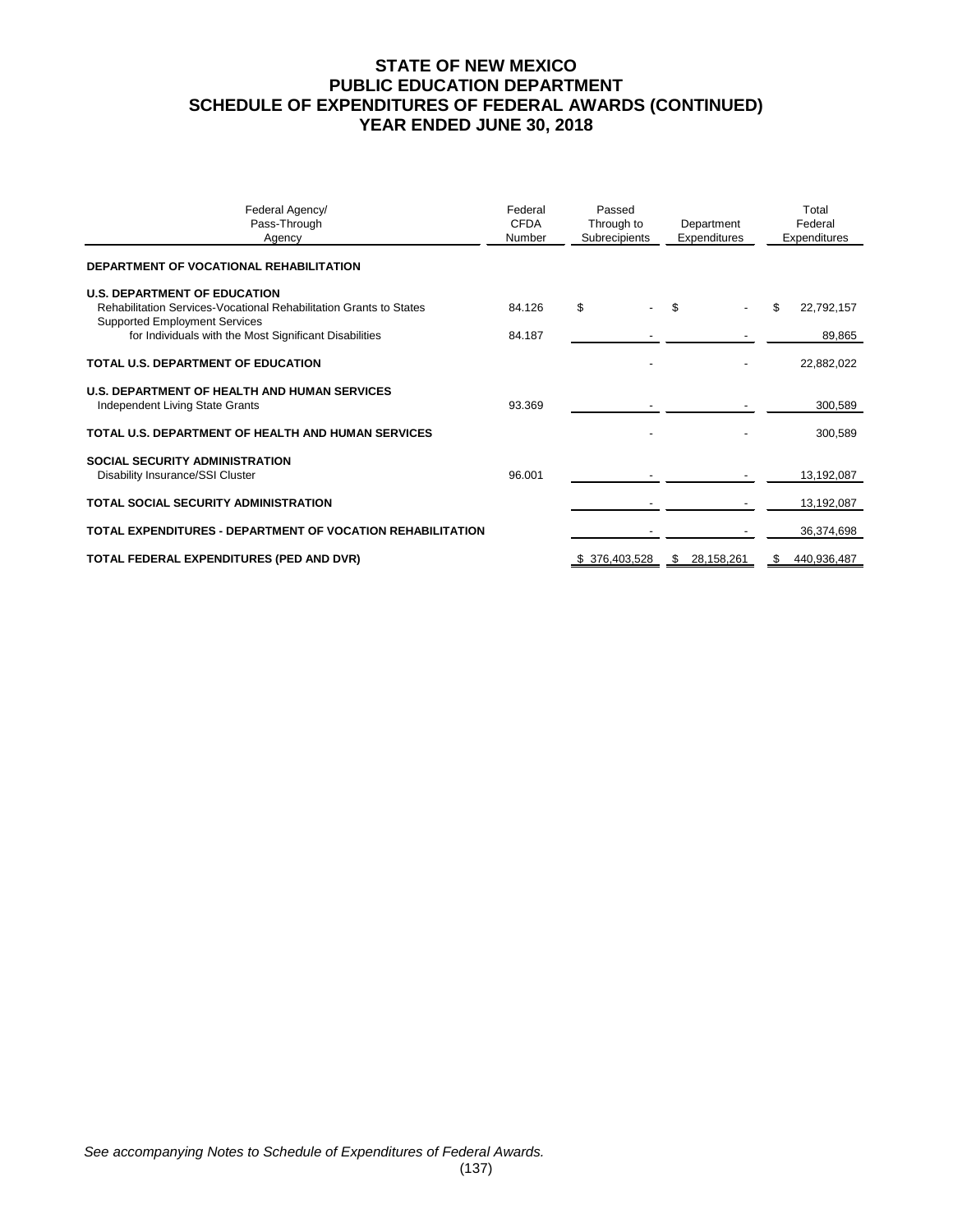### **STATE OF NEW MEXICO PUBLIC EDUCATION DEPARTMENT NOTES TO SCHEDULE OF EXPENDITURES OF FEDERAL AWARDS YEAR ENDED JUNE 30, 2018**

### **NOTE 1 BASIS OF PRESENTATION**

The accompanying Schedule of Expenditures of Federal Awards (Schedule) includes the federal grant activity of the State of New Mexico Public Education Department (PED) and is presented on the modified accrual basis of accounting, which is the same basis as was used to prepare the fund financial statements. The information in the Schedule is presented in accordance with the requirements Title 2 U.S. Code of Federal Regulations, Part 200, Uniform Administrative Requirements, Cost Principles, and Audit Requirements for Federal Awards (Uniform Guidance). Therefore, some amounts presented in this schedule may differ from amounts presented in, or used in the preparation of the financial statements.

### **NOTE 2 INDIRECT COST RATE**

Indirect costs may be included in the reported expenditures, to the extent that they are included in the federal financial reports used as the source for the data presented. Certain of the PED's federal award programs have been charged with indirect costs, based upon a rate established by the State of New Mexico, and the PED has elected not to use the 10% de minimis indirect costs rate allowed under the Uniform Guidance applied to overall expenditures. The PED's indirect cost rate for the year was 21.3% for the Department and 30.1% for the Division.

# **NOTE 3 NONCASH ASSISTANCE**

The Department did not receive any federal noncash assistance during the year ended June 30, 2018.

# **NOTE 4 LOANS**

The Department does not have any loans outstanding with the Federal government at June 30, 2018.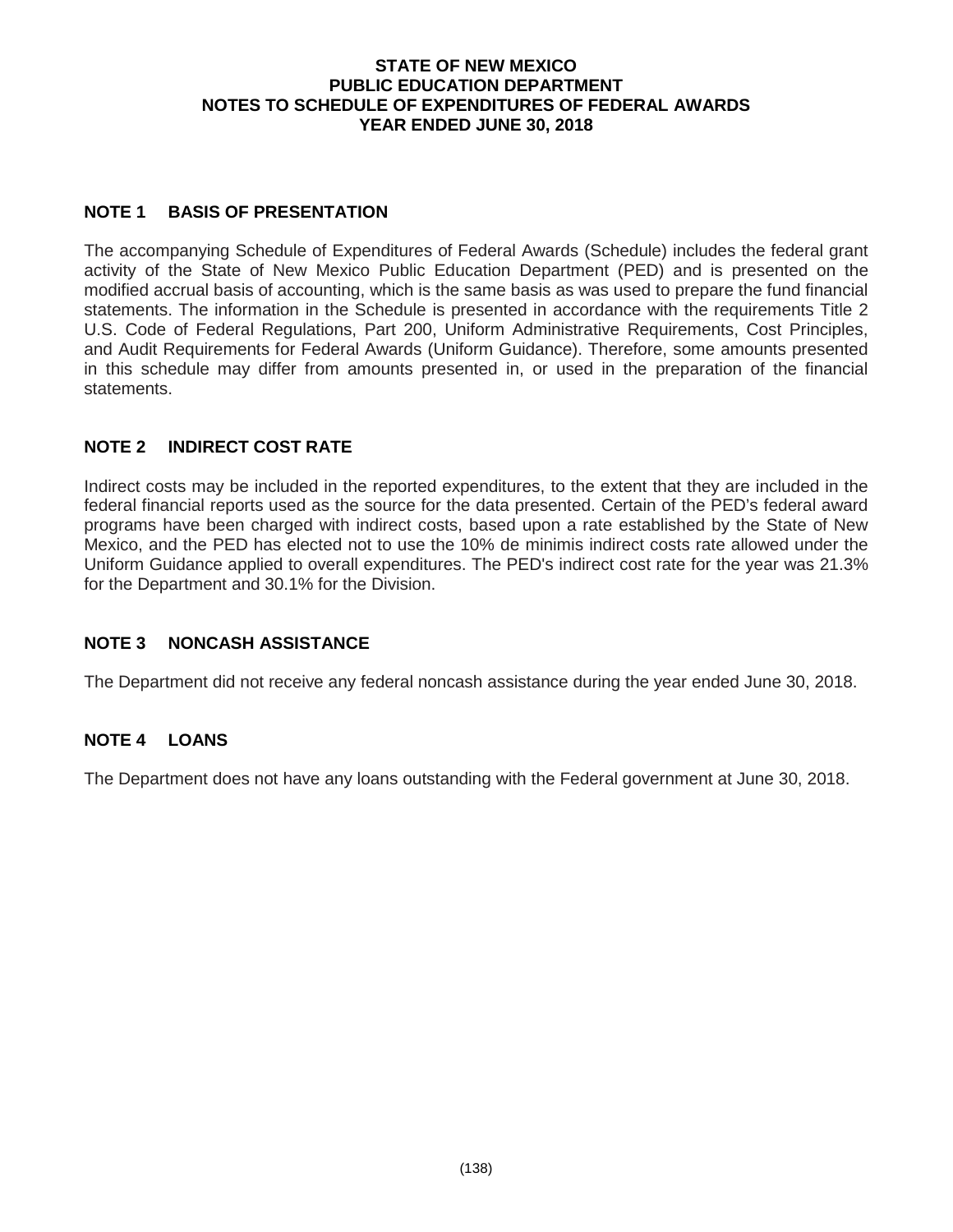

CliftonLarsonAllen LLP CLAconnect.com

#### **REPORT OF INDEPENDENT AUDITORS ON INTERNAL CONTROL OVER FINANCIAL REPORTING AND ON COMPLIANCE AND OTHER MATTERS BASED ON AN AUDIT OF FINANCIAL STATEMENTS PERFORMED IN ACCORDANCE WITH GOVERNMENT AUDITING STANDARDS**

Christopher Ruszkowski, Secretary of Education New Mexico Public Education Department and Mr. Wayne Johnson New Mexico State Auditor

We have audited the accompanying financial statements of the governmental activities, the aggregate discretely presented component units, each major fund, the aggregate remaining fund information, and the budgetary comparison schedules for the general fund and major special revenue funds of the New Mexico Public Education Department (Department), as of and for the year ended June 30, 2018, and the related notes to the financial statements, which collectively comprise the entity's basic financial statements, and have issued our report thereon dated November 21, 2018. We have also audited the financial statements of the governmental activities, each major fund, the aggregate remaining fund information and the budgetary comparisons for the general fund and each major special revenue fund of each discretely presented component unit, presented as supplementary information, as defined by the Governmental Accounting Standards Board (GASB) as of and for the year ended June 30, 2018. Our report disclaims opinions on certain financial statements because of the matters described in the "Bases for Disclaimer of Opinions" paragraph in our report starting on page 2.

## **Internal Control Over Financial Reporting**

In planning and performing our audit of the financial statements, we considered the Department's internal control over financial reporting (internal control) to determine the audit procedures that are appropriate in the circumstances for the purpose of expressing our opinions on the financial statements, but not for the purpose of expressing an opinion on the effectiveness of the Department's internal control. Accordingly, we do not express an opinion on the effectiveness of the Department's internal control.

Our consideration of internal control was for the limited purpose described in the preceding paragraph and was not designed to identify all deficiencies in internal control that might be material weaknesses or significant deficiencies and therefore, material weaknesses or significant deficiencies may exist that have not been identified. However, as described in the accompanying schedule of findings and questioned costs, we did identify certain deficiencies in internal control that we consider to be material weaknesses and significant deficiencies.

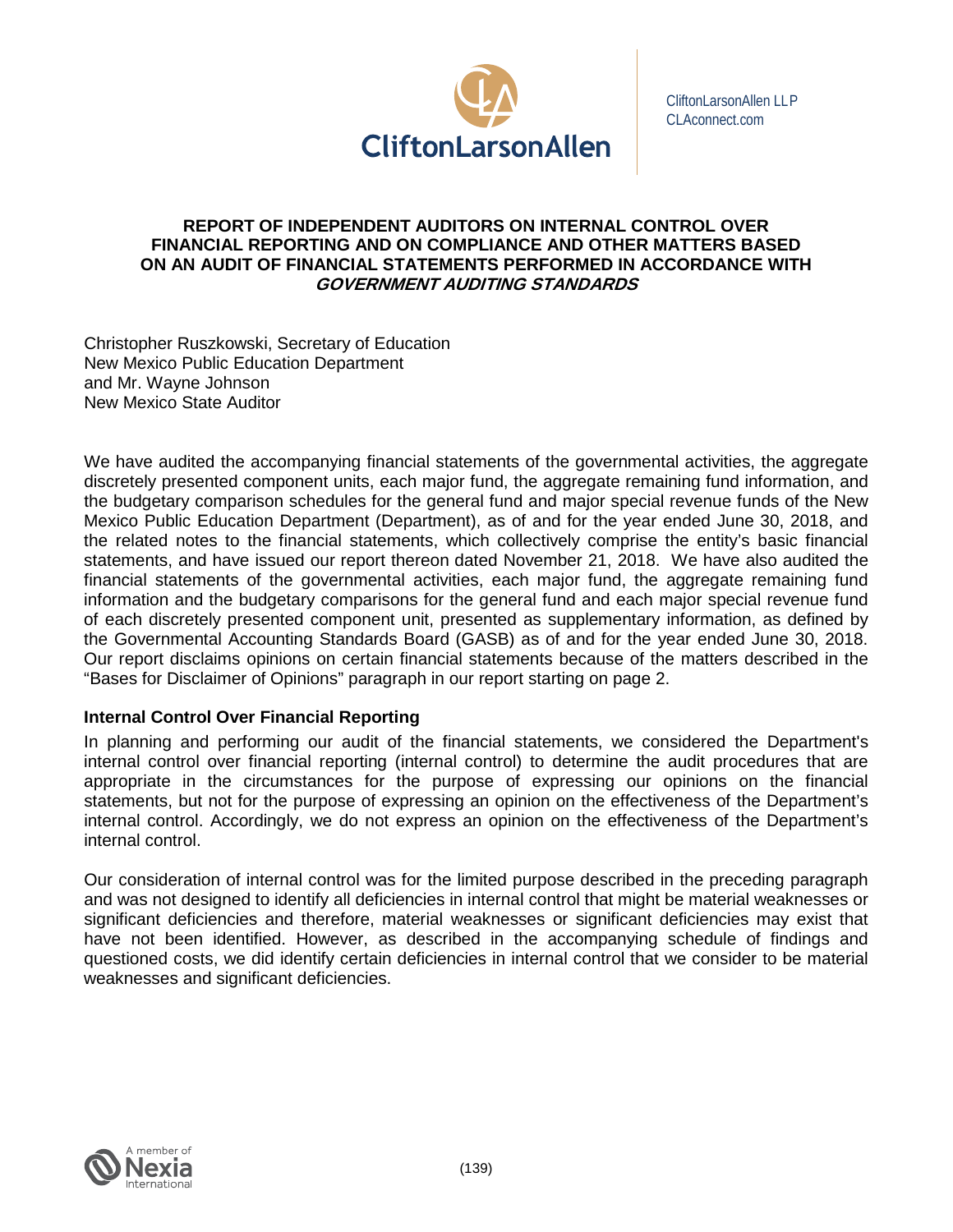A deficiency in internal control exists when the design or operation of a control does not allow management or employees, in the normal course of performing their assigned functions, to prevent, or detect and correct, misstatements on a timely basis. A material weakness is a deficiency, or a combination of deficiencies, in internal control such that there is a reasonable possibility that a material misstatement of the entity's financial statements will not be prevented, or detected and corrected on a timely basis. We consider the following deficiencies, described in the accompanying schedule of findings and questioned costs, to be material weaknesses.

| Aldo Leopold High School                | 2018-003                               |
|-----------------------------------------|----------------------------------------|
| Alma d'Arte Charter High School         | 2018-001, 2018-002, 2018-003, 2018-004 |
| ASK Academy and Foundation              | 2018-001                               |
| La Academia Dolores Huerta              | 2018-004                               |
| Las Montanas Charter School             | 2018-005                               |
| <b>McCurdy Charter School</b>           | 2018-002, 2018-003                     |
| Monte Del Sol Charter School            | 2018-005, 2018-006                     |
| New Mexico School for the Arts          | 2018-001                               |
| Roots and Wings Community School        | 2018-006                               |
| School of Dreams Academy and Foundation | 2018-005, 2018-007, 2018-008           |
| Tierra Adentro                          | 2018-001                               |
|                                         |                                        |

A *significant deficiency* is a deficiency, or a combination of deficiencies, in internal control that is less severe than a material weakness yet important enough to merit attention by those charged with governance. We consider the following deficiencies, described in the accompanying schedule of findings and questioned costs, to be significant deficiencies.

| <b>Public Education Department</b>           | 2018-001                     |
|----------------------------------------------|------------------------------|
| Anthony Charter School                       | 2018-004                     |
| Carinos De Los Ninos Charter School          | 2018-004                     |
| Coral Foundation for Excellence in Education | 2018-001                     |
| Dream Dine Charter School                    | 2018-001, 2018-005           |
| Estancia Valley Classical Academy Foundation | 2018-001                     |
| Explore Academy                              | 2018-002                     |
| <b>GREAT Academy</b>                         | 2018-001                     |
| J. Paul Taylor Academy                       | 2018-002                     |
| La Tierra Montessori School                  | 2018-001                     |
| McCurdy Charter School                       | 2018-001, 2018-004, 2018-005 |
| Monte Del Sol Charter School                 | 2018-001, 2018-002           |
| New Mexico School for the Arts               | 2018-002                     |
| <b>Red River Valley Charter School</b>       | 2018-004                     |
| Roots and Wings Community School             | 2018-001, 2018-002           |
| School of Dreams Academy and Foundation      | 2018-001, 2018-009           |
| Walatowa High Charter School                 | 2018-001, 2018-002           |
|                                              |                              |

#### **Compliance and Other Matters**

As part of obtaining reasonable assurance about whether the Department's financial statements are free from material misstatement, we performed tests of its compliance with certain provisions of laws, regulations, contracts, and grant agreements, noncompliance with which could have a direct and material effect on the determination of financial statement amounts. However, providing an opinion on compliance with those provisions was not an objective of our audit, and accordingly, we do not express such an opinion. The results of our tests disclosed instances of noncompliance or other matters that are required to be reported under *Government Auditing Standards* and which are described in the accompanying schedule of findings and questioned costs as items:.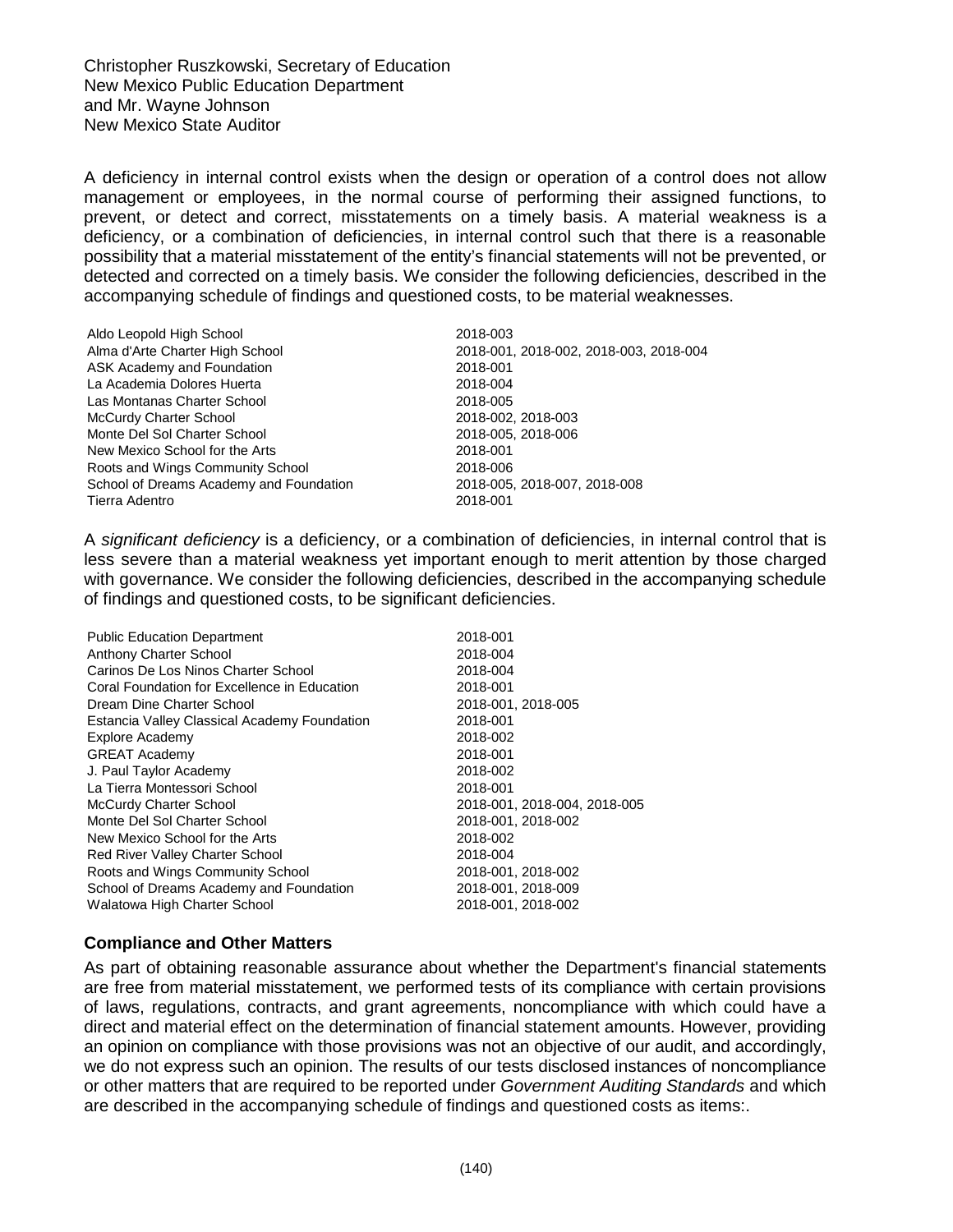Public Education Department 2018-007 Department of Vocational Rehabilitation 2018-008, 2018-009 Academy of Trades and Technology 2018-001, 2018-002 ACE Leadership High School 2018-001<br>Albuquerque School of Excellence 2018-001, 2018-002, 2018-003 Albuquerque School of Excellence Aldo Leopold High School 2018-001, 2018-002, 2018-004 Amy Biehl Charter High School 2018-001 ASK Academy 2018-002 Cesar Chavez Community School 2018-001, 2018-002 Coral Community Charter School 2018-001 Dream Dine Charter School 2018-002, 2018-003, 2018-004 Dzil Ditl'ooi School of Empowerment 2018-001, 2018-002, 2018-003, 2018-004 Estancia Valley Classical Academy 2018-001, 2018-002, 2018-003, 2018-004 Explore Academy 2018-001 Gilbert L. Sena Charter High School 2018-001 GREAT Academy Foundation 2018-001 Health Leadership High School 2018-001 Horizon Academy West 2018-001, 2018-002 J. Paul Taylor Academy 2018-001 La Academia Dolores Huerta 2018-001, 2018-002, 2018-003, 2018-005 La Promesa Early Learning Center 2018-001, 2018-002<br>
La Tierra Montessori School 2018-002 La Tierra Montessori School<br>Las Montanas Charter School Media Arts Collaborative Charter School (MACCS) Monte Del Sol Charter School 2018-003, 2018-004, 2018-007 Montessori Elementary School 2018-001 New America School 2018-001 New America School of Las Cruces 2018-001 New Mexico School for the Arts 2018-003 North Valley Academy 2018-001 Red River Valley Charter School 2018-001, 2018-002, 2018-003 Roots and Wings Community School 2018-003, 2018-004, 2018-005 Sandoval Academy of Bilingual Education 2018-001, 2018-002 School of Dreams Academy and Foundation 2018-002, 2018-003, 2018-004, 2018-006 Six Directions Indigenous School 2018-001, 2018-002 South Valley Preparatory School 2018-001 Southwest Aeronautics, Mathematics and Science 2018-001 Southwest Preparatory Learning Center 2018-001, 2018-002, 2018-003, 2018-004 Southwest Secondary Learning Center 2018-001<br>
Student Athlete Headquarters Academy 2018-001, 2018-002 Student Athlete Headquarters Academy 2018-001,<br>Taos Academy Foundation 2018-001 Taos Academy Foundation Taos Integrated School of the Arts 2018-001 Tierra Adentro 2018-002, 2018-003 Tierra Encantada Charter School Turquoise Trail Charter School 2018-001, 2018-002, 2018-003 Turquoise Trail Charter School Foundation 2018-001 Walatowa High Charter School 2018-003, 2018-004, 2018-005

Anthony Charter School 2018-001, 2018-002, 2018-003, 2018-005, 2018-006 Carinos De Los Ninos Charter School 2018-001, 2018-002, 2018-003, 2018-005, 2018-006 Cottonwood Classical Preparatory School 2018-001, 2018-002, 2018-003, 2018-004 2018-001, 2018-002, 2018-003, 2018-004<br>2018-001, 2018-002, 2018-003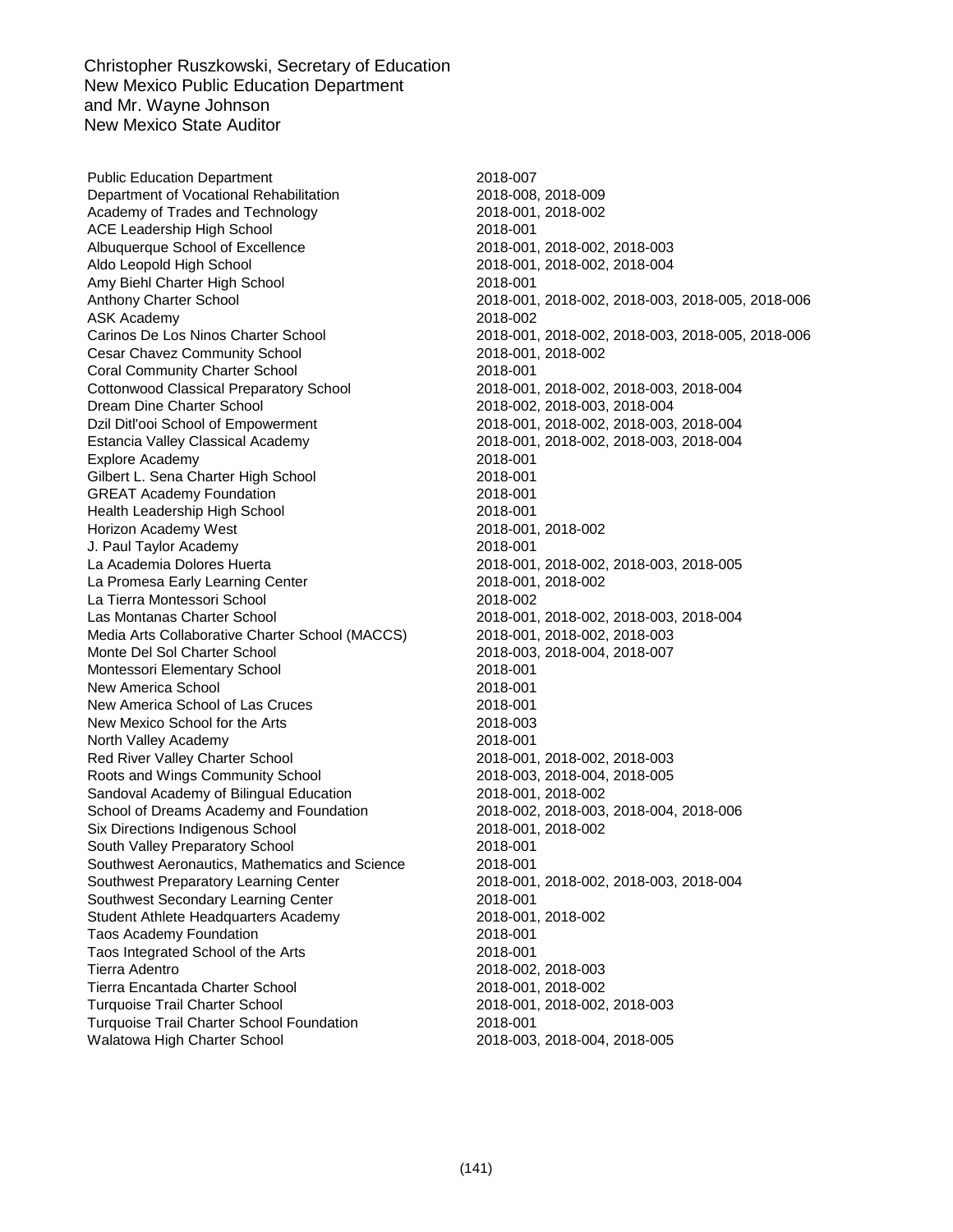### **Department's Response to Findings**

The Department's response to the findings identified in our audit is described in the accompanying schedule of findings and questioned costs. The Department's response was not subjected to the auditing procedures applied in the audit of the financial statements and, accordingly, we express no opinion on it.

#### **Purpose of this Report**

The purpose of this report is solely to describe the scope of our testing of internal control and compliance and the results of that testing, and not to provide an opinion on the effectiveness of the entity's internal control or on compliance. This report is an integral part of an audit performed in accordance with *Government Auditing Standards* in considering the entity's internal control and compliance. Accordingly, this communication is not suitable for any other purpose.

Viifton Larson Allen LLP

**CliftonLarsonAllen LLP**

Albuquerque, New Mexico November 21, 2018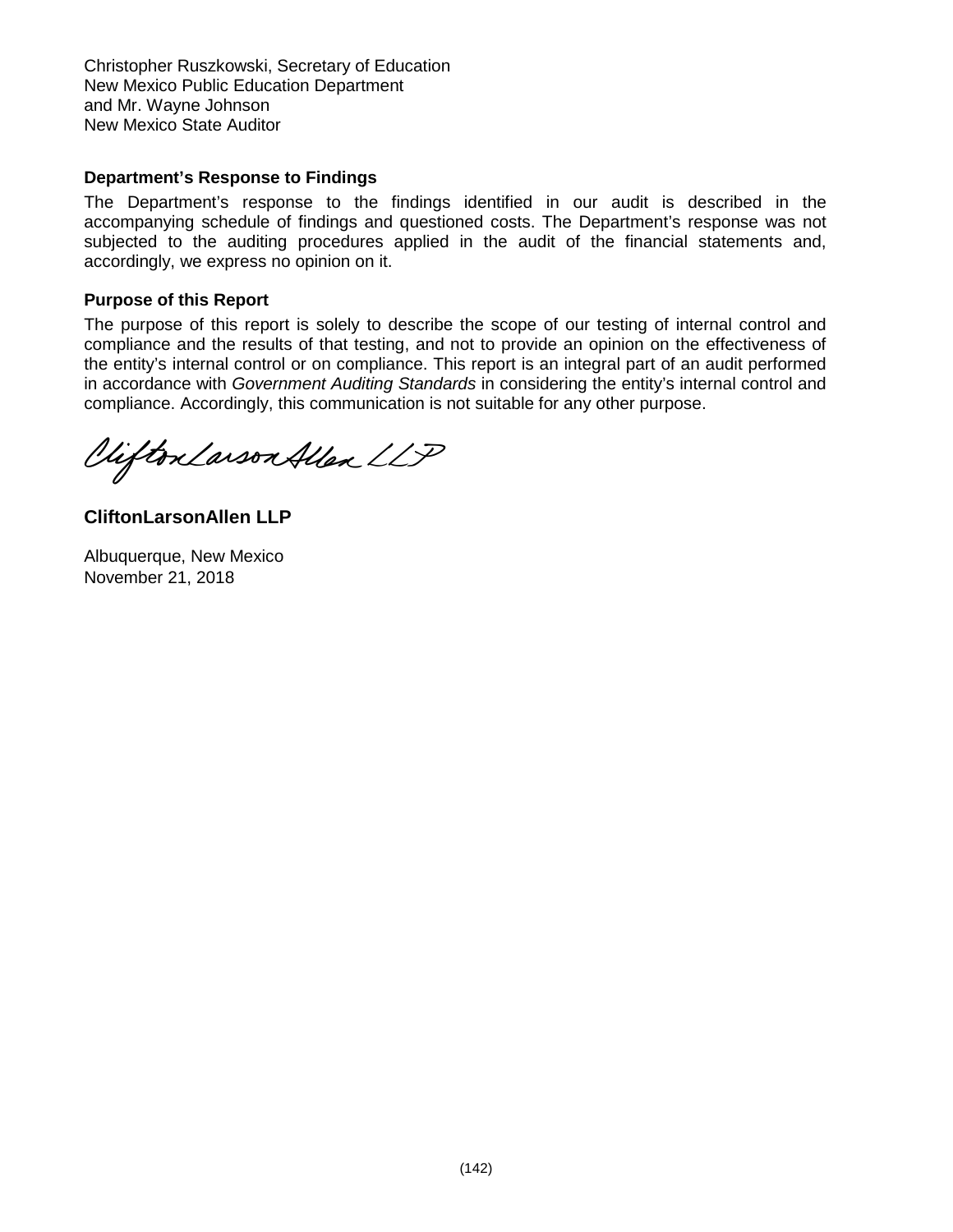

CliftonLarsonAllen LLP CLAconnect.com

### **REPORT OF INDEPENDENT AUDITORS ON COMPLIANCE FOR EACH MAJOR FEDERAL PROGRAM AND REPORT ON INTERNAL CONTROL OVER COMPLIANCE REQUIRED BY THE UNIFORM GUIDANCE**

Christopher Ruszkowski, Secretary of Education New Mexico Public Education Department and Mr. Wayne Johnson New Mexico State Auditor

### **Report on Compliance for Each Major Federal Program**

We have audited the New Mexico Public Education Department's (Department) compliance with the types of compliance requirements described in the *OMB Compliance Supplement* that could have a direct and material effect on each of the Department's major federal programs for the year ended June 30, 2018. The Department's major federal programs are identified in the summary of auditors' results section of the accompanying schedule of findings and questioned costs.

### *Management's Responsibility*

Management is responsible for compliance with federal statutes, regulations, and the terms and conditions of its federal awards applicable to its federal programs.

#### *Auditors' Responsibility*

Our responsibility is to express an opinion on compliance for each of the Department's major federal programs based on our audit of the types of compliance requirements referred to above. We conducted our audit of compliance in accordance with auditing standards generally accepted in the United States of America; the standards applicable to financial audits contained in *Government Auditing Standards*, issued by the Comptroller General of the United States; and the audit requirements of Title 2 U.S. *Code of Federal Regulations* Part 200, *Uniform Administrative Requirements, Cost Principles, and Audit Requirements for Federal Awards* (Uniform Guidance). Those standards and the Uniform Guidance require that we plan and perform the audit to obtain reasonable assurance about whether noncompliance with the types of compliance requirements referred to above that could have a direct and material effect on a major federal program occurred. An audit includes examining, on a test basis, evidence about the Department's compliance with those requirements and performing such other procedures as we considered necessary in the circumstances.

We believe that our audit provides a reasonable basis for our opinion on compliance for each major federal program. However, our audit does not provide a legal determination of the Department's compliance.

### *Opinion on Each Major Federal Program*

In our opinion, the Department complied, in all material respects, with the types of compliance requirements referred to above that could have a direct and material effect on each of its major federal programs for the year ended June 30, 2018.

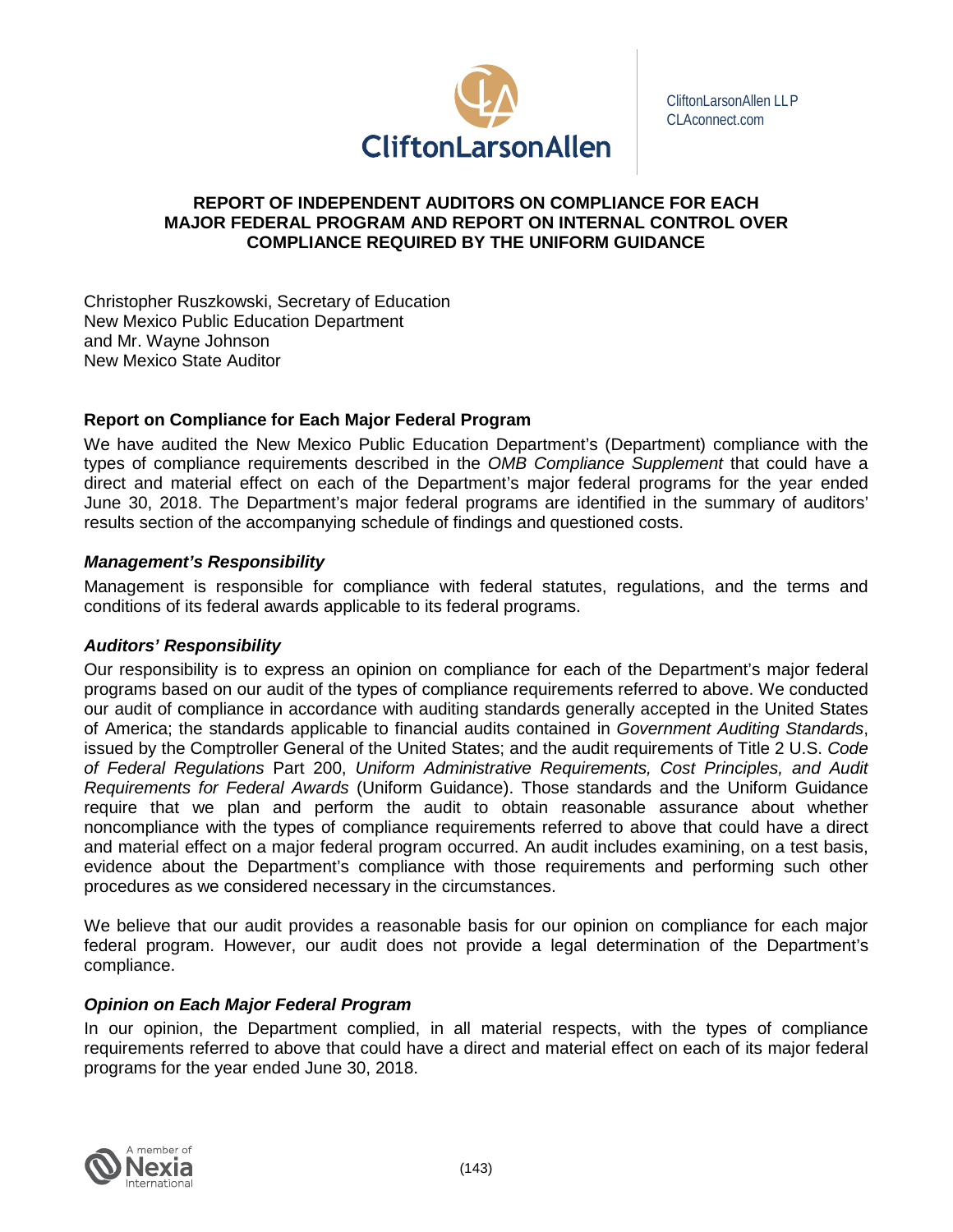### **Other Matters**

The results of our auditing procedures disclosed instances of noncompliance, which are required to be reported in accordance with the Uniform Guidance and which are described in the accompanying schedule of findings and questioned costs as items 2018-003, 2018-004, and 2018-006. Our opinion on each major federal program is not modified with respect to these matters.

The Department's response to the noncompliance findings identified in our audit is described in the accompanying schedule of findings and questioned costs. The Department's response was not subjected to the auditing procedures applied in the audit of compliance and, accordingly, we express no opinion on the response.

### **Report on Internal Control Over Compliance**

Management of the Department's is responsible for establishing and maintaining effective internal control over compliance with the types of compliance requirements referred to above. In planning and performing our audit of compliance, we considered the Department's internal control over compliance with the types of requirements that could have a direct and material effect on each major federal program to determine the auditing procedures that are appropriate in the circumstances for the purpose of expressing an opinion on compliance for each major federal program and to test and report on internal control over compliance in accordance with the Uniform Guidance, but not for the purpose of expressing an opinion on the effectiveness of internal control over compliance. Accordingly, we do not express an opinion on the effectiveness of the Department's internal control over compliance.

A *deficiency in internal control over compliance* exists when the design or operation of a control over compliance does not allow management or employees, in the normal course of performing their assigned functions, to prevent, or detect and correct, noncompliance with a type of compliance requirement of a federal program on a timely basis. A *material weakness in internal control over compliance* is a deficiency, or a combination of deficiencies, in internal control over compliance, such that there is a reasonable possibility that material noncompliance with a type of compliance requirement of a federal program will not be prevented, or detected and corrected, on a timely basis. A *significant deficiency in internal control over compliance* is a deficiency, or a combination of deficiencies, in internal control over compliance with a type of compliance requirement of a federal program that is less severe than a material weakness in internal control over compliance, yet important enough to merit attention by those charged with governance.

Our consideration of internal control over compliance was for the limited purpose described in the first paragraph of this section and was not designed to identify all deficiencies in internal control over compliance that might be material weaknesses or significant deficiencies and therefore, material weaknesses or significant deficiencies may exist that have not been identified. We did not identify any deficiencies in internal control over compliance that we consider to be material weaknesses. However, we did identify certain deficiencies in internal control over compliance, described in the accompanying schedule of findings and questioned costs as items 2018-002, 2018-004, 2018-005, and 2018-006, that we consider to be significant deficiencies.

The Department's response to the internal control over compliance findings identified in our audit is described in the accompanying schedule of findings and questioned costs. The Department's response was not subjected to the auditing procedures applied in the audit of compliance and, accordingly, we express no opinion on the response.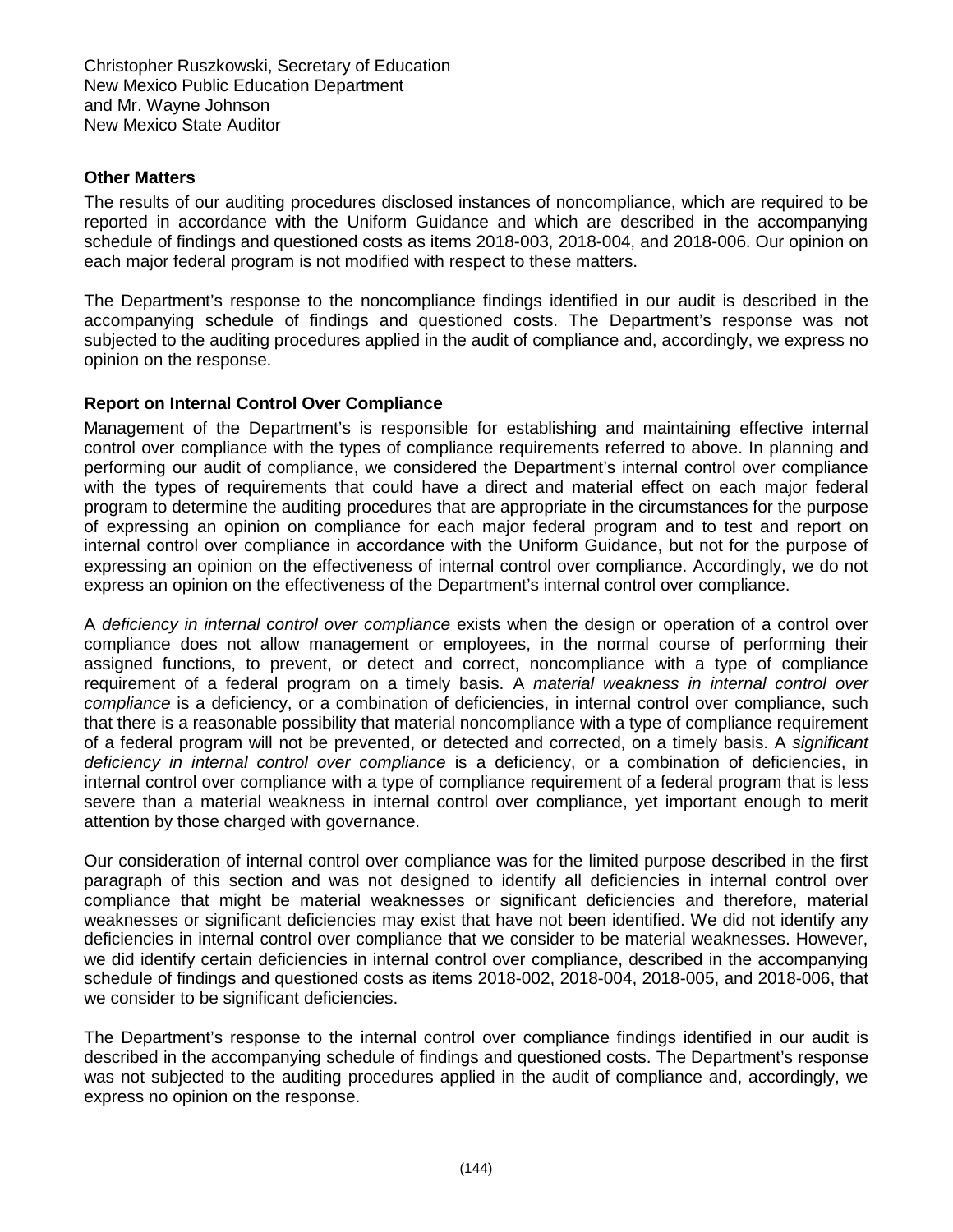The purpose of this report on internal control over compliance is solely to describe the scope of our testing of internal control over compliance and the results of that testing based on the requirements of the Uniform Guidance. Accordingly, this report is not suitable for any other purpose.

Vifton Larson Allen LLP

**CliftonLarsonAllen LLP**

Albuquerque, New Mexico November 21, 2018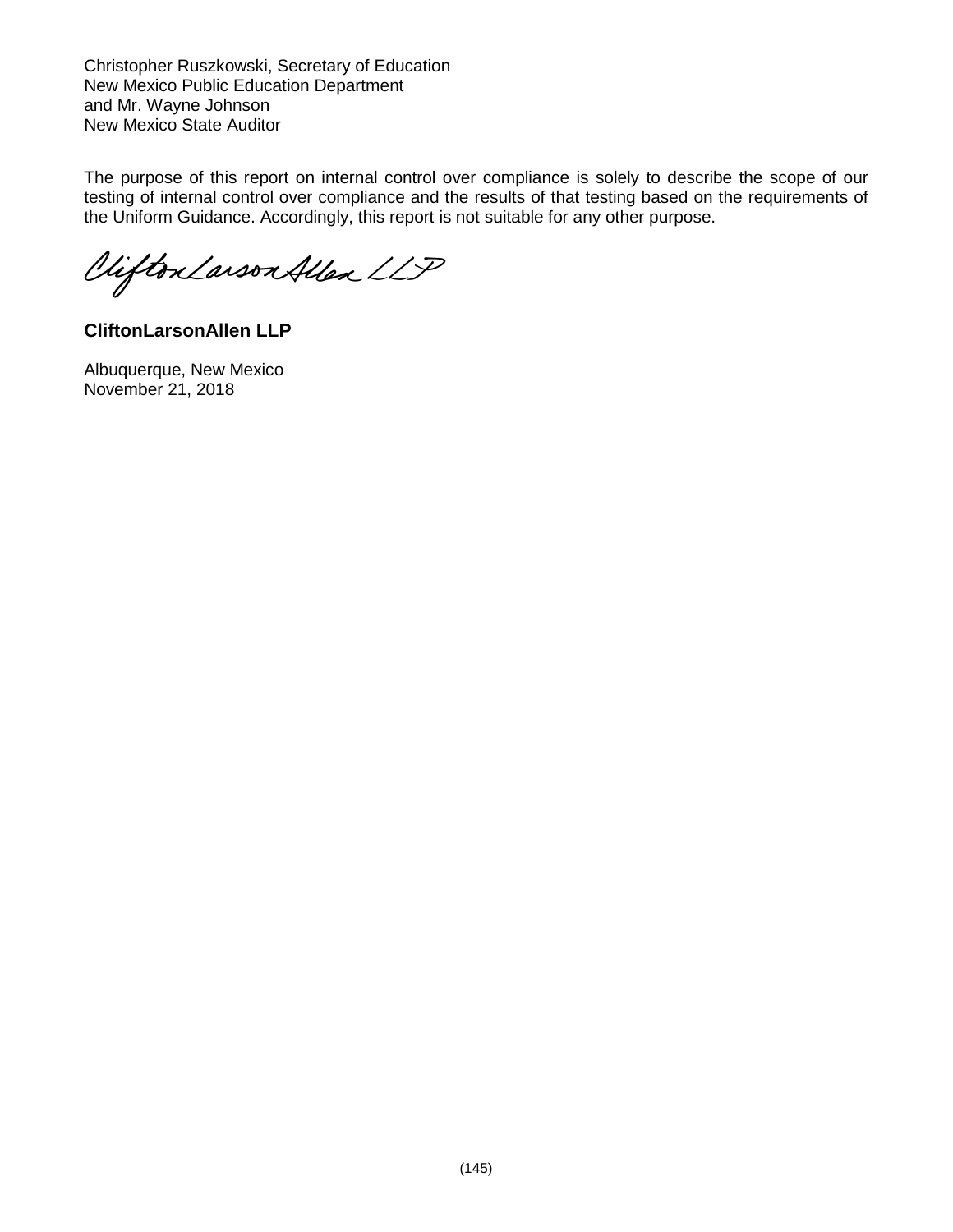# **Section I – Summary of Auditors' Results**

### *Financial Statements*

|    | 1. Type of auditors' report issued:                                                                         | Unmodified, modified, and disclaimer on five<br>aggregate discretely-presented component units                                                                                                                                                                                                                                                                                                                                                                                               |
|----|-------------------------------------------------------------------------------------------------------------|----------------------------------------------------------------------------------------------------------------------------------------------------------------------------------------------------------------------------------------------------------------------------------------------------------------------------------------------------------------------------------------------------------------------------------------------------------------------------------------------|
| 2. | Internal control over financial reporting:                                                                  |                                                                                                                                                                                                                                                                                                                                                                                                                                                                                              |
|    | Material weakness(es) identified?<br>٠                                                                      | $X$ yes<br>no                                                                                                                                                                                                                                                                                                                                                                                                                                                                                |
|    | Significant deficiency(ies) identified?<br>$\bullet$                                                        | $X \qquad \qquad$<br>none reported<br>yes                                                                                                                                                                                                                                                                                                                                                                                                                                                    |
|    | 3. Noncompliance material to financial<br>statements noted?                                                 | X no<br>yes                                                                                                                                                                                                                                                                                                                                                                                                                                                                                  |
|    | <b>Federal Awards</b>                                                                                       |                                                                                                                                                                                                                                                                                                                                                                                                                                                                                              |
| 1. | Internal control over major federal programs:                                                               |                                                                                                                                                                                                                                                                                                                                                                                                                                                                                              |
|    | Material weakness(es) identified?<br>٠                                                                      | $\overline{\phantom{1}}$ $\overline{\phantom{1}}$ $\overline{\phantom{1}}$ $\overline{\phantom{1}}$ $\overline{\phantom{1}}$ $\overline{\phantom{1}}$ $\overline{\phantom{1}}$ $\overline{\phantom{1}}$ $\overline{\phantom{1}}$ $\overline{\phantom{1}}$ $\overline{\phantom{1}}$ $\overline{\phantom{1}}$ $\overline{\phantom{1}}$ $\overline{\phantom{1}}$ $\overline{\phantom{1}}$ $\overline{\phantom{1}}$ $\overline{\phantom{1}}$ $\overline{\phantom{1}}$ $\overline{\$<br>yes<br>no |
|    | Significant deficiency(ies) identified?<br>$\bullet$                                                        | $X \sim$<br>none reported<br>yes                                                                                                                                                                                                                                                                                                                                                                                                                                                             |
| 2. | Type of auditors' report issued on<br>compliance for major federal programs:                                | Unmodified                                                                                                                                                                                                                                                                                                                                                                                                                                                                                   |
|    | 3. Any audit findings disclosed that are required<br>to be reported in accordance with<br>2 CFR 200.516(a)? | <u>X yes</u><br>no                                                                                                                                                                                                                                                                                                                                                                                                                                                                           |
|    | <b>Identification of Major Federal Programs</b>                                                             |                                                                                                                                                                                                                                                                                                                                                                                                                                                                                              |
|    | <b>CFDA Number(s)</b>                                                                                       | Name of Federal Program or Cluster                                                                                                                                                                                                                                                                                                                                                                                                                                                           |
|    | 84.126                                                                                                      | Rehabilitation Services - Vocational Rehabilitation<br><b>Grants to States</b>                                                                                                                                                                                                                                                                                                                                                                                                               |
|    | 84.010                                                                                                      | Title I                                                                                                                                                                                                                                                                                                                                                                                                                                                                                      |
|    | 84.377                                                                                                      | School Achievement Fund 1003 (g)                                                                                                                                                                                                                                                                                                                                                                                                                                                             |
|    | 84.027/84.173                                                                                               | <b>IDEA B Cluster</b>                                                                                                                                                                                                                                                                                                                                                                                                                                                                        |
|    | 93.558                                                                                                      | Temporary Assistance for Needy Families (TANF<br>Cluster)                                                                                                                                                                                                                                                                                                                                                                                                                                    |
|    | Dollar threshold used to distinguish between<br>Type A and Type B programs:                                 | 3,000,000<br>\$                                                                                                                                                                                                                                                                                                                                                                                                                                                                              |
|    | Auditee qualified as low-risk auditee?                                                                      | X.<br>no<br>yes                                                                                                                                                                                                                                                                                                                                                                                                                                                                              |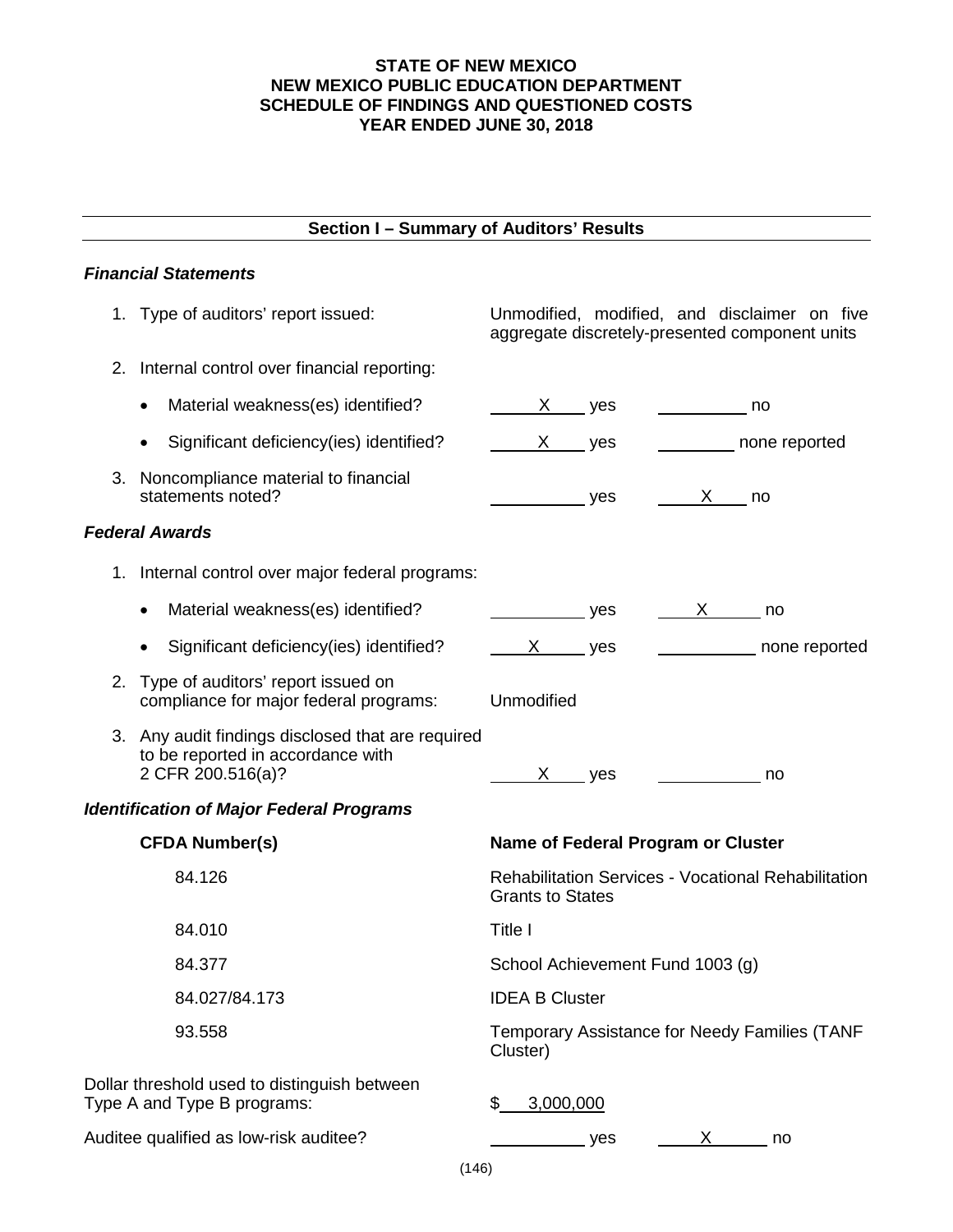### **Section II – Financial Statement Findings**

The State of New Mexico Public Education Department is made up of two distinct appropriated entities – the Public Education Department and the Department of Vocational Rehabilitation – and 56 state authorized charter schools.

## **PUBLIC EDUCATION DEPARTMENT FINDINGS**

## **2018-001 Historical Balance Sheet Reconciliations (Significant Deficiency)**

**Condition:** The Department's balance sheet contained numerous historical payable/receivable accounts that represented invalid historical balances that required numerous adjustments to properly reflect the balances of the Department as of June 30, 2018. In addition, the Department's trial balance reflected numerous historical balances in the capital project funds that represented balances that were no longer available for expenditure and should have been reverted or returned to the Board of Finance. Reclassification of balance sheet accounts amounted to approximately \$6 million between 6 funds.

**Criteria or Specific Requirement:** FIN 16.9 "Responsibility for Accounting Function – Chief Financial Officer Delegation Requirements" and NMAC 2.20.5.8 (C) (10) states that all reporting of financial information must be timely, complete and accurate.

**Context:** The Department was aware of these historical balance sheet accounts that required reconciliation and adjustment, however, because they represented historical balances that required research to correct, the Department has lacked adequate resources and historical information to properly reconcile the accounts and make the necessary adjustments.

**Effect:** Misstatement of the Department's financial statements.

**Cause:** The primary cause is related inadequate controls and processes over time that has resulted in an accumulation of unreconciled and invalid balance sheet accounts, which at this point have required and will continue to require Department resources to reconcile all remaining accounts and establish processes to avoid future occurrences.

**Auditor's Recommendation:** We recommend the Department continue to research any remaining balances and make the necessary adjustments. In addition, we recommend the Department ensure that adequate controls and processes are in place to prevent future occurrences.

**View of Responsible Official:** Management concurs with the finding. Outstanding balance sheet items had been recorded on the Department's financial statements since the inception of SHARE. The Department implemented policies and procedures to perform a monthly proof of cash of current activity since 2014. During the monthly proof of cash process, the Department reviewed current balances for accuracy. The monthly proof of cash is reviewed and approved by the Department's Chief Financial Officer. Historical balances had remained unadjusted as there was research required and limited documentation. After performing monthly reconciliations, management concurs that the historical balances needed to be adjusted in order to accurately report the Departments financial statements.

During the year and at the end of the fiscal year, the Audit and Accounting Bureau will perform an overall review of balance sheet items to ensure the balances are accurately stated for the current year.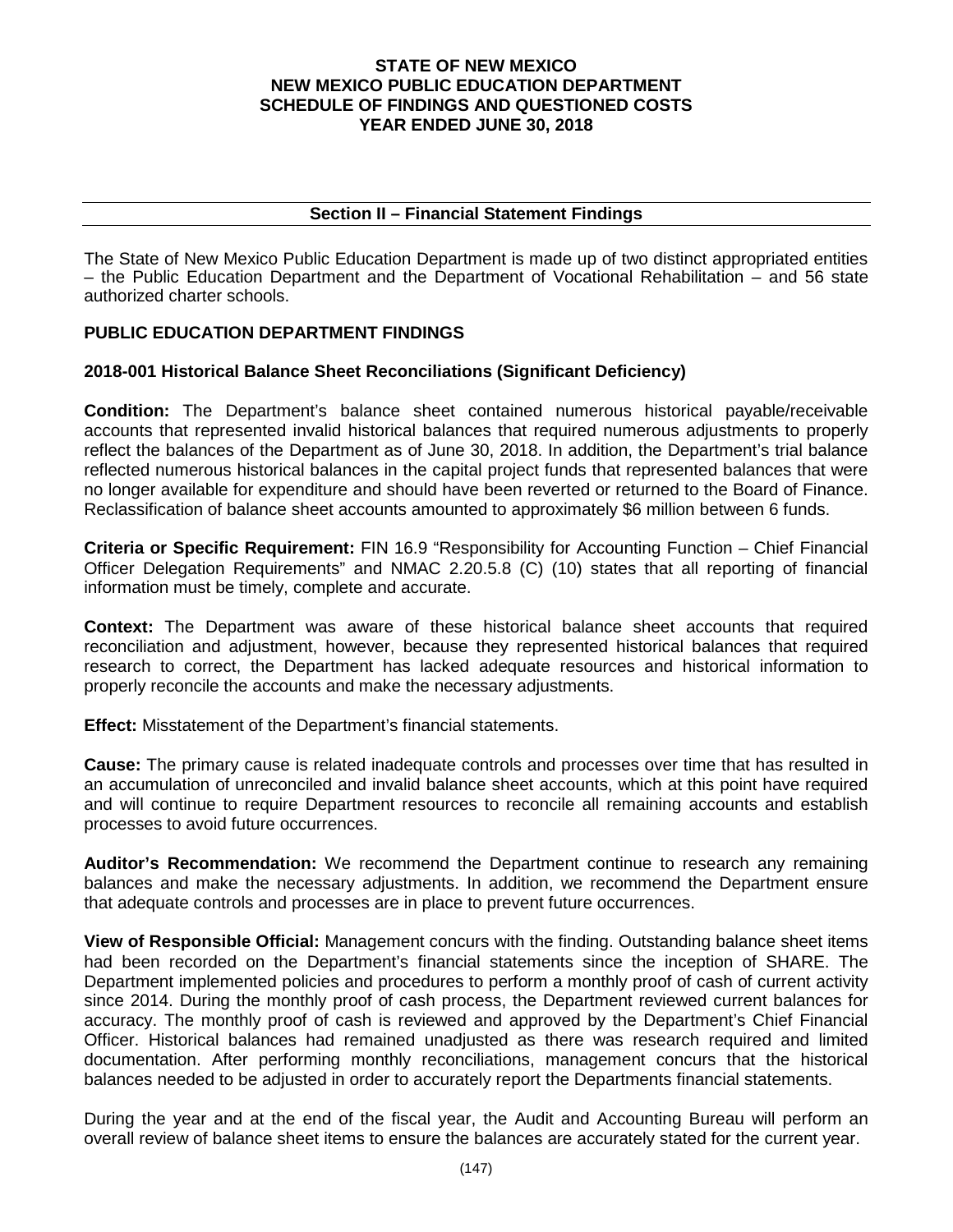### **Section III – Findings and Questioned Costs – Major Federal Programs**

### **PUBLIC EDUCATION DEPARTMENT FEDERAL FINDINGS**

### **2018-002 Preparation of the Schedule of Expenditures of Federal Awards (SEFA) (Significant Deficiency)**

Federal Agency: U.S. Department of Health and Humans Services

Federal Program Title: Temporary Assistance for Needy Families (TANF) – Pre-Kindergarten Program

CFDA Number: 93.558

Pass-Through Agency: New Mexico Human Services Department

Pass-Through Number(s): 18-630-9000-0004

Award Period: 7/1/2017 – 6/30/2018

**Criteria or Specific Requirement:** Per §200.510 Financial Statements, the auditee must prepare a schedule of expenditures of Federal awards for the period covered by the auditee's financial statements. At a minimum, the schedule must provide total Federal awards expended for each individual Federal program and the CFDA number or other identifying number when the CFDA information is not available.

**Condition:** During our program and SEFA testing, it was identified the Department's original SEFA was lacking the inclusion of this federal program, which amounted to \$3,500,000 of federal expenditures. It has been added to the final SEFA included in the financial statements and was tested this year.

#### **Questioned Costs:** None

**Context:** We reviewed underlying agreement with the NM Human Services Department to aid in determining this program should be included on the Department's SEFA.

**Cause:** Lack of identification of all federal programs on the original SEFA provided to us for audit testwork.

**Effect:** The SEFA provided to us for testwork was materially misstated but has since been updated.

#### **Repeat Finding:** No

**Auditor's Recommendation:** We recommend that the Department ensure processes surrounding the preparation of the SEFA allow for the completeness and accuracy of the information presented.

**Views of Responsible Officials:** Management concurs with this finding. The Department accounts for federal expenditures within four separate special revenue funds. The TANF award was accounted for in the PreK fund. The Audit & Accounting Bureau will review the SEFA to ensure all federal awards are reported in the Departments SEFA.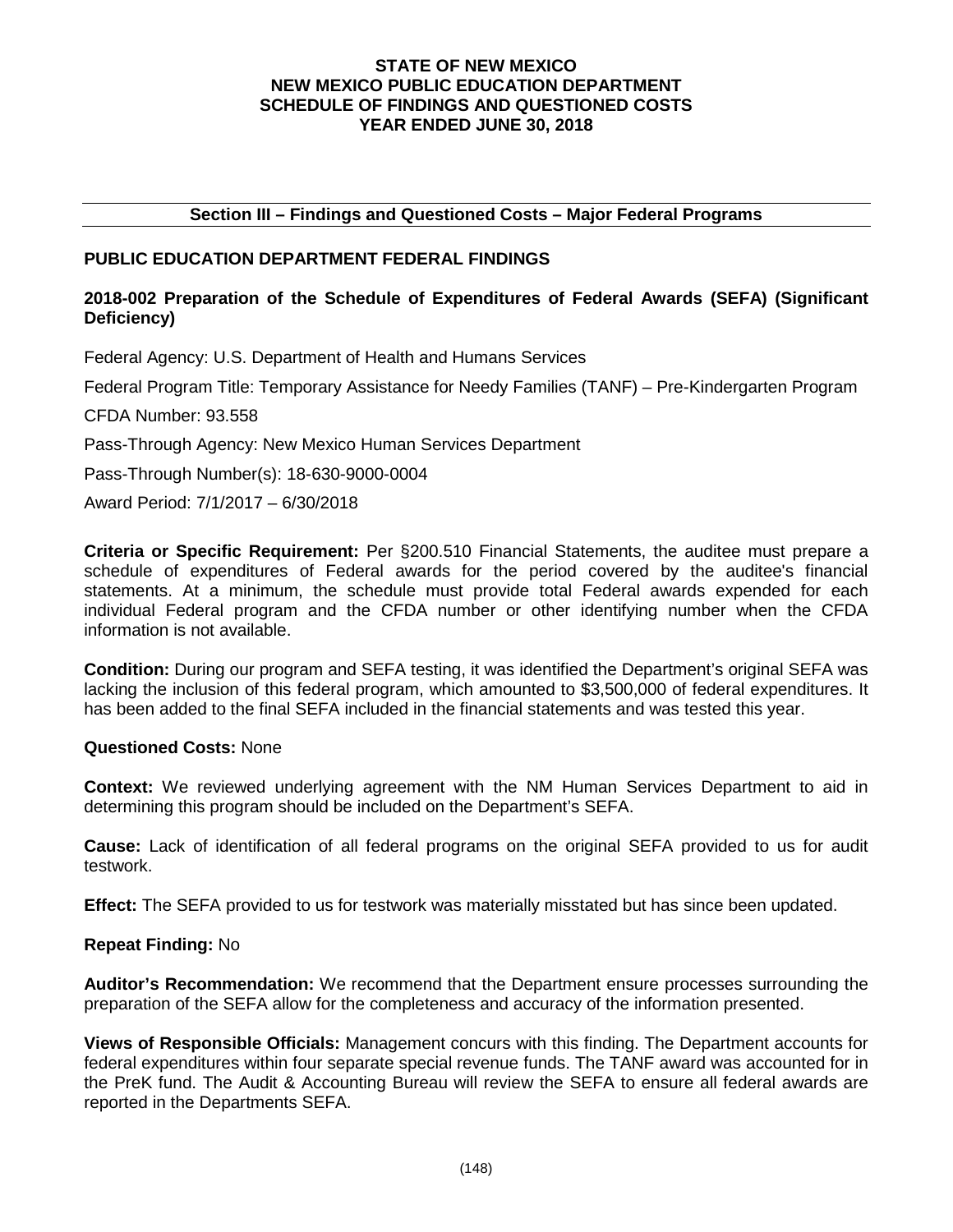### **Section III – Findings and Questioned Costs – Major Federal Programs (Continued)**

### **PUBLIC EDUCATION DEPARTMENT FEDERAL FINDINGS (CONTINUED)**

### **2018-003 Special Provisions – IDEA Program (Other Noncompliance)**

Federal Agency: U.S. Department of Education

Federal Program Title: IDEA Cluster

CFDA Number: 84.027 and 84.173

Award Period: 7/1/2017-9/30/2018

**Criteria or Specific Requirement:** Per 20 U.S. Code § 7221e (a), for purposes of the allocation to schools by the States or their agencies of funds under part A of subchapter I, and any other Federal funds which the Secretary allocates to States on a formula basis, the Secretary and each State educational agency shall take such measures as are necessary to ensure that every charter school receives the Federal funding for which the charter school is eligible not later than 5 months after the charter school first opens, notwithstanding the fact that the identity and characteristics of the students enrolling in that charter school are not fully and completely determined until that charter school actually opens.

**Condition:** PED did not allocate the funds in the amount of \$105,028 to 1 out of 1 eligible LEAs within 5 months after the school first opened or significantly expanded its enrollment by November 1. The Program sent the allocation to Fiscal Grants Management Bureau in February 2018, but the allocations weren't approved until May 2018.

#### **Questioned Costs:** None

**Context:** We tested the entire population of LEA that were opened/significantly expanded its enrollment by November 1<sup>st</sup> under this grant award.

**Cause:** Lack of effective internal controls associated with the special provisions process.

**Effect:** Noncompliance with applicable regulations and policies.

#### **Repeat Finding:** No

**Auditor's Recommendation:** The Program and Fiscal Grants Management Bureau should work together to monitor the process to reasonably ensure compliance with regulations and policies.

**Views of Responsible Officials:** NMPED verifies and validates final 40 day adjusted enrollment figures by mid-December each year. Once these figures are certified, the Special Education Bureau Director will notify the Fiscal Grants Management Bureau Chief, via email, of eligible, new charter schools or those with significantly expanded enrollment and provide a preliminary allocation. The Fiscal Grants Management Bureau will then prepare a mail merge document of the preliminary allocation and submit this to the Special Education Bureau for award letter preparation. These preliminary awards for new charter schools or those with significantly expanded enrollment will be dated and signed by the Deputy Secretary of Finance and Operations by January 1<sup>st</sup>.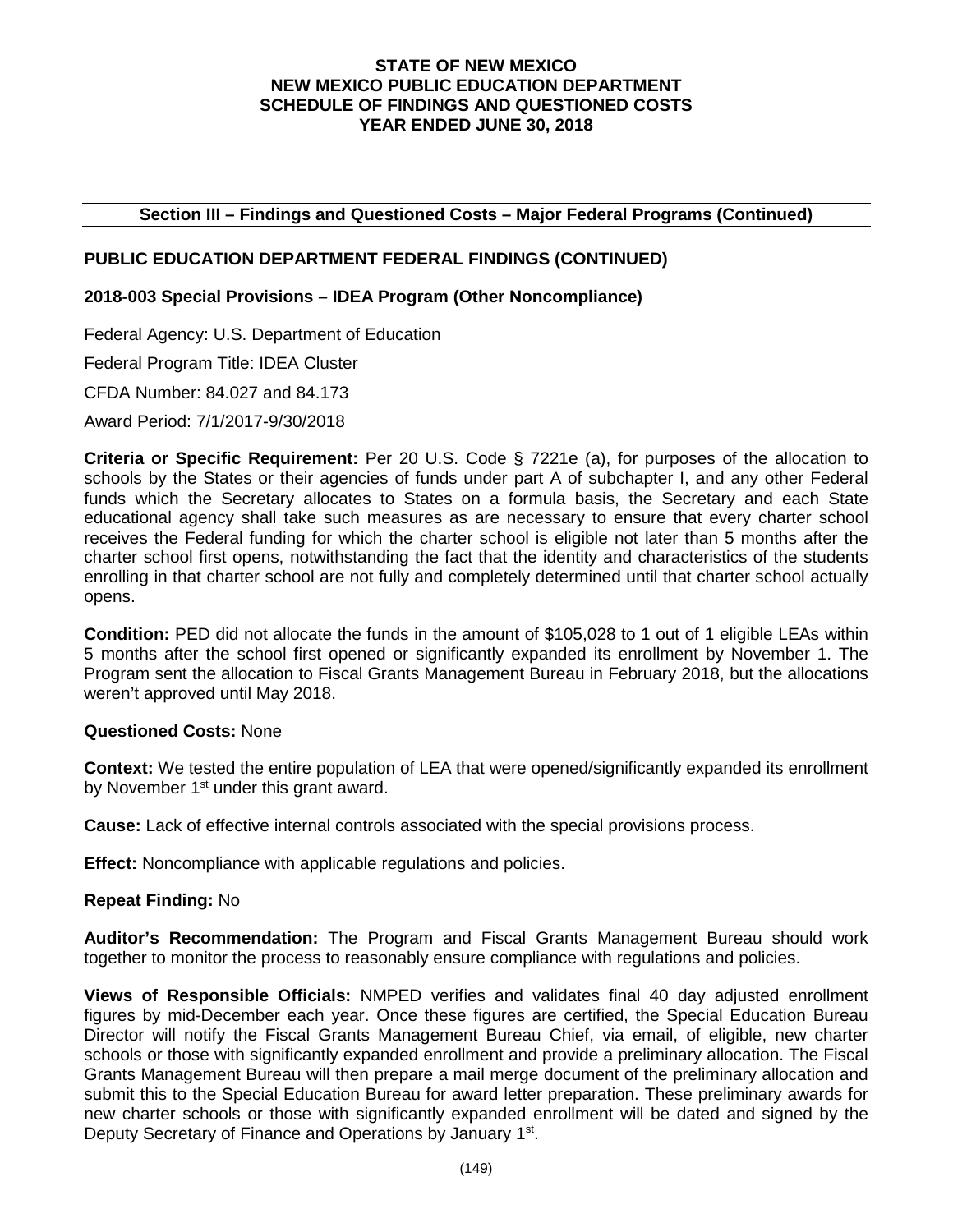### **Section III – Findings and Questioned Costs – Major Federal Programs (Continued)**

## **DEPARTMENT OF VOCATIONAL REHABILITATION FEDERAL FINDINGS**

## **2018-004 Earmarking (Previously #2017-001) (Significant Deficiency) (Repeated and Modified)**

Federal Agency: U.S. Department of Education

Federal Program Title: State Vocational Rehabilitation Services

CFDA Number: 84.126

Award Period: 10/1/16-09/30/17

**Criteria or Specific Requirement:** As required under this grant agreement, DVR is required to reserve and expend at least 15% of their VR allotment under Section 110(a) of the Act for the provision of preemployment transition services to students with disabilities who are eligible, or potentially eligible, for VR services.

**Condition:** During single audit testwork over the Department of Vocational Rehabilitation (DVR) related to earmarking, activity under the grant tested did not meet the earmarking requirement by approximately \$1,000,000. Management of DVR brought this to our attention as we were performing our testwork over this compliance requirement.

*Management's Progress for Repeat Findings: Management failed to implement adequate controls to resolve the finding, and will work toward corrective action during FY2019.*

### **Questioned Costs:** None

**Context:** We tested the entire population of activity under this grant award.

**Cause:** While management is actively tracking this activity, DVR was unable to meet this requirement for the fiscal year under audit.

**Effect:** Noncompliance with this federal requirement for this program year.

**Repeat Finding:** The finding is a repeat of a finding in the immediately prior year. Prior year finding number was 2017-001.

**Auditor's Recommendation:** We recommend DVR continue to monitor this activity to ensure the earmarking requirement is met.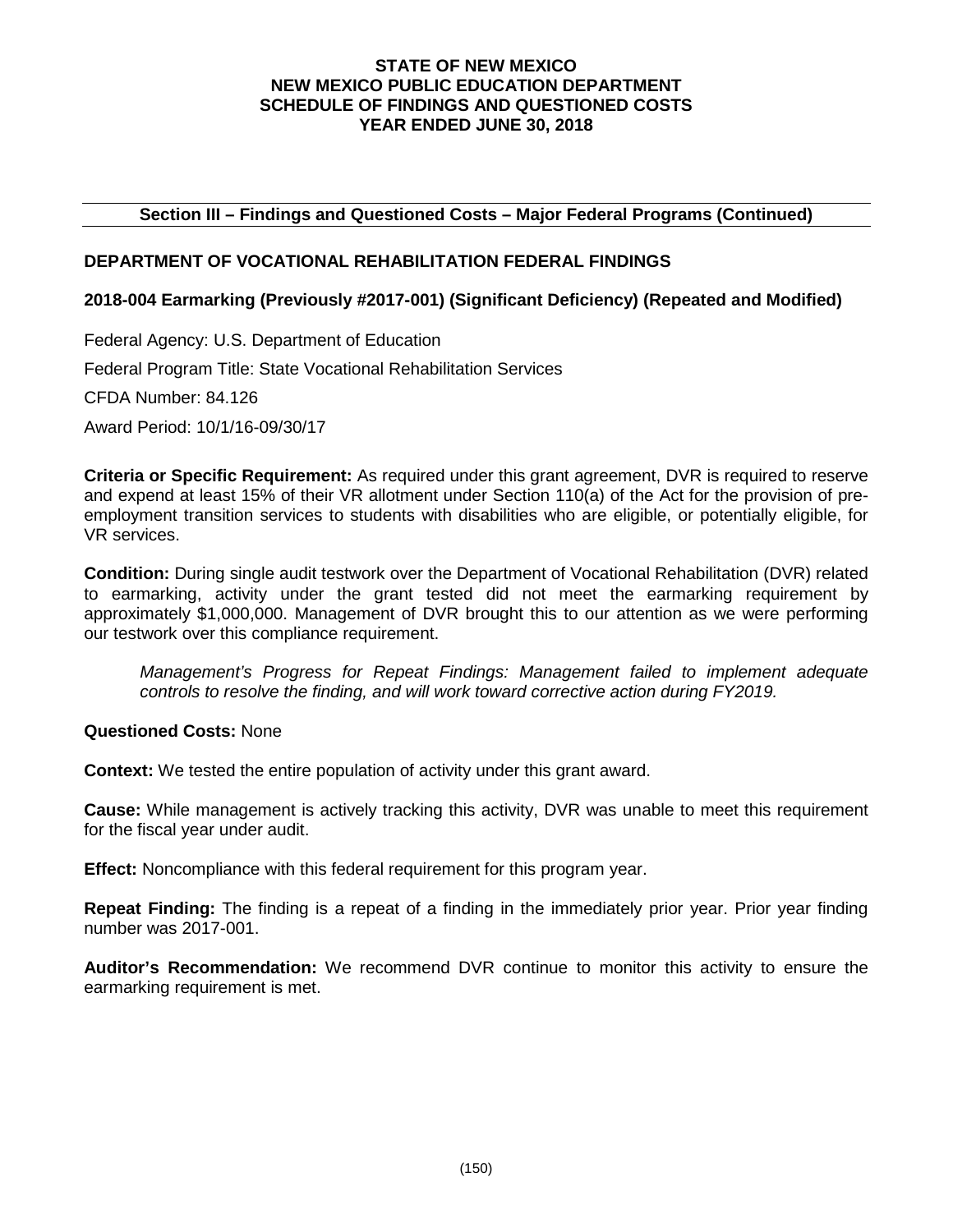### **Section III – Findings and Questioned Costs – Major Federal Programs (Continued)**

### **DEPARTMENT OF VOCATIONAL REHABILITATION FEDERAL FINDINGS (CONTINUED)**

### **2018-004 Earmarking (Previously #2017-001) (Significant Deficiency) (Repeated and Modified) (Continued)**

**Views of Responsible Officials:** DVR agrees with the finding that for federal fiscal year (FFY) 17 the Division did not reserve the required 15% pre-employment transition Services (PRE-ETS) set aside required by WIOA. DVR fully implemented the PRE-ETS requirement across the state in state fiscal year (SFY) 18.  The following progress has been made:

- In SFY18, DVR entered into an Intergovernmental Agreement (IGA) with the Central Regional Education Cooperative (CREC) to provide the 5-core required PRE-ETS courses to all NM students with a disability in order for the Division to meet the requirement in FFY18.
- In SFY18, DVR entered into a second IGA with the CREC to provide PRE-ETS to students with disabilities who are incarcerated in state juvenile facilities.
- As of October 2018, DVR is in the process of hiring approximately 15 employees to work 100% on PRE-ETS services.
- DVR is currently in the process of expanding its group setting presence in southern New Mexico.

As indicated above, DVR is expected to meet this requirement in FY19 based on the progress.

### **2018-005 Eligibility (Previously Part of #2014-007) (Significant Deficiency) (Repeated and Modified)**

Federal Agency: U.S. Department of Education

Federal Program Title: State Vocational Rehabilitation Services

CFDA Number: 84.126

Award Period: 10/1/16-09/30/17

**Criteria or Specific Requirement:** According to the DVR Manual of Operating Procedure 12.2.1, "...Hardcopies of AWARE data pages requiring signature and related worksheets - IPE, IPE Worksheet (if completed by participant), Trail Work Experience Plan, Extended Evaluation Plan, Eligibility Statement, and Eligibility Determination Extension...".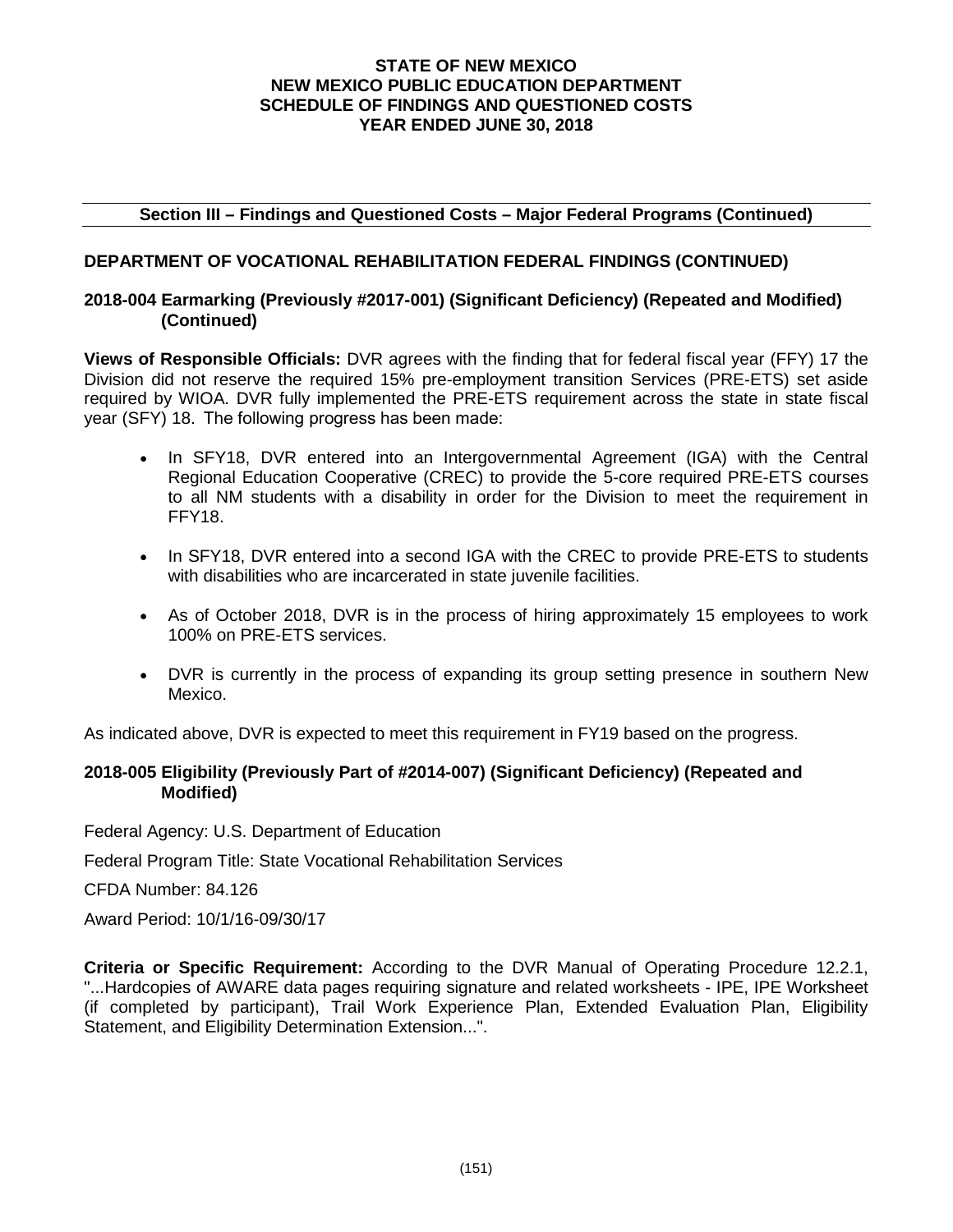### **Section III – Findings and Questioned Costs – Major Federal Programs (Continued)**

### **DEPARTMENT OF VOCATIONAL REHABILITATION FEDERAL FINDINGS (CONTINUED)**

### **2018-005 Eligibility (Previously Part of #2014-007) (Significant Deficiency) (Repeated and Modified) (Continued)**

**Condition:** During our review of the Eligibility Determination worksheet, we noted 1 out of 40 sampled was not signed by the counselor.

*Management's Progress for Repeat Findings: Management failed to implement adequate controls to resolve the finding, and will work toward corrective action during FY2019.*

#### **Questioned Costs:** None

**Context:** We performed sample testwork over eligibility files to test for compliance with federal requirements and with DVR's internal controls.

**Cause:** Lack of adherence to DVR's internal controls.

**Effect:** Program staff of DVR did not adhere to its internal control requirements; however, this was not an instance of federal noncompliance.

**Repeat Finding:** The finding is a repeat of a finding in the immediately prior year. Prior year finding number was 2014-007.

**Auditor's Recommendation:** We recommend DVR continue to work with program staff to ensure all aspects of internal controls are adhered to related to documentation maintained with eligibility files.

**Views of Responsible Officials**: NMDVR agrees with the finding that 1 out of 40 sampled individual's eligibility determination was not signed within the required 60-day timeframe.  The Division implemented the following internal controls in previous fiscal years to address this issue.   These controls include:

- Field Operations Specialists (FOSs) started weekly audit reviews of participant files to ensure fiscal compliance along with Eligibility and IPE determination compliance. This was implemented May 2016.
- NMDVR's Aware team implemented system alerts for eligibility determinations so that FODs will be notified a week in advance of any eligibility that may go into overtime so that immediate action can be taken.   VRCs and PMs receive alerts earlier in the 60-day timeframe as well; this was implemented July 2016. Timelines for overtime alerts were adjusted in FY2017 to allow more time for PMs to take appropriate action to prevent overtimes from occurring.
- During FY17, phase one and two of the Rehabilitation Services Unit (RSU) restructuring was implemented to provide more oversight and management of caseloads.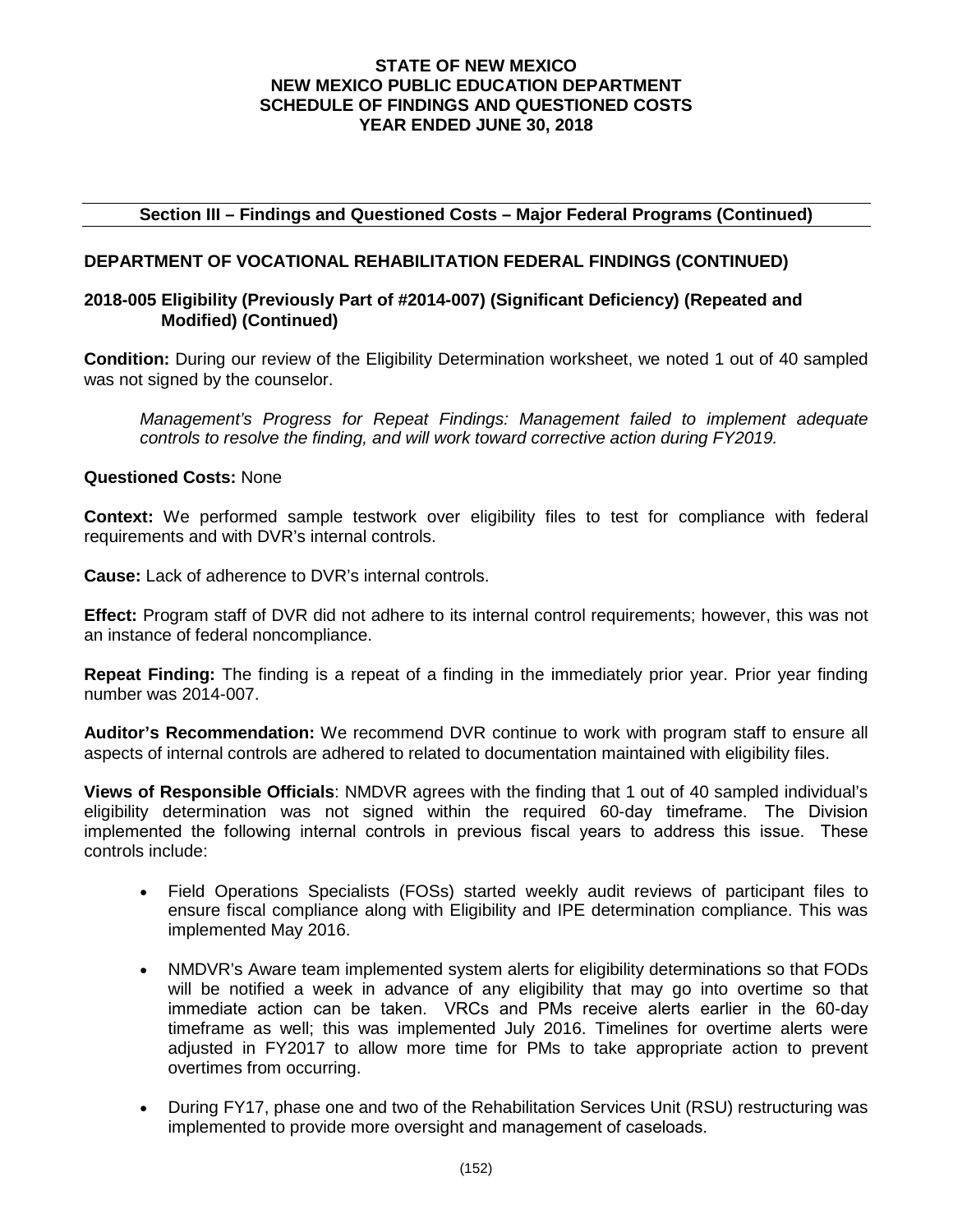**Section III – Findings and Questioned Costs – Major Federal Programs (Continued)**

## **DEPARTMENT OF VOCATIONAL REHABILITATION FEDERAL FINDINGS (CONTINUED)**

### **2018-005 Eligibility (Previously Part of #2014-007) (Significant Deficiency) (Repeated and Modified) (Continued)**

### **Views of Responsible Officials (Continued)**:

- During FY18, portions of phase three and four of the Rehabilitation Services Unit (RSU) restructuring was implemented. As of October 2017, the division added a fifth FOD position, providing much more direct oversight of operational areas and PMs.  Prior to this FODs were overseeing three to four areas each, this has now been reduced to two primary areas each. The Division restructured the Albuquerque Metro area operations to equally distribute the caseload oversight by PMs.
- Phase three and four restructuring of RSU is still in process; RSU is looking to add a tenth PM position to serve the Farmington or Gallup office. RSU is also creating an eleventh PM position in the Las Cruces area. Both of these additions will lower the caseload number each PM manages, increasing oversight capabilities.   As of November 2017, the restructuring of caseloads has been completed and the two new operational areas have been created.
- During FY2016, RSU implemented a 5-7 workday turnaround approval for eligibility and IPE for all PMs. RSU also implemented a tracking log to ensure compliance and oversight by FODs.
- In FY17, eligibility and IPE timeline requirement and deadlines were added to all VRC employee evaluations. The division has also begun to use progressive discipline in response to any overtimes in these two categories.
- In FY18, the PM's began conducting oversight activity due meetings on a monthly basis.

NMDVR will continue with the above outlined control measures implementation as they are showing significant improvement in overall compliance. NMDVR will continue to monitor progress and make adjustments as necessary, as further oversight is implemented at both the FOD- and PM-level. The timeline for this Corrective Action Plan is ongoing, with specific target dates outlined above.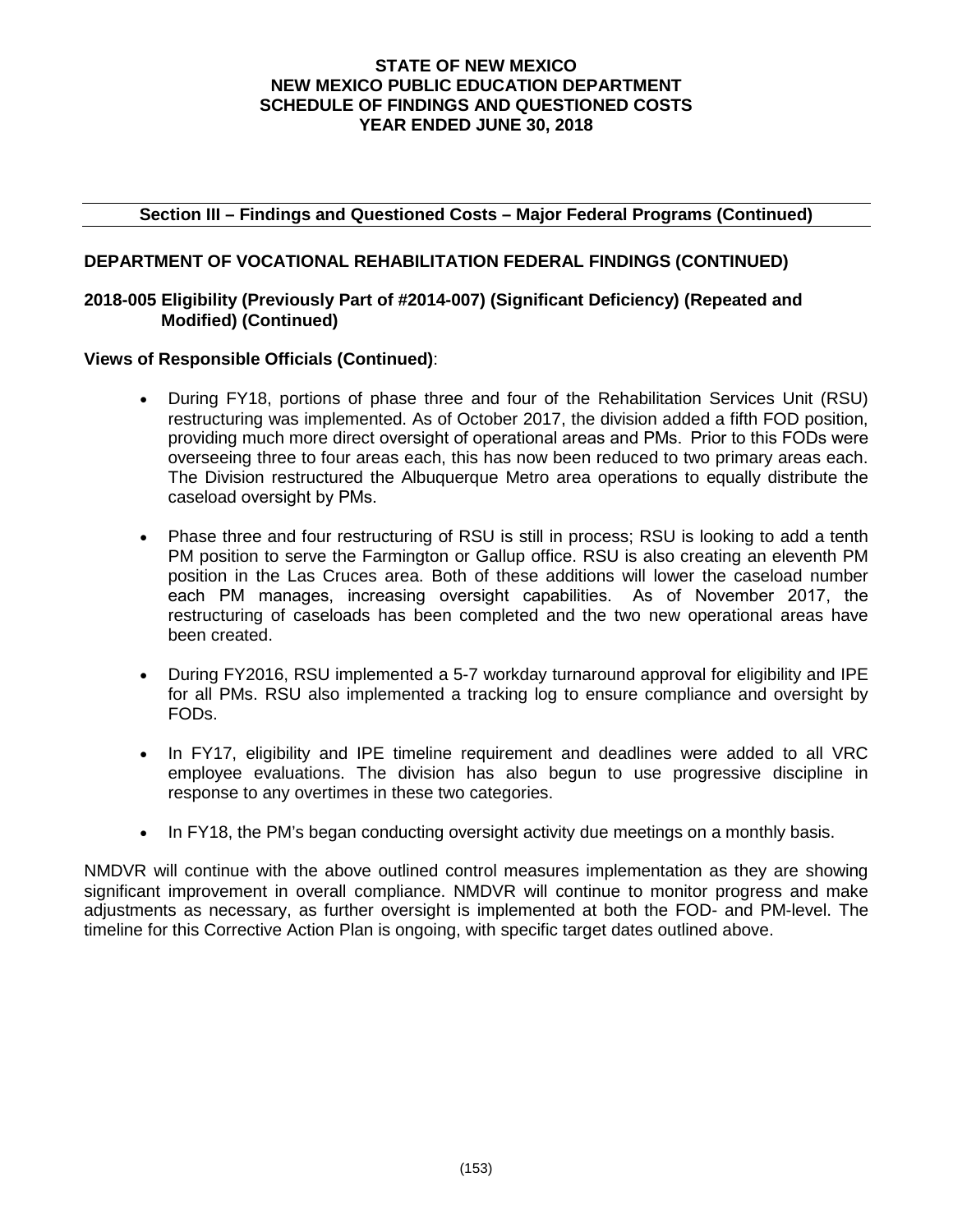### **Section III – Findings and Questioned Costs – Major Federal Programs (Continued)**

## **DEPARTMENT OF VOCATIONAL REHABILITATION FEDERAL FINDINGS (CONTINUED)**

### **2018-006 Special Provisions (Previously Part of #2014-007) (Significant Deficiency)**

Federal Agency: U.S. Department of Education Federal Program Title: State Vocational Rehabilitation Services CFDA Number: 84.126 Award Period: 10/1/16-09/30/17

**Criteria or Specific Requirement:** According to Part IV of the federal compliance supplement for this program, when an Individualized Plan for Employment (IPE) is required for the provision of VR services under Section 103(a) of the Act, it must be done as soon as possible, but not later than 90 days after the date of the determination of eligibility by the State VR agency, unless the State VR agency and the eligible individual agree to an extension of that deadline to a specific date by which the IPE must be completed (29 USC 722(b)(3)(F)).

**Condition:** During our testwork over the special provisions related to this federal program, we identified that 1 out of 40 sampled did not have an extension in place within 90 days.

*Management's Progress for Repeat Findings: Management failed to implement adequate controls to resolve the finding, and will work toward corrective action during FY2019.*

#### **Questioned Costs:** None

**Context:** We performed sample testwork over special provisions to test for compliance with federal requirements and with DVR's internal controls.

**Cause:** Lack of timely completion of an IPE.

**Effect:** Noncompliance with this federal requirement.

**Repeat Finding:** The finding is a repeat of a finding in the immediately prior year. Prior year finding number was 2014-007.

**Auditor's Recommendation:** We recommend the program staff ensure they are documenting extensions, as required.

**Views of Responsible Officials:** NMDVR agrees with the finding that 1 out of 40 sampled Individualized Plan for Employment (IPE) was not put into place within the required 90-day timeframe nor was an extension requested.  The Division implemented the following internal controls in previous fiscal years to address this issue.   These controls include: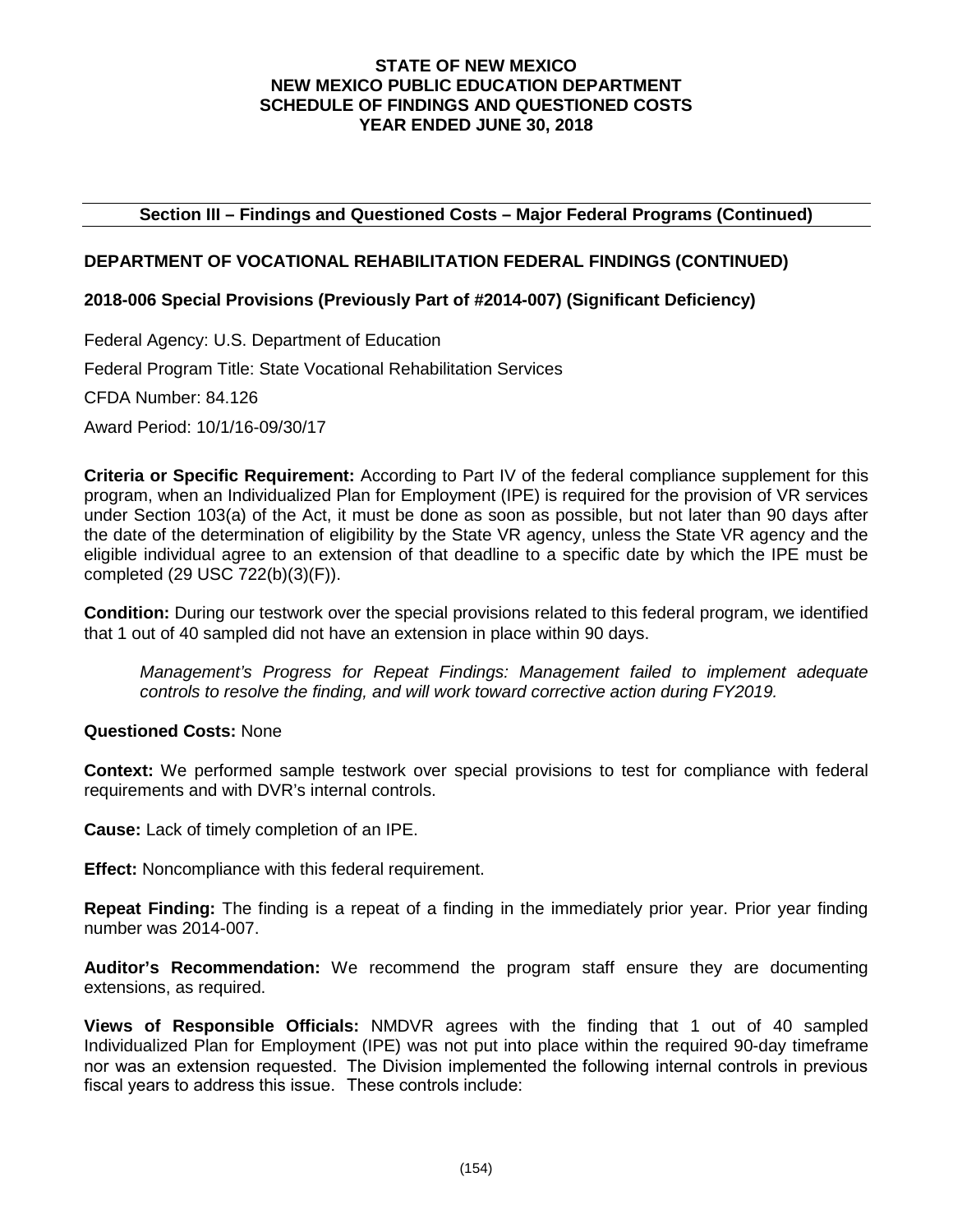**Section III – Findings and Questioned Costs – Major Federal Programs (Continued)**

# **DEPARTMENT OF VOCATIONAL REHABILITATION FEDERAL FINDINGS (CONTINUED)**

# **2018-006 Special Provisions (Previously Part of #2014-007) (Significant Deficiency) (Continued)**

## **Views of Responsible Officials (Continued):**

- Field Operations Specialists (FOSs) started weekly audit reviews of participant files to ensure fiscal compliance along with Eligibility and IPE determination compliance. This was implemented May 2016.
- NMDVR's Aware team implemented system alerts for eligibility determinations so that FODs will be notified a week in advance of any eligibility that may go into overtime so that immediate action can be taken.   VRCs and PMs receive alerts earlier in the 60-day timeframe as well; this was implemented July 2016. Timelines for overtime alerts were adjusted in FY2017 to allow more time for PMs to take appropriate action to prevent overtimes from occurring.
- During FY17, phase one and two of the Rehabilitation Services Unit (RSU) restructuring was implemented to provide more oversight and management of caseloads.
- During FY18, portions of phase three and four of the Rehabilitation Services Unit (RSU) restructuring was implemented. As of October 2017, the division added a fifth FOD position, providing much more direct oversight of operational areas and PMs.  Prior to this FODs were overseeing three to four areas each, this has now been reduced to two primary areas each. The Division restructured the Albuquerque Metro area operations to equally distribute the caseload oversight by PMs.
- Phase three and four restructuring of RSU is still in process; RSU is looking to add a tenth PM position to serve the Farmington or Gallup office. RSU is also creating an eleventh PM position in the Las Cruces area. Both of these additions will lower the caseload number each PM manages, increasing oversight capabilities.   As of November 2017, the restructuring of caseloads has been completed and the two new operational areas have been created.
- During FY2016, RSU implemented a 5-7 workday turnaround approval for eligibility and IPE for all PMs. RSU also implemented a tracking log to ensure compliance and oversight by FODs.
- In FY17, eligibility and IPE timeline requirement and deadlines were added to all VRC employee evaluations. The division has also begun to use progressive discipline in response to any overtimes in these two categories.
- In FY18, the PMs began conducting oversight activity due meetings on a monthly basis.

NMDVR will continue with the above outlined control measures implementation as they are showing significant improvement in overall compliance. NMDVR will continue to monitor progress and make adjustments as necessary, as further oversight is implemented at both the FOD- and PM-level. The timeline for this Corrective Action Plan is ongoing, with specific target dates outlined above.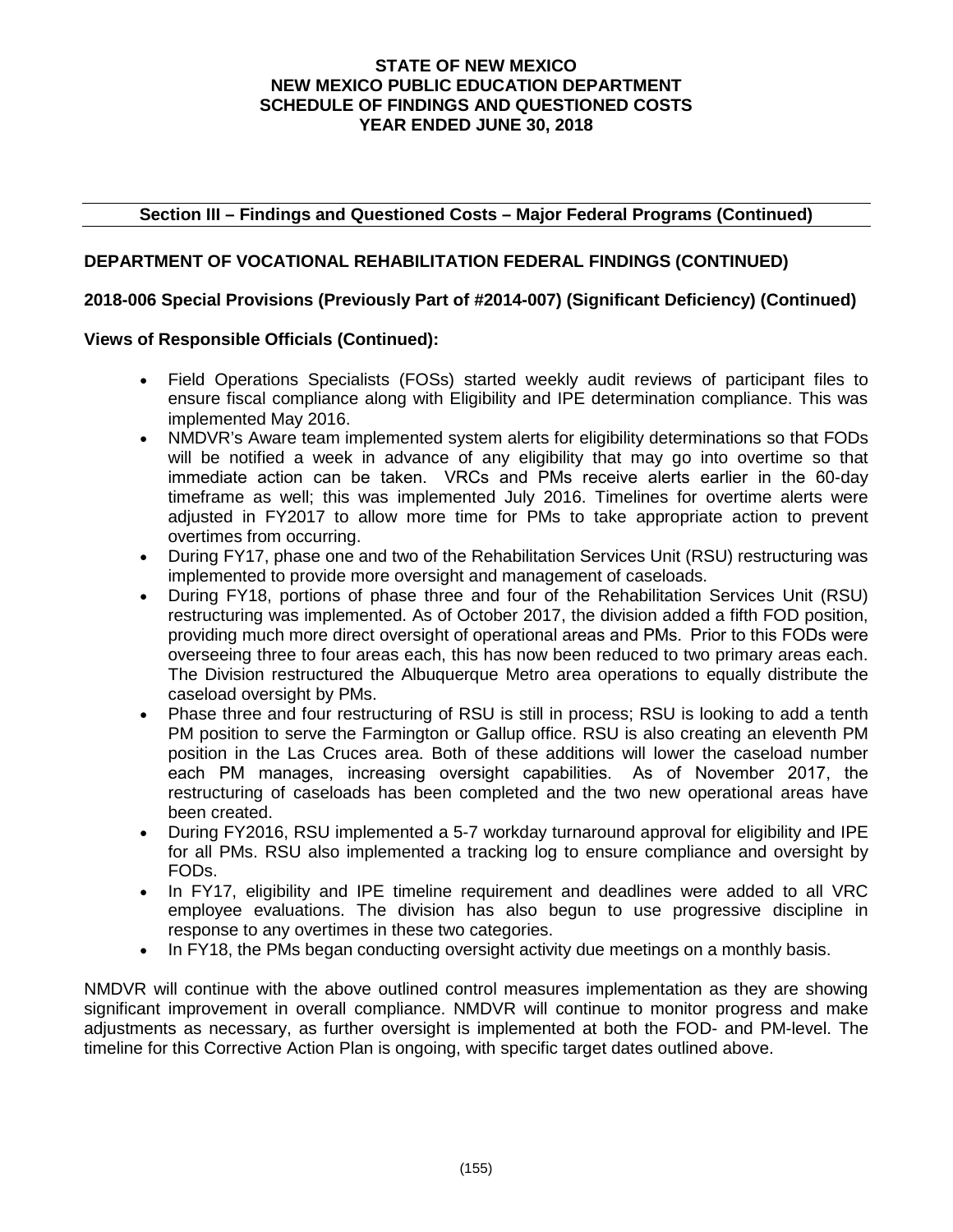# **Section IV – Other Matters**

## **PUBLIC EDUCATION DEPARTMENT FINDINGS (OTHER MATTERS)**

### **2018-007 Improve Other IT General Controls (Previously #2013-003) (Other Noncompliance) (Repeated and Modified)**

**Condition:** During our testwork over the Department's controls over information technology, we noted the following:

- 1. The Department performs change and patch management procedures to maintain its systems. At the end of the fiscal period, there was no written policy defining these procedures.
- 2. The Department uses external third parties for software development and other services. At the end of the fiscal period, there was no written policy defining these procedures.
- 3. The Department performs critical services for the agency, including support for critical systems and data. At the end of the fiscal period, the Department had not performed disaster recovery testing to ensure recovery of the critical services and data.
- 4. The Department performs user access administration activities for the agency and requires that certain personnel have Active Director domain administrative privileges. However, the domain administrators do not have separate user accounts to perform non-administrative tasks.
- 5. The Department performs user access administration activities for the agency, including addition, change, and removal of access to electronic systems and data. The department does not maintain all access request documentation for these activities.
- 6. The Department performs network administrative activities supporting critical systems and data for the agency. These activities include alerting and responding to suspicious network activity and performance issues.
- 7. The Department houses some critical network equipment in the basement of the PED building. The NM PED server room is secured by a door lock, for which there are four (4) keys. There is also a keypad at the door as a second physical security control, but it is not used because the software to change and maintain the keycodes is outdated and unavailable.

*Management's Progress for Repeat Findings: Management failed to implement adequate controls to resolve the finding, and will work toward corrective action during FY2019.*

**Criteria or Specific Requirement:** ISACA's Control Objectives for Information and related Technology (COBIT) 5.0 framework (DSS05 Manage Security Services) outlines the following:

- 1. The need to maintain the level of information security acceptable to the organization in accordance with the security policy. This policy includes establishing and maintaining change management policies and procedures.
- 2. The need to maintain the level of information security acceptable to the organization in accordance with the security policy. This policy includes establishing and vendor management policies and procedures.
- 3. The need to maintain the level of information security acceptable to the organization in accordance with the security policy. This policy includes performing disaster recovery testing of critical systems.
- 4. The need to maintain the level of information security acceptable to the organization in accordance with the security policy. This policy includes establishing and maintaining separate accounts for administrative and non-administrative tasks.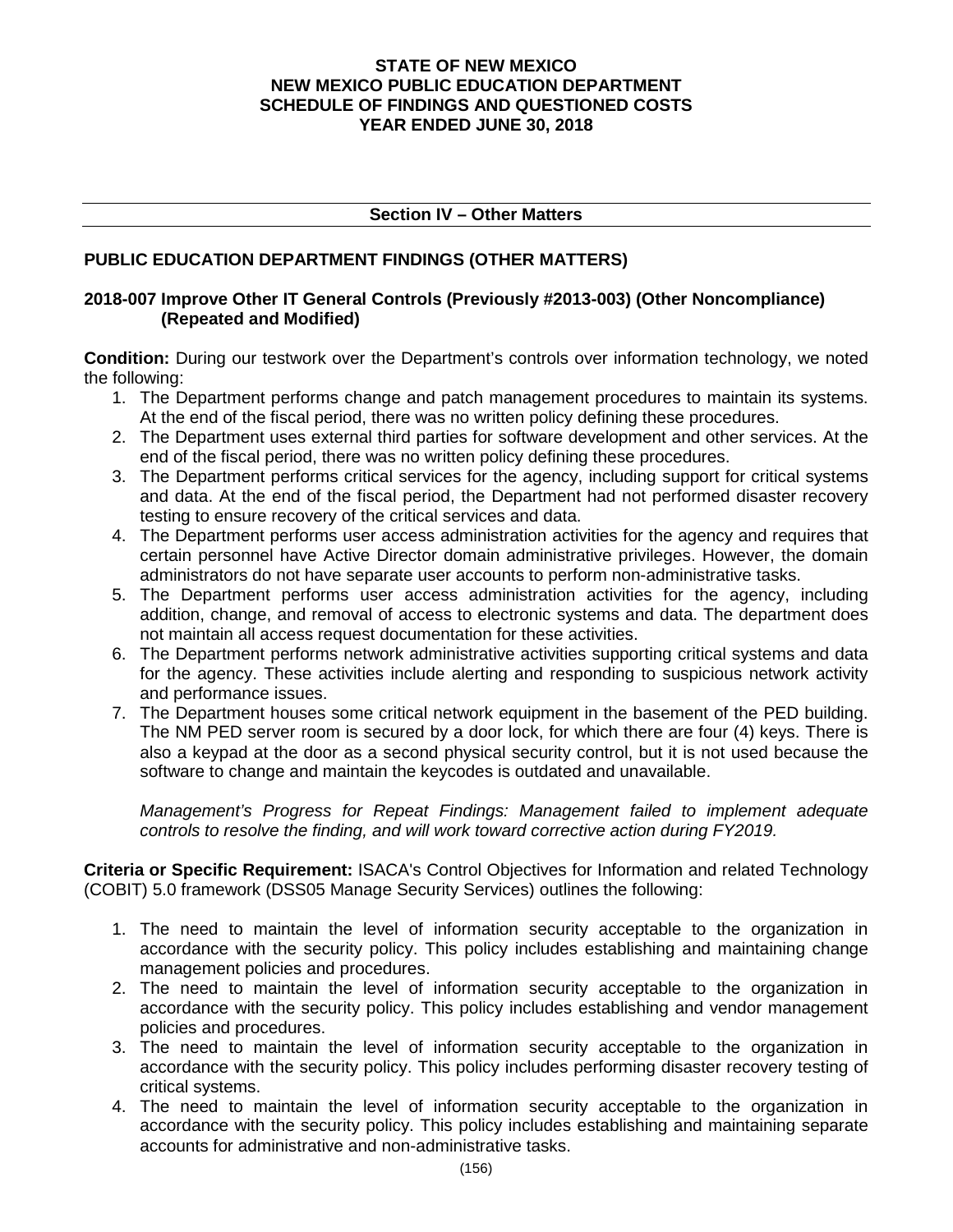**Section IV – Other Matters (Continued)**

# **PUBLIC EDUCATION DEPARTMENT FINDINGS (OTHER MATTERS) (CONTINUED)**

### **2018-007 Improve Other IT General Controls (Previously #2013-003) (Other Noncompliance) (Repeated and Modified) (Continued)**

### **Criteria or Specific Requirement (Continued):**

- 5. The need to maintain the level of information security acceptable to the organization in accordance with the security policy. This policy includes establishing and maintaining user access change requests and related information to facilitate access administration activities.
- 6. The need to maintain the level of information security acceptable to the organization in accordance with the security policy. This policy includes establishing and maintaining system activity audit logging, monitoring, and review procedures to identify performance issues and potential suspicious activity.
- 7. The need to maintain the level of information security acceptable to the organization in accordance with the security policy. This policy includes establishing and maintaining physical security for critical network equipment and data.

**Context:** We performed sample testwork, physical observations, and inquiries with information technology (IT) staff in conjunction with the IT portion of our audit.

**Effect:** The Department is exposed to loss of revenue, reputation damage, disclosure of non-public data, and loss of technology assets as a result of the following:

- 1. Unsecured software and hardware systems exposing sensitive information to unauthorized access and modification.
- 2. Inadequate due diligence, monitoring, and review of critical third-party providers and vendor activity and performance.
- 3. Inability to recover critical systems and data within a reasonable timeframe to continue performance of these activities for the agency, stakeholders, and the state.
- 4. Performance of unauthorized activities or data loss due to the use of higher than necessary domain credentials for non-administrative tasks.
- 5. Erroneous user access to critical systems or Inability to confirm user access changes are performed in a timely fashion.
- 6. Inability to:
	- a. identify suspicious network activity, including unauthorized user access, credential changes, and attempts to alter network account settings.
	- b. review past logs in case of an attempted or successful network intrusion for forensic purposes and identification of potential culprits.
	- c. identify potential activity that could degrade overall network performance.
- 7. Unauthorized access to critical network equipment and data stored in the NM PED server room due to the lack of sufficient physical security controls and access monitoring.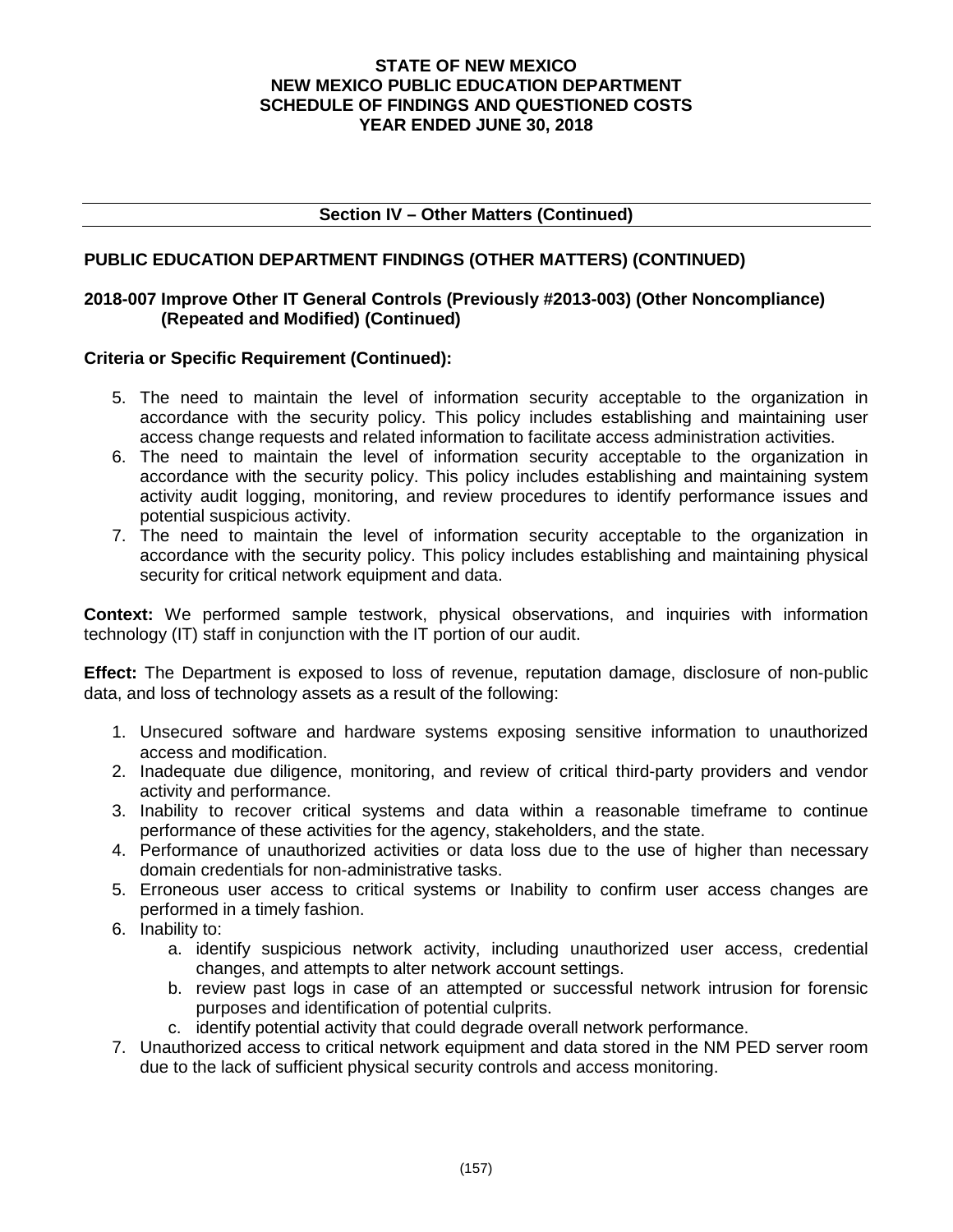**Section IV – Other Matters (Continued)**

## **PUBLIC EDUCATION DEPARTMENT FINDINGS (OTHER MATTERS) (CONTINUED)**

### **2018-007 Improve Other IT General Controls (Previously #2013-003) (Other Noncompliance) (Repeated and Modified) (Continued)**

### **Cause:**

- 1. The Department does not have a written change management policy.
- 2. The Department does not have a written vendor management policy.
- 3. The Department does not perform disaster recovery testing of critical systems and data.
- 4. The Department does not have separate administrator and non-administrator accounts for domain administrators.
- 5. The Department does not maintain all access request documentation for user access administration activities.
- 6. The Department does not perform Active Directory audit or security logging, monitoring, or review on a regular basis.
- 7. The server room is only secured by a door lock. There is a keypad on the door, but it is not used because the software to change and maintain the keycodes is outdated and unavailable. An operational keypad would allow for a second physical access control to the server room as well as the ability to track who accessed the server room at any time.

### **Auditor's Recommendation:**

- 1. The Department should develop a change management policy documenting change management\ procedures for all critical systems.
- 2. The Department should develop a vendor management policy documenting procedures for selecting, monitoring, and review of external providers for all critical systems.
- 3. The Department should perform annual testing of critical systems and data recovery to ensure continuation of services in case of a disaster. Testing should include scenario testing with critical department and agency representatives to ensure they know their roles during a disaster.
- 4. The Department should create separate non-administrative or user accounts for domain administrators for the performance of non-administrative duties.
- 5. The Department should identify and maintain a central repository for all user access documentation for all critical systems for which it provides administration.
- 6. The Department should identify and implement appropriate Active Directory security and audit log settings to capture suspicious network activity and unauthorized access attempts. It should also establish a formal log review and archival process to ensure logs are reviewed for potential suspicious activity and that they are stored read-only for sufficient time to allow for a thorough forensic review when suspicious activity is identified.
- 7. The Department should install an operational keypad or other electronic access monitoring device to secure the server room and to provide for access logging and review.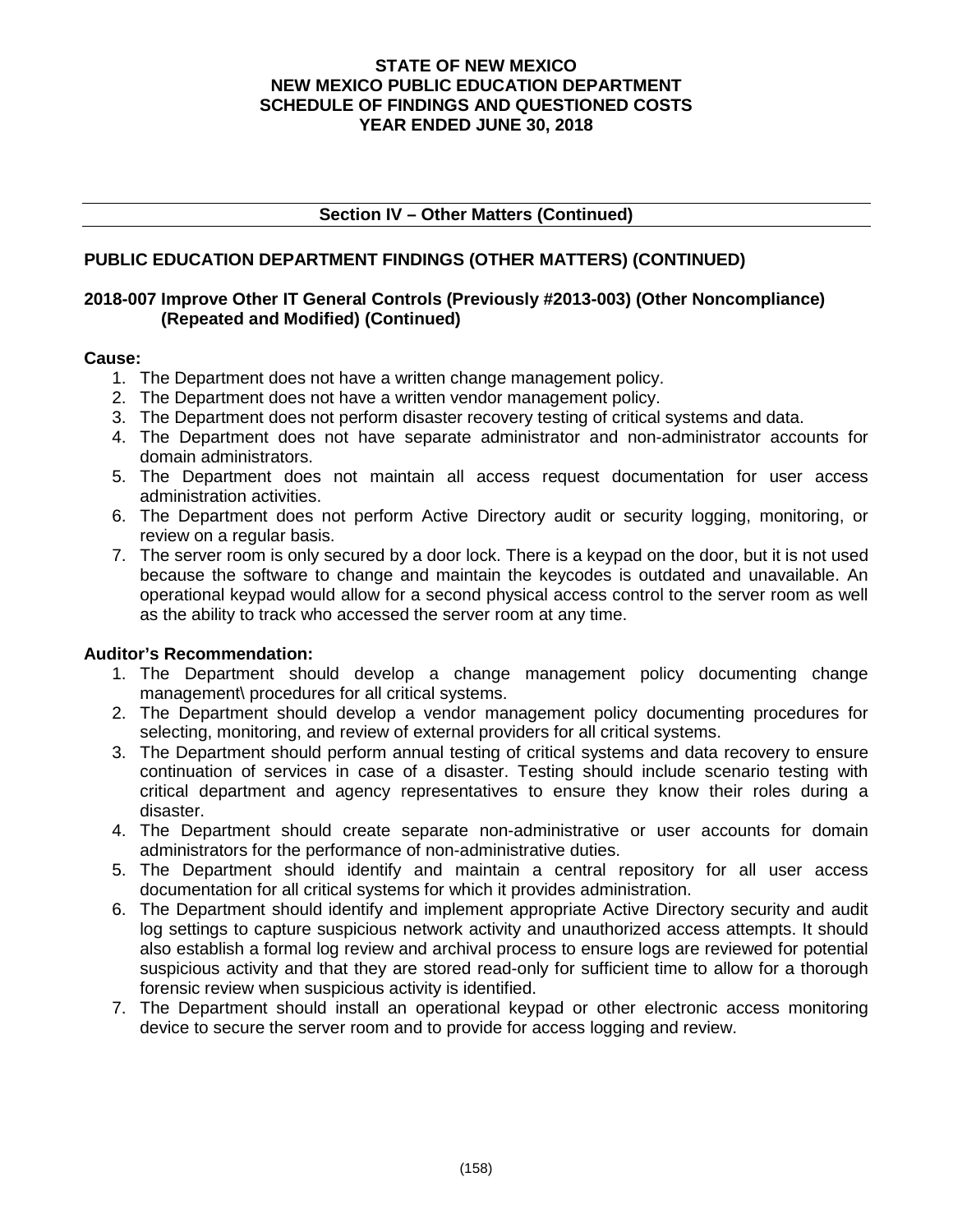**Section IV – Other Matters (Continued)**

# **PUBLIC EDUCATION DEPARTMENT FINDINGS (OTHER MATTERS) (CONTINUED)**

### **2018-007 Improve Other IT General Controls (Previously #2013-003) (Other Noncompliance) (Repeated and Modified) (Continued)**

### **Management's Response:**

- 1. The Department concurs with this finding. We intend to develop and implement change and patch management policies and procedures that encompass all critical systems. Our goal is to have a finalized change and patch management policy by end of February, 2019. Additionally, we will build a project plan to ensure that the policies are reviewed and updated annually.
- 2. The Department concurs with this finding. We are currently working with OGC to define a template for vendor management, which requires program office staff or IT staff to complete access forms for vendors to gain access to any and all systems. This form will provide information regarding FERPA related issues, access to critical systems, as well provide timeliness for approved vendor access.
- 3. The Department partially concurs with this finding. We have an existing disaster recovery plan. We agree that we need to review and update this plan as well as conduct realistic tests to ensure our capabilities. We will build a project plan around disaster recovery testing and planning to maintain the relevance of our procedures.
- 4. The Department concurs with this finding. We intend to inventory all domain admin users over both networks and ensure that users have both non-admin and admin accounts. Policies will be developed requiring appropriate separation of use of domain admin accounts. This will be completed before January, 2019.
- 5. The Department concurs with this finding. Our goal is to develop a digital form whereby we can inventory all employees and their current access to critical systems. Additionally, we plan to work with HR and other bureaus to develop standard operating procedures such that we can keep this system up to date.
- 6. The department partially concurs with this finding. IT leadership will work with the network/systems manager to review the current Active Directory Security and Audit logs to ensure that all appropriate information is captured and stored. Additionally, will set expectations around reviewing these logs.
- 7. The Department concurs with this finding. We will work with the General Services Division (GSD) to replace the keypad as well as post policies for access to the server room, such that we will digitally log all access to the room. Finally, we will ensure that all employees who currently have access to the server room are aware of expectations of closing and locking doors.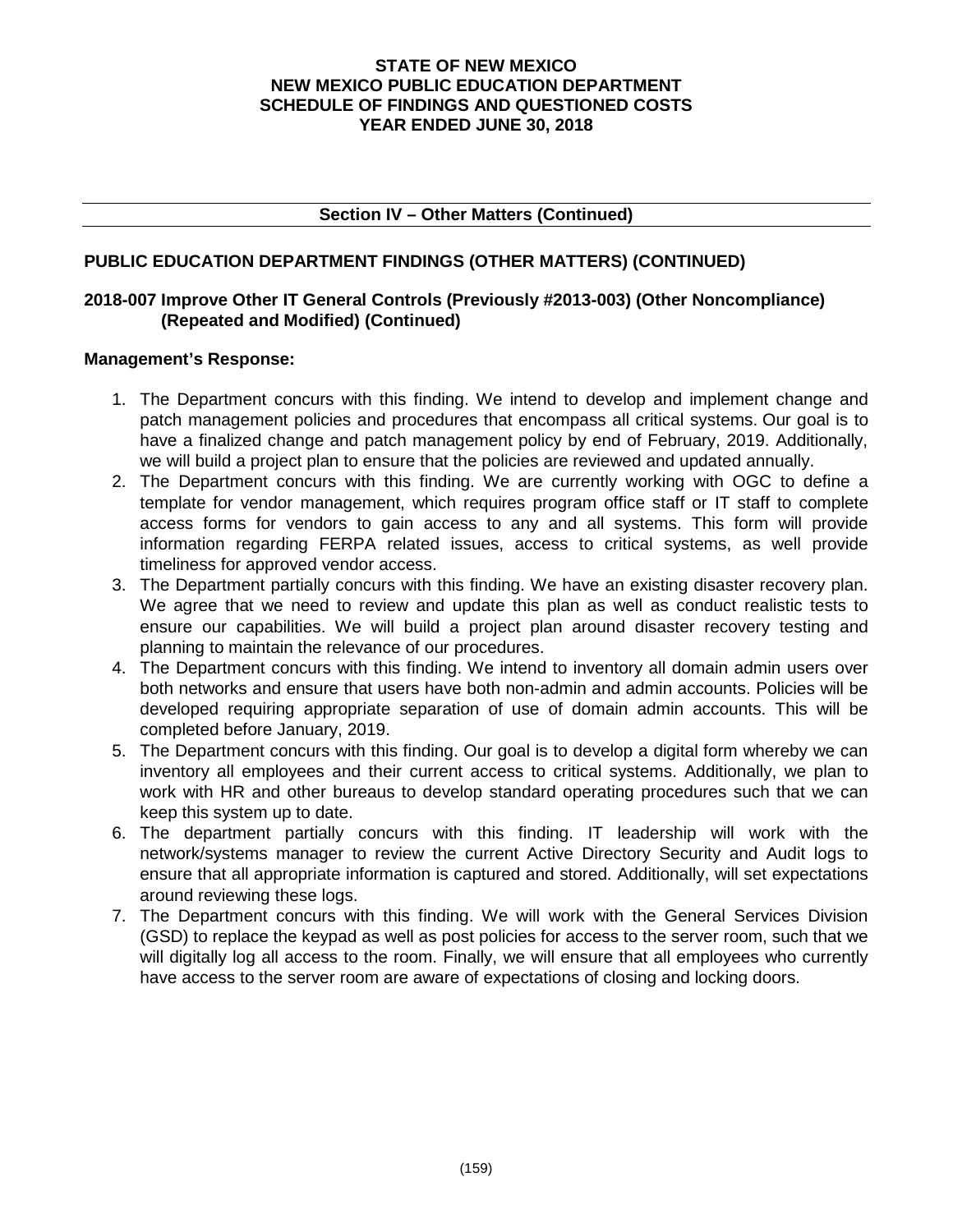### **Section IV – Other Matters (Continued)**

### **DEPARTMENT OF VOCATIONAL REHABILITATION FINDINGS (OTHER MATTERS)**

#### **2018-008 Budget Noncompliance (Other Noncompliance)**

**Condition:** During our testwork over the budget for the Division of Vocational Rehabilitation (DVR), management of DVR brought to our attention there was a budget noncompliance related to DVR's operating fund program.

**Criteria or Specific Requirement:** The legal level of budgetary control is the appropriation program level and actual expenditures are not to exceed budgeted expenditures at this legal level of budgetary control.

**Context:** Management of DVR brought to our attention there was a budget noncompliance related to the rehabilitation services program under DVR's operating fund.

**Effect:** Budgetary noncompliance in the "other" category whereby actual expenditures exceeded budgeted expenditures by \$637,712.

**Cause:** DVR did not submit a budget adjustment request by the required deadline to reclassify budgeted expenditures to the appropriate category.

**Auditor's Recommendation:** We recommend management of DVR continue to monitor their program expenditures to allow for a timely budget adjustment.

**Management's Response:** NMDVR agrees with the finding that the division exceeded budgeted expenditures in the "other" category.

In order to ensure the Division does not exceed budgeted expenditures in FY19 NMDVR has aligned the budget in our case management system (AWARE) to agree to SHARE in order to ensure our Care and Support expenditures do not exceed budgeted expenditures.

In addition, as of August 2018 NMDVR entered into an Order of Selection process to reduce Care and Support expenditures as the Division does not have enough funds to serve all applicants who are deemed eligible for our services. NMDVR must serve people with the most significant disabilities first. Placing individuals in priority categories provides a fair way to serve all applicants in the correct order.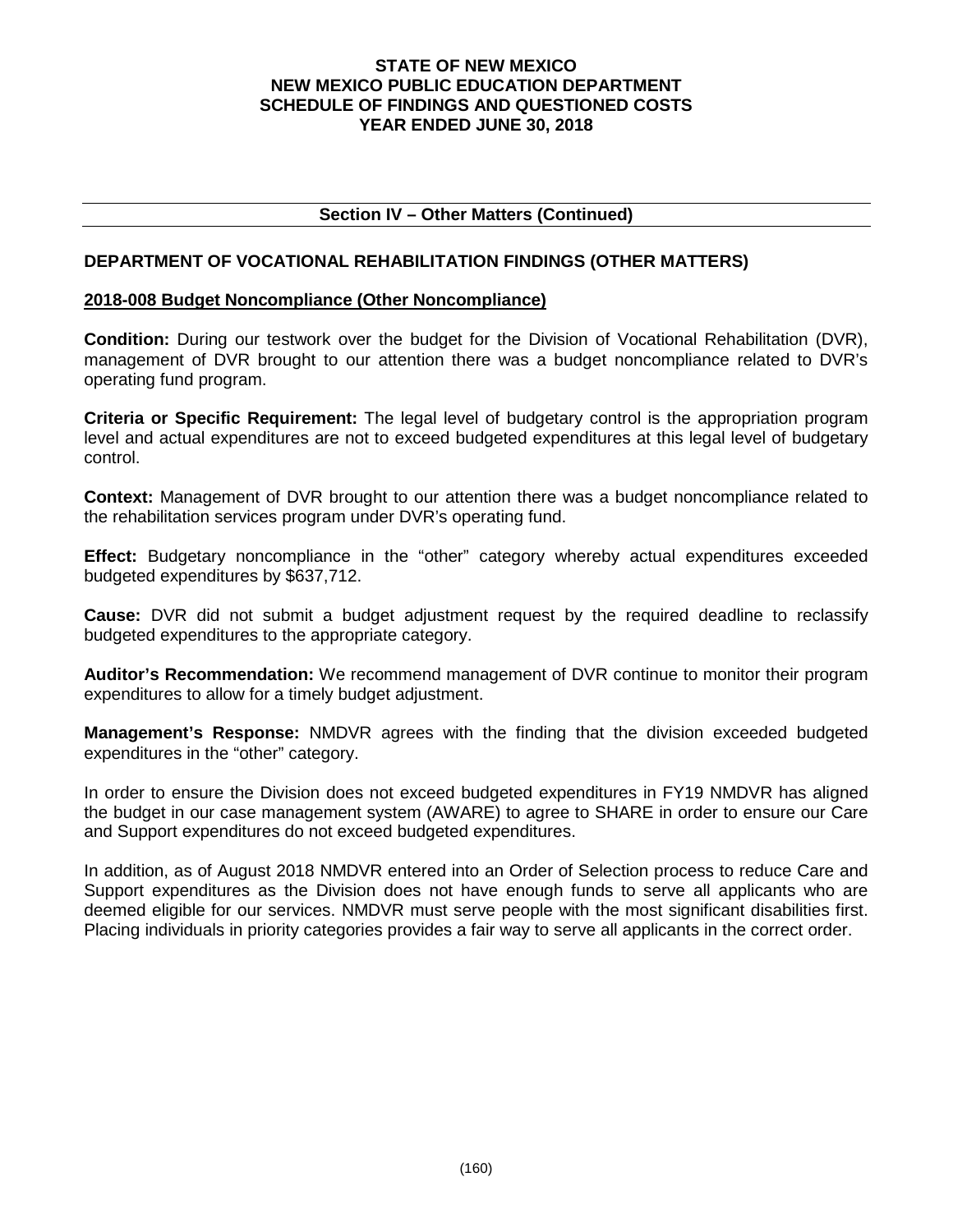### **Section IV – Other Matters (Continued)**

### **DEPARTMENT OF VOCATIONAL REHABILITATION FINDINGS (OTHER MATTERS) (CONTINUED)**

### **2018-009 Improper Disposal of Capital Assets (Previously #2016-009) (Other Noncompliance) (Repeated and Modified)**

**Condition:** During our testwork over capital asset disposals, we noted that 5 out of 33 assets disposed by the Division of Vocational Rehabilitation (DVR during the year were not included on the notifications submitted to the NM Office of the State Auditor.

*Management's Progress for Repeat Findings: Management failed to implement adequate controls to resolve the finding, and will work toward corrective action during FY2019.*

**Criteria or Specific Requirement:** In accordance with NMAC 2.2.2.10 U, at least 30 days prior to any disposition of property included on the DVR's inventory list, notification of the disposal shall be sent to the NM State Auditor.

**Context:** This was identified during our review of letters submitted to the State Auditor for all capital asset disposals of DVR.

**Effect:** Noncompliance with NMAC.

**Cause:** Lack of inclusion of all assets on the letters that were submitted.

**Auditor's Recommendation:** We recommend DVR continue to send required notification and review the full list of disposals to ensure all items are captured when submitted to the State Auditor.

**Management's Response:** NMDVR agrees with the finding that the division failed to notify the Office of the State Auditor (OSA) at least 30 days prior to the disposition of 5 assets disposed.

The staff involved in the inventory and disposition of assets have again received these policies and have again been reminded that a 30-Day Notice must be provided to OSA prior to the disposition of any asset. Also, NMDVR has since hired a purchasing agent that will be responsible for overseeing the disposal process. This employee is working diligently to ensure any items that are disposed of are included on the disposition listing sent to OSA at least 30 days prior to the disposition. The General Services Manager or CFO will review and approve the disposition of assets paperwork prior to its actual disposal to ensure the OSA has been properly notified.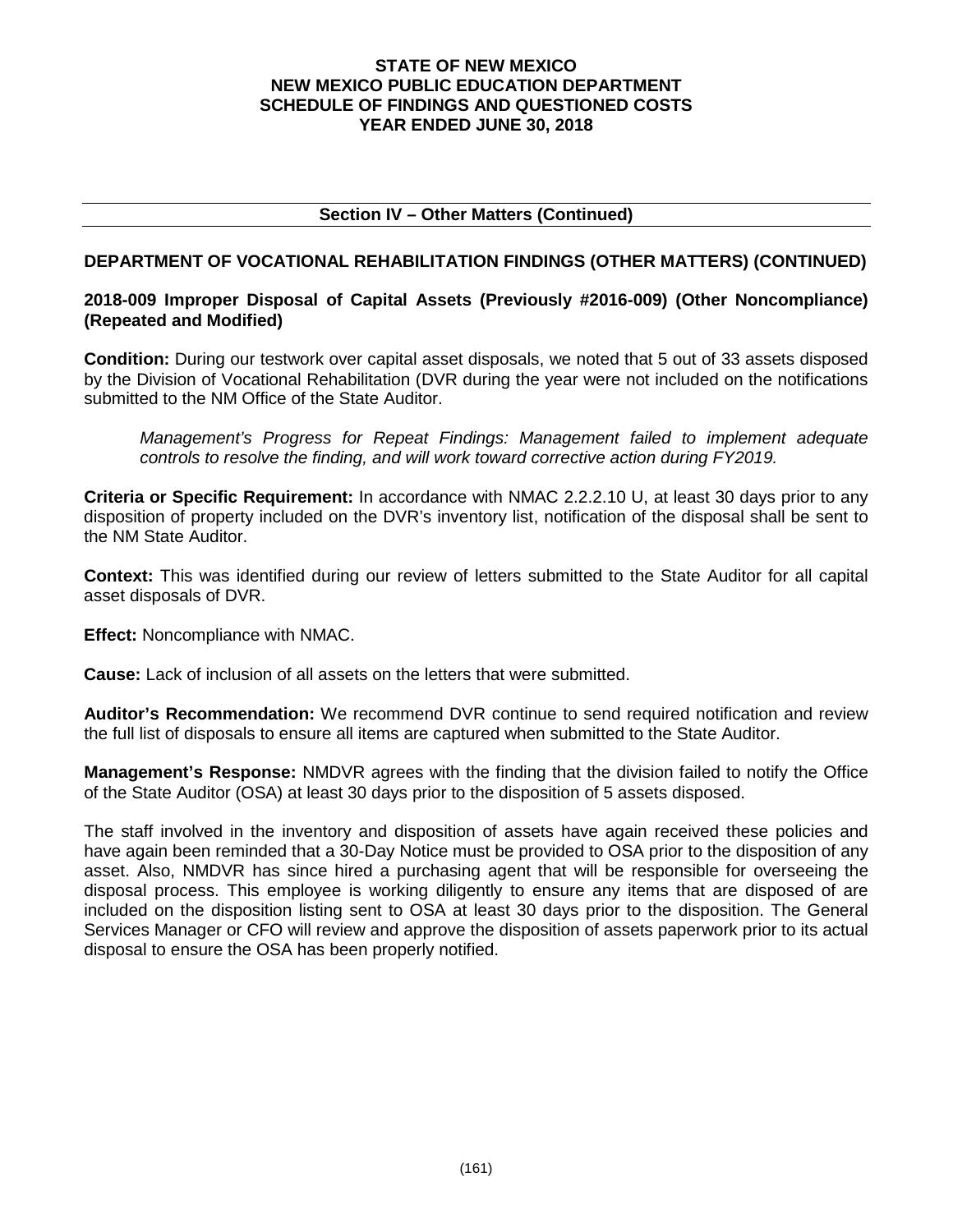## **DISCRETELY PRESENTED COMPONENT UNIT FINDINGS**

### **ACADEMY OF TRADES AND TECHNOLOGY**

### **2018-001 Inaccurate Meal Claim Submissions (Other Noncompliance)**

**Condition/Context:** During our review of monthly USDA claim requests, we noted four instances in which the student breakfast/lunch counts differed from what was submitted for reimbursement.

**Criteria:** Per NMAC 6.20.2.14, school districts shall establish and maintain a cash management program to safeguard cash and provide prompt and accurate reporting that adheres to cash management requirements of the applicable state and federal laws and regulations.

**Cause:** Lack of effective internal controls surrounding food service activities and reimbursement claims.

**Effect:** Inaccurate claims submitted to the USDA.

**Auditor's Recommendation**: N/A – School has closed.

**Management's Response:** N/A – School has closed.

**Implementation:** N/A – School has closed.

**Person Responsible:** N/A – School has closed.

#### **2018-002 Controls over Employment Authorization (Other Noncompliance)**

**Condition/Context:** During our review of employee files, we noted 1 of 8 files reviewed did not have a properly completed I-9, nor was the said I-9 certified by the employer.

**Criteria:** Per NMAC 6.20.2.18, the local board shall establish written payroll policies and procedures which comply with state and federal regulations on payroll, as well as maintaining strict internal controls, close supervision, and financial accounting in accordance with GAAP. School district shall maintain and have available for inspection the following employee record documentation: employment contracts (including increments), personnel/payroll action forms, certification records, employment eligibility verification (federal form 1-9 for citizenship certification), federal and state withholding allowance certification, pay deductions authorizations, pay or position change notices, Education Retirement Act plan application, and direct deposit.

**Cause:** Management oversight.

**Effect:** Noncompliance with state statute.

**Auditor's Recommendation**: N/A – School has closed.

**Management's Response:** N/A – School has closed.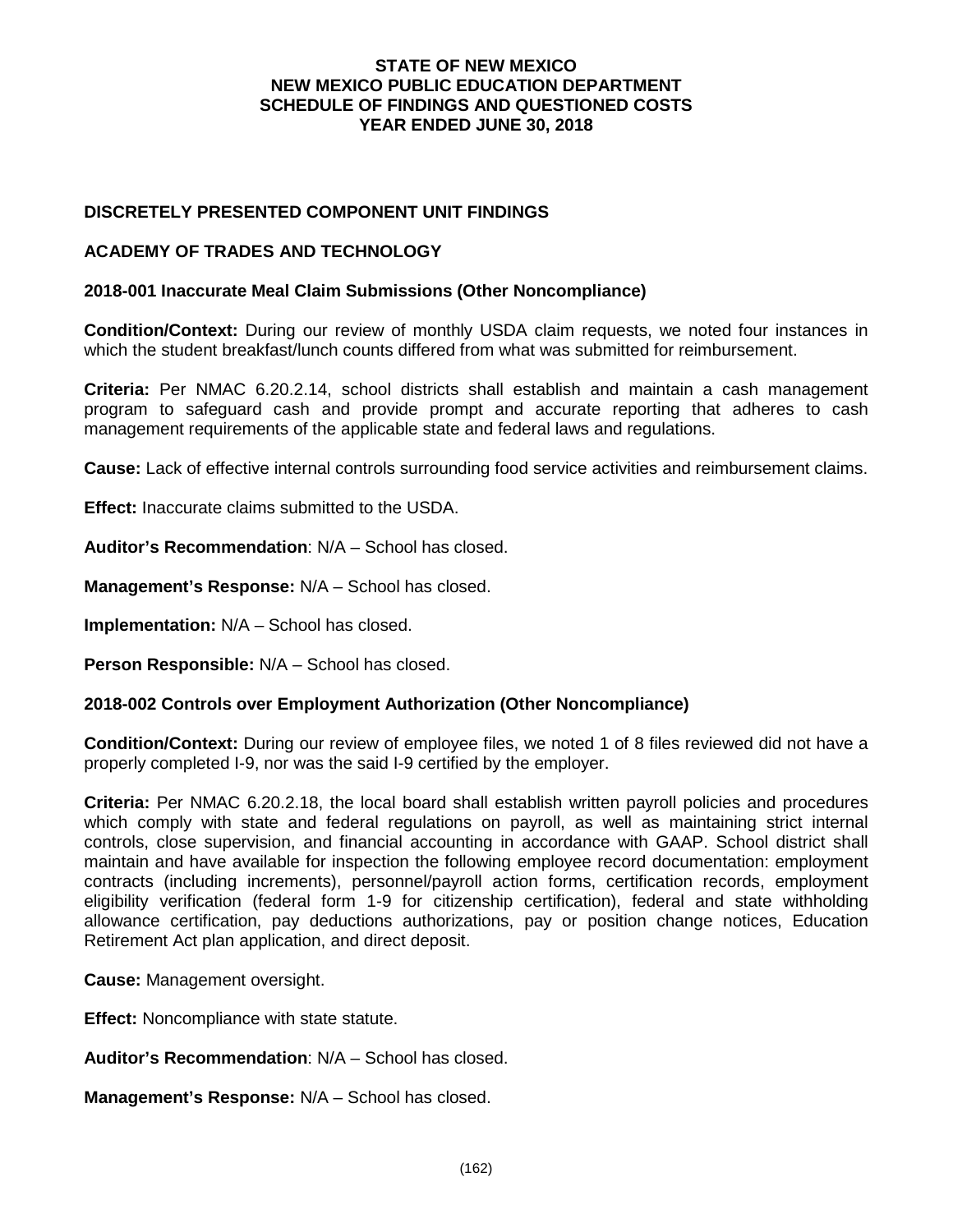## **ACADEMY OF TRADES AND TECHNOLOGY (CONTINUED)**

### **2018-002 Controls over Employment Authorization (Other Noncompliance) (Continued)**

**Implementation:** N/A – School has closed.

**Person Responsible:** N/A – School has closed.

## **ACE LEADERSHIP HIGH SCHOOL**

### **2018-001 Purchasing (Other Noncompliance)**

**Condition/Context:** During our audit, we identified 1 of 35 disbursements where the School failed to make timely payments of an invoice, resulting in a total of \$42 of incurred late fees.

**Criteria:** Per PSAB Supplement 13-Purchasing, the preparation and execution of a duly authorized purchase order must precede the placement of any order for goods, services, or construction. Per NMAC 6.20.2.11, every school district shall establish and maintain an internal control structure to provide management with reasonable assurance that assets are safeguarded against loss from unauthorized use or disposition, and that transactions are executed in accordance with management's authorization and recorded properly to permit the preparation of general purpose financial statements in accordance with GAAP.

**Cause:** Management oversight.

**Effect:** Noncompliance with applicable rules and regulations.

**Auditor's Recommendation**: We recommend management implement effective controls to ensure that all purchases have a valid approved purchase order that covers the entire cost of the purchase in advance of the purchase.

**Management's Response:** Management has sufficient existing school policies and internal controls in place to ensure compliance with NMAC 6.20.2.11. The Business Manager will implement an additional control for review of invoices by assuring both The Assistant business manager and the Business Manager will thoroughly review invoices for payment. The Business Manager will also implement use of electronic invoicing to ensure timely payment.

**Implementation:** December 31, 2018

**Person Responsible:** Business Manager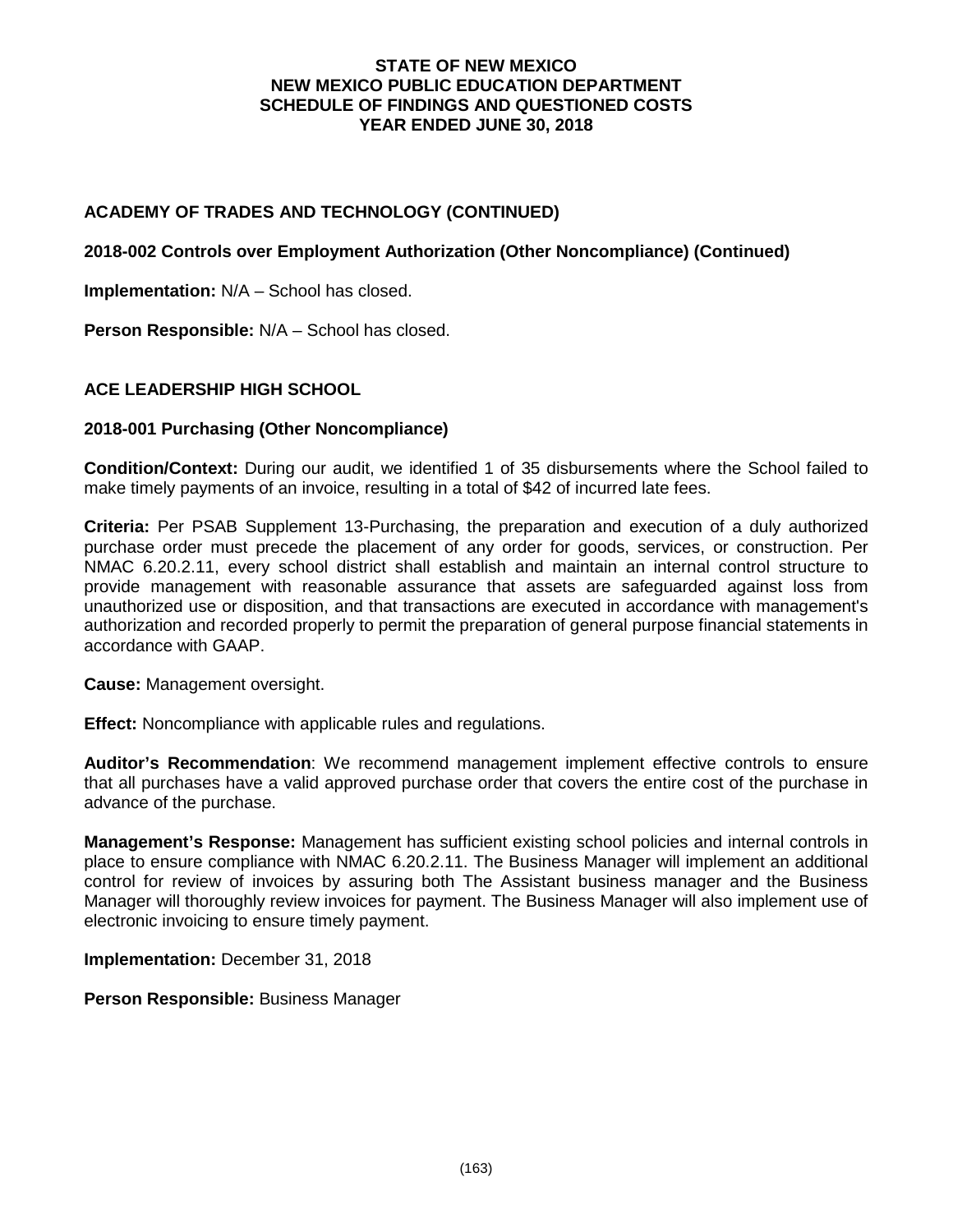### **ALBUQUERQUE SCHOOL OF EXCELLENCE**

### **2018-001 Financial Close and Reporting (Other Noncompliance)**

**Condition/Context:** During our review of financial close and reporting, we noted the following issues:

- USDA claims of \$11,946 were recorded to fees instead of restricted grants federal flowthrough.
- Invoices for March and April 2018 food services, totaling \$32,098, were improperly recorded to the operational fund as other contract services, instead of to the food service fund as food service operations.
- The June 2018 bank reconciliation differed from the provided trial balance by \$5,371. The difference was related to a journal entry that was recorded to the incorrect account, which resulted in inaccurate reporting of expenses in OMBS.

**Criteria:** Per NMAC 6.20.2.11, every school district shall establish and maintain an internal control structure to provide management with reasonable assurance that assets are safeguarded against loss from unauthorized use or disposition, and that transactions are executed in accordance with management's authorization and recorded properly to permit the preparation of general purpose financial statements in accordance with GAAP.

**Cause:** Management oversight.

**Effect:** Inaccurate accounting and reporting for food service revenues and expenses. Inaccurate reporting in OMBS.

**Auditor's Recommendation**: We recommend that management routinely review food service expenses and revenues to ensure activity is recorded to the correct fund and object code. We recommend management reconcile the trial balance to OMBS before the reporting period is finalized.

**Management's Response:** The contracted business manager will maintain a dual approval to ensure that the revenues and expenditures are being recorded correctly into the proper account code. The contracted business manager will also reconcile the trial balance to OBMS to reflect the correct amount.

**Implementation:** December 31, 2018

**Person Responsible:** Business Manager

#### **2018-002 Travel and Per Diem (Other Noncompliance)**

**Condition/Context:** We noted 3 out of 8 instances in which the travel reimbursement for the principal was not properly approved by the President of the Governing Council.

**Criteria:** Albuquerque School of Excellence school policy requires travel reimbursements for the principal to be signed by the President of the Governing Council.

**Cause:** Management oversight.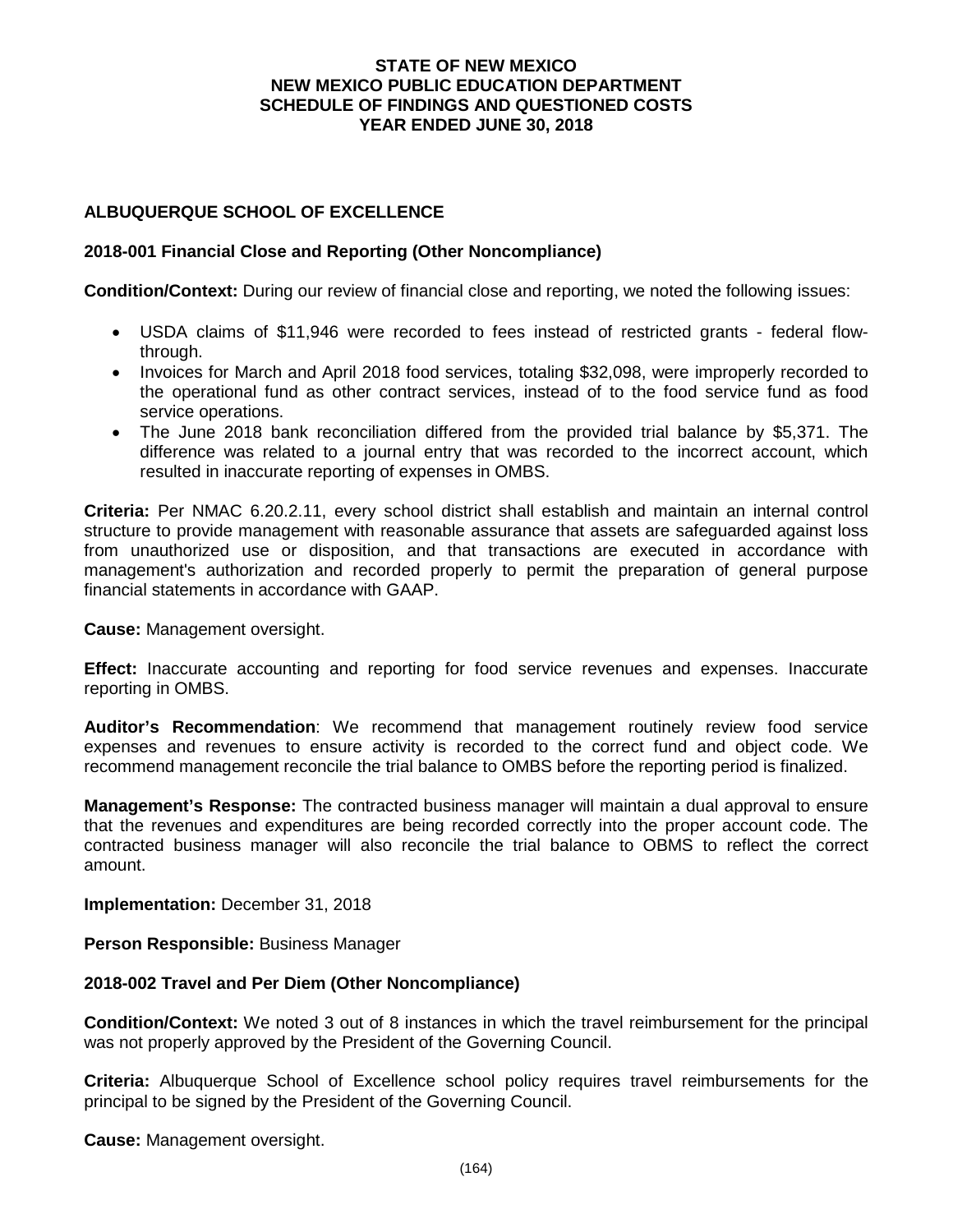# **ALBUQUERQUE SCHOOL OF EXCELLENCE (CONTINUED)**

## **2018-002 Travel and Per Diem (Other Noncompliance) (Continued)**

**Effect:** Noncompliance with school policy.

**Auditor's Recommendation:** We recommend the Governing Council and management review and approve all travel disbursements prior to reimbursement.

**Management's Response:** Management disagrees with the finding regarding dual approval for travel reimbursements. The School had approved and implemented a new policy as of December 2017 that dual signatures for travel requisitions are required when the principal is traveling. The samples that were tested were all travel requisitions that had been submitted before the new policy had been taken into effect. As of December 2017, the policy has been followed and travel requisitions have a dual signature by the principal and GC member.

**Implementation:** December 31, 2018

**Person Responsible:** Business Manager

### **2018-003 Controls over Cash Receipts (Other Noncompliance)**

**Condition/Context:** During our review of cash receipts, we noted the following issues:

- One deposit of \$130.08 for which pre-numbered receipts were not maintained by the School.
- One out of 19 instances in which cash received was not deposited within 24 hours of receipt.

**Criteria:** Per NMAC 6.20.2.14 states that money received and receipted shall be deposited in the bank within twenty-four (24) hours or one banking day. Per NMAC 6.20.2.14, School districts shall establish and maintain a cash management program to safeguard cash and provide prompt and accurate reporting that adheres to cash management requirements of the applicable state and federal laws and regulations. The school district shall issue a factory pre-numbered receipt for all money received. Prenumbered receipts are to be controlled and secured. If a receipt is voided, all copies shall be marked "Void" and retained in the receipt book.

**Cause:** Procedures established by management to ensure proper documentation and timely deposit have not been established to ensure 100% compliance.

**Effect:** Noncompliance with NMAC 6.20.2.14.

**Auditor's Recommendation:** We recommend that cash receipting and deposit timing requirements be formally discussed with the individual involved in the applicable process.

**Management's Response:** The School has implemented a new software system to record all cash receipts when a payment is made to the School. The School will no longer use the handwritten prenumbered logs. The school administration is also aware that the deposits have to be deposited within 24 hours of receiving payment.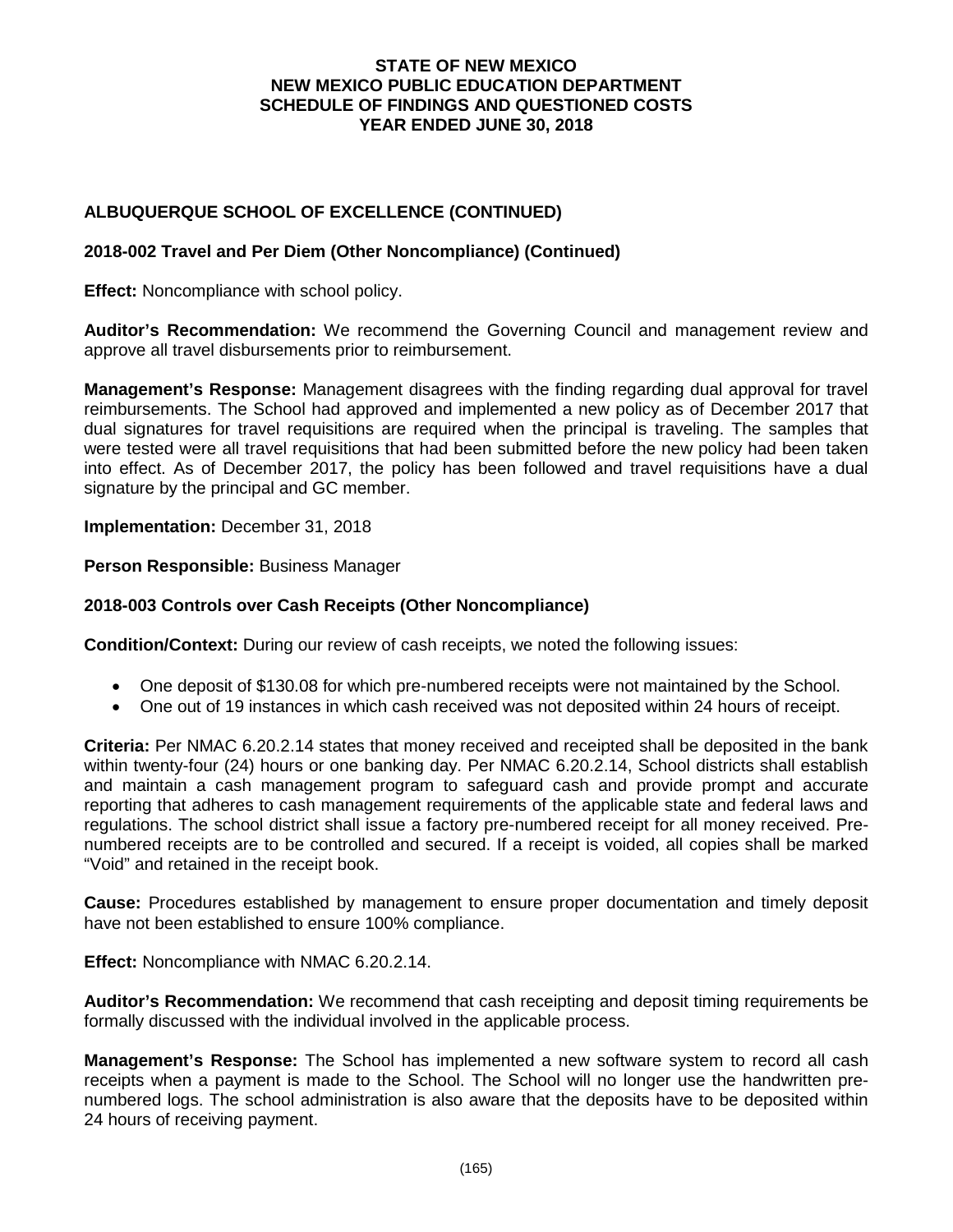## **ALBUQUERQUE SCHOOL OF EXCELLENCE (CONTINUED)**

### **2018-003 Controls over Cash Receipts (Other Noncompliance) (Continued)**

**Implementation:** December 31, 2018

**Person Responsible:** Business Manager

### **ALDO LEOPOLD HIGH SCHOOL**

### **2018-001 Purchasing (Other Noncompliance)**

**Condition/Context:** During our review of 63 disbursements, we noted 13 in which the purchase order was dated after the purchase or exceeded the purchase order amount.

**Criteria:** Per PSAB Supplement 13-Purchasing, the preparation and execution of a duly authorized purchase order must precede the placement of any order for goods, services, or construction. Per NMAC 6.20.2.11, every school district shall establish and maintain an internal control structure to provide management with reasonable assurance that assets are safeguarded against loss from unauthorized use or disposition, and that transactions are executed in accordance with management's authorization and recorded properly to permit the preparation of general purpose financial statements in accordance with GAAP.

**Cause:** Management oversight.

**Effect:** Noncompliance with applicable rules and regulations.

**Auditor's Recommendation**: We recommend management implement effective controls to ensure that all purchases have a valid approved purchase order that covers the entire cost of the purchase in advance of the purchase.

#### **Management's Response:** Not Provided

**Implementation:** Not Provided

**Person Responsible:** Not Provided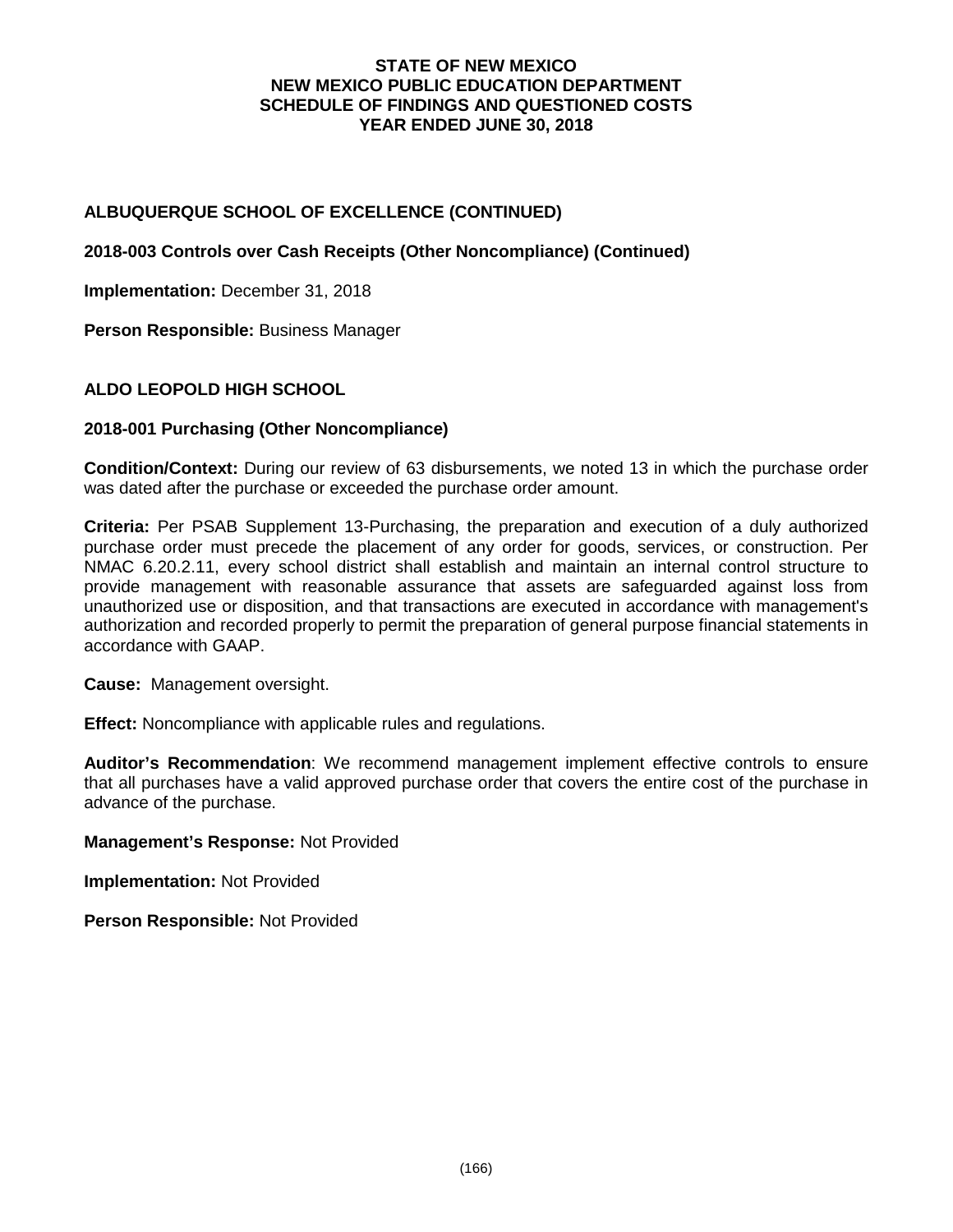# **ALDO LEOPOLD HIGH SCHOOL (CONTINUED)**

## **2018-002 Untimely Cash Receipts (Other Noncompliance)**

**Condition/Context:** During our review of 27 cash receipts, we noted 8 cash receipts in the amount of \$1,764 that were not deposited within 24 hours of receipt.

**Criteria:** NMAC 6.20.2.14 states that money received and receipted shall be deposited in the bank within twenty-four (24) hours or one banking day.

**Cause:** Management oversight.

**Effect:** Noncompliance with NMAC 6.20.2.14. Possible misappropriation of School assets.

**Auditor's Recommendation:** We recommend that management establish a process to ensure timely deposit of all cash receipts.

**Management's Response:** Our school policy requires deposits be made only when they exceed \$200 or when they are five business days old, whichever comes first. This policy was approved verbally by the head of the Charter School Division in March of 2011, and it was incorporated into our charter contract with the PED. All previous auditors have accepted this as evidence of PED's approval. We will request a specific letter from PED approving our policy to satisfy this requirement.

**Implementation:** November 30, 2018

**Person Responsible:** Business Manager and PED Official

### **2018-003 Internal Control Structure (Previously #2017-001) (Material Weakness)**

**Condition/Context:** During our audit we identified the following items related to the overall internal control structure during the year:

- During our review of 6 journal entries, we noted 1 that was not reviewed by someone independent of the preparer.
- During our review of the various bank reconciliations during the year, we noted variances between the actual ending general ledger balance and the expected general ledger balance, with an approximate \$8,400 variance as of June 30, 2018.
- During our review of the June 2018 bank reconciliation, we noticed 10 outstanding checks totaling \$638 that were one year or older, that should have been cancelled.
- During our review of the June 2018 bank reconciliation, we noticed 2 items totaling \$3,318 that were one year outstanding deposits from February 2018 and do not represent valid outstanding items.
- During our review of the fund balance roll forward, management was unable to roll fund balance in the operational fund, with a \$32,312 unallocated difference. This also resulted in un-located differences in the PED cash report.

*Management's Progress for Repeat Findings: Management failed to implement adequate controls to resolve the finding.*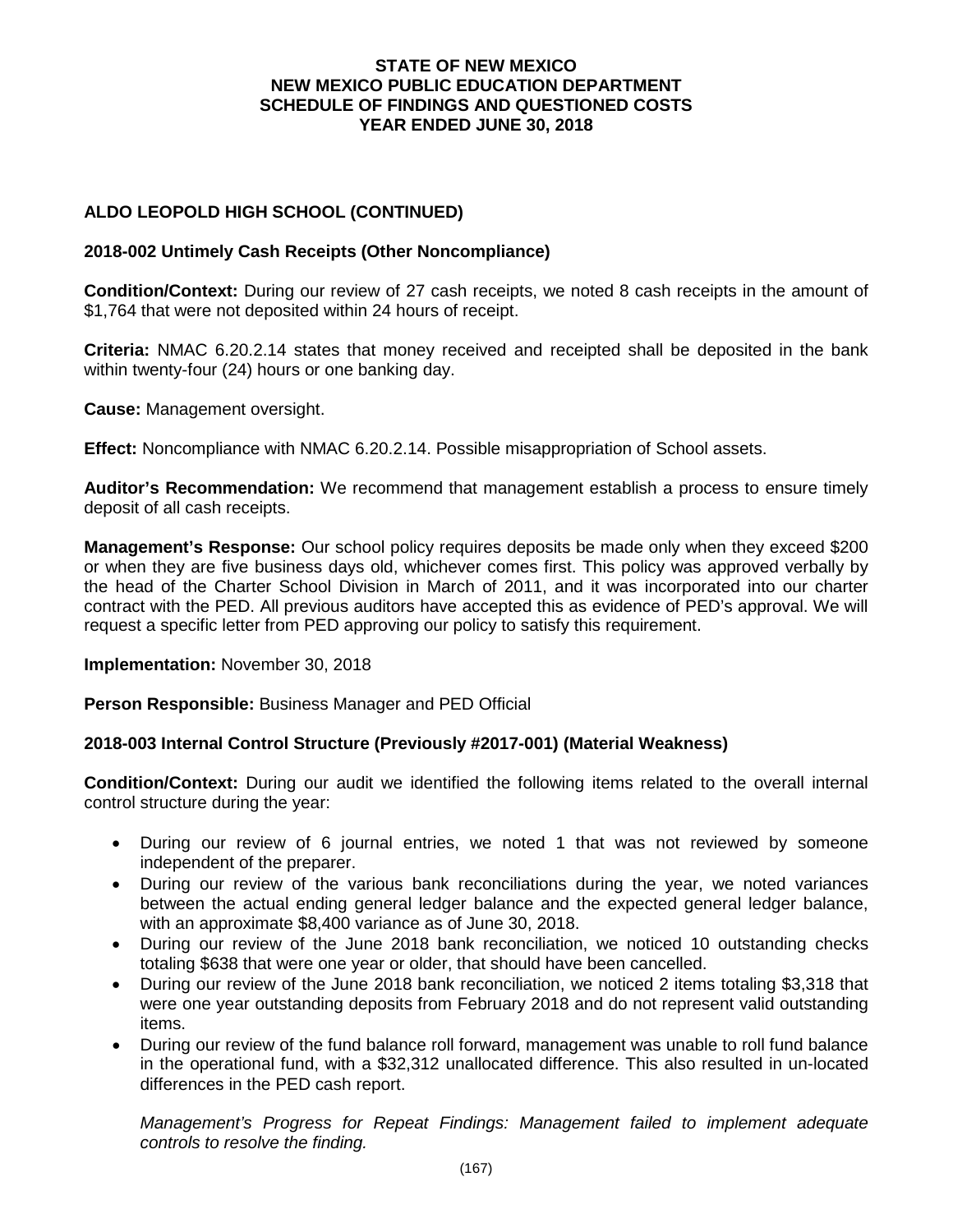## **ALDO LEOPOLD HIGH SCHOOL (CONTINUED)**

### **2018-003 Internal Control Structure (Previously #2017-001) (Material Weakness) (Continued)**

**Criteria:** Every school district shall establish and maintain an internal control structure to provide management with reasonable assurance that assets are safe-guarded against loss from unauthorized use or disposition, and that transactions are executed in accordance with management's authorization and recorded properly to permit the preparation of financial statements in accordance with GAAP. Furthermore, the monthly bank reconciliation should reflect the actual activity as reported on the bank statement and properly reconciled to the general ledger activity, any differences among the deposits/withdrawals between the bank and the general ledger should be documented and justified. The final ending reconciled balances should not reflect a variance. Per NMSA 6-10-57(A), whenever any warrant issued by the state, county, municipality, school district is unpaid for one year after it becomes payable, the fiscal officer shall cancel it.

**Cause:** Lack of thorough understanding of the accounting system as it relates to the period close out and the bank reconciliation. Lack of adequate controls over the bank reconciliations and processing of journal entries. During the year, the school had 3 different business managers and lacked an adequate overall internal control environment. It appears that the cause is due to several factors, which include: 1) the timing of how and when the prior period is closed in the system and the balances roll forward, 2) the process in which the summer payroll is posted and reflected in the system; and 3) the posting of journal entries against cash that may or may not represent an actual change in cash position.

**Effect:** Possible misstatement to the financial statements or misappropriation of School assets. Noncompliance with other applicable laws and regulations and inaccurate reporting to PED.

**Auditor's Recommendation:** We recommend management evaluate the internal controls over these areas and implement effective processes to ensure accurate reporting and compliance as applicable. In addition, we recommend management obtain the necessary training on how to properly use the different modules and functions of the accounting system to prevent future occurrences.

#### **Management's Response:**

- JE number 27710 was a correction of an account code we had used that was not included in the UCOA. According to our policy, it should have been approved, to be sure, but there was no net change to cash involved, and no question at all that it was an appropriate adjustment to the accounts. We will endeavor to have every J/E approved during FY19, including those involving no net cash transaction.
- As for bank reconciliations, all debits and all credits to cash were reconciled every month so that our financial management system and our bank statements agreed every month. We believe this meets the standard described in the "Criteria" section above: monthly bank reconciliation does reflect actual activity as reflected on our bank statement and is properly reconciled to monthly activity recorded in our financial management system. There were no differences between our bank statement deposits and withdrawals and our financial management system's recorded debits and credits to cash in any month except those accounted for by outstanding items. Our financial management system will not allow us to record a reconciliation as finished if this agreement does not occur, but every month we are able to record our reconciliation as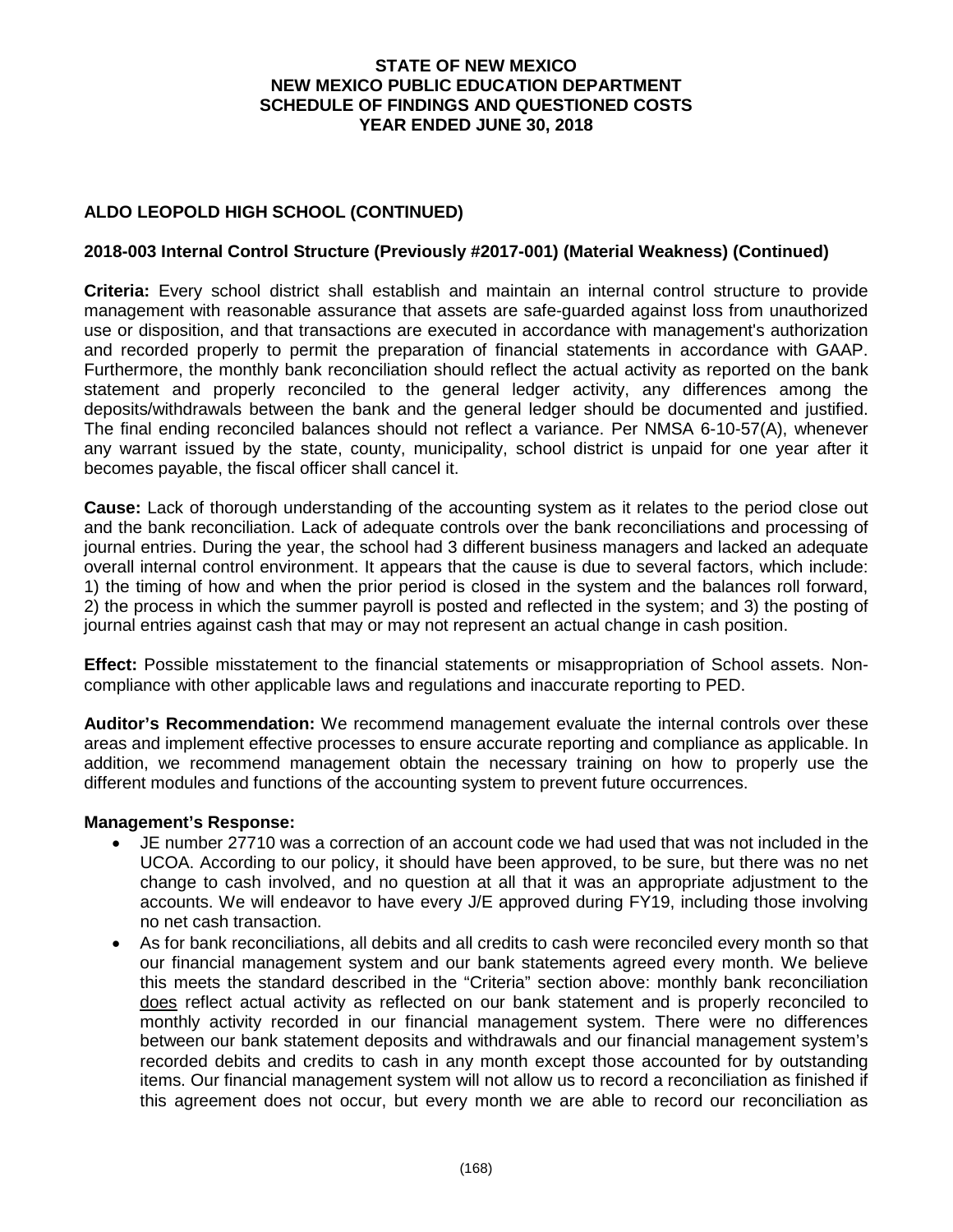# **ALDO LEOPOLD HIGH SCHOOL (CONTINUED)**

### **2018-003 Internal Control Structure (Previously #2017-001) (Material Weakness) (Continued)**

finished. Having made these points, I acknowledge that the "Difference" reported on the "GL Reconciliation" tab on the Bank Reconciliation reports varies month-to-month, from a high on June 30, 2017 of \$636,175 to a low of \$(5,307) on December 31, 2017 and January 31, 2018. I will work with AptaFund technical support personnel to figure out how that tab can change from month-to-month even as bank statements consistently reconcile perfectly.

- We acknowledge failing to declare ten outstanding checks worth a total of \$638 as stale, even though they were outstanding for over one year. We will immediately correct this situation.
- At the end of the FY17 audit, I pointed out omissions in Patillo, Brown, and Hill's expenditure and revenue statement that totaled \$35,609 in expenditures from the Operational Fund. These omissions all related to one payroll register that was excluded both from expenditures and payroll liabilities. (That amount became only \$32,312 in unallocated difference in the fund rollforward mostly because Patillo, Brown, and Hill added \$3,103 in accounts payable to our expenditures, even though the payment was not made until July of the next fiscal year.) My observation was not incorporated into the final audited financial statements

**Implementation:** November 30, 2018 (bullet point #1) June 30, 2019 (bullet point #2) November 30, 2018 (bullet point #3) N/A (bullet point #5)

**Person Responsible:** Business Manager (bullets #1, #2, #3, and #4)

### **2018-004 Budgetary Conditions (Previously #2017-002) (Other Noncompliance)**

**Condition/Context:** During our audit, we noted one expenditure function where actual expenditures exceeded the budgetary authority:

Fund 21000- Food Services \$34,928

*Management's Progress for Repeat Findings: Management failed to implement adequate controls to resolve the finding.*

**Criteria:** Sound financial management and 6.20.2.9 (A) NMAC and 22-8-5 through 22-8-12.2 NMSA 1978 require that budgets not be exceeded at the legal level of control, which the function is the legal level of control.

**Cause:** Management oversight.

**Effect:** Noncompliance with state statutes.

**Auditor's Recommendation**: We recommend that management establish controls necessary to monitor the budget and submit any necessary adjustments on a timely basis in order to avoid any overexpended functions.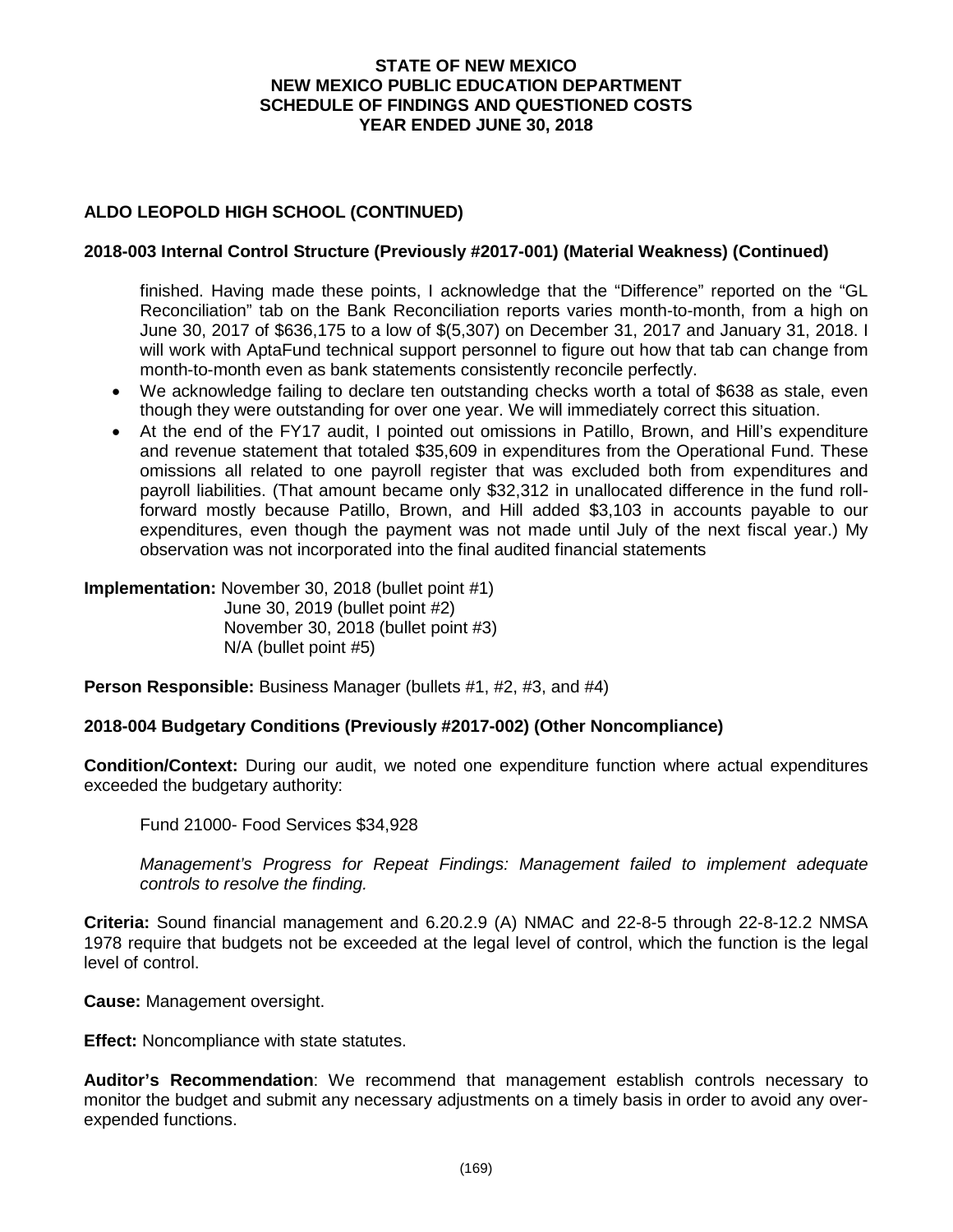# **ALDO LEOPOLD HIGH SCHOOL (CONTINUED)**

# **2018-004 Budgetary Conditions (Previously #2017-002) (Other Noncompliance) (Continued)**

**Management's Response:** This budgetary condition was caused by confusion about how to establish budget authority for a reimbursement-based program that did not have an award letter or an awarded amount associated with it. Other programs, such as federal Title programs or the YCC program, allow us to establish budget authority based on an award letter, even if the awarded amounts are only provided on a reimbursement basis. In the case of the federal food program, there is no such awarded amount. We were advised to enter a permanent cash transfer from Operational to Food Services, but the amount of that cash transfer was not specified. Feeling it was inappropriate to transfer more than necessary, we waited until the school year was done and the amount of our Food Services deficit was known before requesting Governing Council and PED approval of this transfer. Then, unfortunately, PED lost our transfer request, which had been sent in early June. By the time I realized they had lost the request, it was late June, and it was too late to enter a BAR based on the transfer and the revenue received through the end of the school year.

**Implementation:** The permanent transfer was approved by PED in July, and budget authority in the Food Services fund has already been established**.**

**Person Responsible:** Business Manager

# **ALMA D'ARTE CHARTER HIGH SCHOOL**

# **2018-001 Internal Control Environment (Material Weakness)**

**Condition/Context:** For 15 out of 19 manual journal entries selected for testing, management was unable to locate the original bank reconciliations and manual journal entries completed during the fiscal year to determine if a formal review and approval process was completed.

**Criteria:** Per NMAC 6.20.2.11, every school district shall establish and maintain an internal control structure to provide management with reasonable assurance that assets are safeguarded against loss from unauthorized use or disposition, and that transactions are executed in accordance with management's authorization and recorded properly to permit the preparation of general purpose financial statements in accordance with GAAP.

**Cause:** Lack of established internal controls over capital asset to include the lack of a detailed asset listing and completion of an annual asset inventory.

**Effect:** Noncompliance with applicable statutes and possible misappropriation of asset of the School.

**Auditor's Recommendation:** We recommend that management establish proper internal controls and provide training to responsible staff. We recommend the School implement a document retention policy and ensure proper safeguarding of School documents.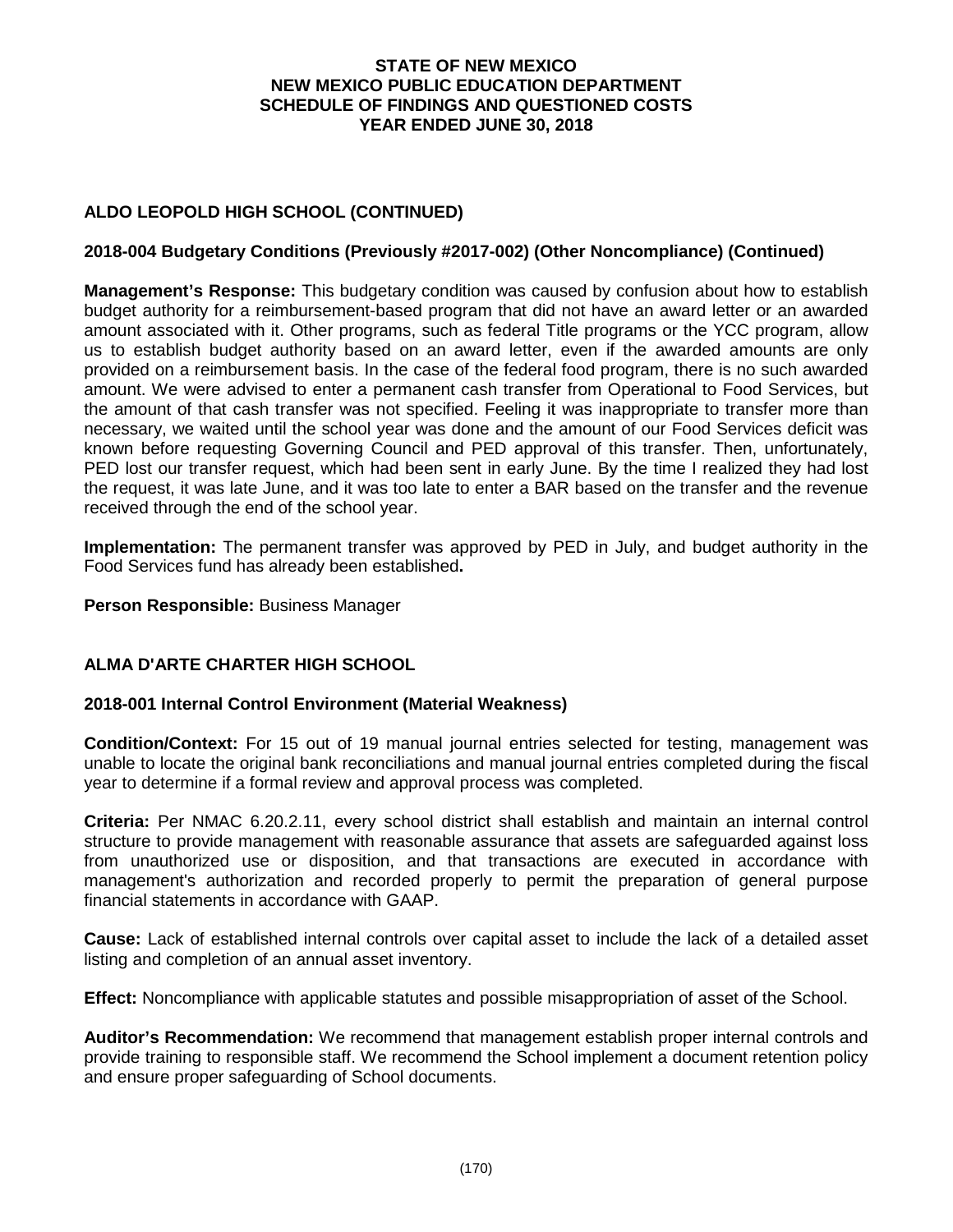# **ALMA D'ARTE CHARTER HIGH SCHOOL (CONTINUED)**

# **2018-001 Internal Control Environment (Material Weakness) (Continued)**

**Management's Response:** Under prior administration, Alma d'Arte severely lacked internal controls. All activity outlined in the condition above took place under prior administration and the prior Business Manager. The Governance Council realized late in the 2017-18 school year that there were potential issues with administration and the Business Manager. The Governance Council immediately hired schoolAbility, a company that specializes in school business office services, to perform an internal audit. The prior administrator retired at the end of the 2017-18 school year and the Business Manager was placed on administrative leave pending the internal audit results. Her access to the system was revoked immediately.

schoolAbility was able to confirm rather quickly that fraudulent activities had occurred. The Business Manager was immediately terminated and the Alma d'Arte Governance Council asked schoolAbility to transition in to provide Business Management services on a permanent basis for the 2018-19 school year. The Governance Council also hired a new administrator to replace the prior administrator that retired at the end of the 2017-18 school year.

The Governance Council, new Administrator, and new Business Manager have been working extensively to put in place sound internal controls and train all faculty and administrative personnel on the new processes and procedures in place. The Governance Council, new Administrator, and Business Manager will continue to require adherence to all internal controls that have been established to prevent fraud, forgery, and embezzlement. Furthermore, sound internal controls have been established to ensure proper accounting policies and procedures are being followed. The Business Manager has also created a standard filing system onsite and trained all faculty and administration on source document requirements.

**Implementation:** July 19, 2018

**Person Responsible:** Business Manager, Administration

# **2018-002 Internal Control over Capital Assets (Material Weakness)**

**Condition:** During our review of capital assets, we became aware that the School does not have a current asset listing nor could identify the physical assets that made up the 2017 fiscal year-end balance of approximately \$156k in capital assets. Without an asset listing, the School was unable to determine if the assets are still owned by the School or if they have been disposed of. Without the proper identification of assets, the School is unable to perform a complete annual physical inventory.

**Criteria:** Per NMAC 6.20.2.11, every school district shall establish and maintain an internal control structure to provide management with reasonable assurance that assets are safeguarded against loss from unauthorized use or disposition, and that transactions are executed in accordance with management's authorization and recorded properly to permit the preparation of general purpose financial statements in accordance with GAAP.

**Cause:** Lack of established internal controls over capital asset to include the lack of a detailed asset listing and completion of an annual asset inventory.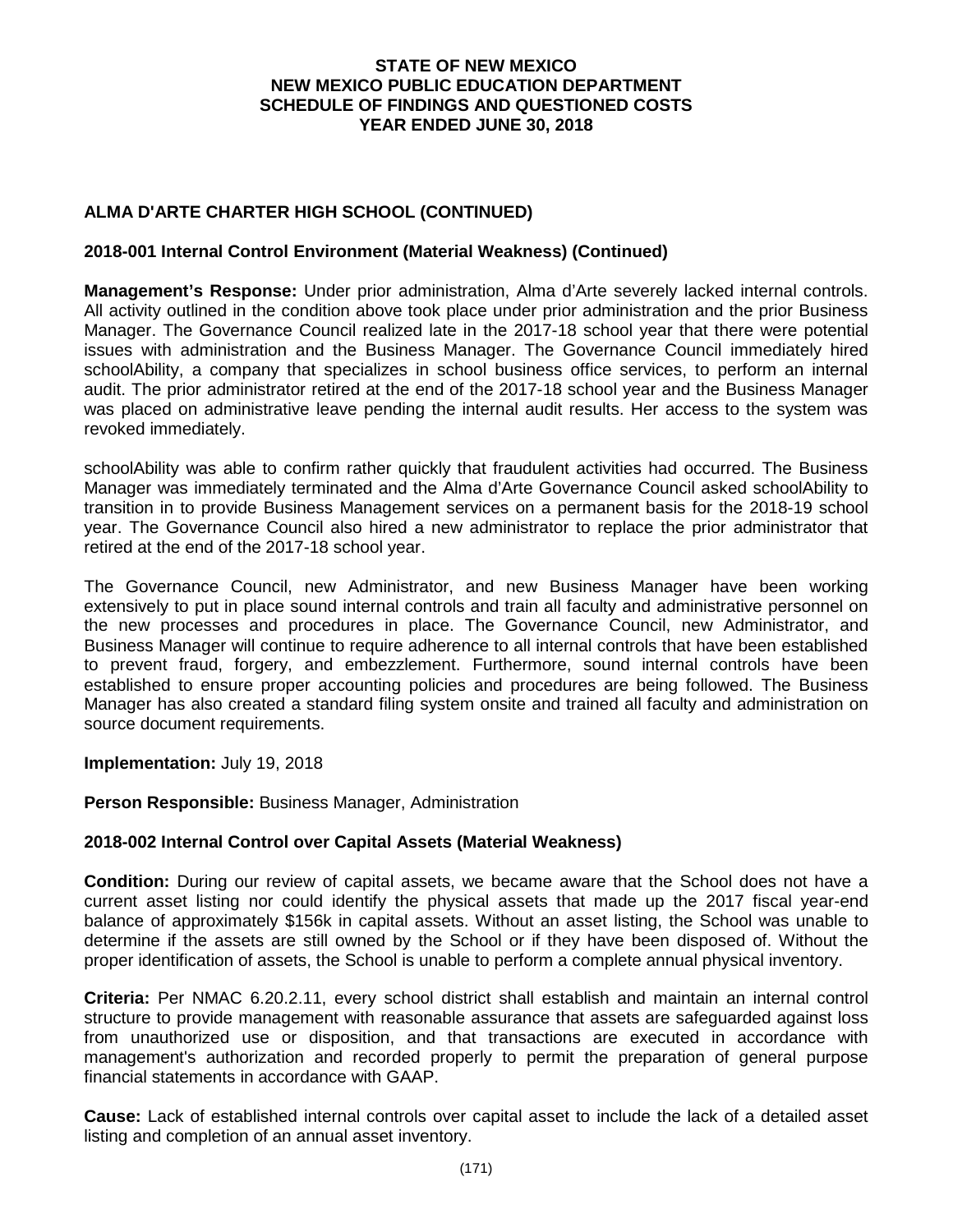# **ALMA D'ARTE CHARTER HIGH SCHOOL (CONTINUED)**

# **2018-002 Internal Control over Capital Assets (Material Weakness) (Continued)**

**Effect:** Noncompliance with applicable statutes and possible misappropriation of asset of the School.

**Auditor's Recommendation:** We recommend that management establish proper internal controls over capital asset tracking and the financial reporting of its assets.

**Management's Response:** Under prior administration, Alma d'Arte severely lacked internal controls. Alma d'Arte hired a new IT Manager in February 2018. Alma d' Arte's current Business Manager discussed inventory prior to the 2017-18 audit with the IT Manager. The IT Manager stated that inventory had not been completed in several years that he could find, but he is working to correct this issue and will be conducting a thorough inventory prior to the end of the 2018 calendar year.

The Business Manager will track any future purchases of capital assets and properly report any future capital asset purchases. The IT Manager will develop a thorough inventory list so that depreciation can be properly tracked.

**Implementation:** October 22, 2018

**Person Responsible:** Business Manager, IT Manager

# **2018-003 Travel and Per Diem (Previously #2017-001) (Material Weakness)**

**Condition/Context:** During our review of 9 travel and per diem related disbursements we noted the following:

- One instance where a School employee travelled to a conference held on 11/8/2017- 11/11/2017. Per review of the travel reimbursement package, the employees was reimbursed for travel and meal expenses with receipt dates ranging from 11/7/2017-11/13/2017. The employee was improperly reimbursed for meals on 11/13 totaling \$20.31.
- Four instances where employees received advanced payments for travel totaling \$1,517. We noted advanced payments were made based off of 80% of the estimated cost; however, we noted receipts for actual cost expenses were not attached to the travel reimbursement packet. We were not able to determine if travel expenses paid out to school employees were correct.
- We noted four instances where the travel request form was submitted and approved by the same employee requesting travel approval.
- We noted three instances where the travel approval indicated the use of the wrong mileage reimbursement rate. In one instance, the employee was reimbursed 450 miles at 0.42 cents per mile. In a separate instance, an employee was reimbursed 100 miles at 0.40 cents per mile. A third instance indicated the travel advanced payment for 570 miles was calculated using a mileage reimbursement rate of 0.42 cents per mile. The federal rate for school year 2017 that should have been used was 80% of the IRS standard mileage rate (0.43 cents per mile).
- One instance where the travel reimbursement packet was submitted for travel expenses to Washington DC totaling \$2,644 in actual travel expenses. We were not able to review any receipts to determine if amounts reimbursed to the employee were accurate.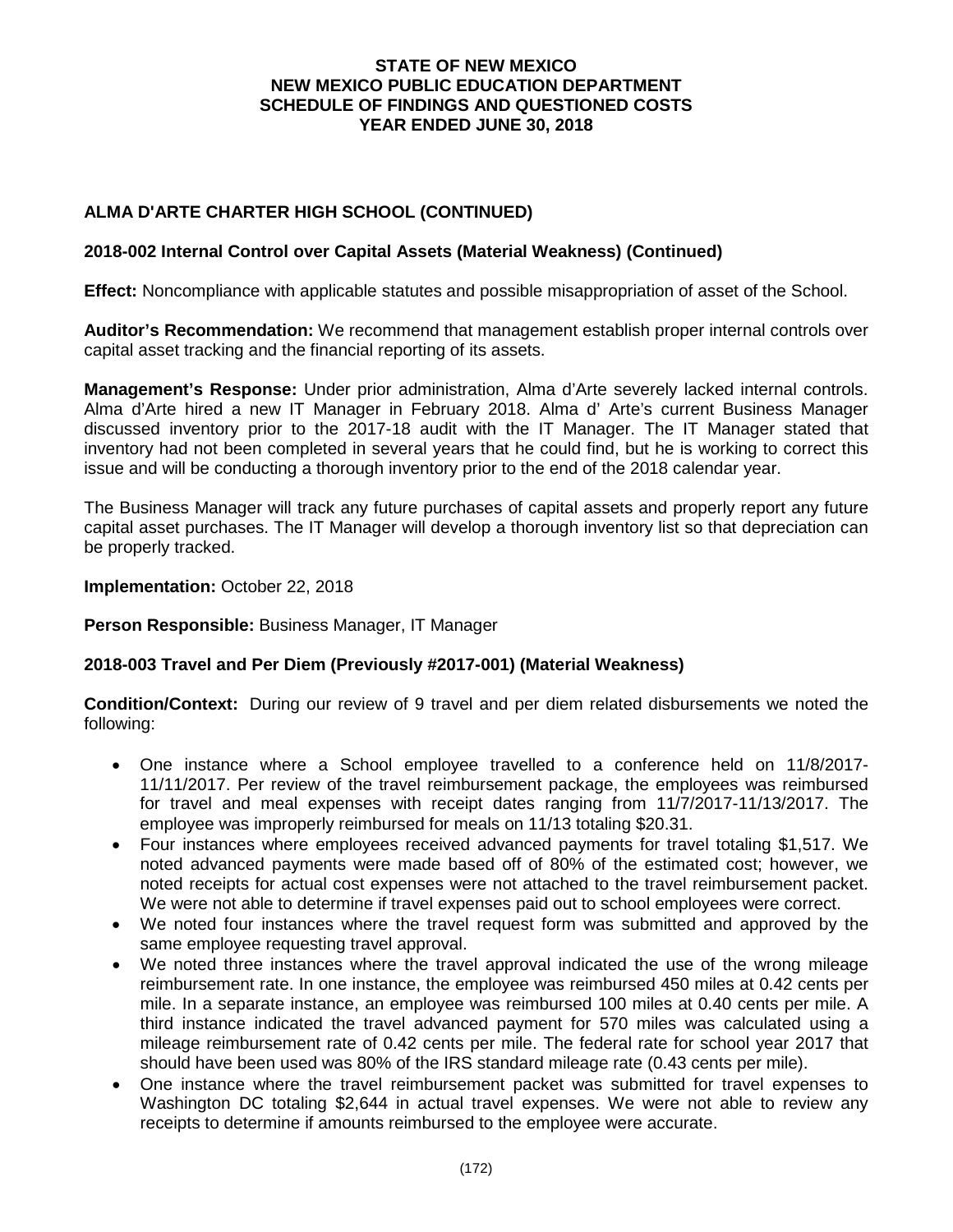# **ALMA D'ARTE CHARTER HIGH SCHOOL (CONTINUED)**

# **2018-003 Travel and Per Diem (Previously #2017-001) (Material Weakness) (Continued)**

- One instance where a purchase requisition, rather than a standard travel request form, was reviewed and approved by the former administrator for \$300 for an AP Class trip to Santa Fe. We noted the account was paid out of the 2300 (student activity) fund, but insufficient documentation was provided to determine if the reimbursement was proper.
- We noted one instance where reimbursement totaling \$814 was made to an employee for meals, parking, and gas expenses in relation to the Student All-State trip to Albuquerque. We noted reimbursement was improperly coded as employee travel rather than student travel.

*Management's Progress for Repeat Findings: Management failed to implement adequate controls to resolve the finding.*

**Criteria:** Per NMAC 6.20.2.19, each school district shall establish and implement written policies and procedures for travel and training. Travel policies and procedures shall be in compliance with the Per Diem and Mileage Act, Sections 10-8-1 through 10-8-8, NMSA 1978, and Department of Finance and Administration (DFA) regulations.

**Cause:** Management oversight.

**Effect:** Noncompliance with applicable rules and regulations.

**Auditor's Recommendation:** We recommend management implement effective controls to ensure that all travel reimbursements have a valid receipt that covers the entire cost of the purchase prior to reimbursing employees for travel.

**Management's Response:** Under prior administration, Alma d'Arte severely lacked internal controls. All activity outlined in the condition above took place under prior administration and the prior Business Manager.

The Governance Council, new Administrator, and new Business Manager have been working extensively to put in place sound internal controls and train all faculty and administrative personnel on the new processes and procedures in place. Sound internal controls have been established to ensure proper accounting policies and procedures are being followed. The Business Manager will thoroughly review all travel and per diem reimbursements to ensure reimbursement is calculated in accordance with 2.42.2 NMAC Regulations Governing the Per Diem and Mileage Act. The new Administrator will also review all travel and per diem payments prior to issuance of any reimbursements. The Governance Council will review and approve all Administrator travel and per diem reimbursements prior to issuance of payment.

**Implementation:** July 19, 2018

**Person Responsible:** Business Manager, Administrator, Governance Council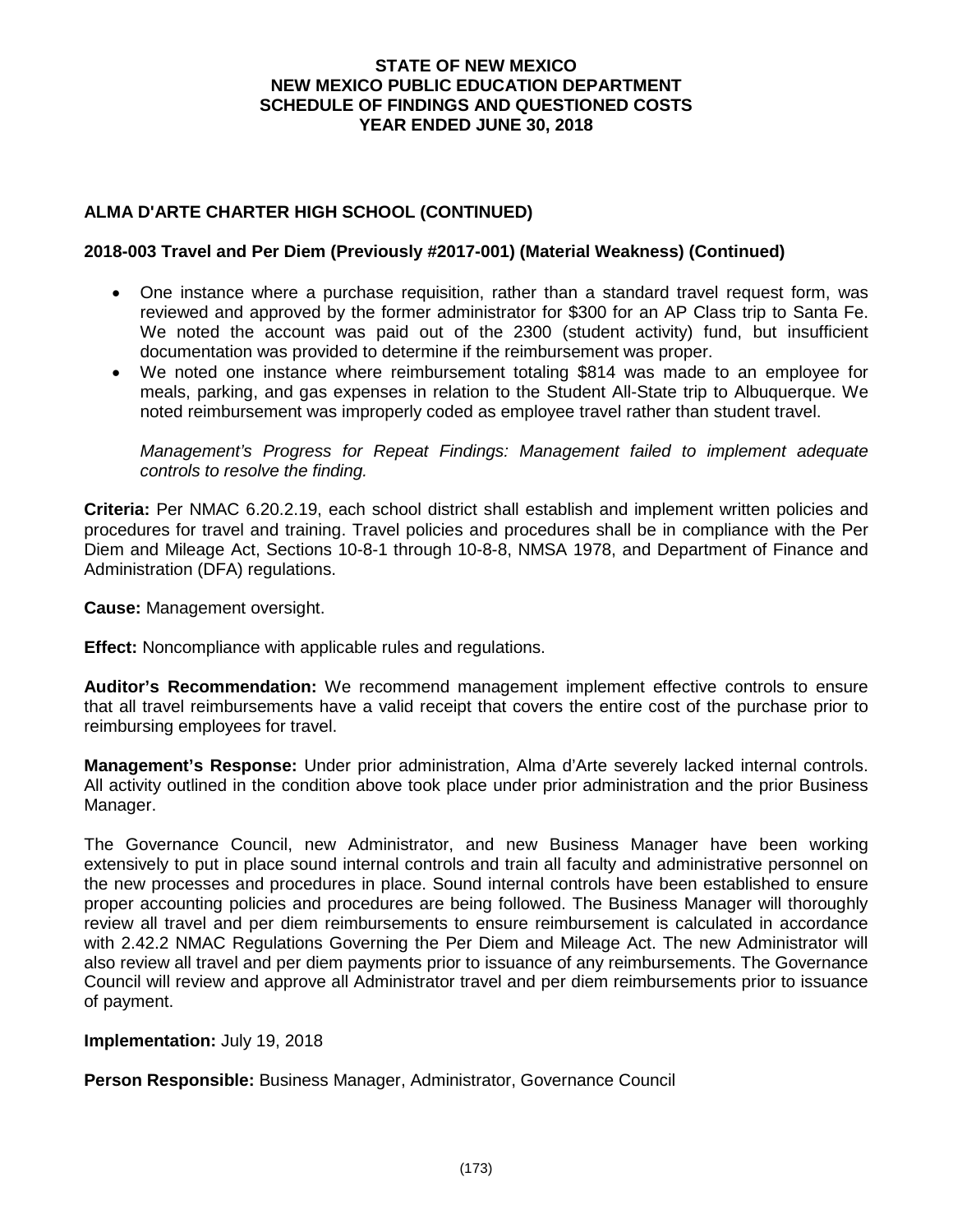# **ALMA D'ARTE CHARTER HIGH SCHOOL (CONTINUED)**

# **2018-004 Purchasing (Material Weakness)**

**Condition/Context:** During our audit, we identified the following issues:

- 1 out of 65 disbursements in which the vendor's name on the invoice was different than the vendor's name selected from the detail posted to the GL. The School did not have W-9s; therefore , we were unable to determine if there was another business being used
- 6 out of 65 disbursements tested, which were noted properly approved. 3 of the 6 disbursements were requested and approved by the same person.
- 11 out of 65 disbursements tested in which we were not able to review sufficient support or any support to determine the purchases made were proper.
- 1 out 65 disbursements tested in which approval for the expense was not obtained until after the expenses were incurred.
- 2 out of 65 disbursements in which the PO was created subsequent to the expenses being incurred.
- 2 out of 65 disbursements in which \$33 of late fees were incurred.
- 1 out of 65 disbursements in which \$16.74 were paid in sales tax.
- 3 out of 65 disbursements where the PO was overexpended for a total of \$850.36.

**Criteria:** Per PSAB Supplement 13-Purchasing, the preparation and execution of a duly authorized purchase order must precede the placement of any order for goods, services, or construction. Per NMAC 6.20.2.11, every school district shall establish and maintain an internal control structure to provide management with reasonable assurance that assets are safeguarded against loss from unauthorized use or disposition, and that transactions are executed in accordance with management's authorization and recorded properly to permit the preparation of general purpose financial statements in accordance with GAAP.

**Cause:** Management oversight.

**Effect:** Possible unauthorized purchases or purchases without adequate budget authority.

**Auditor's Recommendation:** We recommend that management establish appropriate controls and procedures to ensure all purchases have an approved purchase order/purchase requisition prior to the purchase.

**Management's Response:** Under prior administration, Alma d'Arte severely lacked internal controls. All activity outlined in the condition above took place under prior administration and the prior Business Manager.

The Governance Council, new Administrator, and new Business Manager have been working extensively to put in place sound internal controls and train all faculty and administrative personnel on the new processes and procedures in place. The Governance Council, new Administrator, and Business Manager will continue to require adherence to all internal controls that have been established. Furthermore, sound internal controls have been established to ensure proper accounting policies and procedures across the board are being followed, but also to ensure purchasing policies and procedures are being followed and carried out.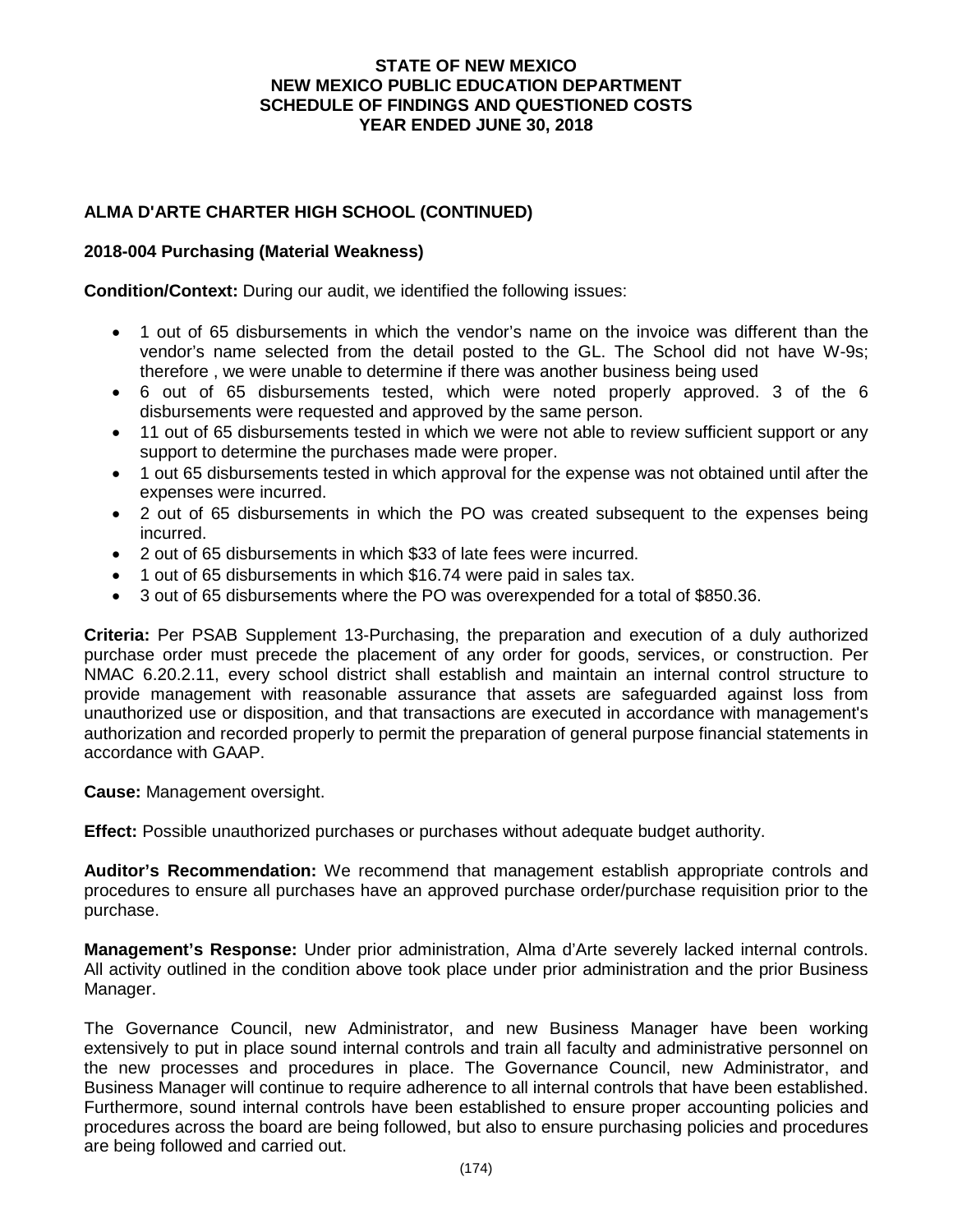# **ALMA D'ARTE CHARTER HIGH SCHOOL (CONTINUED)**

# **2018-004 Purchasing (Material Weakness) (Continued)**

**Implementation:** July 19, 2018

**Person Responsible:** Business Manager, Administrator

# **AMY BIEHL CHARTER HIGH SCHOOL**

### **2018-001 Pledged Collateral (Other Noncompliance)**

**Condition/Context:** During our review of pledged collateral, we noted the School did not have sufficient collateral, resulting in deficient collateral of \$49,042.54 as of June 30, 2018.

**Criteria:** Per Section 6-10-17. NMSA 1978, if the pledged collateral for deposits in banks, savings and loan association, or credit unions, in an aggregate amount is not equal to one half of the amount of public money in each account, a finding shall appear in the audit report.

**Cause:** Lack of established procedures to ensure the bank has adequate pledged collateral as required on the School's behalf.

**Effect:** Noncompliance with state statute.

**Auditor's Recommendation:** We recommend that management review the pledged collateral requirement frequently and ensure the School's financial institution is aware of the statutory requirement.

**Management's Response:** Amy Biehl High School agrees with this finding. The School had adequate pledged collateral with our bank though May 2018 (in excess of \$75,000 for each of the 11 previous months). However, a large one-time revenue was received at the end of the month and, combined with an unexpected larger amount of outstanding checks than anticipated, created a larger than expected bank balance at the end of June, 2018, which caused an inadequate pledged collateral situation. Once discovered, the School took immediate action and remedied the situation by working with our bank to increase our pledged collateral. We are now adequately collateralized.

**Implementation:** The School remedied the situation in August 2018 by increasing the pledged collateral amount at our bank. Additionally, the Finance Director will more closely monitor cash balances in our accounts with this bank to track trends of increasing balances. If necessary, increases in pledged collateral will be made in sufficient time to assure this situation does not happen again.

**Person Responsible:** Finance Director.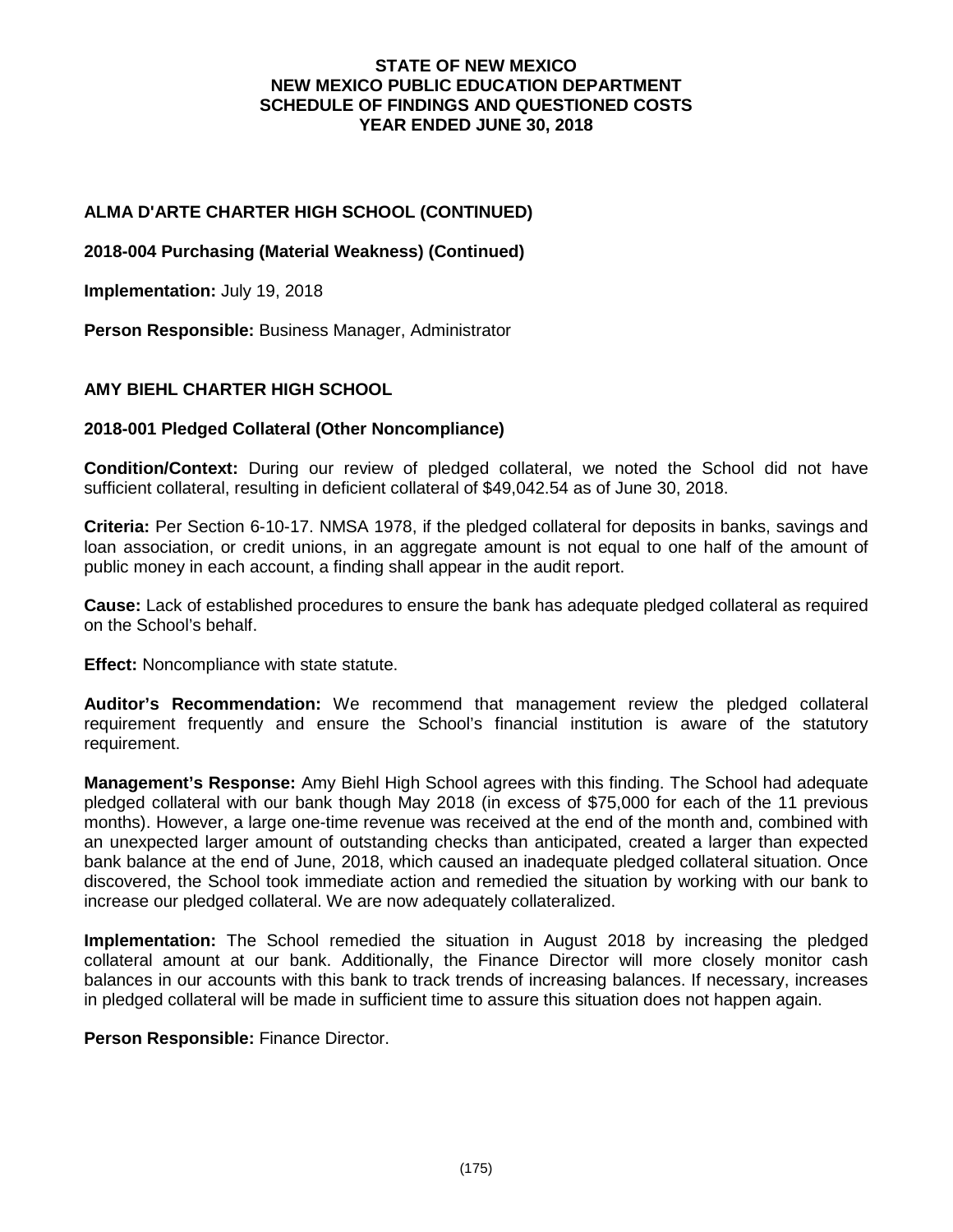# **ANTHONY CHARTER SCHOOL**

#### **2018-001 Procurement (Other Noncompliance)**

**Condition/Context:** During our review of procurement activities, we noted the School did not document that quotes were obtained for the purchase of computers totaling \$23,155.

**Criteria:** NMAC 13-1-125A indicates a central purchasing office shall procure services, construction, or items of tangible personal property having a value not exceeding sixty thousand dollars (\$60,000), excluding applicable state and local gross receipts taxes, in accordance with the applicable small purchase rules adopted by the secretary, a local public body, or a central purchasing office that has the authority to issue rules.

**Cause:** Lack of effective internal controls over procurement activities and documentation standards.

**Effect:** Noncompliance with state statute.

**Auditor's Recommendation**: N/A – School has closed.

**Management's Response:** N/A – School has closed.

**Implementation:** N/A – School has closed.

**Person Responsible:** N/A – School has closed.

#### **2018-002 Inaccurate Meal Claim Submissions (Other Noncompliance)**

**Condition/Context:** During our review of monthly USDA claim requests, we noted three instances in which the student breakfast/lunch counts differed from what was submitted for reimbursement. We also noted two days in which count sheets were not maintained by the school, while a total of 258 meals were claimed.

**Criteria:** Per NMAC 6.20.2.14, school districts shall establish and maintain a cash management program to safeguard cash and provide prompt and accurate reporting that adheres to cash management requirements of the applicable state and federal laws and regulations.

**Cause:** Lack of effective internal controls surrounding food service activities and reimbursement claims.

**Effect:** Inaccurate claims submitted to the USDA.

**Auditor's Recommendation**: We recommend that management establish a procedure to ensure that all reimbursement claims are supported by daily food service count sheets

**Management's Response:** N/A – School has closed.

**Implementation:** N/A – School has closed.

**Person Responsible:** N/A – School has closed.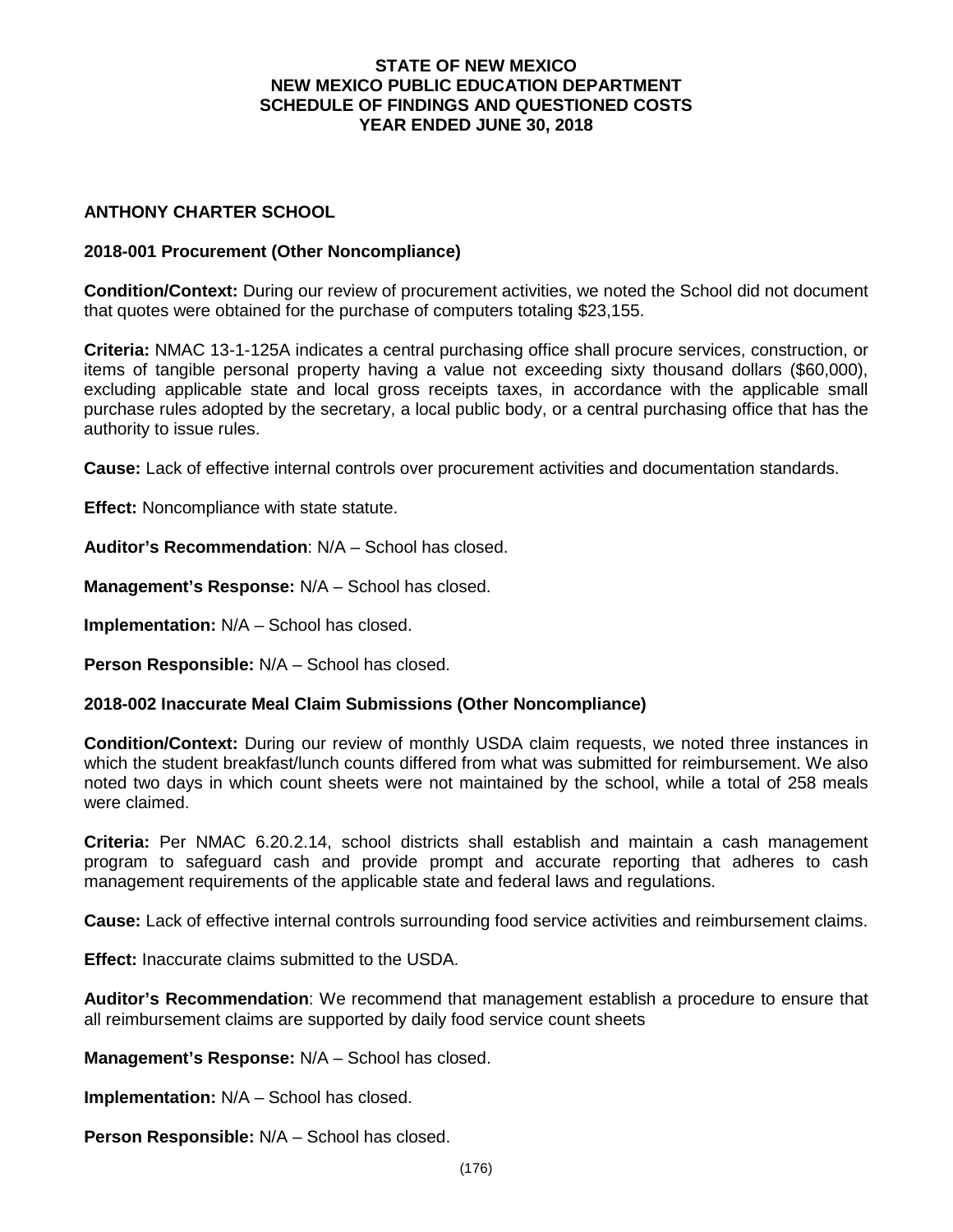# **ANTHONY CHARTER SCHOOL (CONTINUED)**

# **2018-003 Controls over Reimbursement Requests (Other Noncompliance)**

**Condition/Context:** During our review of PSCOC lease assistance, we noted the School did not process the June 2018 rent invoice timely, which resulted in the rent payment being paid from the operational fund.

**Criteria:** Per NMAC 6.20.2.14, school districts shall establish and maintain a cash management program to safeguard cash and provide prompt and accurate reporting that adheres to cash management requirements of the applicable state and federal laws and regulations.

**Cause:** Lack of effective internal controls surrounding cost reimbursement.

**Effect:** Operational funds were used to pay for rental of school properly while other funding sources were available.

**Auditor's Recommendation**: We recommend that management establish a procedure to ensure cost reimbursement requests are processed timely.

**Management's Response:** N/A – School has closed.

**Implementation:** N/A – School has closed.

**Person Responsible:** N/A – School has closed.

# **2018-004 Financial Close and Reporting: (Significant Deficiency)**

**Condition/Context:** During our review of the fund balance roll forward prepared by management, we noted the following issues:

- Fund 31200 contained \$12,240 of fund balance, Fund 25153 contained \$160 of fund balance, and Fund 31700 contained \$156 of fund balance per the FY17 financial statements. The trial balance and adjusting entries provided by management listed no balances for said funds. The differences were not addressed or identified by the client until CLA inquired.
- 31701 was not listed on the FY17 financial statements, while the fund balance prepared by management listed fund balance. Instead, funds 31700 and 31701 were merged and presented as a single fund.
- During our review of accrued payroll, we noted management had improperly accrued \$12,278 of wages payable, as all employee wages were paid out by June 30, 2018. This resulted in an adjusting entry of \$12,278 to properly state the account.

**Criteria:** Per NMAC 6.20.2.11, every school district shall establish and maintain an internal control structure to provide management with reasonable assurance that assets are safeguarded against loss from unauthorized use or disposition, and that transactions are executed in accordance with management's authorization and recorded properly to permit the preparation of general purpose financial statements in accordance with GAAP.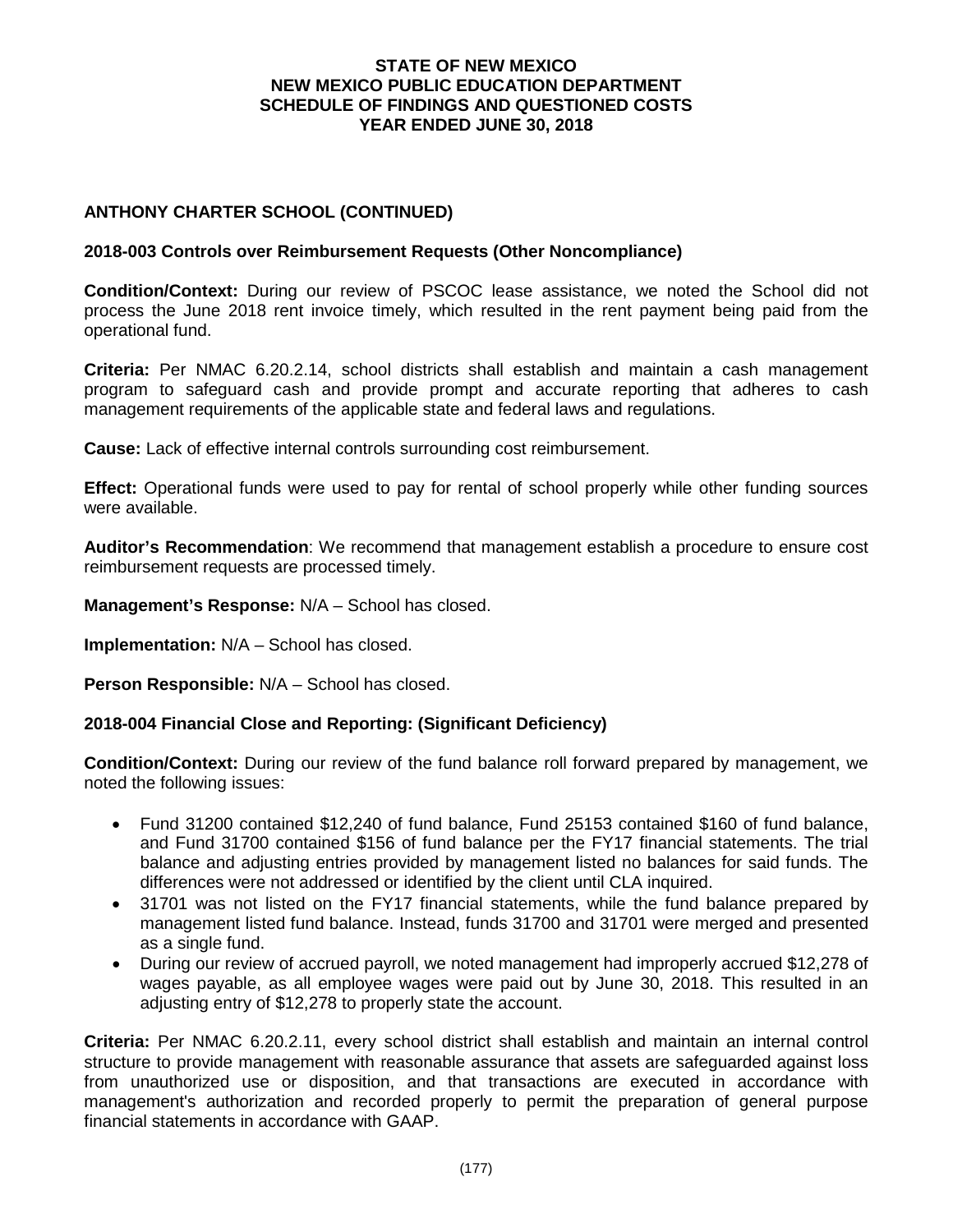# **ANTHONY CHARTER SCHOOL (CONTINUED)**

# **2018-004 Financial Close and Reporting: (Significant Deficiency) (Continued)**

**Cause:** Management oversight.

**Effect:** Potential misstatement to financial statements.

**Auditor's Recommendation**: We recommend that management establish procedures to review financial statements prior to authorization and to review year end payroll.

**Management's Response:** N/A – School has closed.

**Implementation:** N/A – School has closed.

**Person Responsible:** N/A – School has closed.

### **2018-005 Controls over Employment Authorization (Other Noncompliance)**

**Condition/Context:** During our review of employee files, we noted 1 out of 6 files reviewed did not have an ERB enrollment form included in the employee file. However, withholdings for ERB were present on the employee's paycheck.

**Criteria:** Per NMAC 6.20.2.18, the local board shall establish written payroll policies and procedures which comply with state and federal regulations on payroll, as well as maintaining strict internal controls, close supervision, and financial accounting in accordance with GAAP. School district shall maintain and have available for inspection the following employee record documentation: employment contracts (including increments), personnel/payroll action forms, certification records, employment eligibility verification (federal form I-9 for citizenship certification), federal and state withholding allowance certification, pay deductions authorizations, pay or position change notices, Education Retirement Act plan application, and direct deposit.

**Cause:** Management oversight.

**Effect:** Noncompliance with state statute.

**Auditor's Recommendation**: We recommend that management establish procedures to ensure the required documentation is contained in all personnel files and is properly completed.

**Management's Response:** N/A – School has closed.

**Implementation:** N/A – School has closed.

**Person Responsible:** N/A – School has closed.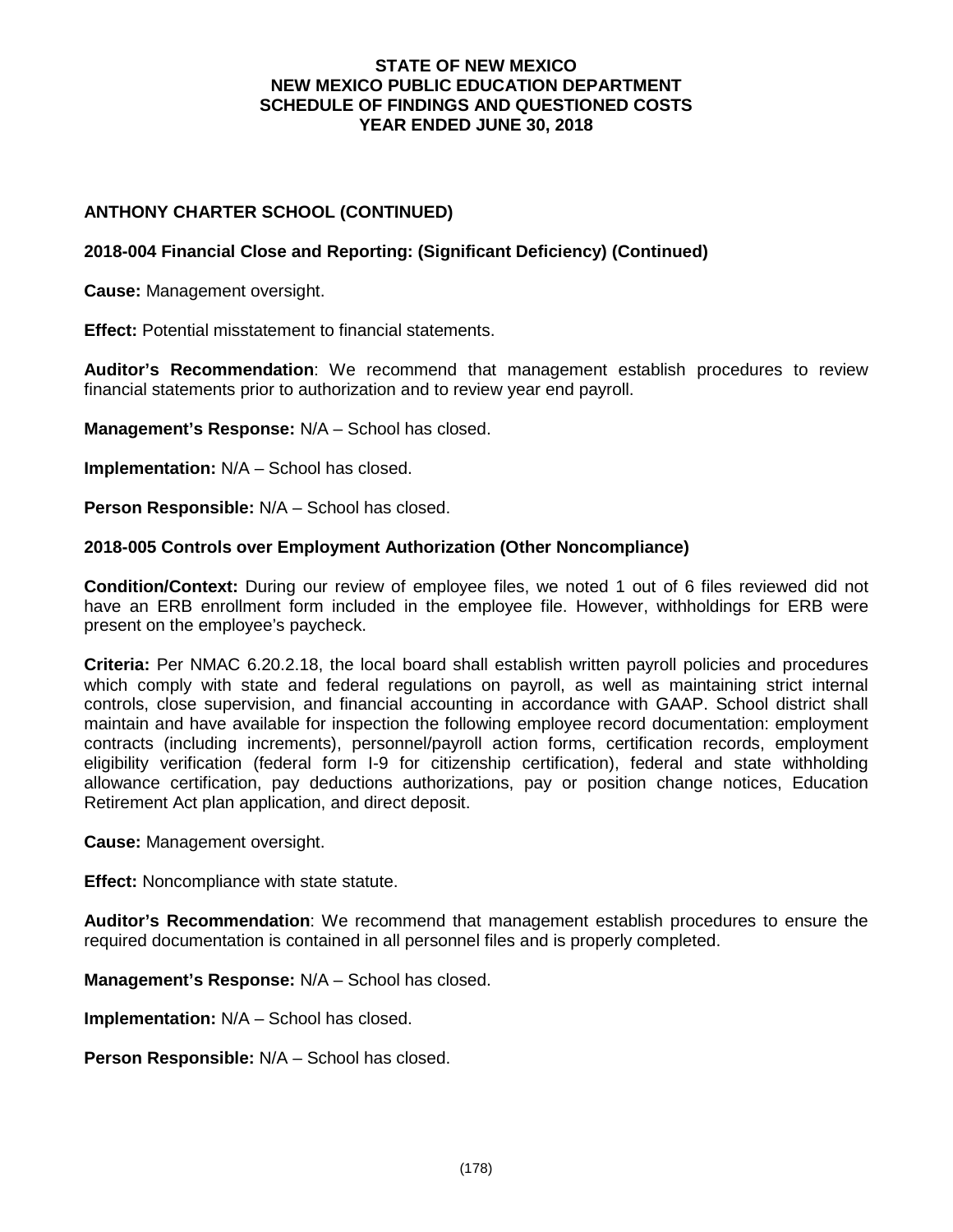# **ANTHONY CHARTER SCHOOL (CONTINUED)**

# **2018-006 Budgetary Conditions (Other Noncompliance)**

**Condition/Context:** During our audit, we noted two expenditure functions where actual expenditures exceeded the budgetary authority:

- Fund 11000 Function: 4000 Capital Outlay \$8,550
- Fund 31701 Function: 4000 Capital Outlay \$305

**Criteria:** Sound financial management and 6.20.2.9 (A) NMAC and 22-8-5 through 22-8-12.2 NMSA 1978 require that budgets not be exceeded at the legal level of control, which the function is the legal level of control.

**Cause:** Management oversight.

**Effect:** Noncompliance with state statutes.

**Auditor's Recommendation**: We recommend that management establish controls necessary to monitor the budget and submit any necessary adjustments on a timely basis in order to avoid any overexpended functions.

**Management's Response:** N/A – School has closed.

**Implementation:** N/A – School has closed.

**Person Responsible:** N/A – School has closed.

# **ASK ACADEMY AND FOUNDATION**

# **2018-001 Internal Control over Financial Reporting (Material Weakness)**

**Condition/Context:** During our audit, we noted the following issues related to financial reporting:

- The School's financial statements as of June 30, 2017 didn't properly reflect and report \$31,975 in property tax revenue that was applicable to FY17; instead, this revenue was incorrectly recognized in FY18. As a result, the beginning fund balance in fund 31701 required a restatement in the amount of \$31,975.
- During our review of the bond payable and related bond discount, we noted that the bond issuance discount incorrectly included \$171,966 in underwriter's discounts, which are considered to be a component of debt issuance costs. In accordance with generally accepted accounting principles, these should have been expensed instead of amortized. The beginning net position of the School required a restatement in the amount of \$171,966.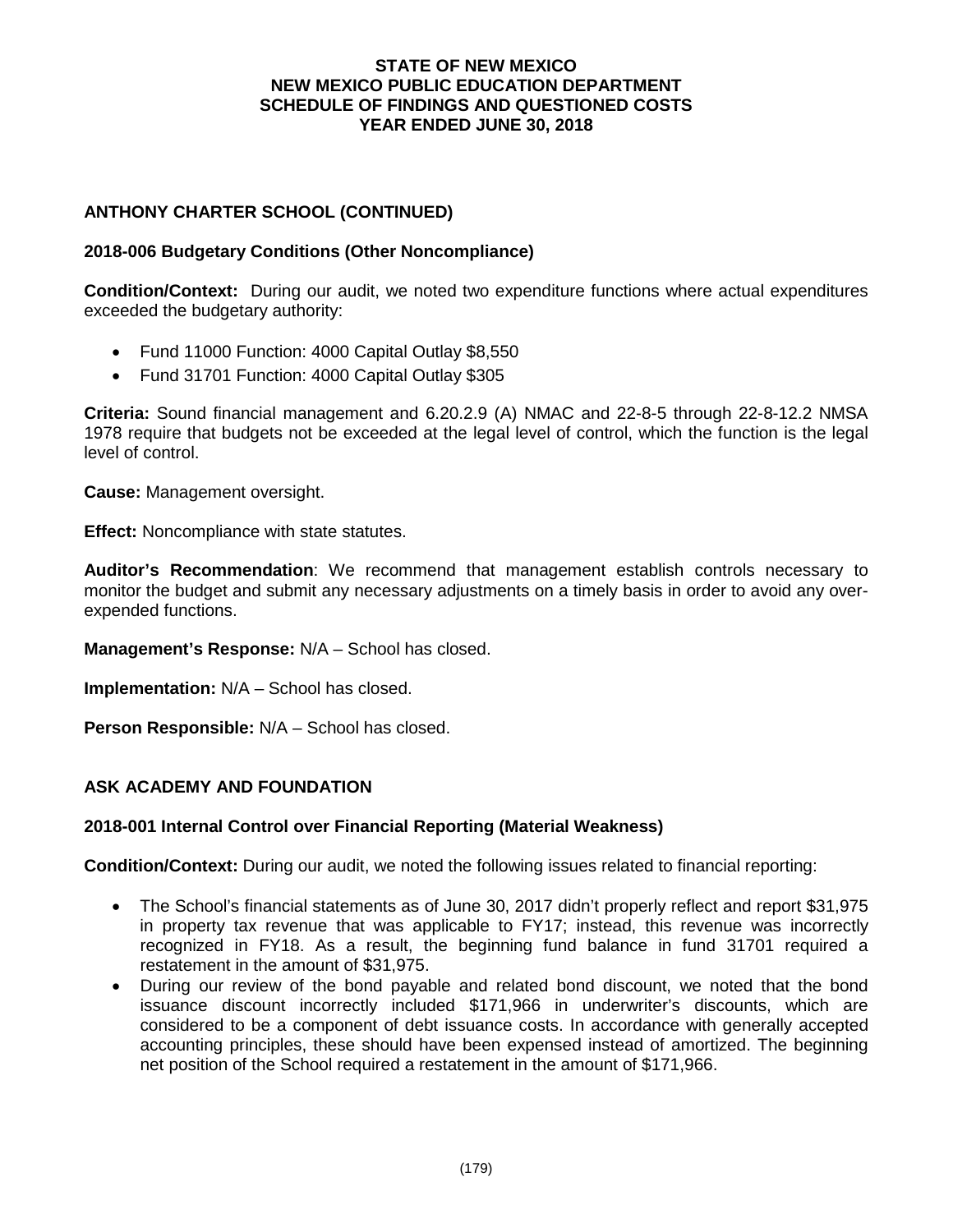# **ASK ACADEMY AND FOUNDATION (CONTINUED)**

### **2018-001 Internal Control over Financial Reporting (Material Weakness) (Continued)**

**Criteria:** Every school district shall establish and maintain an internal control structure to provide management with reasonable assurance that assets are safeguarded against loss from unauthorized use or disposition, and that transactions are executed in accordance with management's authorization and recorded properly to permit the preparation of general purpose financial statements in accordance with GAAP. In addition, per GASB 65, debt issuance costs, except any portion related to prepaid insurance costs, should be recognized as an expense in the period incurred.

**Cause:** Lack of effective internal controls over the year-end closing process. Management oversight.

**Effect:** Misstatements of the School's financial statements, which required a restatement.

**Auditor's Recommendation**: We recommend that management ensure that adequate internal controls are established surrounding the closing process.

**Management's Response:** Per PED regulation, the School is required to maintain its books on a cash basis of accounting. However, the School acknowledges that the property tax revenue should have been accrued in the prior year. It should be noted that all bond information was provided to the prior year auditors. The incorrect booking was a result of prior year auditor error. The School will continue to review all accruals provided to auditors at year-end for financial statement purposes. It should be noted this finding is based on the prior year audit.

**Implementation:** December 31, 2018

**Person Responsible:** Business Manager

#### **2018-002 Untimely Cash Receipts (Previously #2017-001) (Other Noncompliance)**

**Condition/Context:** During our review of 8 cash receipts, we noted 2 cash receipts in the amount of \$20,377 that were not deposited within 24 hours of receipt.

*Management's Progress for Repeat Findings: Management failed to implement adequate controls to resolve the finding.*

**Criteria:** NMAC 6.20.2.14 states that money received and receipted shall be deposited in the bank within twenty-four (24) hours or one banking day.

**Cause:** Management oversight.

**Effect:** Noncompliance with NMAC 6.20.2.14.

**Auditor's Recommendation:** We recommend that management establish a process to ensure timely deposit of all cash receipts.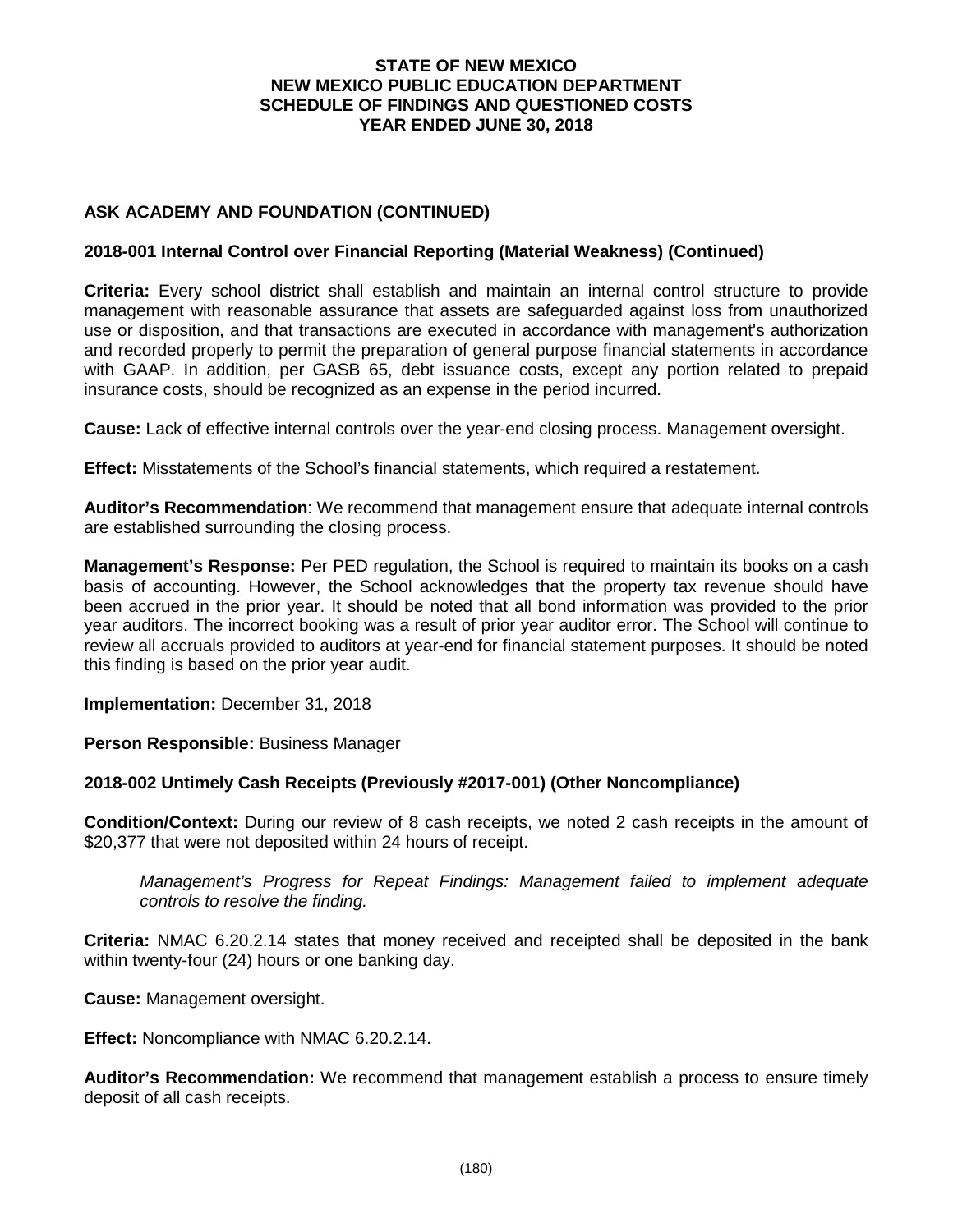# **ASK ACADEMY AND FOUNDATION (CONTINUED)**

# **2018-002 Untimely Cash Receipts (Previously #2017-001) (Other Noncompliance) (Continued)**

**Management's Response:** The School has procedures in place to properly log all cash receipts and to ensure that all cash receipts are deposited within 24 hours. These procedures will be reviewed with the appropriate personnel to ensure compliance.

**Implementation:** December 31, 2018

**Person Responsible:** School Administration

# **CARIÑOS DE LOS NIÑOS CHARTER SCHOOL**

### **2018-001 Inaccurate Meal Claim Submissions (Other Noncompliance)**

**Condition/Context:** During our review of monthly USDA claim requests, we noted the following issues:

- Breakfast counts were not made available or maintained for the months of August 2017 and September 2017.
- Lunch counts for September 2017 were only partially performed.
- Upon reviewing the August 2017 lunch counts, we noted inconsistencies in the counting process; thus we were unable to tie the amount of lunches claimed to the count sheets submitted to the USDA.

**Criteria:** Per NMAC 6.20.2.14, school districts shall establish and maintain a cash management program to safeguard cash and provide prompt and accurate reporting that adheres to cash management requirements of the applicable state and federal laws and regulations.

**Cause:** Lack of effective internal controls surrounding food service activities and reimbursement claims.

**Effect:** Potentially inaccurate claims submitted to the USDA.

**Auditor's Recommendation**: We recommend that management establish a procedure to ensure that all reimbursement claims are supported by daily food service count sheets.

**Management's Response:** Food services logs were to be maintained by food services coordinator/office manager. Accurate and consistent logs were not being kept.

**Implementation:** School ceased operations effective June 30, 2018.

**Person Responsible:** N/A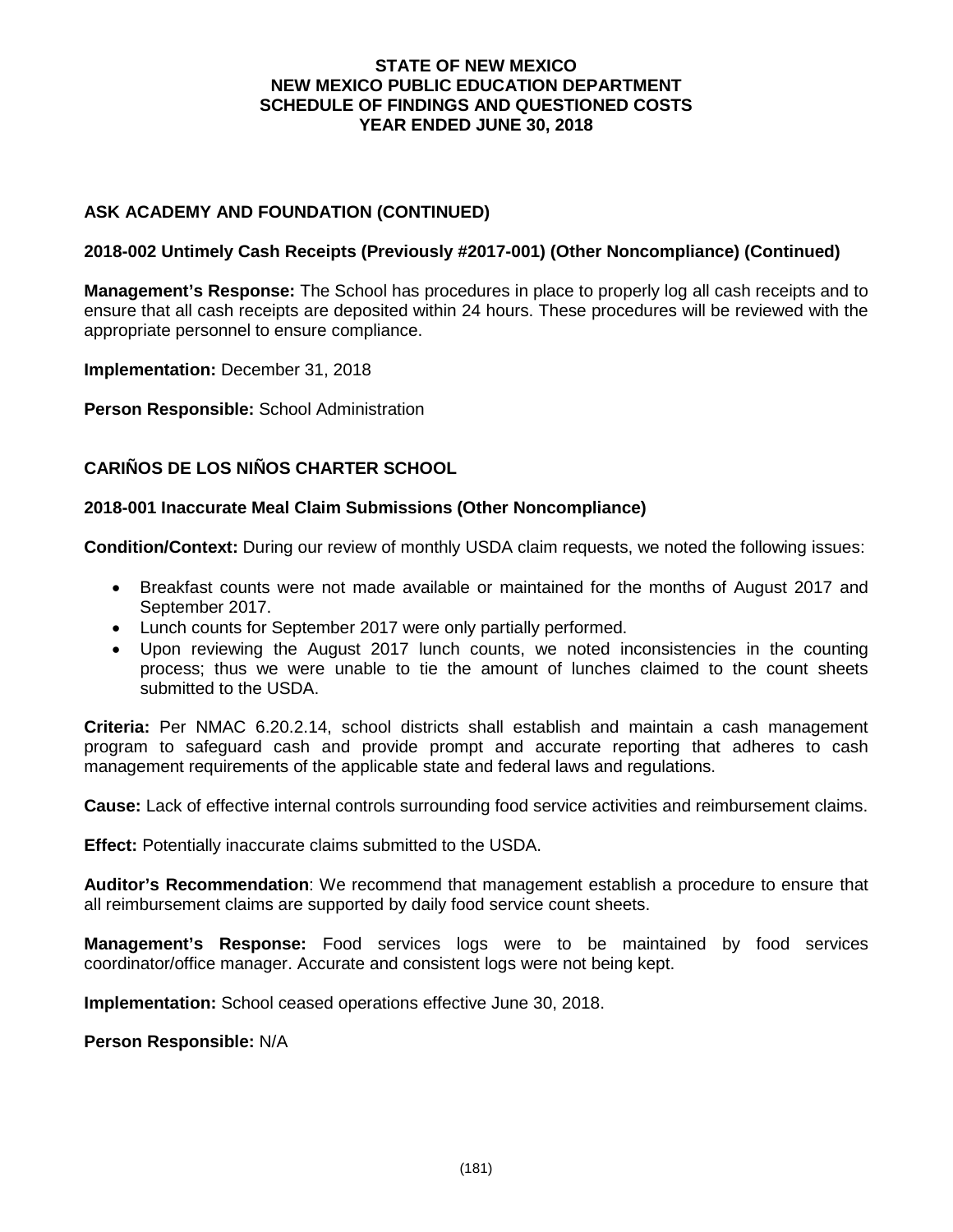# **CARIÑOS DE LOS NIÑOS CHARTER SCHOOL (CONTINUED)**

# **2018-002 Controls over Employment Authorization (Other Noncompliance)**

**Condition/Context:** During our review of employee files, we noted 1 out of 6 files reviewed did not have an ERB enrollment form included in the employee file; however, withholdings for ERB were present on the employee's paycheck.

**Criteria:** Per NMAC 6.20.2.18, the local board shall establish written payroll policies and procedures which comply with state and federal regulations on payroll, as well as maintaining strict internal controls, close supervision, and financial accounting in accordance with GAAP. School district shall maintain and have available for inspection the following employee record documentation: employment contracts (including increments), personnel/payroll action forms, certification records, employment eligibility verification (federal form 1-9 for citizenship certification), federal and state withholding allowance certification, pay deductions authorizations, pay or position change notices, Education Retirement Act plan application, and direct deposit..

**Cause:** Management oversight.

**Effect:** Noncompliance with state statute.

**Auditor's Recommendation**: We recommend that management establish procedures to ensure the required documentation is contained in all personnel files and is properly completed.

**Management's Response:** Personnel files were maintained by Office Manager. Periodic checks of Human Resource files were performed and ERB forms were found to be in the files at that time. Business manager ensured ERB forms were completed for all new hires during fiscal year 2018.

**Implementation:** School ceased operations effective June 30, 2018.

**Person Responsible:** N/A

# **2018-003 Controls over Cash Receipts (Previously #2017-004) (Other Noncompliance)**

**Condition/Context:** Condition/Context: During our review of cash receipts, we noted the following issues:

- 1 out of 18 deposits reviewed were not deposited within 24 hours of receipt.
- 7 out of 18 deposits did not have sufficient supporting documentation indicating when the monies were received by the school. Thus, we were unable to determine if monies were deposited within 24 hours of receipt.

*Management's Progress for Repeat Findings: Management failed to implement adequate controls to resolve the finding.*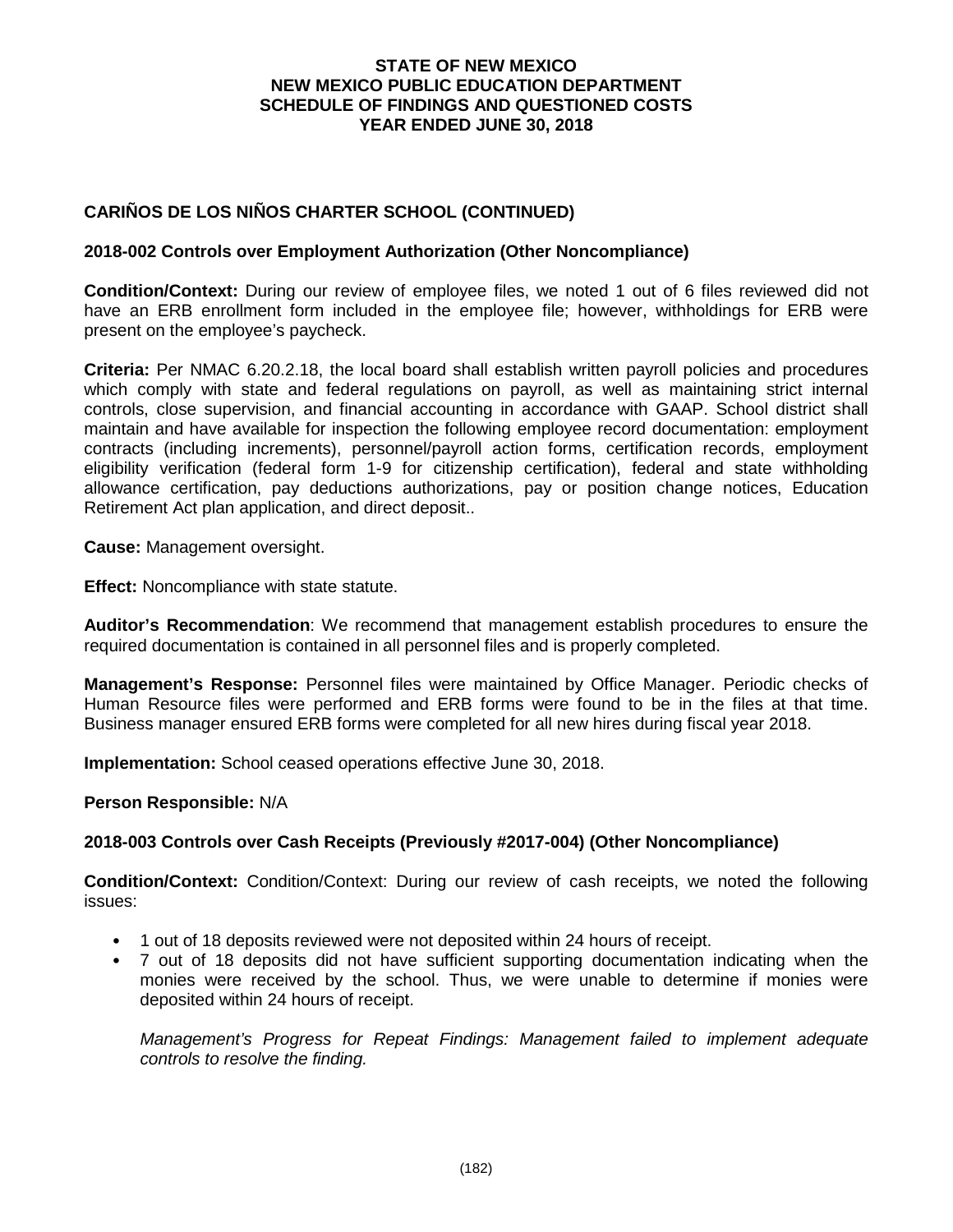# **CARIÑOS DE LOS NIÑOS CHARTER SCHOOL (CONTINUED)**

# **2018-003 Controls over Cash Receipts (Previously #2017-004) (Other Noncompliance) (Continued)**

**Criteria:** NMAC 6.20.2.14 states that money received and receipted shall be deposited in the bank within twenty-four (24) hours or one banking day. Per NMAC 6.20.2.14, school districts shall establish and maintain a cash management program to safeguard cash and provide prompt and accurate reporting that adheres to cash management requirements of the applicable state and federal laws and regulations. The school district shall issue a factory pre-numbered receipt for all money received. Prenumbered receipts are to be controlled and secured. If a receipt is voided, all copies shall be marked "Void" and retained in the receipt book.

**Cause:** Procedures established by management to ensure proper documentation and timely deposit have not been established to ensure 100% compliance

**Effect:** Noncompliance with NMAC 6.20.2.14.

**Auditor's Recommendation:** We recommend that pre-numbered receipts be utilized and receipt dates be formally documented.

**Management's Response:** Office Manager and Parent Club Chairperson were trained on school's cash control policy and internal controls. The Chancellor was notified of the importance of deposits being made within 24 hours of receipt of cash/checks through the review of the FY16 and FY17 findings.

**Implementation:** School ceased operations effective June 30, 2018.

**Person Responsible:** N/A

# **2018-004 Purchasing (Previously #2014-003) (Significant Deficiency)**

**Condition/Context:** During our review of disbursements, we noted the following issues:

- Penalties and interest charges of \$220.73 were paid by the School due to late payments for school utilities.
- Late charges of \$57.27 were paid by the School due to late payments for mobile storage.
- 4 out of 27 instances in which the date of the purchase order was after the date goods/services were received by the school.
- We noted the chief procurement officer and the governing council instructed the business manager to process 10 disbursements, approximating \$17,750, for which the date the goods/services were received preceded approved purchase orders.

*Management's Progress for Repeat Findings: Management failed to implement adequate controls to resolve the finding.*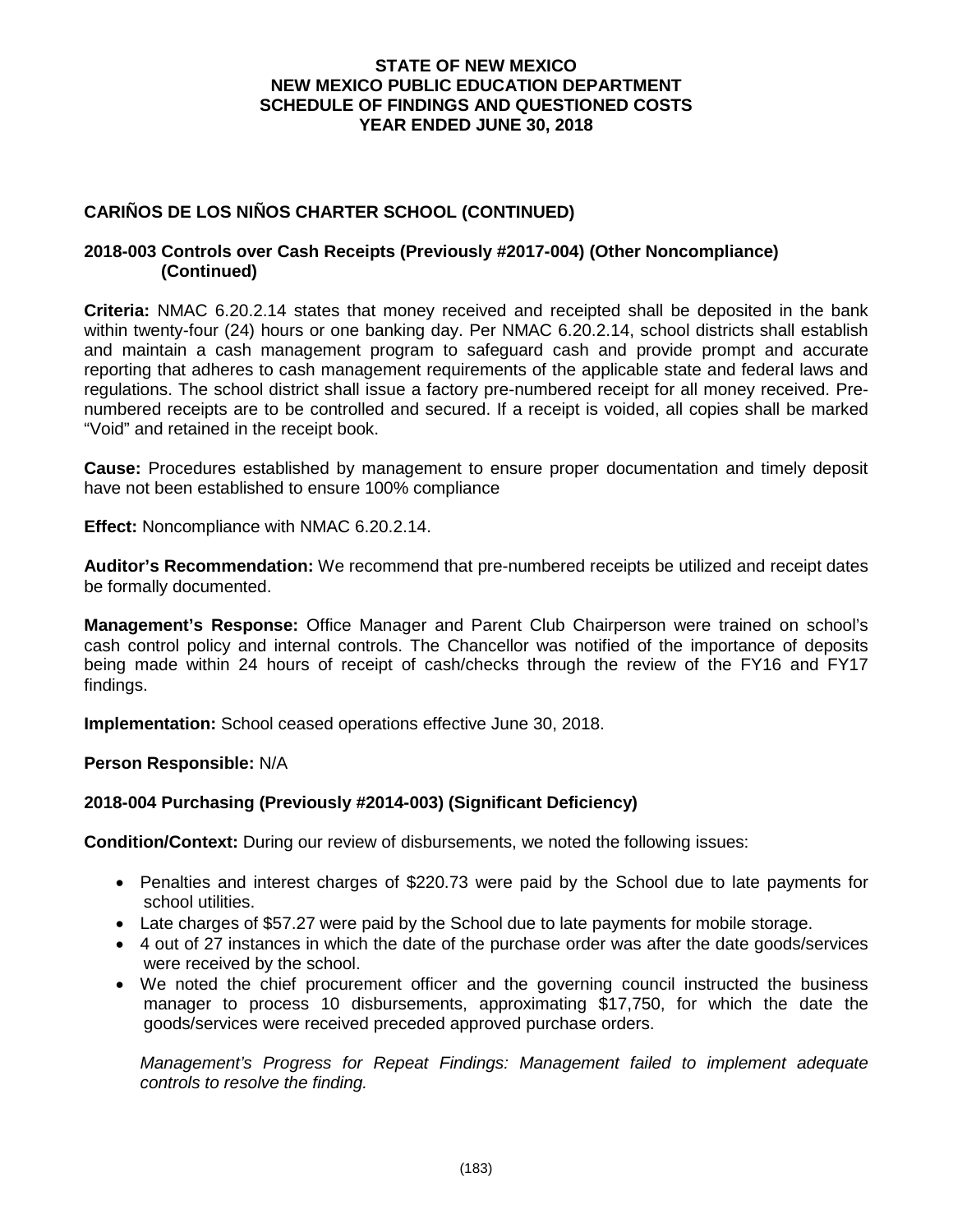# **CARIÑOS DE LOS NIÑOS CHARTER SCHOOL (CONTINUED)**

# **2018-004 Purchasing (Previously #2014-003) (Significant Deficiency) (Continued)**

**Criteria:** Per PSAB Supplement 13-Purchasing, the preparation and execution of a duly authorized purchase order must precede the placement of any order for goods, services, or construction. Per NMAC 6.20.2.11, every school district shall establish and maintain an internal control structure to provide management with reasonable assurance that assets are safeguarded against loss from unauthorized use or disposition, and that transactions are executed in accordance with management's authorization and recorded properly to permit the preparation of general purpose financial statements in accordance with GAAP.

**Cause:** Lack of available funds to pay liabilities timely due to inadequate cash management. Management oversight.

**Effect:** Possible unauthorized purchases or purchases without adequate budget authority.

**Auditor's Recommendation:** We recommend that management establish appropriate controls and procedures to ensure all purchases have an approved purchase order/purchase requisition prior to the purchase. We also recommend management monitor outstanding payables and properly manage cash to avoid late fees.

**Management's Response:** Chief Procurement Office/Office Manager was trained through a CPO class and by an external business manager on the schools' internal controls policy and were provided ongoing reminders regarding disbursements. In addition to receiving training on disbursements, the CPO and Chancellor were involved in discussions with the school board and finance committee on the school's prior audit findings and corrective action plan (CAP) steps on the importance of making sure purchase orders were in place prior to purchases taking place and the timely processing of invoices.

**Implementation:** School ceased operations effective June 30, 2018.

#### **Person Responsible:** N/A

#### **2018-005 Pledged Collateral (Other Noncompliance)**

**Condition/Context:** During our review of pledged collateral, we noted the School does not have a pledge agreement, which resulted in deficient collateral of \$33,062.

**Criteria:** Per Section 6-10-17. NMSA 1978, if the pledged collateral for deposits in banks, savings and loan association, or credit unions, in an aggregate amount is not equal to one half of the amount of public money in each account, a finding shall appear in the audit report.

**Cause:** Lack of established procedures to ensure the bank has adequate pledged collateral as required on the School's behalf.

**Effect:** Noncompliance with state statute.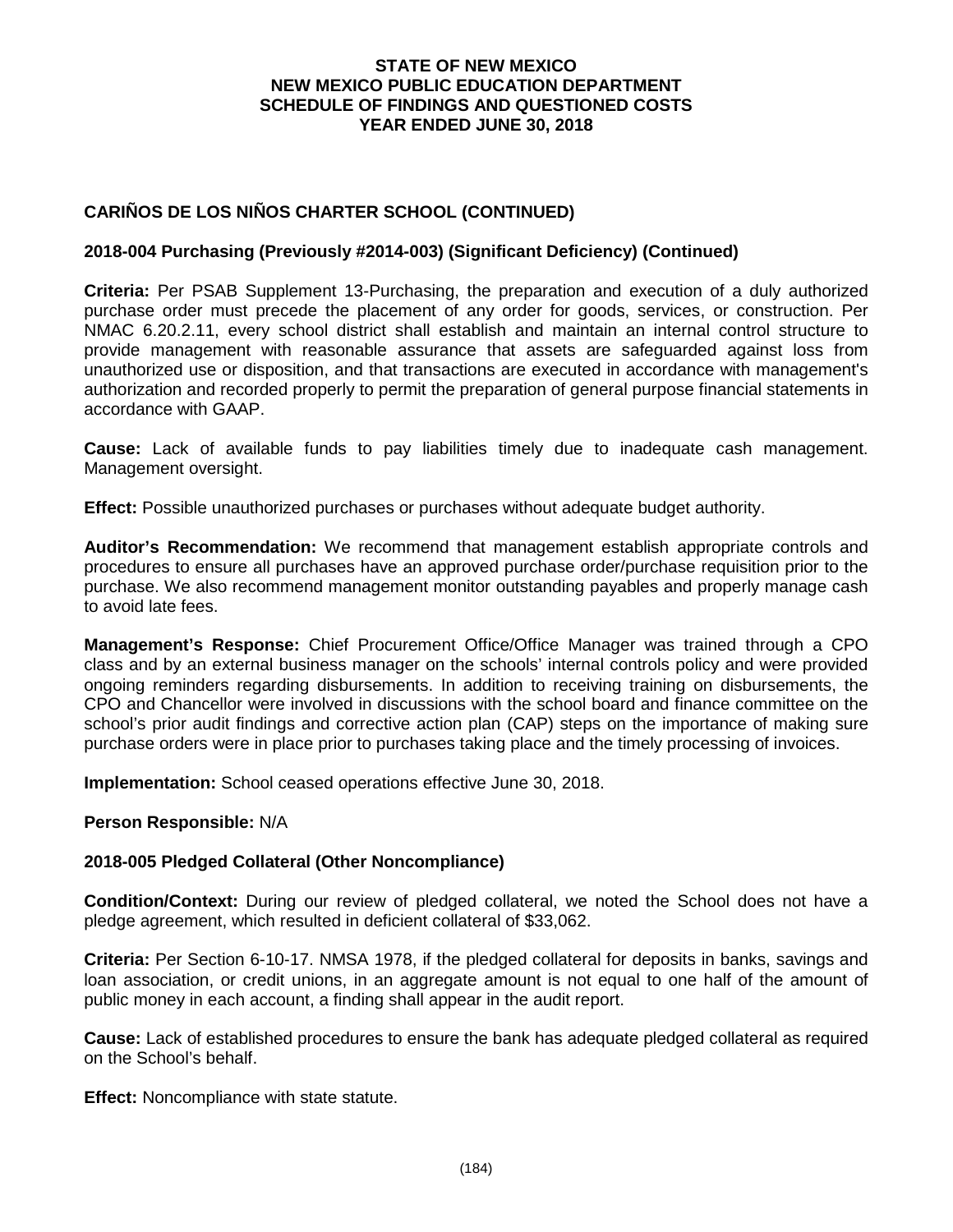# **CARIÑOS DE LOS NIÑOS CHARTER SCHOOL (CONTINUED)**

# **2018-005 Pledged Collateral (Other Noncompliance) (Continued)**

**Auditor's Recommendation:** We recommend that management establish a pledge agreement and monitor compliance routinely.

**Management's Response:** Business manager was not aware that a collateral agreement was not set up with the bank when the account was opened, per NMSA 6-10-17. When this was discovered, the bank balance was too low (\$225 over \$250,000) to justify a collateral agreement being put in place as the minimum investment the bank could do was \$260,000. The school's balance was brought below the minimum amounts requiring collateralization when the lack of pledged collateral was identified.

**Implementation:** School ceased operations effective June 30, 2018.

### **Person Responsible:** N/A

# **2018-006 Audit Committee (Previously #2017-002) (Other Noncompliance)**

**Condition/Context:** The School did not have a parent member appointed to the audit committee during the fiscal year.

*Management's Progress for Repeat Findings: Management failed to implement adequate controls to resolve the finding.*

**Criteria:** Per NMSA 22-8-12.3, "each local school board shall appoint an audit committee that consists of two board members, one volunteer member who is a parent of a student attending that school district, and one volunteer member who has experience in accounting or financial matters."

**Cause:** The School has failed to recruit all required audit committee members during the fiscal year.

**Effect:** Noncompliance with state statute.

**Auditor's Recommendation:** We recommend the School recruit all required audit committee members during the fiscal year.

**Management's Response:** The Board, current Audit/Finance Committee members, and Chancellor were made aware of this requirement from prior year audit findings and CAP but failed to reach compliance in FY18.

**Implementation:** School ceased operations effective June 30, 2018.

#### **Person Responsible:** N/A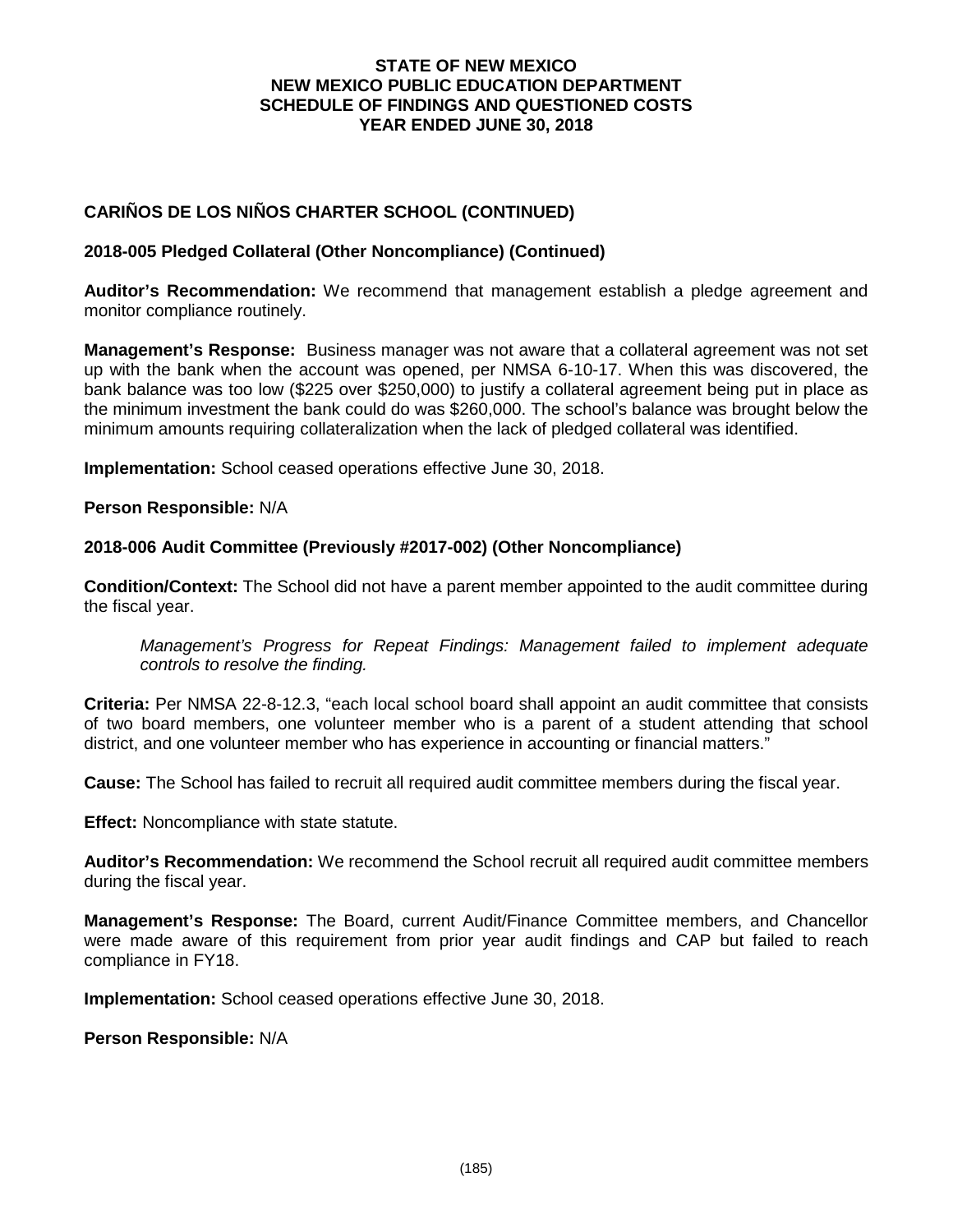# **CESAR CHAVEZ COMMUNITY SCHOOL**

#### **2018-001 Internal Controls over Reimbursements (Other Noncompliance)**

**Condition/Context:** During our review of the March 2018 USDA claim, the school records supported a claim for 1,155 lunches; however, the School only claimed 1,094, which represents an underreimbursement of \$202.

**Criteria:** Every school district shall establish and maintain an internal control structure to provide management with reasonable assurance that assets are safe-guarded against loss from unauthorized use or disposition, and that transactions are executed in accordance with management's authorization and recorded properly to permit the preparation of financial statements in accordance with GAAP.

**Cause:** Management oversight.

**Effect:** Inaccurate reimbursement claim.

**Auditor's Recommendation:** We recommend that management establish effective internal controls surrounding the School's lunch claim process.

**Management's Response:** Starting immediately, verification of the Food Service Director's meal counts will be performed on a daily basis prior to USDA claim submission. The business manager will also verify meal counts before submitting the USDA claim each month.

**Implementation:** October 31, 2018

**Person Responsible:** Business Manager

#### **2018-002 Internal Control over Financial Reporting (Other Noncompliance)**

**Condition/Context:** During our audit, we identified a capital outlay disbursement in the amount of \$5,302 which was incorrectly classified as a supply purchase instead of a capital purchase greater than \$5,000.

**Criteria:** Every school district shall establish and maintain an internal control structure to provide management with reasonable assurance that assets are safe-guarded against loss from unauthorized use or disposition, and that transactions are executed in accordance with management's authorization and recorded properly to permit the preparation of financial statements in accordance with GAAP.

**Cause:** Management oversight.

**Effect:** Possible misstatement to the financial statements if management doesn't properly identify capital assets.

**Auditor's Recommendation:** We recommend that management establish effective internal controls surrounding the process to identify capital assets.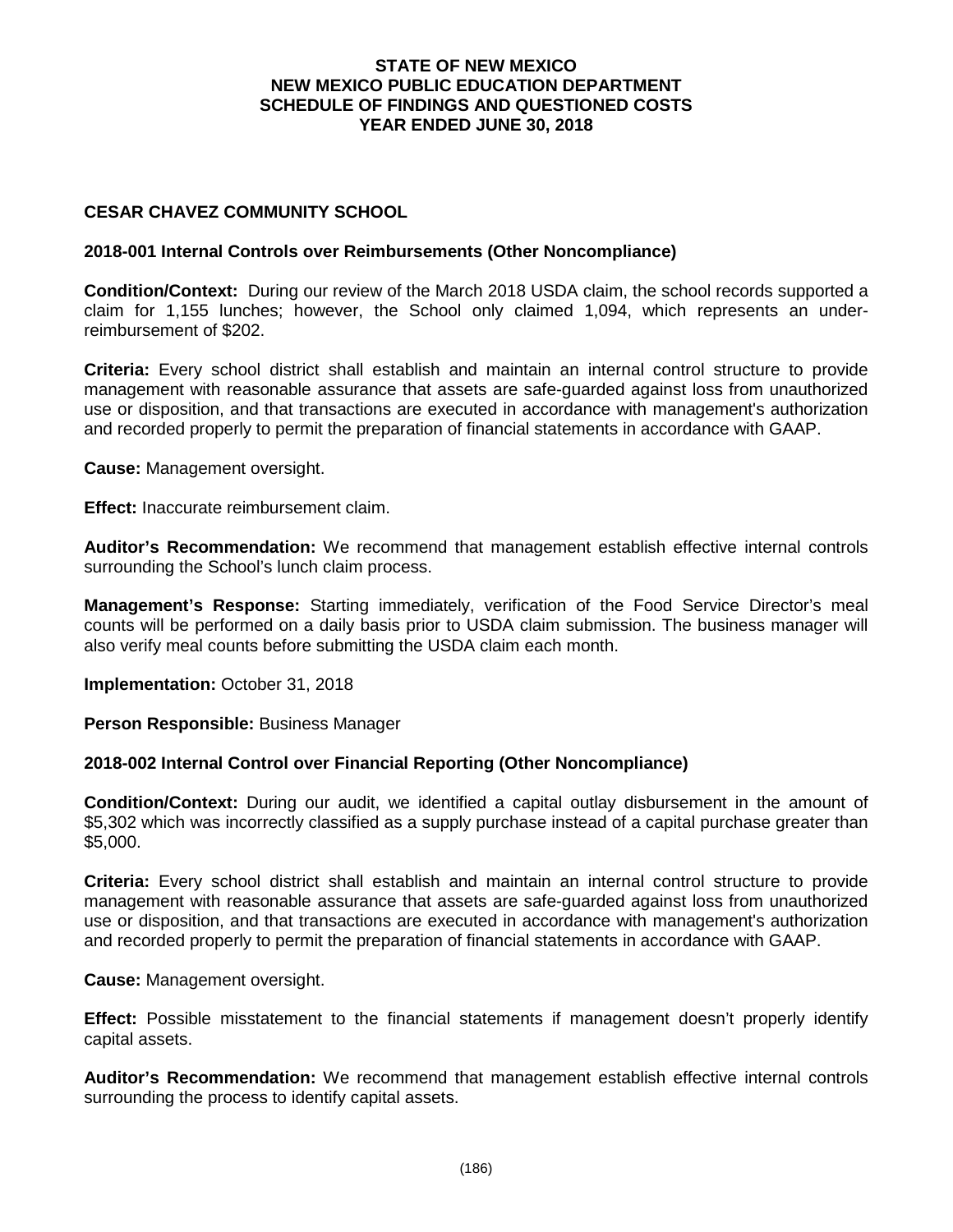# **CESAR CHAVEZ COMMUNITY SCHOOL (CONTINUED)**

# **2018-002 Internal Control over Financial Reporting (Other Noncompliance) (Continued)**

**Management's Response:** The Business Manager will verify all purchases \$5,000 or greater rather than verifying only purchases classified as supply assets. If the Business Manager finds supply asset purchases that are classified incorrectly, the Business Manager will reclassify to the appropriate object code.

**Implementation:** October 31, 2018

### **Person Responsible:** Business Manager

# **CORAL COMMUNITY CHARTER SCHOOL**

### **2018-001 Internal Controls over Cash Receipts (Other Noncompliance)**

**Condition/Context:** During our testing of the School's cash receipts, we identified the following exceptions:

- During our review of a component of the October 2017 USDA claim, we noted various instances in which the underlying lunch count sheets had variances to the School's tracking sheet used to submit the claims. Within our tested selection of this claim, we noted an under-reimbursement in the amount of approximately \$16 and an over-reimbursement in the amount of approximately \$6.
- The School inadvertently credited the portion of the SB9 December 2017 property tax distribution to the HB33 fund instead of the SB9 fund, which totaled \$21,657.

**Criteria:** Every school district shall establish and maintain an internal control structure to provide management with reasonable assurance that assets are safe-guarded against loss from unauthorized use or disposition, and that transactions are executed in accordance with management's authorization and recorded properly to permit the preparation of financial statements in accordance with GAAP.

**Cause:** Management oversight, lack of effective controls surrounding the claims process.

**Effect:** Inaccurate reimbursement claims, possible misstatements to the financial statements.

**Auditor's Recommendation:** We recommend that management establish effective internal controls surrounding the cash receipts process to ensure accurate and proper recording and claims of the school's cash receipts.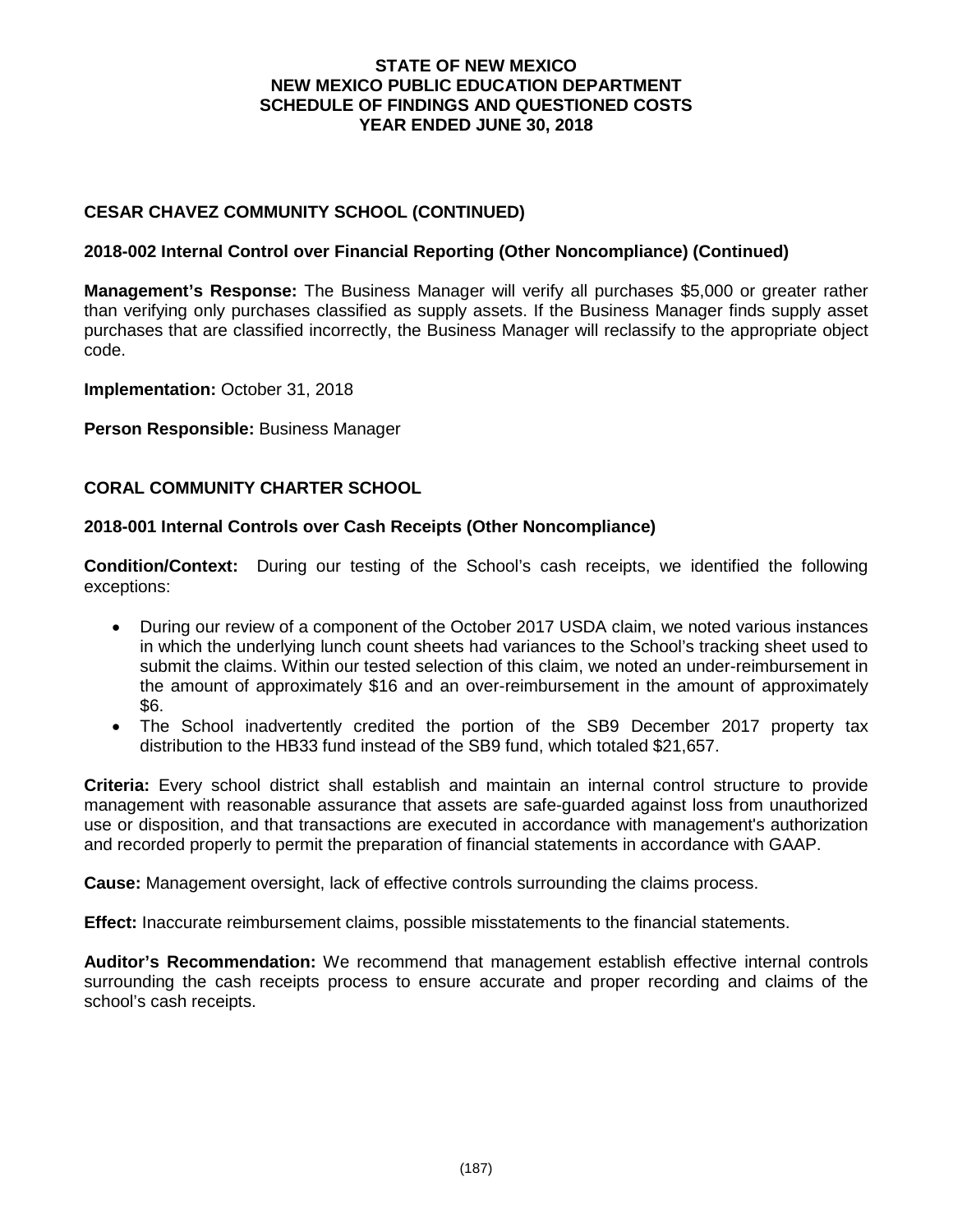# **CORAL COMMUNITY CHARTER SCHOOL (CONTINUED)**

# **2018-001 Internal Controls over Cash Receipts (Other Noncompliance) (Continued)**

**Management's Response:** Coral currently has a procedure in place for checking cash receipts. The procedure is that Business Manager codes cash receipts, Executive Director checks the coding and signs off on cash receipts, Finance Committee then reviews all cash receipts in monthly meeting and checks for Executive Director's initials. In addition to this procedure, Coral will review SB-9 and HB-33 cash receipts and reconcile at end of fiscal year that amount coded in revenue closely matches amount budgeted to get for fiscal year. This step will be included in the Financial Committee review check list.

Coral will begin the procedure of reviewing reimbursement claims by two people, instead of one, before submitting lunch claims. Also, the school has added an employee who is experienced in accounts receivable for lunch payments. This employee will assist Business Manager in ensuring lunch claims are submitted correctly.

**Implementation:** December 31, 2018

**Person Responsible:** Business Manager

# **CORAL FOUNDATION FOR EXCELLENCE IN EDUCATION**

# **2018-001 Internal Control over Financial Reporting (Significant Deficiency)**

**Condition/Context:** During our audit of the Foundation, we noted the following issues related to financial reporting:

- During our review of 27 disbursements, the Foundation was unable to provide supporting documentation for 3 of our sample selections for a total of \$2,652.
- The Foundation lacks consistency in records that are maintained relating the sponsors and participants of their fundraising events.
- The monthly bank reconciliations are being done timely and accurately on a monthly basis, but lack evidence of review by someone independent of the preparer.
- The manual journal entries posted to the Foundation's general ledger lack evidence of a review by someone independent of the preparer.
- The Foundation fundraising link on the School's website includes a PayPal link for donations, however, the Foundation lacks the login information.
- The policies and procedures manual of the Foundation doesn't reflect the actual policies and procedures of the Foundation.

**Criteria:** The Foundation shall establish and maintain an internal control structure to provide management with reasonable assurance that assets are safe-guarded against loss from unauthorized use or disposition, and that transactions are executed in accordance with management's authorization and recorded properly to permit the preparation of financial statements in accordance with GAAP.

**Cause:** Management oversight, lack of effective controls surrounding all aspects of the Foundation's financial accounting and reporting.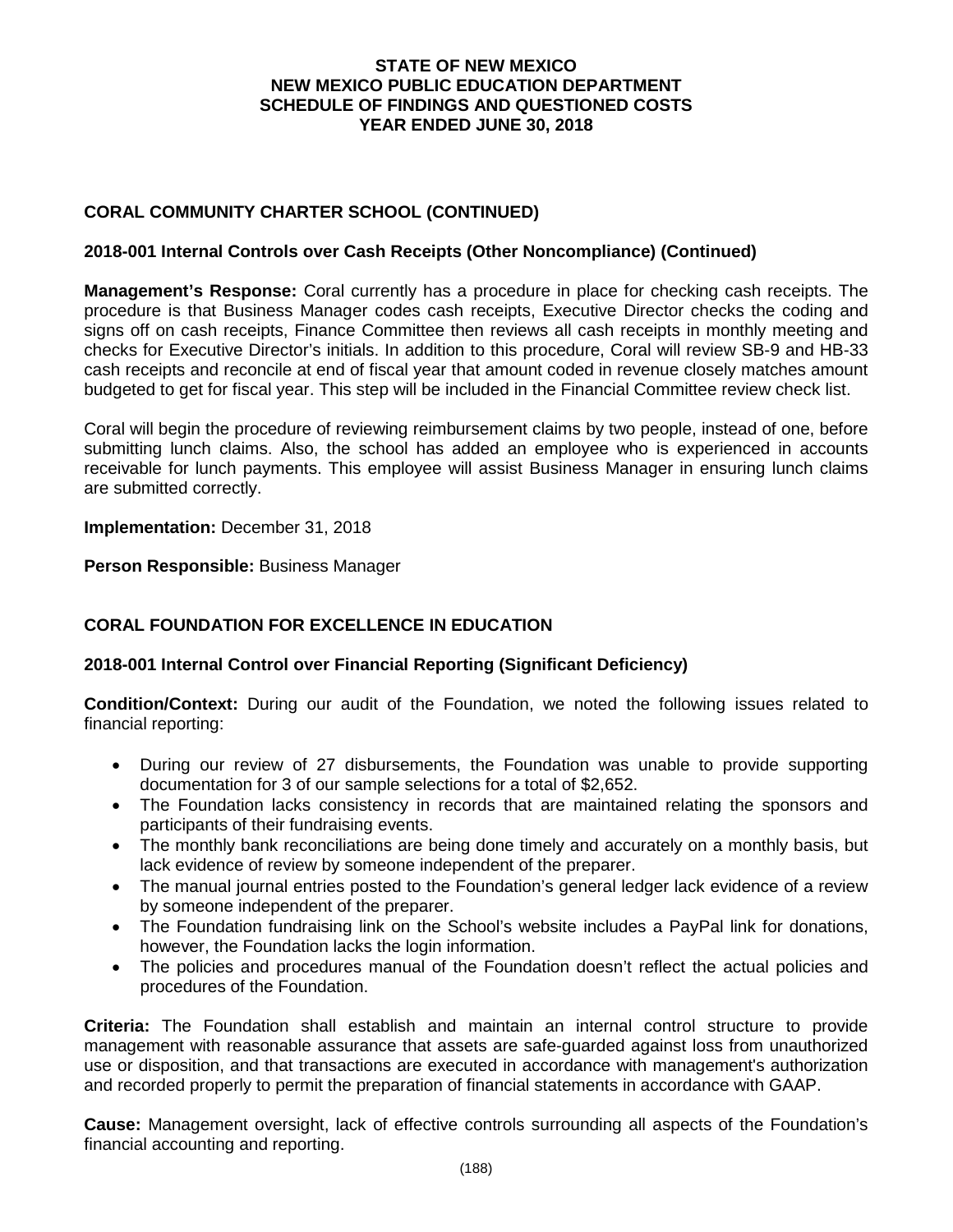# **CORAL FOUNDATION FOR EXCELLENCE IN EDUCATION (CONTINUED)**

## **2018-001 Internal Control over Financial Reporting (Significant Deficiency) (Continued)**

**Effect:** Possible misstatements to the financial statements, possible misappropriation of assets.

**Auditor's Recommendation:** We recommend that management establish effective internal controls surrounding all aspects of the Foundation's financial accounting and reporting.

**Management's Response:** Coral Foundation for Excellence in Education, or CFEE, will be discussing new internal control policies and procedures in the November 19, 2018 meeting.

#### Disbursements:

CFEE is making a new procedure that will require handling of disbursements to include backup documents be added to each disbursement once it is filed.

#### Fundraising Records:

CFEE will be drafting new procedures on record keeping of cash receipts for events, where they will record money brought in and label each disbursement in appropriate categories to include sponsors, participants, donors, etc. CFEE will keep a record of sponsors and participants of events.

#### Review of Bank Reconciliations:

CFEE reconciles the bank account on a monthly basis. The Executive Director oversees the bank reconciliation. CFEE is making a new procedure to add that the Executive Director will report the monthly bank reconciliation to the Treasurer for review. The Treasurer will then have the board approve the bank reconciliation of the prior month at each monthly meeting.

#### Review of Journal Entries:

CFEE has a policy in place for journal entries. CFEE will add to the policy and procedures that, after the Executive Director overlooks journal entries made by the Fiscal Manager, the Treasurer will sign off on journal entries and have the board approve journal entries on a monthly basis.

#### Paypal:

CFEE has taken off the Paypal information on the website. CFEE is working on getting the login information from the Paypal account.

The Executive Director will have a monthly meeting with the Treasurer to approve all journal entries, bank reconciliations, and disbursements that happened in the prior month. The Treasurer will sign off on all journal entries, bank reconciliations, and disbursements, and then have the board approve them at the monthly meeting. CFEE will have a separate file for each scheduled event. Each event file will have a list of sponsors, donors, and participants, along with all disbursements that happened during the event. CFEE will have the Executive Director align the policies and procedures of CFEE to actual day to day operations. The Executive Director will have the board approve the new policies and procedures at their December 2018 meeting.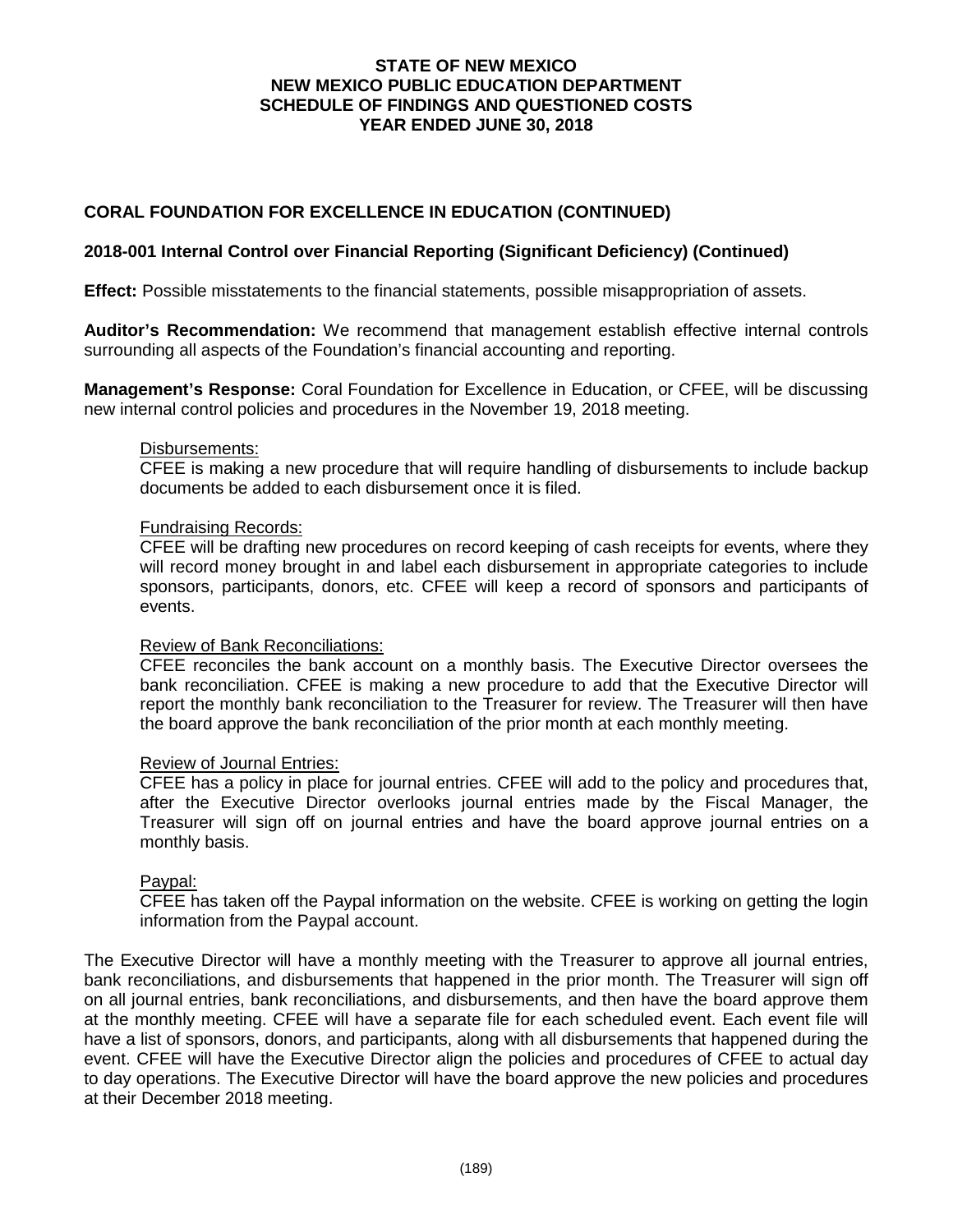# **CORAL FOUNDATION FOR EXCELLENCE IN EDUCATION (CONTINUED)**

# **2018-001 Internal Control over Financial Reporting (Significant Deficiency) (Continued)**

**Implementation:** December 31, 2018

**Person Responsible:** Executive Director

# **COTTONWOOD CLASSICAL PREPARATORY SCHOOL**

### **2018-001 Controls over Cash Receipts (Other Noncompliance)**

**Condition/Context:** During our review of cash receipts, we noted 7 out of 18 deposits did not have sufficient supporting documentation indicating when the monies were received by the School. Thus, we were unable to determine if monies were deposited with 24 hours of receipt.

**Criteria:** NMAC 6.20.2.14 states that money received and receipted shall be deposited in the bank within twenty-four (24) hours or one banking day. Per NMAC 6.20.2.14, school districts shall establish and maintain a cash management program to safeguard cash and provide prompt and accurate reporting that adheres to cash management requirements of the applicable state and federal laws and regulations. The school district shall issue a factory pre-numbered receipt for all money received. Prenumbered receipts are to be controlled and secured. If a receipt is voided, all copies shall be marked "Void" and retained in the receipt book.

**Cause:** Procedures established by management to ensure proper documentation and timely deposit have not been established to ensure 100% compliance.

**Effect:** Noncompliance with NMAC 6.20.2.14.

**Auditor's Recommendation:** We recommend that pre-numbered receipts be utilized and receipt dates be formally documented.

**Management's Response:** The School has active extracurricular activities. Procedures over cash receipting and handling of student funds will be reviewed and implemented.

**Implementation:** December 31, 2018

**Person Responsible:** Business Manager – Office Manager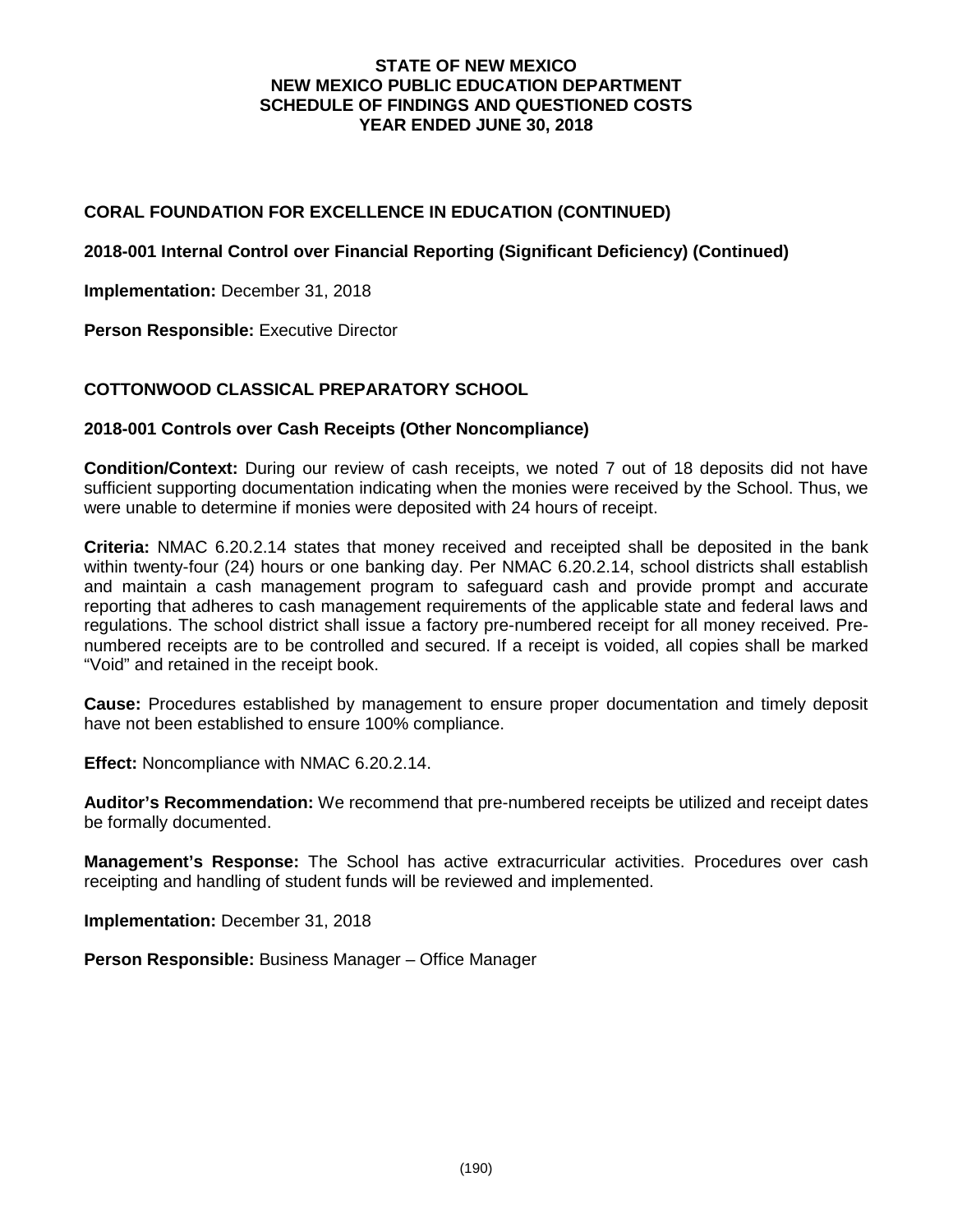# **COTTONWOOD CLASSICAL PREPARATORY SCHOOL (CONTINUED)**

# **2018-002 Purchasing (Previously #2015-001) (Other Noncompliance)**

**Condition/Context:** During our review of disbursements, we noted the following issues:

- Late fee charges of \$80.13 were paid by the School.
- 2 out of 32 instances in which the date of the purchase order was after the date goods/services were received by the School.

*Management's Progress for Repeat Findings: Management failed to implement adequate controls to resolve the finding, and will work toward corrective action during FY2019.*

**Criteria:** Per PSAB Supplement 13-Purchasing, the preparation and execution of a duly authorized purchase order must precede the placement of any order for goods, services, or construction. Per NMAC 6.20.2.11, every school district shall establish and maintain an internal control structure to provide management with reasonable assurance that assets are safeguarded against loss from unauthorized use or disposition, and that transactions are executed in accordance with management's authorization and recorded properly to permit the preparation of general purpose financial statements in accordance with GAAP.

**Cause:** Management oversight.

**Effect:** Possible unauthorized purchases or purchases without adequate budget authority.

**Auditor's Recommendation:** We recommend that management establish appropriate controls and procedures to ensure all purchases have an approved purchase order/purchase requisition prior to the purchase. We also recommend management monitor outstanding payables and properly manage cash to avoid late fees.

**Management's Response:** Training of staff on the schools purchasing procedures is on-going. The late fee noted was caused by the vendor delivering their invoice after the due date. The vendor has been contacted and late fee credited to the school.

**Implementation:** December 31, 2018

**Person Responsible:** Business Manager – Office Manager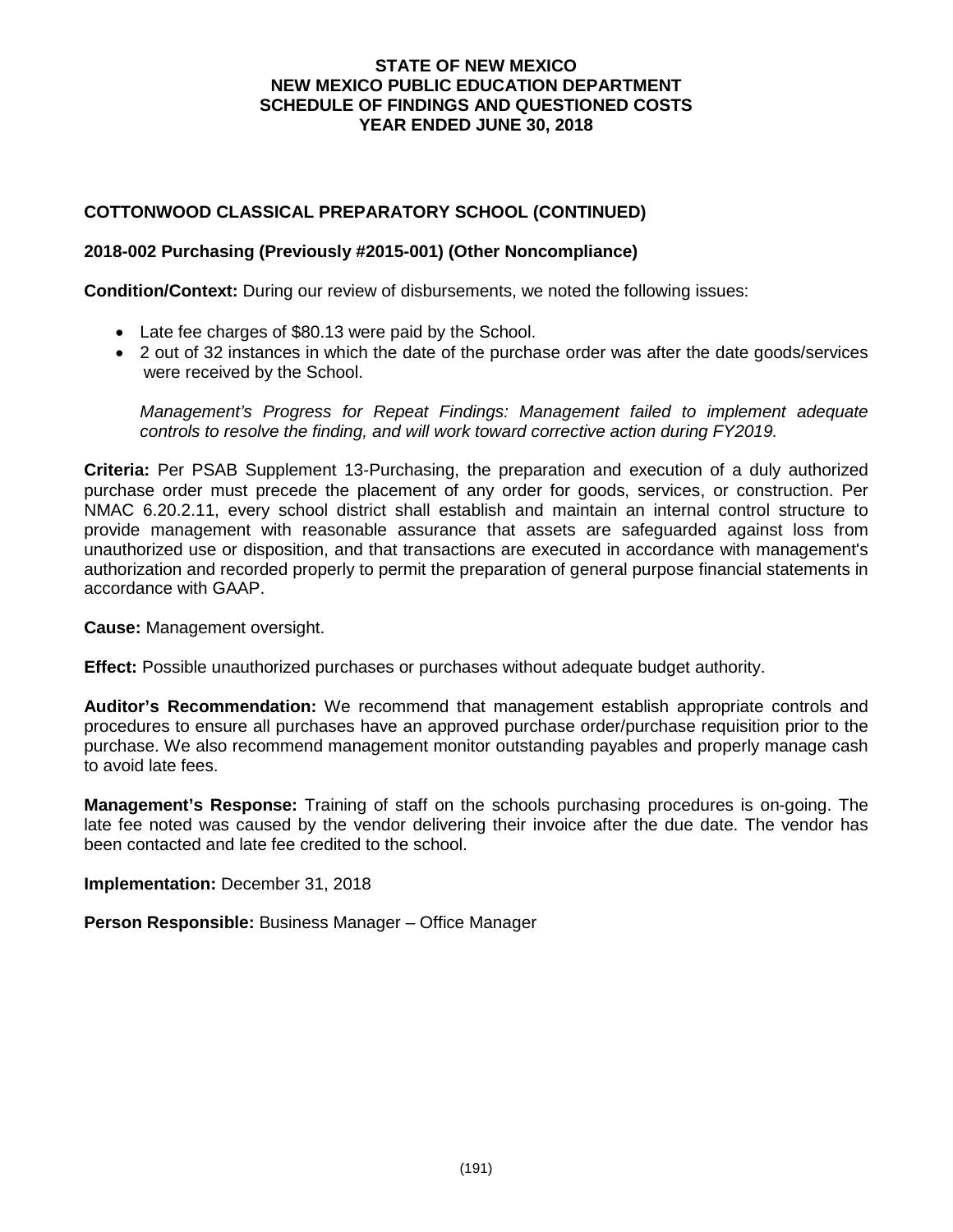# **COTTONWOOD CLASSICAL PREPARATORY SCHOOL (CONTINUED)**

## **2018-003 Financial Close and Reporting (Other Noncompliance)**

**Condition/Context:** During our review of the food service fund, we noted the following issues:

- Property tax revenue of \$2,542 was improperly recorded to fund 31700 instead of fund 31701.
- During our review of subsequent disbursements, we noted one disbursement of \$1,658 was not properly identified as accounts payable.

**Criteria:** Per NMAC 6.20.2.11, every school district shall establish and maintain an internal control structure to provide management with reasonable assurance that assets are safeguarded against loss from unauthorized use or disposition, and that transactions are executed in accordance with management's authorization and recorded properly to permit the preparation of general purpose financial statements in accordance with GAAP.

**Cause:** Management oversight.

**Effect:** Potential misstatement of financial statements.

**Auditor's Recommendation**: We recommend that management establish a procedure to routinely review property tax receipts and subsequent disbursements to properly record and identify prior the annual audit.

**Management's Response:** The Public Education Department added an additional fund splitting the former SB-9 Funds into two funds (31700 and 31701) from the initial reporting fund of 31700. Emphasis will be made for properly recording into the correct fund. It should be noted that the amounts entered were documented and correct.

A review of subsequent year's disbursements was conducted to determine all Accounts Payable. The item not identified was an oversight/mistake. Procedures are in place to provide all required information for the audit. However, maintaining a cash basis financial system in accordance with the State of NM requirements and preparing for a modified accrual financial statement audit may result in issues like this occurring.

**Implementation:** December 31, 2018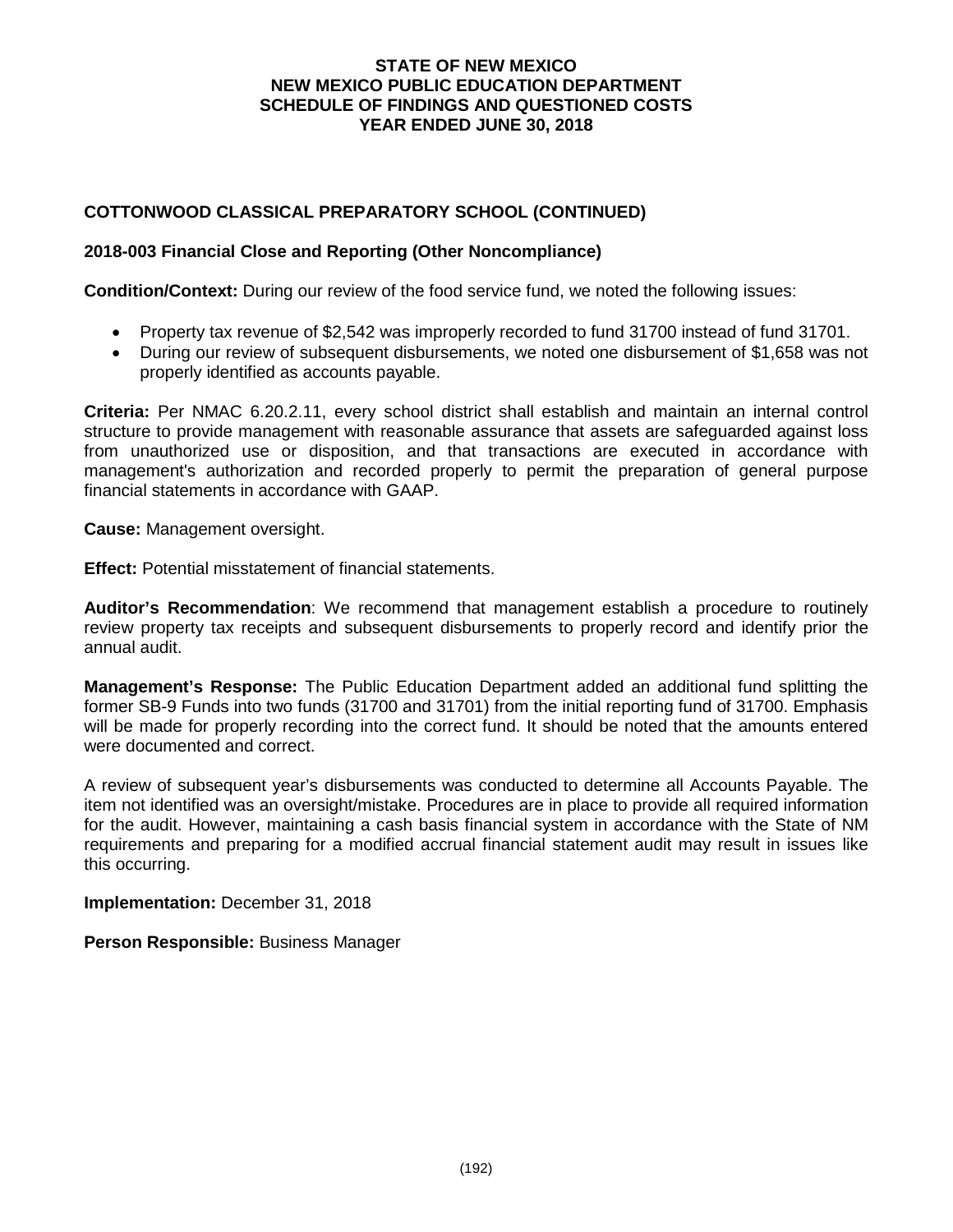# **COTTONWOOD CLASSICAL PREPARATORY SCHOOL (CONTINUED)**

## **2018-004 Controls over Employee Contracts: (Other Noncompliance)**

**Condition/Context:** During our review of employee contracts, we noted one employment contract listed an approved stipend for \$2,000. Per review of the payroll register, we noted the employee was only paid \$1,000 related to the stipend.

**Criteria:** Per NMAC 6.20.2.11, every school district shall establish and maintain an internal control structure to provide management with reasonable assurance that assets are safeguarded against loss from unauthorized use or disposition, and that transactions are executed in accordance with management's authorization and recorded properly to permit the preparation of general purpose financial statements in accordance with GAAP.

**Cause:** Management oversight.

**Effect:** Underpayment of employee contract.

**Auditor's Recommendation**: We recommend that management establish a process to ensure all contracts are reviewed and reconciled to the payroll register, including employment addendums and stipends.

**Management's Response:** The Director of the School placed an incorrect stipend amount on the employee addendum to the contract. However, a stipend worksheet listing all stipends and employees receiving the stipends agreed to the amount paid. The employee was paid the correct amount. The amount on the addendum was incorrect. The Office Manager will reconcile the stipend amounts on the worksheet to the addendums as she receives them to ensure the addendums are correct and payments processed are correct.

**Implementation:** December 31, 2018

**Person Responsible:** Business Manager – Office Manager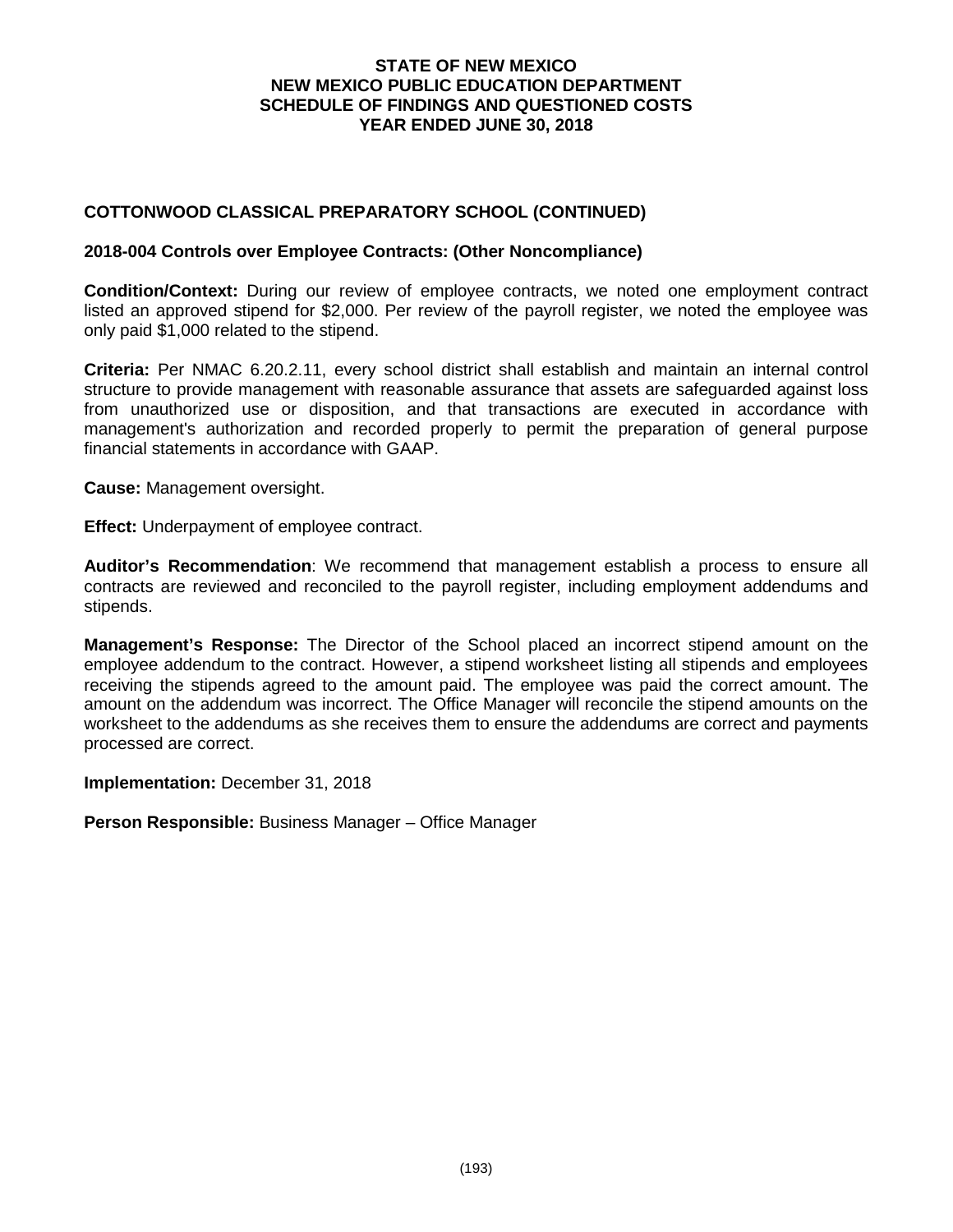# **DREAM DINÈ CHARTER SCHOOL**

# **2018-001 Bank Reconciliation (Significant Deficiency)**

**Condition/Context:** During our review of year-end bank reconciliation, it was identified that the ending balance had a variance of \$44 compared to the year-end trial balance. The School has been unable to determine the reason for the variance.

*Management's Progress for Repeat Findings: Management failed to implement adequate controls to resolve the finding, and will work toward corrective action during FY2019.*

**Criteria:** Per NMAC 6.20.2.14, School districts shall establish and maintain a cash management program to safeguard cash and provide prompt and accurate reporting that adheres to cash management requirements of the applicable state and federal laws and regulations. All bank accounts shall be reconciled on a monthly basis. Per NMSA 6-10-57(A), whenever any warrant issued by the state, county, municipality, school district is unpaid for one year after it becomes payable, the fiscal officer shall cancel it.

**Cause:** Management oversight, lack of effective internal controls surrounding the bank reconciliation process and review.

**Effect:** Noncompliance with state statutes, possible misstatements to the financial statements.

**Auditor's Recommendation:** We recommend that management ensure that adequate internal controls are established to ensure accurate bank reconciliations are performed monthly as required and that all items at year-end are properly classified as outstanding items against cash accrued liabilities depending on the actual disbursement/ACH date.

**Management's Response:** Finance Committee will review the bank reconciliation in detail to ensure accurate bank reconciliations are performed monthly as required and that all items at year-end are properly classified as outstanding items against cash accrued liabilities depending on the actual disbursement/ACH date.

**Implementation:** December 31, 2018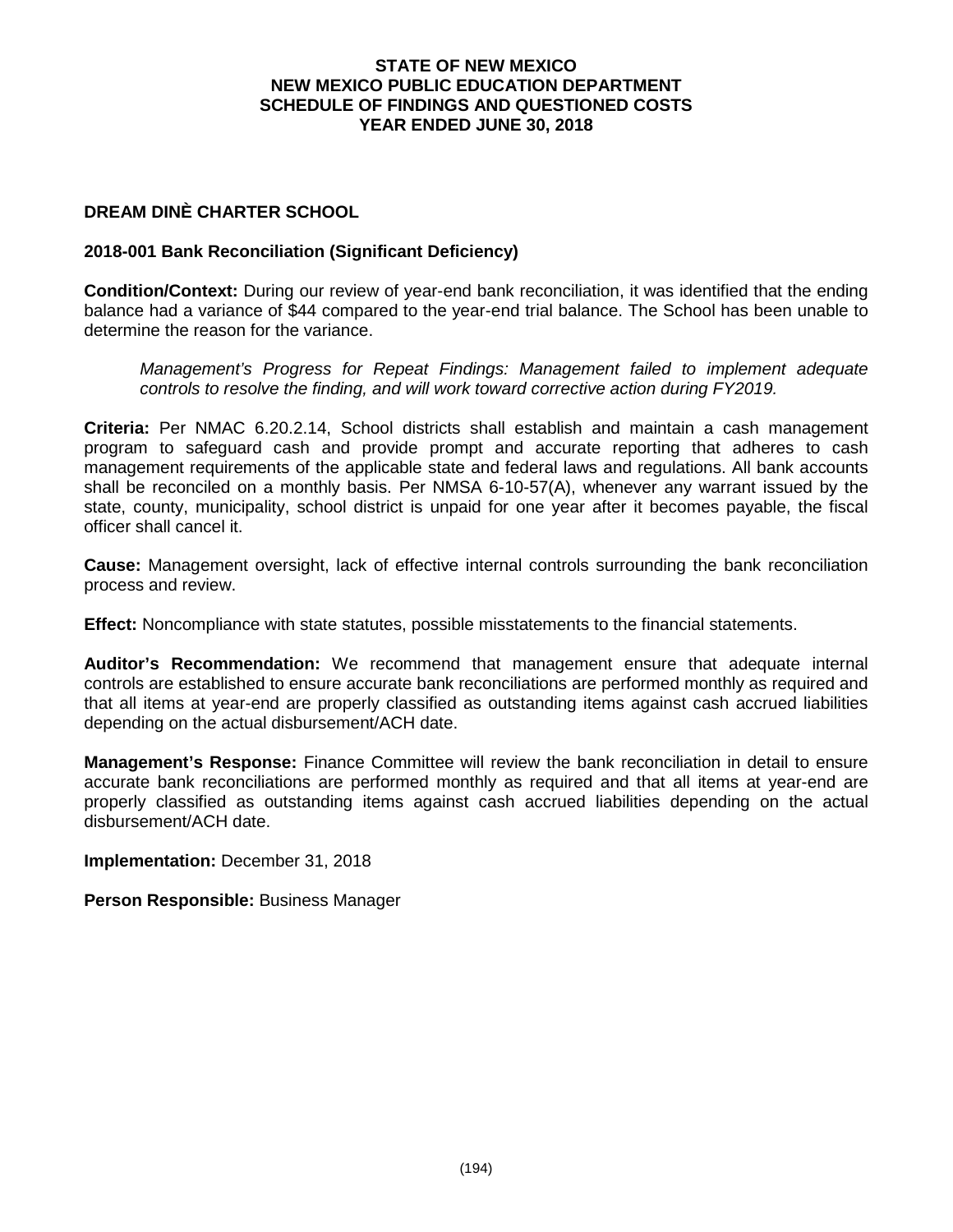# **DREAM DINÈ CHARTER SCHOOL (CONTINUED)**

## **2018-002 Internal Controls over Cash Disbursements (Previously #2017-003) (Other Noncompliance)**

**Condition/Context:** During our audit, we identified 1 out of 38 disbursements which had a purchase order dated after the purchase was made.

*Management's Progress for Repeat Findings: Management failed to implement adequate controls to resolve the finding, and will work toward corrective action during FY2019.*

**Criteria:** Per PSAB Supplement 13-Purchasing, the preparation and execution of a duly authorized purchase order must precede the placement of any order for goods, services, or construction. Per NMAC 6.20.2.11, every school district shall establish and maintain an internal control structure to provide management with reasonable assurance that assets are safeguarded against loss from unauthorized use or disposition, and that transactions are executed in accordance with management's authorization and recorded properly to permit the preparation of general purpose financial statements in accordance with GAAP.

**Cause:** Management oversight.

**Effect:** Noncompliance with applicable rules and regulations.

**Auditor's Recommendation**: We recommend management implement effective controls to ensure that all purchases have a valid approved purchase order that covers the entire cost of the purchase in advance of the purchase.

**Management's Response:** Principal, Office Manager, and Business Manager will implement effective controls to ensure that all purchases have a valid approved purchase order and if a change is required, Office Manager/Principal will notify Business Manager so that a change purchase order is created to cover the cost of the purchase in advance of the purchase.

**Implementation:** December 31, 2018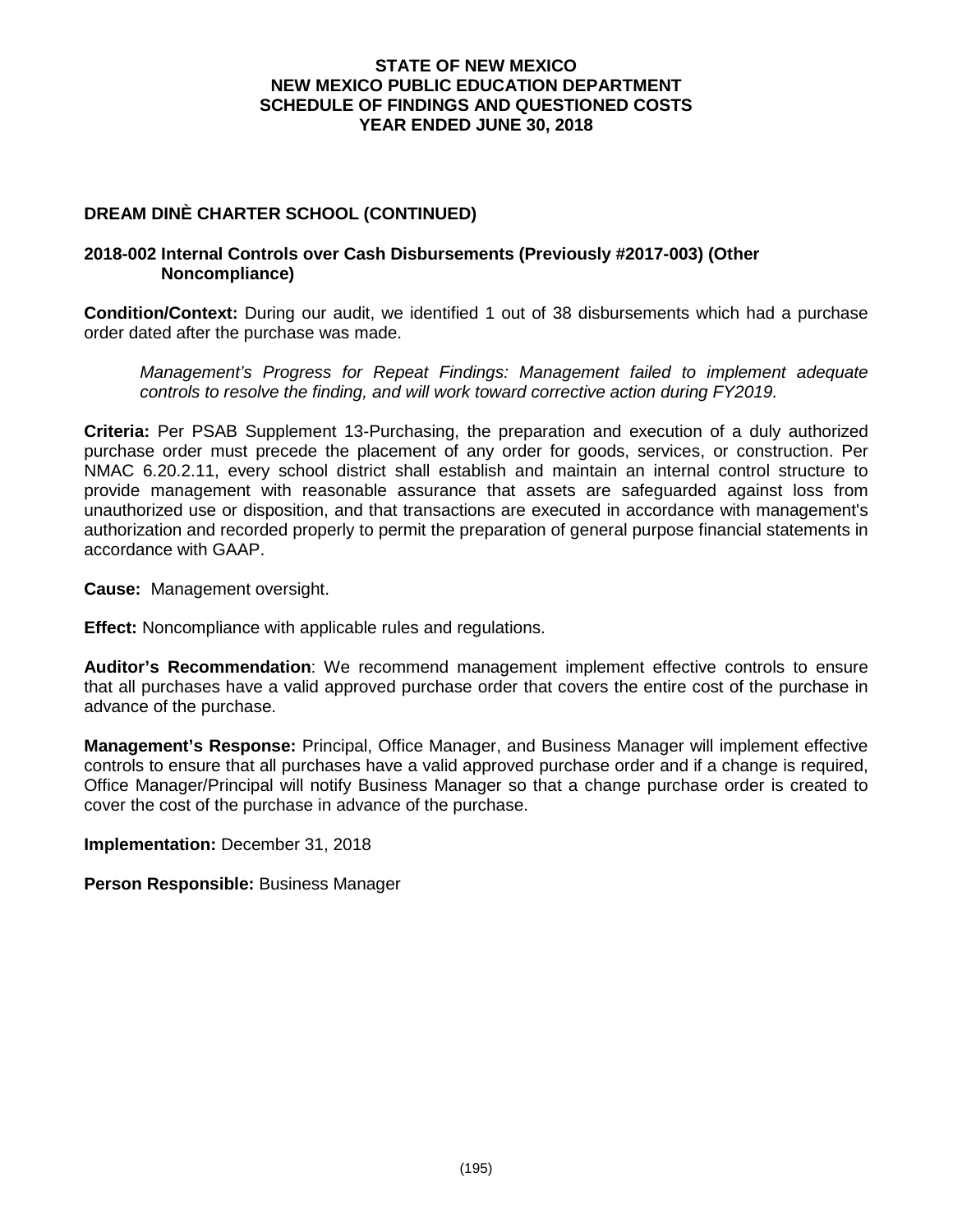# **DREAM DINÈ CHARTER SCHOOL (CONTINUED)**

# **2018-003 Internal Controls over Cash Receipts (Other Noncompliance)**

**Condition/Context:** During our review of cash receipts, we noted the following issues:

- 1 out of 12 receipts totaling \$497 was not deposited within 24 hours of receipt.
- 1 out of 12 deposits which did not include a pre-numbered cash receipt slip nor a deposit slip to determine if the funds were deposited within 24 hours of being receipted.

**Criteria:** NMAC 6.20.2.14 states that money received and receipted shall be deposited in the bank within twenty-four (24) hours or one banking day. Per NMAC 6.20.2.11, every school district shall establish and maintain an internal control structure to provide management with reasonable assurance that assets are safeguarded against loss from unauthorized use or disposition, and that transactions are executed in accordance with management's authorization and recorded properly to permit the preparation of general purpose financial statements in accordance with GAAP. Per NMAC 6.20.2.14, School districts shall establish and maintain a cash management program to safeguard cash and provide prompt and accurate reporting that adheres to cash management requirements of the applicable state and federal laws and regulations. The school district shall issue a factory prenumbered receipt for all money received. Pre-numbered receipts are to be controlled and secured. If a receipt is voided, all copies shall be marked "Void" and retained in the receipt book. Each school district shall develop, establish, and maintain a structure of internal accounting controls and written procedures to provide for segregation of duties, a system of authorization and recording procedures, and sound accounting practices in performance of duties and functions. The duties to be segregated are the authorization to execute a transaction, recording the transaction, and custody of assets involved in the transaction.

**Cause:** Procedures established by management to ensure proper documentation and timely deposit have not been established to ensure 100% compliance

**Effect:** Noncompliance with NMAC 6.20.2.14. Possible misappropriation of School assets.

**Auditor's Recommendation:** We recommend that management establish effective internal controls over the cash receipting process to ensure compliance and maintain adequate supporting documentation to the receipts

**Management's Response:** Business Manager will review financial policies with the Office Manager to ensure that the Office Manager understands the process to ensure compliance and maintain adequate supporting documentation to the receipts. Principal will enforce the policy at the school level.

**Implementation:** December 31, 2018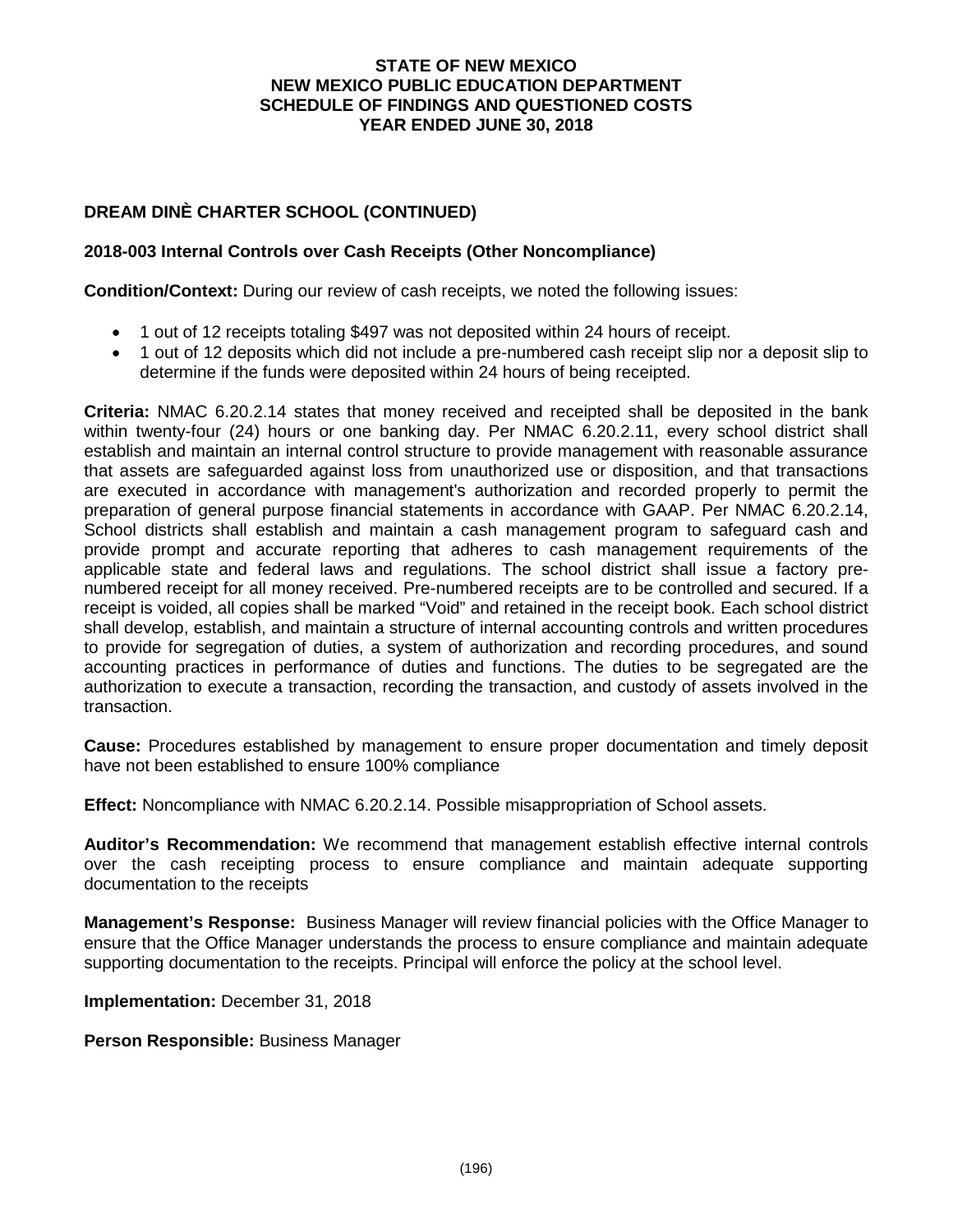# **DREAM DINÈ CHARTER SCHOOL (CONTINUED)**

# **2018-004 Budgetary Conditions (Previously #2016-003) (Other Noncompliance)**

**Condition/Context:** During our audit, we noted the School had an expenditure function where actual expenditures exceeded budgetary authority:

• New Mexico Reads to Lead K-3 (27114) – Direct Instruction - \$1,458

*Management's Progress for Repeat Findings: Management failed to implement adequate controls to resolve the finding, and will work toward corrective action during FY2019.*

**Criteria:** Sound financial management and 6.20.2.9 (A) NMAC and 22-8-12.2 NMSA 1978 require that budgets not be exceeded at the legal level of control. For school districts, the function is the legal level of control.

**Cause:** Management oversight.

**Effect:** Noncompliance with 22-8-12.2 NMSA and 6.20.2.9 (A) NMAC.

**Auditor's Recommendation**: We recommend that management establish controls necessary to monitor the budget and submit any necessary budget adjustments on a timely basis in order to avoid overages.

**Management's Response:** Finance Committee will establish controls necessary to monitor the budget and submit any necessary budget adjustments on a timely basis in order to avoid overages.

**Implementation:** December 30, 2018

**Person Responsible:** Business Manager

# **2018-005 Internal Control over Financial Reporting (Significant Deficiency)**

**Condition/Context:** During our audit we noted the following issues related to financial reporting:

- We noted several funds which reported expenditures in excess of revenues and required an audit adjustment entry of \$22,451 to reclassify the excess expenditures to the operational fund.
- While testing accrual of accounts payable, we identified one transaction related to FY19 in the amount of \$504, which was incorrectly identified as a liability as of June 30, 2018.
- During our testwork over capital assets, we noted that management had been partially depreciating assets based on the month the asset was placed into service and not depreciating a full year. The asset listing reported 6 out of 8 assets for which only a few depreciable months were recognized as depreciation expense, resulting in an understatement of \$2,291.
- In addition, the Schools straight line calculation is using the previous year's depreciation expense versus the asset's cost to calculate subsequent year's depreciation. This is resulting in less and less depreciation being recorded each year.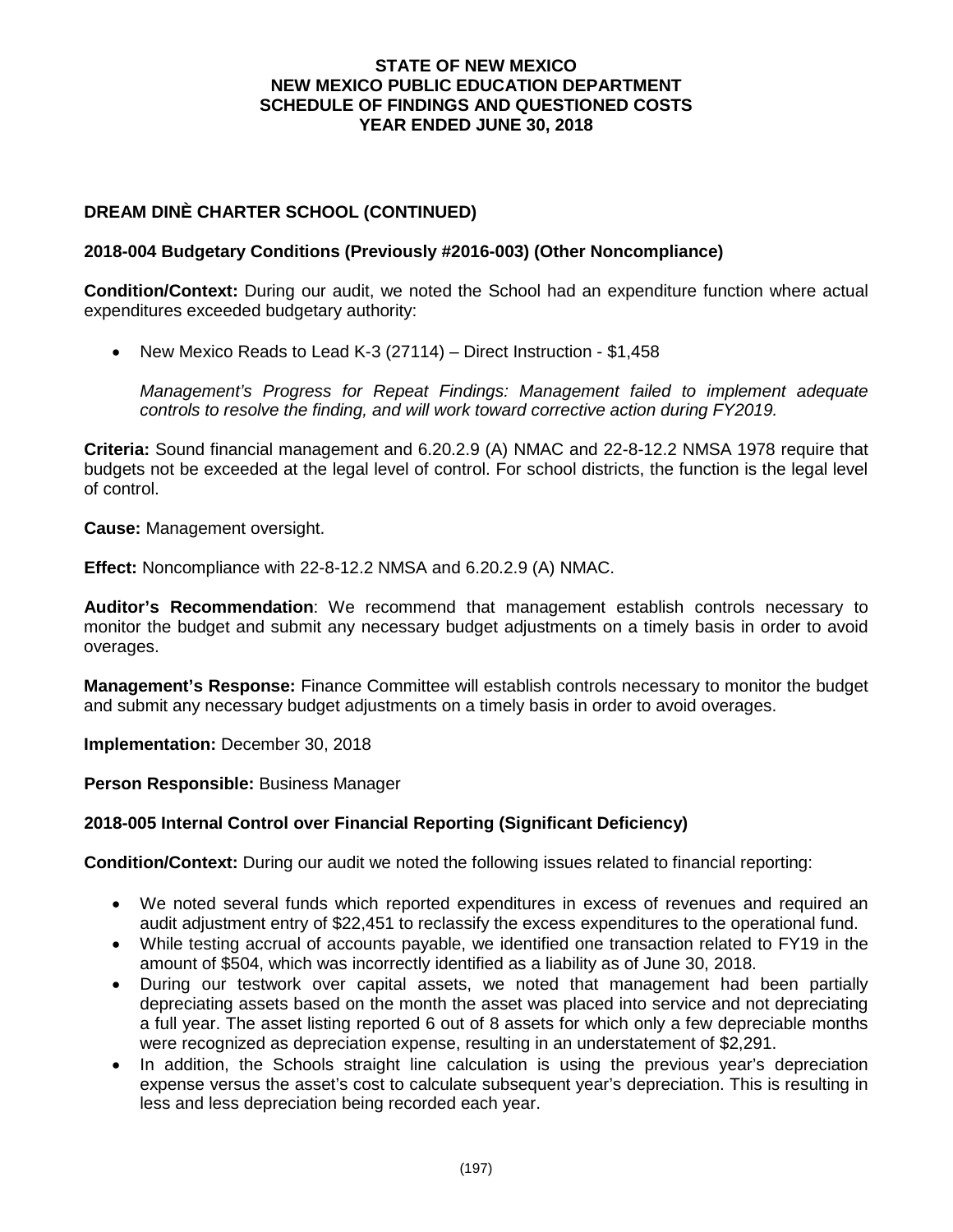# **DREAM DINÈ CHARTER SCHOOL (CONTINUED)**

# **2018-005 Internal Control over Financial Reporting (Significant Deficiency) (Continued)**

**Criteria:** Every school district shall establish and maintain an internal control structure to provide management with reasonable assurance that assets are safeguarded against loss from unauthorized use or disposition, and that transactions are executed in accordance with management's authorization and recorded properly to permit the preparation of general purpose financial statements in accordance with GAAP.

**Cause:** Lack of effective internal controls surrounding the journal entry process.

**Effect:** Misstatements of the School's financial statements, possible misappropriation of assets.

**Auditor's Recommendation**: We recommend that management ensure that adequate internal controls over financial year-end reporting.

**Management's Response:** Management will ensure that adequate internal controls over financial year-end reporting are implemented.

**Implementation:** December 31, 2018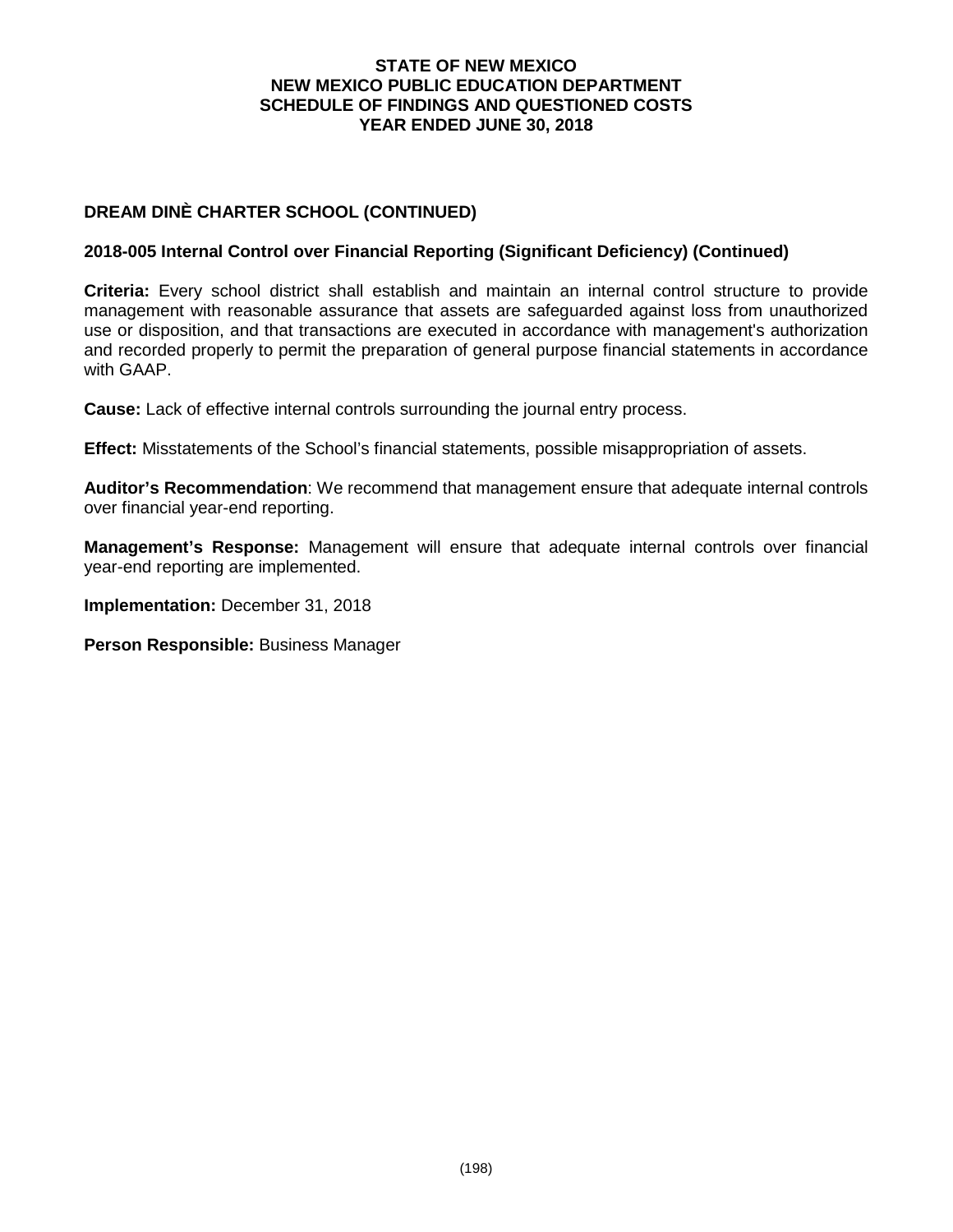# **DZIL DITL'OOÍ SCHOOL OF EMPOWERMENT, ACTION & PERSEVERANCE (DEAP)**

# **2018-001 Purchasing (Previously #2016-001) (Other Noncompliance)**

**Condition/Context:** During our audit, we identified the following issues related to purchasing:

- 3 out of 54 disbursements in which the purchase order was not provided or was prepared and approved after the actual purchase.
- 3 out of 54 disbursements totaling \$292 lacked supporting documentation.
- 2 out of 54 disbursements included sales tax of \$364 on purchases for tangible property exempt from NM GRT.
- 2 out of 54 disbursements where the School failed to make timely payments of invoices, resulting in a total in \$22.58 of incurred late fees.
- 2 out of 2 travel reimbursements lacked evidence of approval.

*Management's Progress for Repeat Findings: Management failed to implement adequate controls to resolve the finding, and will work toward corrective action during FY2019.*

**Criteria:** Per PSAB Supplement 13-Purchasing, the preparation and execution of a duly authorized purchase order must precede the placement of any order for goods, services, or construction. Per NMAC 6.20.2.11, every school district shall establish and maintain an internal control structure to provide management with reasonable assurance that assets are safeguarded against loss from unauthorized use or disposition, and that transactions are executed in accordance with management's authorization and recorded properly to permit the preparation of general purpose financial statements in accordance with GAAP.

**Cause:** Management oversight.

**Effect:** Noncompliance with applicable rules and regulations.

**Auditor's Recommendation**: We recommend management implement effective controls to ensure that all purchases have a valid approved purchase order that covers the entire cost of the purchase in advance of the purchase.

**Management's Response:** The School will review its procedures over procurement and accounts payable to ensure completeness of record keeping, including purchase orders, invoices, and proof of payments to vendors, and that all items will be paid within 30 days of invoice date. The procedures will ensure that taxes will not be paid on the purchase of tangible personal property. In addition, a review of travel procedures will be completed to ensure appropriate approvals are required.

**Implementation:** December 31, 2018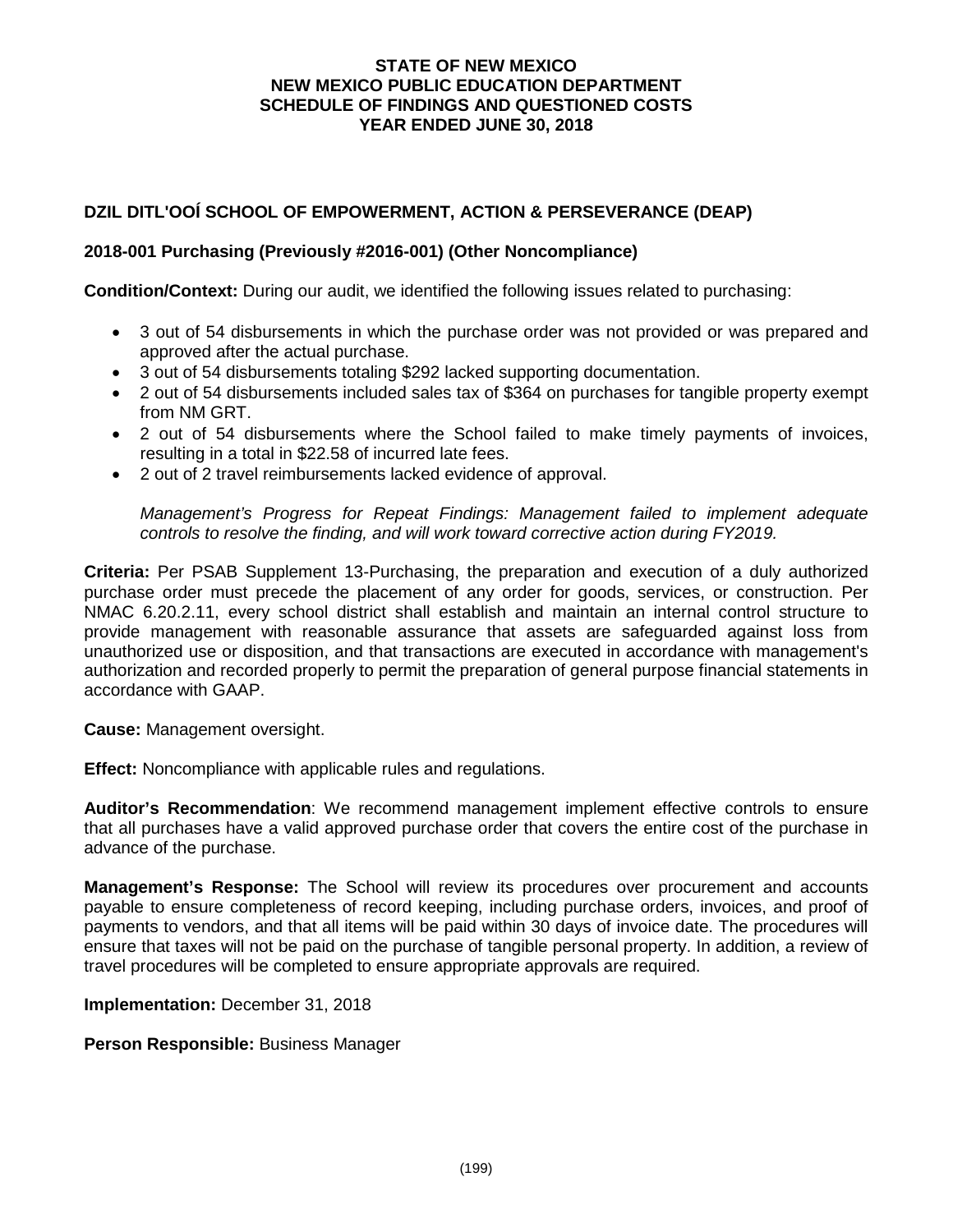# **DZIL DITL'OOÍ SCHOOL OF EMPOWERMENT, ACTION & PERSEVERANCE (DEAP) (CONTINUED)**

### **2018-002 Internal Controls over Reimbursements (Other Noncompliance)**

**Condition/Context:** During our review of the November 2017 USDA claim, the school records supported a claim for 352 lunches, however the school only claimed 306, which represents an underreimbursement of \$135.

**Criteria:** Every school district shall establish and maintain an internal control structure to provide management with reasonable assurance that assets are safe-guarded against loss from unauthorized use or disposition, and that transactions are executed in accordance with management's authorization and recorded properly to permit the preparation of financial statements in accordance with GAAP.

**Cause:** Management oversight.

**Effect:** Inaccurate reimbursement claim.

**Auditor's Recommendation:** We recommend that management establish effective internal controls surrounding the School's lunch claim process.

**Management's Response:** The School maintains a daily count sheet and a monthly summary report which is submitted. The reports will be reconciled to ensure the correct student count for USDA claims are submitted with accuracy. The student count will be recorded on the count sheet by one person and approved by another before being submitted to USDA.

**Implementation:** December 31, 2018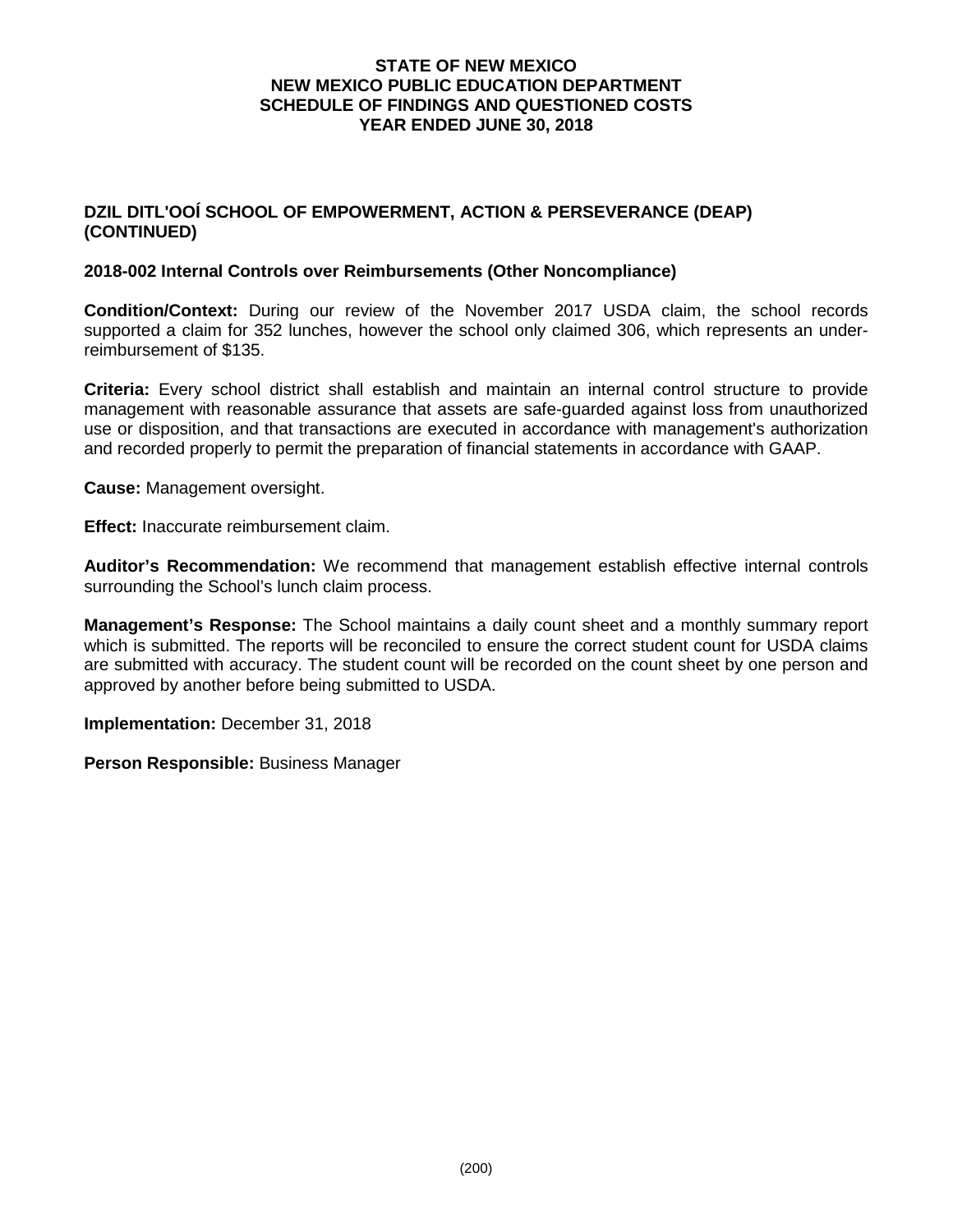# **DZIL DITL'OOÍ SCHOOL OF EMPOWERMENT, ACTION & PERSEVERANCE (DEAP) (CONTINUED)**

# **2018-003 Internal Control over Payroll (Previously #2017-004) (Other Noncompliance)**

**Condition/Context:** During our review of 5 personnel files and related salary contracts, we noted the following issues:

- 1 instance in which the background check on an employee was performed 7 months after the employee start date.
- 1 instance in which the ERB enrollment form was not signed by the employer.

*Management's Progress for Repeat Findings: Management failed to implement adequate controls to resolve the finding, and will work toward corrective action during FY2019.*

**Criteria:** Per NMSA 22-10A-5, the school shall develop policies and procedures to require background checks on an applicant who has been offered employment. Per NMAC 6.20.2.18, the local board shall establish written payroll policies and procedures which comply with state and federal regulations on payroll, as well as maintaining strict internal controls, close supervision, and financial accounting in accordance with GAAP. School district shall maintain and have available for inspection the following employee record documentation: employment contracts (including increments), personnel/payroll action forms, certification records, employment eligibility verification (federal form I-9 for citizenship certification), federal and state withholding allowance certification, pay deductions authorizations, pay or position change notices, Education Retirement Act plan application, and direct deposit authorization.

**Cause:** Lack of adequate controls surrounding personnel file maintenance and employee onboarding.

**Effect:** Noncompliance with applicable rules and regulations.

**Auditor's Recommendation**: We recommend management implement effective controls to ensure that all employee files contain the proper documentation and that background checks are done timely.

**Management's Response:** All payroll documents provided by the employees will be reviewed by both the school administration and the contracted business manager to ensure completeness.

**Implementation:** December 31, 2018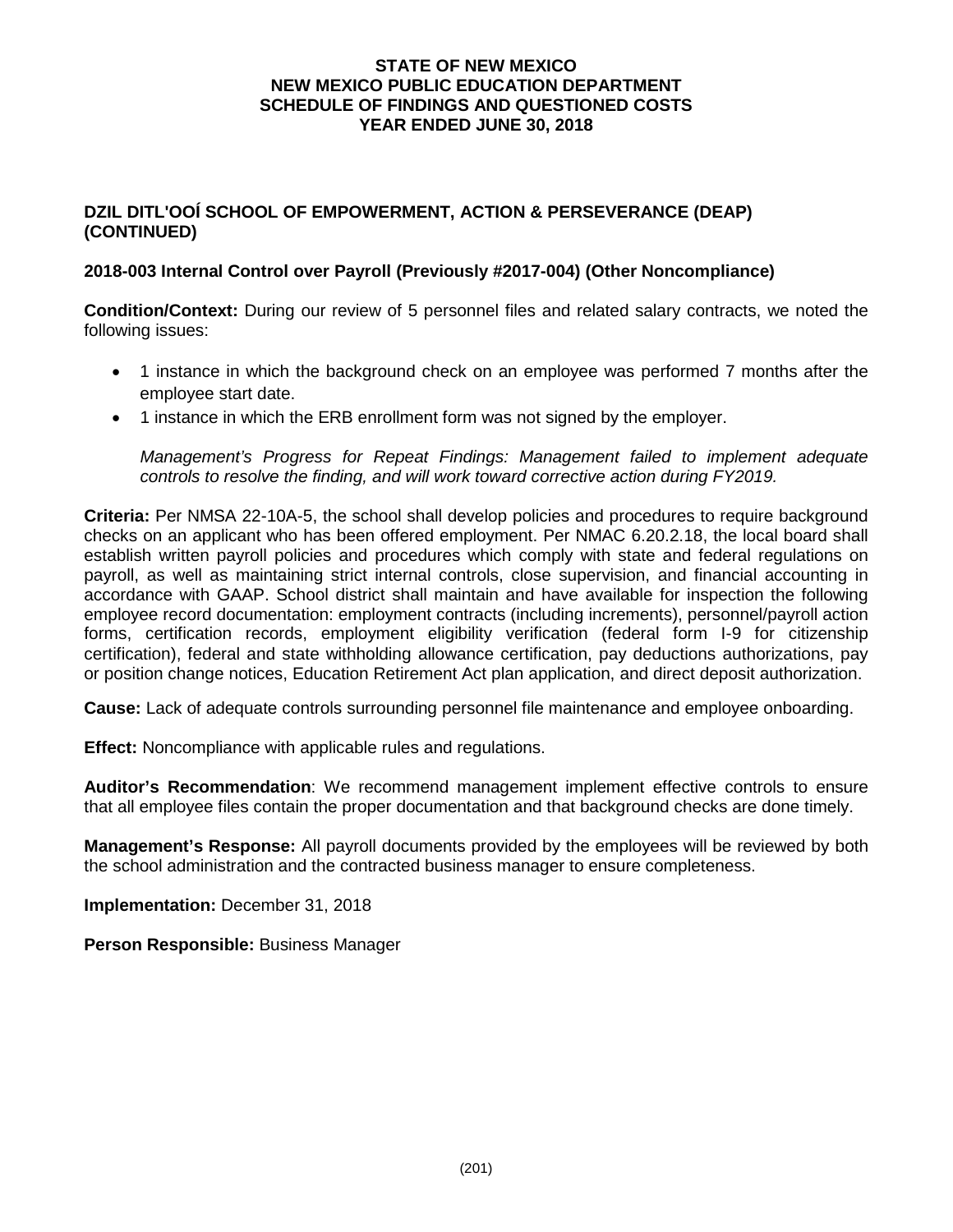# **DZIL DITL'OOÍ SCHOOL OF EMPOWERMENT, ACTION & PERSEVERANCE (DEAP) (CONTINUED)**

### **2018-004 Budgetary Conditions (Previously #2016-002 and 2017-002) (Other Noncompliance)**

**Condition/Context:** During our audit, we noted instances where actual expenditures exceeded the budgetary authority:

Fund 25248 - Instruction \$110 Fund 27150 - Support Services \$471

In addition, there were 4 budget adjustments that lacked evidence of governing council approval prior to approval by PED within OBMS.

*Management's Progress for Repeat Findings: Management failed to implement adequate controls to resolve the finding, and will work toward corrective action during FY2019.*

**Criteria:** Sound financial management and 6.20.2.9 (A) NMAC and 22-8-5 through 22-8-12.2 NMSA 1978 require that budgets not be exceeded at the legal level of control, which the function is the legal level of control.

**Cause:** Management oversight.

**Effect:** Noncompliance with state statutes.

**Auditor's Recommendation**: We recommend that management establish controls necessary to monitor the budget and submit any necessary adjustments on a timely basis in order to avoid any overexpended functions.

**Management's Response:** 2 invoices were paid on 06/29/2018 to vendors and caused the expenditures to exceed budget authority. The Public Education Department's deadline to submit BARs had passed and so budget authority could not be adjusted due to PED deadlines. Both funds had plenty of funds available to be moved around with the submission of a budget adjustment. The Business Manager should have waited to pay these invoices in the next fiscal year so that a BAR could have been created, and the invoices could have been paid with the proper budget authority.

Management disagrees with the BARs not being approved by Governing Council. The School had informed the Business Manager that they were still going to be purchasing and possibly paying invoices at the end of the fiscal year. The contract business manager requested approval for final BARs from the Governing Council because of the BAR submission deadline. The Governing Council approved the contract business manager to work with school administration to create final year-end transfer and maintenance BARs. Because of this, a 05/09/18 approval date was recorded in OBMS for those BARs that had been created.

**Implementation:** December 31, 2018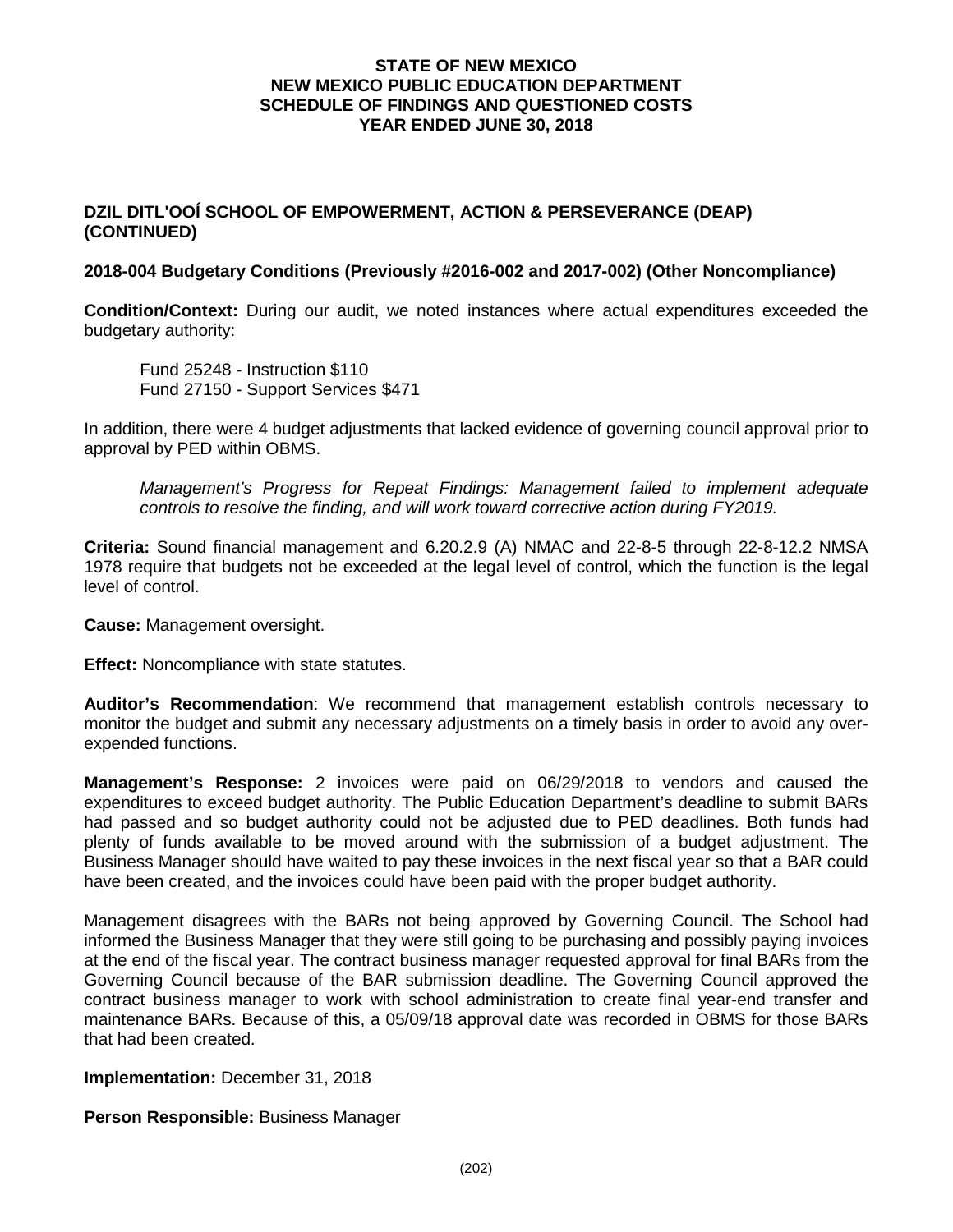# **ESTANCIA VALLEY CLASSICAL ACADEMY**

# **2018-001 Controls over Cash Receipts (Other Noncompliance)**

**Condition/Context:** During our review of cash receipts, we noted the following issues:

- 1 out of 8 deposits reviewed were not deposited within 24 hours of receipt.
- 4 out of 8 deposits were not accompanied by a factory issued pre-numbered receipt.

**Criteria:** NMAC 6.20.2.14 states that money received and receipted shall be deposited in the bank within twenty-four (24) hours or one banking day. Per NMAC 6.20.2.14, school districts shall establish and maintain a cash management program to safeguard cash and provide prompt and accurate reporting that adheres to cash management requirements of the applicable state and federal laws and regulations. The school district shall issue a factory pre-numbered receipt for all money received. Prenumbered receipts are to be controlled and secured. If a receipt is voided, all copies shall be marked "Void" and retained in the receipt book.

**Cause:** Procedures established by management to ensure proper documentation and timely deposit have not been established to ensure 100% compliance.

**Effect:** Noncompliance with NMAC 6.20.2.14.

**Auditor's Recommendation:** We recommend that pre-numbered receipts be utilized and maintained.

**Management's Response:** 1. Due to release and medical emergency of staff, the deposit could not be made within 24 hours. Management, finance, and audit team were made aware of the issue. 2. Deposits were accompanied with receipts; however, not pre-numbered...

Adequate personnel are now in place to ensure the 24 hour deposit rule. Pre-numbered receipts are in place as of 7/1/2018.

**Implementation:** December 31, 2018

**Person Responsible:** Business Manager with ED, GC, and Finance Team oversight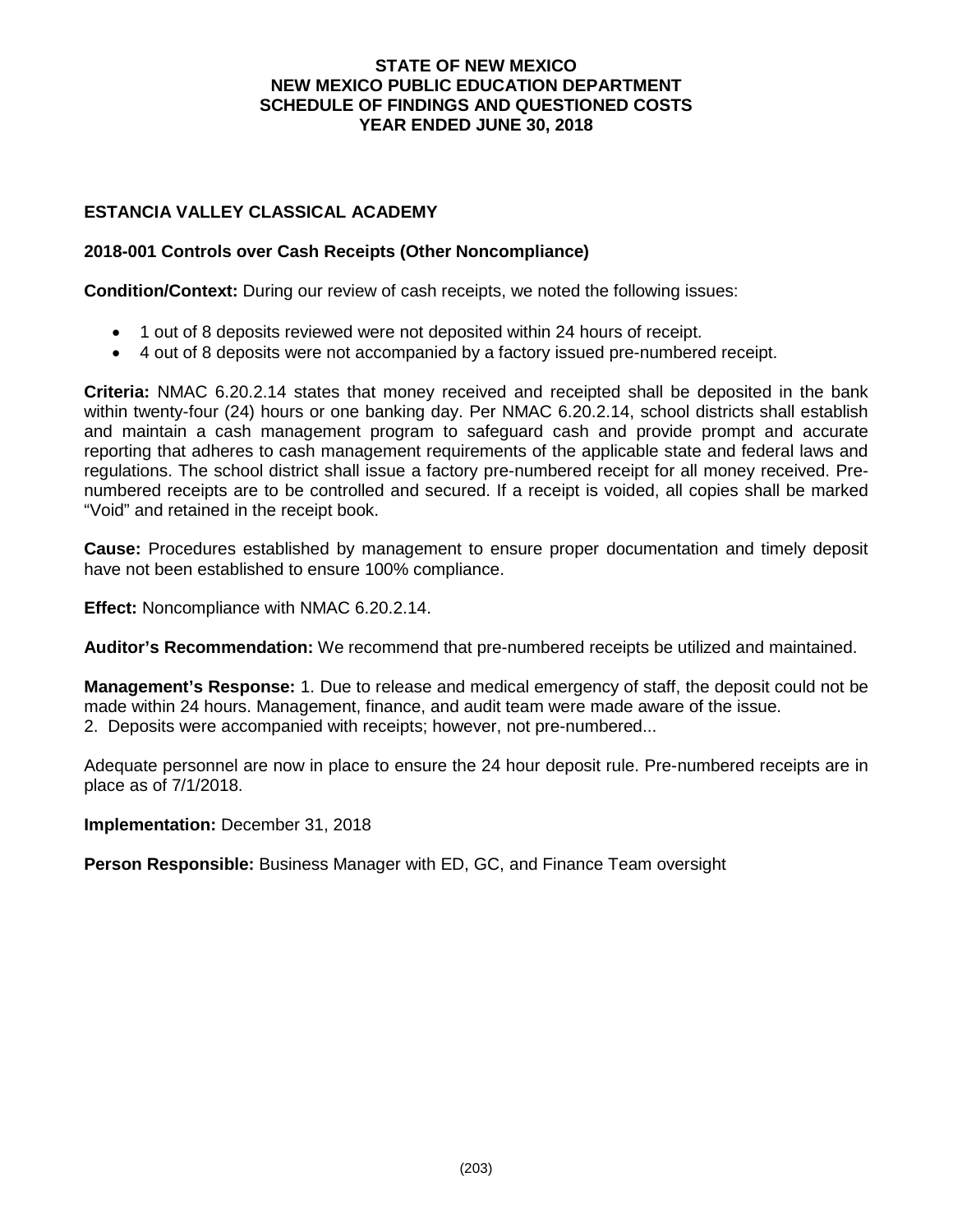# **ESTANCIA VALLEY CLASSICAL ACADEMY (CONTINUED)**

## **2018-002 Purchasing (Other Noncompliance)**

**Condition/Context:** During our review of disbursements, we noted 2 out of 20 instances in which the date of the purchase order was after the date goods/services were received by the School.

**Criteria:** Per PSAB Supplement 13-Purchasing, the preparation and execution of a duly authorized purchase order must precede the placement of any order for goods, services, or construction. Per NMAC 6.20.2.11, every school district shall establish and maintain an internal control structure to provide management with reasonable assurance that assets are safeguarded against loss from unauthorized use or disposition, and that transactions are executed in accordance with management's authorization and recorded properly to permit the preparation of general purpose financial statements in accordance with GAAP.

**Cause:** Management oversight.

**Effect:** Possible unauthorized purchases or purchases without adequate budget authority.

**Auditor's Recommendation:** We recommend that management establish appropriate controls and procedures to ensure all purchases have an approved purchase order/purchase requisition prior to the purchase. We also recommend management review the invoice and purchase order prior to payment to determine that purchase order amount is sufficient.

**Management's Response:** Accounting software is not placing issuance date on POs. When a payment is being made on POs, the issuance date is after the purchase. Management has contacted software developer for guidance to not allow the PO to print until the system has the PO issued accordingly. PO summary and reconciliation to status will occur prior to signature of CPO.

**Implementation:** December 31, 2018

**Person Responsible:** Business Manager with ED, GC, and Finance Team oversight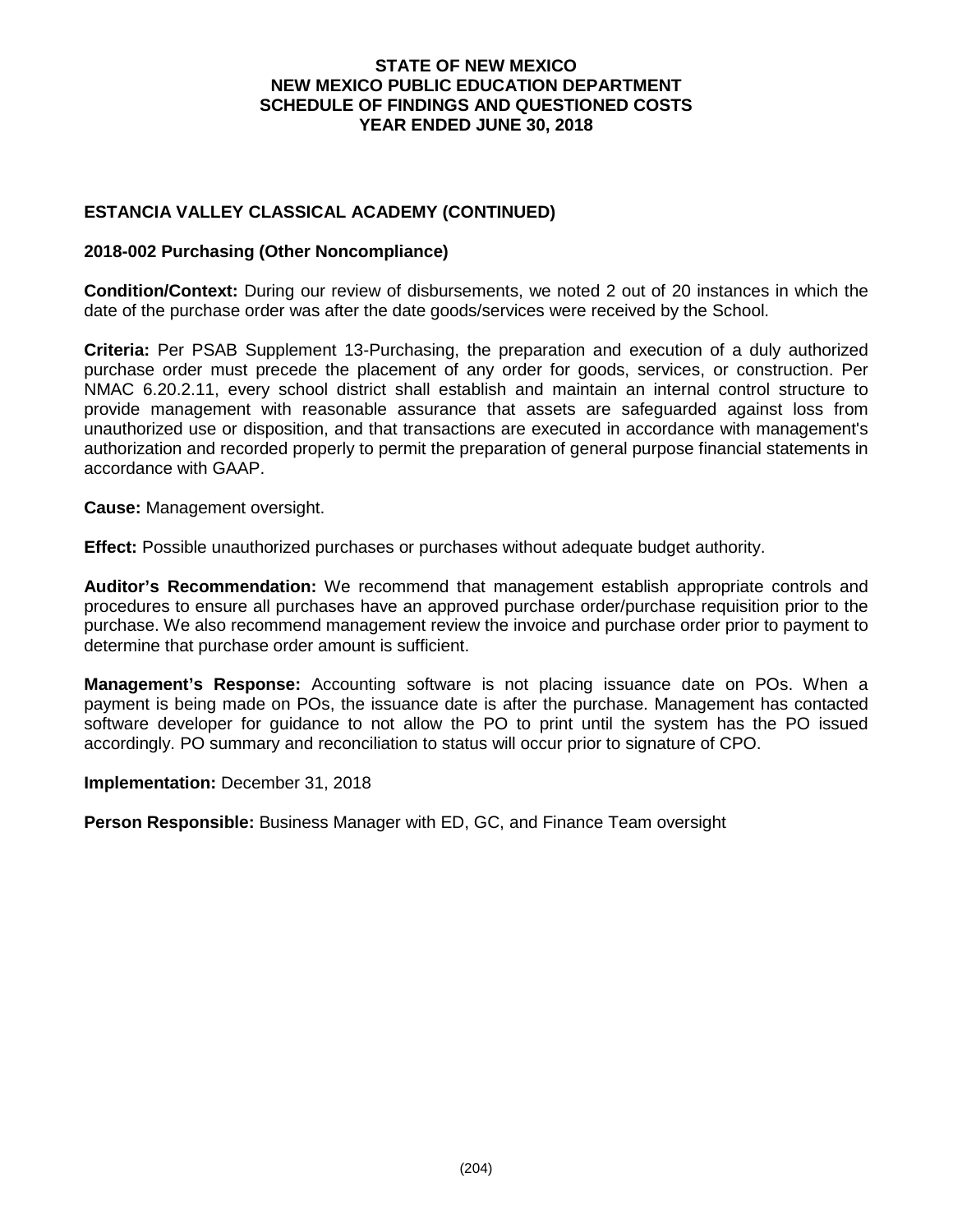# **ESTANCIA VALLEY CLASSICAL ACADEMY (CONTINUED)**

## **2018-003 Controls over Employee Contracts (Other Noncompliance)**

**Condition/Context:** During our review of employee contracts, we noted the following issues.

- CLA reviewed an employee contract file listing fiscal year 2018 compensation of \$46,399.75. The payroll register indicated the employee was paid \$45,859.75 during the fiscal year. Management was unable to provide approved supporting documentation for the difference of \$480.
- CLA reviewed an employee contract file listing fiscal year 2018 compensation of \$78,088.73 The payroll register indicated the employee was paid \$77,888.73 during the fiscal year. Management was unable to provide approved supporting documentation for the difference of \$200.

**Criteria:** Per NMAC 6.20.2.11, every school district shall establish and maintain an internal control structure to provide management with reasonable assurance that assets are safeguarded against loss from unauthorized use or disposition, and that transactions are executed in accordance with management's authorization and recorded properly to permit the preparation of general purpose financial statements in accordance with GAAP.

**Cause:** Management oversight.

**Effect:** Overpayment/Underpayment of employee contract.

**Auditor's Recommendation**: We recommend that management establish a process to ensure all contracts are reviewed and reconciled to the payroll register, including employment addendums and stipends.

**Management's Response:** Management will print Apta Fund employee job list and have Finance and Audit Team member(s) verify amount to contract.

**Implementation:** December 31, 2018

**Person Responsible:** Business Manager with ED, GC, and Finance Team oversight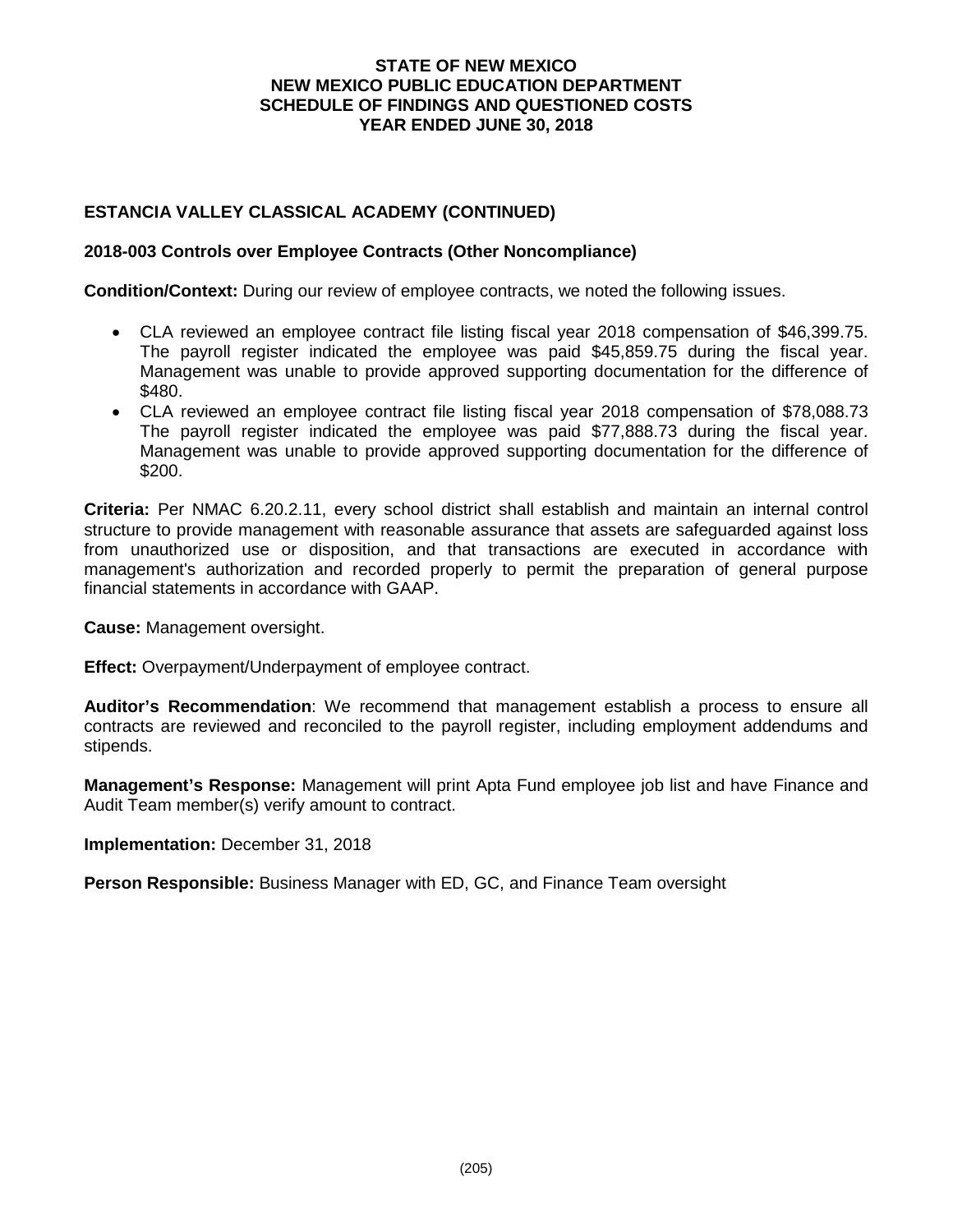## **ESTANCIA VALLEY CLASSICAL ACADEMY (CONTINUED)**

### **2018-004 Financial Close and Reporting (Other Noncompliance)**

**Condition/Context:** During our review of revenues and expenses for each fund, we noted the follow issues:

- Reimbursement of \$235 from NM PED was recorded to Fund 27103 instead of Fund 27107.
- Revenues and expenses recorded by management for Fund 24101 resulted in a deficit of ending fund balance of \$72. Management indicated there was an error in the accounting system's year- end close.
- Revenues and expenses recorded by management for Fund 27114 resulted in positive ending fund balance of \$470. Since Fund 27114 is cost reimbursement, there should be no ending fund balance. Management indicated there was an error in the accounting system's year-end close.
- During our review of revenue and expenses reported to OMBS, we noted a \$9,848 variance for the instructional fund for instruction and support functions when compared to the trial balance.

**Criteria:** Per NMAC 6.20.2.11, every school district shall establish and maintain an internal control structure to provide management with reasonable assurance that assets are safeguarded against loss from unauthorized use or disposition, and that transactions are executed in accordance with management's authorization and recorded properly to permit the preparation of general purpose financial statements in accordance with GAAP.

**Cause:** Management oversight.

**Effect:** Potential misstatement of the financial statements. Potential for misappropriation of assets.

**Auditor's Recommendation**: We recommend that management routinely reconcile cost reimbursement funds and closely review the year-end close of the accounting system.

**Management's Response:** Rfr documentation will be reviewed by Finance team with monthly reconciliation. Error in the accounting system's year-end close.

**Implementation:** December 31, 2018

**Person Responsible:** Business Manager with ED, GC, and Finance Team oversight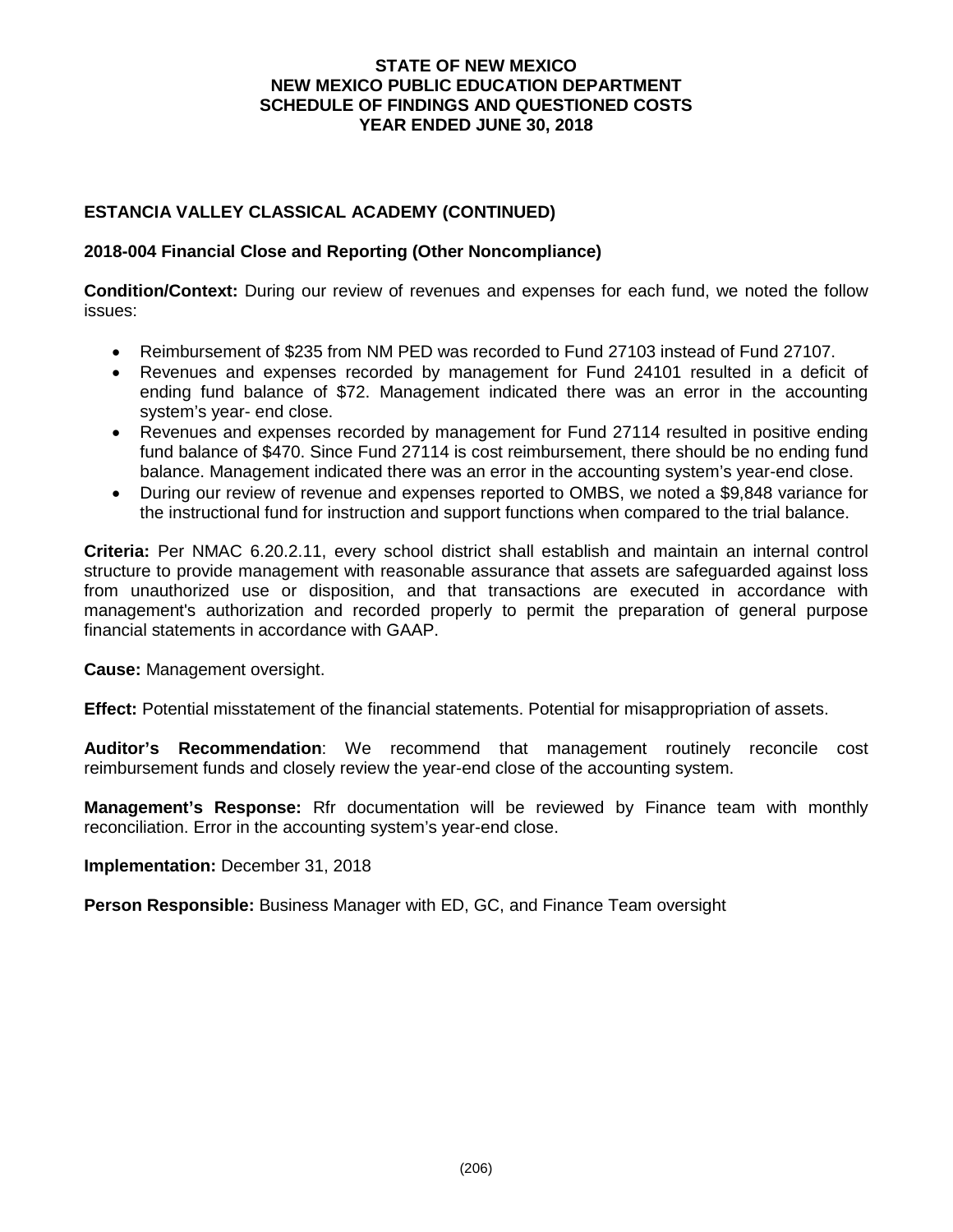## **ESTANCIA VALLEY CLASSICAL ACADEMY FOUNDATION**

## **2018-001 Financial Close and Reporting (Significant Deficiency)**

**Condition/Context:** During our review of the fiscal year 2018 bond issuance and corresponding accounting entries, we noted the Foundation lacked a thorough understanding of the appropriate accounting treatment of the bond issuance and related accounting due to the infrequent nature of the transaction.

**Criteria:** The Foundation shall establish and maintain an internal control structure to provide management with reasonable assurance that assets are safeguarded against loss from unauthorized use or disposition, and that transactions are executed in accordance with management's authorization and recorded properly to permit the preparation of financial statements in accordance with GAAP.

**Cause:** Board oversight, lack of thorough understanding of governmental accounting standards.

**Effect:** Misstatement of the financial statements.

**Auditor's Recommendation:** We recommend the Foundation thoroughly review government accounting standards related to the treatment of bond issuances and the related accounting entries.

**Management's Response:** While bond acquisitions are very infrequent and rare, I must admit that when recording the transactions of the financial event, I had every intention to seek out guidance from our previous auditors as to how such transactions should be recorded as well as the government accounting standards that relate to them, but I did not. Now that the building has been substantially completed and the bond transaction beginning to go into repayment, I plan on seeking counsel from those accounting auditors as to how those transactions will be recorded for the next fiscal year as well as all subsequent years.

**Implementation:** November 30, 2018

**Person Responsible:** Foundation Treasurer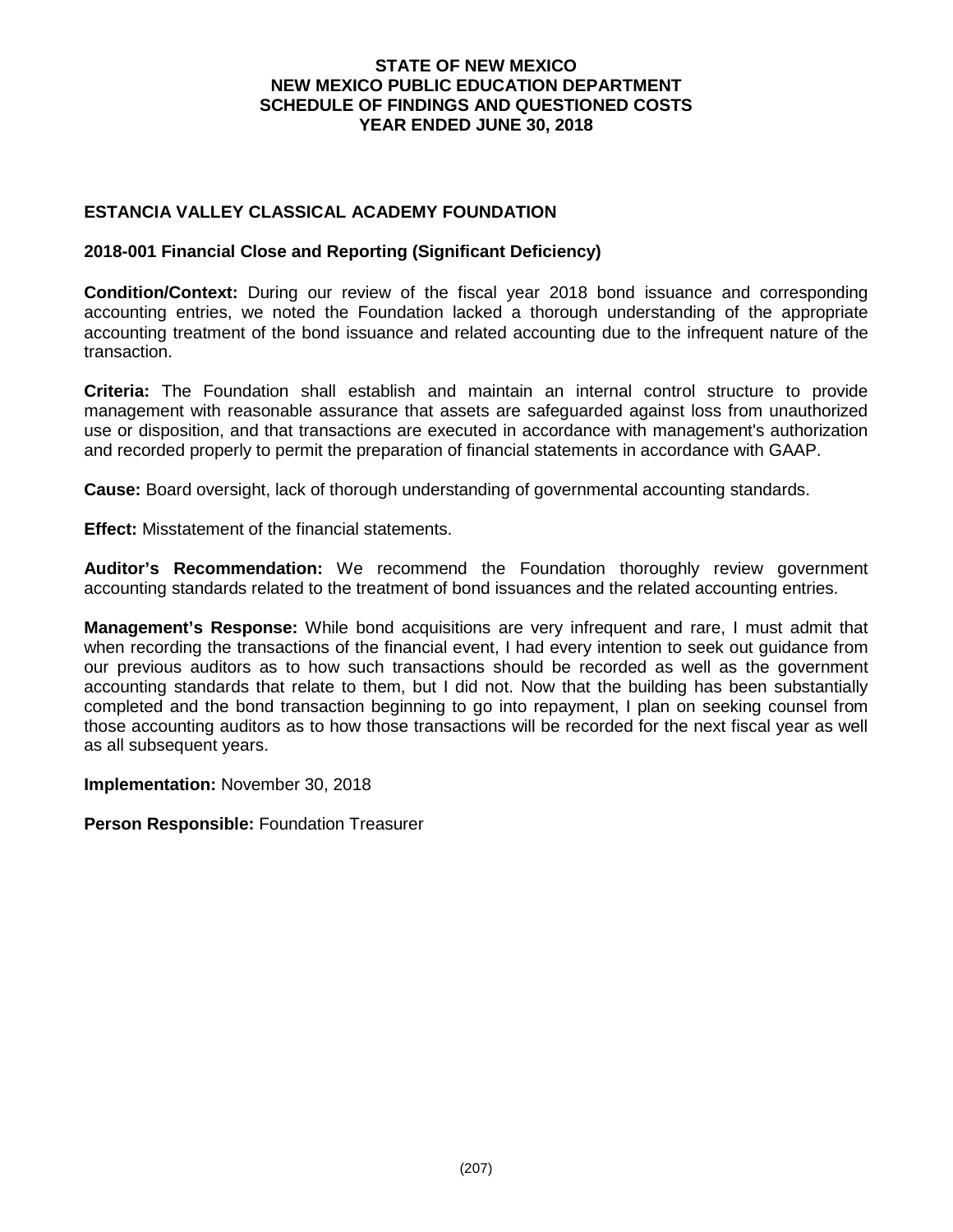## **EXPLORE ACADEMY**

### **2018-001 Untimely Cash Receipts (Other Noncompliance)**

**Condition/Context:** During our review of 12 cash receipts, we noted one cash receipt in the amount of \$1,200 that was not deposited within 24 hours of receipt.

**Criteria:** NMAC 6.20.2.14 states that money received and receipted shall be deposited in the bank within twenty-four (24) hours or one banking day.

**Cause:** Management oversight.

**Effect:** Noncompliance with NMAC 6.20.2.14. Possible misappropriation of School assets.

**Auditor's Recommendation:** We recommend that management establish a process to ensure timely deposit of all cash receipts.

**Management's Response:** Procedures are already in place to ensure timely deposits within the required timelines. The School has reduced the number of individuals who collect funds to ensure that there are only two individuals who are managing incoming payments to make sure funds are deposited on time. Compliance with these procedures will be emphasized to staff collecting funds.

**Implementation:** December 31, 2018

**Person Responsible:** School Administrator and Business Manager

### **2018-002 Untimely Payment Processing (Significant Deficiency)**

**Condition/Context:** During our review of 46 disbursements, we identified 33 instances in which payments for goods and/or services were not processed for payment until 1-9 months after the invoice due date, with a total of \$320 in late fees being assessed. In addition, we identified 7 instances in the amount of \$49,242 that related to a prior period and were not properly accrued and reflected in the School's FY17 financial statements.

**Criteria:** Per NMAC 6.20.2.11, every school district shall establish and maintain an internal control structure to provide management with reasonable assurance that assets are safeguarded against loss from unauthorized use or disposition, and that transactions are executed in accordance with management's authorization and recorded properly to permit the preparation of general purpose financial statements in accordance with GAAP.

**Cause:** Due to the School's recent growth, there has been a delay in the timing of the SEG adjustments to allow the School to process invoices in a timely manner.

**Effect:** Noncompliance with applicable rules and regulations, misstatements to the school's financial statements.

**Auditor's Recommendation**: We recommend management continue to work with the state as needed to alleviate the impact of any necessary adjustments.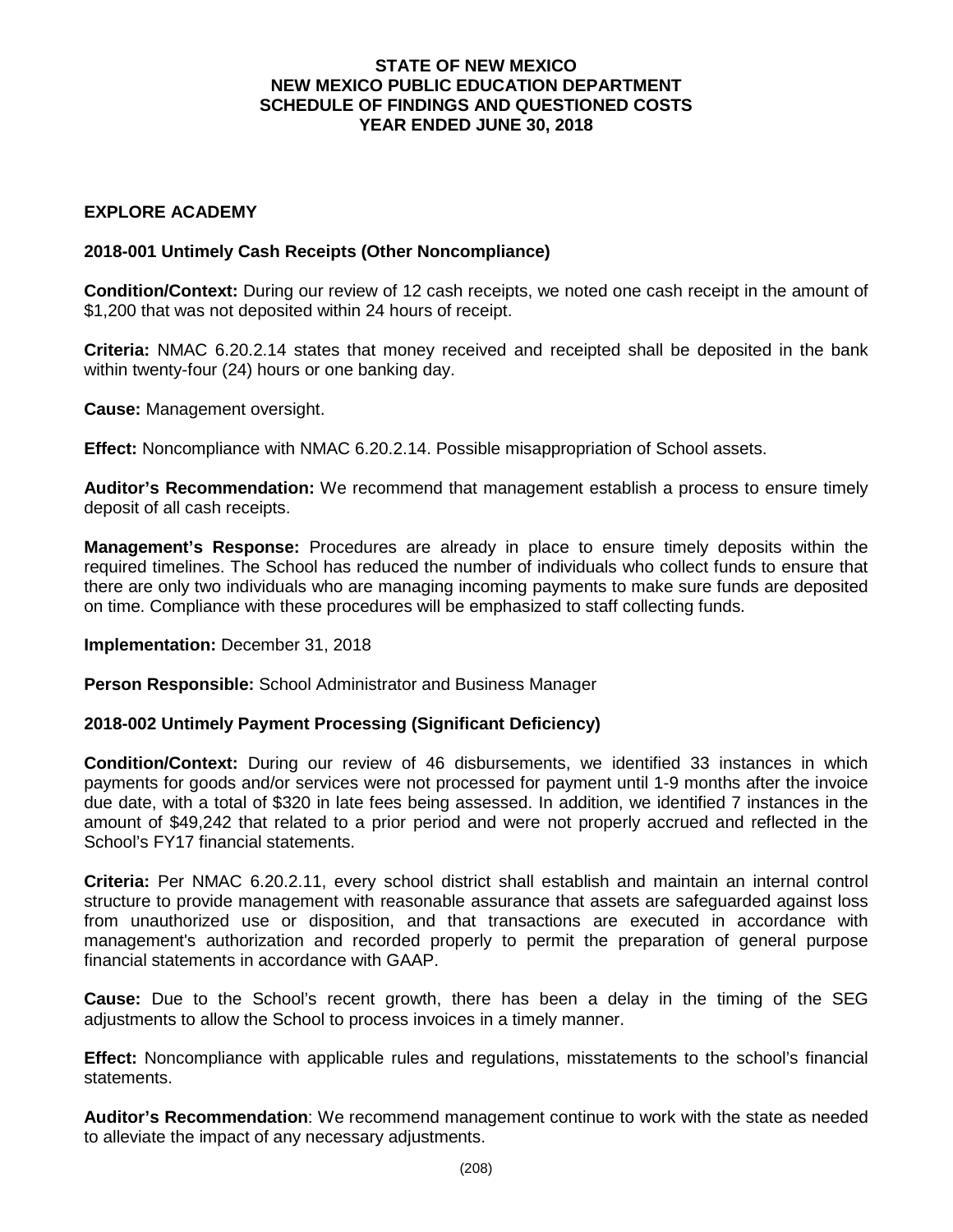# **EXPLORE ACADEMY (CONTINUED)**

## **2018-002 Untimely Payment Processing (Significant Deficiency) (Continued)**

**Management's Response:** As stated in the criteria, Explore Academy currently has internal controls in place to process payments in a timely manner. The School has added an additional report to their monthly GC reports to inform the School's Governing Council and Administrator a detailed list of processed and pending invoices at the end of each month.

**Implementation:** December 31, 2018

**Person Responsible:** Business Manager

## **GILBERT L. SENA CHARTER HIGH SCHOOL**

### **2018-001 Internal Control over Financial Reporting (Other Noncompliance)**

**Condition/Context:** During our audit, we noted the following issues related to financial reporting:

- The food service fund included expenditures in excess of revenues of \$1,898 and a prior year fund balance deficit of \$4,930, which required a reclassification of expenditures to the available budget in fund 11000. The School is not monitoring and reclassifying these expenditures to avoid the accumulation of a fund balance deficit. As of June 30, 2018, the School still has a deficit of \$431. In addition, \$159 reclassification of excess expenditures in fund 26207 was required to prevent a deficit
- We noted several funds (24106 and 31200) with various positive and deficit fund balances for a net positive amount of \$3,594, which are all reimbursement-based funds and should maintain a fund balance of \$-0-. These relate to previous year excess/deficient expenses that were not reclassified timely in the applicable year with the operational fund and the School should evaluate if permanent cash transfers need to be prepared or if funds are to be returned to the grantor if the fund has a surplus.

**Criteria:** Every school district shall establish and maintain an internal control structure to provide management with reasonable assurance that assets are safeguarded against loss from unauthorized use or disposition, and that transactions are executed in accordance with management's authorization and recorded properly to permit the preparation of general purpose financial statements in accordance with GAAP.

**Cause:** Management oversight.

**Effect:** Possible misstatements to the financial statements.

**Auditor's Recommendation**: We recommend that management establish processes to monitor yearend balances to avoid future occurrences. In addition, we recommend management evaluate the need for any permanent cash transfers and have them approved by the Governing Council and PED.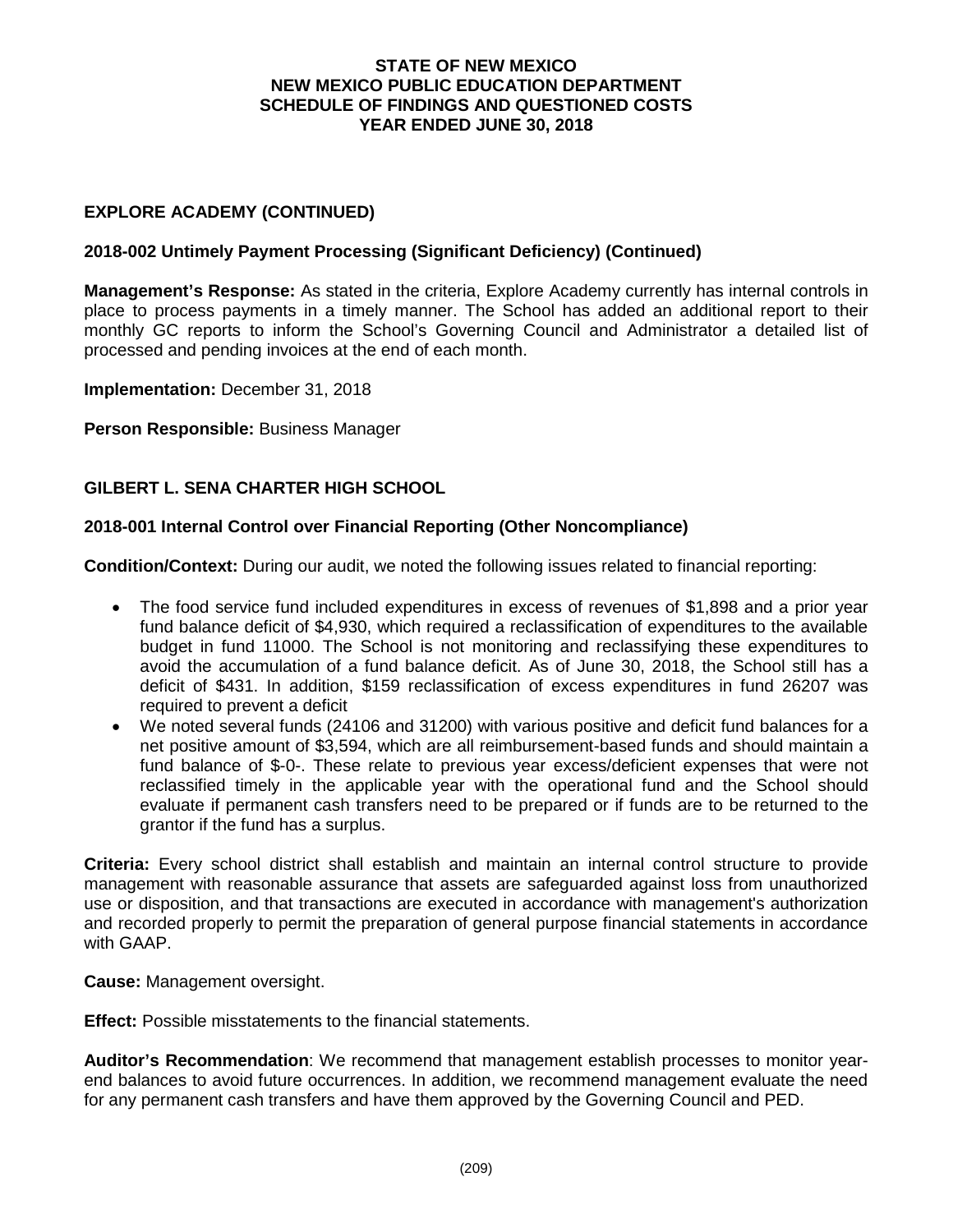## **GILBERT L. SENA CHARTER HIGH SCHOOL (CONTINUED)**

### **2018-001 Internal Control over Financial Reporting (Other Noncompliance) (Continued)**

**Management's Response:** The School will be establishing processes to monitor year end balances for all funds. In addition, the School will be completing permanent cash transfers to zero out negative fund balances for reimbursement funds.

**Implementation:** December 31, 2018

**Person Responsible:** Business Manager

#### **GREAT ACADEMY**

#### **2018-001 Financial Close and Reporting (Significant Deficiency)**

**Condition/Context:** During our testing of financial close and reporting, we noted the following issues:

- The capital asset rollforward did not include the prior year capital asset additions. Beginning balances presented on the rollforward were misstated by \$44,527 to the fiscal year 2017 financial statements.
- During our review of accounts payable, we noted management improperly excluded \$5,194 from the accounts payable listing. We also noted \$8,091 for accounts payable identified by management that did not represent a valid payable as of June 30, 2018.

**Criteria:** Per NMAC 6.20.2.11, every school district shall establish and maintain an internal control structure to provide management with reasonable assurance that assets are safeguarded against loss from unauthorized use or disposition, and that transactions are executed in accordance with management's authorization and recorded properly to permit the preparation of general purpose financial statements in accordance with GAAP.

**Cause:** Lack of established financial close and reporting procedures, including separate review and approval.

**Effect:** Potential misstatement of the financial statements. Potential for misappropriation of assets.

**Auditor's Recommendation**: We recommend management establish financial close and reporting procedures, including separate review and approval.

**Management's Response:** The School changed Business Managers during the year under audit. During the transition, more communication between the out-going and in-coming Business Manager was warranted. Moving forward, the School will enhance its financial close and reporting procedures to ensure that all rollforward schedules are properly updated and all necessary accrual items are included in the list provided to the auditors.

#### **Implementation:** June 30, 2019

#### **Person Responsible:** Business Manager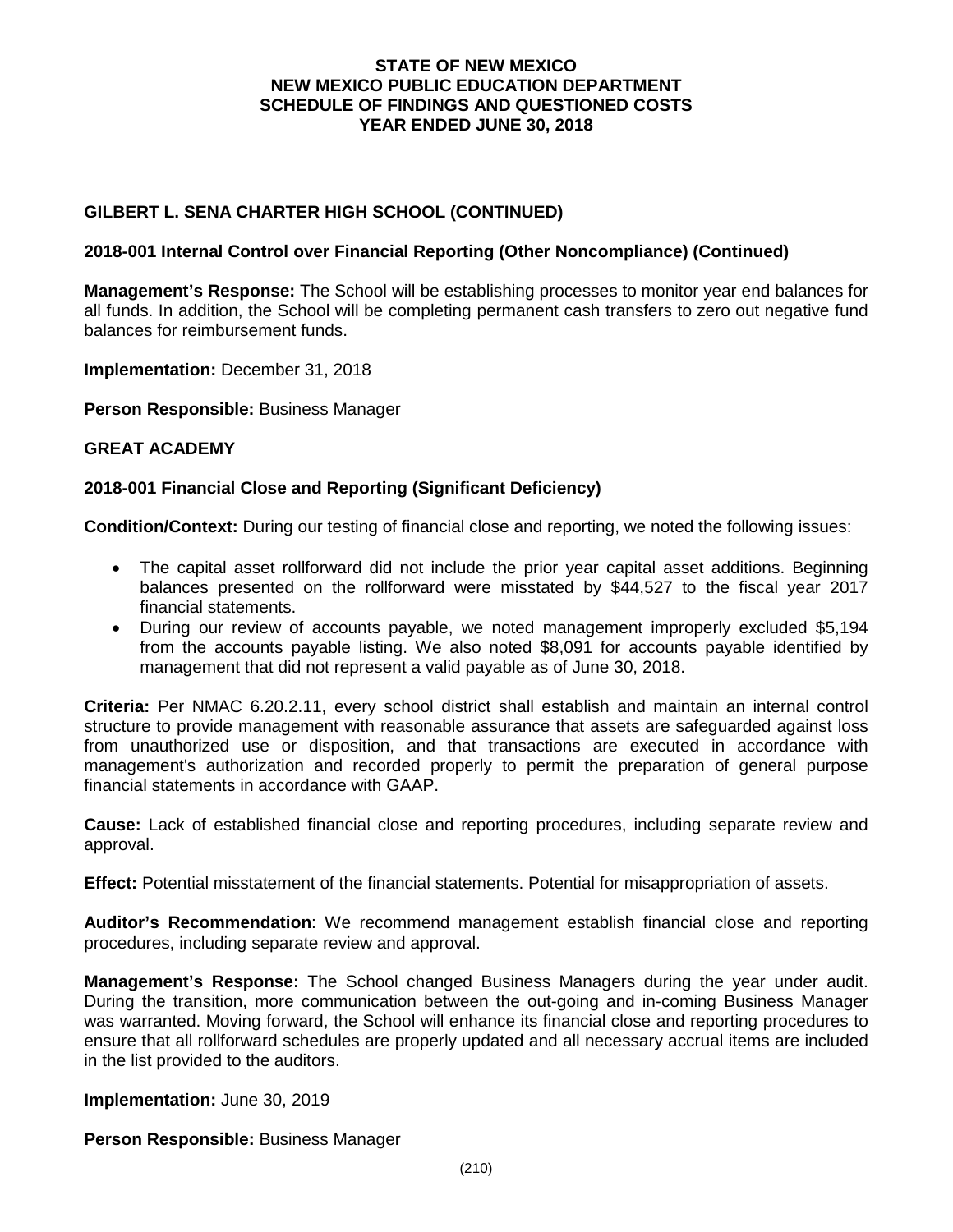### **GREAT ACADEMY FOUNDATION**

### **2018-001 School Support (Other Noncompliance)**

**Condition/Context:** During our audit, we noted one individual who was employed by the GREAT Academy (School) as the Director of Academics/Principal. The same individual also contracted with the Foundation as an independent contractor in the amount of \$45,000. The individual's role as an independent contractor was to perform work solely for the School and the contract made no mention of any services rendered to the Foundation. Prior to the contract, the December 12, 2017 minutes indicated that the Foundation presented the matter to the Foundation's attorney, whose legal recommendation was to gift the money to the School or take the individual on as an employee of the Foundation. One board member indicated, "It would be cleaner to go the contract route," for which a motion was made and unanimously approved by the Board. The Foundation was unable to provide sufficient reasoning for the departure from the legal recommendation.

**Criteria:** Since the individual performs duties solely for the School, it seems that the School should retain the individual as an employee and the Foundation can make a contribution to the School for monetary support. The Foundation should follow the legal recommendation of the attorney or seek a separate legal opinion related to this matter.

**Cause:** The departure from the legal recommendation was not sufficiently reasoned and considered.

**Effect:** The School's various funds do not accurately present employment and contractor services.

**Auditor's Recommendation**: We recommend the Foundation follow the legal recommendation or obtain another legal opinion related to this matter.

**Management's Response:** As part of the process, the board and management did go through the IRS checklist for employee vs. independent contractor and determined that the evidence suggested that it was appropriate for the aforementioned individual to be classified as an independent contractor. However, the Foundation does understand the auditor's concerns and therefore, after the audit is published, TGAF will work with its attorney, external audit firm, and the board to come up with a path forward.

**Implementation:** April 30, 2019

**Person Responsible:** Business Manager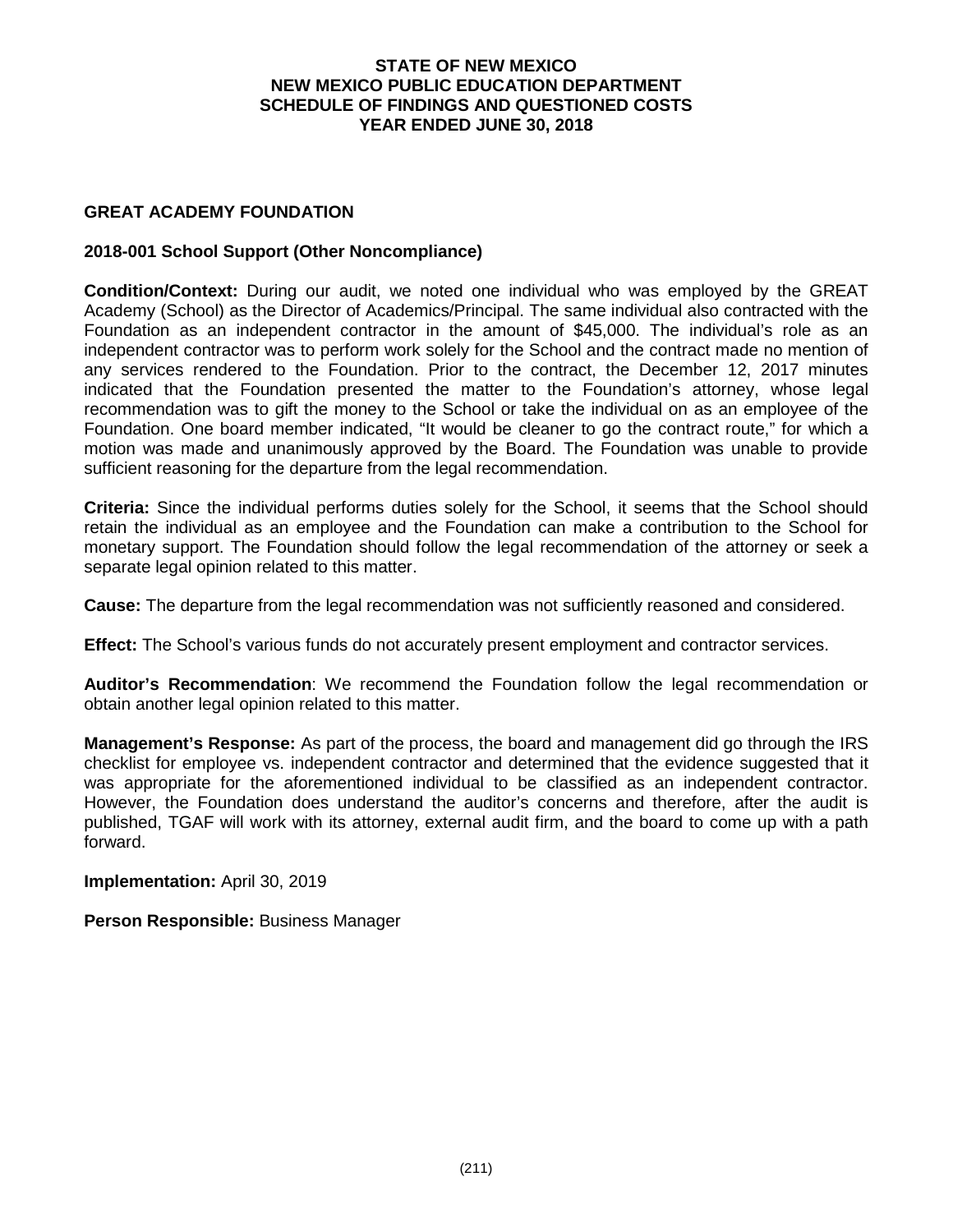## **HEALTH LEADERSHIP HIGH SCHOOL**

## **2018-001 Untimely Cash Receipts (Previously #2015-001) (Other Noncompliance)**

**Condition/Context:** During our review of 13 cash receipts, we noted 1 cash receipt sample in the amount of \$290 made up of individual receipts that singly included a receipt greater than \$50 that was not deposited within 24 hours of receipt.

*Management's Progress for Repeat Findings: N/A – School has closed.*

**Criteria:** Per the School cash policy, "The Charter needs to ensure that any funds received are locked in a vault until a bank deposit is made. Cash and checks must be deposited once a week or when the amount reaches \$50, whichever comes first."

**Cause:** Management oversight.

**Effect:** Noncompliance with School's established cash policy and procedures.

**Auditor's Recommendation**: N/A – School has closed.

**Management's Response:** N/A – School has closed.

**Implementation:** N/A – School has closed.

**Person Responsible:** N/A – School has closed.

### **HORIZON ACADEMY WEST**

#### **2018-001 Purchasing (Other Noncompliance)**

**Condition/Context:** During our testing over disbursements, we noted two instances in which the purchase order was issued subsequent to the purchase.

**Criteria:** Per NMAC 6.20.2.11, every school district shall establish and maintain an internal control structure to provide management with reasonable assurance that assets are safeguarded against loss from unauthorized use or disposition, and that transactions are executed in accordance with management's authorization and recorded properly to permit the preparation of general purpose financial statements in accordance with GAAP.

**Cause:** Management oversight.

**Effect:** Noncompliance with applicable rules and regulations.

**Auditor's Recommendation:** We recommend management implement effective controls to ensure that all purchases have a valid approved purchase order that covers the entire cost of the purchase in advance of the purchase.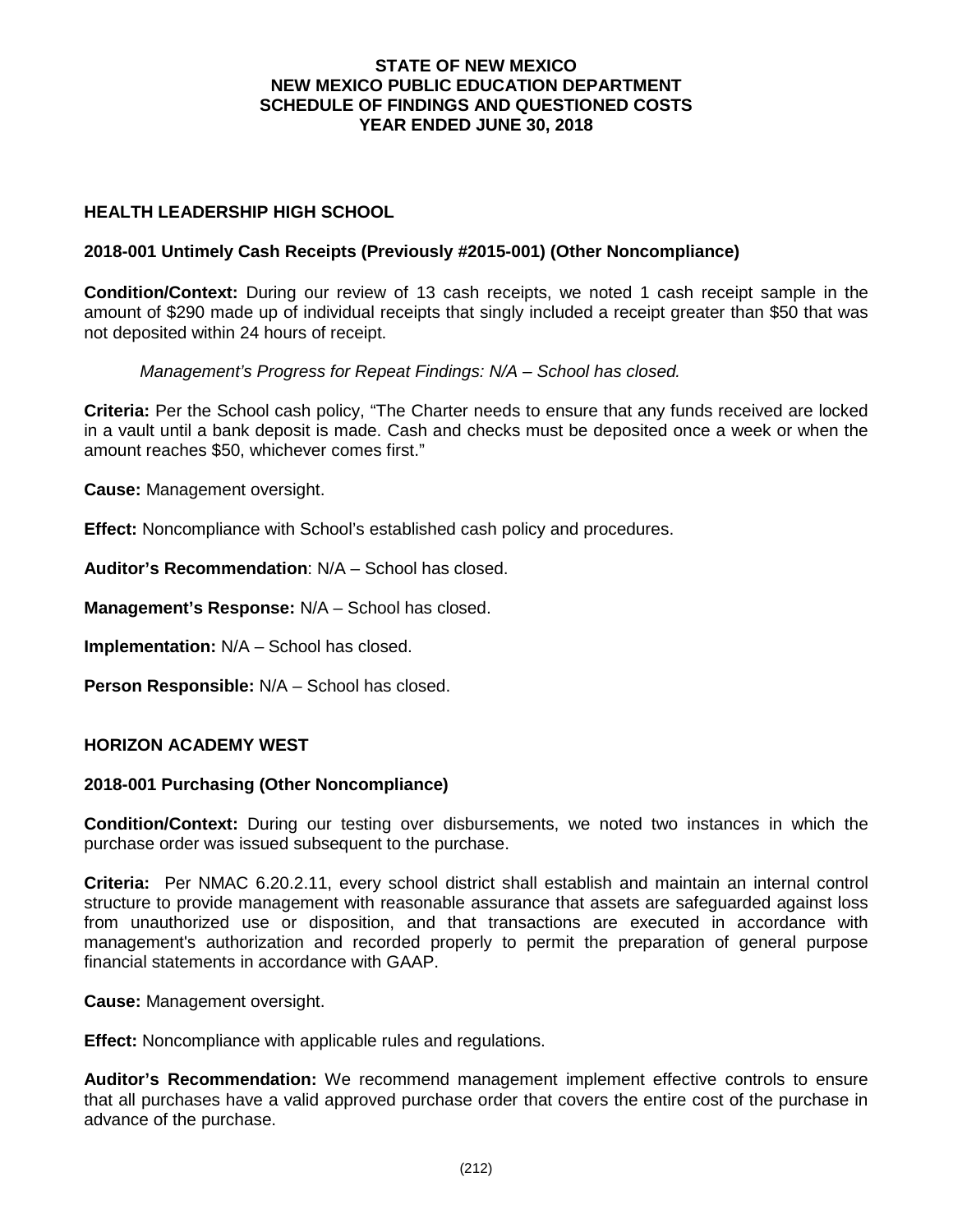## **HORIZON ACADEMY WEST (CONTINUED)**

### **2018-001 Purchasing (Other Noncompliance) (Continued)**

**Management's Response:** For the PO relating to fundraising, the School will implement procedures to issue POs prior to invoice based from prior year sales. For the invoice relating to plumbing/repairs, the School will implement procedures to issue an open/dollar PO at the beginning of the fiscal year for all minor repairs.

**Implementation:** December 31, 2018

#### **Person Responsible:** Operations Manager

#### **2018-002 Personnel Files (Other Noncompliance)**

**Condition:** During our audit testing over payroll we identified the following:

- 2 out of 5 personnel files reviewed which lacked the ERB enrollment form.
- 1 out of 5 personnel files whose I-9 form was not signed by the employee.
- 1 out of 5 personnel files whose hourly timesheet did not include the employee's supervisor signature.

**Criteria/Context:** Per NMAC 6.20.2.18, the local board shall establish written policies and procedures which comply with state and federal regulations on payroll, as well as maintaining strict internal controls, close supervision, and financial accounting in accordance with GAAP. School districts shall maintain and have available for inspection the following employee record documentation: Employment contracts (including increments), personnel/payroll action forms, certification records, employment eligibility verification (federal form I-9 for citizenship certification, federal and state withholding allowance certification, pay deductions authorizations, pay or position change notices, Education Retirement Act plan application, and direct deposit.

**Cause:** Lack of adequate controls surrounding personnel file maintenance and management oversight over timesheets.

**Effect:** Noncompliance with NMAC 6.20.2.18.

**Auditor's Recommendation:** We recommend management implement effective controls to ensure that all employee files contain the proper documentation.

**Management's Response:** The Operations Manager will review all current HR files to make sure all required documents are maintained. The Operations Manager reviews all time sheets and enters approved hours into financial system, AptaFund, the Operations Manager will continue this process and make sure to sign off on all time sheets.

**Implementation:** December 31, 2018

**Person Responsible:** Operations Manager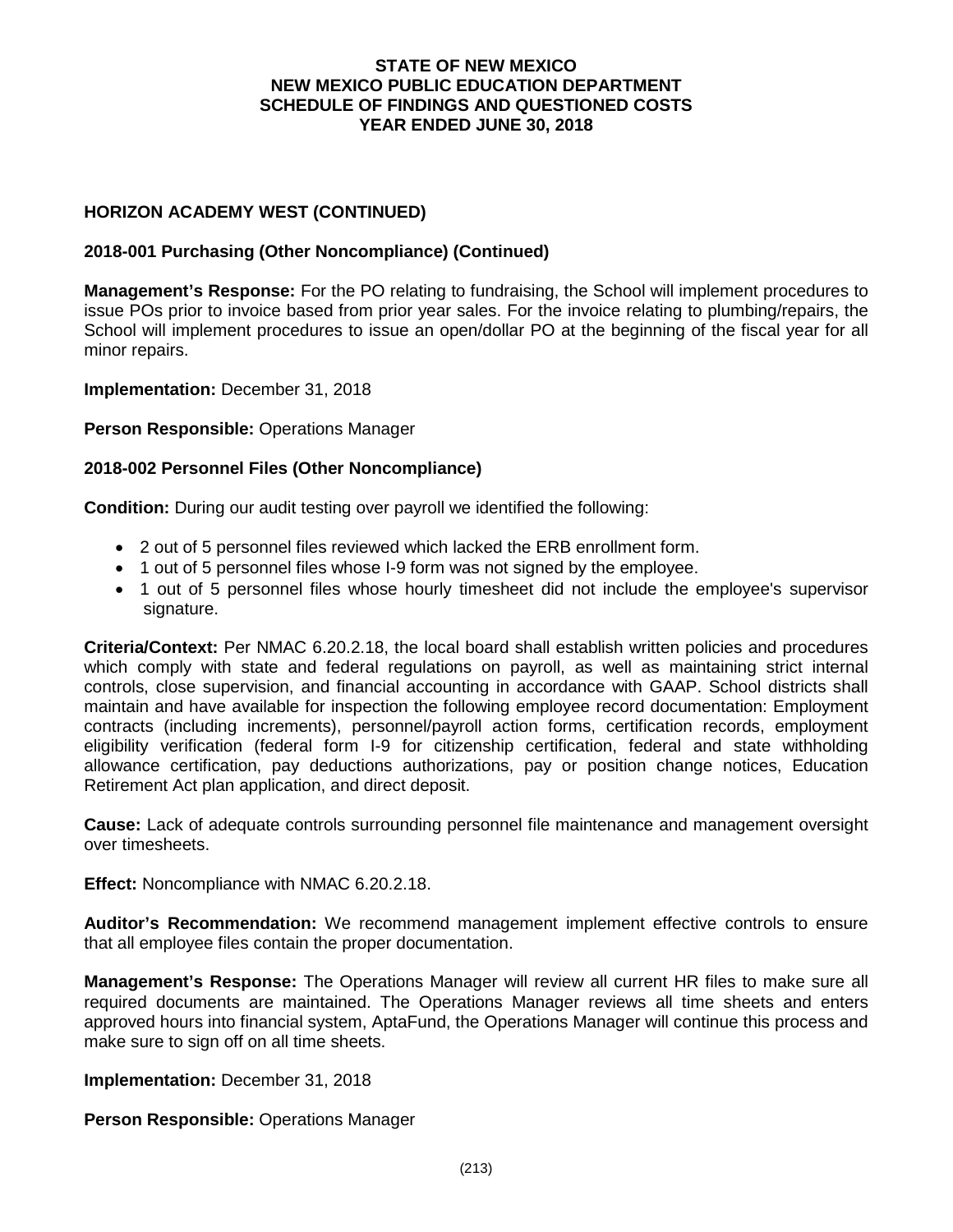### **J. PAUL TAYLOR ACADEMY**

## **2018-001 Untimely State Payroll Withholdings (Other Noncompliance)**

**Condition/Context:** During our review of journal entries, we noted supporting documentation regarding the School incurring a penalty and interest charge totaling \$28.80 associated with untimely state withholdings.

**Criteria:** Per NMAC 6.20.2.18, the local board shall establish written payroll policies and procedures which comply with state and federal regulations on payroll, as well as maintaining strict internal controls, close supervision, and financial accounting in accordance with GAAP.

**Cause:** Management oversight.

**Effect:** Noncompliance with School's established cash policy and procedures.

**Auditor's Recommendation:** We recommend that management establish a process to ensure payroll withholds are accurate and submission is made timely.

**Management's Response:** A procedure has been put in place for management and the business manager to review due dates monthly and ensure payments are completed by the required date.

**Implementation:** December 31, 2018

**Person Responsible:** Business Manager

### **2018-002 Internal Control over Capital Assets (Significant Deficiency)**

**Condition/Context:** During our review of capital assets, we became aware that the School does not have a current asset listing nor could it identify the physical assets that made up the 2017 fiscal yearend balance of approximately \$22k in capital assets. Without an asset listing, the School was unable to determine if the assets are still owned by the School or if they have been disposed of. Without the proper identification of assets, the School is unable to perform and complete an annual physical inventory.

**Criteria:** Per NMAC 6.20.2.11, every school district shall establish and maintain an internal control structure to provide management with reasonable assurance that assets are safeguarded against loss from unauthorized use or disposition, and that transactions are executed in accordance with management's authorization and recorded properly to permit the preparation of general purpose financial statements in accordance with GAAP.

**Cause:** Lack of established internal controls over capital asset to include the lack of a detailed asset listing and completion of an annual asset inventory.

**Effect:** Noncompliance with applicable statutes and possible misappropriation of asset of the School.

**Auditor's Recommendation:** We recommend that management establish proper internal controls over capital asset tracking and the financial reporting of its assets.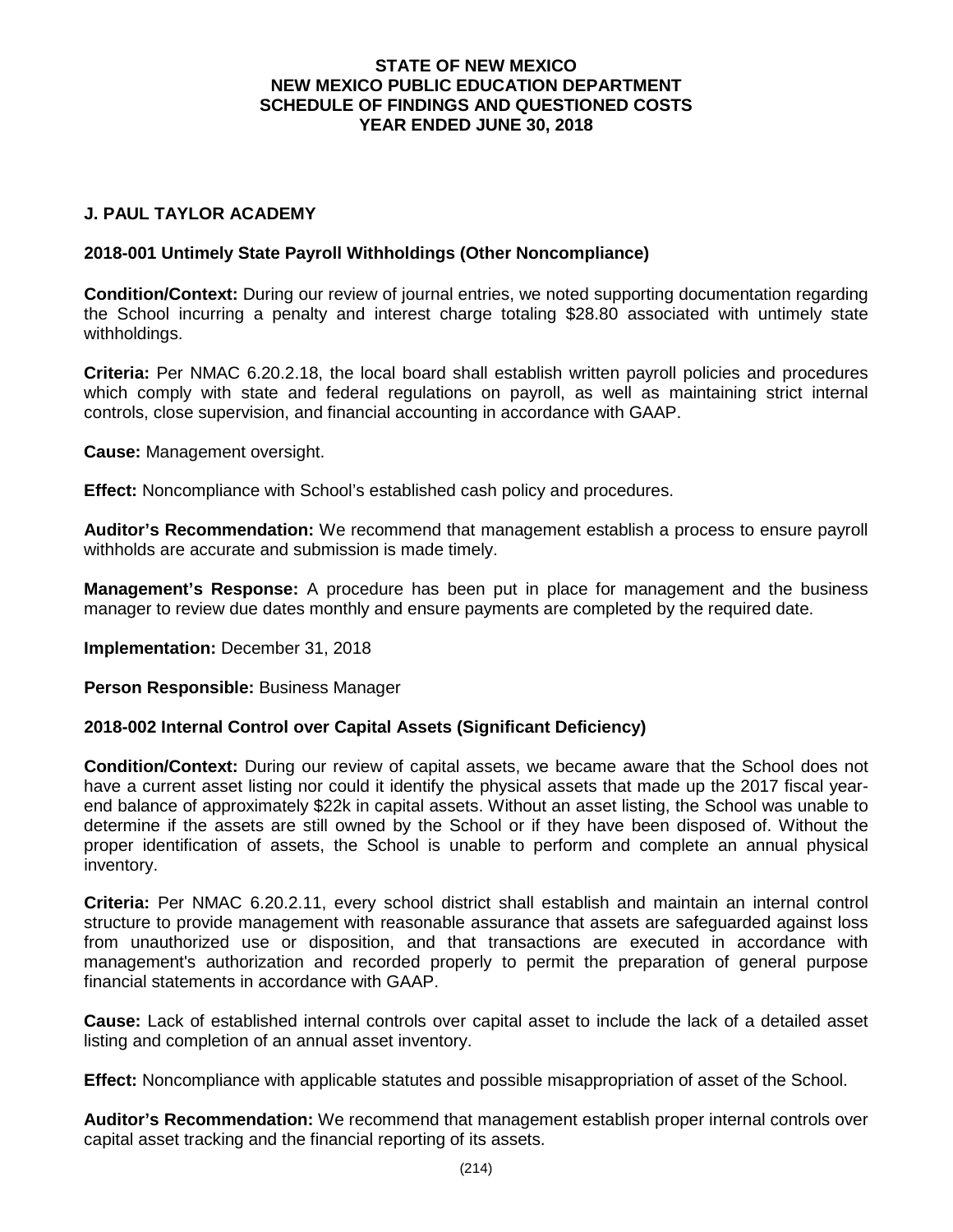## **J. PAUL TAYLOR ACADEMY (CONTINUED)**

## **2018-002 Internal Control over Capital Assets (Significant Deficiency) (Continued)**

**Management's Response:** The capital assets in question have been fully depreciated and an adjustment of the depreciation will be made in the accounting system. The lack of inventory is due to a transition in management in fiscal year 2015-2016 and prior management not being able to provide the asset listing. Procedures have been implemented since that time to properly track and account for all capital asset purchases and inventory. A proper entry in the accounting software will be made to show the assets fully depreciated to prevent a repeat finding.

**Implementation:** December 31, 2018

**Person Responsible:** Business Manager

## **LA ACADEMIA DOLORES HUERTA**

#### **2018-001 Purchasing (Other Noncompliance)**

**Condition/Context:** During our testing over cash disbursements we identified the following:

- 4 out of 50 disbursements which included sales tax payments for tax-exempt eligible purchases.
- 1 out of 50 disbursements which had disbursements in excess of the approved purchase order and contract agreement with the vendor.
- 5 out of 5 travel and per diem disbursements which did not have a formal written approval prior to travel. All approvals have been verbal approvals by management.

**Criteria:** Per PSAB Supplement 13-Purchasing, the preparation and execution of a duly authorized purchase order must precede the placement of any order for goods, services, or construction. Per NMAC 6.20.2.11, every school district shall establish and maintain an internal control structure to provide management with reasonable assurance that assets are safeguarded against loss from unauthorized use or disposition, and that transactions are executed in accordance with management's authorization and recorded properly to permit the preparation of general purpose financial statements in accordance with GAAP. Per NMAC 6.20.2.19, each school district shall establish and implement written policies and procedures for travel and training.

**Cause:** Management oversight.

**Effect:** Noncompliance with applicable rules and regulations.

**Auditor's Recommendation**: We recommend management implement effective controls to ensure that all purchases have a valid approved purchase order that covers the entire cost of the purchase in advance of the purchase and that the School is not incurring unnecessary costs.

**Management's Response:** A review of the processes and controls is currently being undertaken by the new contracted business manager and administration. This review will include policies and procedures related to reimbursements, travel, and purchasing to ensure compliance with all state laws and regulations.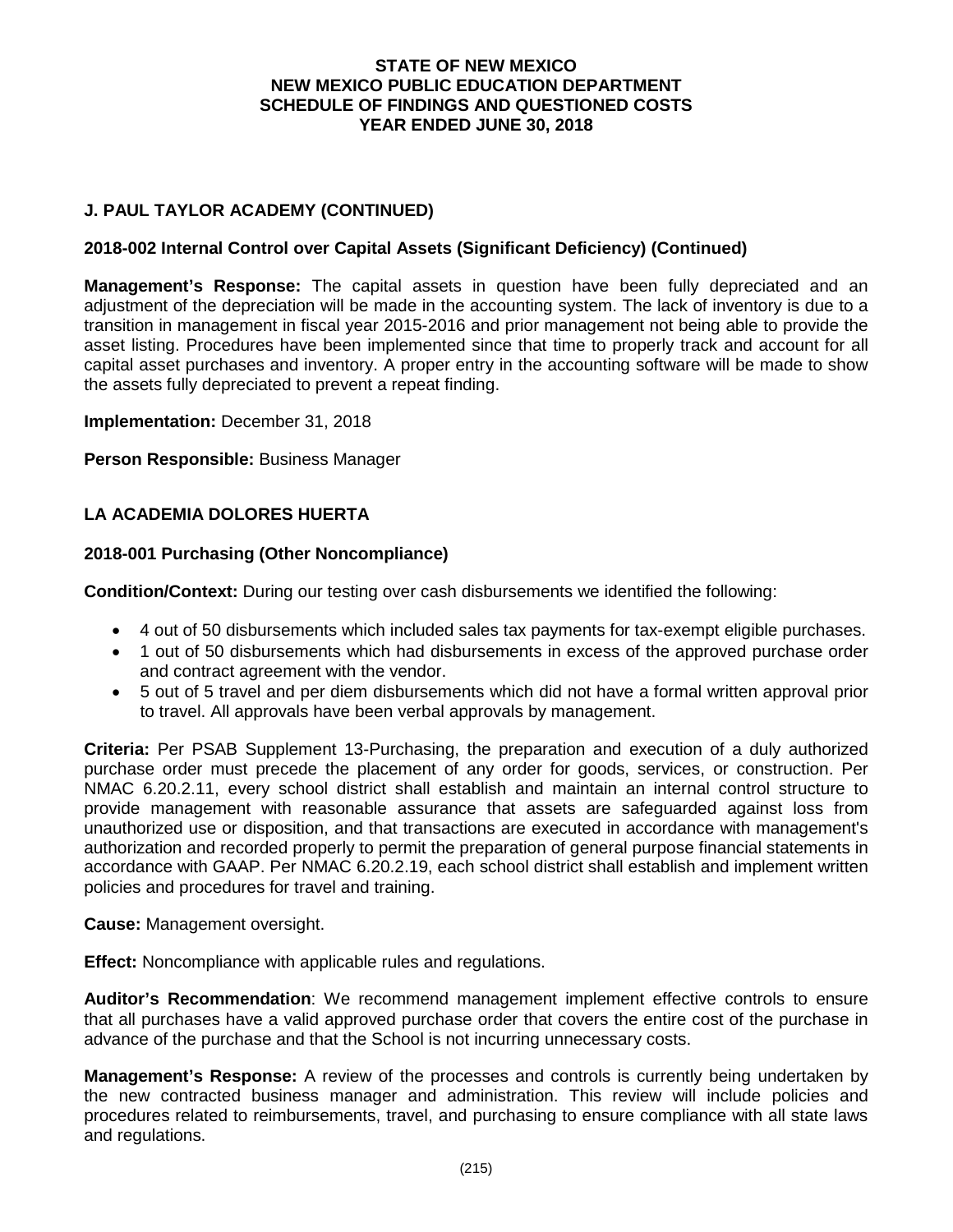# **LA ACADEMIA DOLORES HUERTA (CONTINUED)**

## **2018-001 Purchasing (Other Noncompliance) (Continued)**

**Implementation:** December 31, 2018

**Person Responsible:** Business Manager/Administration

### **2018-002 Internal Controls over Cash Receipts (Other Noncompliance)**

**Condition/Context:** During our review of cash receipts, we noted the following issues:

- Cash receipt logs are not consistently maintained and thus we were unable to determine if the receipts were deposited within 24 hours of receipt.
- 10 out of 10 deposits consisted of multiple cash receipts within a single pre-numbered receipt. It was identified that any cash receipts obtained during the week may be held at the front desk and turned over to the business office at the end of the week in order to make a deposit.

**Criteria:** NMAC 6.20.2.14 states that money received and receipted shall be deposited in the bank within twenty-four (24) hours or one banking day. Per NMAC 6.20.2.11, every school district shall establish and maintain an internal control structure to provide management with reasonable assurance that assets are safeguarded against loss from unauthorized use or disposition, and that transactions are executed in accordance with management's authorization and recorded properly to permit the preparation of general purpose financial statements in accordance with GAAP. Per NMAC 6.20.2.14, School districts shall establish and maintain a cash management program to safeguard cash and provide prompt and accurate reporting that adheres to cash management requirements of the applicable state and federal laws and regulations. The school district shall issue a factory prenumbered receipt for all money received. Pre-numbered receipts are to be controlled and secured. If a receipt is voided, all copies shall be marked "Void" and retained in the receipt book. Each school district shall develop, establish, and maintain a structure of internal accounting controls and written procedures to provide for segregation of duties, a system of authorization and recording procedures, and sound accounting practices in performance of duties and functions. The duties to be segregated are the authorization to execute a transaction, recording the transaction, and custody of assets involved in the transaction.

**Cause:** Management oversight, lack of controls over the timely processing of cash receipt deposits.

**Effect:** Noncompliance, possible misappropriation of School assets.

**Auditor's Recommendation:** We recommend that management establish a process to ensure timely deposit of all cash receipts.

**Management's Response:** A review of the processes and controls is currently being undertaken by the new contracted business manager and administration. Policies and procedures over cash receipts and deposits will be included in this review.

**Implementation:** December 31, 2018

**Person Responsible:** Business Manager, Administration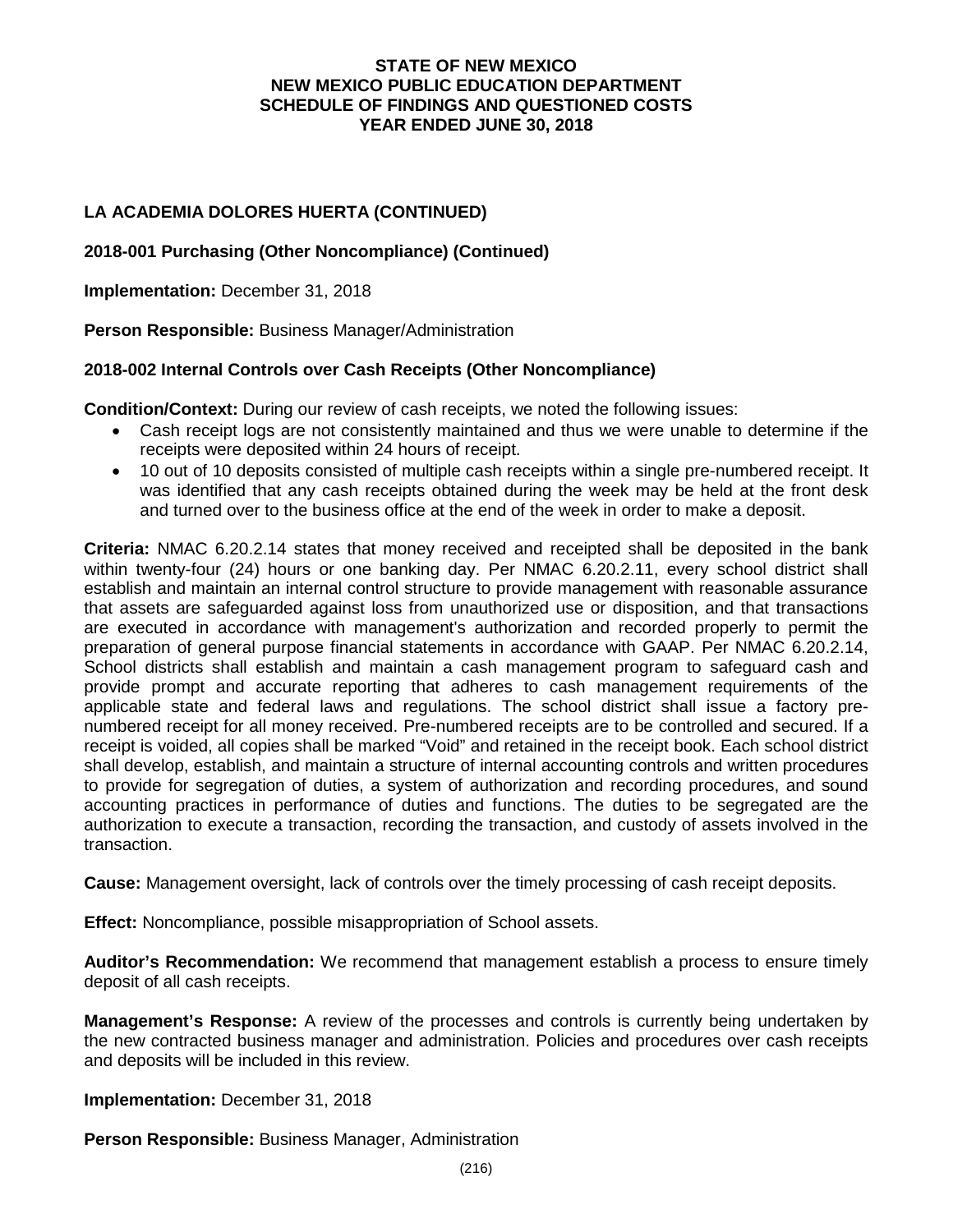# **LA ACADEMIA DOLORES HUERTA (CONTINUED)**

## **2018-003 Internal Control over Payroll (Other Noncompliance)**

**Condition/Context:** During our review of 11 personnel files and related salary contracts, we noted the following issues:

- 2 instances in which the ERB enrollment form was not in the employee file.
- 1 out of 11 employees whose contract amount did not agree to the total payroll disbursements. The employee installments within the payroll software were not entered over the appropriate installments, which resulted in an underpayment of \$1,247.20.

**Criteria:** Per NMAC 6.20.2.18, the local board shall establish written payroll policies and procedures which comply with state and federal regulations on payroll, as well as maintaining strict internal controls, close supervision, and financial accounting in accordance with GAAP. School district shall maintain and have available for inspection the following employee record documentation: employment contracts (including increments), personnel/payroll action forms, certification records, employment eligibility verification (federal form I-9 for citizenship certification), federal and state withholding allowance certification, pay deductions authorizations, pay or position change notices, Education Retirement Act plan application, and direct deposit authorization.

**Cause:** Lack of adequate controls surrounding personnel file maintenance and employee onboarding.

**Effect:** Noncompliance with applicable rules and regulations.

**Auditor's Recommendation**: We recommend management implement effective controls to ensure that all employee files contain the proper documentation and that employee data entered into the payroll software is reviewed for accuracy.

**Management's Response:** A review of the processes and controls is currently being undertaken by the new contracted business manager and administration. Included with this review will be a checklist of proper personnel documents and procedures over implementing employee contracts and payroll liabilities.

**Implementation:** December 31, 2018

**Person Responsible:** Business Manager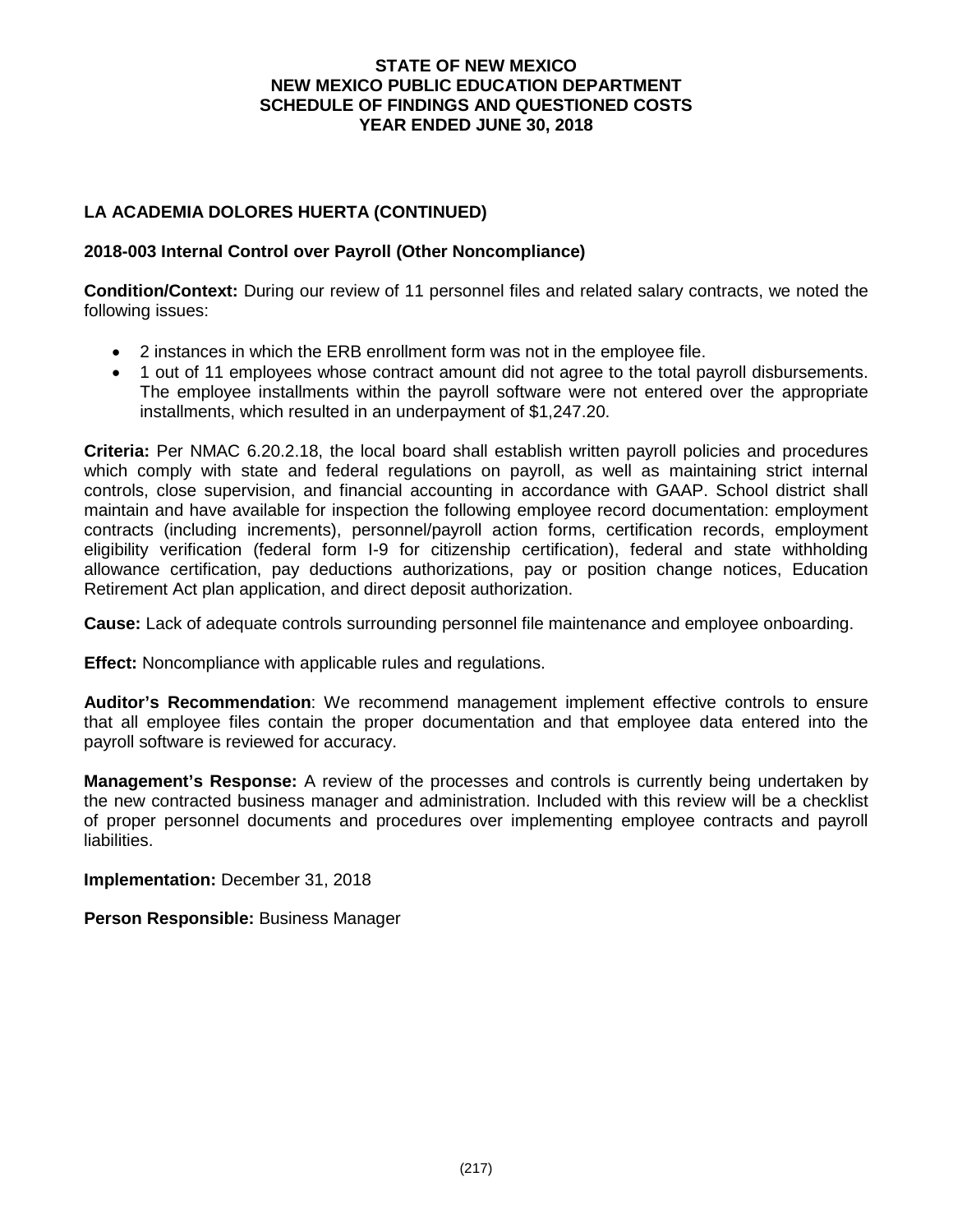# **LA ACADEMIA DOLORES HUERTA (CONTINUED)**

## **2018-004 Internal Control Environment (Material Weakness)**

**Condition/Context:** During our audit, the following was identified regarding the internal control environment of the School:

- Bank reconciliations, manual journal entries, and payroll reports (ERB, RHC, and 941) were not reviewed or approved by someone independent of the preparer.
- During the year, the School was not properly reconciling the payroll liabilities and utilized journal entries to correct the variance at the end of the year.

**Criteria:** Per NMAC 6.20.2.11, every school district shall establish and maintain an internal control structure to provide management with reasonable assurance that assets are safeguarded against loss from unauthorized use or disposition, and that transactions are executed in accordance with management's authorization and recorded properly to permit the preparation of general purpose financial statements in accordance with GAAP.

**Cause:** Lack of established internal controls to prevent segregation of duties. Lack of knowledgeable individual to complete a review properly.

**Effect:** Noncompliance with applicable statutes and possible misappropriation of assets of the School.

**Auditor's Recommendation:** We recommend that management establish proper internal controls and responsible staff are provided sufficient training.

**Management's Response:** A review of the processes and controls is currently being undertaken by the new contracted business manager and administration. The school has begun to implement a segregation of duties between its new contracted business manager, assistant business manager, and superintendent.

**Implementation:** December 31, 2018

**Person Responsible:** Business Manager/Administration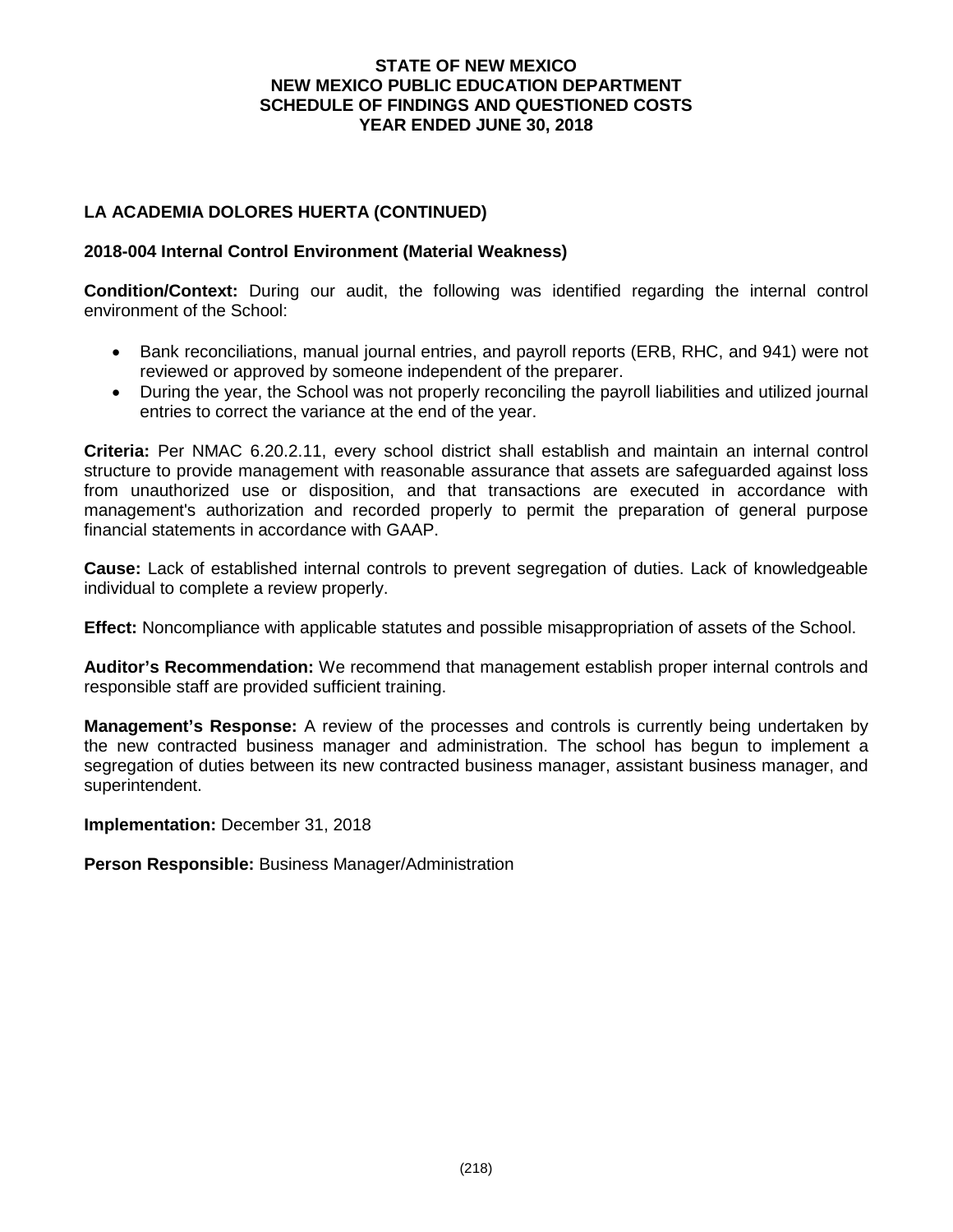# **LA ACADEMIA DOLORES HUERTA (CONTINUED)**

## **2018-005 Anti-Donation (Other Noncompliance)**

**Condition/Context:** During our audit, we identified gift cards were purchased by the school and given to School staff as recognition.

**Criteria:** Per Article IX Section 14, neither the state nor any country, school district, or municipality, except as otherwise provided in this constitution, shall directly or indirectly lend or pledge its credit or make any donations to or aid of any person, association, or public or private corporation.

**Cause:** Lack of management understanding of applicable regulations of the state and charters.

**Effect:** Noncompliance with applicable statutes and possible misappropriation of asset of the School.

**Auditor's Recommendation:** We recommend that management familiarize themselves with applicable rules and regulations in the State of New Mexico as it pertains to a charter school.

**Management's Response:** A review of the processes and controls in place is currently being undertaken by the new contracted business manager and administration. The School is now aware of the following statutes and will not continue these incentive programs/processes.

**Implementation:** November 16, 2018

**Person Responsible:** Business Manager/Administration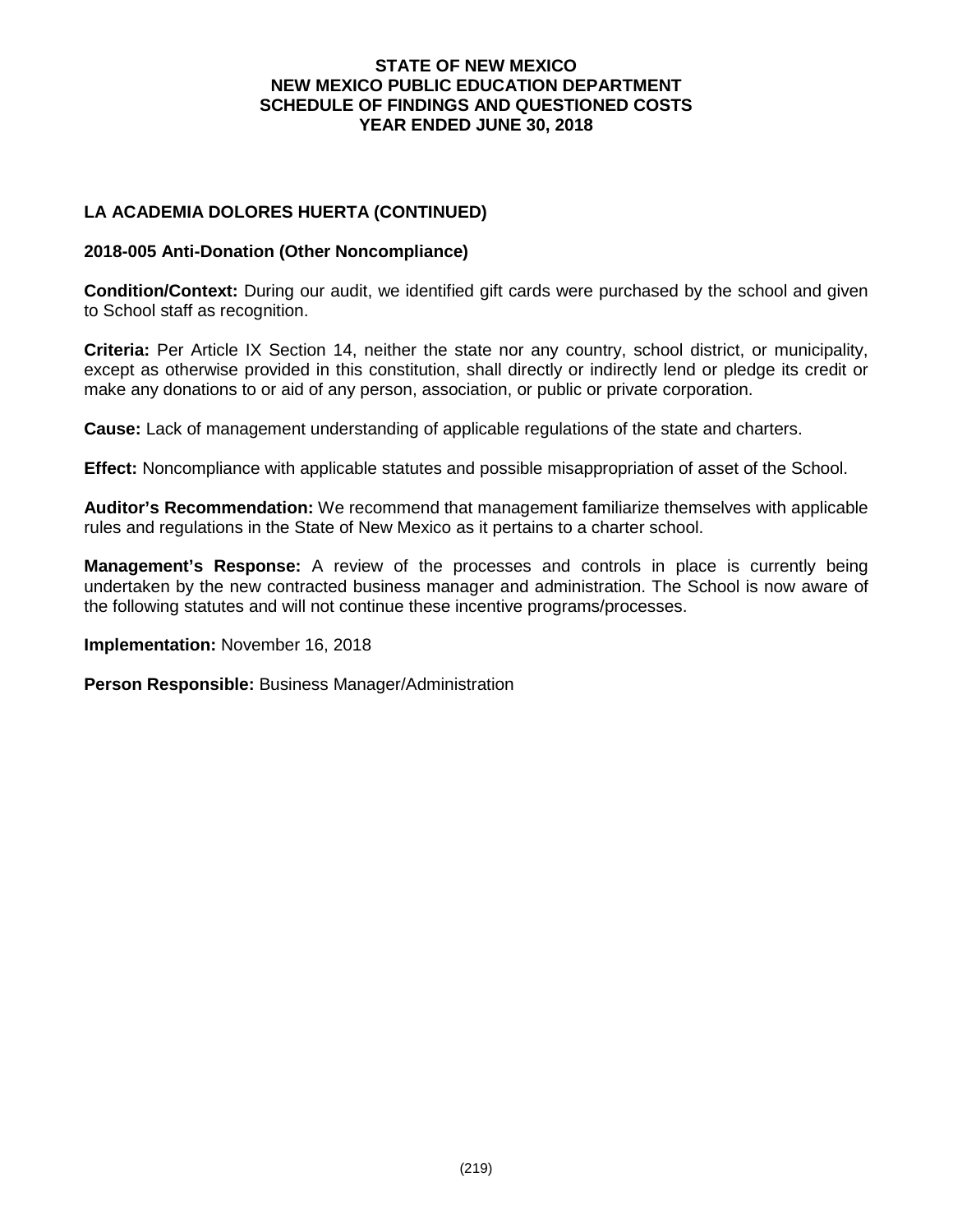## **LA PROMESA EARLY LEARNING CENTER**

### **2018-001 Internal Control over Payroll (Previously #2016-004) (Other Noncompliance)**

**Condition/Context:** During our review of 5 personnel files and related salary contracts, we noted the following issues:

- 1 instance in which the file contained documentation that only 1 form of identification was obtained by the school in the completion of the I-9 form.
- 1 instance in which the employee was underpaid by approximately \$173 during the year after our recalculation of the employee contract amount less docked pay and time for additional unpaid time off.

*Management's Progress for Repeat Findings: Management failed to implement adequate controls to resolve the finding, and will work toward corrective action during FY2019.*

**Criteria:** Adequate controls should be maintained to ensure the accurate compensation of the School's employees. Per NMAC 6.20.2.18, the local board shall establish written payroll policies and procedures which comply with state and federal regulations on payroll, as well as maintaining strict internal controls, close supervision, and financial accounting in accordance with GAAP. School district shall maintain and have available for inspection the following employee record documentation: employment contracts (including increments), personnel/payroll action forms, certification records, employment eligibility verification (federal form I-9 for citizenship certification), federal and state withholding allowance certification, pay deductions authorizations, pay or position change notices, Education Retirement Act plan application, and direct deposit authorization.

**Cause:** Management oversight.

**Effect:** Noncompliance with applicable rules and regulations and inaccurate compensation to an employee.

**Auditor's Recommendation**: We recommend management implement effective controls to ensure that all employee files contain the proper documentation and that compensation is properly calculated when the employee's contracted is prorated.

**Management's Response:** The School's Director will conduct an internal audit of employee files in coordination with the School's Director of Operations, who is tasked with maintaining all employee files. This practice has occurred in the past and the Director will formalize this as an annual process. The School's Business Manager will add another layer of review on all leave slips by reviewing alongside the timesheets, which is the current process. Additionally, the Business Manager will work with the School's payroll team to emphasize current processes as well as to attempt to identify how to improve processes (Business Manager and payroll team contracted).

**Implementation:** December 31, 2018

**Person Responsible:** Business Manager, Director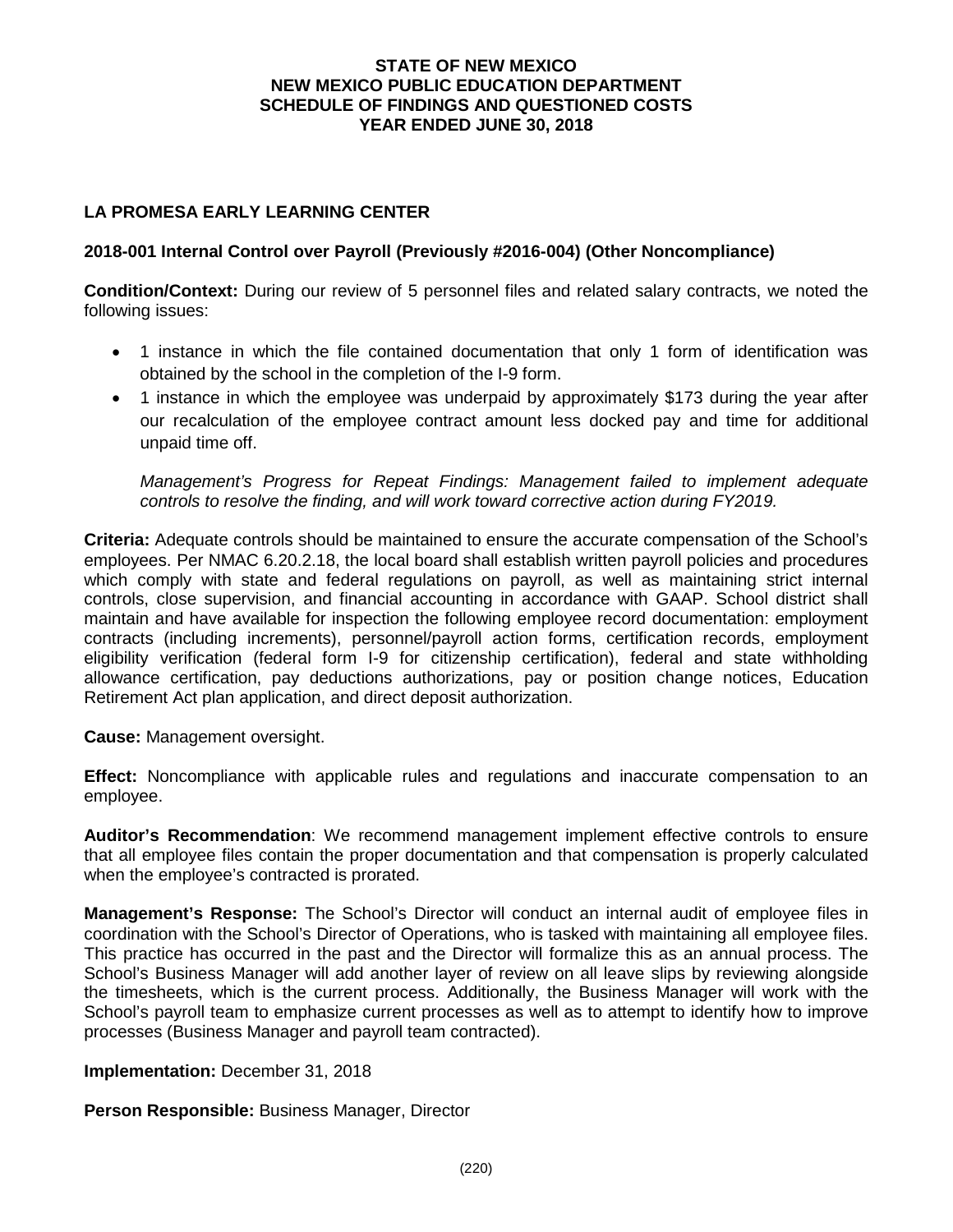## **LA PROMESA EARLY LEARNING CENTER (CONTINUED)**

## **2018-002 Purchasing (Previously #2015-001) (Other Noncompliance)**

**Condition/Context:** During our review of 54 disbursements, we noted 2 instances where the School failed to make timely payments of invoices, resulting in a total in \$237.76 of late fees being paid.

*Management's Progress for Repeat Findings: Management failed to implement adequate controls to resolve the finding, and will work toward corrective action during FY2019.*

**Criteria:** The School should process invoices in a timely manner to avoid unnecessary fees being assessed to the school.

**Cause:** Management oversight.

**Effect:** The School incurred late charges as a result.

**Auditor's Recommendation**: We recommend management establish processes as necessary to ensure timely processing of invoices.

**Management's Response:** Management is aware of the invoices noted as having late payment penalties. The Business Manager will work with the School's Director to establish a regular schedule for the review and approval of invoices as well as the picking up of invoices. In January 2018, the Director and the Business Manager determined that hard copy files of AP related items would be maintained at the Business Manager's office rather than at the School, as had been the previous practice. This process will become more formalized and timely.

**Implementation:** December 31, 2018

**Person Responsible:** Business Manager, Director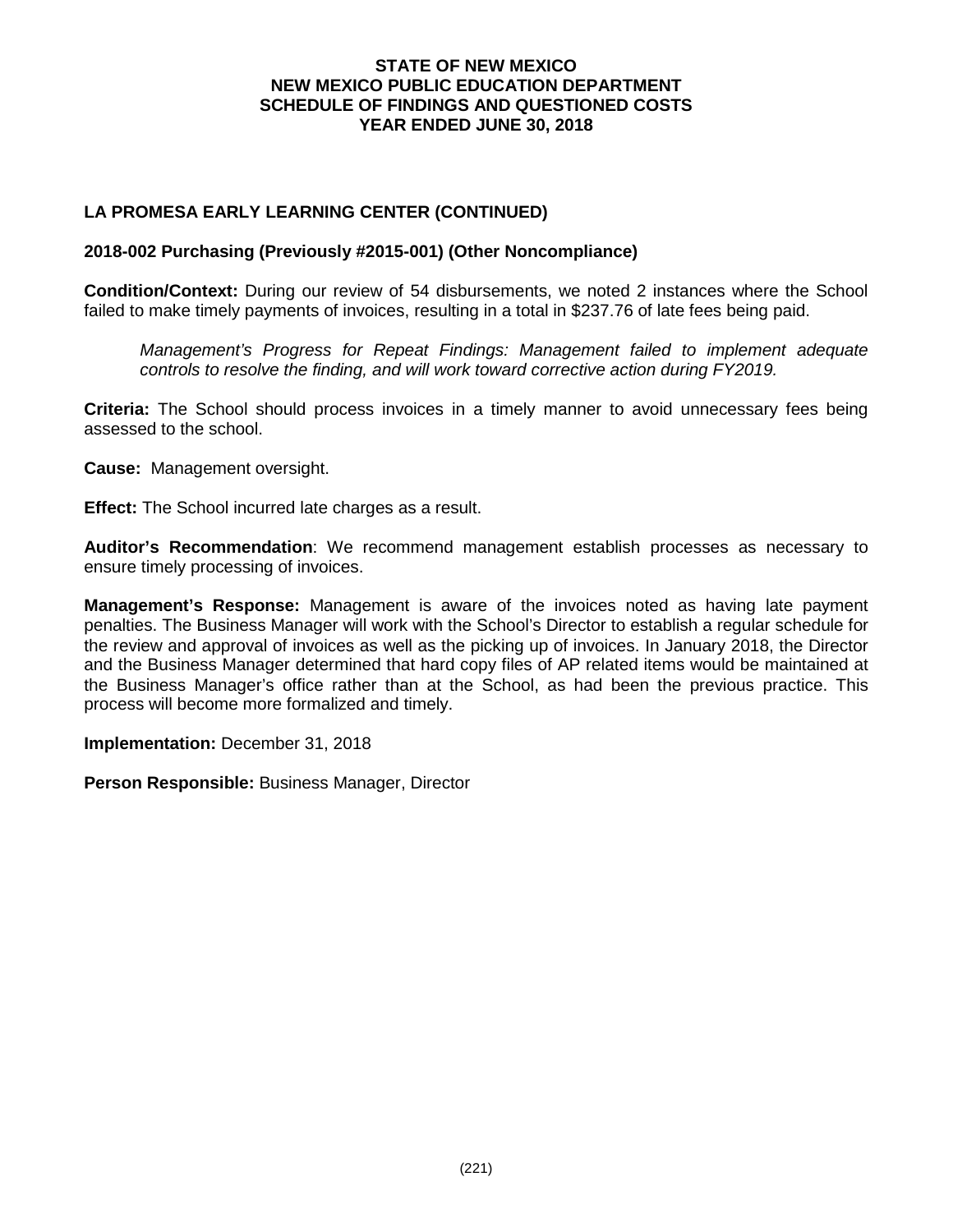## **LA TIERRA MONTESSORI SCHOOL OF THE ARTS AND SCIENCES**

## **2018-001 Internal Controls over Cash Disbursements (Significant Deficiency)**

**Condition/Context:** During our audit, we identified the following issues related to purchasing:

- 3 out of 28 disbursements which included sales tax charges for tangible items as opposed to solely the labor and services provided.
- 1 out of 28 disbursements totaling \$710.70 which the School was unable to locate.

*Management's Progress for Repeat Findings: Management failed to implement adequate controls to resolve the finding, and will work toward corrective action during FY2019.*

**Criteria:** Per PSAB Supplement 13-Purchasing, the preparation and execution of a duly authorized purchase order must precede the placement of any order for goods, services, or construction. Per NMAC 6.20.2.11, every school district shall establish and maintain an internal control structure to provide management with reasonable assurance that assets are safeguarded against loss from unauthorized use or disposition, and that transactions are executed in accordance with management's authorization and recorded properly to permit the preparation of general purpose financial statements in accordance with GAAP.

**Cause:** Management oversight.

**Effect:** Noncompliance with applicable rules and regulations.

**Auditor's Recommendation**: We recommend management implement effective controls to ensure that all purchases have a valid approved purchase order that covers the entire cost of the purchase in advance of the purchase.

**Management's Response:** The School will review all quotes that combine both tangibles and services for compliance with sales tax charges. The School continues to enforce and review the internal control policies of the School, ensuring that all staff and check signers are aware of the requirements.

**Implementation:** December 31, 2018

**Person Responsible:** Business Manager, Administrator, and Finance Committee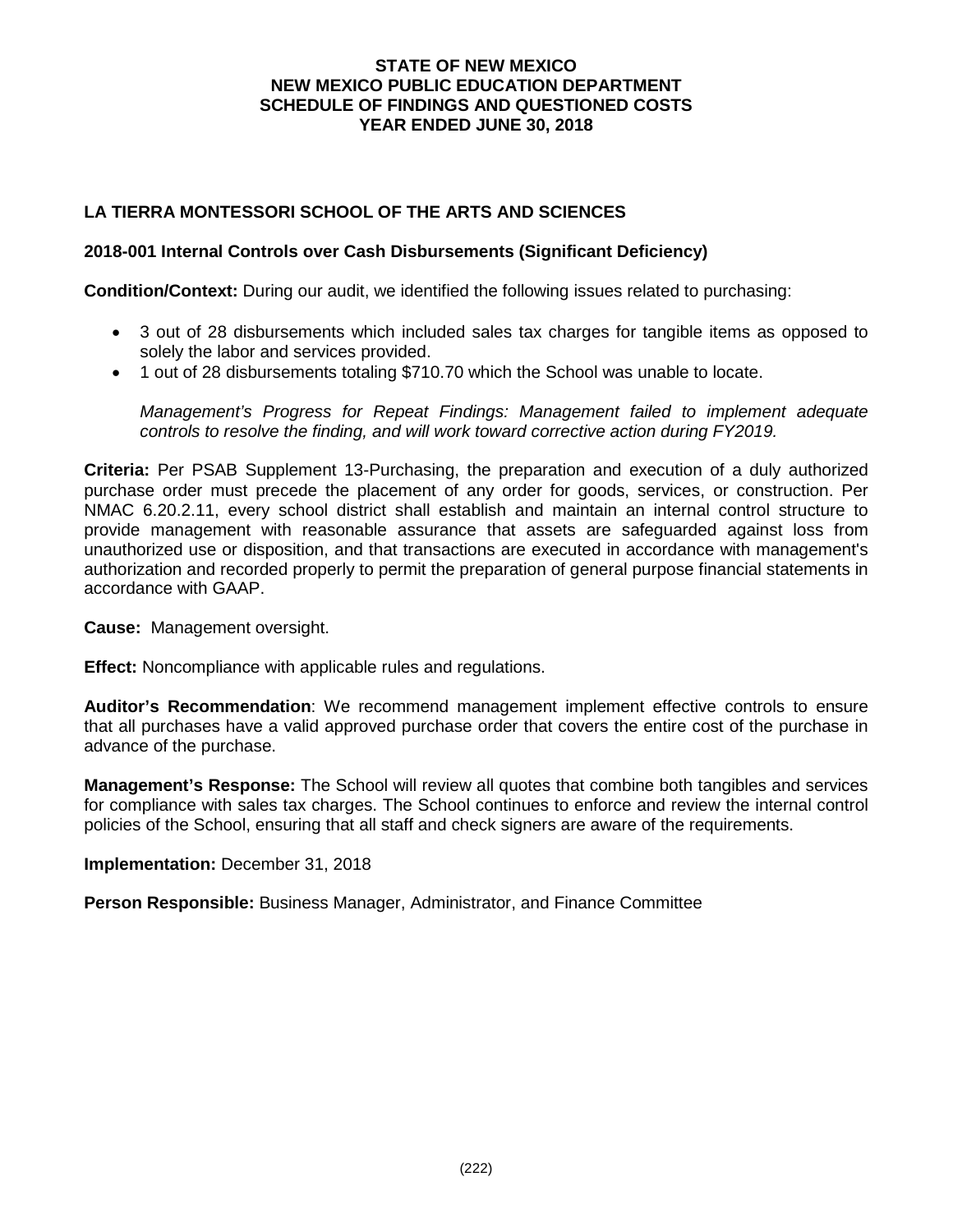## **LA TIERRA MONTESSORI SCHOOL OF THE ARTS AND SCIENCES (CONTINUED)**

### **2018-002 Internal Controls Over Cash Receipts (Other Noncompliance)**

**Condition/Context:** During our review of cash receipts, we noted 1 out of 12 deposits totaling \$200 was not deposited within 24 hours of receipt.

*Management's Progress for Repeat Findings: Management failed to implement adequate controls to resolve the finding, and will work toward corrective action during FY2019.*

**Criteria:** NMAC 6.20.2.14 states that money received and receipted shall be deposited in the bank within twenty-four (24) hours or one banking day. Per NMAC 6.20.2.11, every school district shall establish and maintain an internal control structure to provide management with reasonable assurance that assets are safeguarded against loss from unauthorized use or disposition, and that transactions are executed in accordance with management's authorization and recorded properly to permit the preparation of general purpose financial statements in accordance with GAAP. Per NMAC 6.20.2.14, School districts shall establish and maintain a cash management program to safeguard cash and provide prompt and accurate reporting that adheres to cash management requirements of the applicable state and federal laws and regulations. The school district shall issue a factory prenumbered receipt for all money received. Pre-numbered receipts are to be controlled and secured. If a receipt is voided, all copies shall be marked "Void" and retained in the receipt book. Each school district shall develop, establish, and maintain a structure of internal accounting controls and written procedures to provide for segregation of duties, a system of authorization and recording procedures, and sound accounting practices in performance of duties and functions. The duties to be segregated are the authorization to execute a transaction, recording the transaction, and custody of assets involved in the transaction.

**Cause:** Procedures established by management to ensure proper documentation and timely deposit have not been established to ensure 100% compliance.

**Effect:** Noncompliance with NMAC 6.20.2.14. Possible misappropriation of School assets.

**Auditor's Recommendation:** We recommend that management establish effective internal controls over the cash receipting process to ensure compliance and maintain adequate supporting documentation to the receipts.

**Management's Response:** The School shall continue to enforce and review the internal control structure of the school. The School will also review current policy and procedure to make sure that the school is in compliance with the law.

**Implementation:** December 31, 2018

**Person Responsible:** Business Manager, Administrator, and Finance Committee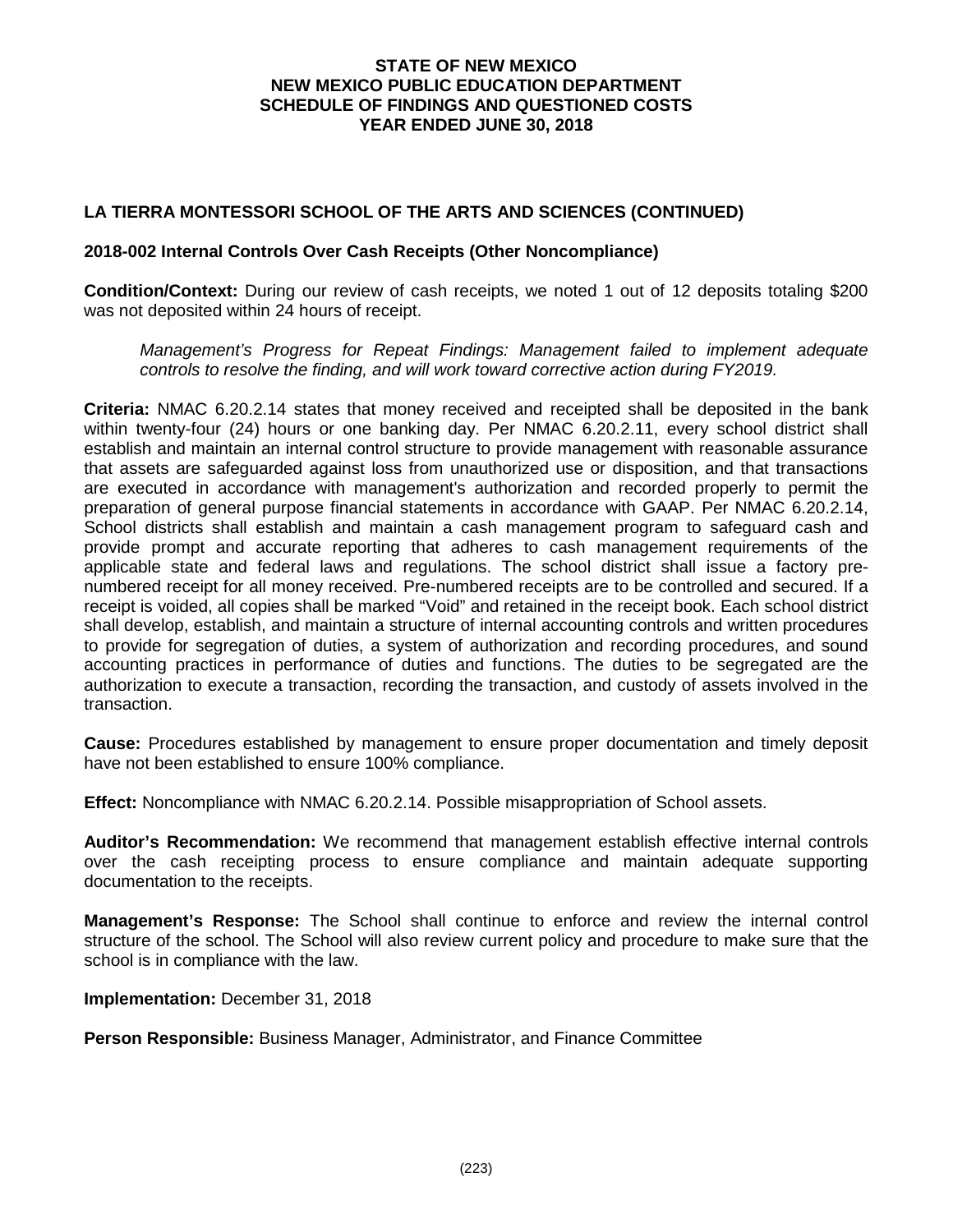## **LAS MONTANAS CHARTER SCHOOL**

### **2018-001 Untimely Cash Receipts (Other Noncompliance)**

**Condition/Context:** During our review of 19 cash receipts, we noted 1 cash receipt in the amount of \$19,905 that was not deposited within 24 hours of receipt. The receipt packet did not include a cash receipt slip as the check was initially mailed to the Business Manager's office and subsequently returned to the School to be deposited at the local bank branch location.

**Criteria:** NMAC 6.20.2.14 states that money received and receipted shall be deposited in the bank within twenty-four (24) hours or one banking day.

**Cause:** Management oversight.

**Effect:** Noncompliance with NMAC 6.20.2.14.

**Auditor's Recommendation:** We recommend that management establish a process to ensure timely deposit of all cash receipts, by ensuring all checks are sent to the school's physical location.

**Management's Response:** Management has reviewed and discussed that timely deposits will be monitored daily to ensure that they meet the 24 hour rule.

**Implementation:** November 13, 2018

**Person Responsible:** Business Manager

#### **2018-002 Vehicle Logs (Other Noncompliance)**

**Condition/Context:** During our review of fuel cards, we noted the School does not have a vehicle usage policy or signed acknowledgement by staff who utilize the vehicles. The School maintains fuel receipts, but mileage logs or vehicle usage requests are not maintained in order to reconcile back to the monthly fuel card statements.

**Criteria:** Management oversight.

**Effect:** Noncompliance with NMAC 6.20.2.18, possible abuse or misappropriation of assets owned by the School.

**Auditor's Recommendation:** It is recommended that the School establish a vehicle use policy to include annual acknowledgement by staff using School vehicle. In addition, it is recommended that the School maintain vehicle request and mileage logs within each School vehicle.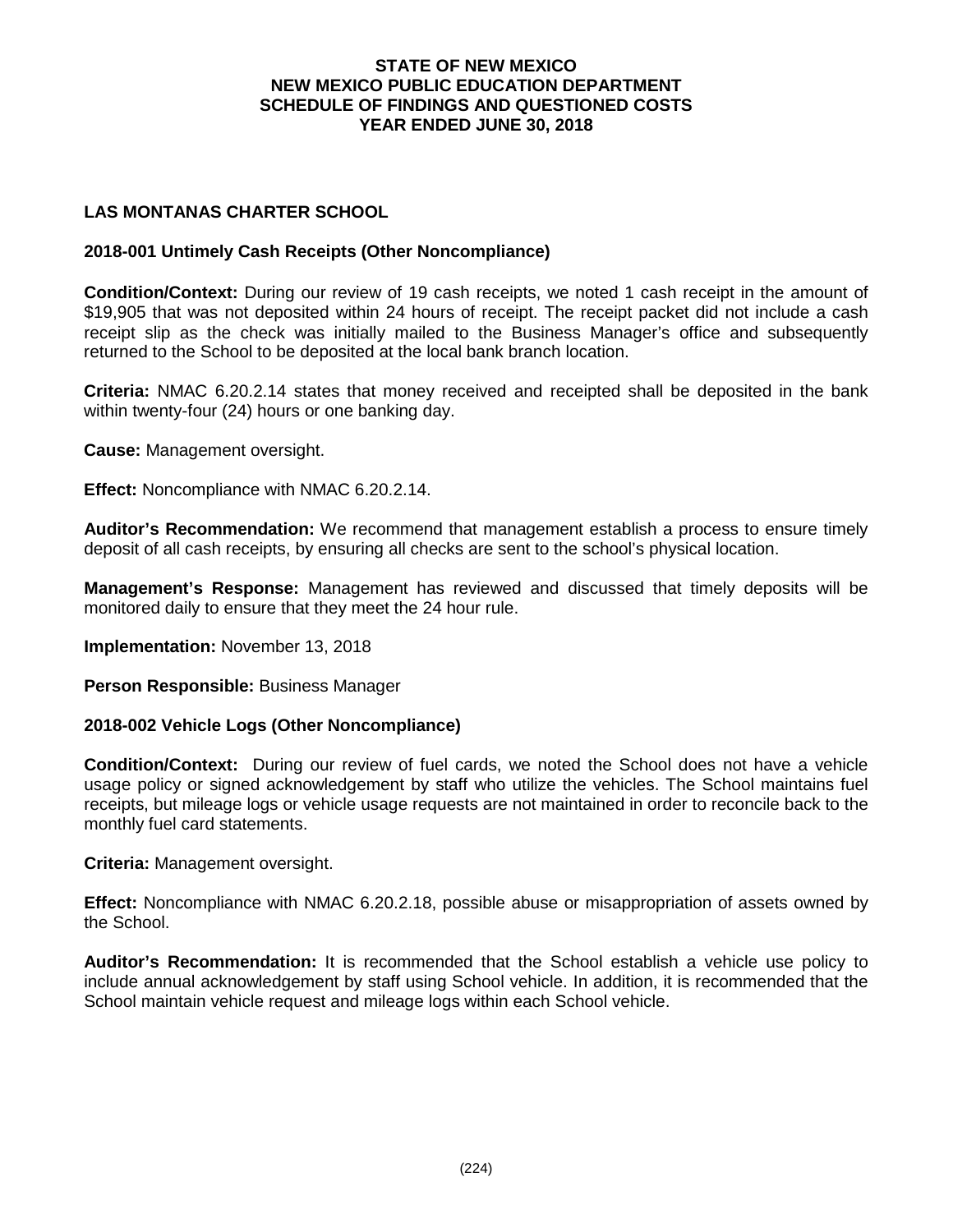# **LAS MONTANAS CHARTER SCHOOL (CONTINUED)**

## **2018-002 Vehicle Logs (Other Noncompliance) (Continued)**

**Management's Response:** Management has discussed and reviewed. They have already put in place a excel vehicle logs sheet that ensures that all staff members that check out a vehicle will follow the procedure put in place. A meeting with staff will take place so that everyone understands the checkout process for vehicles and fuel cards. This will be an on-going review process to ensure it is implemented correctly.

**Implementation:** November 13, 2018

#### **Person Responsible:** Business Manager

### **2018-003 Disposal of Public Property (Other Noncompliance)**

**Condition/Context:** During our testing over capital assets and review of meeting minutes, it was identified that he School sold one of their capital asset vehicles to a member of their governing council.

**Criteria:** Per 13-6-2, NMSA 1978, a state agency, local public body, school district or state educational institution may sell or otherwise dispose of real property: by negotiated sale or donation to other state agencies, local public body, school district, or state educational institution by means of competitive sealed bid, public auction or negotiated sale to a private person or to an Indian nation, tribe or pueblo in New Mexico.

**Cause:** Management oversight.

**Effect:** Noncompliance with 13-6-2 NMSA 1978.

**Auditor's Recommendation:** It is recommended that management establish procedures to ensure both management and the Governing Council are familiar with all requirements and applicable laws/regulations surrounding the disposal of capital assets.

**Management's Response:** Management has discussed and reviewed. At the time they felt they followed all the requirements; they now understand the state statute 13-6-2 NMSA 1978 and will implement the procedure with the statute.

**Implementation:** November 13, 2018

**Person Responsible:** Management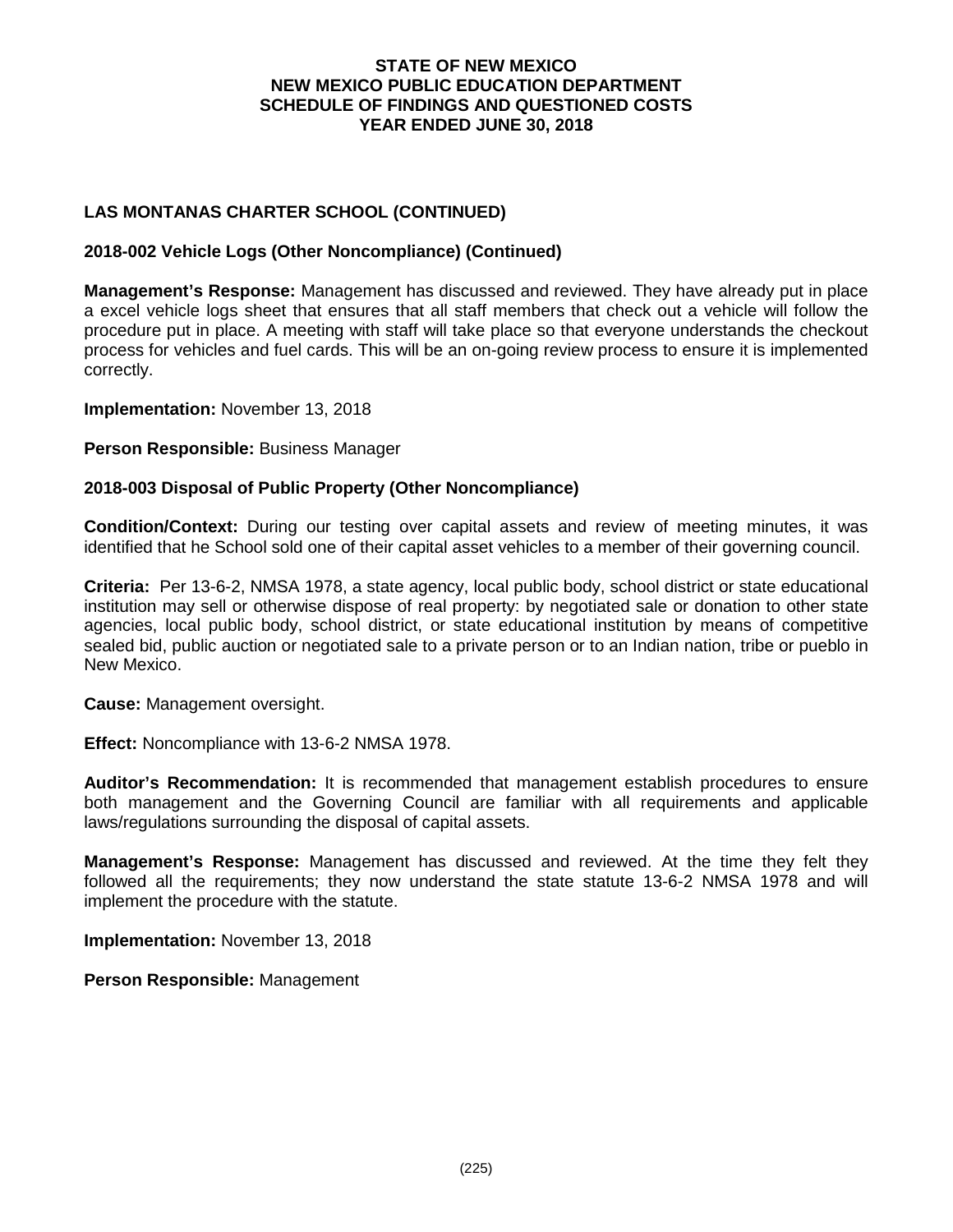## **LAS MONTANAS CHARTER SCHOOL (CONTINUED)**

## **2018-004 Over-Expended Budget (Other Noncompliance)**

**Condition/Context**: During the audit, we noted the following fund where the actual expenditures exceeded the legal level of budgetary control:

• Fund 24101 Title I IASA, Operation of Noninstructional Services - \$1,633

**Criteria:** Sound financial management and 6.20.2.9 (A) NMAC and 22-8-5 through 22-8-12.2 NMSA 1978 require that budgets not be exceeded at the legal level of control. For school districts, the function is the legal level of control.

**Cause:** Management oversight.

**Effect:** Noncompliance with state statutes.

**Auditor's Recommendation:** We recommend that management establish controls necessary to monitor the budget and submit any necessary adjustments on a timely basis in order to avoid overages.

**Management's Response:** Management has reviewed and discussed. They will review and implement procedures to ensure that the necessary adjustment will be completed in a timely manner, and will meet the state deadline for these adjustments.

**Implementation:** November 13, 2018

**Person Responsible:** Business Manager

### **2018-005 Financial Close and Reporting (Material Weakness)**

**Condition/Context:** During testwork of the financial close and reporting process, it was noted that the School has not implemented an effective financial close and reporting process for the year ended June 30, 2018. We identified unnatural account balances, and during testing over fund balance, it was identified that a material amount incorrectly closed to the accounts payable rather than fund balance. In addition, we identified a cash receipt related to FY18 that was incorrectly excluded from the accounts receivable accrual as of June 30, 2018, which required an audit adjustment. It was also identified that the School improperly included two FY19 cash receipts as part of the accounts receivable accrual. During review of the June 2018 bank reconciliation, we identified three ACH payments totaling \$61,163 which were improperly listed as a reconciling item, as the wires were not initiated during the fiscal year.

**Criteria:** Per NMAC 6.20.2.14, School districts shall establish and maintain a cash management program to safeguard cash and provide prompt and accurate reporting that adheres to cash management requirements of the applicable state and federal laws and regulations. All bank accounts shall be reconciled on a monthly basis. The school district shall submit cash reports to the department by the last working day of the month following the end of the reporting period, unless extended to a later date by the secretary of education.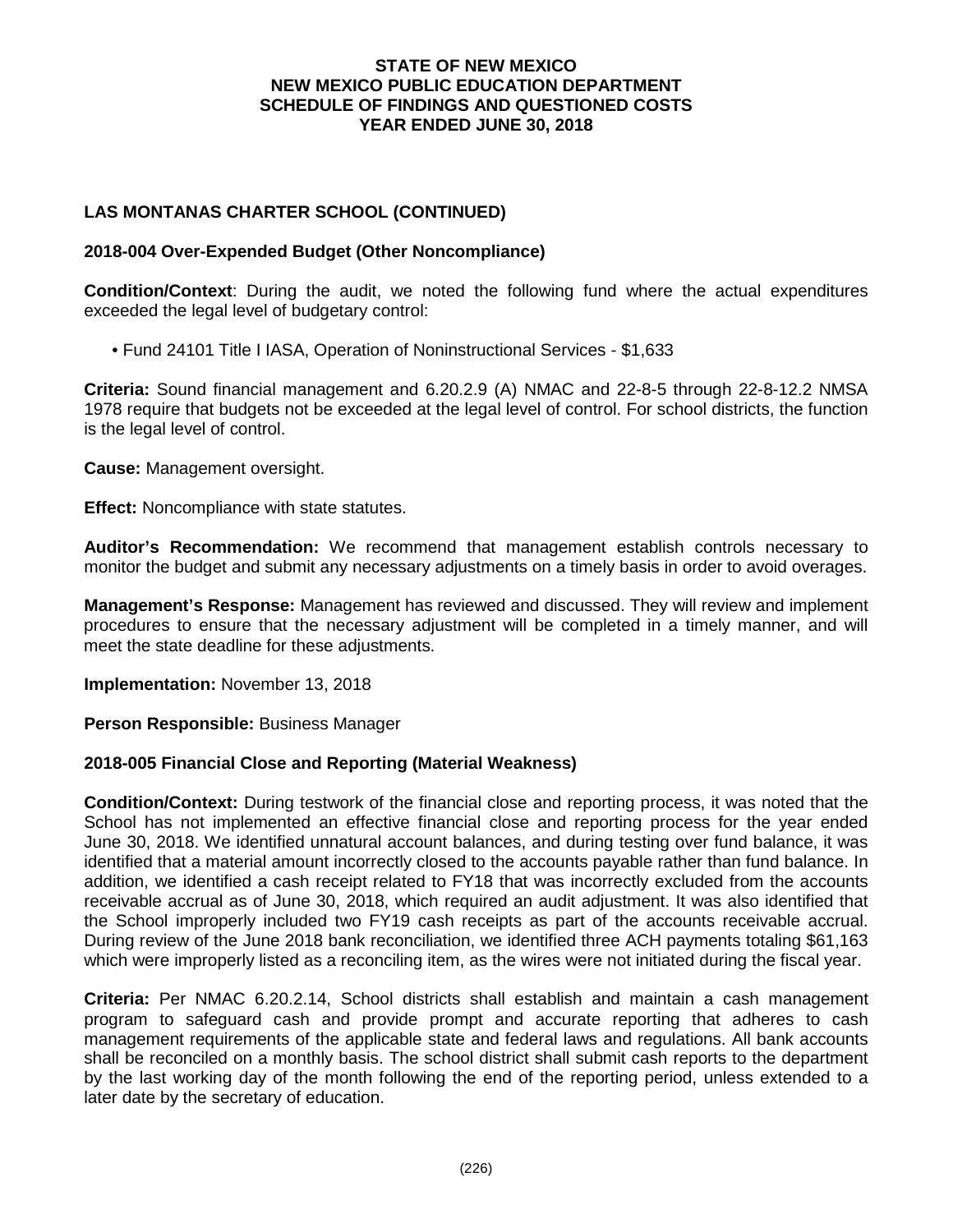# **LAS MONTANAS CHARTER SCHOOL (CONTINUED)**

## **2018-005 Financial Close and Reporting (Material Weakness) (Continued)**

**Cause:** Management oversight.

**Effect:** Possible misstatements to the financial statements, possible misappropriation of assets.

**Auditor's Recommendation:** Lack of effective internal controls surrounding the year-end financial close and reporting process.

**Management's Response:** Management has reviewed and discussed. This issue was an ivee software rollover glitch. The programing vendor was contacted about the rollover glitch of fund balance hitting, accounts payable; reverse process was completed and re-run of rollover was done. New trial balances were processed and verification of cash balance, fund balance were verified. This will continue to be an area that management will have to keep a close watch on with technology now days, glitches occur.

### **Implementation:** November 13, 2018

**Person Responsible:** Business Manager

## **MCCURDY CHARTER SCHOOL**

### **2018-001 Internal Control over Cash Receipts (Previously #2014-003) (Significant Deficiency)**

**Condition/Context:** During our audit, we noted the following issues during our review of 25 cash receipts:

- 2 instances totaling \$5,844 that were not deposited within 24 hours as required.
- 2 instances totaling \$6,461 which lacked a pre-numbered receipt, and the school lacks a cash receipt log book so we were unable to test for timely deposit of these cash receipts.

#### *Management's Progress for Repeat Findings: Management failed to implement adequate controls to resolve the finding, and will work toward corrective action during FY2019.*

**Criteria:** Per NMAC 6.20.2.14 states that money received and receipted shall be deposited in the bank within twenty-four (24) hours or one banking day. Per NMAC 6.20.2.14, School districts shall establish and maintain a cash management program to safeguard cash and provide prompt and accurate reporting that adheres to cash management requirements of the applicable state and federal laws and regulations. The school district shall issue a factory pre-numbered receipt for all money received. Prenumbered receipts are to be controlled and secured. If a receipt is voided, all copies shall be marked "Void" and retained in the receipt book. Each school district shall develop, establish, and maintain a structure of internal accounting controls and written procedures to provide for segregation of duties, a system of authorization and recording procedures, and sound accounting practices in performance of duties and functions. The duties to be segregated are the authorization to execute a transaction, recording the transaction, and custody of assets involved in the transaction.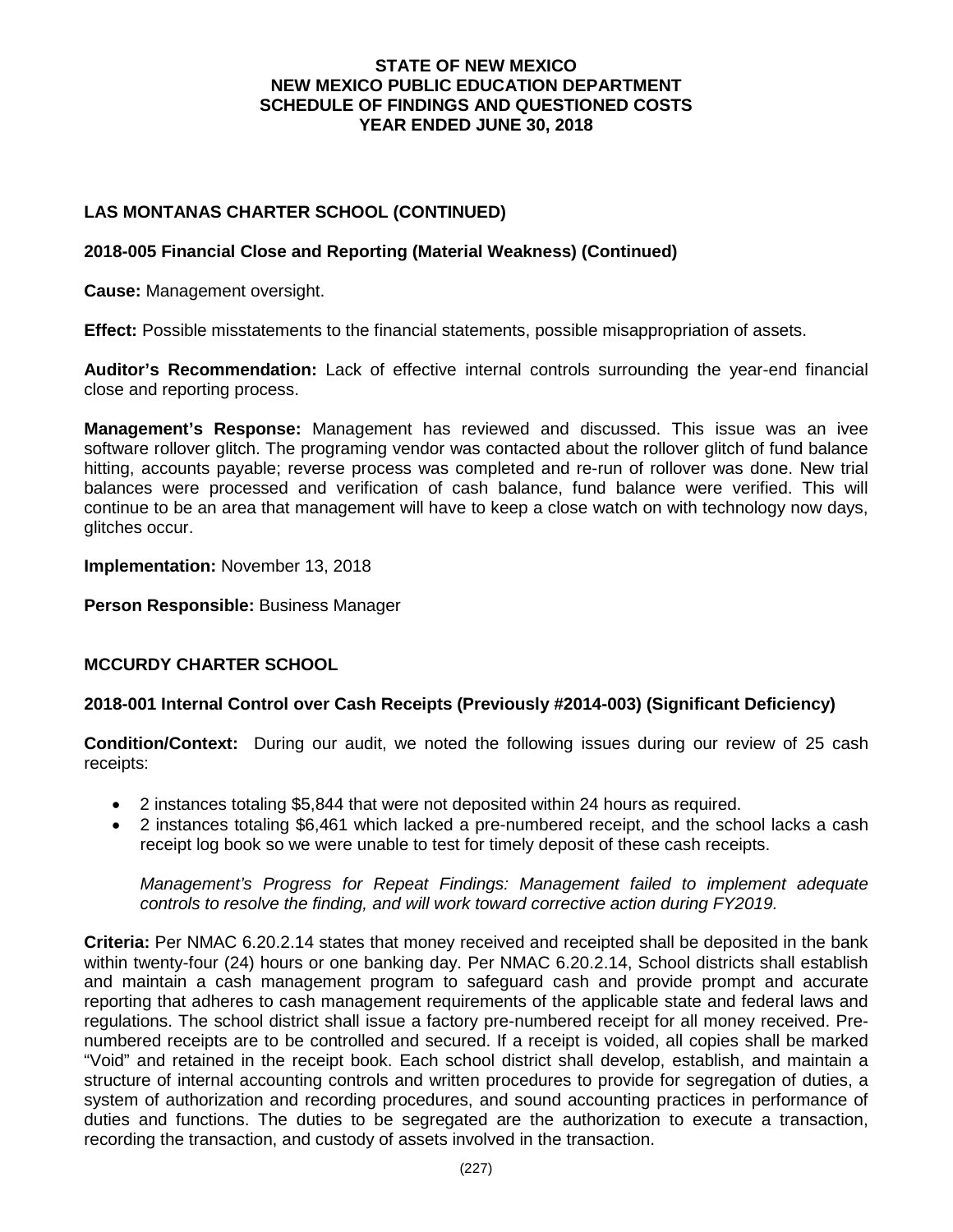# **MCCURDY CHARTER SCHOOL (CONTINUED)**

### **2018-001 Internal Control over Cash Receipts (Previously #2014-003) (Significant Deficiency) (Continued)**

**Cause:** Lack of adequate internal controls surrounding cash receipts.

**Effect:** Possible misappropriation of assets and misstatement to the financial statements. Noncompliance.

**Auditor's Recommendation**: We recommend that management monitor the established procedures to ensure all staff involved with cash receipts and deposits are familiar with the established procedures to ensure timely and accurate recording and deposits of all receipts as required.

**Management's Response:** The school went through Business Office and Administrative staff changes throughout all of Fiscal Year 2018. The school experienced struggles with the staff hired, the lack of attention to procedures, and strictly following the internal control structures in place.

The school hired experienced Business Office Staff for FY2019. The school is currently reviewing a new Cash Receipts procedure to assist with the high volume of cash receipts within the school. The new procedure will require that all staff handling cash must be trained by the Finance Director, qualified by testing to handle cash transactions, and sign off on assurances for responsibility and accountability.

### **Implementation:** December 31, 2018

**Person Responsible:** Finance Committee, Administrator, Finance Director

### **2018-002 - Internal Control over Athletic and Activity Funds (Material Weakness)**

**Condition/Context:** During our review of the activity/athletic funds ending balances and related activity we noted the following issues:

- 5 of the 45 activity sub-funds have negative cash in the amount of \$5,527 at June 30, 2018.
- The athletics fund reports a \$33,279 cash deficit at June 30, 2018.
- We noted a decrease in athletic revenues of 62% or approximately \$42,000. We also noted a decrease in activity fund receipts of 53% or approximately \$41,000. Management was unable to provide sufficient audit evidence to support these fluctuations. Management did indicate the drop was due to the Gala for athletics, which was not held in February as it has been historically, which raises a significant amount of revenue for the program. We did note an approximate \$25,000 decrease during January and February (including a \$5,440 reclassification due to an error); however, for the months of July 2017 – December 2017, we noted an approximate 40% decrease in revenues.
- We identified a \$5,440 receipt for an activity in which the related disbursement for the activity was disbursed from the activity fund, yet the receipt from the students for the activity was deposited in the athletics fund, which remains uncorrected.
- Based on GL coding, we identified approximately \$10,000 in yearbook expenditures, yet only \$2,900 in related receipts.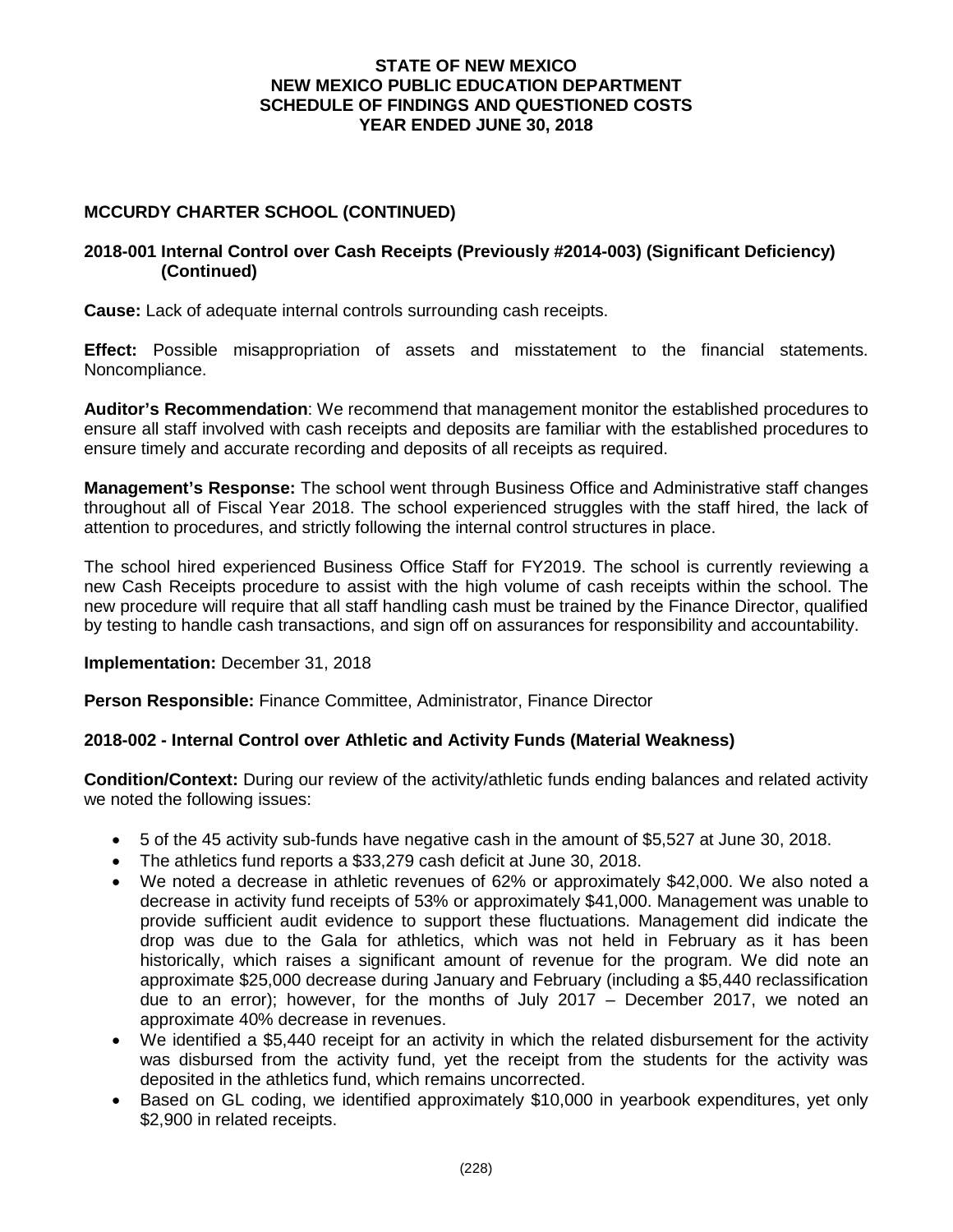# **MCCURDY CHARTER SCHOOL (CONTINUED)**

## **2018-002 - Internal Control over Athletic and Activity Funds (Material Weakness) (Continued)**

## **Condition/Context (Continued):**

- Management disclosed to us and provided a police report to us on November 15, 2018 that an employee in the business office had allegedly stolen a \$447 deposit, which was reported to the police. However, the School did not notify the State Auditor as required.
- Management disclosed to us that the carbon copy receipt book kept by the business office for receipts of activities and athletics was missing.

**Criteria:** Per NMAC 6.20.23, Student activity funds (non-instructional activities): Funds set aside for non-instructional activities shall be accounted for the same as any other funding budget in the operational subfund. Other assets held by the school district in a trustee capacity or as an agent for school organizations are considered agency funds, shall be accounted for in accordance with GAAP, and are not required to be budgeted. The school district is responsible for the accountability of agency funds. Per NMAC 6.20.2.14, School districts shall follow all applicable laws, rules and regulations in the disbursement of activity funds. School districts shall establish and maintain a cash management program to safeguard cash and provide prompt and accurate reporting that adheres to cash management requirements of the applicable state and federal laws and regulations. Pursuant to Section 12-6-6 NMSA 1978 (criminal violations), an agency or IPA shall notify the state auditor immediately, in writing, upon discovery of any violation of a criminal statute in connection with financial affairs. The notification shall include an estimate of the dollar amount involved and a complete description of the violation, including names of persons involved and any action taken or planned. Every school district shall establish and maintain an internal control structure to provide management with reasonable assurance that assets are safeguarded against loss from unauthorized use or disposition, and that transactions are executed in accordance with management's authorization and recorded properly to permit the preparation of general purpose financial statements in accordance with GAAP.

**Cause:** Lack of adequate internal controls surrounding the receipting and monitoring of activity and athletic funds.

**Effect:** Possible misappropriation of School or fiduciary assets. Possible over-expenditure of funds. Because of these matters, we were unable to obtain sufficient evidence related to the revenues/receipts within these funds and have issued a modified opinion.

**Auditor's Recommendation:** We recommend management establish effective internal controls surrounding the athletic and activity funds.

**Management's Response**: The school hired experienced Business Office Staff for FY2019. The school is currently reviewing a new Cash Receipts procedure to assist with the high volume of cash receipts within the school. The new procedure will require that all staff handling cash must be trained by the Finance Director, qualified by testing to handle cash transactions, and sign off on assurances for responsibility and accountability. In addition, the school will also track logs that are kept by the Athletic Director and Club Representatives of the Activities Accounts.

### **Implementation: December 31, 2018**

**Person Responsible:** Finance Committee, Administrator, Finance Director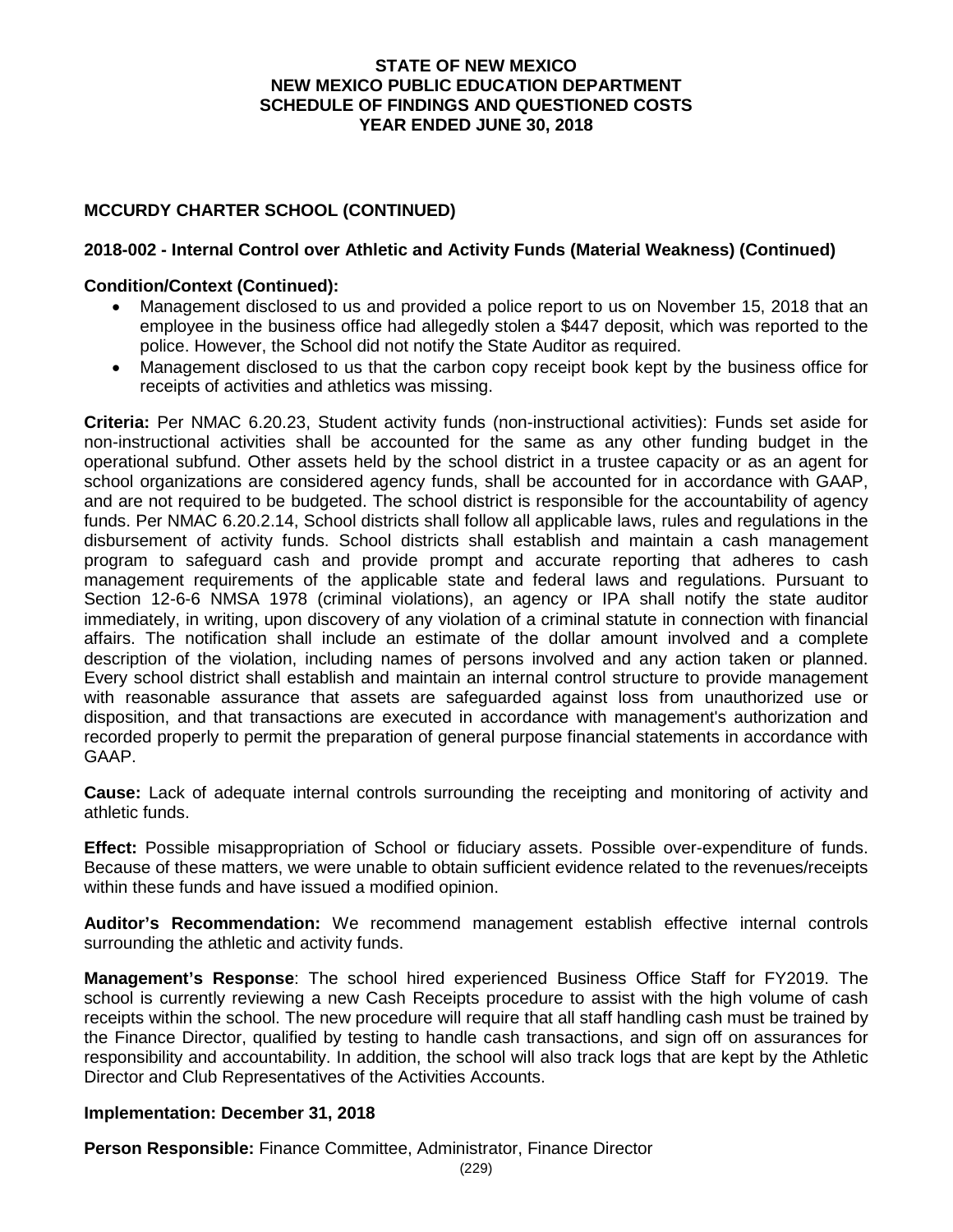# **MCCURDY CHARTER SCHOOL (CONTINUED)**

### **2018-003 Internal Control over Financial Reporting (Partially Previously #2017-003) (Material Weakness)**

**Condition/Context:** During our audit, we noted the following issues related to financial reporting:

- Included as outstanding cash items were approximately \$154,000 in disbursements that represented checks that were cut after year-end and should have been classified as accounts payable, for which an audit reclassification was required.
- Included as outstanding cash items were approximately \$143,000 in payroll disbursements that represented ACH items that were processed after year-end and should have been classified as accrued liabilities, for which an audit reclassification was required.
- Management is not reconciling the accrued payroll accounts, in which we noted an approximate \$24,000 misstatement that is still reflected in the School's financial statements.
- Management did not properly prepare a fund balance roll-forward and reconciliation. As a result, we identified an approximate \$31,000 of prior year audit journal entries that should have been posted to the School's general ledger.
- The School's bank reconciliation reflects approximately \$10,000 of invalid outstanding cash items that were outstanding checks from the old system and require management to clean-up these balances to determine if any are still valid or should be canceled.
- The School lacks adequate resources to properly close their fiscal year in a timely manner and provide the necessary schedules and documents to the auditors as requested, in order to complete the audit within the scheduled timeline.
- The School's prior year financial statements reflected approximately \$5,400 in positive fund balance within reimbursement based funds, which required a reclassification as payable back to the grantor.
- During our review of the budget and actual information, we noted an approximate \$27,000 difference between the OBMS upload and the trial balance provided to us.
- The School never provided the final PED cash report during the audit.
- The June bank reconciliation provided contained an approximate \$900 variance compared to the trial balance provided to us.

### *Management's Progress for Repeat Findings: Management failed to implement adequate controls to resolve the finding, and will work toward corrective action during FY2019.*

**Criteria:** Every school district shall establish and maintain an internal control structure to provide management with reasonable assurance that assets are safeguarded against loss from unauthorized use or disposition, and that transactions are executed in accordance with management's authorization and recorded properly to permit the preparation of general purpose financial statements in accordance with GAAP.

**Cause:** Lack of effective internal controls surrounding the financial reporting process.

**Effect:** Misstatements of the School's financial statements, possible misappropriation of assets.

**Auditor's Recommendation**: We recommend that management ensure that adequate internal controls are established surrounding the financial reporting process.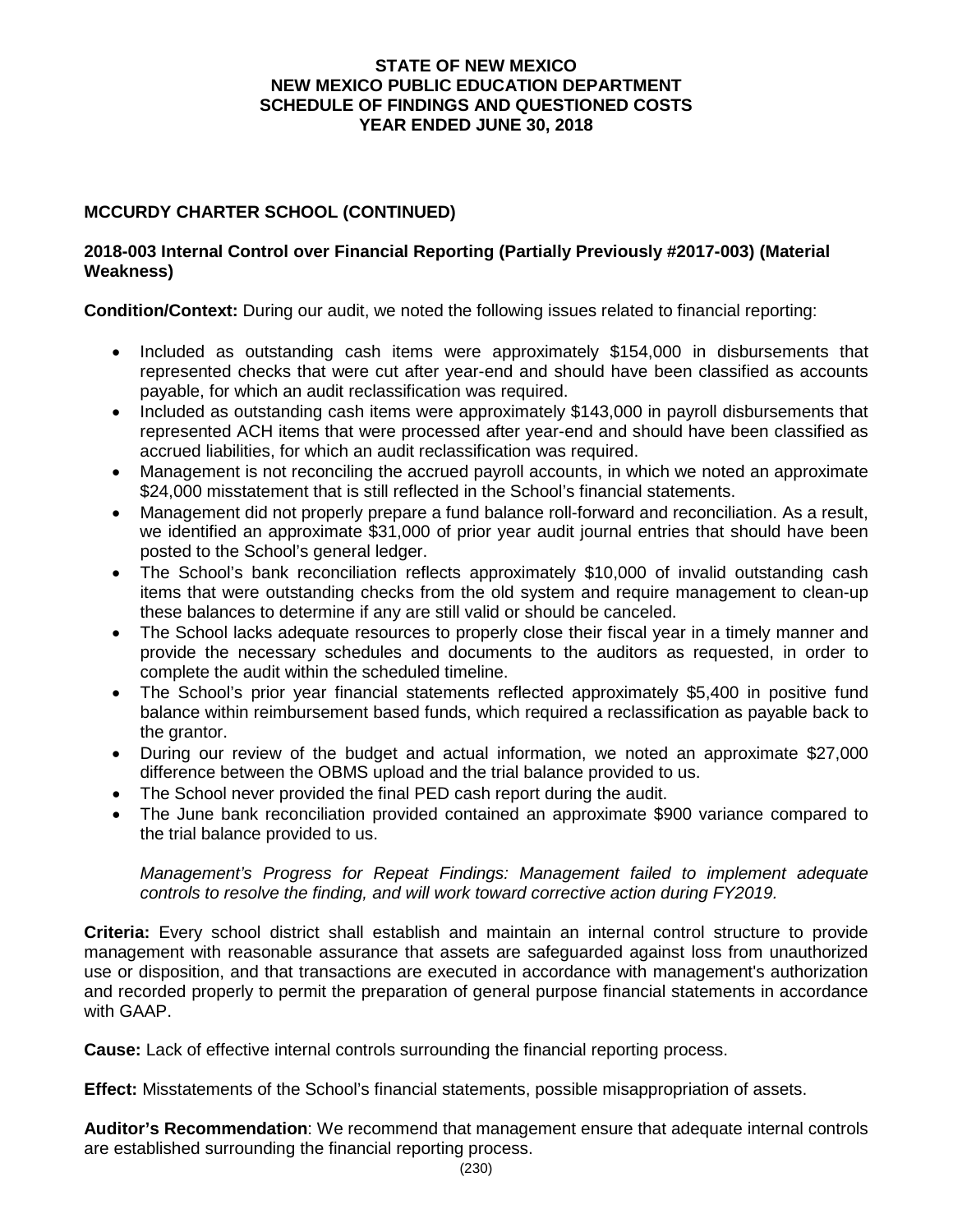## **MCCURDY CHARTER SCHOOL (CONTINUED)**

## **2018-003 Internal Control over Financial Reporting (Partially Previously #2017-003) (Material Weakness) (Continued)**

**Management's Response:** The school will provide sufficient resources to make sure that financial reporting is presented in a timely manner to the Finance Committee for review. Finance Committee will establish a checklist of items that will be verified, such as liabilities are reasonably stated and bank reconciliation outstanding items are timely. The school is also considering adopting alternative financial software with better user-friendly reporting characteristics.

**Implementation:** December 31, 2018

**Person Responsible:** Finance Committee with Finance Director

### **2018-004 Internal Control Over Purchasing and Disbursements (Significant Deficiency)**

**Condition/Context:** During our audit, we identified the following issues when reviewing 66 disbursements as it relates to the internal controls over purchasing and disbursements:

- 47 instances in which the purchase included a purchase order, but lacked evidence of proper approval.
- 17 instances in which the payment of the invoice was not made until more than 60 days after the due date.
- 1 disbursements included sales tax of \$1,321 on purchases for tangible property exempt from NM GRT.
- 2 instances in which the PO was exceeded by \$6,031.
- Disbursements to a newly established wireless service account for the assistant business manager and 3 other employees. There was no evidence of proper authorization or a policy for this employee to enter into this agreement.
- 4 instances of late fees assessed to the School in the amount of \$1,089 for untimely invoice processing.
- 8 instances in which the PO was dated after the purchase or no evidence of a PO was provided.

**Criteria:** Per PSAB Supplement 13-Purchasing, the preparation and execution of a duly authorized purchase order must precede the placement of any order for goods, services, or construction. Per NMAC 6.20.2.11, every school district shall establish and maintain an internal control structure to provide management with reasonable assurance that assets are safeguarded against loss from unauthorized use or disposition, and that transactions are executed in accordance with management's authorization and recorded properly to permit the preparation of general purpose financial statements in accordance with GAAP.

**Cause:** Lack of adequate controls surrounding purchasing and the related disbursements.

**Effect:** Noncompliance with applicable rules and regulations, possible misappropriation of assets.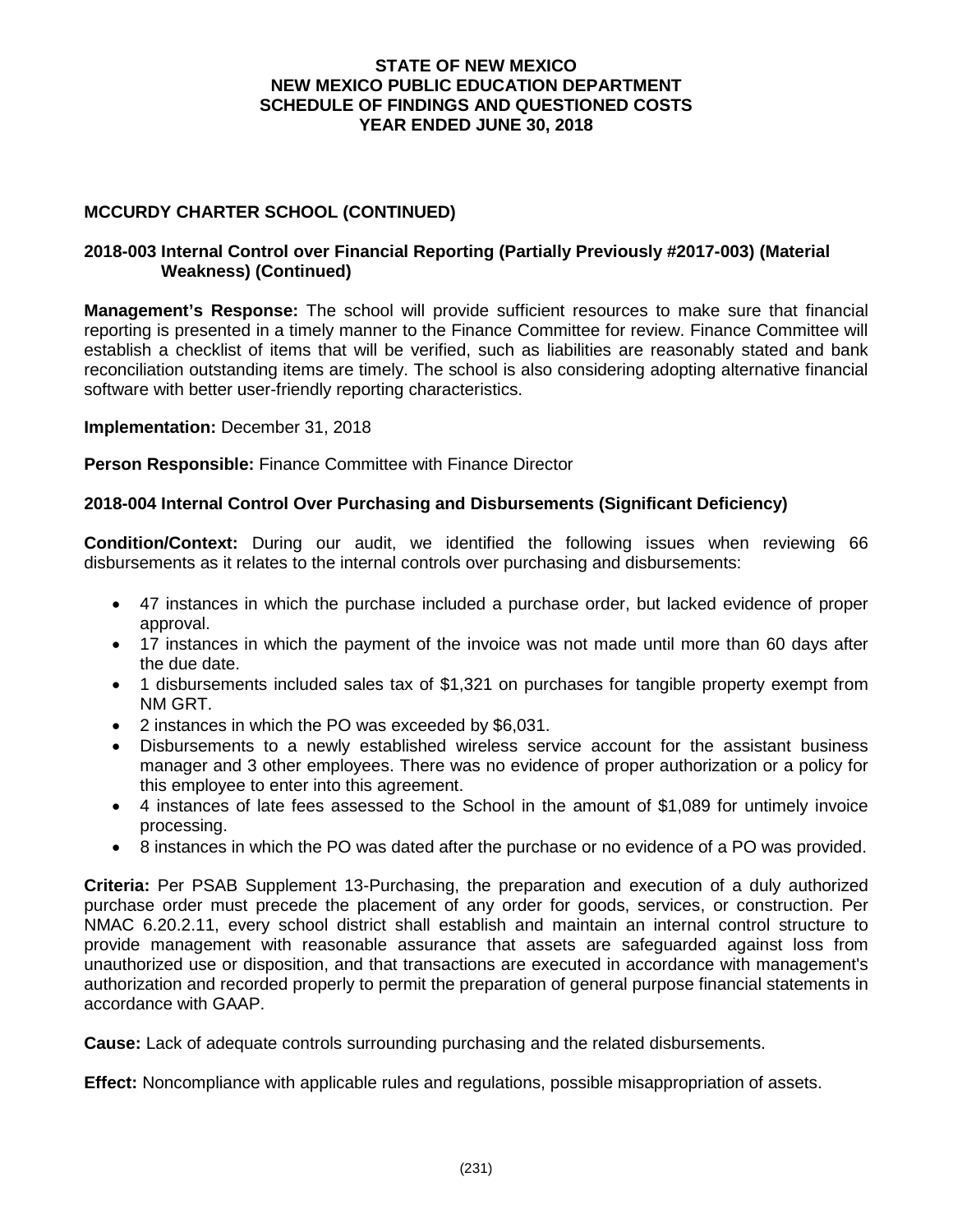# **MCCURDY CHARTER SCHOOL (CONTINUED)**

### **2018-004 Internal Control Over Purchasing and Disbursements (Significant Deficiency) (Continued)**

**Auditor's Recommendation**: We recommend management implement effective controls to ensure that all purchases are properly approved prior to the purchase and the payments are processed in a timely manner. Management should also familiarize themselves with what purchases are exempt from NM GRT.

**Management's Response:** The school will continue to emphasize the importance of following internal controls surrounding purchasing and related disbursements. Finance Director will go over the procedure during a staff in-service, to reinforce the importance of internal controls over purchasing and disbursement, and then have all staff sign assurances for responsibility and accountability.

**Implementation:** January 2019

**Person Responsible:** Finance Director and Administrator

## **2018-005 Internal Control over Payroll (Previously #2017-002) (Significant Deficiency)**

**Condition/Context:** During our review of 10 personnel files and related salary contracts we noted the following issues:

- 1 instance in which an employee's contract was amended, however the amendment lacked approval by the school administrator or the employee.
- 1 instance in which an employee elected Self + Spouse medical coverage; however, per review of payroll and the NMPSIA website, we noted that the employee was being charged the Self + Spouse rate in payroll but his spouse was not actually receiving coverage through NMPSIA.
- 1 instance in which the file lacked evidence of a background check on an employee.
- 1 instance in which the ERB enrollment form was not maintained in the file.
- 1 instance in which an employee was receiving additional life insurance, however, only \$33.48 was being charged instead of the rate of \$35.64. This change was never corrected in the system and the employee is no longer with the School.
- 1 instance in which an employee elected Self + Spouse dental coverage (and Self-Only for medical, vision, and LT disability); however, per review of payroll, we noted that the employee was improperly being charged the Self-Only rate for dental (and properly Self-Only for the other elections) in payroll.
- During our walkthrough over the 2/9/2018 payroll cycle we noted the payroll register lacked evidence of review by the school administrator.

*Management's Progress for Repeat Findings: Management failed to implement adequate controls to resolve the finding, and will work toward corrective action during FY2019.*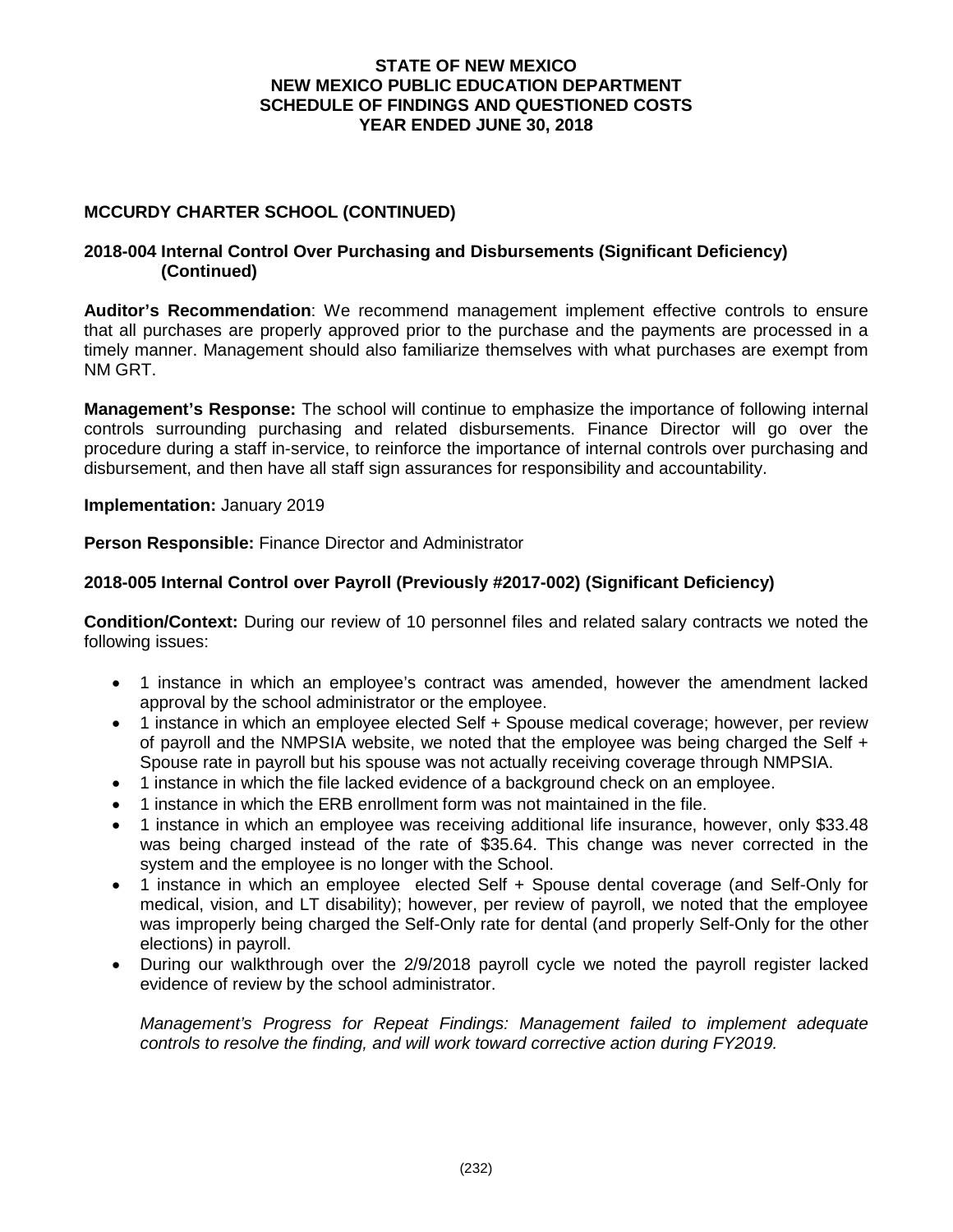# **MCCURDY CHARTER SCHOOL (CONTINUED)**

## **2018-005 Internal Control over Payroll (Previously #2017-002) (Significant Deficiency) (Continued)**

**Criteria:** Per NMSA 22-10A-5, the school shall develop policies and procedures to require background checks on an applicant who has been offered employment. Per NMAC 6.20.2.18, the local board shall establish written payroll policies and procedures which comply with state and federal regulations on payroll, as well as maintaining strict internal controls, close supervision, and financial accounting in accordance with GAAP. School district shall maintain and have available for inspection the following employee record documentation: employment contracts (including increments), personnel/payroll action forms, certification records, employment eligibility verification (federal form I-9 for citizenship certification), federal and state withholding allowance certification, pay deductions authorizations, pay or position change notices, Education Retirement Act plan application, and direct deposit authorization.

**Cause:** Lack of adequate controls surrounding personnel file maintenance and employee onboarding and benefit election maintenance.

**Effect:** Non-compliance with applicable rules and regulations, possible misstatements.

**Auditor's Recommendation**: We recommend management implement effective controls to ensure that all employee files contain the proper documentation and that background checks are done timely and that adequate controls are established to ensure accurate withholdings for benefit elections.

**Management's Response:** The checklist of items to be included in Personnel Files is being reviewed for completeness. A monthly reconciliation process of liabilities is being implemented. Business Office Staff will review Internal Controls over Payroll to ensure compliance.

**Implementation:** January 2019

**Person Responsible:** Finance Director and Finance Committee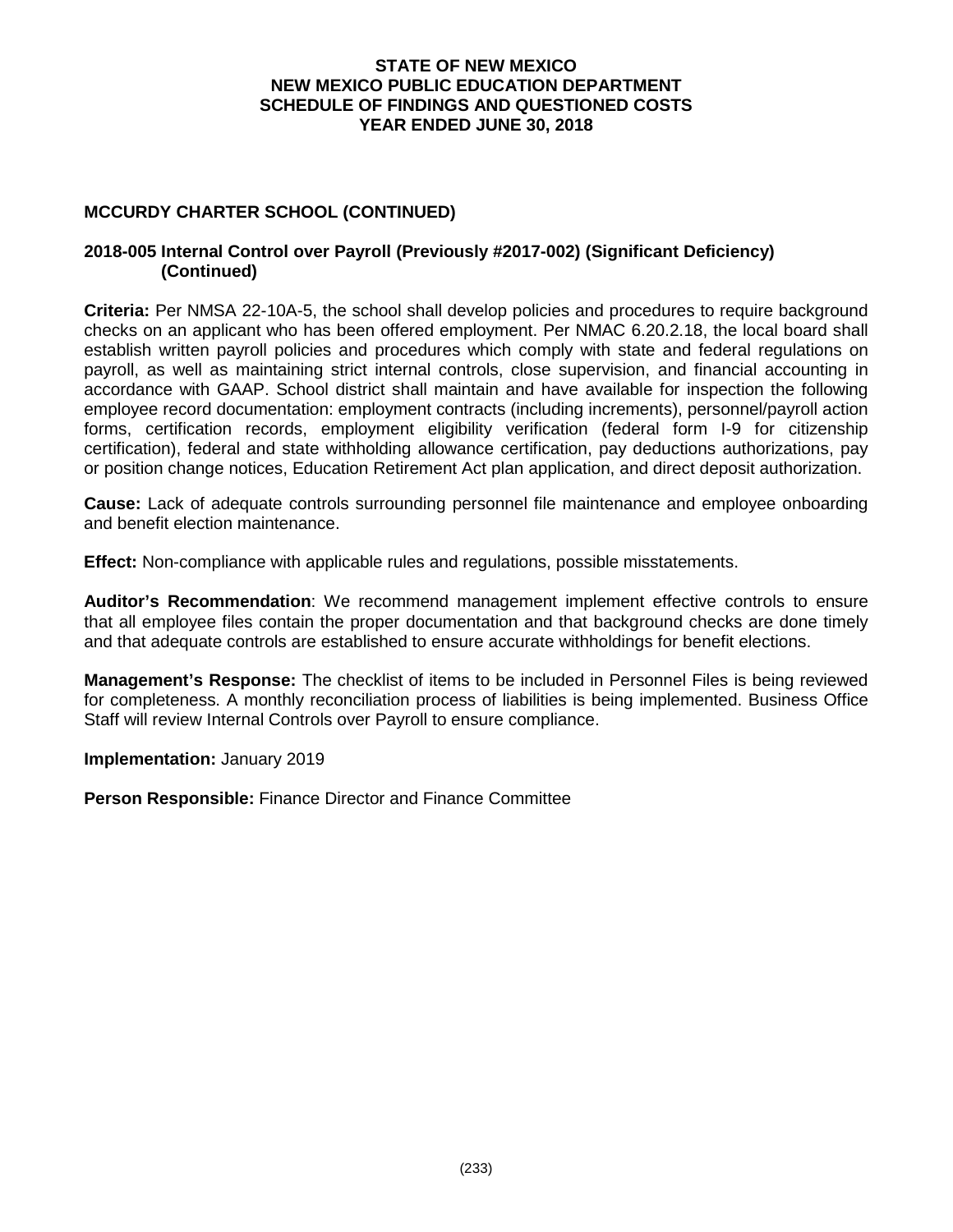## **MEDIA ARTS COLLABORATIVE CHARTER SCHOOL (MACCS)**

### **2018-001 Timely Deposit of Cash Receipts (Other Noncompliance)**

**Condition/Context:** During testing of 21 cash receipts, we noted 1 cash receipt in the amount of \$120 that was not deposited within 24 hours of receipt.

**Criteria:** NMAC 6.20.2.14 states that money received and receipted shall be deposited in the bank within twenty-four (24) hours or one banking day.

**Cause:** Management oversight.

**Effect:** Noncompliance with NMAC 6.20.2.14.

**Auditor's Recommendation**: We recommend that management establish a process to ensure timely deposit of all cash receipts.

**Management's Response:** The School will adhere to its policies and procedures in order to help ensure that deposits are made in a timely manner. The business manager reminded all staff involved in the deposit process of the required process.

**Implementation:** December 31, 2018

**Person Responsible:** Business Manager

### **2018-002 Purchasing (Previously #2017-001) (Other Noncompliance)**

**Condition/Context:** During our testing over 33 cash disbursements, we identified the following instances:

- 1 disbursement whose cost exceeded the purchase order by approximately \$224.
- 1 disbursement, in which the purchase order was approved subsequent to the purchase date.

*Management's Progress for Repeat Findings: Management failed to implement adequate controls to resolve the finding, and will work toward corrective action during FY2019.*

**Criteria:** Per PSAB Supplement 13-Purchasing, the preparation and execution of a duly authorized purchase order must precede the placement of any order for goods, services, or construction. Per NMAC 6.20.2.11, every school district shall establish and maintain an internal control structure to provide management with reasonable assurance that assets are safeguarded against loss from unauthorized use or disposition, and that transactions are executed in accordance with management's authorization and recorded properly to permit the preparation of general purpose financial statements in accordance with GAAP.

**Cause:** Management oversight.

**Effect:** Noncompliance with applicable rules and regulations.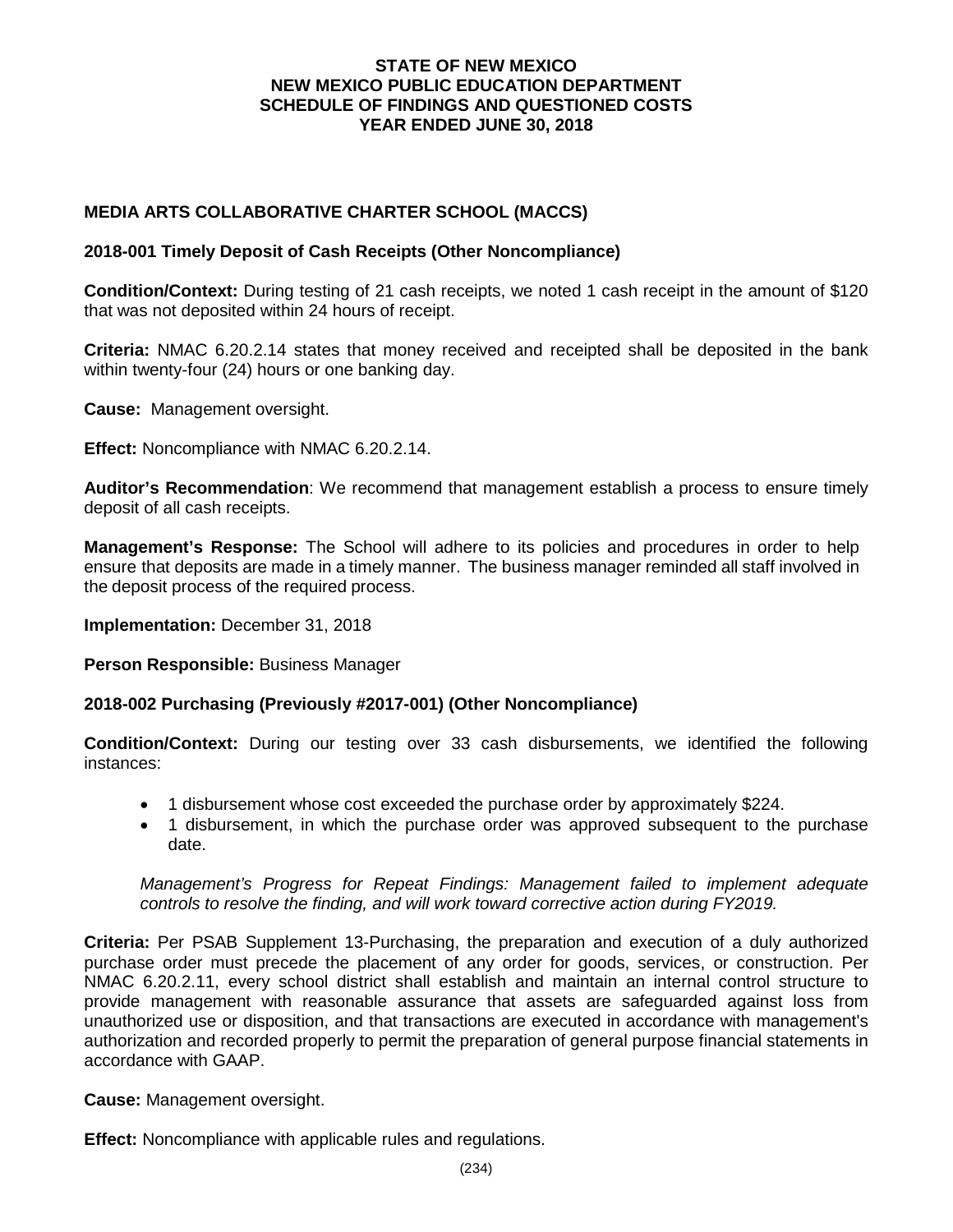## **MEDIA ARTS COLLABORATIVE CHARTER SCHOOL (MACCS) (CONTINUED)**

### **2018-002 Purchasing (Previously #2017-001) (Other Noncompliance) (Continued)**

**Auditor's Recommendation**: We recommend management implement effective controls to ensure that all purchases have a valid approved purchase order that covers the entire cost of the purchase in advance of the purchase.

**Management's Response:** The School will adhere to its policies and procedures in order to help ensure that purchase orders are issued prior to expenses taking place. The business manager presented at the September 19th, 2018 staff meeting to remind staff and teachers of the policies and procedures regarding disbursements to ensure issuance of a purchase order occurs prior to expenses being made and that purchases do not exceed the amount approved.

**Implementation:** December 31, 2018

**Person Responsible:** Business Manager

#### **2018-003 Payroll Contracts (Other Noncompliance)**

**Condition/Context:** During testing of 5 employee payroll files, we noted 4 out of 5 included additional compensation for extra work, Saturday school, and after school program hours which did not include an agreement of the hourly rate to be paid. Further review of the school employee handbook and written policies did not indicate a specified agreed wage rate, but was explained to be a verbal agreement.

**Criteria:** Per NMAC 6.20.2.18, the local board shall establish written payroll policies and procedures which comply with state and federal regulations on payroll, as well as maintaining strict internal controls, close supervision, and financial accounting in accordance with GAAP. School district shall maintain and have available for inspection the following employee record documentation: employment contracts (including increments), personnel/payroll action forms, certification records, employment eligibility verification (federal form I-9 for citizenship certification), federal and state withholding allowance certification, pay deductions authorizations, pay or position change notices, Education Retirement Act plan application, and direct deposit authorization.

**Cause:** Management oversight.

**Effect:** Noncompliance with NMAC 6.20.2.18, possible wage disputes between the School and the employees.

**Auditor's Recommendation**: We recommend that management establish written policies and procedures to include compensation rates for additional work and include employee acknowledgement to be maintained in the employee file.

**Management's Response:** The school administration will execute hourly scope of work contracts for all employees who work additional duties (tutoring, Saturday School, etc.) for the current school year and will add language into employment contracts for the subsequent years.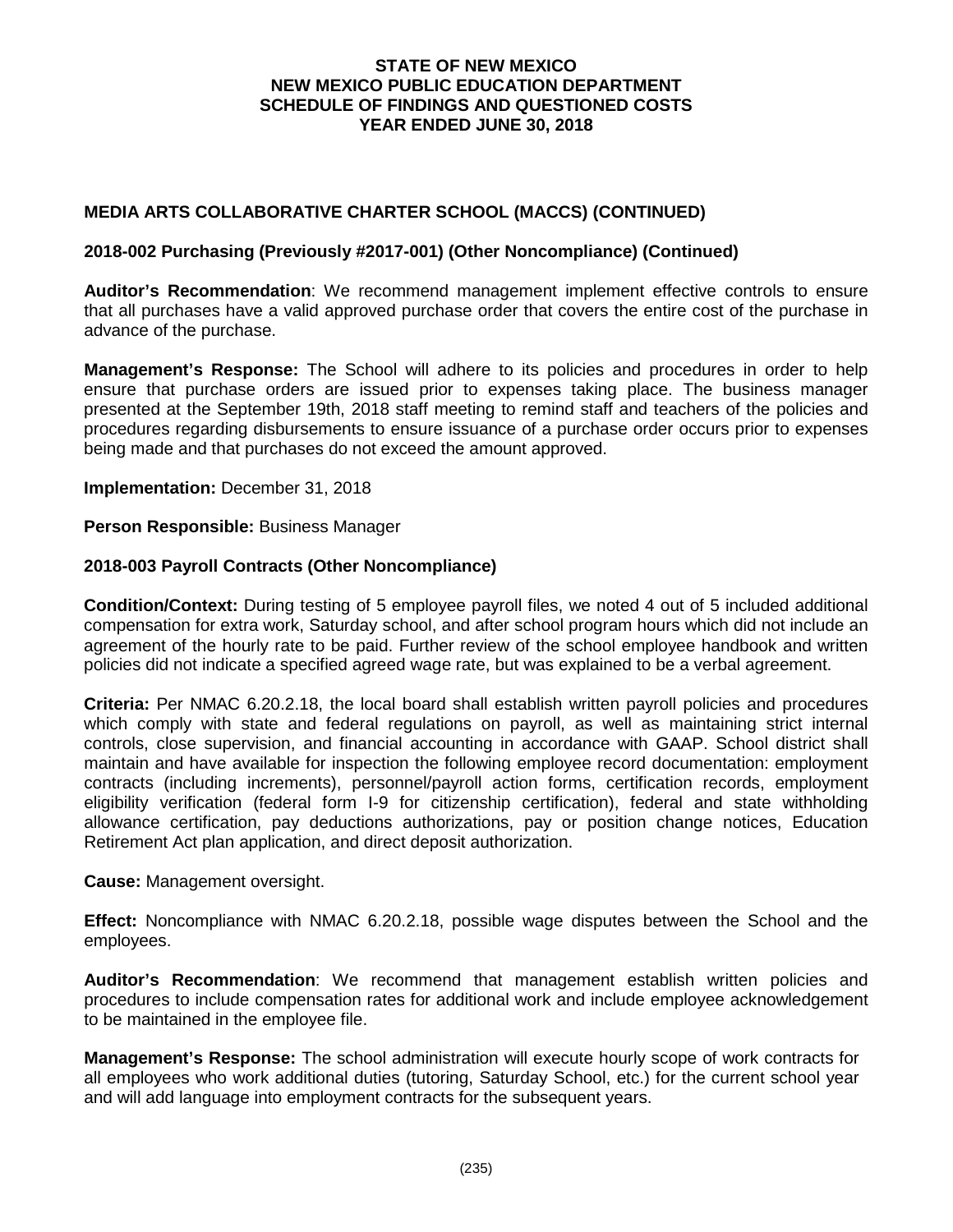## **MEDIA ARTS COLLABORATIVE CHARTER SCHOOL (MACCS) (CONTINUED)**

## **2018-003 Payroll Contracts (Other Noncompliance) (Continued)**

**Implementation:** December 31, 2018

**Person Responsible:** Principal and Business Manager

### **MONTE DEL SOL CHARTER SCHOOL**

### **2018-001 Internal Control over Financial Reporting (Significant Deficiency)**

**Condition/Context:** During our review of financial close and reporting we noted the following issues:

- During our review of contracts, we noted the School recorded a total of \$141,703 to rental services (account #54610) related to the bus service contract. Based on the contract, only \$78,533 was related to rents; the remainder of the contract should have been recorded to other (#55915) services.
- During our review of subsequent disbursements, we noted one item totaling \$27,454.72 was improperly excluded from the accounts payable listing provided by management.

**Criteria:** Per NMAC 6.20.2.11, every school district shall establish and maintain an internal control structure to provide management with reasonable assurance that assets are safeguarded against loss from unauthorized use or disposition, and that transactions are executed in accordance with management's authorization and recorded properly to permit the preparation of general purpose financial statements in accordance with GAAP.

**Cause:** Management oversight.

**Effect:** Potential misstatement of financial statements and inaccurate reporting.

**Auditor's Recommendation**: We recommend that management review all subsequent disbursements when preparing the accounts payable listing. We recommend management review account codes to the most recent chart of accounts provided by NM PED.

**Management's Response:** Current year transportation expense accounts are being used correctly. MDS has implemented a two level review process when entering POs and for reviewing accounts.

The Business office will retain a list of year-end of accounts payables which will be provided to auditors.

**Implementation:** November 14, 2018

**Person Responsible:** Business Manager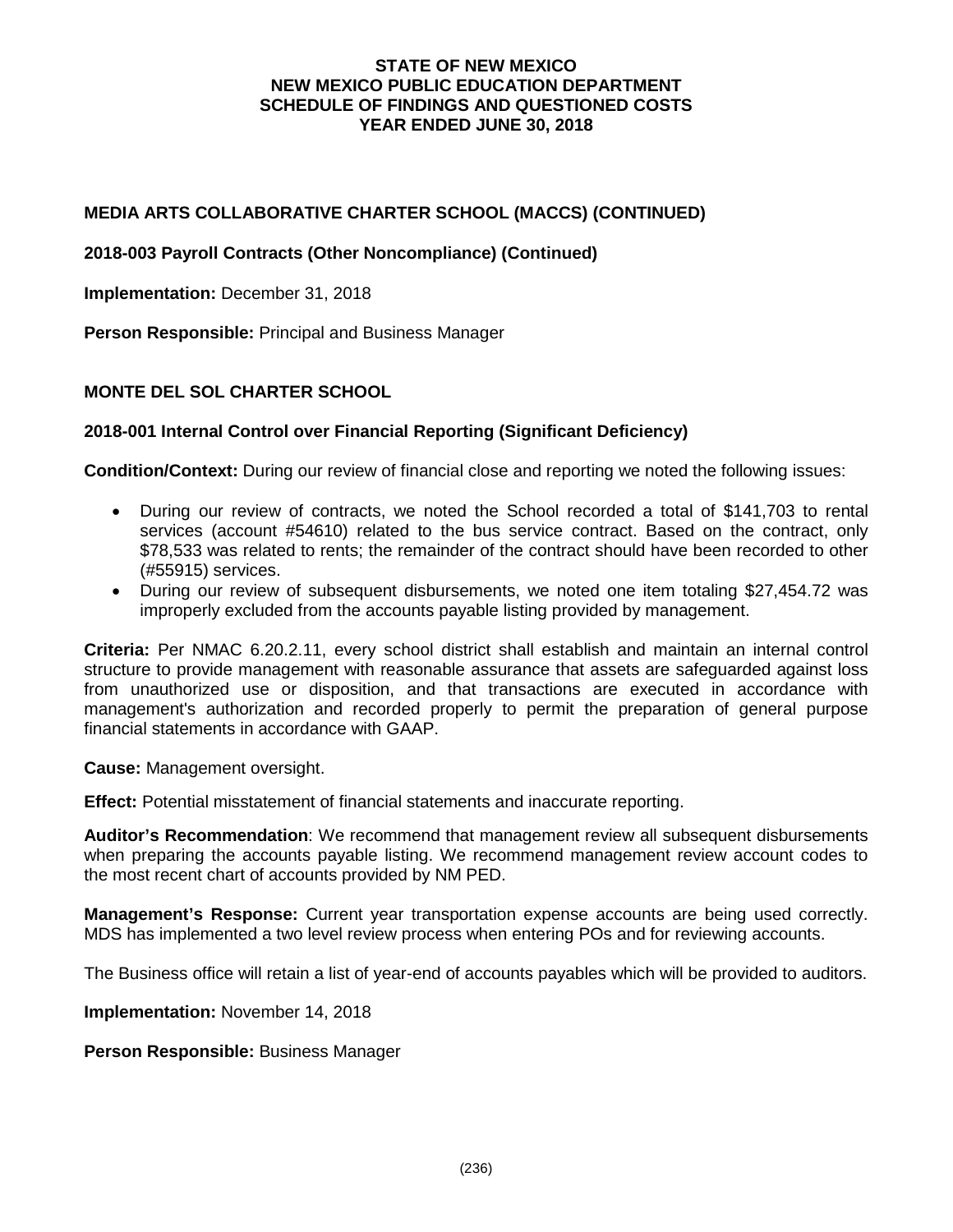## **MONTE DEL SOL CHARTER SCHOOL (CONTINUED)**

## **2018-002 Payroll Contributions (Previously #2016-002) (Significant Deficiency)**

**Condition/Context:** During our review of payroll contributions, we noted the following issues:

- Late fees of \$310 were paid due to inaccurate filings.
- Management was unable to reconcile accrued payroll of \$10,247 during our fieldwork.

*Management's Progress for Repeat Findings: Management failed to implement adequate controls to resolve the finding, and will work toward corrective action during FY2019.*

**Criteria:** Per NMAC 6.20.2.11, every school district shall establish and maintain an internal control structure to provide management with reasonable assurance that assets are safeguarded against loss from unauthorized use or disposition, and that transactions are executed in accordance with management's authorization and recorded properly to permit the preparation of general purpose financial statements in accordance with GAAP.

**Cause:** Management oversight.

**Effect:** Potential misstatement of financial statements and potential inaccurate reporting.

**Auditor's Recommendation**: We recommend that management routinely review the balance sheet and reconcile accrued payroll.

**Management's Response:** The Business Manager is doing a FY17 ERB/payroll reconciliation. A report has been requested from ERB on member contributions to reconcile remittances and submit them correctly by month and employee where necessary.

**Implementation:** December 31, 2018

**Person Responsible:** Business Manager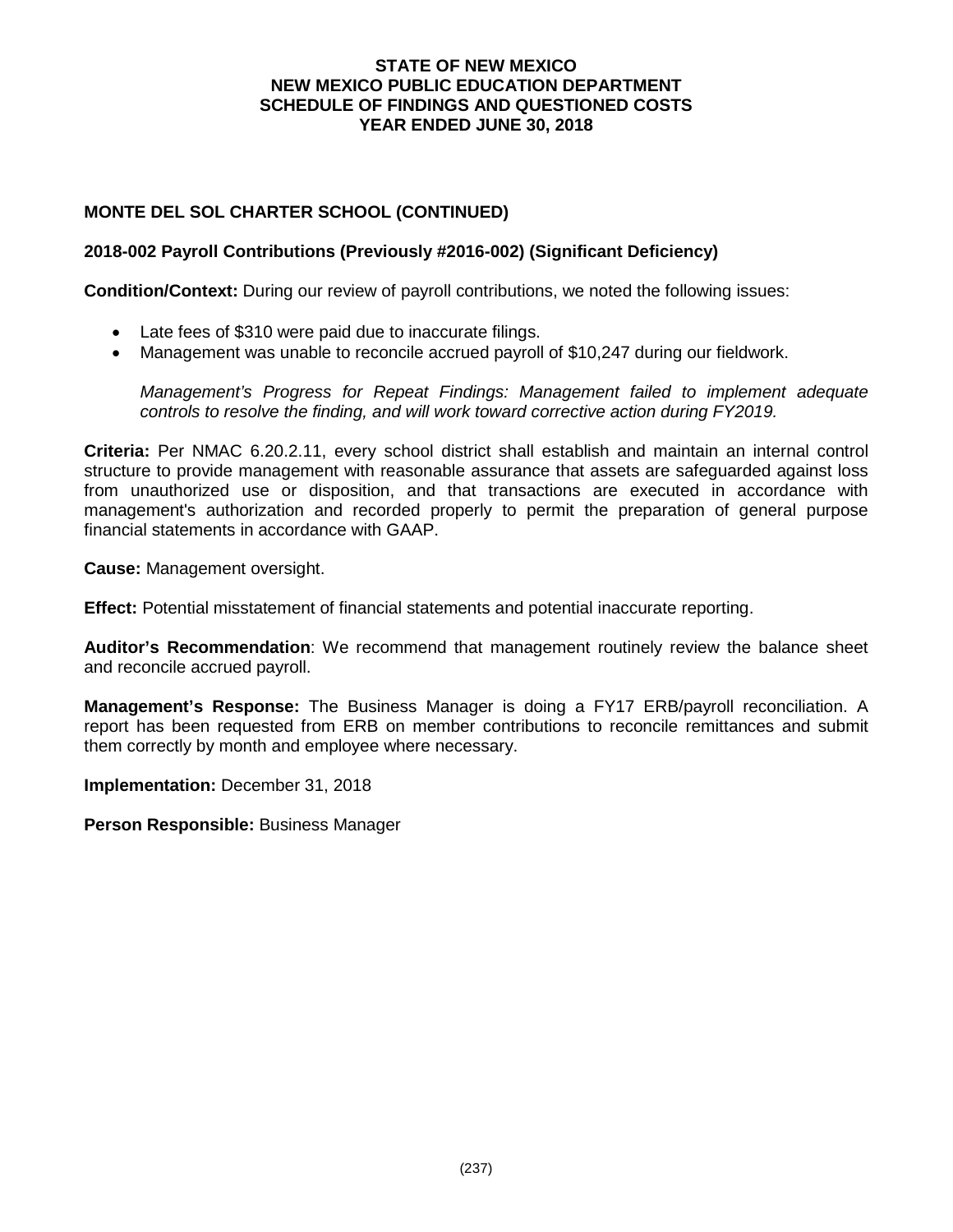## **MONTE DEL SOL CHARTER SCHOOL (CONTINUED)**

## **2018-003 Controls over Cash Disbursements (Previously #2016-002) (Other Noncompliance)**

**Condition/Context:** During our review of disbursements, we noted 5 out of 37 instances in which the purchase order was signed after the date goods/services were received by the school.

*Management's Progress for Repeat Findings: Management failed to implement adequate controls to resolve the finding, and will work toward corrective action during FY2019.*

**Criteria:** Per PSAB Supplement 13-Purchasing, the preparation and execution of a duly authorized purchase order must precede the placement of any order for goods, services or construction. Per NMAC 6.20.2.11, every school district shall establish and maintain an internal control structure to provide management with reasonable assurance that assets are safeguarded against loss from unauthorized use or disposition, and that transactions are executed in accordance with management's authorization and recorded properly to permit the preparation of general purpose financial statements in accordance with GAAP.

**Cause:** Management oversight.

**Effect:** Possible unauthorized purchases or purchases without adequate budget authority.

**Auditor's Recommendation:** We recommend that management establish appropriate controls and procedures to ensure all purchases have an approved purchase order/purchase requisition prior to the purchase.

**Management's Response:** Staff has been trained at the beginning in regards to POs processes. The POs must be submitted in a timely request prior to conducting any purchases. Staff will be reminded about this throughout the year during their required trainings. Head Learner will send an email out to staff reminding them of the proper procedures in regards to POs.

**Implementation:** December 31, 2018

**Person Responsible:** Business Manager, Office Manager, and Head Learner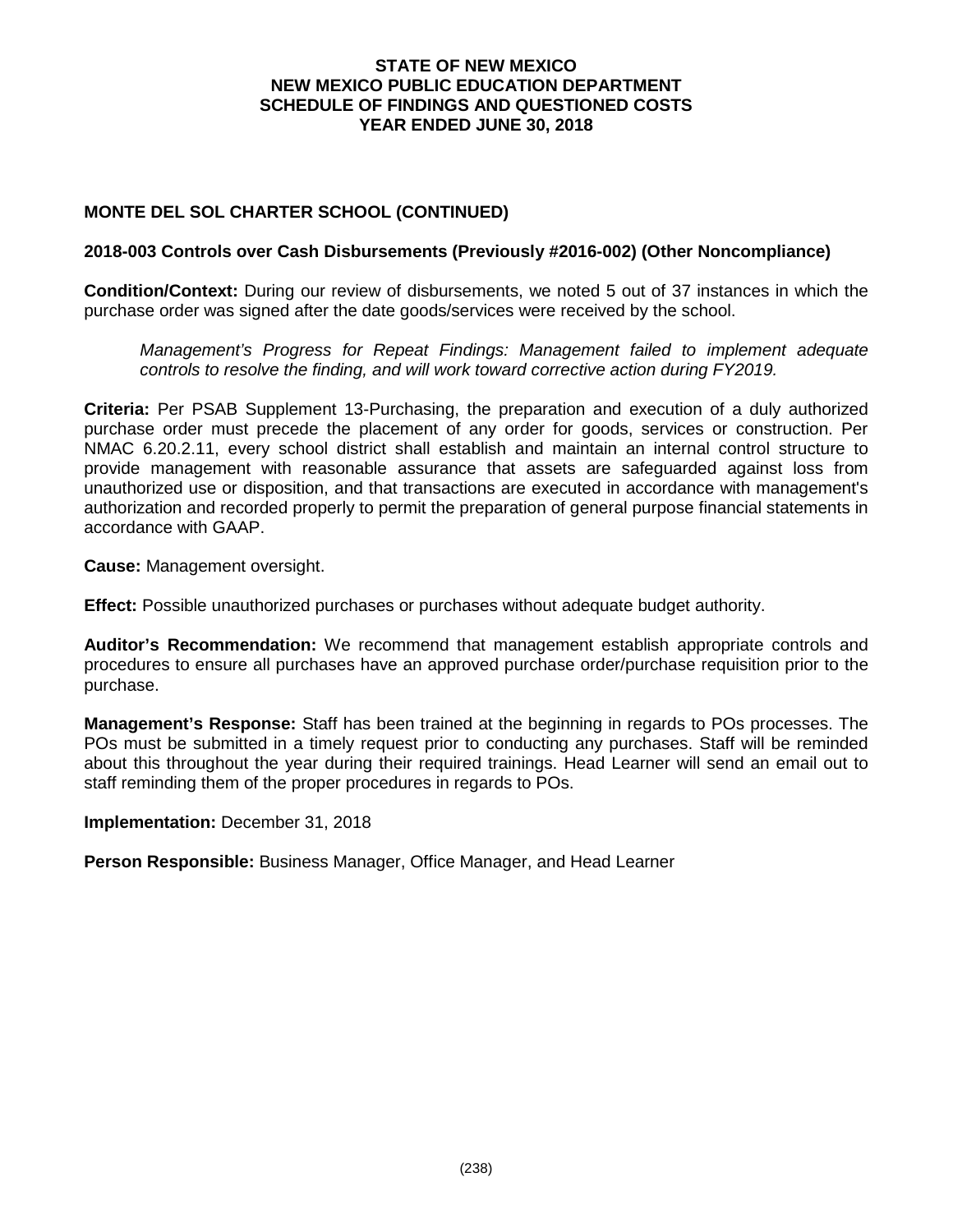## **MONTE DEL SOL CHARTER SCHOOL (CONTINUED)**

### **2018-004 Controls over Cash Receipts (Previously #2016-004) (Other Noncompliance)**

**Condition/Context:** During our review of cash receipts, we noted 7 out of 12 instances totaling \$71,337 in which a pre-numbered receipt was not used; thus we were unable to determine if the deposit was made within 24 hours of receipt.

*Management's Progress for Repeat Findings: Management failed to implement adequate controls to resolve the finding, and will work toward corrective action during FY2019.*

**Criteria:** Per NMAC 6.20.2.14 states that money received and receipted shall be deposited in the bank within twenty-four (24) hours or one banking day. Per NMAC 6.20.2.14, school districts shall establish and maintain a cash management program to safeguard cash and provide prompt and accurate reporting that adheres to cash management requirements of the applicable state and federal laws and regulations. The school district shall issue a factory pre-numbered receipt for all money received. Prenumbered receipts are to be controlled and secured. If a receipt is voided, all copies shall be marked "Void" and retained in the receipt book.

**Cause:** Procedures established by management to ensure proper documentation and timely deposit have not been established to ensure 100% compliance.

**Effect:** Noncompliance with NMAC 6.20.2.14.

**Auditor's Recommendation:** We recommend that pre-numbered receipts be utilized and receipt dates be formally documented.

**Management's Response:** Receipts will be in sequential order for accounting purpose. Pre-numbered receipts have been ordered and designated staff who receive funds and make deposits have been trained on the new procedures.

**Implementation:** November 30, 2018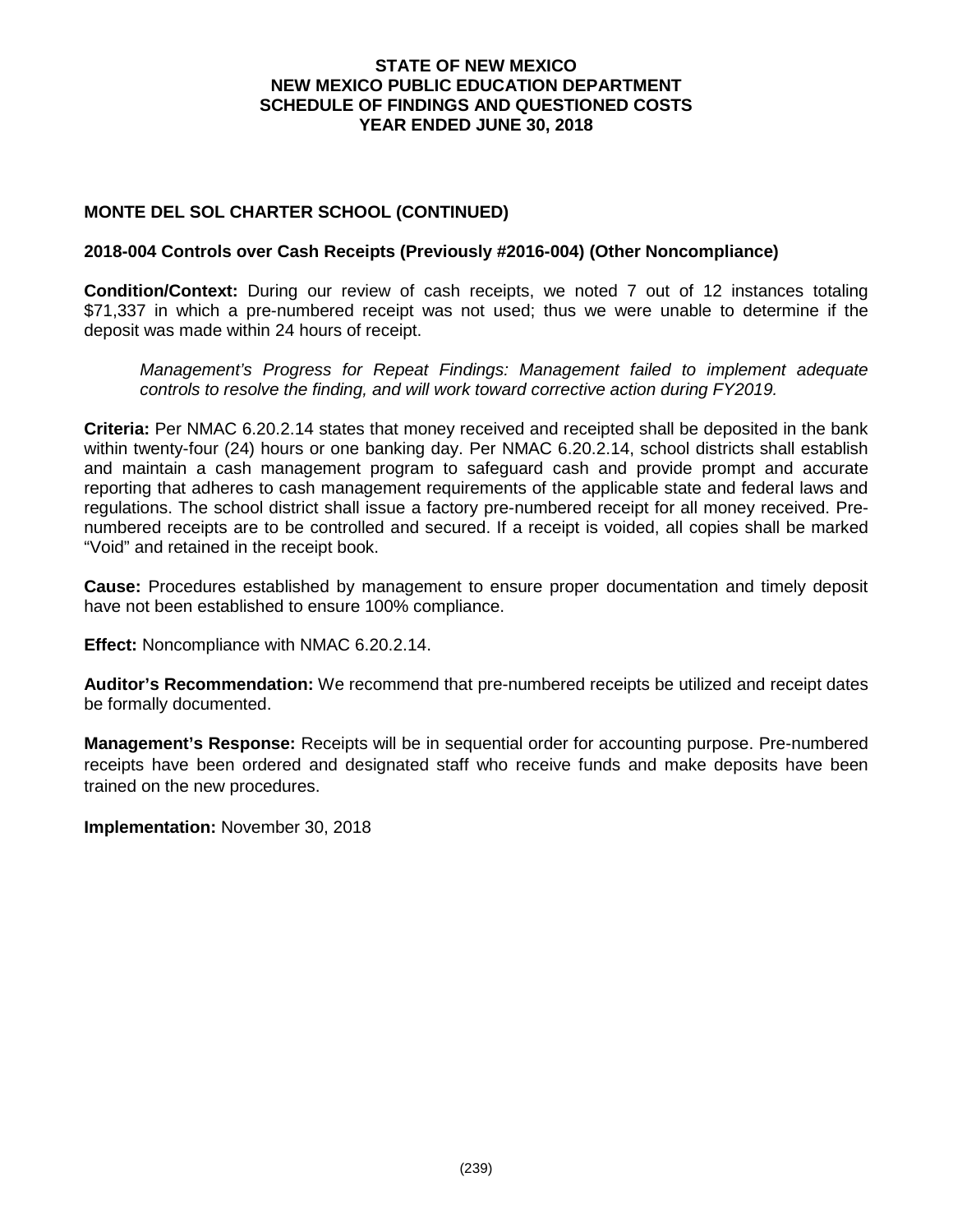## **MONTE DEL SOL CHARTER SCHOOL (CONTINUED)**

### **2018-005 Controls over Bank Reconciliation (Material Weakness)**

**Condition/Context:** During our review of the June 2018 bank reconciliation, we noted the following items were listed as outstanding electronic payments as of June 30, 2018.

- IRS outstanding payment of \$14,707.05, cleared bank July 9, 2018.
- NM RCH outstanding payment of \$9,981.25 cleared bank on July 12, 2018.
- NM ERB outstanding payment of \$85,460.71 cleared bank on July 12, 2018.

We noted the electronic payments were not initiated as of June 30, 2018, thus were not valid outstanding items against cash.

**Criteria:** Per NMAC 6.20.2.14, school districts shall establish and maintain a cash management program to safeguard cash and provide prompt and accurate reporting that adheres to cash management requirements of the applicable state and federal laws and regulations. All bank accounts shall be reconciled on a monthly basis.

**Cause:** Management oversight.

**Effect:** Noncompliance with applicable statutes. Misstatement of cash balances prior to auditor identification.

**Auditor's Recommendation:** We recommend that management record outstanding payments as outstanding items against cash only when the electronic payment is initiated.

**Management's Response:** Debits and credits for payroll and AP are system-generated entries and usually those entries are not reversed. MDS will make sure that all PR liabilities are processed before or by June 30 and any outstanding liability will be listed and provided to auditors.

**Implementation:** December 31, 2018

**Person Responsible:** Business Manager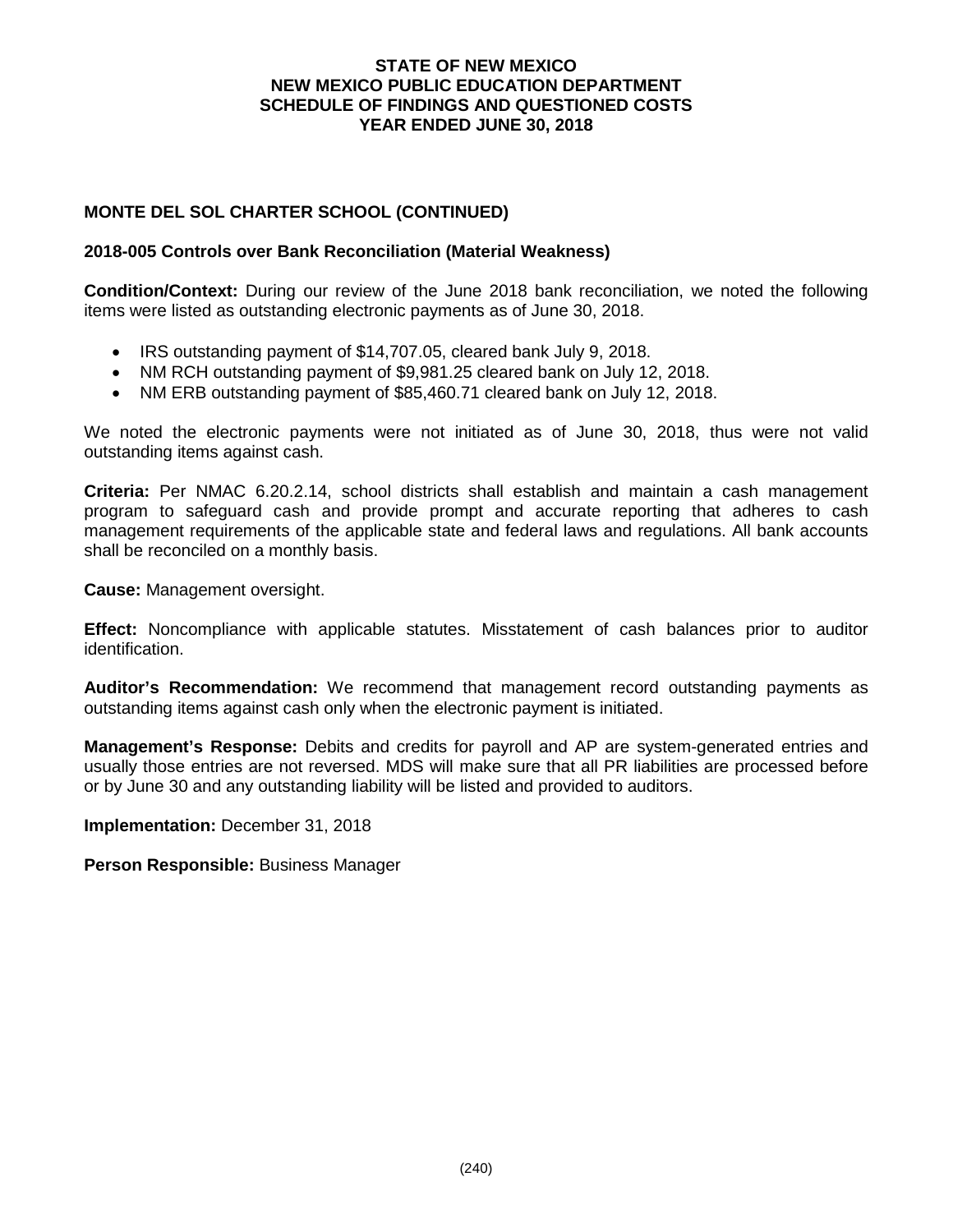## **MONTE DEL SOL CHARTER SCHOOL (CONTINUED)**

### **2018-006 Controls over Voluntary Deductions (Material Weakness)**

**Condition/Context:** During our review of accrued liabilities, we noted \$33,796 of voluntary contributions payable that consisted largely of 403(b) contributions. Management indicated they were unaware that 403(b) contributions were being withheld from employee paychecks and contributions were not remitted timely to the 403(b) administrator. Management did remit \$25,095 on September 11, 2018 related to the late contributions and has engaged the plan administrators to determine the amount of lost investment earnings due to the late contributions.

**Criteria:** The School has a fiduciary responsibility to properly withhold elected contributions my employees and remit them in a timely manner, in accordance with the plan administrator's requirements. Per 6.20.2.18 NMAC, the local board shall establish written payroll policies and procedures which comply with state and federal regulations on payroll, as well as maintaining strict internal controls, close supervision, and financial accounting in accordance with GAAP.

**Cause:** Management indicated they were unaware that employees had elected to participate in 403(b) plans and that payroll withholdings were occurring during fiscal year 2018.

**Effect:** Failure to uphold fiduciary responsibilities. Potential lost earnings by participants for which the School is liable to contribute any lost earnings. Noncompliance with NMAC 6.20.2.18.

**Auditor's Recommendation:** We recommend management routinely review accrued payroll and employee withholds to ensure withholds are being properly remitted and remitted in a timely fashion. We recommend management continue to work with the plan administrators to determine any lost earnings and for the School to make contributions to true-up participant accounts.

**Management's Response:** During implementation of the new accounting system in FY18, some of the vendor information didn't transfer correctly; therefore various employee deduction vendors where not correct in the new system. We worked throughout the year until this issue has been remediated. Contributions were sent after the fiscal year ended and a calculation on lost income is in process to make accounts whole. Deductions have been corrected for FY19 and contributions have been sent in a timely manner.

**Implementation:** October 31, 2018

**Person Responsible:** Business Manager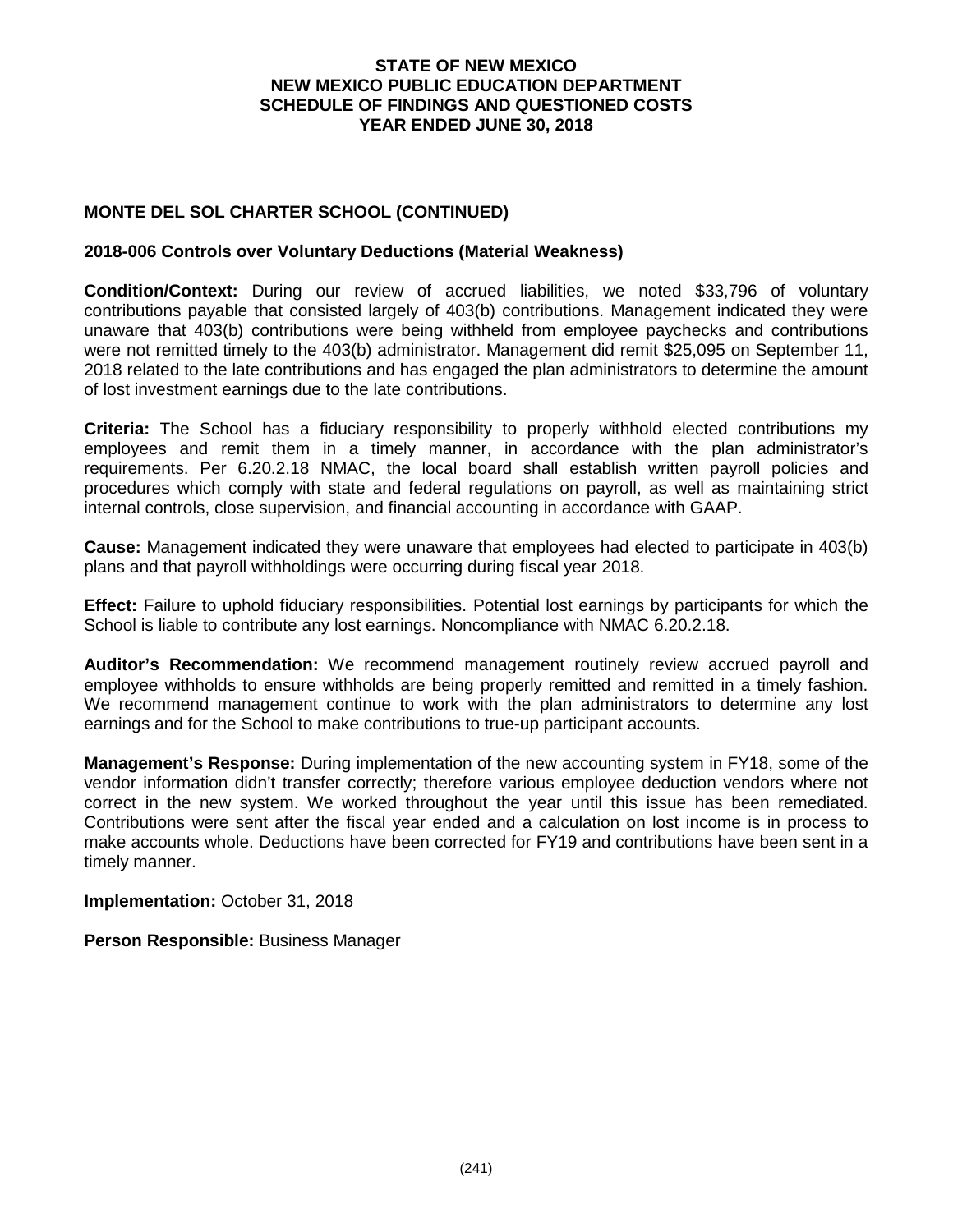# **MONTE DEL SOL CHARTER SCHOOL (CONTINUED)**

### **2018-007 Controls over Annual Inventory (Other Noncompliance)**

**Condition/Context:** The School did not perform an annual inventory as of June 30, 2018.

**Criteria:** NMSA 12-6-10 requires an annual inventory of all physical inventory of property and equipment costing more than \$5,000 to be performed.

**Cause:** Management oversight.

**Effect:** Noncompliance with NMSA 12-6-10.

**Auditor's Recommendation:** We recommend management perform an annual inventory as required by NMSA 12-6-10.

**Management's Response:** MDS is working on drafting fixed assets and inventory procedures for staff in charge to follow. MDS will work on implementing the fixed assets module in the accounting system to be accurate and more efficient on accounting for inventory and assets management.

**Implementation:** March 31, 2019

**Person Responsible:** Business Manager, Office Manager, IT, and Head Learner

### **MONTESSORI ELEMENTARY SCHOOL**

#### **2018-001 Internal Control over Financial Reporting (Other Noncompliance)**

**Condition/Context:** During our review of subsequent disbursements, we identified one disbursement of \$3,565 that should have been identified as accounts payable as of June 30, 2018 by management.

**Criteria:** Per NMAC 6.20.2.11, every school district shall establish and maintain an internal control structure to provide management with reasonable assurance that assets are safeguarded against loss from unauthorized use or disposition, and that transactions are executed in accordance with management's authorization and recorded properly to permit the preparation of general purpose financial statements in accordance with GAAP.

**Cause:** Lack of effective internal controls surrounding the year-end financial close and reporting process.

**Effect:** Possible misstatements to the financial statements.

**Auditor's Recommendation:** We recommend that management ensure that adequate internal controls are established surrounding the year-end financial close and reporting process.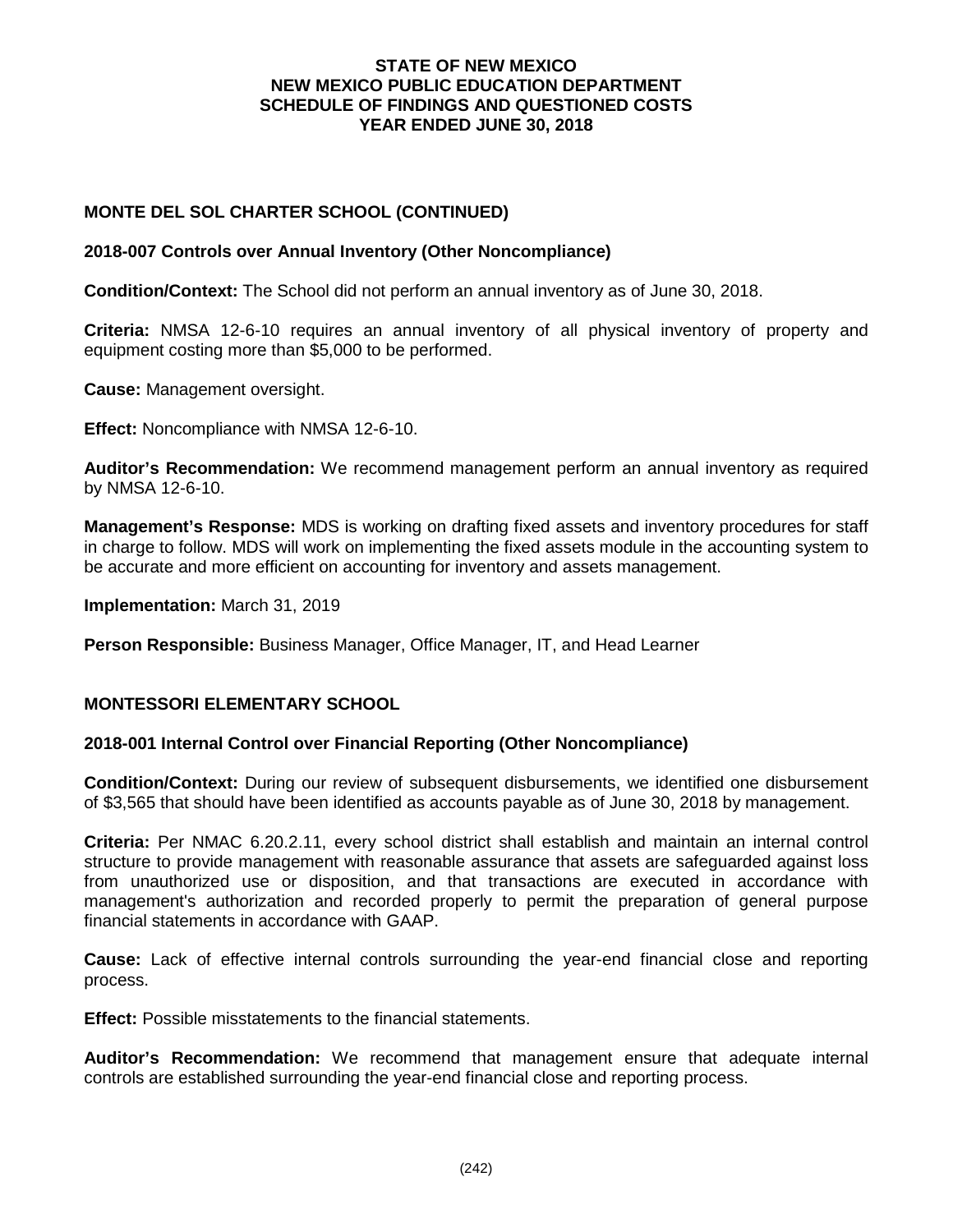# **MONTESSORI ELEMENTARY SCHOOL (CONTINUED)**

## **2018-001 Internal Control over Financial Reporting (Other Noncompliance) (Continued)**

**Management's Response:** The School's Audit Committee and Management are aware of the finding and are making changes to address the issue. The School's Business Manager will continue to implement the established internal controls to report year-end liabilities. The liability in question payment was made after year-end close because the items received were missing one item which was received after year-end.

**Implementation:** Ongoing

#### **Person Responsible:** Business Manager

### **NEW AMERICA SCHOOL**

#### **2018-001 Purchasing (Other Noncompliance)**

**Condition/Context:** During our testing over cash disbursements we identified the following:

• 2 out of 24 disbursements which included sales tax payments for tangible goods purchased by the School.

**Criteria:** Per PSAB Supplement 13-Purchasing, the preparation and execution of a duly authorized purchase order must precede the placement of any order for goods, services, or construction. Per NMAC 6.20.2.11, every school district shall establish and maintain an internal control structure to provide management with reasonable assurance that assets are safeguarded against loss from unauthorized use or disposition, and that transactions are executed in accordance with management's authorization and recorded properly to permit the preparation of general purpose financial statements in accordance with GAAP.

**Cause:** Management oversight.

**Effect:** Noncompliance with applicable rules and regulations.

**Auditor's Recommendation**: We recommend management implement effective controls to ensure that all purchases have a valid approved purchase order that covers the entire cost of the purchase in advance of the purchase.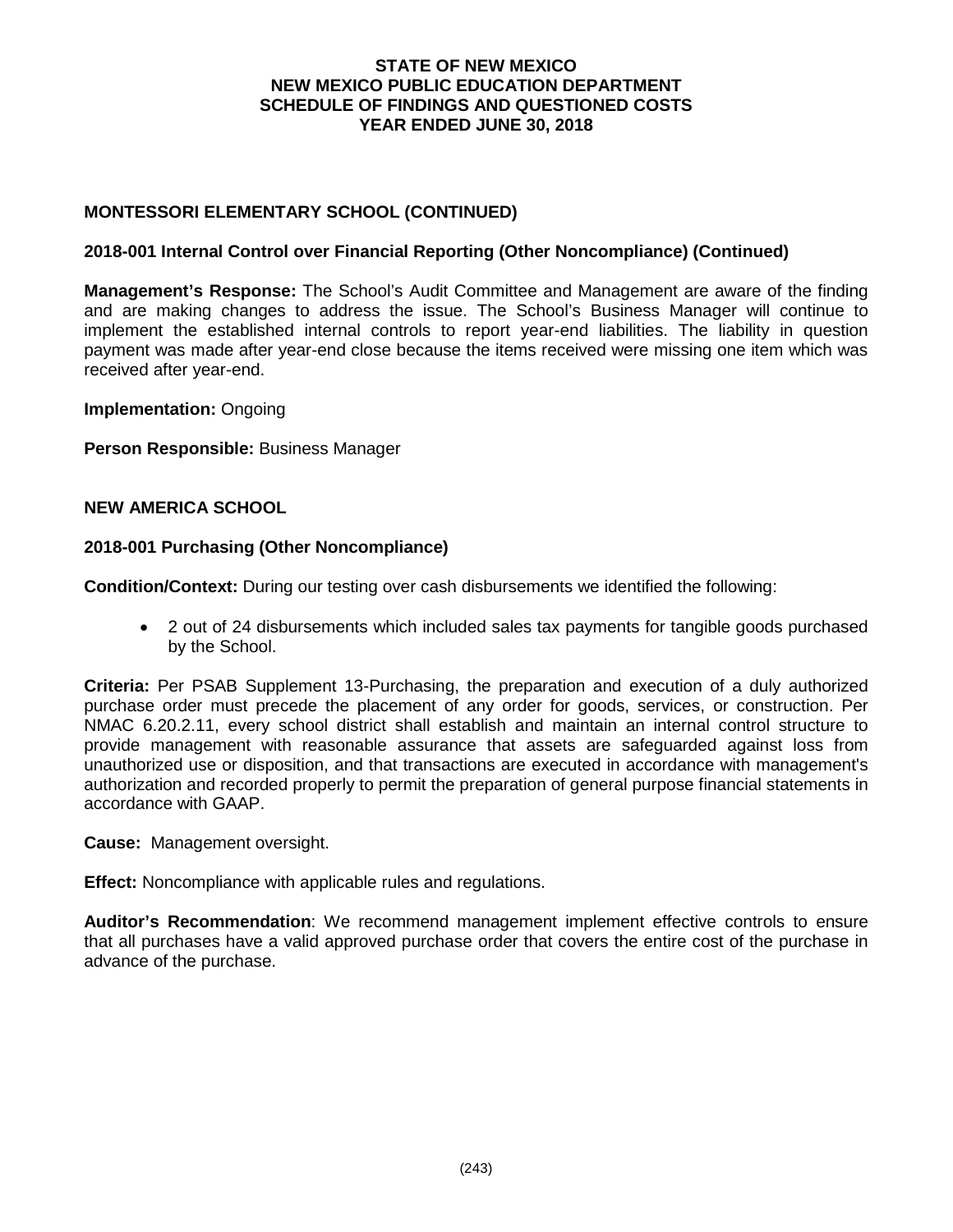## **NEW AMERICA SCHOOL (CONTINUED)**

## **2018-001 Purchasing (Other Noncompliance) (Continued)**

**Management's Response:** For the disbursement exceeding the PO amount, policy and procurement code will be reviewed to determine if a small percentage of a PO can be adjusted for underestimated expenditures. In this instance, the expenditure was underestimated by 5%. GRT was paid with the use of the P-Card. P-Card policy and procedures will be reviewed to determine how to prevent the paying of GRT on tangible goods.

#### **Implementation:** December 31, 2018

**Person Responsible:** Business Manager, Principal, CPO, GC (if policy is to be revised/acted on)

#### **NEW AMERICA SCHOOL OF LAS CRUCES**

#### **2018-001 Internal Control over Cash Receipts (Other Noncompliance)**

**Condition/Context:** During our audit, we noted the following issues as they relate to cash receipts:

- 4 out of 17 receipt packets with receipts totaling approximately \$4,500 that lacked individual cash receipt slips for each receipt. Each receipt slip contained numerous cash receipts, which also indicates that the payees didn't receive a carbon copy of the receipt.
- During our review of the cash receipting/handling process, we noted a lack of adequate segregation of duties. Receipt slips and daily bank deposit reconciliation were processed by the same individual who makes the actual bank deposit.

**Criteria:** Per NMAC 6.20.2.14, School districts shall establish and maintain a cash management program to safeguard cash and provide prompt and accurate reporting that adheres to cash management requirements of the applicable state and federal laws and regulations. The school district shall issue a factory pre-numbered receipt for all money received. Pre-numbered receipts are to be controlled and secured. If a receipt is voided, all copies shall be marked "Void" and retained in the receipt book. Each school district shall develop, establish, and maintain a structure of internal accounting controls and written procedures to provide for segregation of duties, a system of authorization and recording procedures, and sound accounting practices in performance of duties and functions. The duties to be segregated are the authorization to execute a transaction, recording the transaction, and custody of assets involved in the transaction.

**Cause:** Lack of adequate internal controls surrounding cash receipts.

**Effect:** Possible misappropriation of assets and misstatement to the financial statements.

**Auditor's Recommendation:** We recommend that procedures be updated and designated individuals understand their roles with the cash handing and receipting process. In addition, we recommend that compensating controls be considered in cases of limited staffing.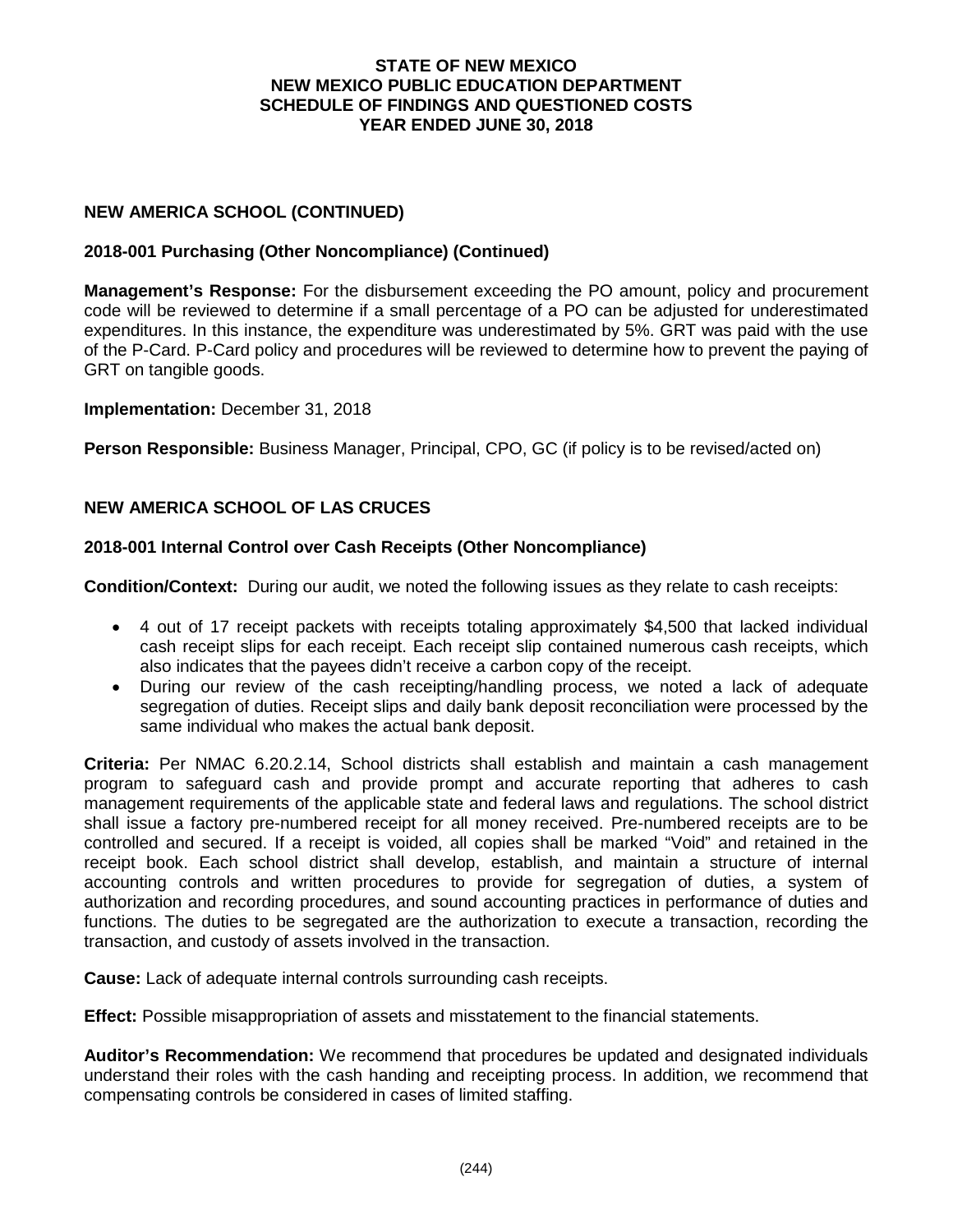# **NEW AMERICA SCHOOL OF LAS CRUCES (CONTINUED)**

## **2018-001 Internal Control over Cash Receipts (Other Noncompliance) (Continued)**

**Management's Response:** The School does have proper internal controls and procedures surrounding cash receipts in its policies. These controls and policies have been re-emphasized to the responsible staff to ensure they are followed correctly.

**Implementation:** 11/12/2018

**Person Responsible:** Business Manager, Assistant Business Manager

## **NEW MEXICO SCHOOL FOR THE ARTS**

## **2018-001 Internal Control over Payroll (Material Weakness)**

**Condition/Context:** During our audit we encountered numerous issues related to the compliance and financial accounting and reporting of payroll transactions.

- During our review of 5 personnel files, we noted 1 employee that was compensated \$1,550 more than the approved contract amount; also, the file lacked documentation to account for the additional compensation.
- 5 monthly ERB contributions were filed more than 15 days after the end of the previous month.
- A total of \$4,120 in employee voluntary 403(b) contributions from June/July 2017, which were not contributed to the plan until September 29, 2017.
- Accrued payroll account liabilities are not being reconciled.
- 941 filings for the first 3 quarters lacked evidence of review and approval and timely submission. In addition, the School incurred penalties of \$5,801.
- The ERB contribution in July 2017 for the FY17 summer payroll was approximately \$17,000 lower than it should have been, which is yet to be contributed to ERB.
- Due to the implementation of the new system, not all of the FY18 accrued payroll liabilities were reflected in the trial balance provided. As a result, an adjustment in the amount of \$92,000 was required to properly reflect the liabilities and related expenditures as of June 30, 2018.
- Approximately \$52,000 in payroll related liabilities were incorrectly classified as outstanding items in the bank reconciliation and required a reclassification journal entry to properly reflect the cash and payroll liabilities as of June 30, 2018.

**Criteria:** Per NMAC 6.20.2.18, the local board shall establish written payroll policies and procedures which comply with state and federal regulations on payroll, as well as maintaining strict internal controls, close supervision, and financial accounting in accordance with GAAP. School district shall maintain and have available for inspection the following employee record documentation: employment contracts (including increments), personnel/payroll action forms, certification records, employment eligibility verification (federal form I-9 for citizenship certification), federal and state withholding allowance certification, pay deductions authorizations, pay or position change notices, Education Retirement Act plan application, and direct deposit authorization. ERB require the monthly contributions to be submitted within 15 days of the end of the month. Per NMAC 6.20.2.11, every school district shall establish and maintain an internal control structure to provide management with reasonable assurance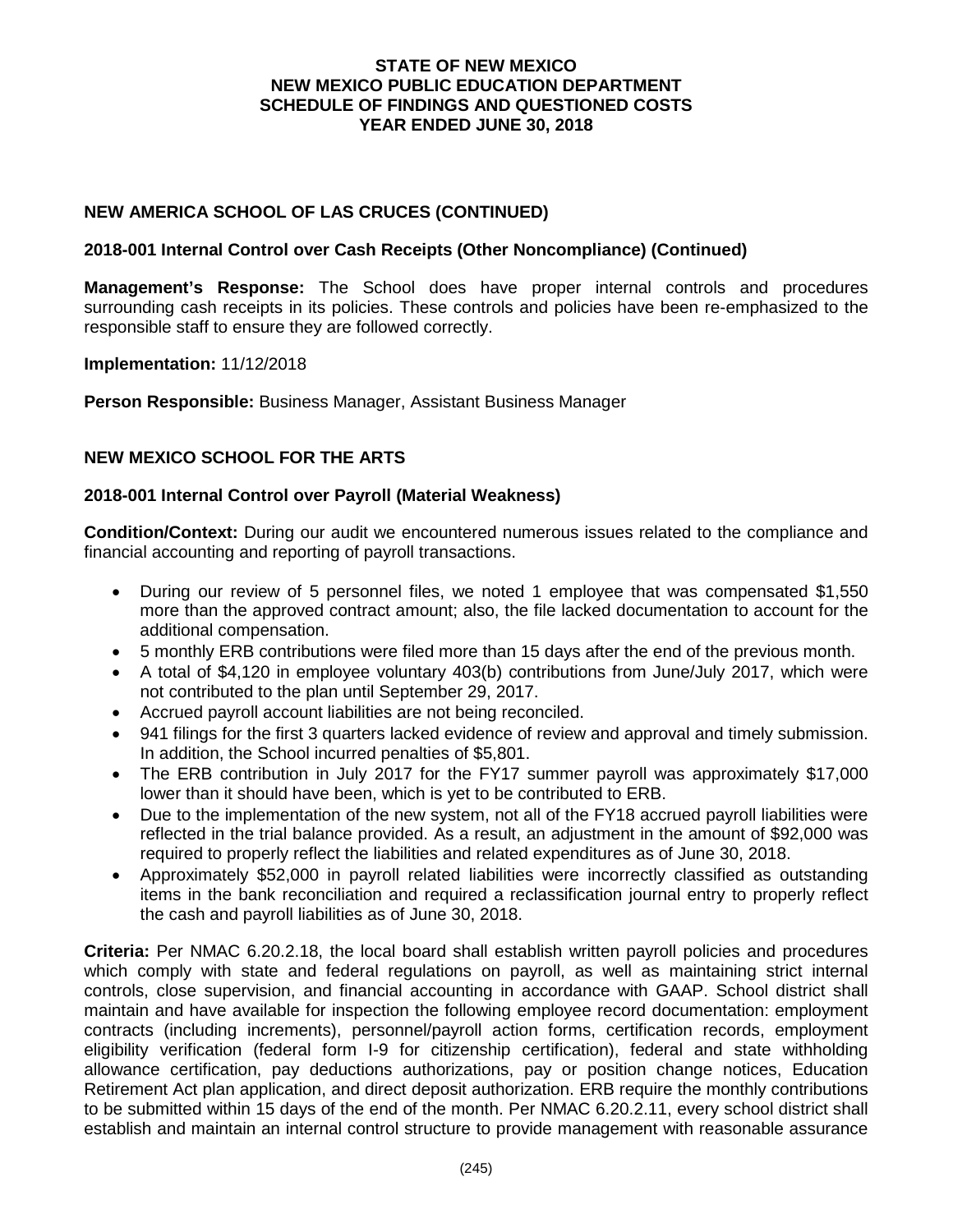# **NEW MEXICO SCHOOL FOR THE ARTS (CONTINUED)**

### **2018-001 Internal Control over Payroll (Material Weakness) (Continued)**

**Criteria (Continued):** that assets are safeguarded against loss from unauthorized use or disposition, and that transactions are executed in accordance with management's authorization and recorded properly to permit the preparation of general purpose financial statements in accordance with GAAP.

**Cause:** Lack of adequate controls surrounding the financial accounting, reporting, and other compliance matters related to payroll during the fiscal year.

**Effect:** Noncompliance with applicable rules and regulations, misstatements to the financial statements.

**Auditor's Recommendation**: We acknowledge that management hired a new business manager at the end of the fiscal year and has already implemented various controls and processes to address these issues that were identified. We recommend management evaluate all processes and procedures surrounding the payroll accounting and reporting to ensure that they have implemented effective controls to address all of the issues.

**Management's Response:** NMSA made a decision to switch Business Managers and the Financial Management Software system at the beginning of the fiscal year. The combination of these two changes became an issue. Management recognized the issue and took action by changing Business Managers.

**Implementation:** Some of the corrections were made in FY18 while others were made in FY19 due to timing constraints.

**Person Responsible:** Internal controls have been updated and implemented to resolve these issues.

## **2018-002 Internal Control Structure (Significant Deficiency)**

**Condition/Context:** During our audit, we identified the following items related to the overall internal control structure during the year:

- Bank reconciliations during the year were not being prepared and reviewed in a timely manner.
- 5 of 10 journal entries reviewed lacked evidence of review and approval by someone independent of the preparer.
- 2 out of 20 deposits reviewed lacked evidence of a pre-numbered receipt or proper signatures on the pre-numbered receipts.

**Criteria:** Every school district shall establish and maintain an internal control structure to provide management with reasonable assurance that assets are safe-guarded against loss from unauthorized use or disposition, and that transactions are executed in accordance with management's authorization and recorded properly to permit the preparation of financial statements in accordance with GAAP.

**Cause:** During the year, the School had 3 different business managers and lacked an adequate overall internal control environment.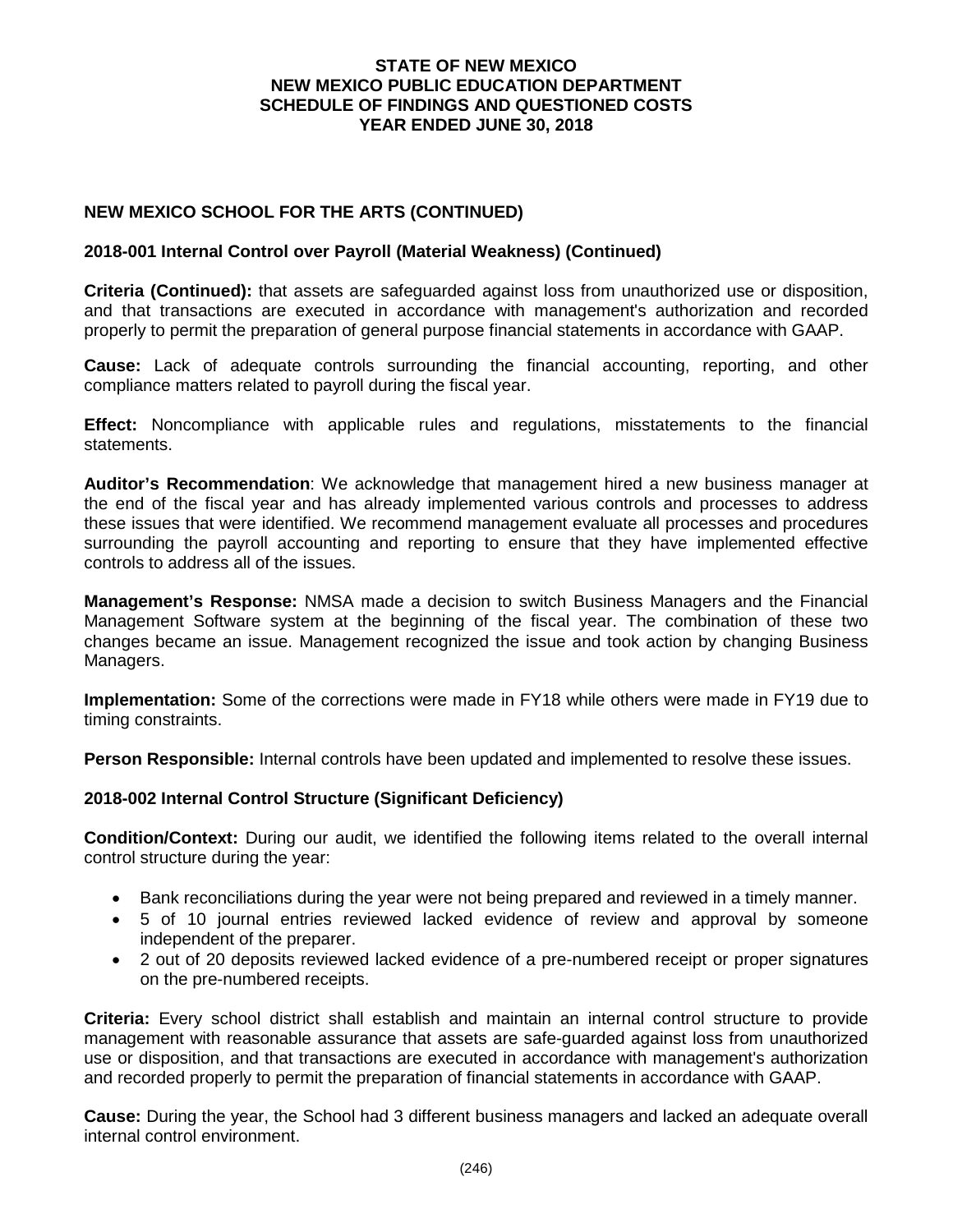# **NEW MEXICO SCHOOL FOR THE ARTS (CONTINUED)**

### **2018-002 Internal Control Structure (Significant Deficiency) (Continued)**

**Effect:** Possible misstatement to the financial statements if management doesn't properly identify capital assets.

**Auditor's Recommendation:** We acknowledge that management hired a new business manager at the end of the fiscal year and has already implemented various controls and processes to address these issues that were identified. We recommend management evaluate all processes and procedures surrounding the internal control structure to ensure that they have implemented effective controls to address all of the issues.

**Management's Response:** NMSA made a decision to switch Business Managers and the Financial Management Software system at the beginning of the fiscal year. The combination of these two changes became an issue. Management recognized the issue and took action by changing Business Managers.

**Implementation:** Some of the corrections were made in FY18 while others were made in FY19 due to timing constraints.

**Person Responsible:** Internal controls have been updated and implemented to resolve these issues. Bank reconciliations are reviewed monthly at the finance committee meetings. Journal entries are reviewed and approved by management

#### **2018-003 Purchasing (Other Noncompliance)**

**Condition/Context:** During our audit, we identified the following issues during our review of 42 disbursements:

- 1 disbursement included sales tax of \$151 on purchases for tangible property in which the school is exempt from NM GRT.
- 1 disbursement that lacked an approved purchase order or requisition and included a late charge of \$50.
- 1 disbursement in the amount of \$15,224 that lacked evidence of an approval on the purchase order.

**Criteria:** Per PSAB Supplement 13-Purchasing, the preparation and execution of a duly authorized purchase order must precede the placement of any order for goods, services, or construction. Per NMAC 6.20.2.11, every school district shall establish and maintain an internal control structure to provide management with reasonable assurance that assets are safeguarded against loss from unauthorized use or disposition, and that transactions are executed in accordance with management's authorization and recorded properly to permit the preparation of general purpose financial statements in accordance with GAAP.

**Cause:** Management oversight. In addition, during the year the School had 3 different business managers and lacked an adequate overall internal control environment.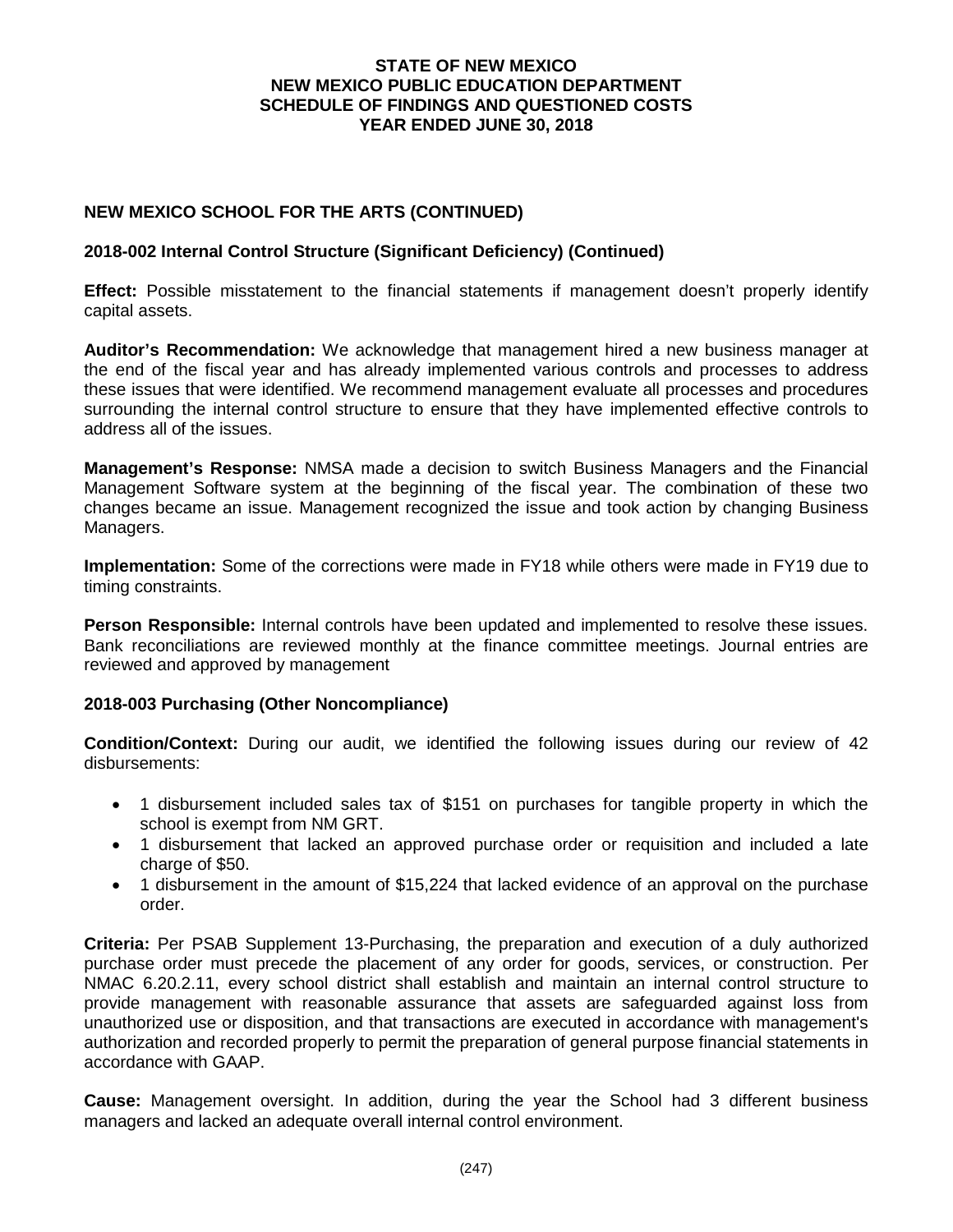## **NEW MEXICO SCHOOL FOR THE ARTS (CONTINUED)**

### **2018-003 Purchasing (Other Noncompliance) (Continued)**

**Effect:** Noncompliance with applicable rules and regulations.

**Auditor's Recommendation**: We recommend management implement effective controls to ensure that all purchases have a valid approved purchase order that covers the entire cost of the purchase in advance of the purchase.

**Management's Response:** NMSA made a decision to switch Business Managers and the Financial Management Software system at the beginning of the fiscal year. The combination of these two changes became an issue. Management recognized the issue and took action by changing Business Managers.

**Implementation:** Some of the corrections were made in FY18 while others were made in FY19 due to timing constraints.

**Person Responsible:** Internal controls have been updated and implemented to resolve these issues.

## **NORTH VALLEY ACADEMY**

#### **2018-001 Untimely Cash Receipts (Other Noncompliance)**

**Condition/Context:** During our review of 12 cash receipts, we noted one cash receipt in the amount of \$92 that was not deposited within 24 hours of receipt.

**Criteria:** NMAC 6.20.2.14 states that money received and receipted shall be deposited in the bank within twenty-four (24) hours or one banking day.

**Cause:** Management oversight.

**Effect:** Noncompliance with NMAC 6.20.2.14. Possible misappropriation of School assets.

**Auditor's Recommendation:** We recommend that management establish a process to ensure timely deposit of all cash receipts.

**Management's Response:** The School will review the requirements of NMAC 6.20.2.14 with the individual responsible for preparing and delivering the bank deposits. The School will also designate another individual/s to prepare and deliver the bank deposits to serve as a back-up when the responsible individual is absent.

**Implementation:** December 31, 2018

**Person Responsible:** Business Manager/Principal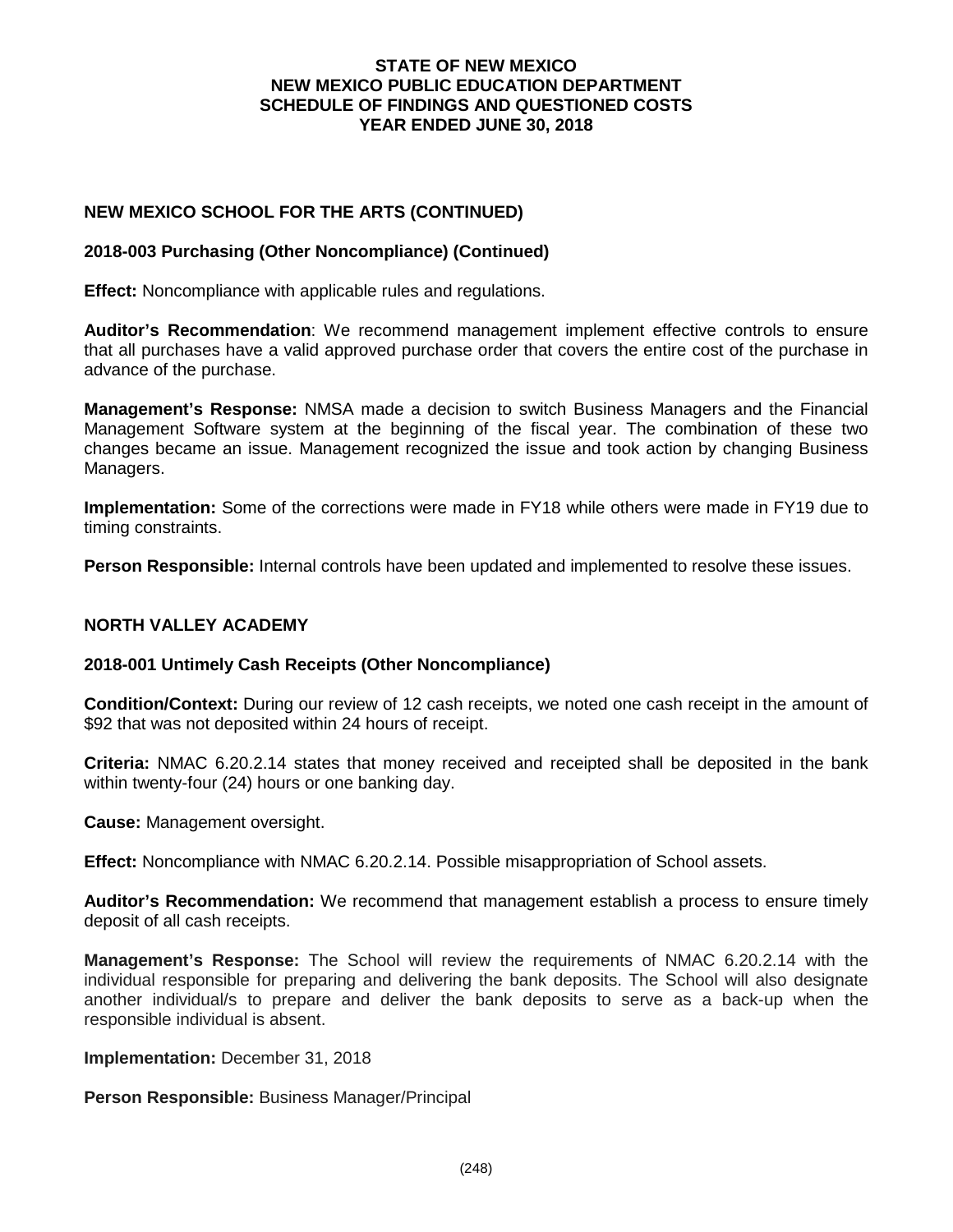## **RED RIVER VALLEY CHARTER SCHOOL**

#### **2018-001 Chief Procurement Officer (Previously #2015-001) (Other Noncompliance)**

**Condition/Context:** The School did not have a chief procurement officer (CPO) during fiscal year 2018.

*Management's Progress for Repeat Findings: Management failed to implement adequate controls to resolve the finding, and will work toward corrective action during FY2019.*

**Criteria:** 13-1-95.2 NMSA 1978 requires each local public body to have a chief procurement officer.

**Cause:** Management oversight.

**Effect:** Noncompliance with state statute.

**Auditor's Recommendation**: We recommend that management enroll in the appropriate training, test for certificate, and notify the General Services Department of the School's CPO.

**Management's Response:** The School Administrator became a Chief Procurement Officer on October 19, 2018.

**Implementation:** October 19, 2018

**Person Responsible:** School Admin.

#### **2018-002 Controls over Cash Receipts (Other Noncompliance)**

**Condition/Context:** During our review of cash receipts, we noted the following issues:

- Pre-numbered receipts are not utilized by the school when receipting cash and checks.
- The School does not formally document the date cash and checks are received; thus we were unable to determine if monies were deposited with 24 hours of receipt.

**Criteria:** Per NMAC 6.20.2.14 states that money received and receipted shall be deposited in the bank within twenty-four (24) hours or one banking day. Per NMAC 6.20.2.14, school districts shall establish and maintain a cash management program to safeguard cash and provide prompt and accurate reporting that adheres to cash management requirements of the applicable state and federal laws and regulations. The school district shall issue a factory pre-numbered receipt for all money received. Prenumbered receipts are to be controlled and secured. If a receipt is voided, all copies shall be marked "Void" and retained in the receipt book.

**Cause:** Procedures established by management to ensure proper documentation and timely deposit have not been established to ensure 100% compliance.

**Effect:** Noncompliance with NMAC 6.20.2.14.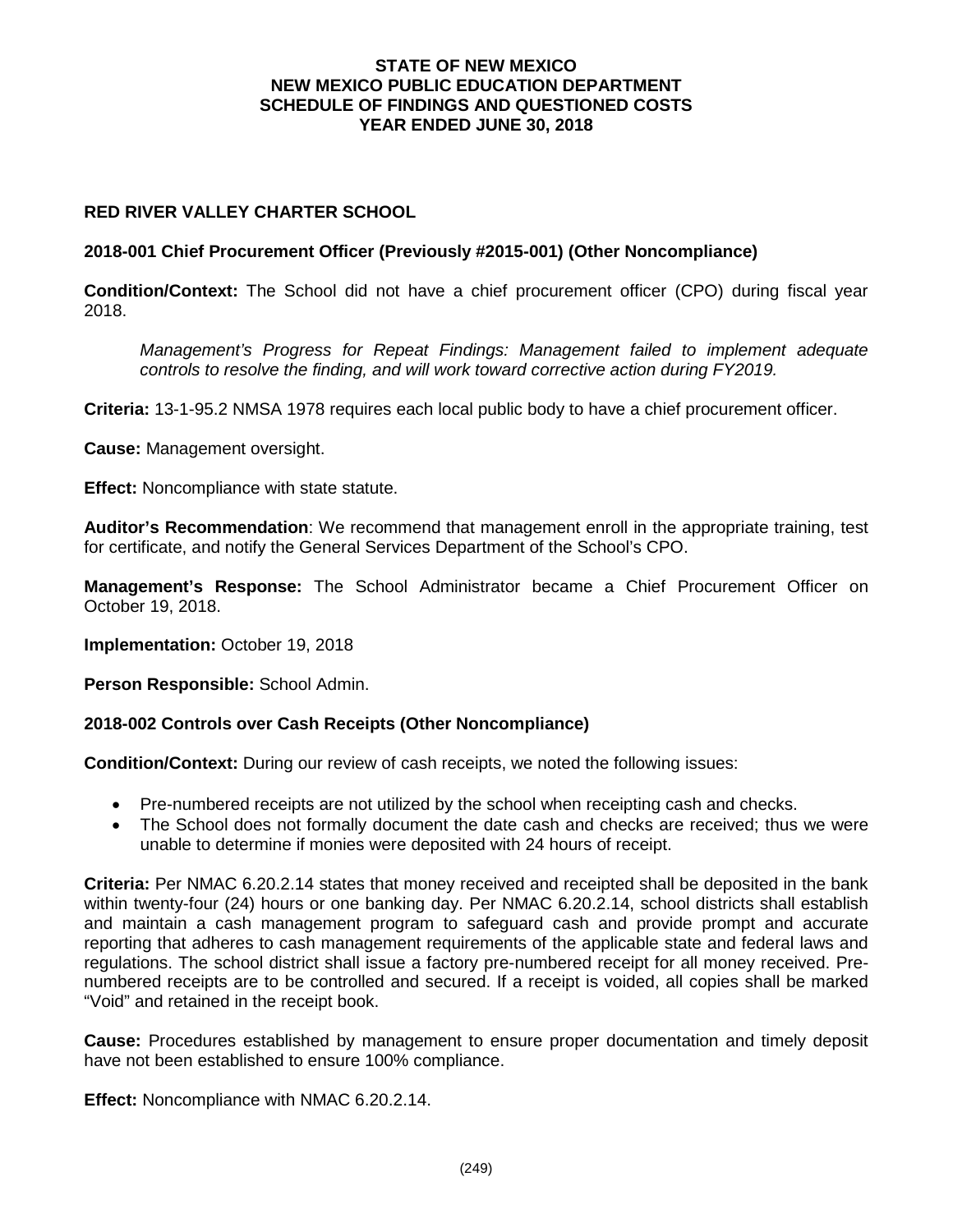# **RED RIVER VALLEY CHARTER SCHOOL (CONTINUED)**

### **2018-002 Controls over Cash Receipts (Other Noncompliance) (Continued)**

**Auditor's Recommendation:** We recommend that pre-numbered receipts be utilized and receipt dates be formally documented.

**Management's Response:** Red River Valley Charter School will update their school policy and bring the updated policy to the Governance Council on November 19, 2018 to ensure that received cash and checks are formally documented and that pre-numbered receipts are utilized. Once completed, controls will be implemented by the Head Administrator and the Office Manager.

**Implementation:** November 19, 2018

**Person Responsible:** Business Manager/School Admin.

#### **2018-003 Purchasing (Other Noncompliance)**

**Condition/Context:** During our review of disbursements, we noted 1 out of 16 disbursements for which services were performed prior to the approval of the purchase order.

**Criteria:** Per PSAB Supplement 13-Purchasing, the preparation and execution of a duly authorized purchase order must precede the placement of any order for goods, services, or construction. Per NMAC 6.20.2.11, every school district shall establish and maintain an internal control structure to provide management with reasonable assurance that assets are safeguarded against loss from unauthorized use or disposition, and that transactions are executed in accordance with management's authorization and recorded properly to permit the preparation of general purpose financial statements in accordance with GAAP.

**Cause:** Management oversight.

**Effect:** Possible unauthorized purchases or purchases without adequate budget authority.

**Auditor's Recommendation:** We recommend that management establish appropriate controls and procedures to ensure all purchases have an approved purchase order/purchase requisition prior to the purchase.

**Management's Response:** The School's Office Manager will notify vendors that goods and services cannot be purchased without a preexisting purchase order. The School's Office Manager will submit all invoices for review prior to printing checks. The contracted Business Manager will confirm that the PO was issued at a date earlier than the received invoice date before approving payment. This will ensure that goods and services are not purchased without a pre-existing purchase order. If an invoice received has a date prior to the date of a purchase order, the School will ask the vendor to send a new invoice.

**Implementation:** December 31, 2018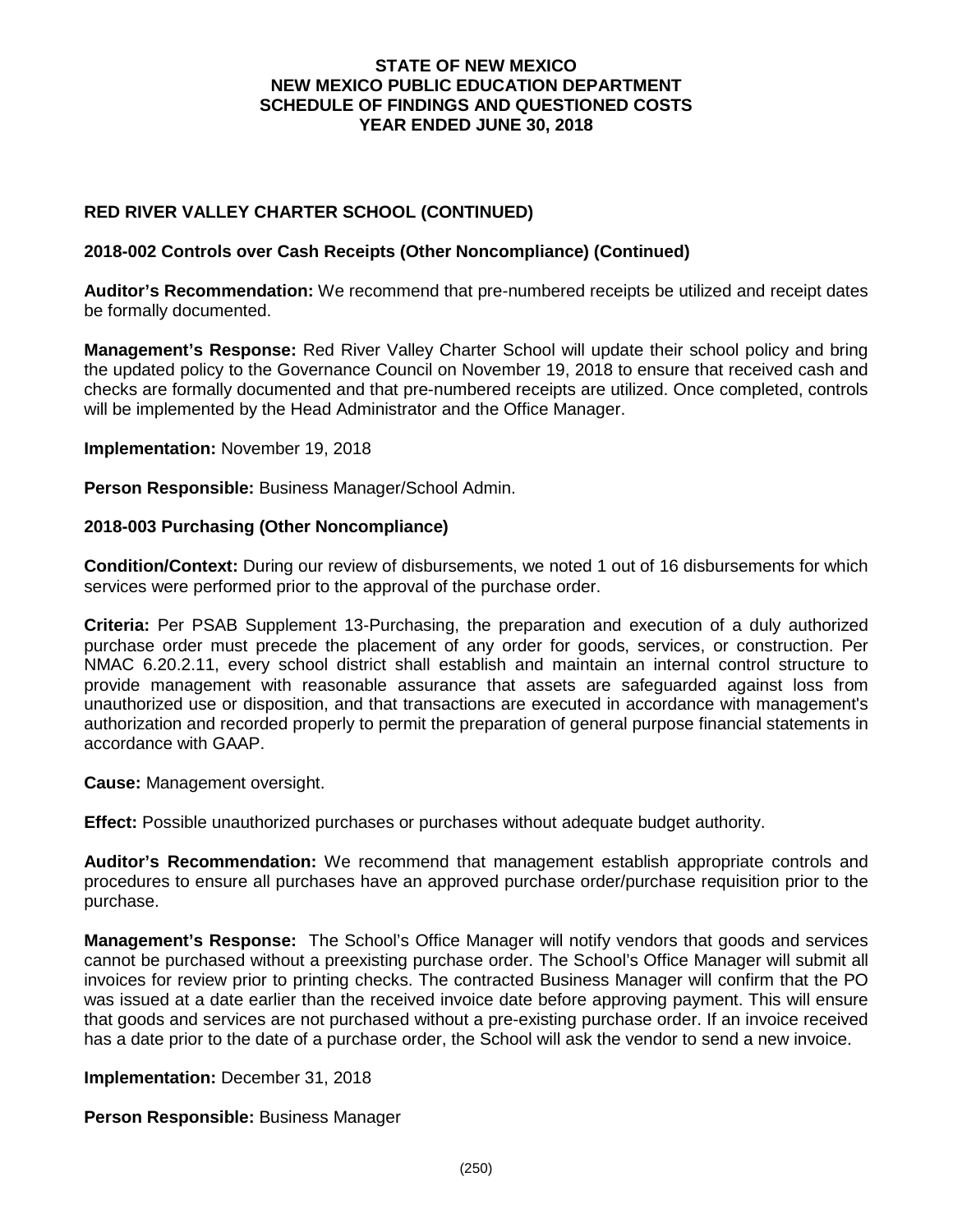# **RED RIVER VALLEY CHARTER SCHOOL (CONTINUED)**

## **2018-004 Internal Control over Capital Assets (Significant Deficiency)**

**Condition/Context:** During our review of capital assets, we noted the School excluded a capital asset addition of \$21,600 from the capital asset listing and rollforward.

**Criteria:** Per NMAC 6.20.2.11, every school district shall establish and maintain an internal control structure to provide management with reasonable assurance that assets are safeguarded against loss from unauthorized use or disposition, and that transactions are executed in accordance with management's authorization and recorded properly to permit the preparation of general purpose financial statements in accordance with GAAP.

**Cause:** Lack of established procedures to identify capital asset additions.

**Effect:** Misstatement of capital assets.

**Auditor's Recommendation**: We recommend management establish a procedure to review all purchases to identify any capital asset additions.

**Management's Response:** The School's Business Manager will maintain a Fixed Asset Listing that tracks depreciation and records all assets the School purchases.

**Implementation:** December 31, 2018

**Person Responsible:** Business Manager

## **ROOTS AND WINGS COMMUNITY SCHOOL**

## **2018-001 Internal Control over Capital Assets (Significant Deficiency)**

**Condition/Context:** During our review of capital assets, it was identified that the School does not have a current asset listing nor could identify the physical assets that made up the 2017 fiscal year-end balance of approximately \$193,700 in capital assets, with a net book value of approximately \$107,600. Without an asset listing, the School was unable to determine if the assets are still owned by the School or if they have been disposed of. Without the proper identification of assets, the School failed to perform an annual physical inventory over all of its assets.

**Criteria:** Per NMAC 6.20.2.11, every school district shall establish and maintain an internal control structure to provide management with reasonable assurance that assets are safeguarded against loss from unauthorized use or disposition, and that transactions are executed in accordance with management's authorization and recorded properly to permit the preparation of general purpose financial statements in accordance with GAAP.

**Cause:** Lack of established internal controls over capital assets to include the lack of a detailed asset listing and completion of an annual asset inventory.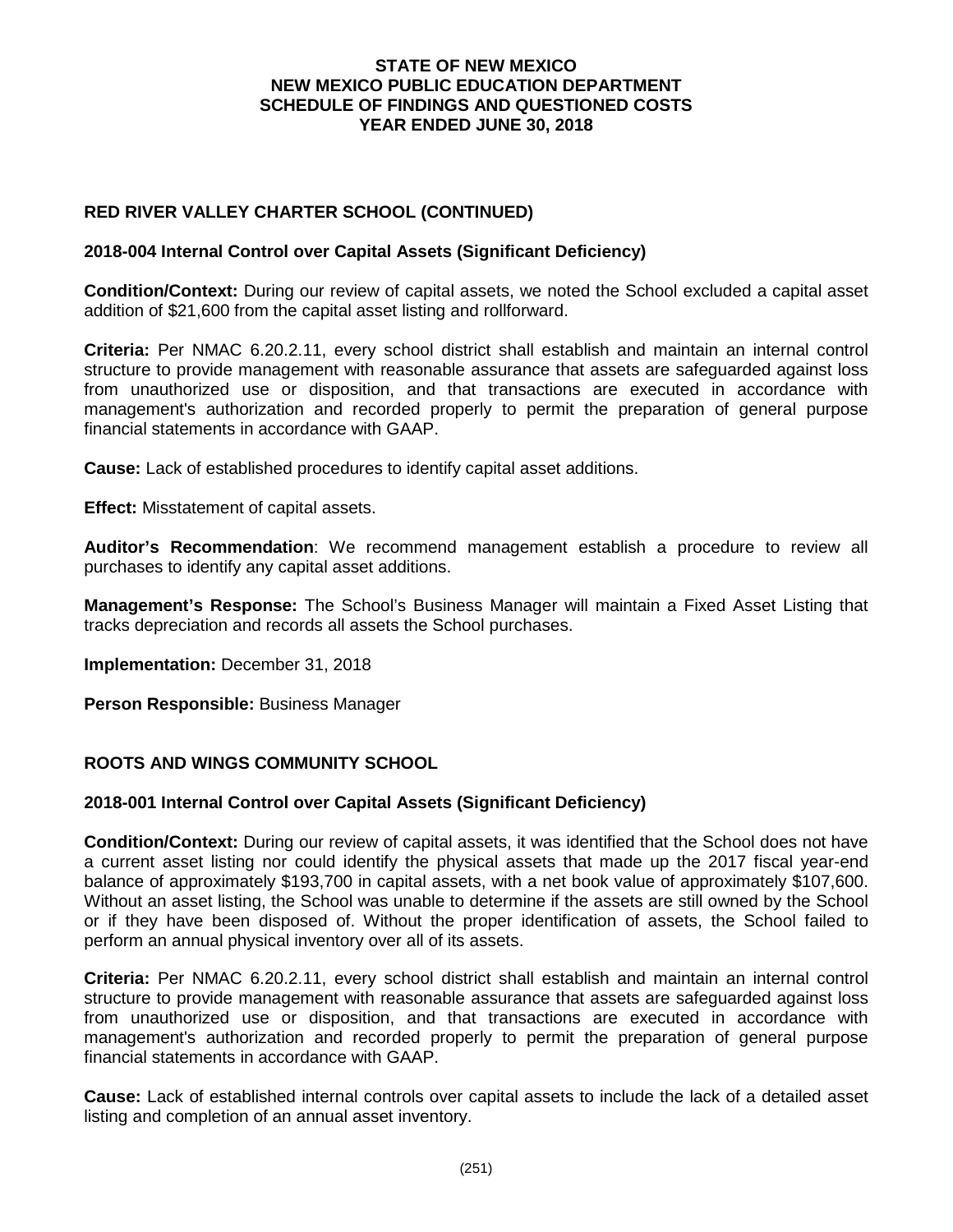# **ROOTS AND WINGS COMMUNITY SCHOOL (CONTINUED)**

## **2018-001 Internal Control over Capital Assets (Significant Deficiency) (Continued)**

**Effect:** Noncompliance with applicable statutes and possible misappropriation of asset of the School.

**Auditor's Recommendation:** We recommend that management establish proper internal controls over capital asset tracking and the financial reporting of its assets.

**Management's Response:** The school obtained the fixed asset listing from the former auditor and has reviewed it to ensure that the listing is accurate as of November 2018. The fixed asset listing will be maintained by the school's Business Manager going forward to ensure that all assets are accurately tracked and verified at year end by conducting an annual inventory.

**Implementation:** December 31, 2018

#### **Person Responsible:** Business Manager

#### **2018-002 Internal Controls over Cash Disbursements (Previously #2015-003) (Significant Deficiency)**

**Condition/Context:** During our audit, we identified the following issues related to purchasing:

- 10 out of 21 disbursements totaling \$16,211 lacked a purchase order or lacked an approval signature on the purchase order provided.
- 4 out of 21 disbursements totaling \$5,431 lacked supporting documentation to include a purchase order, invoice, and check stub.
- 1 out of 21 disbursements where the School failed to make timely payments of invoices, resulting in a total in \$36.00 of incurred late fees.
- 1 out of 21 disbursements where the PO amount was exceeded by \$1,521.

*Management's Progress for Repeat Findings: Management failed to implement adequate controls to resolve the finding, and will work toward corrective action during FY2019.*

**Criteria:** Per PSAB Supplement 13-Purchasing, the preparation and execution of a duly authorized purchase order must precede the placement of any order for goods, services, or construction. Per NMAC 6.20.2.11, every school district shall establish and maintain an internal control structure to provide management with reasonable assurance that assets are safeguarded against loss from unauthorized use or disposition, and that transactions are executed in accordance with management's authorization and recorded properly to permit the preparation of general purpose financial statements in accordance with GAAP.

**Cause:** Management oversight.

**Effect:** Noncompliance with applicable rules and regulations.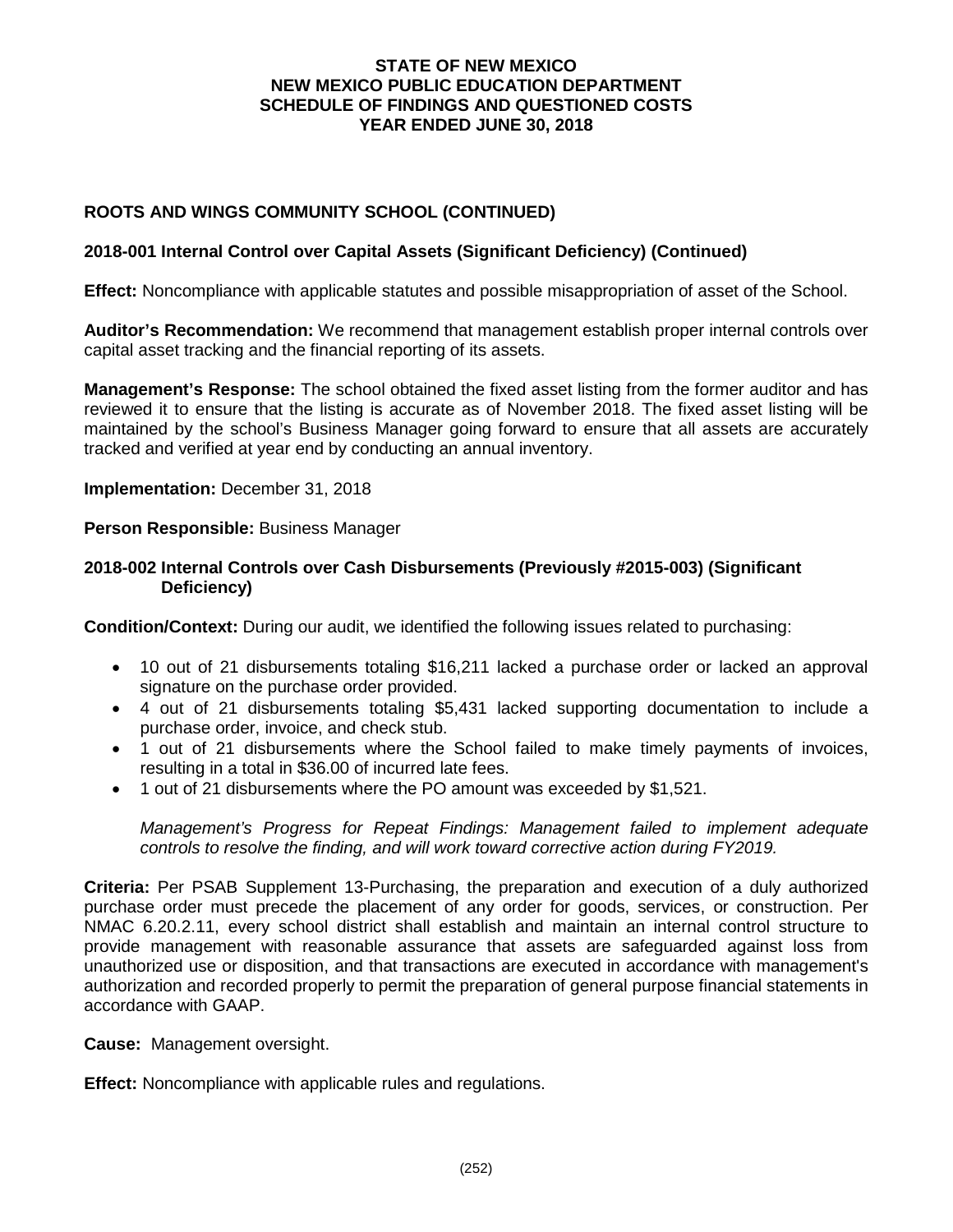# **ROOTS AND WINGS COMMUNITY SCHOOL (CONTINUED)**

## **2018-002 Internal Controls over Cash Disbursements (Previously #2015-003) (Significant Deficiency) (Continued)**

**Auditor's Recommendation**: We recommend management implement effective controls to ensure that all purchases have a valid approved purchase order that covers the entire cost of the purchase in advance of the purchase.

**Management's Response:** The School has hired a new Business Manager and procedures have been established that include appropriate retention of all documentation related to purchasing, including compiling the check stub, signed invoice, and signed Purchase Order for all accounts payable transactions. Files will be maintained at the school site to ensure compliance with purchasing requirements and will be available for future review by external auditors and other agencies as required. The school will also utilize change orders to address changes to the original Purchase Order and will retain approved change orders in the procurement files. The school will pay invoices as they are received and prior to the due date to avoid paying late fees.

#### **Implementation:** December 31, 2018

#### **Person Responsible:** Business Manager

## **2018-003 Internal Controls Over Cash Receipts (Other Noncompliance)**

**Condition/Context:** During our review of cash receipts, we noted the following issues:

- 1 out of 20 deposits totaling \$150 was not deposited within 24 hours of receipt.
- 1 out of 20 deposits which included one receipt slip made up of different check and cash transactions.
- During our review of 20 deposits, we noted 19 deposits totaling \$41,151, which lacked a returned deposit slip from the bank. Receipts needed to be traced to the bank statement to ensure they were properly deposited to the School's bank account.

**Criteria:** NMAC 6.20.2.14 states that money received and receipted shall be deposited in the bank within twenty-four (24) hours or one banking day. Per NMAC 6.20.2.11, every school district shall establish and maintain an internal control structure to provide management with reasonable assurance that assets are safeguarded against loss from unauthorized use or disposition, and that transactions are executed in accordance with management's authorization and recorded properly to permit the preparation of general purpose financial statements in accordance with GAAP. Per NMAC 6.20.2.14, School districts shall establish and maintain a cash management program to safeguard cash and provide prompt and accurate reporting that adheres to cash management requirements of the applicable state and federal laws and regulations. The school district shall issue a factory prenumbered receipt for all money received. Pre-numbered receipts are to be controlled and secured. If a receipt is voided, all copies shall be marked "Void" and retained in the receipt book. Each school district shall develop, establish, and maintain a structure of internal accounting controls and written procedures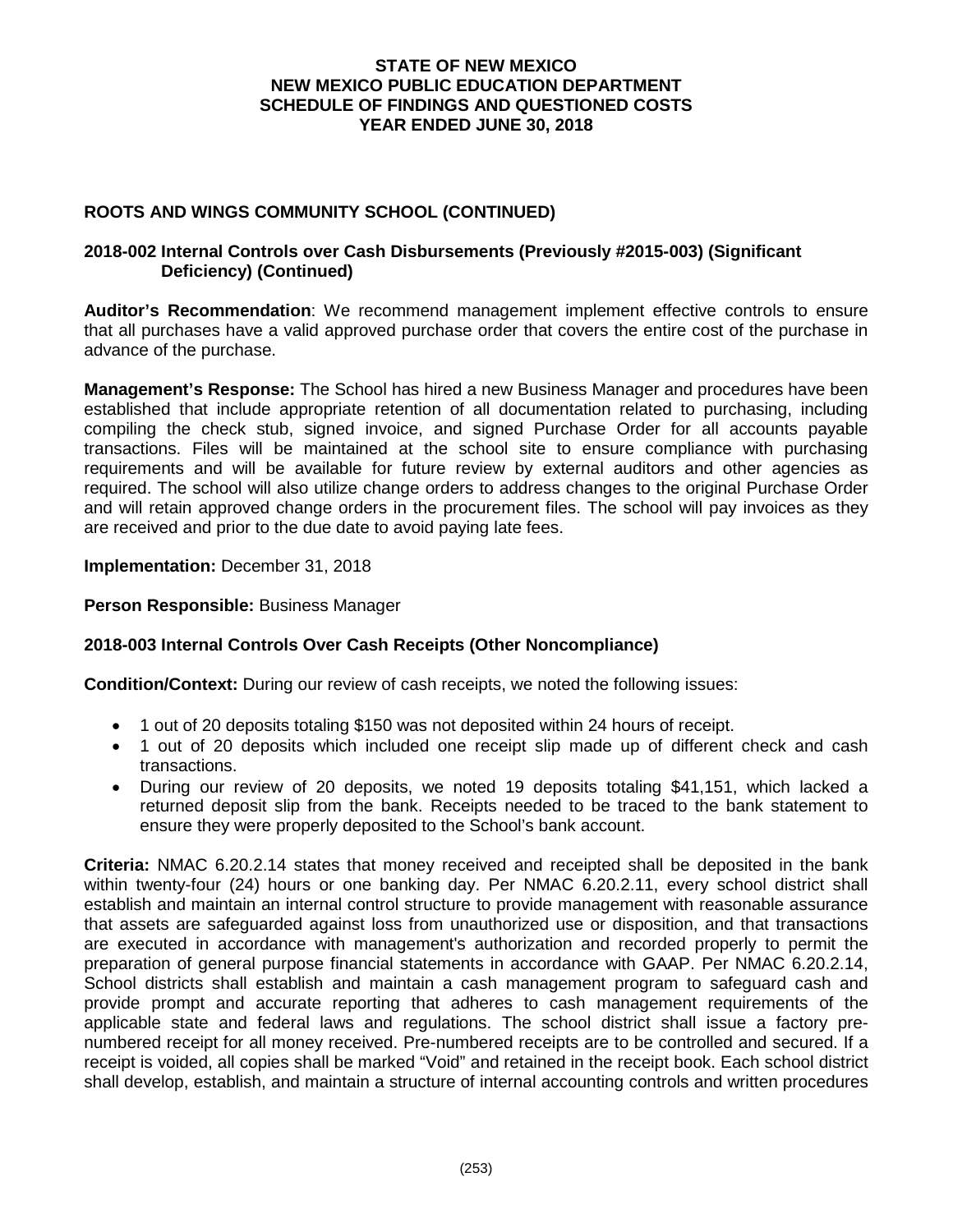# **ROOTS AND WINGS COMMUNITY SCHOOL (CONTINUED)**

### **2018-003 Internal Controls Over Cash Receipts (Other Noncompliance) (Continued)**

**Criteria (Continued):** to provide for segregation of duties, a system of authorization and recording procedures, and sound accounting practices in performance of duties and functions. The duties to be segregated are the authorization to execute a transaction, recording the transaction, and custody of assets involved in the transaction.

**Cause:** Procedures established by management to ensure proper documentation and timely deposit have not been established to ensure 100% compliance.

**Effect:** Noncompliance with NMAC 6.20.2.14. Possible misappropriation of School assets.

**Auditor's Recommendation:** We recommend that management establish effective internal controls over the cash receipting process to ensure compliance and maintain adequate supporting documentation to the receipts.

**Management's Response:** The School has hired a new Business Manager and procedures have been established that include appropriate retention of all documentation related to cash receipts. Cash receipts will be deposited within 24 hours of receiving funds as required by NMAC 6.20.2.14. Appropriate personnel will be trained on documentation of funds received using pre-numbered receipts and support will be maintained with each deposit, including copies of receipts, deposit slips, and the cash receipt transaction report from the accounting system.

**Implementation:** December 31, 2018

**Person Responsible:** Business Manager

## **2018-004 Internal Controls over Payroll (Previously #2017-003) (Other Noncompliance)**

**Condition/Context:** During testing of 5 employee payroll files, we noted the following issues:

- 2 out of 6 payroll samples included additional compensation for extra work, camping/outdoor trip hours which did not include an agreement of the hourly rate to be paid. Further review of the school employee handbook and written policies did not indicate a specified agreed wage rate, but was explained to be a verbal agreement.
- 1 of 6 payroll samples tested identified a negative variance of \$2,093 against the employee's salary contract within their file. Discussion with current management noted the employee had a mid-year salary change, which was not documented with the employee file nor included a signed wage rate change by the employee.

*Management's Progress for Repeat Findings: Management failed to implement adequate controls to resolve the finding, and will work toward corrective action during FY2019.*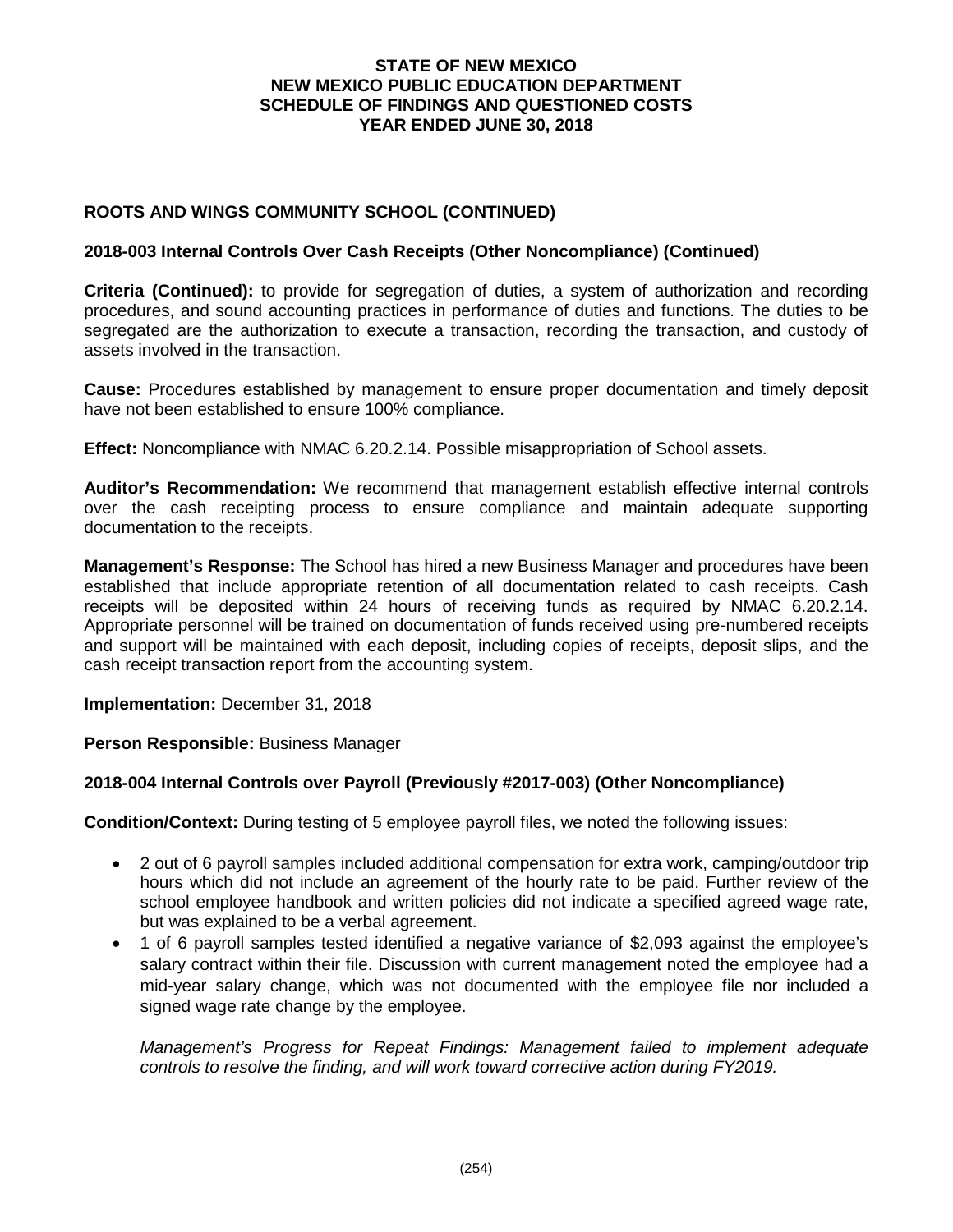## **ROOTS AND WINGS COMMUNITY SCHOOL (CONTINUED)**

## **2018-004 Internal Controls over Payroll (Previously #2017-003) (Other Noncompliance) (Continued)**

**Criteria:** Per NMAC 6.20.2.18, the local board shall establish written payroll policies and procedures which comply with state and federal regulations on payroll, as well as maintaining strict internal controls, close supervision, and financial accounting in accordance with GAAP. School district shall maintain and have available for inspection the following employee record documentation: employment contracts (including increments), personnel/payroll action forms, certification records, employment eligibility verification (federal form I-9 for citizenship certification), federal and state withholding allowance certification, pay deductions authorizations, pay or position change notices, Education Retirement Act plan application, and direct deposit authorization.

**Cause:** Management oversight.

**Effect:** Noncompliance with NMAC 6.20.2.18, possible wage disputes between the School and the employees.

**Auditor's Recommendation**: We recommend that management establish written policies and procedures to include compensation rates for additional work and include employee acknowledgement to be maintained in the employee file.

**Management's Response:** The School has hired a new Business Manager and procedures have been established to ensure required documentation is maintained within employee personnel files. Annual contracts for all salary and additional compensation received will be maintained within the personnel files to ensure appropriate payment to school personnel. Employee checklists of required documents will be maintained for each personnel file and reviewed annually to ensure compliance. The school's Director will provide appropriate documentation related to all salaries and additional compensation to the Business Manager prior to wages being paid to employees.

**Implementation:** December 31, 2018

**Person Responsible:** Business Manager and School Director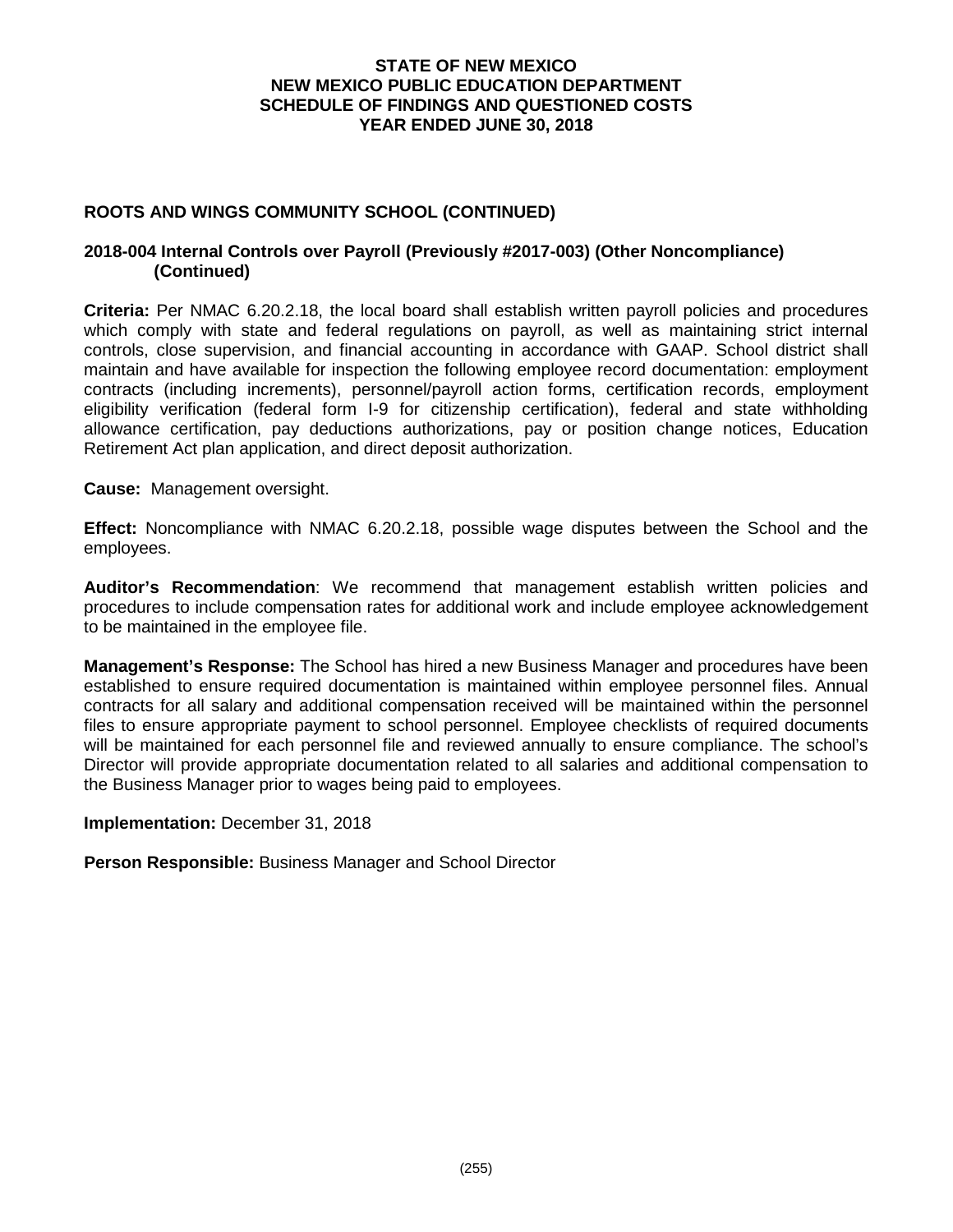# **ROOTS AND WINGS COMMUNITY SCHOOL (CONTINUED)**

## **2018-005 Budgetary Conditions (Previously #2017-001) (Other Noncompliance)**

**Condition/Context:** During our audit, we noted the school had an expenditure function where actual expenditures exceeded budgetary authority:

- Operational Fund (11000) Operation of Non-instructional Services \$116
- Title XIX MEDICAID 3/21 Years (25153) Direct Instruction \$436

*Management's Progress for Repeat Findings: Management failed to implement adequate controls to resolve the finding, and will work toward corrective action during FY2019.*

**Criteria:** Sound financial management and 6.20.2.9 (A) NMAC and 22-8-12.2 NMSA 1978 require that budgets not be exceeded at the legal level of control. For school districts, the function is the legal level of control.

**Cause:** Management oversight.

**Effect:** Noncompliance with 22-8-12.2 NMSA and 6.20.2.9 (A) NMAC.

**Auditor's Recommendation**: We recommend that management establish controls necessary to monitor the budget and submit any necessary budget adjustments on a timely basis in order to avoid overages.

**Management's Response:** Budget adjustments will be submitted to the Governing Council to ensure budgetary control at the function level. End of year processes will be implemented to ensure that the school's budget at each function meets statutory requirements at June 30<sup>th</sup> of each fiscal year.

**Implementation:** December 30, 2018

#### **Person Responsible:** Business Manager

## **2018-006 Internal Control Environment (Material Weakness)**

**Condition/Context:** Management was unable to locate the original bank reconciliations and manual journal entries completed during the fiscal year to determine if a formal review and approval process was completed.

**Criteria:** Per NMAC 6.20.2.11, every school district shall establish and maintain an internal control structure to provide management with reasonable assurance that assets are safeguarded against loss from unauthorized use or disposition, and that transactions are executed in accordance with management's authorization and recorded properly to permit the preparation of general purpose financial statements in accordance with GAAP.

**Cause:** Lack of established internal controls over capital asset to include the lack of a detailed asset listing and completion of an annual asset inventory.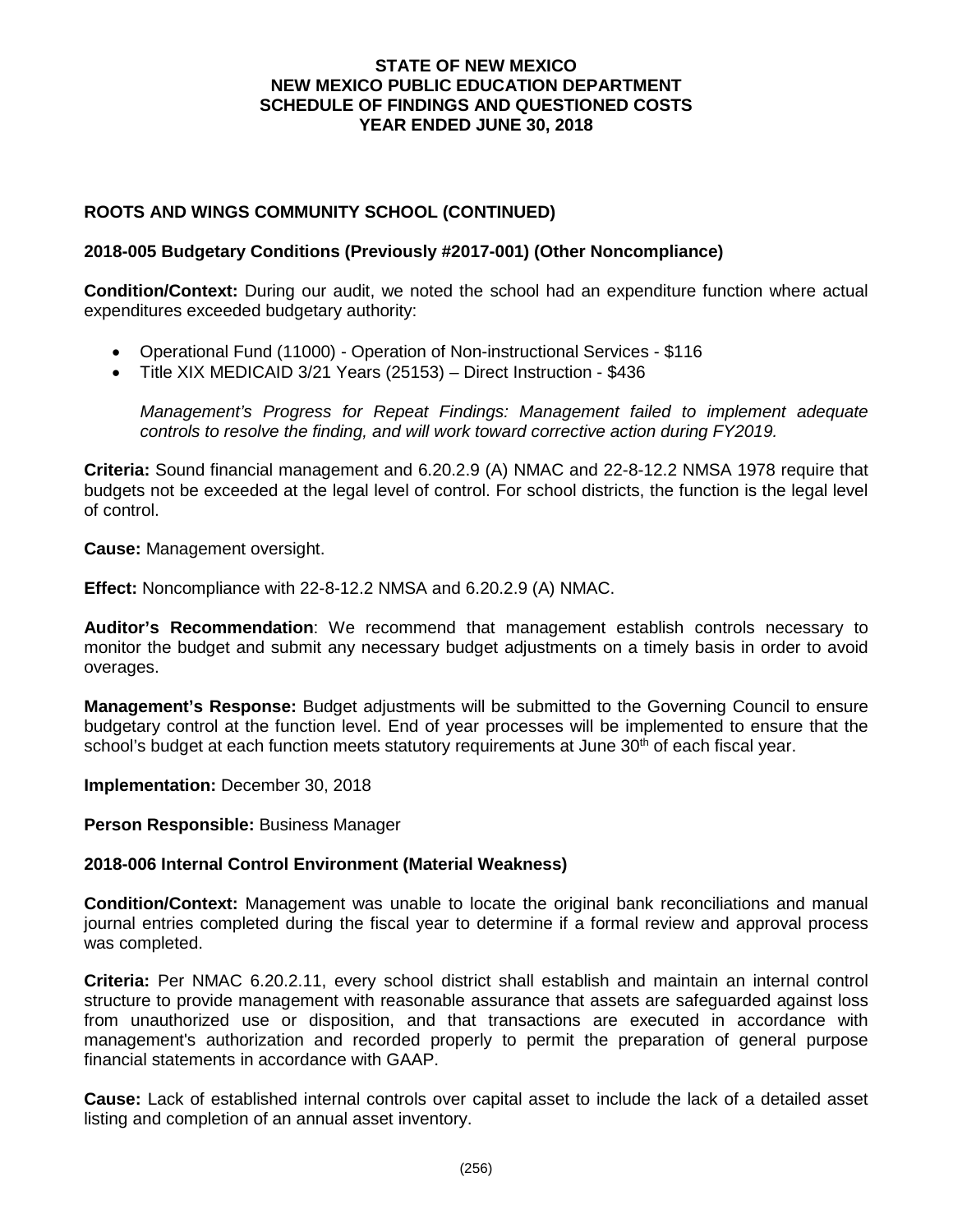## **ROOTS AND WINGS COMMUNITY SCHOOL (CONTINUED)**

### **2018-006 Internal Control Environment (Material Weakness) (Continued)**

**Effect:** Noncompliance with applicable statutes and possible misappropriation of asset of the School.

**Auditor's Recommendation:** We recommend that management establish proper internal controls and provide training to responsible staff. We recommend the School implement a document retention policy and ensure proper safeguarding of School documents.

**Management's Response:** Monthly bank reconciliations with the corresponding bank statements will be provided to the Director and Governing Council President for review and signature. All bank reconciliations and statements will be filed at the school after the appropriate approvals have been obtained.

**Implementation:** December 31, 2018

**Person Responsible:** Business Manager

## **SANDOVAL ACADEMY OF BILINGUAL EDUCATION (SABE)**

#### **2018-001 Timely Deposit of Cash Receipts (Previously #2017-001) (Other Noncompliance)**

**Condition/Context:** During our testing over cash receipts, we noted 1 cash receipt that was not deposited within 24 hours of receipt. In addition, we noted 8 out 11 receipts that did not include prenumbered receipt slips, which we were unable to determine the receipt date along with how many transactions made up that one receipt in order to test that receipts were deposited within 24 hours of receipt.

*Management's Progress for Repeat Findings: Management failed to implement adequate controls to resolve the finding, and will work toward corrective action during FY2019.*

**Criteria:** NMAC 6.20.2.14 states that money received and receipted shall be deposited in the bank within twenty-four (24) hours or one banking day.

**Cause:** Management oversight.

**Effect:** Noncompliance with NMAC 6.20.2.14.

**Auditor's Recommendation**: We recommend management implement effective controls to ensure that all purchases have a valid approved purchase order that covers the entire cost of the purchase in advance of the purchase.

**Management's Response:** Procedures are already in place to ensure timely deposits within the required timelines. Compliance with these procedures will be emphasized to staff collecting funds to ensure that all deposits are received and properly recorded.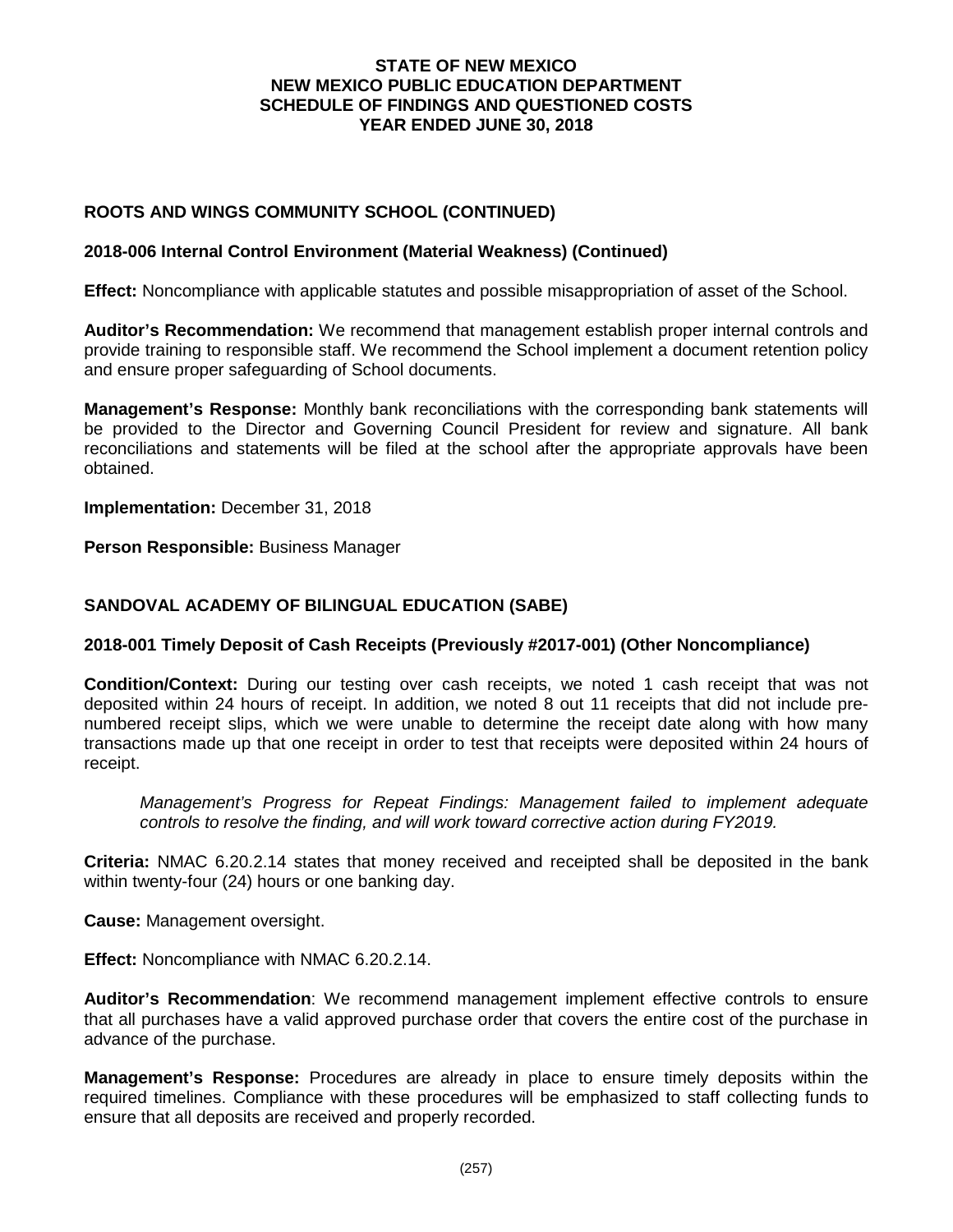## **SANDOVAL ACADEMY OF BILINGUAL EDUCATION (SABE) (CONTINUED)**

**2018-001 Timely Deposit of Cash Receipts (Previously #2017-001) (Other Noncompliance) (Continued)**

**Implementation:** December 31, 2018

**Person Responsible:** Business Manager

## **2018-002 Chief Procurement Officer Registration (Previously #2016-001) (Other Noncompliance)**

**Condition/Context:** The School did not have a Chief Procurement Officer (CPO) until February 2018. Due to the absence of a CPO during the fiscal year, the chief procurement officer did not appear as registered with the General Services Department site until June 2018.

*Management's Progress for Repeat Findings: Management failed to implement adequate controls to resolve the finding, and will work toward corrective action during FY2019.*

**Criteria:** Local public bodies shall provide the state purchasing division with their chief procurement officer on or before January 1 or each year beginning in 2014 as required by NMSA Section 13-1-95.2.

**Cause:** Management oversight.

**Effect:** Noncompliance with state statute.

**Auditor's Recommendation**: We recommend that the School have an established backup staff complete the CPO training and review charter statutes and regulations to ensure the School is in compliance.

**Management's Response:** In FY2018, Sandoval Academy's Executive Director was unable to become CPO Certified until February 2018 due to classes only being offered quarterly. The School is aware of the state statute and the Executive Director has been a Certified CPO for the School since February 2018.

**Implementation:** July 1, 2018

**Person Responsible:** School Administrator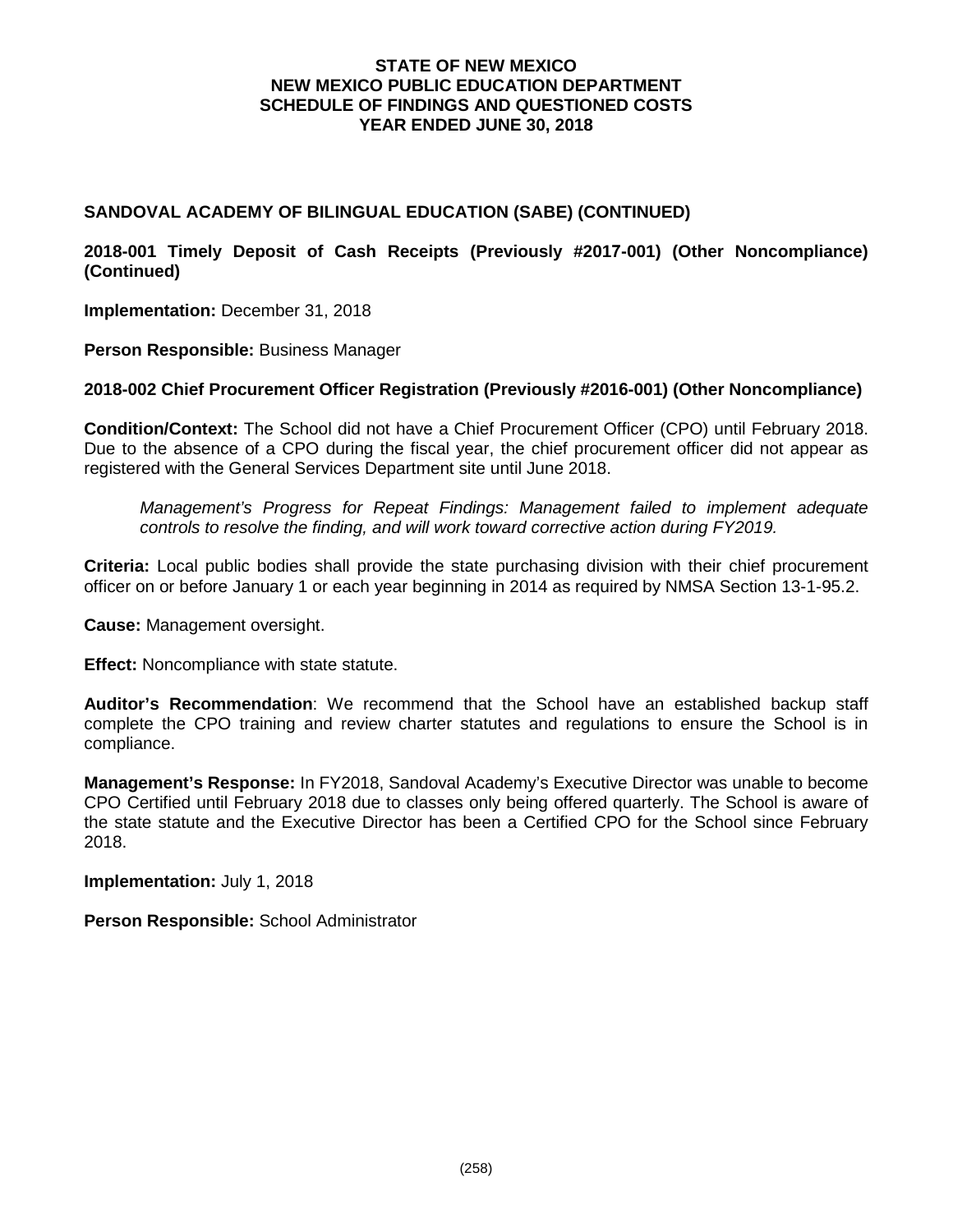# **SCHOOL OF DREAMS ACADEMY/SCHOOL OF DREAMS EDUCATIONAL FOUNDATION**

## **2018-001 Purchasing (Previously #2015-001) (Significant Deficiency)**

**Condition/Context**: During our audit, we identified the following issues related to purchasing:

- 4 out of 41 disbursements totaling \$34,866 in which the purchase order was not provided or was prepared and approved after the actual purchase.
- 1 out of 41 disbursements totaling \$15,064 were improperly coded to supply assets (\$5,000 or less). It should be coded to fixed assets (more than \$5,000).
- 5 out of 6 samples selected for travel and per diem testing totaled \$7,483 of disbursements, which were incorrectly coded as employee travel and thus did not need to be tested under the Travel and Per Diem Act.
- 1 out of 41 disbursements totaling \$7,000 was improperly coded to rental expenses while the invoice indicated items had been purchased.
- 2 out of 41 disbursements included sales tax which combined totaled \$102.21 on purchases for tangible goods exempt from New Mexico Gross Receipts Tax.
- 1 out of 41 disbursements was overpaid by a total of \$50 on check #7641.
- 1 out of 41 disbursements where the School failed to make timely payments of invoices, resulting in a total in \$395.10 of incurred late fees.
- 1 out of 5 credit card statements where the School failed to make timely payments of credit card statements, resulting in a total of \$250.38 in late and financing fees.

*Management's Progress for Repeat Findings: Management failed to implement adequate controls to resolve the finding, and will work toward corrective action during FY2019.*

**Criteria:** Per PSAB Supplement 13-Purchasing, the preparation and execution of a duly authorized purchase order must precede the placement of any order for goods, services, or construction. Per NMAC 6.20.2.11, every school district shall establish and maintain an internal control structure to provide management with reasonable assurance that assets are safeguarded against loss from unauthorized use or disposition, and that transactions are executed in accordance with management's authorization and recorded properly to permit the preparation of general purpose financial statements in accordance with GAAP.

**Cause:** Management oversight.

**Effect:** Possible misstatement to the financial statements if management does not accurately record transactions. Possible unauthorized purchases or purchases without adequate budget authority.

**Auditor's Recommendation:** We recommend management implement effective controls to ensure that all purchases have a valid approved purchase order that covers the entire cost of the purchase in advance of the purchase.

**Management's Response:** The School of Dreams has taken action this 2018- 2019 school year to hire an in-house Business Manager to work alongside the previous Licensed Business Manager. This is to ensure that all purchase requests are created, purchase orders are done before the invoices are paid. Coding is being double checked and process time is being kept at a minimum.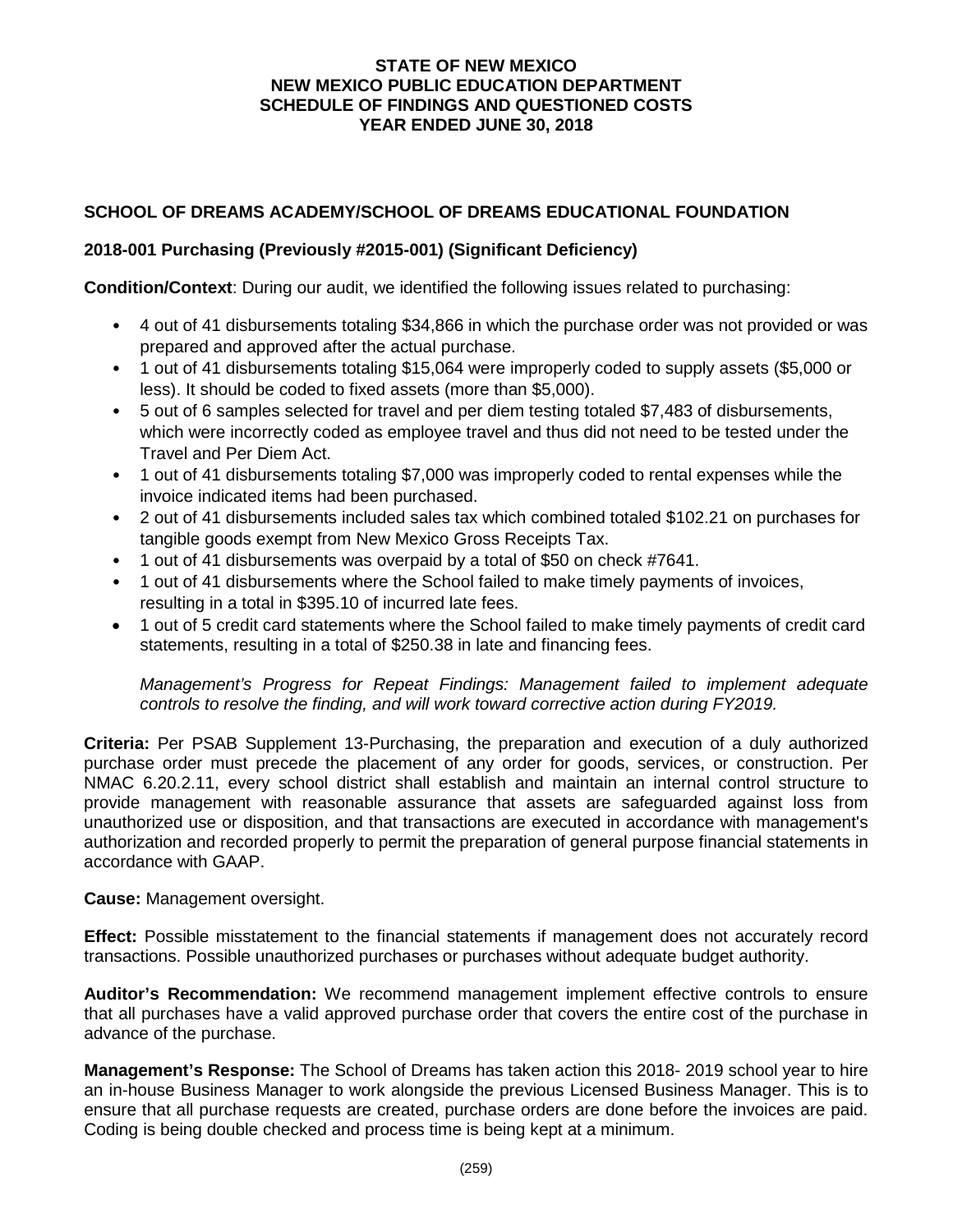## **SCHOOL OF DREAMS ACADEMY/SCHOOL OF DREAMS EDUCATIONAL FOUNDATION (CONTINUED)**

## **2018-001 Purchasing (Previously #2015-001) (Significant Deficiency) (Continued)**

**Implementation:** December 31, 2018

**Person Responsible:** Business Manager

## **2018-002 Fuel Card and Vehicle Logs (Other Noncompliance)**

**Condition/Context:** During our review of fuel cards and vehicle logs we identified the following:

- The School does not have a formal vehicle usage policy or require a signed acknowledgement by the staff using the public vehicles.
- During our understanding of controls over vehicles and fuel cards, management described that vehicle logs are maintained and fuel receipts will include a trip or purpose detail. When vehicle logs were requested, they were not readily available. Following a subsequent request for the vehicle logs, we identified that vehicles logs have not been maintained.
- The School also identified that in order to transport students, employees must have proof of CPR and defensive driving training within their employee file. In conjunction with payroll testing, we noted individuals using the vehicles did not have either certificate within their file, and also did not state their purpose for use of the vehicle in order to determine if students were being transported.
- When completing fuel card testing, it was identified that a reconciliation or review of the fuel cards is not completed by someone independent of the users of the vehicle.

**Criteria:** Management should maintain adequate controls surrounding the use of School vehicles and fuel cards to mitigate the risk of misappropriation of school assets.

**Effect:** Misappropriation of School assets.

**Auditor's Recommendation:** It is recommended that the School establish a vehicle use policy to include annual acknowledgement by staff using School vehicles. In addition, it is recommended that the School maintain vehicle request and mileage logs within each School vehicle. Monthly reconciliations of the fuel card statements should be supported by vehicle logs, and fuel receipts and reconciled by an independent person.

**Management's Response:** Effective this 2018-2019 school year, a log for the use of all school vehicles has been implemented. All staff and teacher's requests are to be placed in advance with date, time, and destination being required. Vehicle inspections are required before and after the vehicle is used. CPR, defensive driving training and certification, and physicals are all required to drive students anywhere. These certifications will be placed in each employee's personnel folder (per NM Department of Transportation guidelines).

**Implementation:** December 31, 2018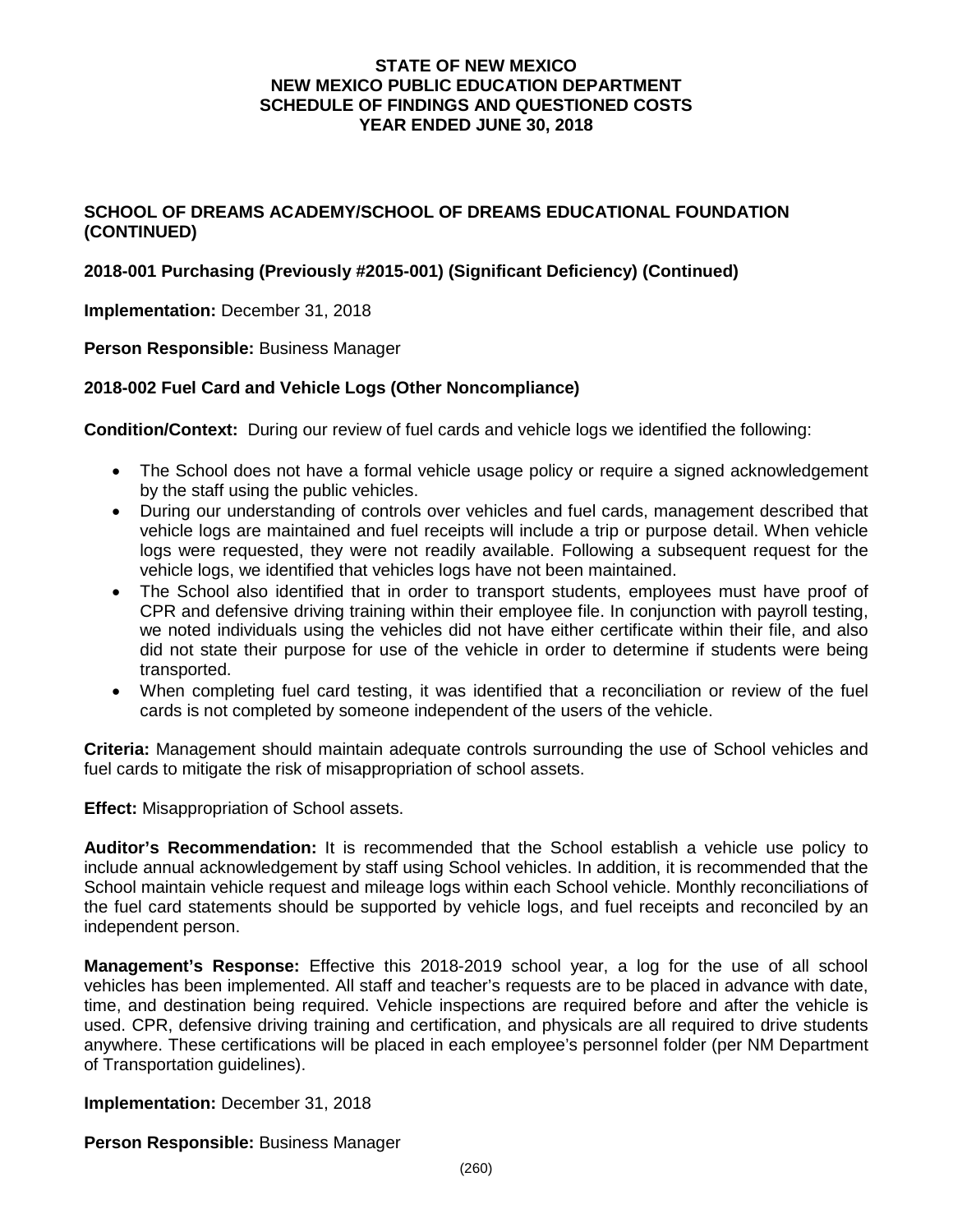# **SCHOOL OF DREAMS ACADEMY/SCHOOL OF DREAMS EDUCATIONAL FOUNDATION (CONTINUED)**

## **2018-003 Internal Controls over Cash Receipts (Previously #2017-004) (Other Noncompliance)**

**Condition/Context:** During our review of cash receipts, we noted the following issues:

- 8 out of 24 cash receipts that totaled \$3,342 which did not have a deposit made within 24 hours of receipt.
- During our review of 24 deposits, we noted 6 checks totaling \$170,027 for which the School was unable to provide any supporting documentation related to the date the checks were received to verify compliance with the 24 hour rule.
- During our review of 24 deposits, we noted 2 cash receipts totaling \$80.00 which did not contain a separate pre-numbered receipt per transactions.

*Management's Progress for Repeat Findings: Management failed to implement adequate controls to resolve the finding, and will work toward corrective action during FY2019.*

**Criteria:** NMAC 6.20.2.14 states that money received and receipted shall be deposited in the bank within twenty-four (24) hours or one banking day. Per NMAC 6.20.2.11, every school district shall establish and maintain an internal control structure to provide management with reasonable assurance that assets are safeguarded against loss from unauthorized use or disposition, and that transactions are executed in accordance with management's authorization and recorded properly to permit the preparation of general purpose financial statements in accordance with GAAP.

**Cause:** Management oversight, lack of controls over the timely processing of cash receipt deposits.

**Effect:** Noncompliance, possible misappropriation of School assets.

**Auditor's Recommendation:** We recommend that management establish a process to ensure timely deposit of all cash receipts.

**Management's Response:** The School of Dreams has taken action this 2018-2019 school year to hire an in-house Business Manager to prevent this problem. A number receipt policy is currently in effect for all money that comes in. Deposits are made daily. There is no holding of money or checks and the timely processing of cash deposited will be done.

**Implementation:** December 31, 2018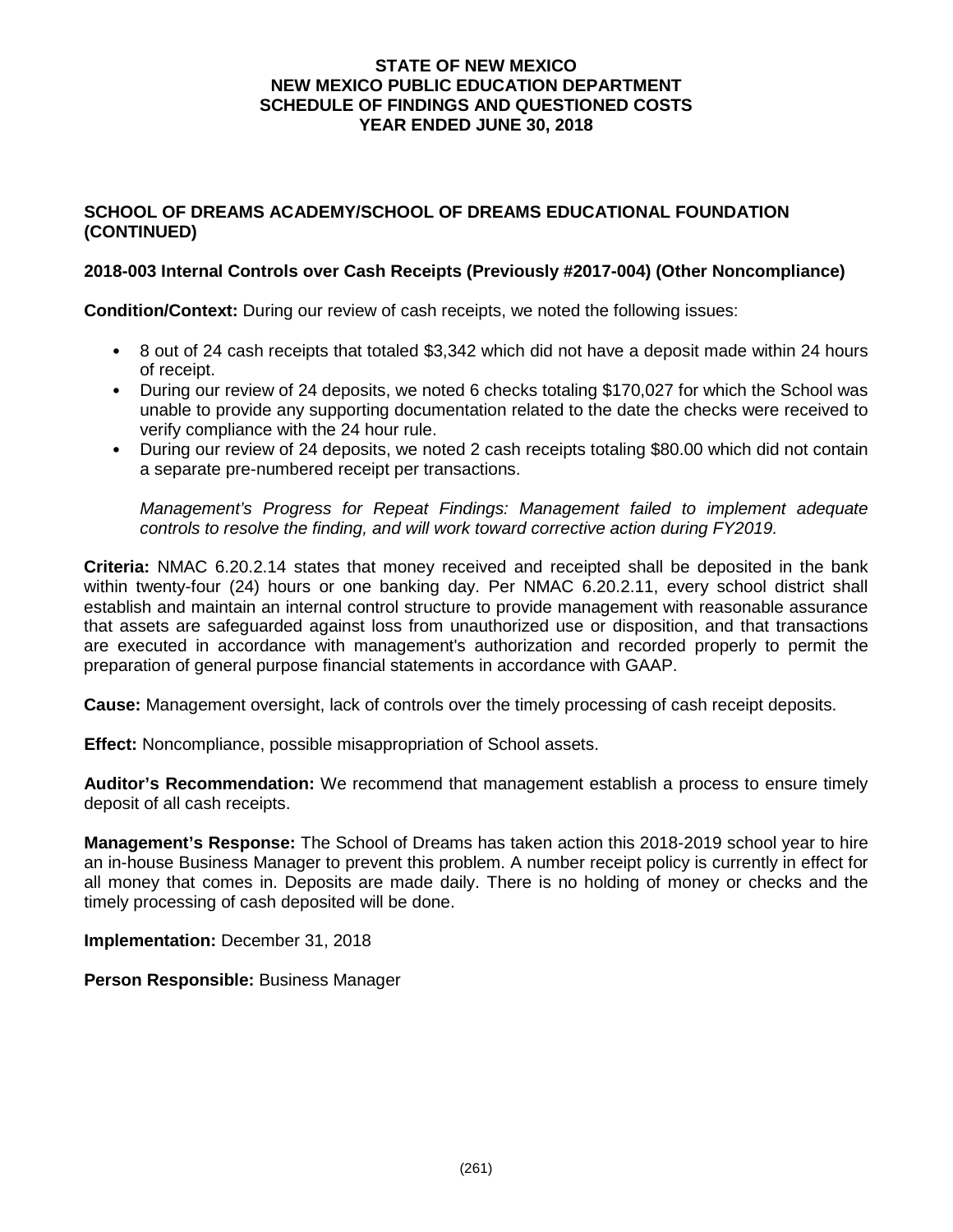## **SCHOOL OF DREAMS ACADEMY/SCHOOL OF DREAMS EDUCATIONAL FOUNDATION (CONTINUED)**

### **2018-004 Personnel Files (Other Noncompliance)**

**Condition/Context:** During our review of 10 personnel files, we noted 1 personnel file which had falsified information from what was entered into the financial payroll system. This error was a result of false information previously being provided to the School by the employee who was rehired, but the School failed to validate the employee's new hire information matched what was previously recorded in the system. Once the School was made aware of the falsified information, the employee was terminated.

**Criteria:** Per NMAC 6.20.2.18, the local board shall establish written payroll policies and procedures which comply with state and federal regulations on payroll, as well as maintaining strict internal controls, close supervision, and financial accounting in accordance with GAAP. School district shall maintain and have available for inspection the following employee record documentation: employment contracts (including increments), personnel/payroll action forms, certification records, employment eligibility verification (federal form I-9 for citizenship certification), federal and state withholding allowance certification, pay deductions authorizations, pay or position change notices, Education Retirement Act plan application, and direct deposit authorization.

**Cause:** Management oversight

**Effect:** Noncompliance with NMAC 6.20.2.18.

**Auditor's Recommendation:** We recommend that management establish procedures to ensure the required documentation is contained in all personnel files and is reviewed against the data entered in the payroll software.

**Management's Response:** School of Dreams has already taken action to ensure that all personnel files have been reviewed and will constantly be under review for possible changes.

**Implementation:** December 31, 2018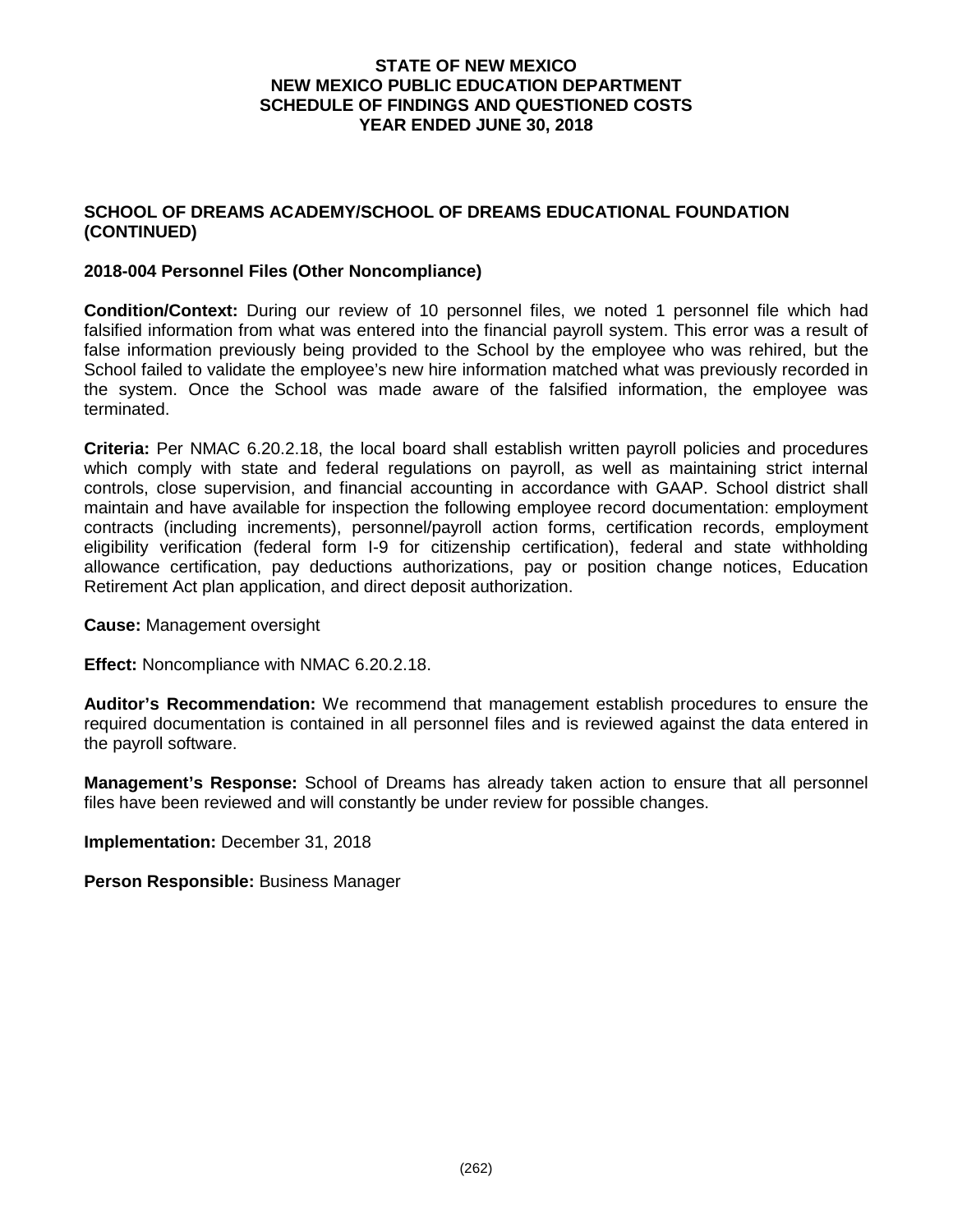## **SCHOOL OF DREAMS ACADEMY/SCHOOL OF DREAMS EDUCATIONAL FOUNDATION (CONTINUED)**

### **2018-005 Internal Controls over Capital Assets (School and Foundation) (Material Weakness)**

**Condition/Context:** During our audit, we noted the following issues related to capital assets:

- During our testwork over capital assets, we noted that management had been partially depreciating assets based on the month the asset was placed into service and not depreciating a full year. The asset listing reported 4 out of 15 assets for which only a few depreciable months were recognized as depreciation expense, resulting in an understatement of \$19,898.
- During the audit, it was determined that management of the Foundation and the School has not properly identified all possible capital asset improvements related to the School's facility site due to the uncertainty of unrecorded liabilities.

**Criteria:** Every school district shall establish and maintain an internal control structure to provide management with reasonable assurance that assets are safe-guarded against loss from unauthorized use or disposition, and that transactions are executed in accordance with management's authorization and recorded properly to permit the preparation of financial statements in accordance with GAAP. Per NMSA 6.20.2.11 (b), each school district shall develop, establish, and maintain a structure of internal accounting controls and written procedures to provide for segregation of duties, a system of authorization and recording procedures, and sound accounting practices in performance of duties and functions. The duties to be segregated are the authorization to execute a transaction, recording the transaction, and custody of assets involved in the transaction.

**Cause:** Lack of established procedures over year-end review over capital assets and their respective depreciation.

**Effect:** Potential misstatements of financial statements. Furthermore, as a result we were unable to obtain sufficient and appropriate audit evidence in which to form and express an opinion on the financial statements.

**Auditor's Recommendation:** We recommend that management ensure that adequate review and internal controls are established surrounding the year-end financial close and reporting process.

**Management's Response:** In the past, the previous auditor did not request assets and liabilities to be stated from the school foundation. We will identify all actual and contingent assets and liabilities and will make sure that these are disclosed on the books and records henceforth.

**Implementation:** December 31, 2018

**Person Responsible:** Management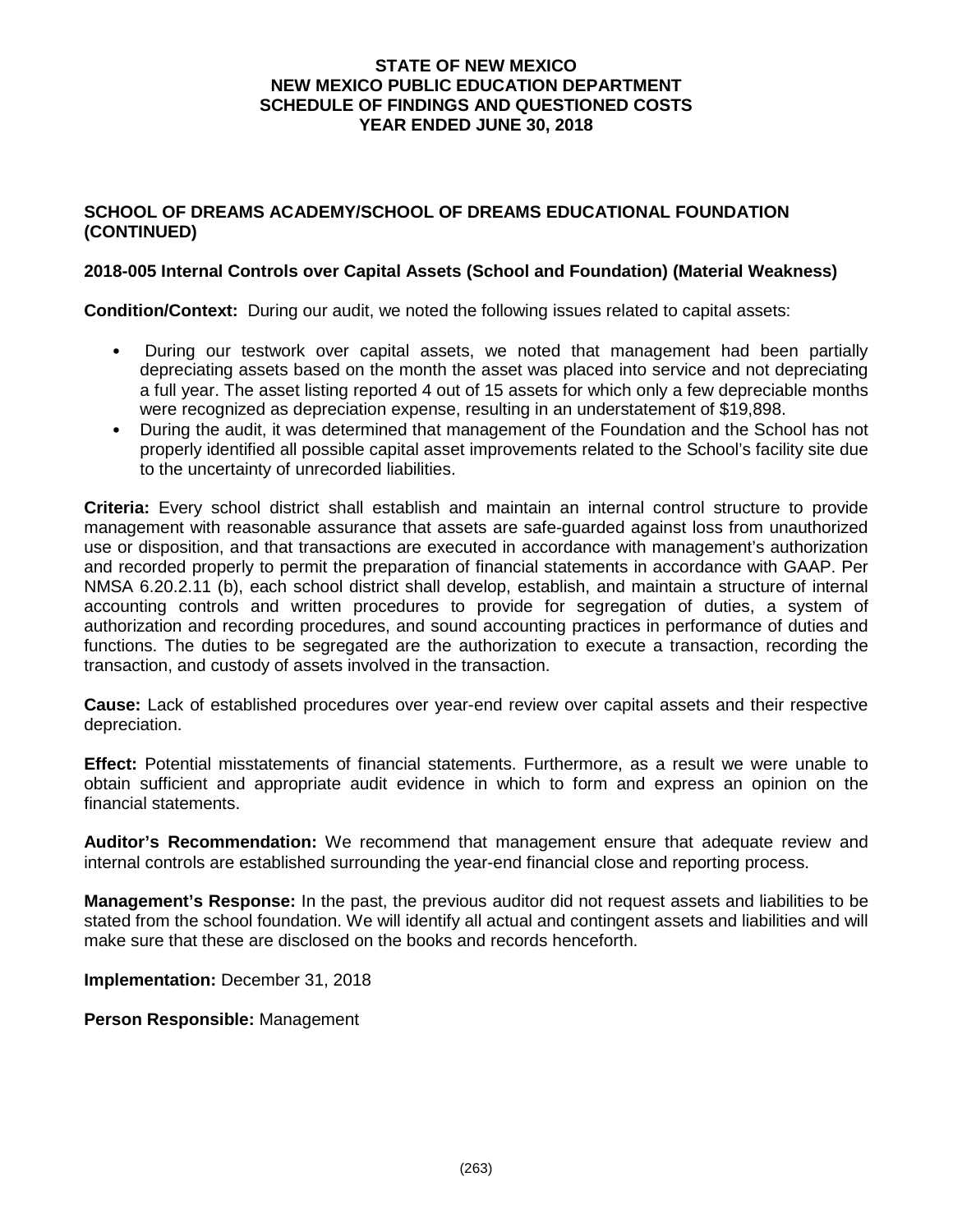# **SCHOOL OF DREAMS ACADEMY/SCHOOL OF DREAMS EDUCATIONAL FOUNDATION (CONTINUED)**

## **2018-006 Over-Expended Budget (Previously #2015-002) (Other Noncompliance)**

**Condition/Context:** During the audit, we noted the following funds where the actual expenditures exceeded the legal level of budgetary control:

- Operational Fund (11000), Instructional \$43,486
- Capital Improvements HB33 Fund (31600), Capital Outlay \$48,363

*Management's Progress for Repeat Findings: Management failed to implement adequate controls to resolve the finding, and will work toward corrective action during FY2019.*

**Criteria:** Sound financial management and 6.20.2.9 (A) NMAC and 22-8-5 through 22-8-12.2 NMSA 1978 require that budgets not be exceeded at the legal level of control. For school districts, the function is the legal level of control.

**Cause:** Management oversight.

**Effect:** Noncompliance with state statutes.

**Auditor's Recommendation:** We recommend that management establish controls necessary to monitor the budget and submit any necessary adjustments on a timely basis in order to avoid overages.

**Management's Response:** The Business Manager and finance committee will work along with the Principal to continue to monitor changes and decision that will affect the budget. Management will continue to stress the importance of meeting the deadline for BAR transfers in the effort to keep the charter in compliance.

**Implementation:** December 31, 2018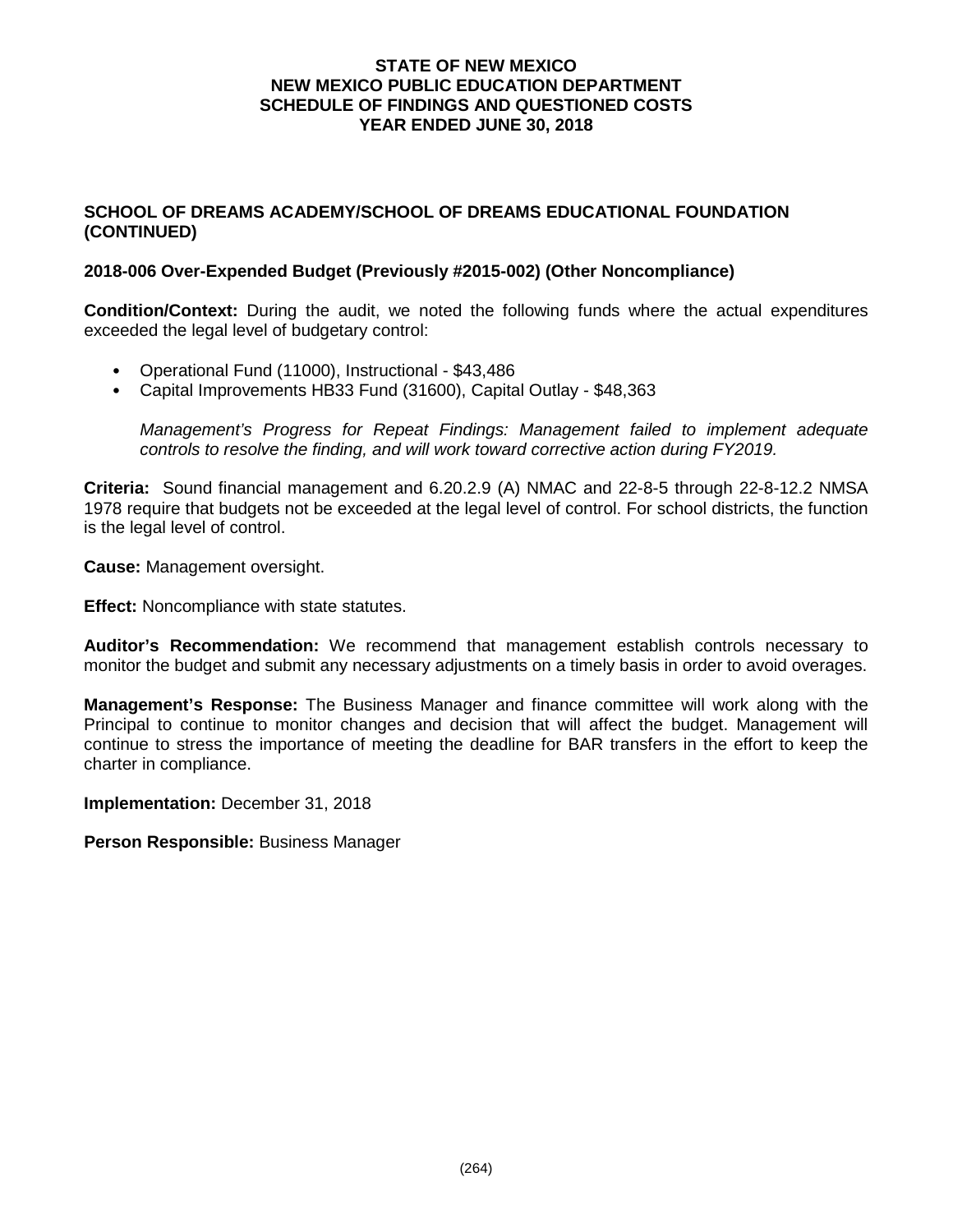# **SCHOOL OF DREAMS ACADEMY/SCHOOL OF DREAMS EDUCATIONAL FOUNDATION (CONTINUED)**

## **2018-007 Financial Close and Reporting (School and Foundation) (Previously #2017-001) (Material Weakness)**

**Condition/Context:** During testwork of the financial close and reporting process, it was noted that the School has not implemented an effective financial close and reporting process for the year ended June 30, 2018. We noted the following items related to financial close and reporting:

- During testwork over fund balance, it was noted that prior year activity was incorrectly closed to accounts payable rather than fund balance, which resulted in asking management to work with the financial system to close the fiscal year correctly in order to provide another trial balance as of 6/30/18.
- We identified approximately \$6,775 in cash receipts that was not properly identified by management as of June 30, 2018.
- The misclassification of account codes and inconsistent use of during the audit; for example, during our analysis of rent expense, we noted inconsistencies in the accounts being used, the lease payments during the year were charged to the various accounts: Building Lease/Rent, Land Improvements, Maintenance & Repairs Grounds/Building, & Construction Services. There is uncertainty if some of these disbursements related to capital improvements that would be required to be capitalized.
- The Foundation reported a \$25,000 unearned revenue amount at June 30, 2017, which was a prepayment of rent from the School dating back to 2013. This amount was recognized as revenue in fiscal year 2018; however, the amount was not reflected as a prepaid asset on the School as of June 30, 2017. There is uncertainty as to the nature of the payment and appropriate timing of revenue recognition.
- The rent revenue recognized on the Foundation was approximately \$41,000 higher than the rental expense to the Foundation on the School's trial balance. Management was unable to reconcile the difference.
- In addition, the total rent expense recorded was not consistent with the lease agreements. Management was unable to properly reconcile.

*Management's Progress for Repeat Findings: Management failed to implement adequate controls to resolve the finding, and will work toward corrective action during FY2019.*

**Criteria:** Every school district shall establish and maintain an internal control structure to provide management with reasonable assurance that assets are safeguarded against loss from unauthorized use or disposition, and that transactions are executed in accordance with management's authorization and recorded properly to permit the preparation of general purpose financial statements in accordance with GAAP.

**Cause:** Management oversight.

**Effect:** Possible misstatements to the financial statements, possible misappropriation of assets. Furthermore, as a result we were unable to obtain sufficient and appropriate audit evidence in which to form and express an opinion on the financial statements.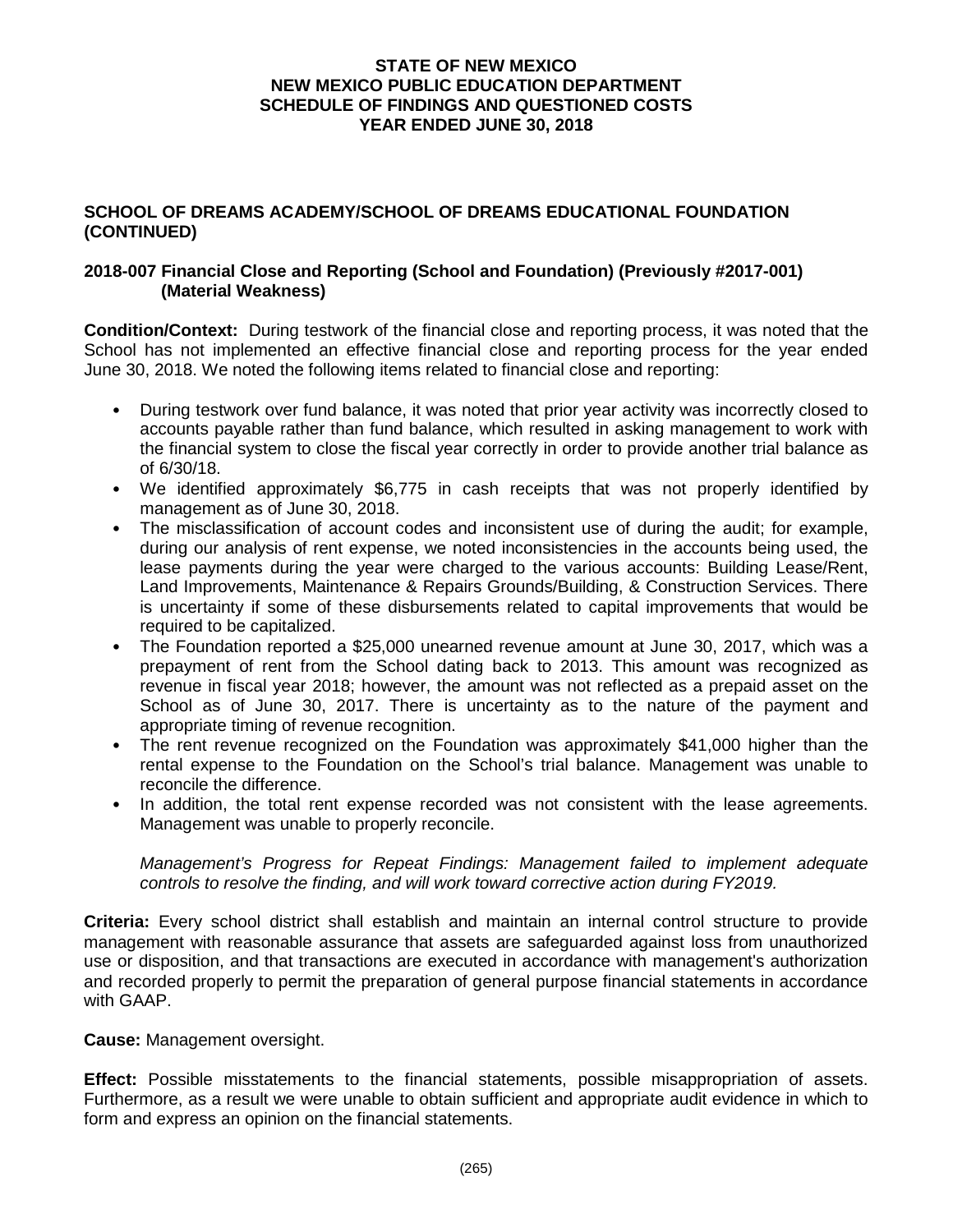## **SCHOOL OF DREAMS ACADEMY/SCHOOL OF DREAMS EDUCATIONAL FOUNDATION (CONTINUED)**

## **2018-007 Financial Close and Reporting (School and Foundation) (Previously #2017-001) (Material Weakness) (Continued)**

**Auditor's Recommendation:** Lack of effective internal controls surrounding the year-end financial close and reporting process.

**Management's Response:** School of Dreams Management team will identify all actual and contingent assets and liabilities and will make sure that these are disclosed on the books and records for our financials at the end of the year.

Management will review the detailed finding and continued training will take place to ensure proper coding will be done.

Prior auditors capitalized this expense on the Foundation's books as prepaid rent to be expensed when the intercompany rents began being paid. We depended on the prior auditors to have knowledge of this activity and to guide us in how the accrual should be represented. We will investigate the history of this transaction and adjust the records accordingly.

#### **Implementation:** December 31, 2018

**Person Responsible:** The Management team will ensure there is a reconciliation of all intercompany revenue/expense effective immediately. Both the Foundation and the School will work together to insure that both parties balance.

#### **2018-008 Financial Reporting and Accounting of Liabilities (School and Foundation) (Material Weakness)**

**Condition/Context:** During the course of the audit, management did not properly identify all liabilities and other obligations of the School or Foundation as of June 30, 2018. We encountered the following difficulties in performing our audit:

- During our audit, we noticed the June 30, 2017 financial statements included an understatement of the Foundation's note payable by approximately \$89,000. This required a restatement to the financial statements.
- During our audit, management of the Foundation did not disclose a potential claim/litigation against the Foundation with the land developer with which the Foundation previously entered into an agreement. We identified this potential claim during our review of minutes. During a phone call with the Foundation on November 8, 2018, we were advised that the issues was resolved in the prior week and it was no longer an issue. Upon request of the agreement, we did confirm that the claim was withdrawn and the Foundation re-engaged in the contract. However, we also noted a note payable established at the end of October 2018 in the amount of approximately \$264,000 to the developer for value previously provided to the Foundation. When discussed with the Foundation on November 15, 2018, it was disclosed that this related to services previously provided in 2016 and 2017 and this should have been a liability as of June 30, 2017.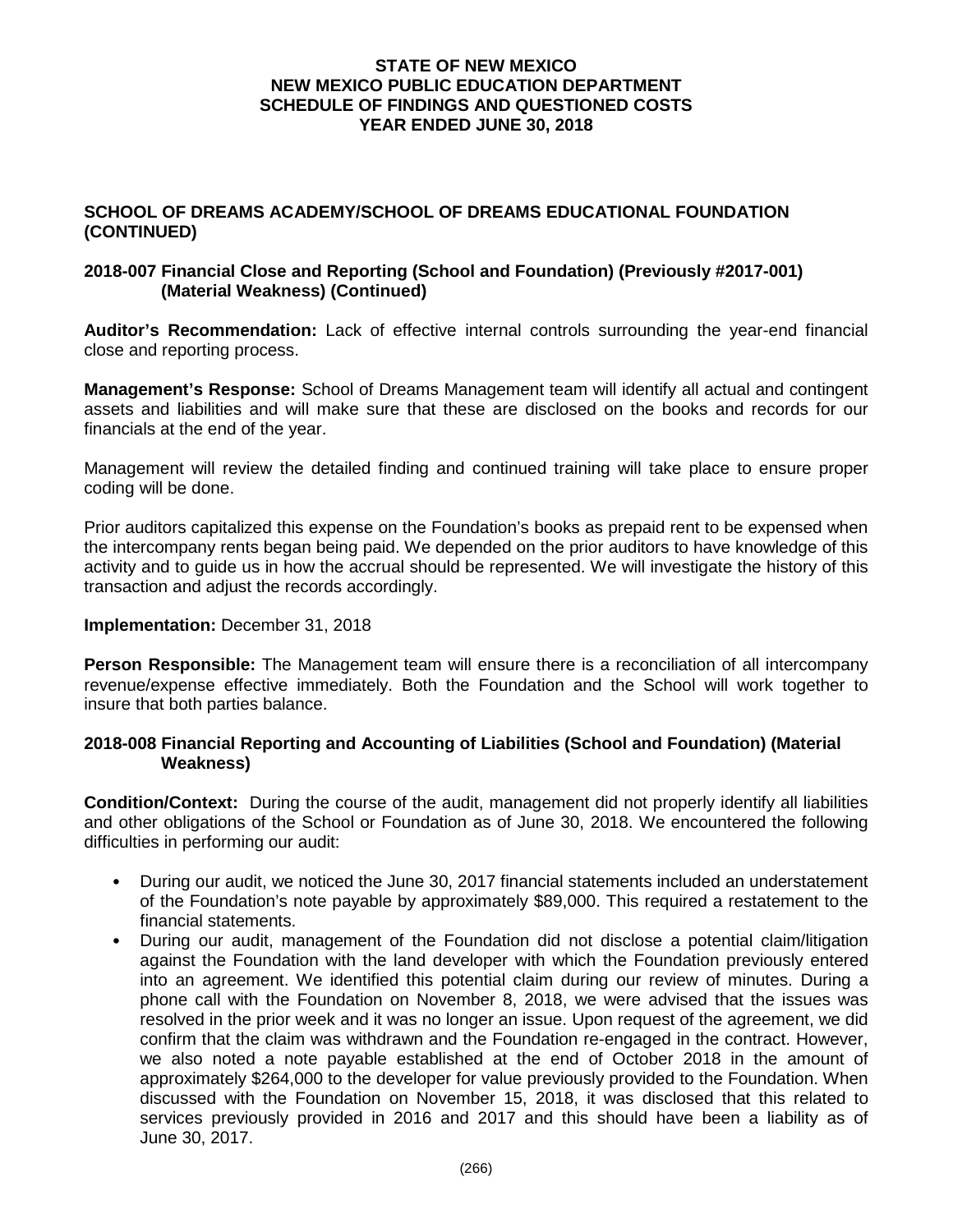# **SCHOOL OF DREAMS ACADEMY/SCHOOL OF DREAMS EDUCATIONAL FOUNDATION (CONTINUED)**

## **2018-008 Financial Reporting and Accounting of Liabilities (School and Foundation) (Material Weakness) (Continued)**

## **Condition/Context (Continued):**

- During our analysis of rent expense, we were unable to reconcile the recorded amounts back to the lease agreements, which management was unable to reconcile the difference. During a conversation with School management on November 15, 2018, it was determined that the School had not paid the May and June land lease payments to the Village of Los Lunas in the amount of approximately \$48,000. Per inquiry of the Village on November 15, 2018, the School has yet to make this payment, and is not current on the FY19 lease payments.
- On November 15, 2018, we discussed with management other possible unrecorded liabilities of either the School or the Foundation, which initially management was not aware of any; however, they disclosed other possible amounts due to contractors, of which the amount was unknown by management. However, on November 19, 2018, we received additional audit evidence that indicates a contractor has a claim against the Foundation in the amount of approximately \$894,439 (including accrued interest) related to a construction contract in which draws submitted by the contractor to the Foundation from 2016 remain unpaid. In addition, we obtained additional audit evidence that indicated the Foundation had \$51,627 in unpaid attorney fees as of June 30, 2018 and another \$6,351 in unbilled services. These unpaid legal fees represent another liability not previously disclosed to us at any point during the audit.

**Criteria:** Every school district shall establish and maintain an internal control structure to provide management with reasonable assurance that assets are safeguarded against loss from unauthorized use or disposition, and that transactions are executed in accordance with management's authorization and recorded properly to permit the preparation of general purpose financial statements in accordance with GAAP.

**Cause:** Lack of adequate internal controls and proper understanding of generally accepted accounting principles to proper account for and report all liabilities and obligations of either entity. In addition, the School is not fulfilling its responsibilities with the required lease payments related to the grounds lease and is not properly identifying all obligations of the Foundation and School that could have an impact on the Foundation's ability to re-structure its' current note payable of \$2.5M which matured in October 2018, or future financing if they are unable to report an accurate financial position of the separate entities.

**Effect:** Possible misstatements to the financial statements, possible misappropriation of assets. Furthermore, as a result we were unable to obtain sufficient and appropriate audit evidence in which to form and express an opinion on the financial statements.

**Auditor's Recommendation:** Lack of effective internal controls surrounding the year-end financial close and reporting process.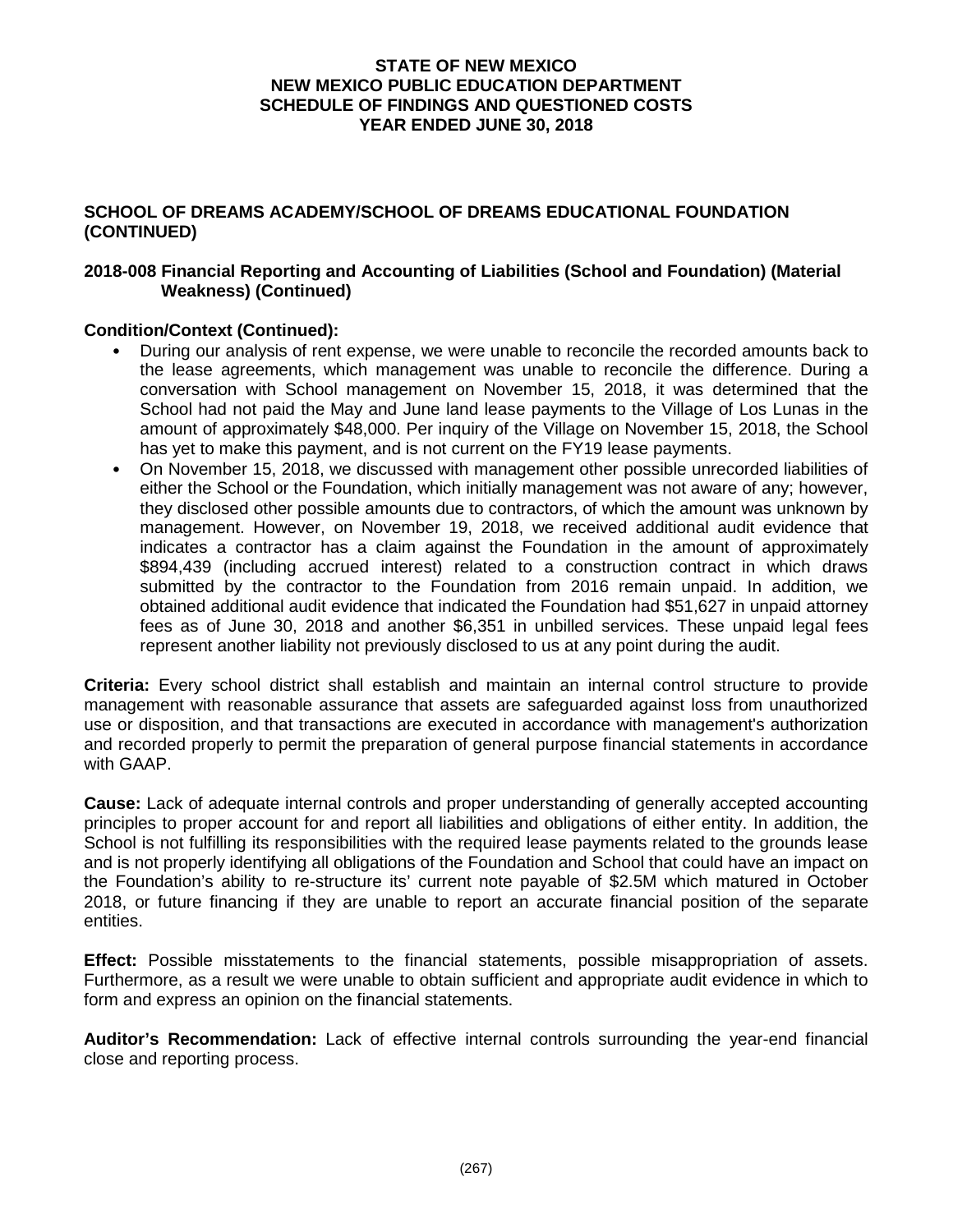## **SCHOOL OF DREAMS ACADEMY/SCHOOL OF DREAMS EDUCATIONAL FOUNDATION (CONTINUED)**

## **2018-008 Financial Reporting and Accounting of Liabilities (School and Foundation) (Material Weakness) (Continued)**

**Management's Response:** Prior auditors did not request assets and liabilities to be stated. We will identify all actual and contingent assets and liabilities and will make sure that these are disclosed on the books and records henceforth. The Management Team will work with the foundation on the PBS detailed requirement that are due annually by the foundation. This will be an on-going process and internal controls will need to be set.

**Implementation:** December 31, 2018

#### **Person Responsible:** Business Manager

## **2018-009 Internal Control over Disbursements (Foundation) (Previously #2017-001) (Significant Deficiency)**

**Condition/Context:** During our audit of the Foundation, we reviewed 20 disbursements and the Foundation was unable to provide support for 2 disbursements in the amount of \$1,102.

*Management's Progress for Repeat Findings: Management failed to implement adequate controls to resolve the finding, and will work toward corrective action during FY2019.*

**Criteria:** The Foundation shall establish and maintain an internal control structure to provide management with reasonable assurance that assets are safe-guarded against loss from unauthorized use or disposition, and that transactions are executed in accordance with management's authorization and recorded properly to permit the preparation of financial statements in accordance with GAAP.

**Cause:** Management oversight, lack of effective controls surrounding all aspects of the Foundation's disbursements.

**Effect:** Possible misstatements to the financial statements, possible misappropriation of assets.

**Auditor's Recommendation:** We recommend that management establish effective internal controls surrounding all aspects of the Foundation's disbursements.

**Management's Response:** The Foundation is looking into implementing internal controls.

**Implementation:** December 31, 2018

**Person Responsible:** Executive Director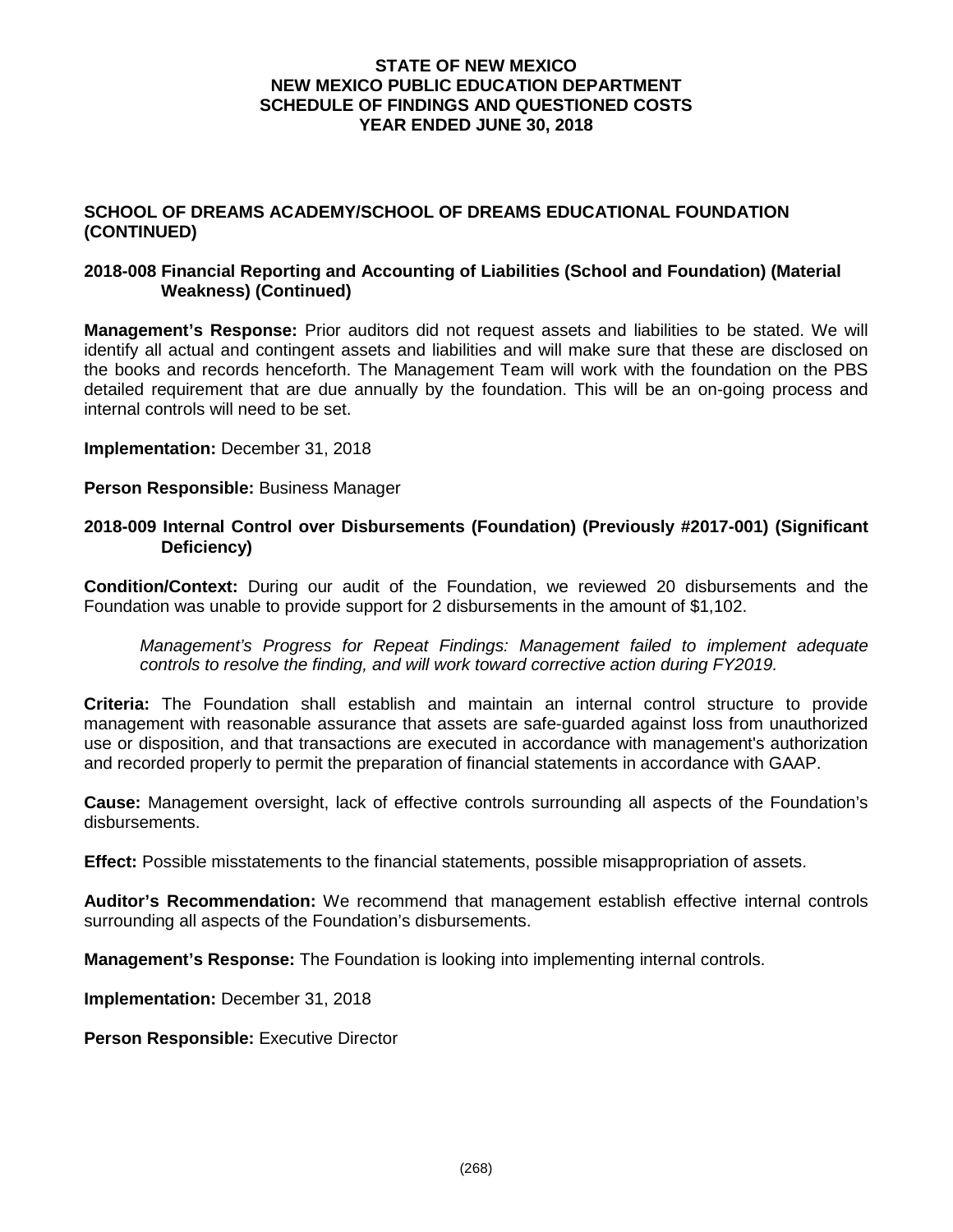## **SIX DIRECTIONS INDIGENOUS SCHOOL**

## **2018-001 Bank Reconciliations (Other Noncompliance)**

**Condition/Context:** During review of the June operating bank reconciliation, we noticed one outstanding check totaling \$3,239 that was one year or older, that should have been cancelled.

**Criteria:** Per NMSA 6-10-57(A), whenever any warrant issued by the state, county, municipality, school district is unpaid for one year after it becomes payable, the fiscal officer shall cancel it.

**Cause:** Management oversight.

**Effect:** Noncompliance with applicable statutes.

**Auditor's Recommendation:** We recommend that management establish effective internal controls to ensure timely cancellation of outstanding checks as required.

**Management's Response:** The School does have internal controls in place to endure timely cancellation of outstanding checks. However, the School was told that the vendor may have received the check so it was not cancelled until they were later notified it was not received.

**Implementation:** December 31, 2018

**Person Responsible:** Business Manager

#### **2018-002 Chief Procurement Officer Registration (Previously #2017-002) (Other Noncompliance)**

**Condition/Context:** The School's chief procurement officer registered with the General Services Department is no longer employed by the school. The School has not provided the state purchasing agent the name of the new chief procurement officer nor has an individual at the School completed the certification program. Therefore, the School lacked a Chief Procurement Officer for the entire fiscal year.

*Management's Progress for Repeat Findings: Management failed to implement adequate controls to resolve the finding, and will work toward corrective action during FY2019.*

**Criteria:** Local public bodies shall provide the state purchasing division with their chief procurement officer on or before January 1 or each year beginning in 2014 as required by NMSA Section 13-1-95.2.

**Cause:** Management oversight.

**Effect:** Noncompliance with state statutes.

**Auditor's Recommendation**: The School should establish internal controls to ensure compliance with all new laws and regulations.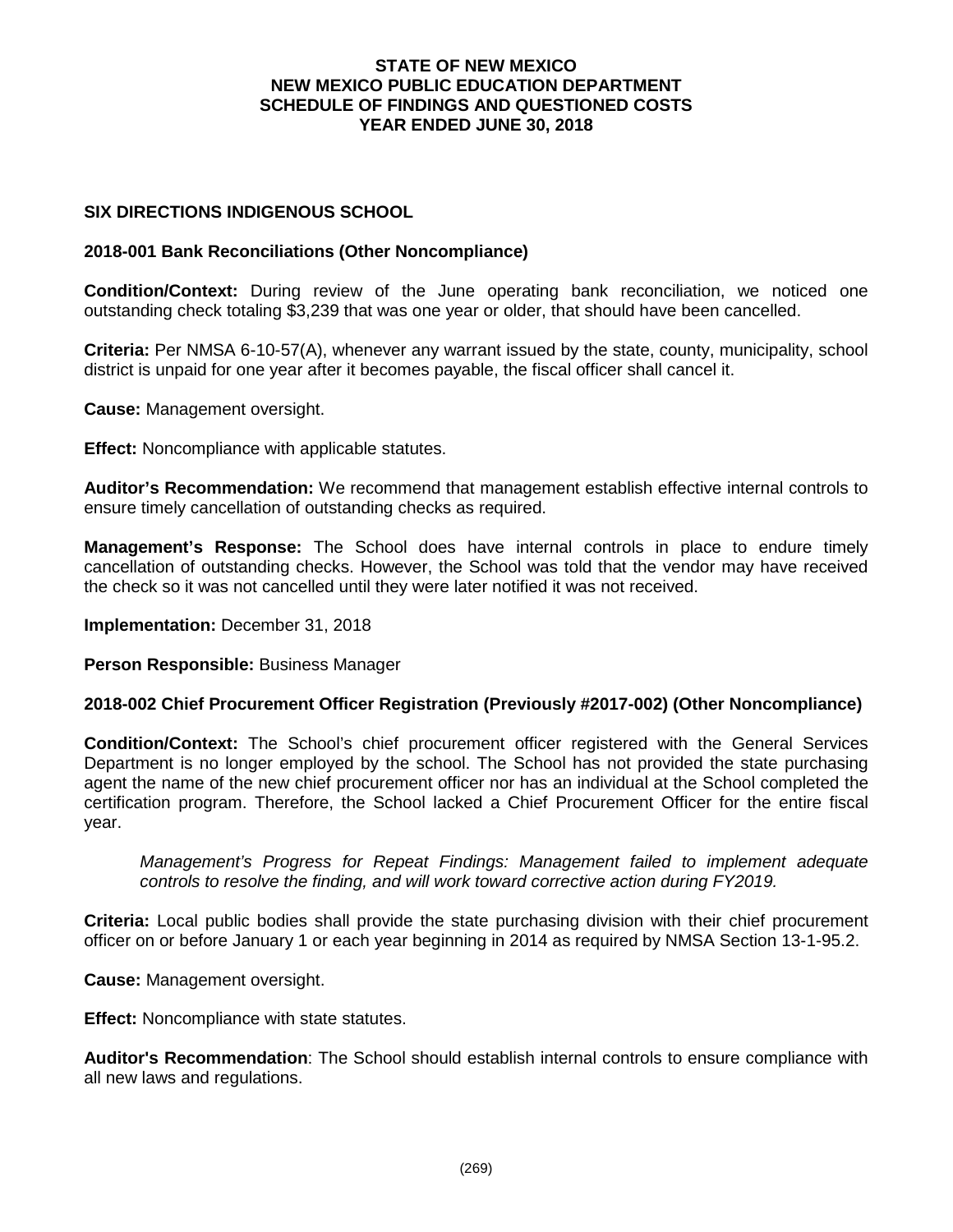# **SIX DIRECTIONS INDIGENOUS SCHOOL (CONTINUED)**

## **2018-002 Chief Procurement Officer Registration (Previously #2017-002) (Other Noncompliance) (Continued)**

**Management's Response:** The School has assigned an employee who will complete the certification program to become the School's Chief Procurement Officer.

**Implementation:** December 31, 2018

**Person Responsible:** School Administration

## **SOUTH VALLEY PREPARATORY SCHOOL**

#### **2018-001 Purchasing (Other Noncompliance)**

**Condition/Context:** During our audit, we identified 1 out of 50 disbursements where the School failed to make timely payments of an invoice, resulting in a total of \$39 of incurred late fees.

**Criteria:** Per PSAB Supplement 13-Purchasing, the preparation and execution of a duly authorized purchase order must precede the placement of any order for goods, services or construction. Per NMAC 6.20.2.11, every school district shall establish and maintain an internal control structure to provide management with reasonable assurance that assets are safeguarded against loss from unauthorized use or disposition, and that transactions are executed in accordance with management's authorization and recorded properly to permit the preparation of general purpose financial statements in accordance with GAAP.

**Cause:** Management oversight.

**Effect:** Noncompliance with applicable rules and regulations.

**Auditor's Recommendation**: We recommend management implement effective controls to ensure that all purchases have a valid approved purchase order that covers the entire cost of the purchase in advance of the purchase.

**Management's Response:** Management will review and revise internal controls to assure invoices are paid timely, and that all purchases have an approved purchase order.

**Implementation:** December 31, 2018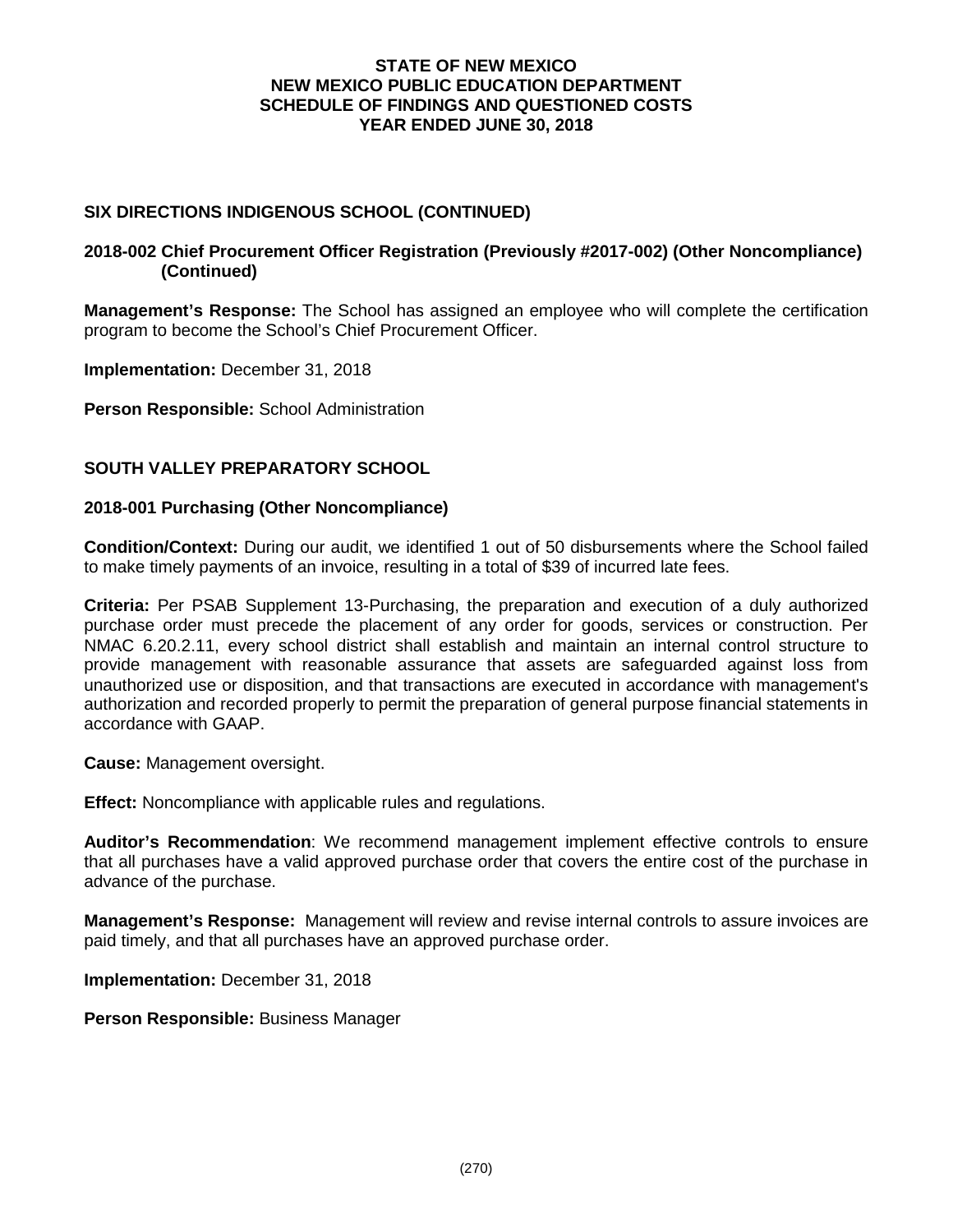## **SOUTHWEST AERONAUTICS, MATHEMATICS, AND SCIENCE ACADEMY (SAMS)**

## **2018-001 Timely Deposit of Cash Receipts (Other Noncompliance)**

**Condition/Context:** During testing of 26 cash receipts, we noted 1 cash receipt in the amount of \$200 that was not deposited within 24 hours of receipt.

**Criteria:** NMAC 6.20.2.14 states that money received and receipted shall be deposited in the bank within twenty-four (24) hours or one banking day.

**Cause:** Management oversight.

**Effect:** Noncompliance with NMAC 6.20.2.14.

**Auditor's Recommendation**: We recommend that management establish a process to ensure timely deposit of all cash receipts.

**Management's Response:** The Southwest Aeronautics, Mathematics, and Science Academy has developed a detailed financial policies and procedures manual. Management has reviewed the environment and requirements surrounding cash receipts with all receiving and business staff. Notice has been sent to applicable staff reiterating the importance of internal controls in making sure all money received and receipted shall be deposited in the bank within twenty-four (24) hours or one banking day. The school's administration will continue to work to maintain an internal control environment and structure that will maintain compliance with legal and regulatory requirements. Responsible party for corrective action: Business Manager. Timeline for corrective action: December 31, 2018.

**Implementation:** December 31, 2018

**Person Responsible:** Business Manager

## **SOUTHWEST PREPARATORY LEARNING CENTER**

## **2018-001 Untimely Cash Receipts (Other Noncompliance)**

**Condition/Context:** During our review of 16 cash receipts, we noted 1 cash receipt sample that included two transactions in the amount of \$60 that were not deposited within 24 hours of receipt

**Criteria:** NMAC 6.20.2.14 states that money received and receipted shall be deposited in the bank within twenty-four (24) hours or one banking day.

**Cause:** Management oversight.

**Effect:** Noncompliance with NMAC 6.20.2.14. Possible misappropriation of School assets.

**Auditor's Recommendation:** We recommend that management establish a process to ensure timely deposit of all cash receipts.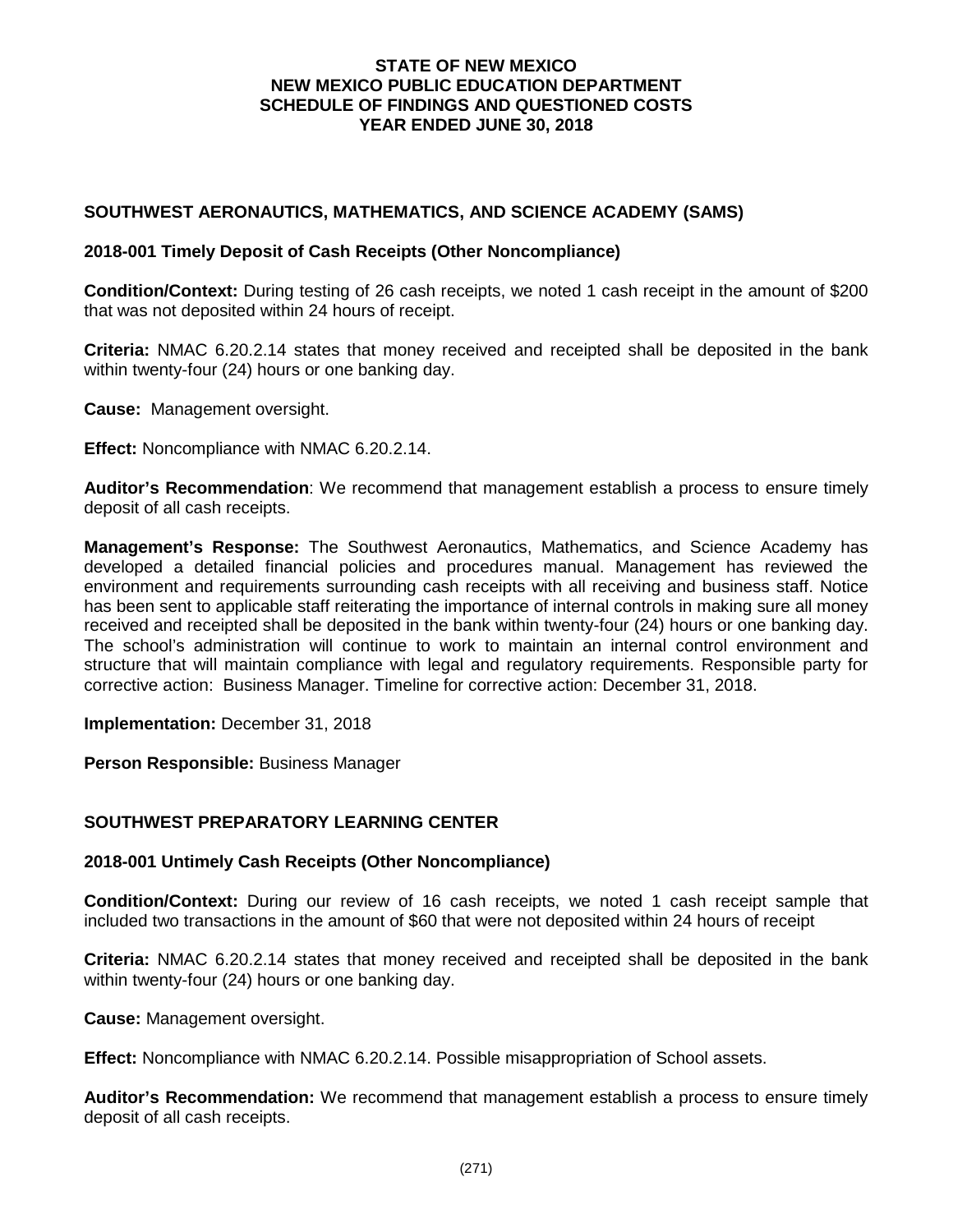## **SOUTHWEST PREPARATORY LEARNING CENTER (CONTINUED)**

## **2018-001 Untimely Cash Receipts (Other Noncompliance) (Continued)**

**Management's Response:** The school has processes and procedures in place to properly log all cash receipts and to ensure that all cash received is deposited with 24 hours. These processes and procedures will be reviewed with the appropriate personnel.

**Implementation:** December 31, 2018?

**Person Responsible:** Business Manager

#### **2018-002 Pledged Collateral (Other Noncompliance)**

**Condition/Context:** During our review of pledged collateral, we noted the School did not have sufficient collateral, resulting in deficient collateral of \$93,993.

**Criteria:** Per Section 6-10-17. NMSA 1978 if the pledged collateral for deposits in banks, savings and loan association, or credit unions, in an aggregate amount is not equal to one half of the amount of public money in each account, a finding shall appear in the audit report.

**Cause:** Lack of established procedures to ensure the bank has adequate pledged collateral as required on the School's behalf.

**Effect:** Noncompliance with state statute.

**Auditor's Recommendation:** We recommend that management review pledged collateral requirement frequently and ensure the School's financial institution is aware of the statutory requirement.

**Management's Response:** Management will work with the school's financial institution to notify them of the insufficient collateral. We will request either a monthly statement or online access to view the securities marked as pledged collateral so that the requirement is met at all times.

**Implementation:** December 31, 2018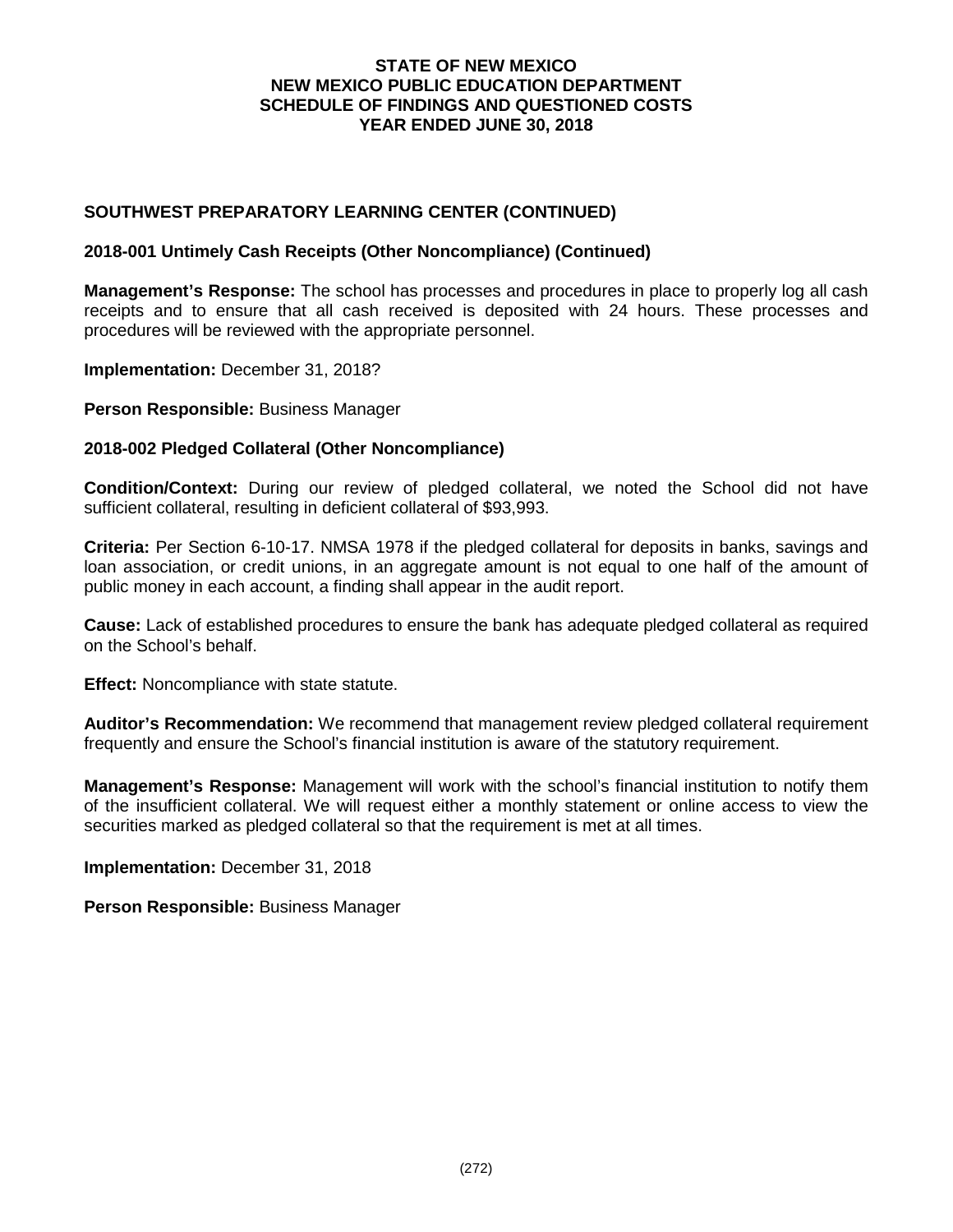## **SOUTHWEST PREPARATORY LEARNING CENTER (CONTINUED)**

## **2018-003 Purchasing (Other Noncompliance)**

**Condition/Context:** During our testing of 22 cash disbursements, we identified 1 disbursement in which the services were provided prior to the approved purchase order.

**Criteria:** Per PSAB Supplement 13-Purchasing, the preparation and execution of a duly authorized purchase order must precede the placement of any order for goods, services, or construction. Per NMAC 6.20.2.11, every school district shall establish and maintain an internal control structure to provide management with reasonable assurance that assets are safeguarded against loss from unauthorized use or disposition, and that transactions are executed in accordance with management's authorization and recorded properly to permit the preparation of general purpose financial statements in accordance with GAAP.

**Cause:** Management oversight. In addition, the School was under financial authority of New Mexico Public Education Department.

**Effect:** Noncompliance with applicable rules and regulations.

**Auditor's Recommendation**: We recommend management implement effective controls to ensure that all purchases have a valid approved purchase order that covers the entire cost of the purchase in advance of the purchase.

**Management's Response:** School procedures will be emphasized to staff to ensure compliance with school policies and procedures as well as state laws and regulations.

**Implementation:** December 31, 2018

**Person Responsible:** Business Manager

## **2018-004 Year-End Accounts Payable Accrual (Other Noncompliance)**

**Condition/Context:** During our audit, we identified two disbursements related to FY18 that totaled \$7,819 that were incorrectly excluded from the accounts payable accrual as of June 30, 2018, which required an audit adjustment.

**Criteria:** Per NMAC 6.20.2.11(6), transactions are to be recorded as necessary to permit preparation of financial statements in conformity with GAAP. In addition, school districts shall establish any other criteria applicable to such statements to maintain accountability for assets.

**Cause:** Management oversight.

**Effect:** Misstatement to the School's financial statements.

**Auditor's Recommendation:** We recommend management perform an additional review of the yearend accounts payable accrual.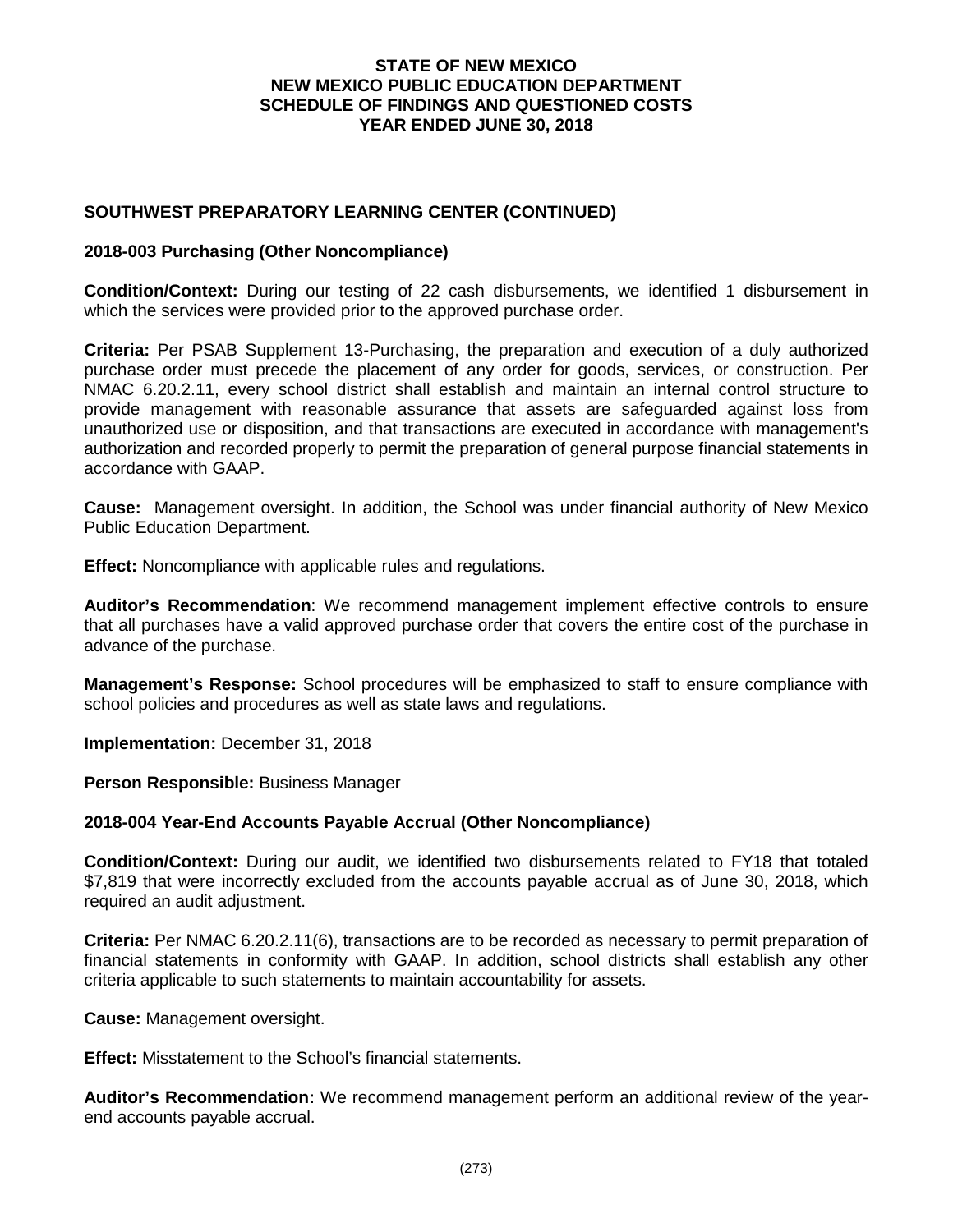## **SOUTHWEST PREPARATORY LEARNING CENTER (CONTINUED)**

## **2018-004 Year-End Accounts Payable Accrual (Other Noncompliance) (Continued)**

**Management's Response:** The School will review all processes used for year-end financial closing and reporting processes to ensure all disbursements are properly recorded.

**Implementation:** December 31, 2018

**Person Responsible:** Business Manager

## **SOUTHWEST SECONDARY LEARNING CENTER**

#### **2018-001 Pledged Collateral (Other Noncompliance)**

**Condition/Context:** During our review of pledged collateral, we noted the School did not have sufficient collateral, resulting in deficient collateral of \$506,252.

**Criteria:** Per Section 6-10-17. NMSA 1978 if the pledged collateral for deposits in banks, savings and loan association, or credit unions, in an aggregate amount is not equal to one half of the amount of public money in each account, a finding shall appear in the audit report.

**Cause:** Lack of established procedures to ensure the bank has adequate pledged collateral as required on the School's behalf.

**Effect:** Noncompliance with state statute.

**Auditor's Recommendation:** We recommend that management review pledged collateral requirement frequently and ensure the School's financial institution is aware of the statutory requirement.

**Management's Response:** Management will work with the school's financial institution to notify them of the insufficient collateral. We will request either a monthly statement or online access to view the securities marked as pledged collateral so that the requirement is met at all times.

**Implementation:** December 31, 2018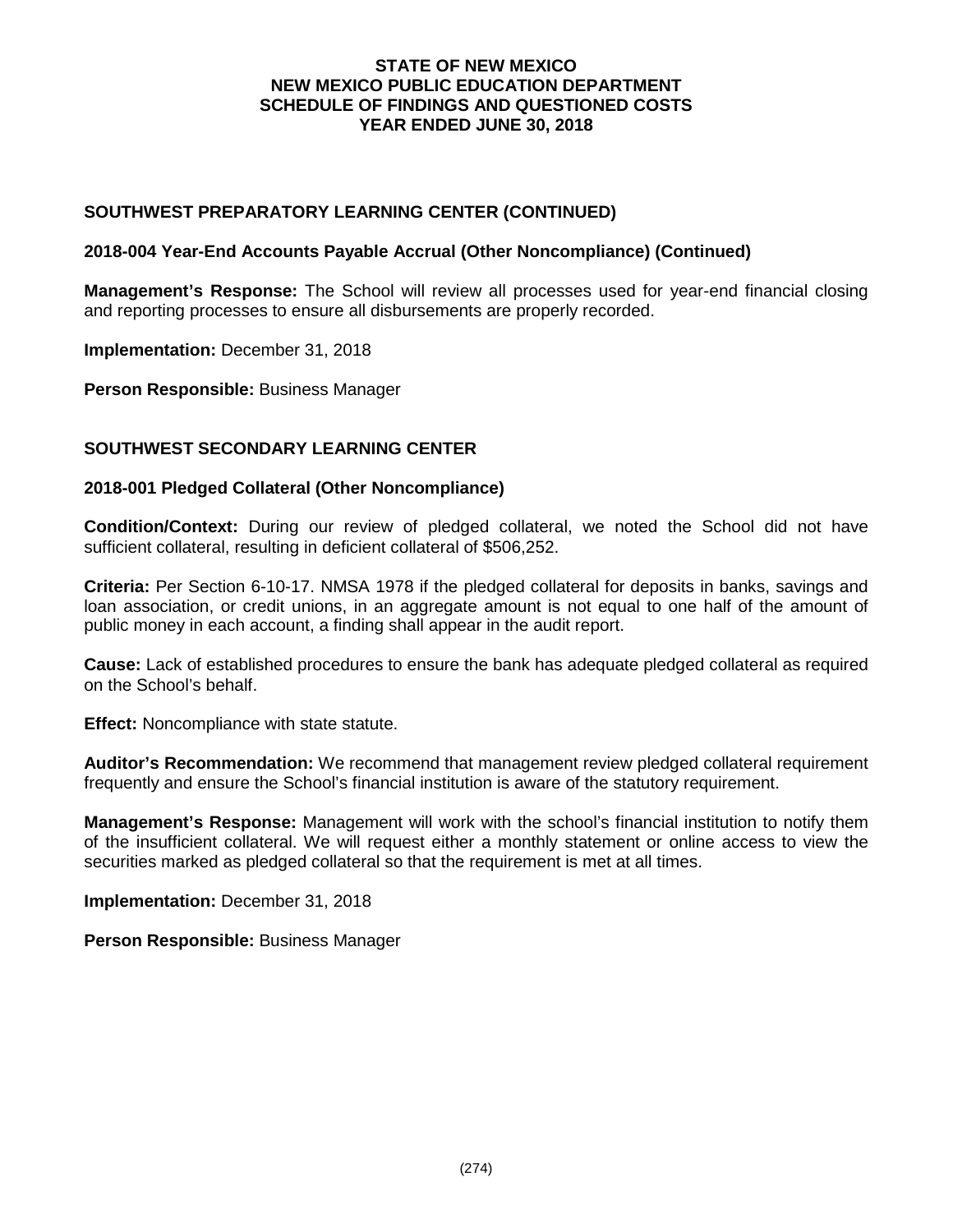# **STUDENT ATHLETE HEADQUARTERS ACADEMY (SAHQ ACADEMY)**

## **2018-001 Internal Control over Payroll (Other Noncompliance)**

**Condition/Context:** During our review of 6 personnel files and related salary contracts, we noted the following issues:

- 5 out of 6 files lacked evidence that a background check was performed on the employee.
- 1 out of the 6 employees changed positions during the year, which involved a change in pay. Our recalculation of the proration due to the change revealed the employee was underpaid \$560.

**Criteria:** Per NMSA 22-10A-5, the school shall develop policies and procedures to require background checks on an applicant who has been offered employment. In addition, adequate controls should be maintained to ensure the accurate compensation of the School's employees.

**Cause:** Management oversight.

**Effect:** Noncompliance with applicable rules and regulations and inaccurate compensation to an employee.

**Auditor's Recommendation**: N/A - The School ceased operations effective for FY19.

**Management's Response:** N/A - The School ceased operations effective for FY19.

**Implementation:** N/A - The School ceased operations effective for FY19.

**Person Responsible:** N/A - The School ceased operations effective for FY19.

# **2018-002 Purchasing (Other Noncompliance)**

**Condition/Context:** During our review of procurement and purchasing for the School, we noted the following issues:

- The School lacked a Chief Procurement Officer for the entire fiscal year.
- Disbursements totaling approximately \$106,000 lacked evidence of quotes being obtained.

**Criteria:** Per NMAC 6.20.2.11, every school district shall establish and maintain an internal control structure to provide management with reasonable assurance that assets are safeguarded against loss from unauthorized use or disposition, and that transactions are executed in accordance with management's authorization and recorded properly to permit the preparation of general purpose financial statements in accordance with GAAP.

**Cause:** Lack of understanding by management of the applicable rules and regulations when procuring goods and services as a governmental entity in the State of New Mexico.

**Effect:** Noncompliance with applicable rules and regulations.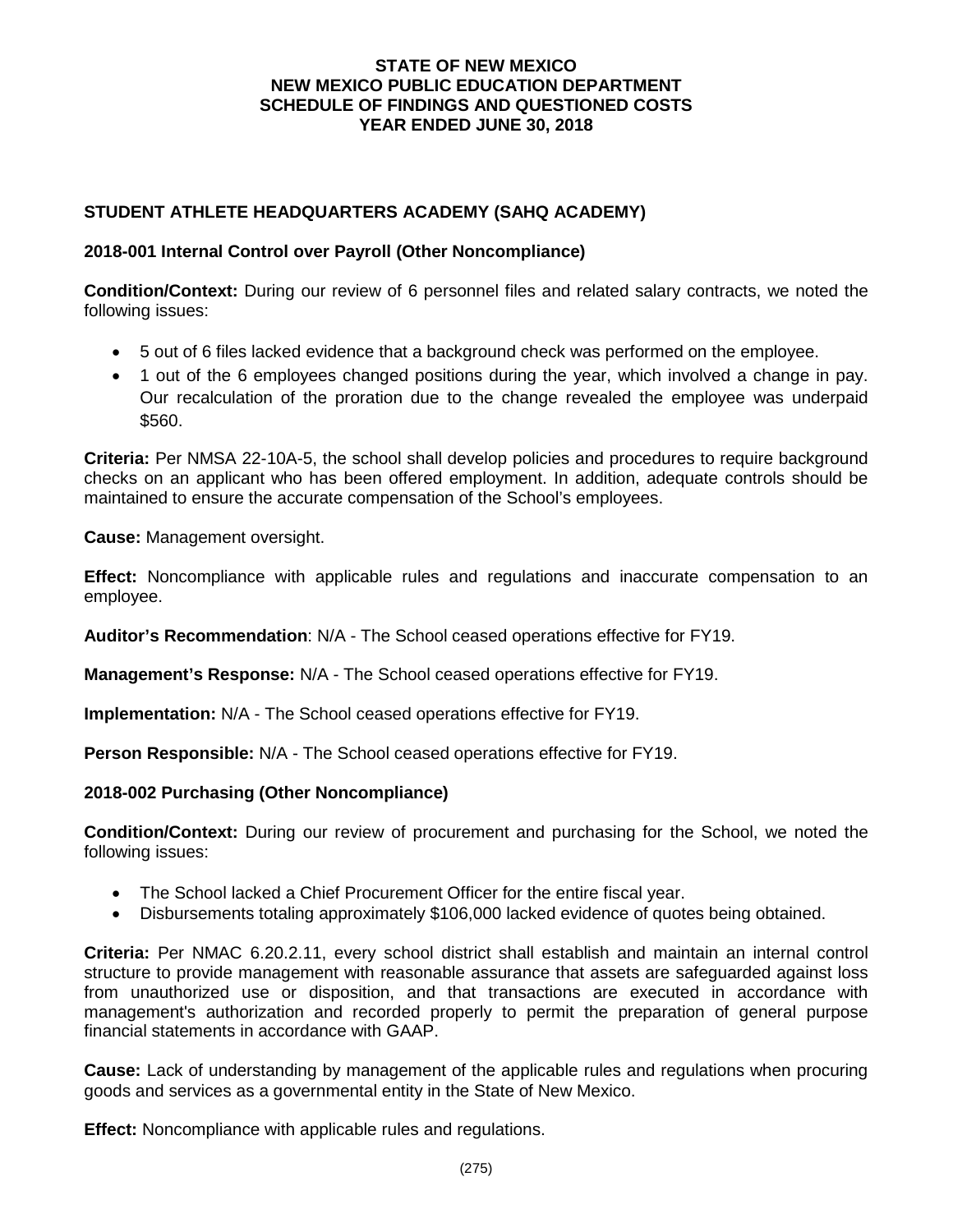# **STUDENT ATHLETE HEADQUARTERS ACADEMY (SAHQ ACADEMY) (CONTINUED)**

## **2018-002 Purchasing (Other Noncompliance) (Continued)**

**Auditor's Recommendation**: N/A - The School ceased operations effective for FY19.

**Management's Response:** N/A - The School ceased operations effective for FY19.

**Implementation:** N/A - The School ceased operations effective for FY19.

## **TAOS ACADEMY FOUNDATION**

## **2018-001 Internal Controls (Other Noncompliance)**

**Condition/Context:** During our audit of the Foundation, we noted a check in the amount of \$1,231.95 with only one signature. Foundation policy requires dual signatures on all checks as approval of the expenditure.

**Criteria**: Foundation policy requires dual signatures on all checks as approval of the expenditure.

**Cause:** Management oversight.

**Effect:** Possible unauthorized expenditures.

**Auditor's Recommendation:** We recommend that management ensure that adequate internal controls are established surrounding the check signing process.

**Management's Response:** The Foundation continues to review and enforce the internal controls in place with staff and foundation members. Management will continue to stress the need for two signatures on all checks.

**Implementation:** December 31, 2018

**Person Responsible:** Foundation Representative and Finance Committee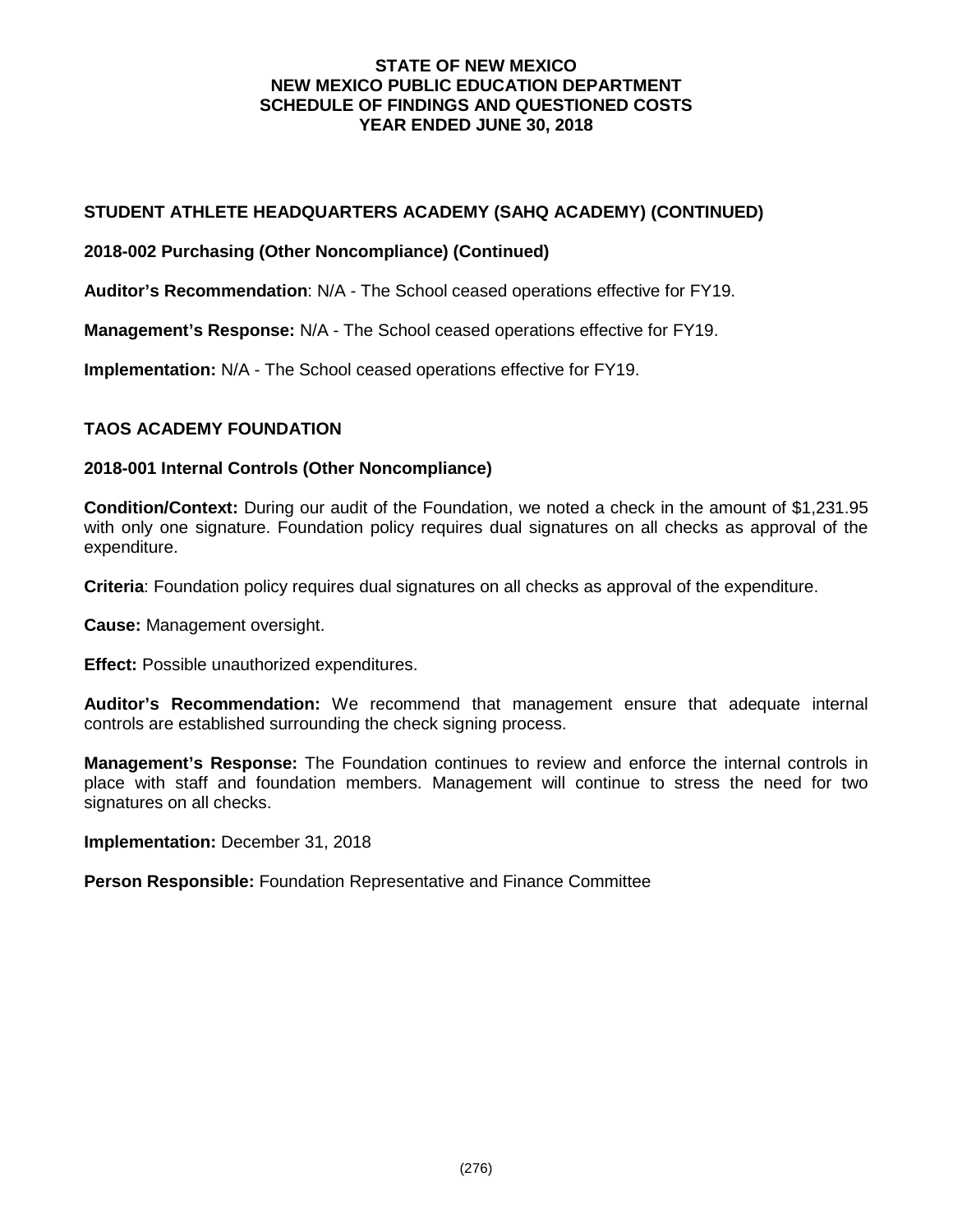# **TAOS INTEGRATED SCHOOL OF THE ARTS**

### **2018-001 Untimely Processing and Submission of Reimbursement Requests (Other Noncompliance)**

**Condition/Context:** As of June 30, 2018, the School had outstanding reimbursement requests that approximated \$221,000, which represents the reimbursement requests for the entire year.

**Criteria:** The School should process reimbursement requests on a more frequent basis, depending on the activity of the funds, to avoid using restricted components of cash for operational purposes.

**Cause:** Management oversight.

**Effect:** Lack of available unrestricted cash for operational purposes.

**Auditor's Recommendation:** We recommend that management ensure reimbursement requests are done more frequently.

**Management's Response:** The School did comply with the mandatory deadline of Requests for Reimbursements, and does understand the need to submit more often throughout the year. The School agrees to submit BARS at least biannually or quarterly dependent upon the amount of the request.

**Implementation:** December 31, 2018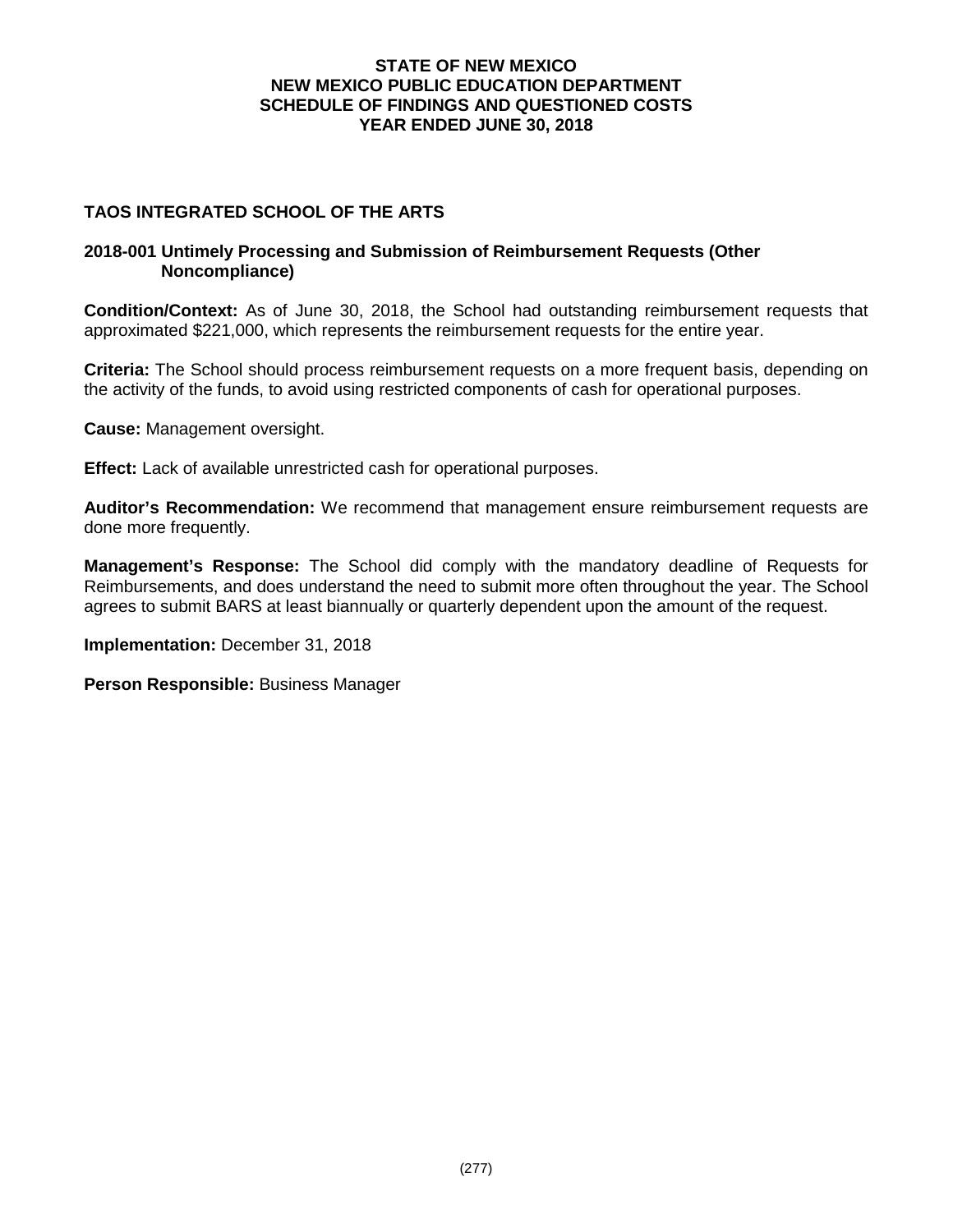# **TIERRA ADENTRO: THE NM SCHOOL OF ACADEMICS, ART & ARTESANIA**

## **2018-001 Accounts Payable (Material Weakness)**

**Condition/Context:** During our review of accounts payable we identified a liability in the amount of approximately \$360,000 that was not properly reported in the School's financial statements as of June 30, 2017, which required a restatement to the beginning fund balance of the School's financial statements.

**Criteria:** Every school district shall establish and maintain an internal control structure to provide management with reasonable assurance that assets are safeguarded against loss from unauthorized use or disposition, and that transactions are executed in accordance with management's authorization and recorded properly to permit the preparation of general purpose financial statements in accordance with GAAP.

**Cause:** Lack of effective internal controls surrounding the year-end financial close and reporting process.

**Effect:** Misstatements of the School's financial statements, possible misappropriation of assets.

**Auditor's Recommendation**: We recommend that management ensure that adequate internal controls are established surrounding the year-end financial close and reporting process.

**Management's Response:** The School will review the processes used for year-end financial closing and reporting processes to ensure all account receivables and liabilities (accounts payable) are properly recorded. We would like to note that the prior year auditors were made aware of the transaction highlighted in this finding.

**Implementation:** June 30, 2019

**Person Responsible:** School Administration and Business Manager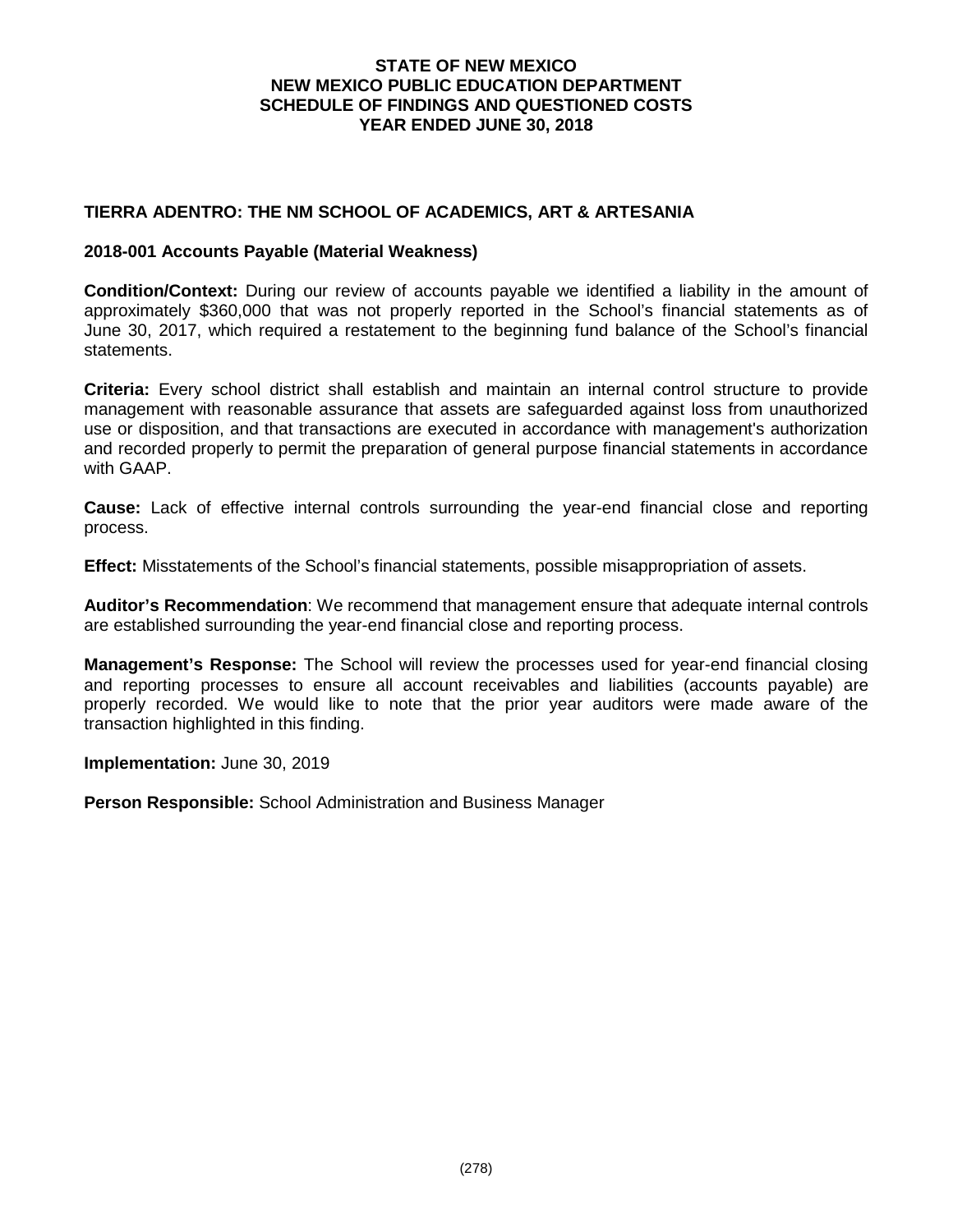# **TIERRA ADENTRO: THE NM SCHOOL OF ACADEMICS, ART & ARTESANIA (CONTINUED)**

# **2018-002 Purchasing (Other Noncompliance)**

**Condition/Context:** During our audit, we identified the following issues related to purchasing:

• 3 out of 38 disbursements in which the purchases exceeded the purchase order by \$4,958 at the time of purchase. The purchase orders were amended subsequent to the actual purchase.

**Criteria:** Per PSAB Supplement 13-Purchasing, the preparation and execution of a duly authorized purchase order must precede the placement of any order for goods, services, or construction. Per NMAC 6.20.2.11, every school district shall establish and maintain an internal control structure to provide management with reasonable assurance that assets are safeguarded against loss from unauthorized use or disposition, and that transactions are executed in accordance with management's authorization and recorded properly to permit the preparation of general purpose financial statements in accordance with GAAP.

**Cause:** Lack of understanding by management of the applicable rules and regulations when procuring goods and services as a governmental entity in the State of New Mexico.

**Effect:** Noncompliance with applicable rules and regulations.

**Auditor's Recommendation**: We recommend management implement effective controls to ensure that all purchases have a valid approved purchase order that covers the entire cost of the purchase in advance of the purchase.

**Management's Response:** The School has controls in place to ensure that a Purchase Order is in place before a purchase is made. The School will go over the process in one of their staff meetings to ensure that all staff understands the correct purchasing process.

**Implementation:** December 31, 2018

**Person Responsible:** School Administration and Business Manager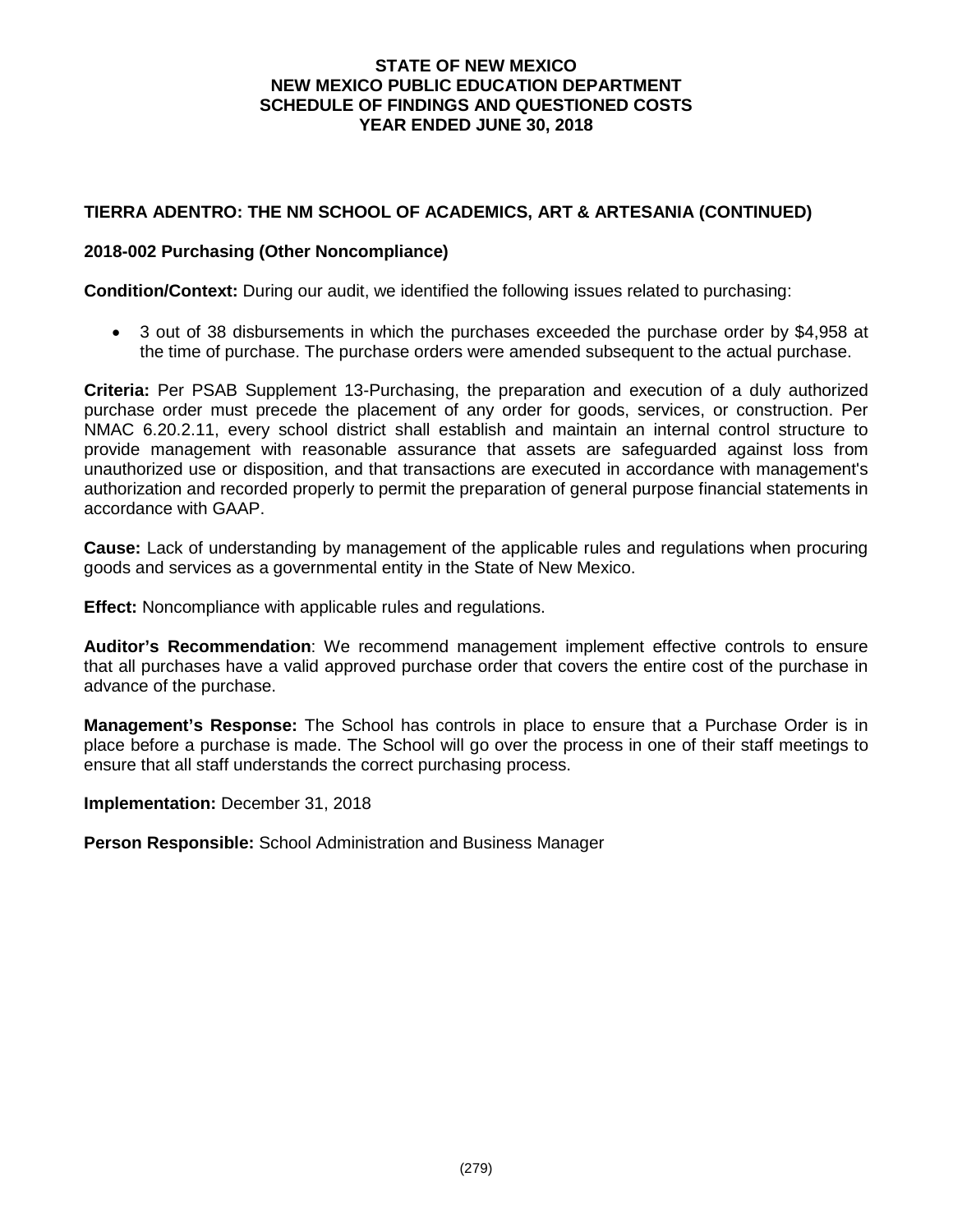# **TIERRA ADENTRO: THE NM SCHOOL OF ACADEMICS, ART & ARTESANIA (CONTINUED)**

## **2018-003 Internal Controls Over Cash Receipts (Previously #2017-001) (Other Noncompliance)**

**Condition/Context:** During our review of cash receipts, we noted the following issues:

- 4 out of 12 deposit packets that totaled \$1,641 included receipts that were not within 24 hours of receipt.
- During our review of 12 deposits, we noted 1 activity fund deposit that lacked a signature by the activity sponsor. In addition, the deposit documentation had duplicated the receipts and three receipts totaling \$120 were voided after we brought this to the attention of the School.
- During our review of 12 deposits, we noted 1 activity fund deposit in the amount of \$738, for which the School was unable to provide any supporting documentation related to the receipt.
- During our review of 12 deposits, we noted 1 activity fund deposit that included \$315 in cash; however, the documentation lacked support as to nature of receipt and which students had paid.
- During our review of 12 deposits, we noted 1 activity fund deposit in the amount of \$1,443, which had a variance of \$290 compared to the supporting documentation and receipts.
- During testing of revenue we identified \$3,369 in receipts relating to lunch collections that were receipted into the School's Paypal account; however, the asset and the related revenue was never recorded on the School's accounting system.

*Management's Progress for Repeat Findings: Management failed to implement adequate controls to resolve the finding due to a transition in the business manager, and will work toward corrective action during FY2019.*

**Criteria:** NMAC 6.20.2.14 states that money received and receipted shall be deposited in the bank within twenty-four (24) hours or one banking day. Per NMAC 6.20.2.11, every school district shall establish and maintain an internal control structure to provide management with reasonable assurance that assets are safeguarded against loss from unauthorized use or disposition, and that transactions are executed in accordance with management's authorization and recorded properly to permit the preparation of general purpose financial statements in accordance with GAAP.

**Cause:** Procedures established by management to ensure proper documentation and timely deposit have not been established to ensure 100% compliance. In addition, the School lacks effective internal controls over the cash receipts of activity funds.

**Effect:** Noncompliance with NMAC 6.20.2.14. Possible misappropriation of School assets.

**Auditor's Recommendation:** We recommend that management establish effective internal controls over the cash receipting process to ensure compliance and maintain adequate supporting documentation to the receipts

**Management's Response:** The School will review its internal controls to establish a better process for cash receipting. The School will also go over the process in one of their staff meetings to ensure that all staff understands the process.

**Implementation:** December 31, 2018

**Person Responsible:** School Administration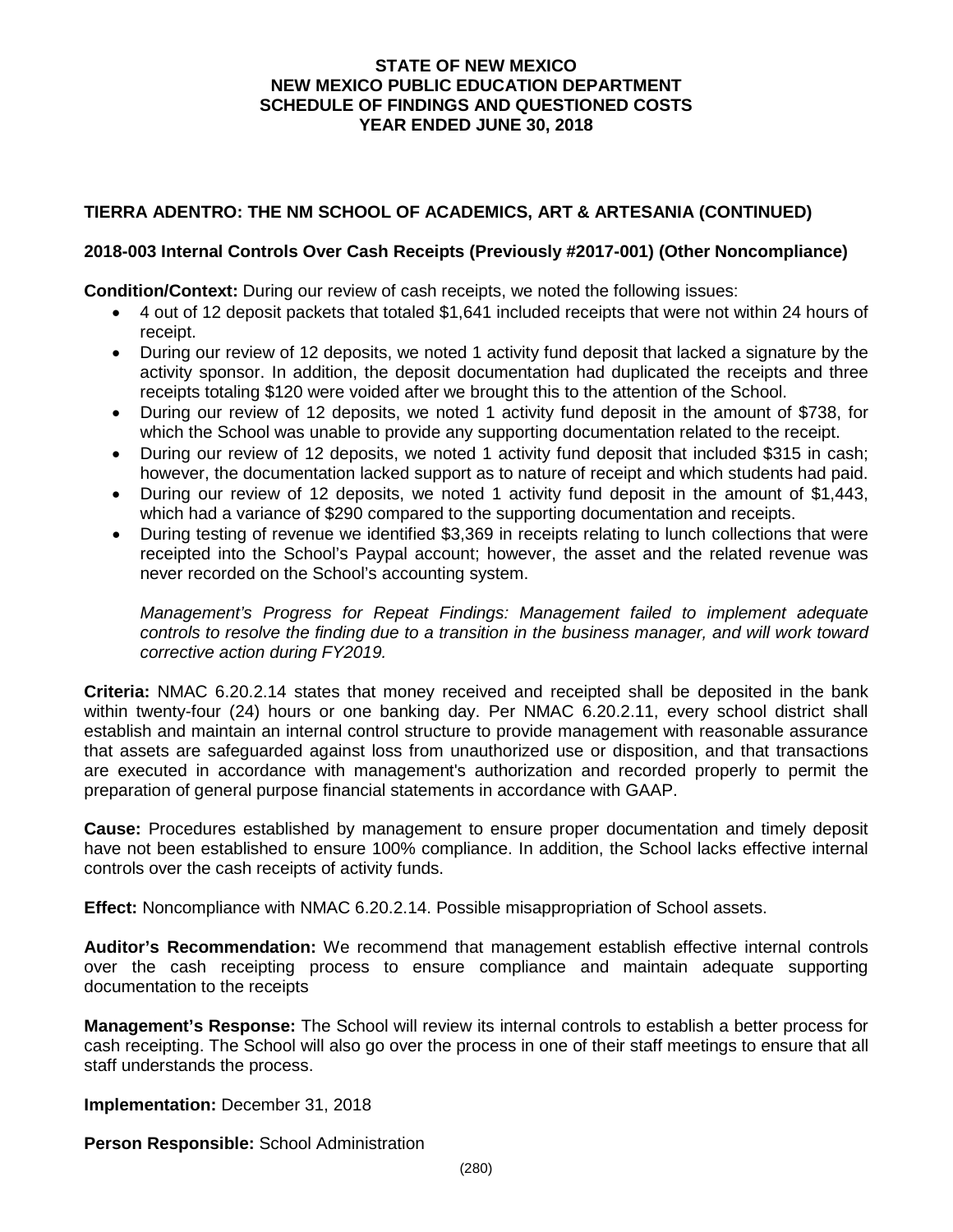# **TIERRA ENCANTADA CHARTER SCHOOL**

## **2018-001 Timely Submission of ERB Contributions (Other Noncompliance)**

**Condition/Context:** During our review of the School's monthly ERB contributions, we noted 1 month which was not filed in a timely manner and the School was assessed a late payment fee.

**Criteria:** ERB requires the monthly contributions to be submitted within 15 days of the end of the month.

**Cause:** Management oversight.

**Effect:** Noncompliance with ERB's contribution requirements.

**Auditor's Recommendation**: We recommend management establish processes and procedures to ensure timely submission of required reporting and contributions.

**Management's Response:** Management agrees with this finding. Management will establish a process for payment of ERB contributions with a built in lead time to consider banking transfer deadlines or any other technical reasons a payment may be delayed. We will set a date that works for management to assure that these payments will be timely.

**Implementation:** December 31, 2018

**Person Responsible:** Business Manager

## **2018-002 Pledged Collateral (Other Noncompliance)**

**Condition/Context:** During our review of pledged collateral, we noted the School did not have sufficient collateral, resulting in deficient collateral of \$191,584.

**Criteria:** Per Section 6-10-17. NMSA 1978 if the pledged collateral for deposits in banks, savings and loan association, or credit unions, in an aggregate amount is not equal to one half of the amount of public money in each account, a finding shall appear in the audit report.

**Cause:** Lack of established procedures to ensure the bank has adequate pledged collateral as required on the School's behalf.

**Effect:** Noncompliance with state statute.

**Auditor's Recommendation:** We recommend that management review the pledged collateral requirement frequently and ensure the School's financial institution is aware of the statutory requirement.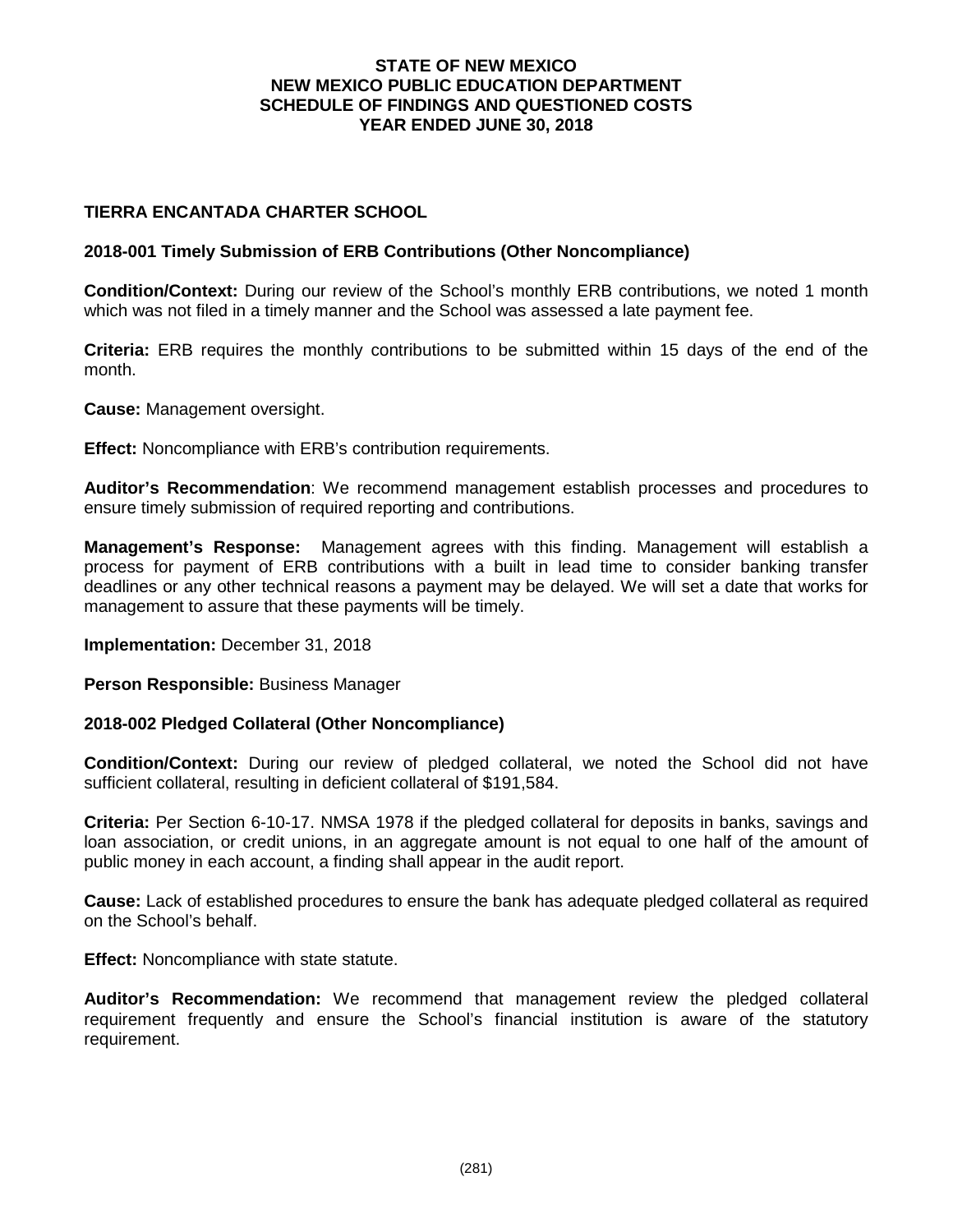# **TIERRA ENCANTADA CHARTER SCHOOL (CONTINUED)**

## **2018-002 Pledged Collateral (Other Noncompliance) (Continued)**

**Management's Response:** Management agrees with this finding. The bank was unaware of the statutory requirement and has since been made aware. The bank has agreed to send us a pledged collateral statement each month. We have established a process in the business office of reviewing pledged collateral statements from the bank on a monthly basis. We will then inform the bank of any adjustments to the pledged collateral that may need to be made. The bank will then send us an adjusted statement reflecting the changes.

**Implementation:** December 31, 2018

**Person Responsible:** Business Manager

## **TURQUOISE TRAIL CHARTER SCHOOL**

#### **2018-001 Timely Submission of ERB Contributions (Other Noncompliance)**

**Condition/Context:** During our review of the School's monthly ERB contributions, we noted 1 month in which the contribution was not filed in a timely manner and the School was assessed a late payment fee.

**Criteria:** ERB requires the monthly contributions to be submitted within 15 days of the end of the month.

**Cause:** Management oversight.

**Effect:** Noncompliance with ERB's contribution requirements.

**Auditor's Recommendation**: We recommend management establish processes and procedures to ensure timely submission of required reporting and contributions.

**Management's Response:** Turquoise Trail has hired a part time assistant business manager to process payroll and related liability payments. With the addition of another person who is also able to process the ERB contributions, there is now a 'backup' person who is also trained and responsible for making sure that ALL payroll liabilities are paid correctly.

**Implementation:** July 31, 2018

**Person Responsible:** Assistant Business Manager and Business Manager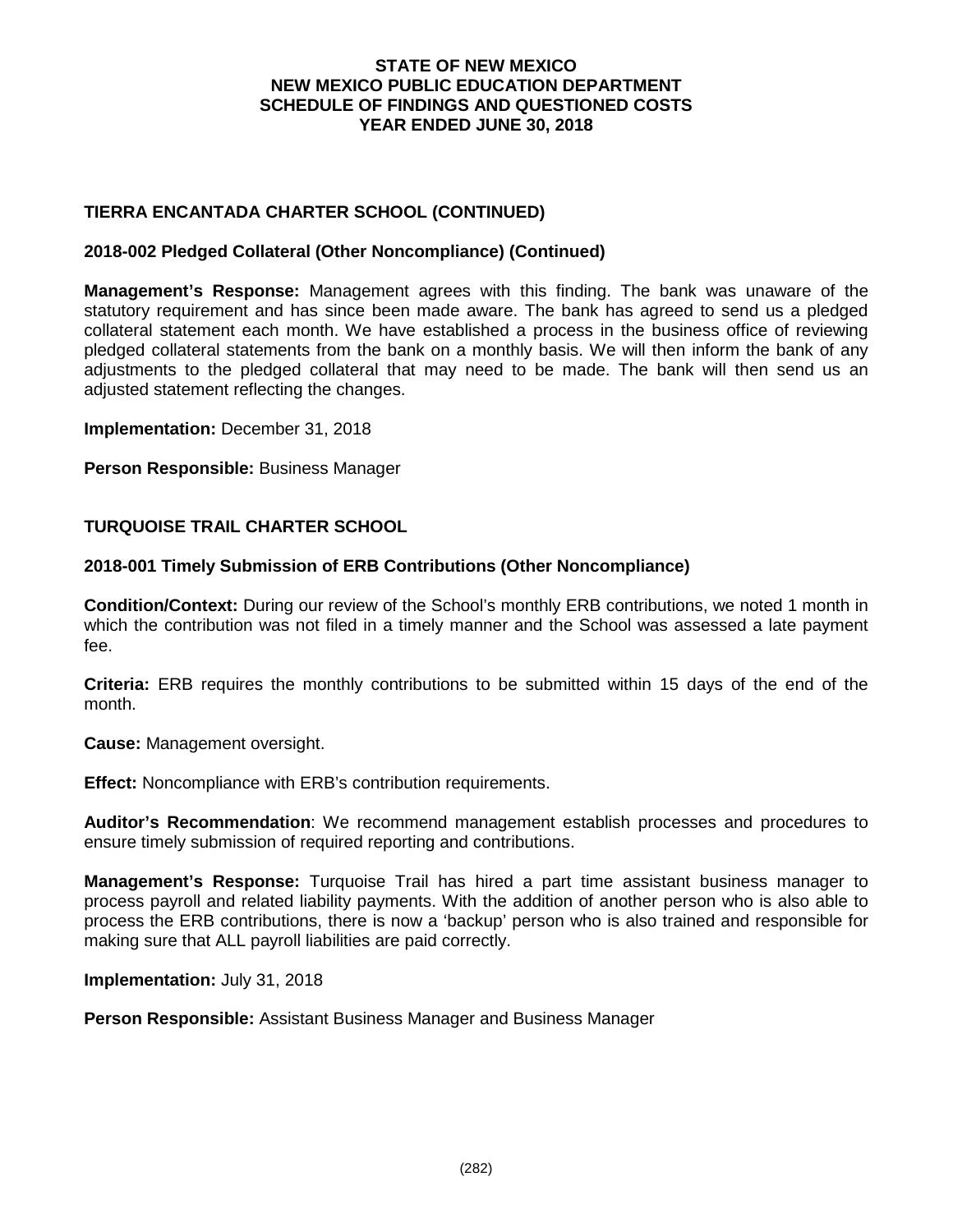# **TURQUOISE TRAIL CHARTER SCHOOL (CONTINUED)**

# **2018-002 Budgetary Conditions (Previously #2016-007) (Other Noncompliance)**

**Condition/Context:** During our audit, we noted one expenditure function where actual expenditures exceeded the budgetary authority:

Fund 27128- Instruction \$1,260

*Management's Progress for Repeat Findings: Management failed to implement adequate controls to resolve the finding, and will work toward corrective action during FY2019.*

**Criteria:** Sound financial management and 6.20.2.9 (A) NMAC and 22-8-5 through 22-8-12.2 NMSA 1978 require that budgets not be exceeded at the legal level of control, which the function is the legal level of control.

**Cause:** Management oversight.

**Effect:** Noncompliance with state statutes.

**Auditor's Recommendation**: We recommend that management establish controls necessary to monitor the budget and submit any necessary adjustments on a timely basis in order to avoid any overexpended functions.

**Management's Response:** Although this Fund was not overspent in total, the allocation between functions was not adjusted prior to year-end. Turquoise Trail has hired a part time assistant business manager to process payroll and related liability payments. With the addition of another person who can help relieve some of the business manager's workload, the Business Manager will be able to better monitor expenditures and provide for timely reallocation or submission of BARs.

**Implementation:** July 31, 2018

## **Person Responsible:** Business Manager

## **2018-003 Capital Assets (Other Noncompliance)**

**Condition/Context:** During our testing of capital assets, we identified the following exceptions:

- During our review of disbursements, we identified 2 disbursements, which totaled \$23,552 in expenditures for assets that were less than the School's capitalization threshold of \$5,000, that were incorrectly coded to account code "57331 for Fixed Assets (More Than \$5,000)", instead of account code "57332 for Supply Assets (\$5,000 or Less)".
- During our review of the School's dispositions during the fiscal year, the School properly notified and obtained approval from the school Governing Council. However, the School did not submit a written notification to the State Auditor at least 30 days prior to the disposition as required.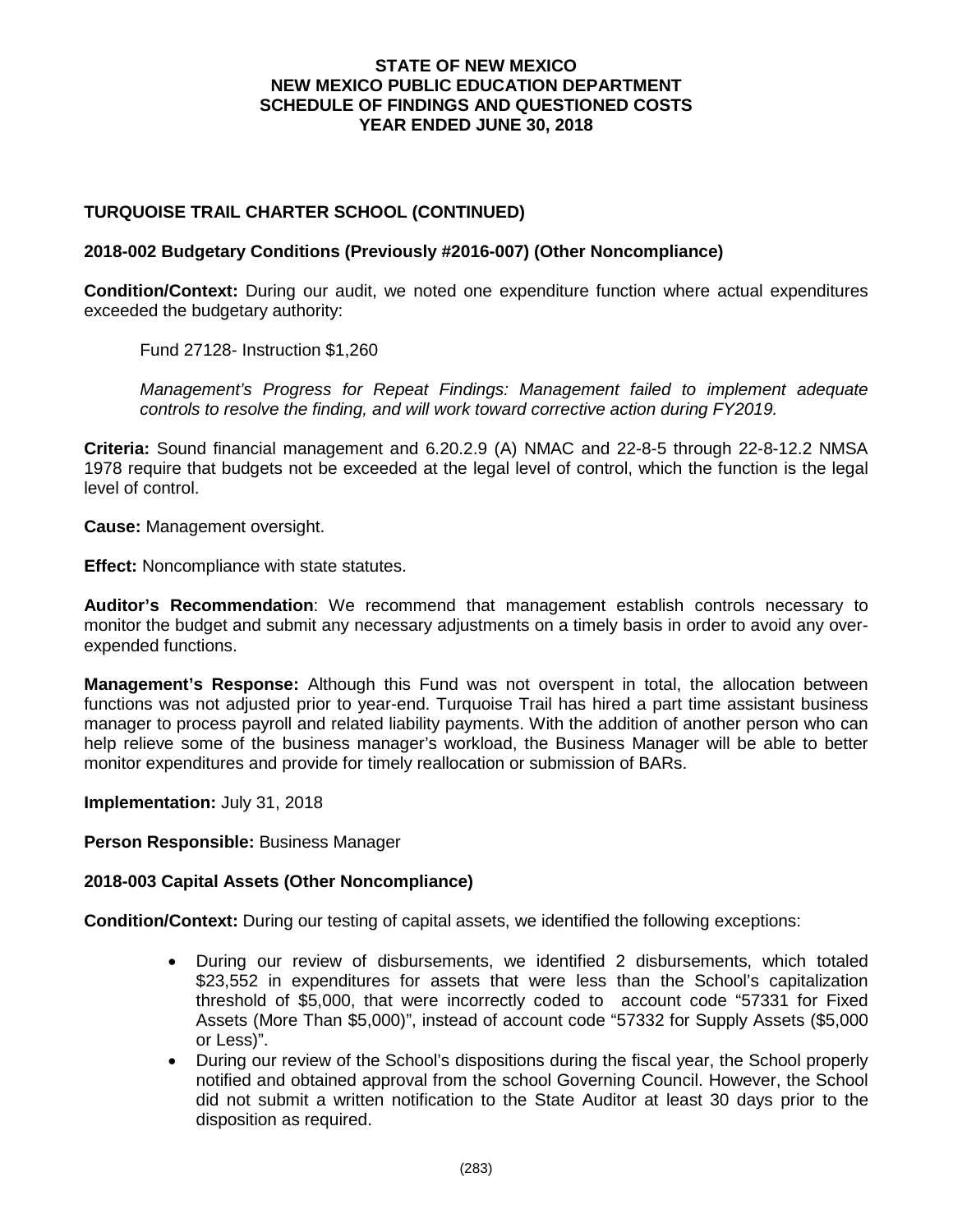# **TURQUOISE TRAIL CHARTER SCHOOL (CONTINUED)**

## **2018-003 Capital Assets (Other Noncompliance) (Continued)**

**Criteria:** Per NMAC 6.20.2.11, every school district shall establish and maintain an internal control structure to provide management with reasonable assurance that assets are safeguarded against loss from unauthorized use or disposition, and that transactions are executed in accordance with management's authorization and recorded properly to permit the preparation of general purpose financial statements in accordance with GAAP. Per NMAC 2.2.2, the State Audit rule, at least 30 days prior any disposition of property on the agency inventory list requires written notification of the official finding and proposed disposition duly sworn and subscribed under oath by each member of the authority approving the action must be sent to the state auditor.

**Cause:** Management oversight.

**Effect:** Potential misstatement of the School's financial statements, noncompliance with applicable statutes.

**Auditor's Recommendation**: We recommend that management establish procedures to ensure accurate account coding of all disbursements and establish a process to ensure proper notification to the State Auditor on all required dispositions.

**Management's Response:** The business manager was not aware that this would be an audit finding. Now that the School is aware, the Assistant Business Manager who oversees purchasing has been retrained to carefully watch the account codes related to fixed assets and the Business Manager will be more attentive to making sure the account code for fixed assets is only used if the asset is going to be capitalized.

The Operations Manager is responsible for notifying the state auditor of asset dispositions, but the Business Manager needs to notify the Operations Manager when the board approves the disposition, which did not occur in this instance.

**Implementation:** October 31, 2018

**Person Responsible:** Business Manager and Operations Manager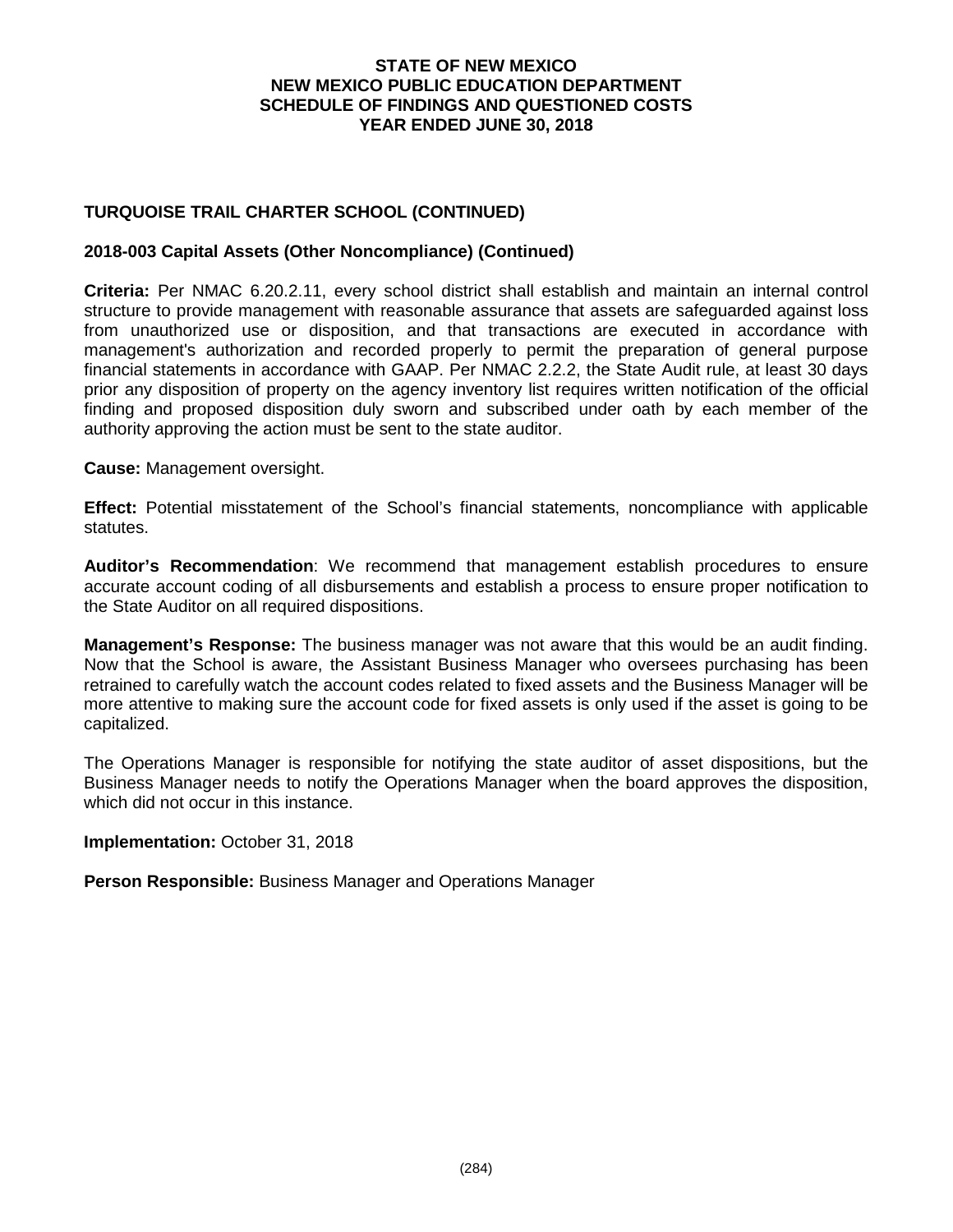# **TURQUOISE TRAIL CHARTER SCHOOL FOUNDATION**

## **2018-001 Bank Reconciliations (Other Noncompliance)**

**Condition/Context:** During our audit of the Foundation, we noted that the bank reconciliations for the Foundation were all prepared near year-end and lacked evidence of review and approval by someone independent of the preparer.

**Criteria**: The Foundation shall establish and maintain an internal control structure to provide management with reasonable assurance that assets are safeguarded against loss from unauthorized use or disposition, and that transactions are executed in accordance with management's authorization and recorded properly to permit the preparation of financial statements in accordance with GAAP.

**Cause:** During FY18, the activity of the Foundation was increased over previous years as a result of additional grant funding. As a result, management worked toward the end of FY18 to reconcile the accounts.

**Effect:** Possible misstatements to the financial statements, possible misappropriation of assets.

**Auditor's Recommendation:** We recommend that management ensure that adequate internal controls are established surrounding the activity of the Foundation.

**Management's Response:** We agree that the Foundation had not been providing bank statements to the Business Manager on a timely basis, and the Business Manager had not been reconciling the accounts on a timely basis. The Foundation President has contacted the bank to have the statements mailed directly to the School now. The Business Manager is striving to reconcile the Foundation's bank accounts on a more timely basis. While there was an Excel workbook that detailed the transactions which was monitored, the Foundation decided mid-year to implement Quickbooks for the Foundation and that implementation was not completed until the summer.

The Foundation's Treasurer now has access to review the transactions and balances directly in Quickbooks and the Foundation Treasurer will now approve each month's printed bank reconciliation.

#### **Implementation:** October 31, 2018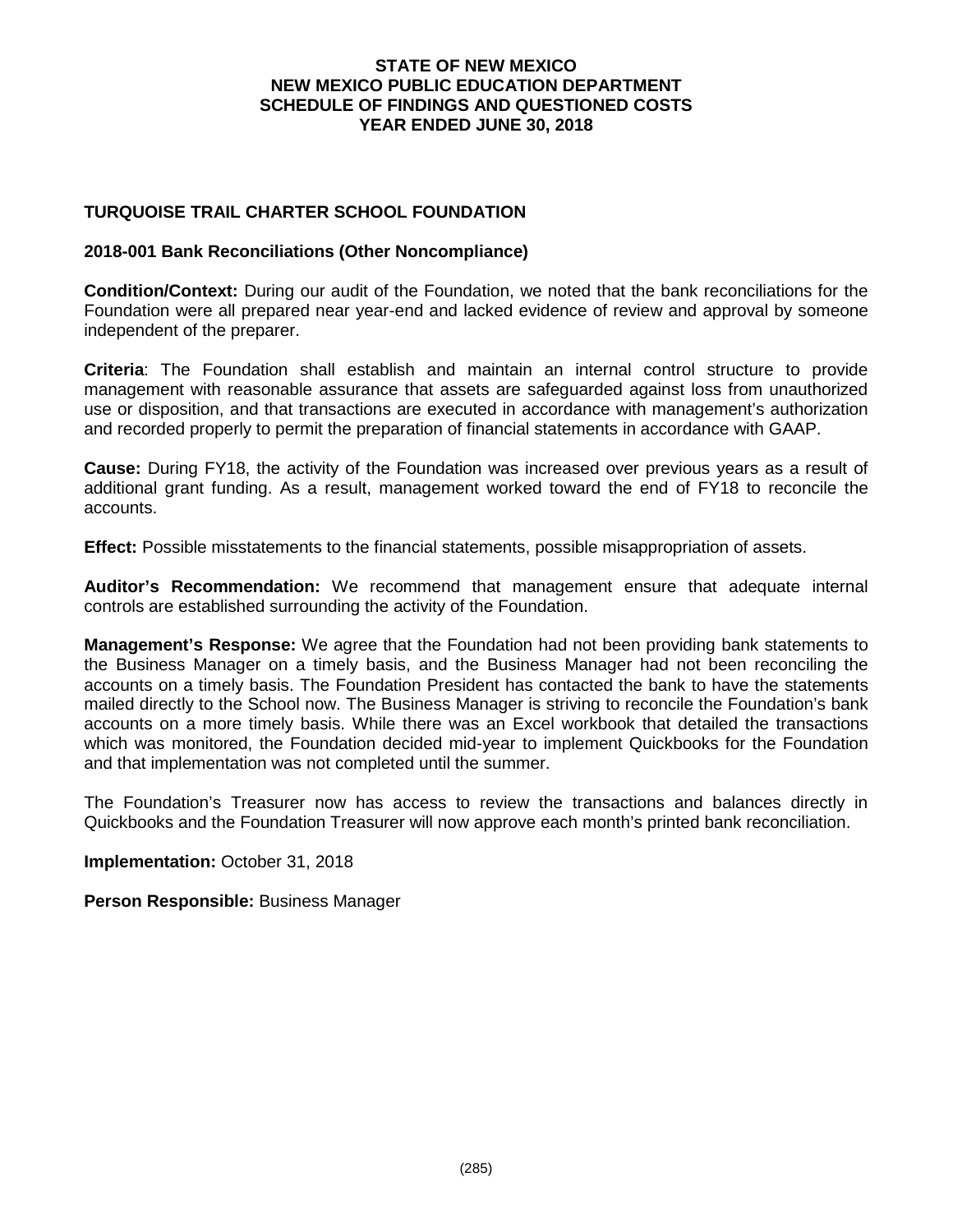# **WALATOWA HIGH CHARTER SCHOOL**

# **2018-001 Internal Control over Bank Reconciliations (Significant Deficiency)**

**Condition/Context:** During our review of the June 2018 bank reconciliation, we noted the following issues:

- \$1,136 in outstanding deposits with dates ranging from June 2012 to October 2014.
- \$1,844 in outstanding checks with dates ranging from April 2011 to November 2015.
- The June 30, 2018 bank reconciliation provided during the audit included a variance of approximately \$23,452 when compared to the trial balance. Once the bank reconciliation was revised, we noted \$23,006 of outstanding wire transfers that were not valid reductions to cash as of June 30, 2018.

**Criteria:** Per NMAC 6.20.2.14, School districts shall establish and maintain a cash management program to safeguard cash and provide prompt and accurate reporting that adheres to cash management requirements of the applicable state and federal laws and regulations. All bank accounts shall be reconciled on a monthly basis. Per NMSA 6-10-57(A), whenever any warrant issued by the state, county, municipality, school district is unpaid for one year after it becomes payable, the fiscal officer shall cancel it.

**Cause:** Management oversight, lack of effective internal controls surrounding the bank reconciliation process

**Effect:** Noncompliance with state statutes, possible misstatements to the financial statements.

**Auditor's Recommendation:** We recommend that management ensure that adequate internal controls are established to ensure accurate bank reconciliations are performed monthly as required, and that all items at year-end are properly classified as outstanding items against cash accrued liabilities depending on the actual disbursement/ACH date.

**Management's Response:** WHCS has ensured to report adequate internal controls regarding bank reconciliations on a monthly basis. WHCS will also make sure there are no possible misstatements of the financial statements by properly classifying all outstanding items at year end.

**Implementation:** December 31, 2018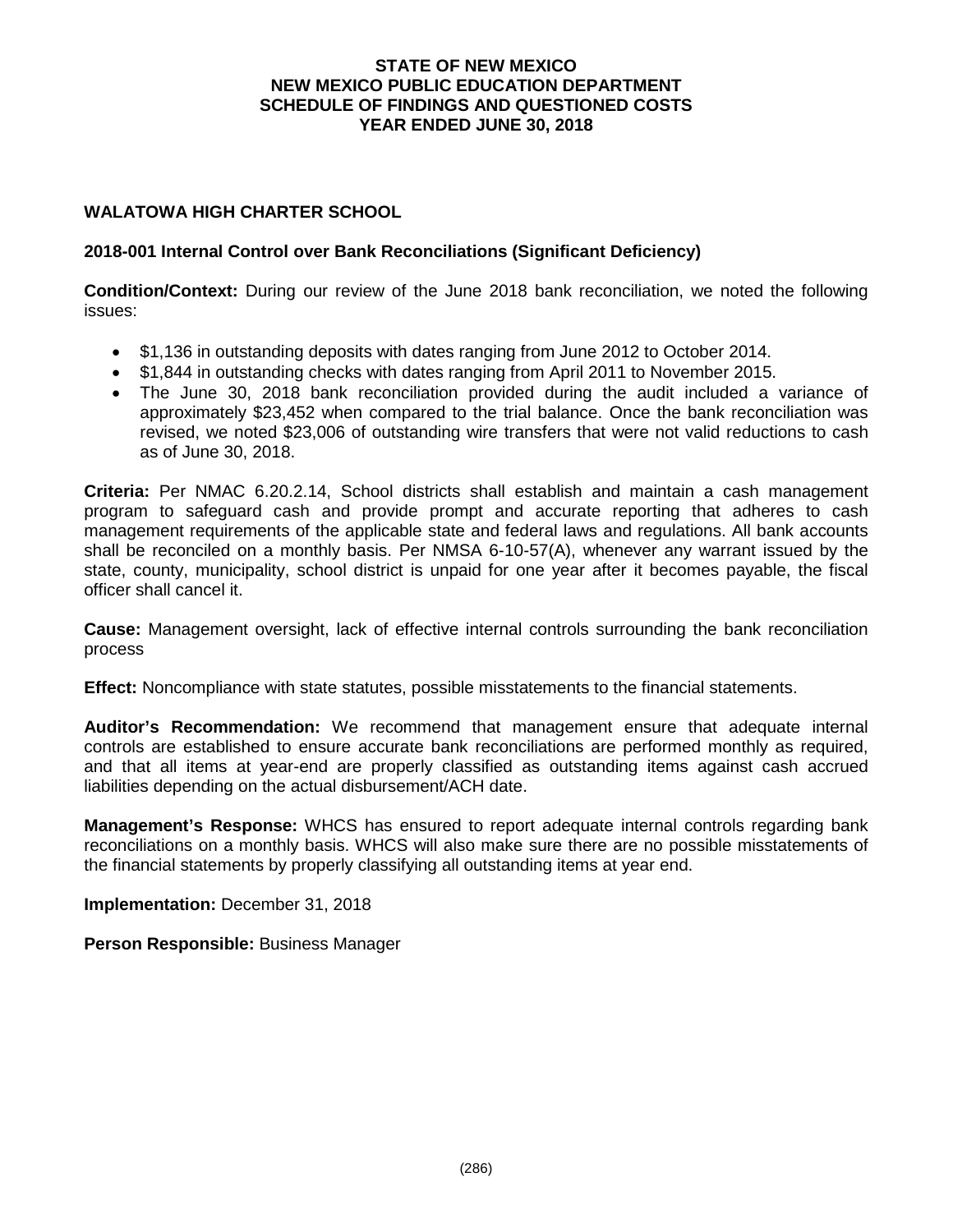# **WALATOWA HIGH CHARTER SCHOOL (CONTINUED)**

# **2018-002 Internal Control over Financial Reporting (Significant Deficiency)**

**Condition/Context:** During our audit, we noted the following issues related to financial reporting:

- During our testing of 6 manual journal entries, we noted no evidence of review and approval by someone independent of the preparer on 2 of the selected journal entries.
- The School's trial balance is to be maintained on a cash basis and converted to modified accrual for preparation of the School's financial statements on an annual basis. Upon receipt of the School's trial balance, we noted various balances that should only be accrued when converting from a cash basis of accounting to modified accrual and are not to be recorded in the School's accounting system. As a result, an adjustment to the School's accounting records was required.
- The food service fund included expenditures in excess of revenues and prior year fund balance in the amount of \$34,630 and required a proposed journal entry to reclassify the excess expenditures to the operational fund.
- We noted several funds (25205, 27150, 24101, 24106, and 27107) with various positive and deficit fund balances for a net positive amount of \$970, which are all reimbursement based funds and should maintain a fund balance of \$-0-. These relate to previous year excess/deficient expenses that were not reclassified timely in the applicable year with the operational fund. The School should evaluate if permanent cash transfers need to be prepared or if funds need to be returned to the grantor if the fund has a surplus.

**Criteria:** Every school district shall establish and maintain an internal control structure to provide management with reasonable assurance that assets are safeguarded against loss from unauthorized use or disposition, and that transactions are executed in accordance with management's authorization and recorded properly to permit the preparation of general purpose financial statements in accordance with GAAP.

**Cause:** Lack of effective internal controls surrounding the journal entry process.

**Effect:** Misstatements of the School's financial statements, possible misappropriation of assets.

**Auditor's Recommendation**: We recommend that management ensure that adequate internal controls are established surrounding the processing of journal entries.

**Management's Response:** WHCS will ensure all internal controls are met accordingly with financial reports, especially processing of journal entries.

**Implementation:** December 31, 2018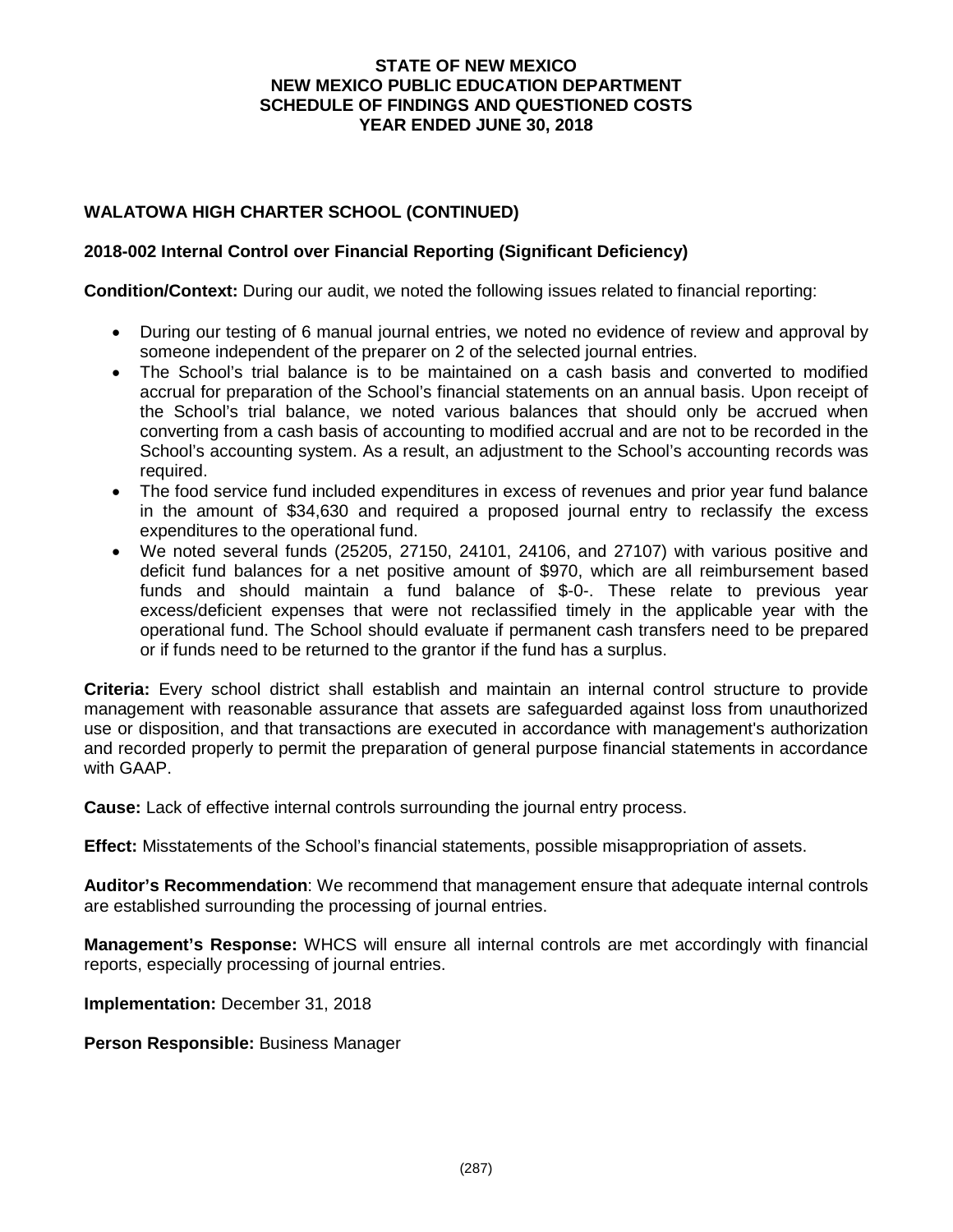# **WALATOWA HIGH CHARTER SCHOOL (CONTINUED)**

# **2018-003 Personnel Files (Other Noncompliance)**

**Condition/Context:** During our review of 5 personnel files, we noted the following issues:

- 2 personnel files reviewed lacked a properly completed federal I-9 form for citizenship certification.
- 1 personnel file reviewed lacked an ERB enrollment form and beneficiary designation form.

**Criteria:** Per NMAC 6.20.2.18, the local board shall establish written payroll policies and procedures which comply with state and federal regulations on payroll, as well as maintaining strict internal controls, close supervision, and financial accounting in accordance with GAAP. School district shall maintain and have available for inspection the following employee record documentation: employment contracts (including increments), personnel/payroll action forms, certification records, employment eligibility verification (federal form I-9 for citizenship certification), federal and state withholding allowance certification, pay deductions authorizations, pay or position change notices, Education Retirement Act plan application, and direct deposit authorization.

**Cause:** Lack of effective controls and procedures surrounding the personnel files.

**Effect:** Noncompliance with NMAC 6.20.2.18.

**Auditor's Recommendation:** We recommend that management establish procedures to ensure the required documentation is contained in all personnel files held by the school.

**Management's Response:** WHCS will ensure all required documentations are updated in all personnel files to be in compliance with NMAC 6.20.2.18.

**Implementation:** December 31, 2018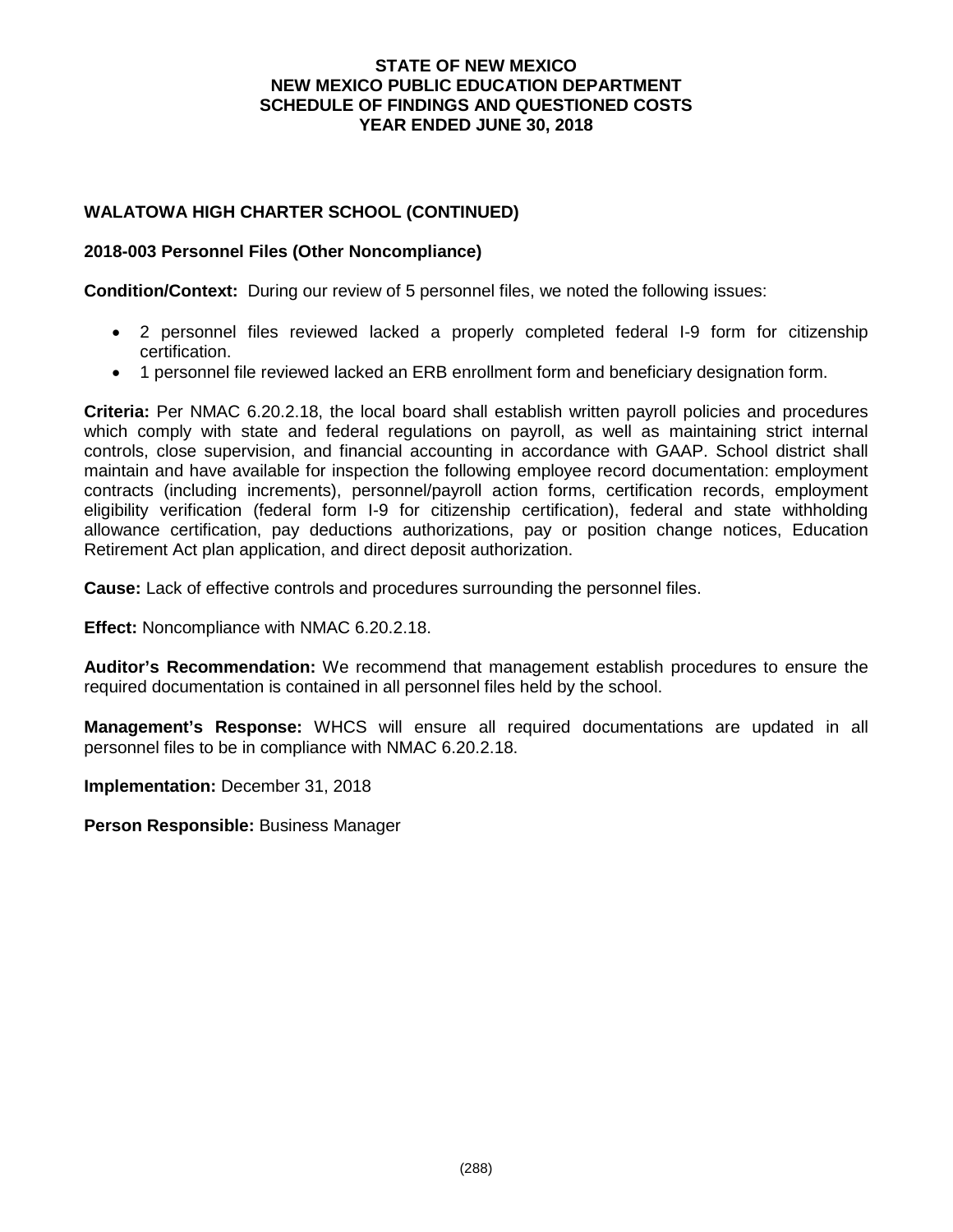# **WALATOWA HIGH CHARTER SCHOOL (CONTINUED)**

## **2018-004 Audit Confidentiality (Other Noncompliance)**

**Condition/Context:** During our review of Governing Council meeting minutes in October 2017, it was noted that the School publicly discussed potential audit findings.

**Criteria:** Per the State Audit Rule 2.2.2.10, agency personnel and the Agency's IPA shall not release information to the public relating to the audit until the audit report is released by the Office, and has been made public record.

**Cause:** Management oversight.

**Effect:** Noncompliance with NM State Audit Rule 2.2.2.10

**Auditor's Recommendation:** We recommend that management and Governing Council members familiarize themselves with applicable rules and regulations in the State of New Mexico as it pertains to a charter school.

**Management's Response:** WHCS will ensure the WHCS Governing Board and management reviews the rules and regulations of the State of New Mexico Charter Schools Audit Rule 2.2.2.10 before publicly discussing potential audit findings.

**Implementation:** December 31, 2018

**Person Responsible:** Business Manager

#### **2018-005 Timely Submission of ERB and RHC Contributions (Other Noncompliance)**

**Condition/Context:** During our review of the School's monthly ERB and RHC contributions, we noted the November RHC contribution and the February ERB contribution were both submitted late and the School was assessed a late payment fee.

**Criteria:** Monthly contributions are to be submitted within 15 days of the end of the month.

**Cause:** Management oversight.

**Effect:** Noncompliance with the applicable contribution requirements.

**Auditor's Recommendation**: We recommend management establish processes and procedures to ensure timely submission of required reporting and contributions.

**Management's Response:** WHCS will ensure submitting monthly contributions, NMERB and NMRHC, on a timely basis to avoid late payment fees.

**Implementation:** December 31, 2018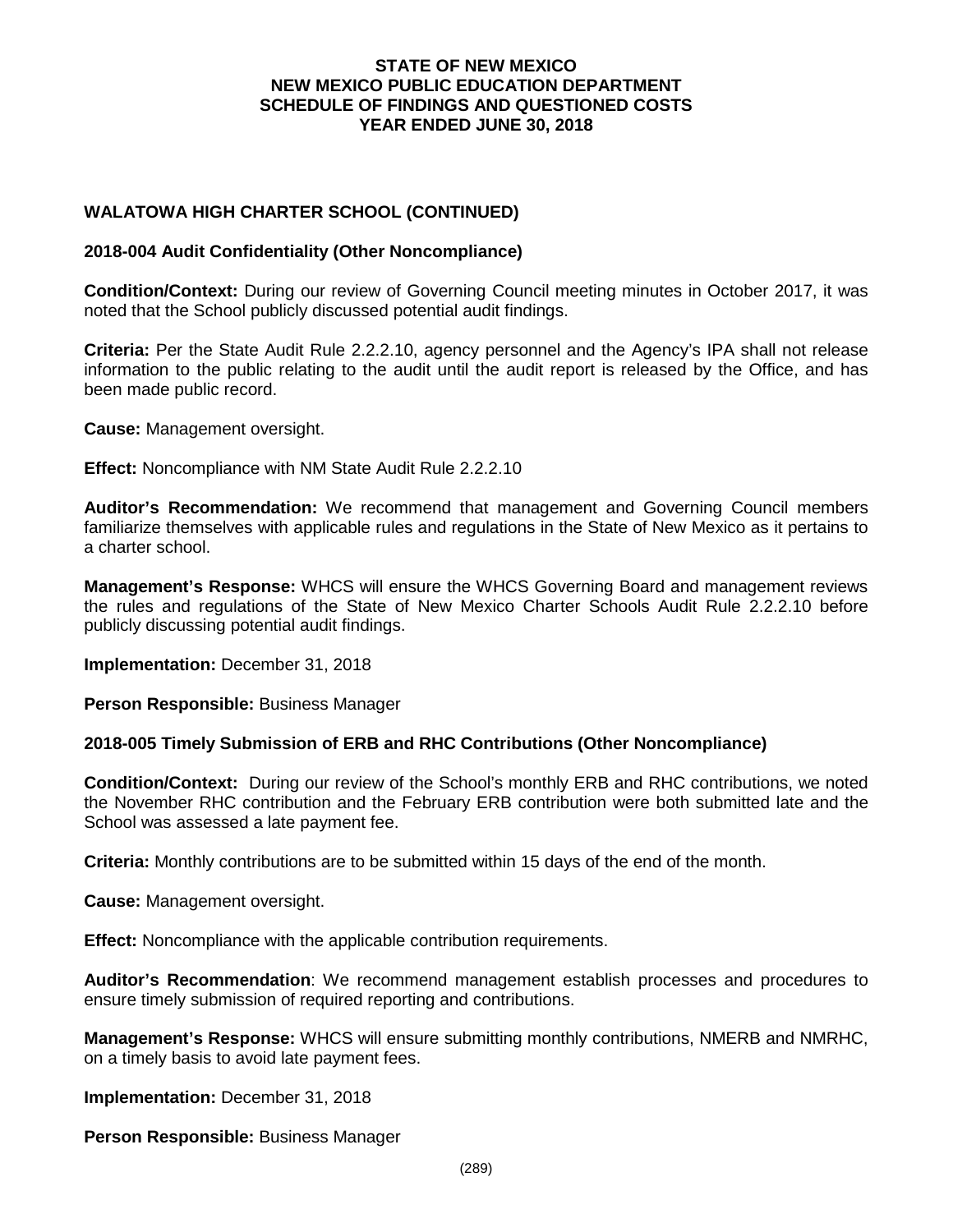# **FINDINGS—FINANCIAL STATEMENT AUDIT**

|                 | <b>Public Education Department</b>                                       |          |
|-----------------|--------------------------------------------------------------------------|----------|
| 2013-003        | Improve Other IT General Controls (Other Matters)                        | Repeated |
|                 | <b>Department of Vocational Rehabilitation</b>                           |          |
| 2014-007        | Eligibility (Federal Noncompliance)                                      | Repeated |
| 2016-006        | Internal Control Structure (Noncompliance)                               | Resolved |
| 2016-009        | Improper Disposal of Capital Assets (Other Matters<br>and Noncompliance) | Repeated |
| 2017-001        | Earmarking (Federal Noncompliance)                                       | Repeated |
| 2017-002        | Controls over Payroll (Federal Noncompliance)                            | Resolved |
|                 | <b>Ace Leadership High School</b>                                        |          |
| 2016-002        | Chief Procurement Officer (Noncompliance)                                | Resolved |
| 2017-001        | Cash Disbursements (Noncompliance and Other Matters)                     | Resolved |
|                 | Albuquerque Institute for Mathematics & Science                          |          |
| 2017-001        | Internal Control Structure (Noncompliance)                               | Resolved |
|                 | <b>Albuquerque School of Excellence</b>                                  |          |
| 2017-001        | Chief Procurement Officer (Noncompliance)                                | Resolved |
| 2017-002        | Segregation of Duties (Significant Deficiency)                           | Resolved |
|                 | Albuquerque Sign Language Academy                                        |          |
| 2017-001        | Mileage Reimbursement (Noncompliance)                                    | Resolved |
| 2017-002        | Late Submission of W-2 and W-3 Forms (Noncompliance)                     | Resolved |
| 2017-003        | <b>Collateral Requirement (Noncompliance)</b>                            | Resolved |
| 2017-004        | Expenditures Exceed Budget (Noncompliance)                               | Resolved |
|                 | <b>Aldo Leopold Charter School</b>                                       |          |
| 2017-001        | Journal Entry Approval (Material Weakness)                               | Repeated |
| 2017-002        | <b>Budgetary Condition (Noncompliance)</b>                               | Repeated |
|                 | <b>Alma D'Arte Charter High School</b>                                   |          |
| 2017-001        | Mileage Reimbursements (Noncompliance)                                   | Repeated |
|                 | <b>Amy Biehl Charter School</b>                                          |          |
| 2017-001        | Invoice Amount Exceeded Purchase Order Amount<br>(Noncompliance)         | Resolved |
| The ASK Academy |                                                                          |          |
| 2017-001        | <b>Timely Deposits (Noncompliance)</b>                                   | Repeated |
|                 | <b>The ASK Academy Foundation</b>                                        |          |
| 2016-001        | Foundation Bookkeeping (Significant Deficiency)                          | Resolved |
|                 |                                                                          |          |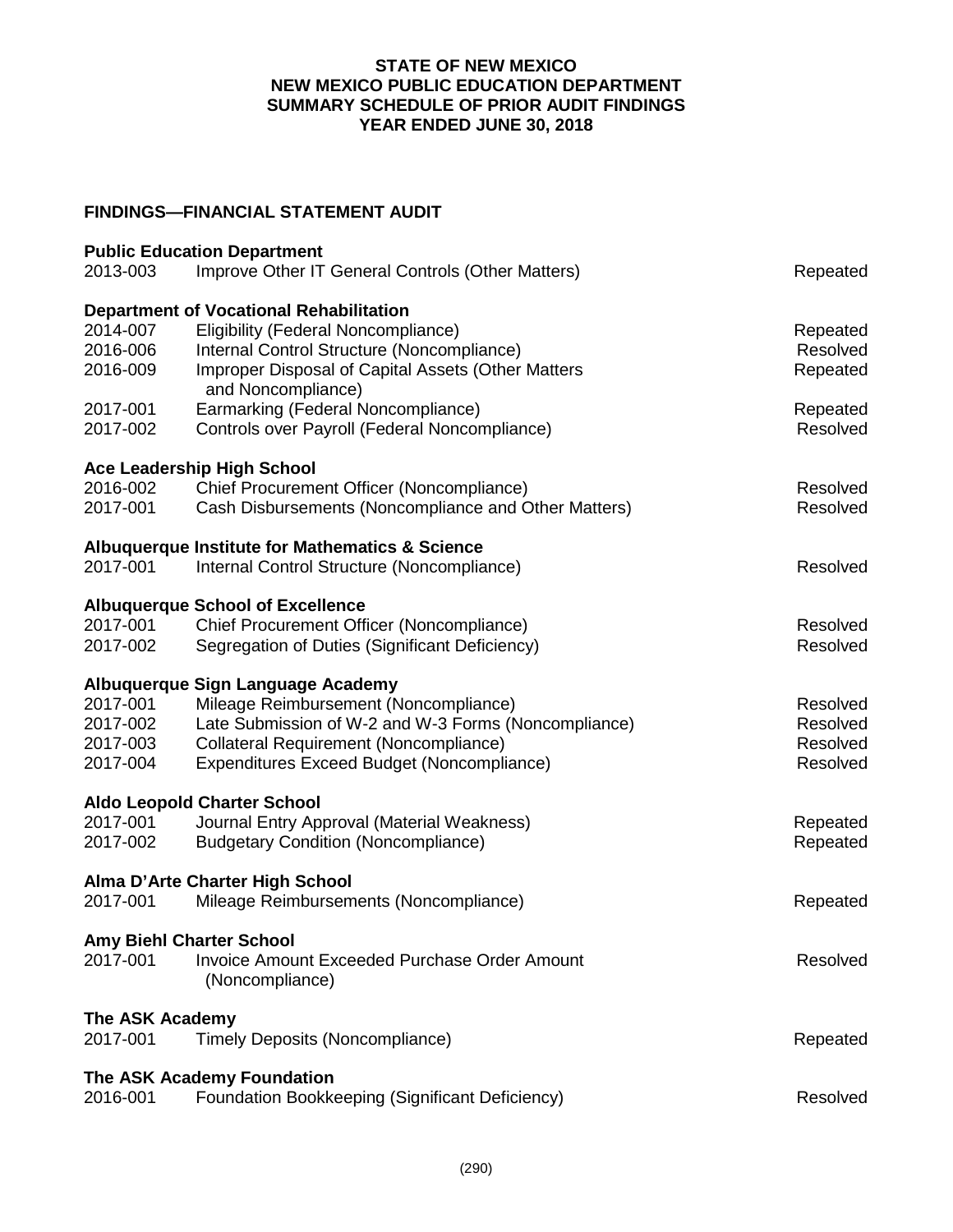|                        | <b>Cariños de los Niños Charter School</b>                                                  |          |
|------------------------|---------------------------------------------------------------------------------------------|----------|
| 2014-003               | Unapproved Purchase Order (Significant Deficiency)                                          | Repeated |
| 2015-002               | Lack of Supporting Documentation (Material Weakness)                                        | Resolved |
| 2016-001               | PED Cash Report (Significant Deficiency)                                                    | Resolved |
| 2016-004               | Capital Asset Listing (Material Weakness)                                                   | Resolved |
| 2017-001               | Annual Inventory (Noncompliance)                                                            | Resolved |
| 2017-002               | Audit Committee Member (Noncompliance)                                                      | Repeated |
| 2017-003               | Expenditures Exceeded Budget (Noncompliance)                                                | Resolved |
| 2017-004               | <b>Timely Deposits (Noncompliance)</b>                                                      | Repeated |
| 2017-005               | Internal Control over Fund Balances (Significant Deficiency)                                | Resolved |
|                        | <b>Cesar Chavez Community School</b>                                                        |          |
| 2017-001               | Timely Deposits (Other Noncompliance)                                                       | Resolved |
|                        | <b>Coral Community Charter School</b>                                                       |          |
| 2017-001               | Internal Control Structure - Payroll (Other Matters)                                        | Resolved |
| 2017-002               | <b>Budgetary Conditions (Other Noncompliance)</b>                                           | Resolved |
|                        | <b>Cottonwood Classical Preparatory School</b>                                              |          |
| 2015-001               | Controls over Cash Disbursements (Noncompliance)                                            | Repeated |
| 2017-001               | Excess of Expenditures over Budget (Noncompliance)                                          | Resolved |
|                        | <b>Dream Diné Charter School</b>                                                            |          |
| 2016-003               | Excess of Expenditures over Budget (Other Noncompliance)                                    | Repeated |
| 2017-001               | Employee Retirement Board and Retiree Health Care Act                                       | Resolved |
|                        | Contributions (Other Noncompliance)                                                         |          |
| 2017-002               | <b>Payroll Documentation (Other Matters)</b>                                                | Resolved |
| 2017-003               | Internal Control Structure over Cash Disbursements<br>(Significant Deficiency)              | Repeated |
|                        | Dzil Ditl'ooi School of Empowerment, Action and Perseverance (DEAP)                         |          |
| 2016-001               | Procurement (Significant Deficiency and Other Noncompliance)                                | Repeated |
| 2016-002               | Excess of Expenditures over Budget (Other Noncompliance)                                    | Repeated |
| 2016-004               | Audit Committee Structure (Other Noncompliance)                                             | Resolved |
| 2017-001               | Education Retirement Board (ERB) and Retirement Health<br>Care (RHC) (Other Noncompliance)  | Resolved |
| 2017-002               | Budget Adjustment Requests (Other Noncompliance)                                            | Repeated |
| 2017-003               | <b>Timely Deposits (Other Noncompliance)</b>                                                | Resolved |
| 2017-004               | Background Check (Other Noncompliance)                                                      | Repeated |
|                        | <b>Estancia Valley Classical Academy</b>                                                    |          |
| 2015-002               | Internal Control Structure over Payroll (Significant Deficiency<br>and Other Noncompliance) | Resolved |
| 2017-001               | Educational Retirement Board (ERB) Contributions (Significant                               | Resolved |
|                        | Deficiency and Other Noncompliance)                                                         |          |
| <b>Explore Academy</b> |                                                                                             |          |
|                        |                                                                                             |          |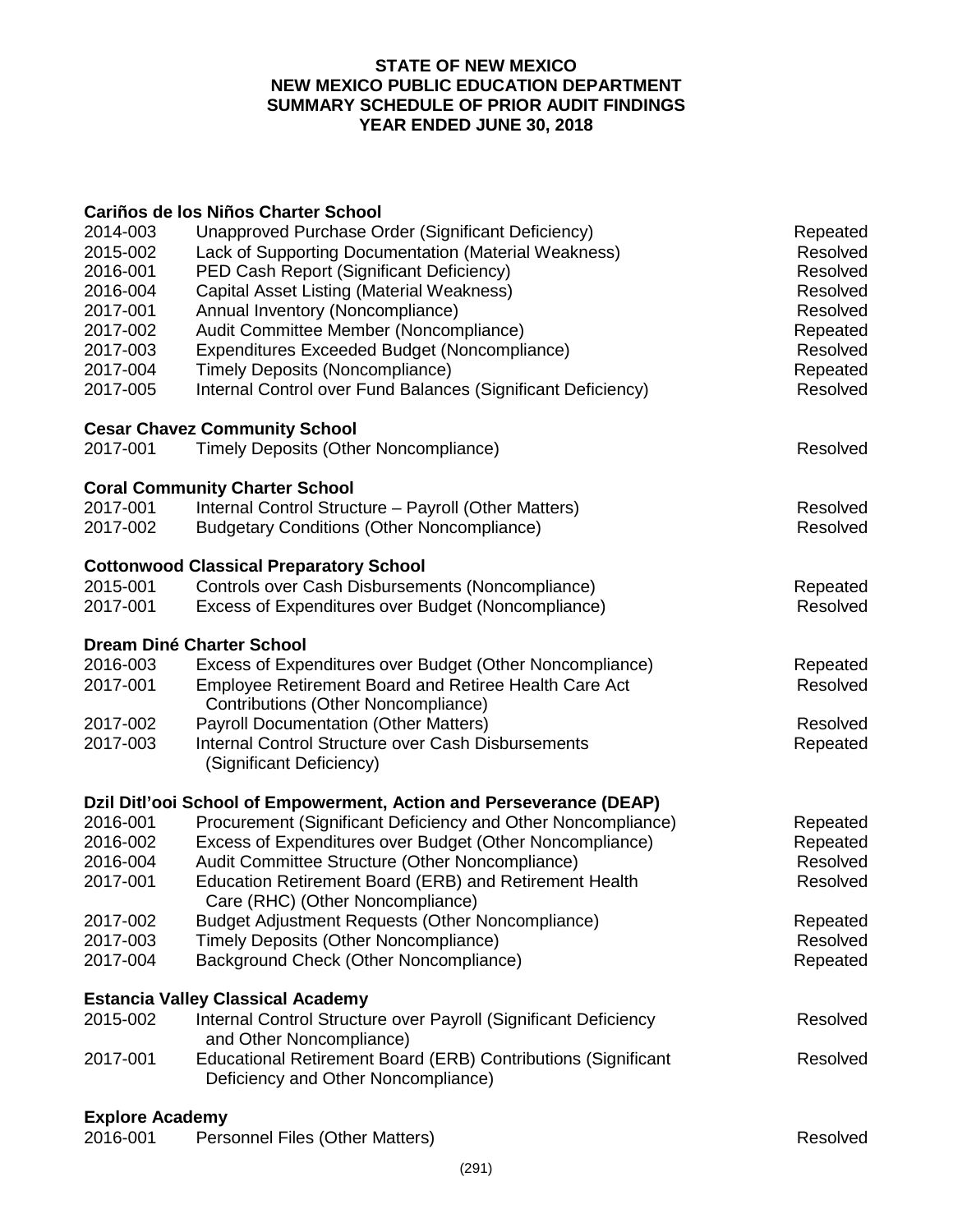| <b>Great Academy</b>   |                                                                |          |
|------------------------|----------------------------------------------------------------|----------|
| 2017-001               | Procurement Code (Noncompliance)                               | Resolved |
| 2017-002               | Segregation of Duties (Significant Deficiency)                 | Resolved |
|                        |                                                                |          |
|                        | <b>Health Leadership High School</b>                           |          |
| 2015-001               | Cash Receipts (Other Noncompliance)                            | Repeated |
| 2015-005               | <b>Budgetary Conditions (Other Noncompliance)</b>              | Resolved |
| 2017-001               | Internal Control Structure over Cash Disbursements             | Resolved |
|                        | (Significant Deficiency)                                       |          |
| 2017-002               | Retiree Health Care Act Contributions (Other Noncompliance)    | Resolved |
|                        |                                                                |          |
|                        | <b>Horizon Academy West</b>                                    |          |
| 2017-001               | <b>Timely Deposits (Other Noncompliance)</b>                   | Resolved |
|                        | J. Paul Taylor Academy                                         |          |
| 2017-001               | Journal Entry Approval (Material Weakness)                     | Resolved |
|                        |                                                                |          |
|                        | La Academia Dolores Huerta                                     |          |
| 2017-001               | Mileage Reimbursements (Noncompliance)                         | Resolved |
|                        | La Promesa Early Learning Center                               |          |
| 2014-001               | Purchase Orders (Significant Deficiency)                       | Resolved |
| 2015-001               | Internal Control over Cash Disbursements                       | Repeated |
|                        | (Significant Deficiency)                                       |          |
| 2015-002               | Travel and Per Diem (Noncompliance)                            | Resolved |
| 2016-001               | Internal Control Structure (Material Weakness)                 | Resolved |
| 2016-003               | <b>Budgetary Condition (Noncompliance)</b>                     | Resolved |
| 2016-004               | Personnel Files (Noncompliance)                                | Repeated |
| 2016-005               | Cash Management (Noncompliance)                                | Resolved |
| 2017-001               | <b>Collateral Requirement (Noncompliance)</b>                  | Resolved |
| 2017-002               | Education Retirement Board (ERB) and Retirement Health         | Resolved |
|                        | Care (RHC) (Other Noncompliance)                               |          |
| 2017-003               | Procurement Code (Noncompliance)                               | Resolved |
|                        | La Tierra Montessori School of the Arts and Sciences           |          |
| 2016-002               | Travel and Per Diem (Noncompliance)                            | Resolved |
| 2017-001               | Personnel Files - Internal Controls (Other Matters)            | Resolved |
|                        |                                                                |          |
| <b>MASTERS Program</b> |                                                                |          |
| 2014-002               | <b>Procurement Documentation (Control Deficiency)</b>          | Resolved |
| 2014-003               | Personnel Files (Noncompliance)                                | Resolved |
| 2017-001               | <b>Timely Deposits (Noncompliance)</b>                         | Resolved |
|                        | <b>McCurdy Charter School</b>                                  |          |
| 2014-003               | Cash Receipts (Other Noncompliance)                            | Repeated |
| 2017-001               | <b>Budgetary Controls (Noncompliance)</b>                      | Resolved |
| 2017-002               | Internal Control Structure over Payroll (Noncompliance)        | Repeated |
| 2017-003               | <b>Timely Account Reconciliations (Significant Deficiency)</b> | Repeated |
|                        |                                                                |          |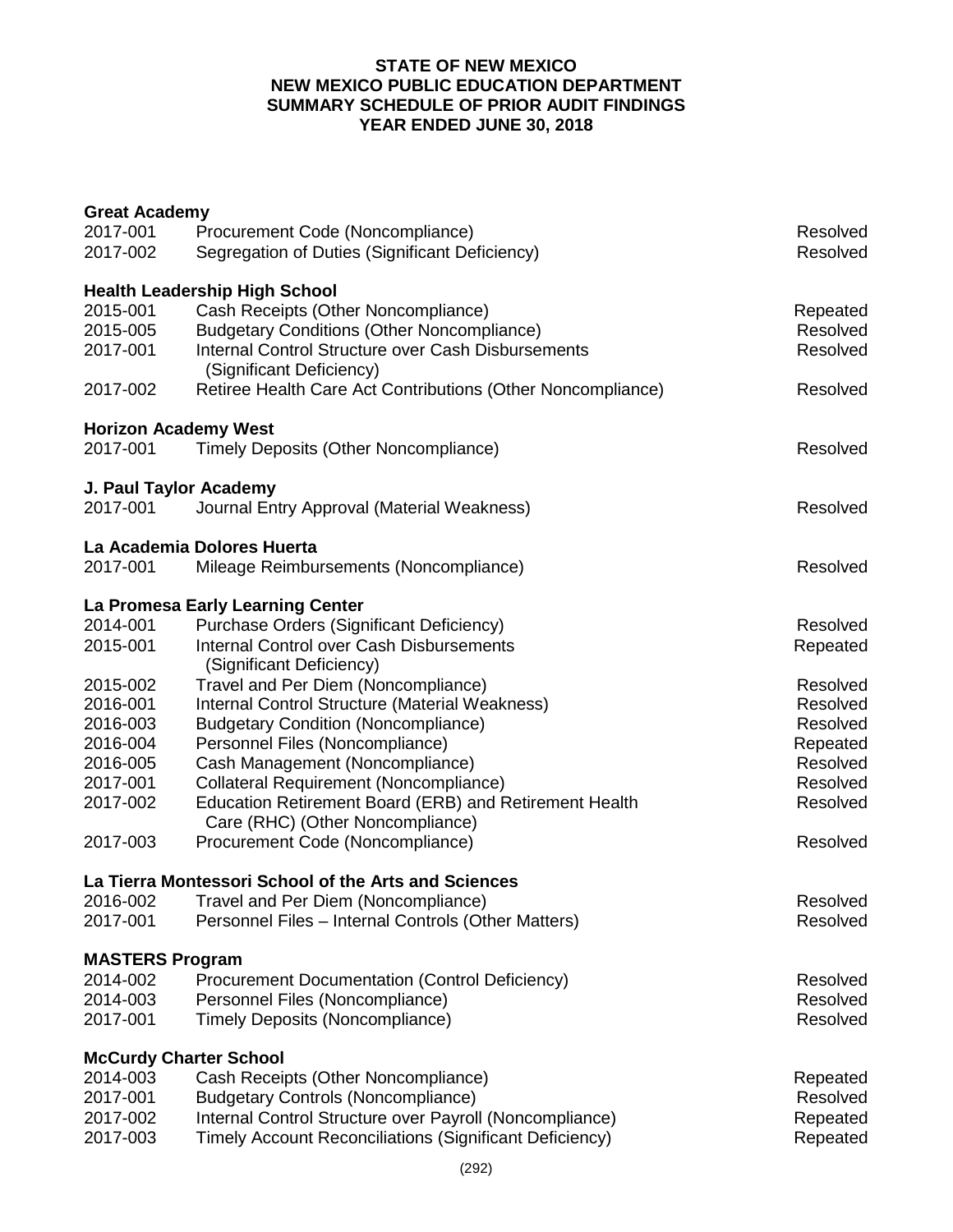| 2017-001                                                             | <b>Media Arts Collaborative Charter School (MACCS)</b><br><b>Cash Disbursements (Other Matters)</b>                                                                                                                                                                                                                                   | Repeated                                                             |
|----------------------------------------------------------------------|---------------------------------------------------------------------------------------------------------------------------------------------------------------------------------------------------------------------------------------------------------------------------------------------------------------------------------------|----------------------------------------------------------------------|
| 2016-001<br>2016-002<br>2016-004                                     | <b>Monte Del Sol Charter School</b><br>Expenditures Exceed Budget (Noncompliance)<br>Controls over Cash Disbursements (Significant Deficiency)<br>Timely Deposits (Noncompliance)                                                                                                                                                     | Resolved<br>Repeated<br>Repeated                                     |
| 2017-001                                                             | The Foundation for Monte Del Sol Charter School<br>Cash Disbursements (Material Weakness)                                                                                                                                                                                                                                             | Resolved                                                             |
| 2017-001<br>2017-002<br>2017-003<br>2017-004                         | <b>New America Charter School</b><br>Travel and Per Diem (Other Noncompliance)<br>Segregation of Duties (Significant Deficiency)<br>Retiree Health Care Contributions (Other Noncompliance)<br><b>Budgetary Conditions (Other Noncompliance)</b>                                                                                      | Resolved<br>Resolved<br>Resolved<br>Resolved                         |
| 2017-001                                                             | <b>New Mexico Connections Academy</b><br>Lack of Segregation of Duties (Significant Deficiency)                                                                                                                                                                                                                                       | Resolved                                                             |
| 2017-001                                                             | <b>New Mexico School for the Arts</b><br>Retiree Health Care Contributions (Other Noncompliance)                                                                                                                                                                                                                                      | Resolved                                                             |
|                                                                      | <b>Red River Valley Charter School</b>                                                                                                                                                                                                                                                                                                |                                                                      |
| 2015-001<br>2016-001<br>2017-001<br>2017-002<br>2017-003<br>2017-004 | Chief Procurement Officer (Other Noncompliance)<br>Retiree Health Care Contributions (Other Noncompliance)<br>Procurement (Other Noncompliance)<br>Budget Adjustment Request (Other Noncompliance)<br>Lack of Internal Controls over Accounting Records<br>(Material Weakness)<br>Internal Control Structure (Significant Deficiency) | Repeated<br>Resolved<br>Resolved<br>Resolved<br>Resolved<br>Resolved |
| 2017-005                                                             | Travel and Per Diem (Other Noncompliance)                                                                                                                                                                                                                                                                                             | Resolved                                                             |
|                                                                      | <b>Roots and Wings Community School</b>                                                                                                                                                                                                                                                                                               |                                                                      |
| 2014-001<br>2015-003                                                 | <b>Timely Deposits (Noncompliance)</b><br>Internal Control Structure over Cash Disbursements<br>(Significant Deficiency)                                                                                                                                                                                                              | Repeated<br>Repeated                                                 |
| 2017-001<br>2017-002<br>2017-003<br>2017-004                         | <b>Budgetary Conditions (Other Noncompliance)</b><br><b>Account Reconciliations (Material Weakness)</b><br>Internal Control Structure over Payroll<br>(Significant Deficiency and Noncompliance)<br><b>Staff Qualifications (Noncompliance)</b>                                                                                       | Repeated<br>Resolved<br>Repeated<br>Resolved                         |
|                                                                      | <b>Sandoval Academy for Bilingual Education</b>                                                                                                                                                                                                                                                                                       |                                                                      |
| 2016-001<br>2017-001<br>2017-002                                     | Procurement (Other Noncompliance)<br>Cash Receipts (Other Matters)<br>Cash Disbursements (Other Noncompliance)                                                                                                                                                                                                                        | Repeated<br>Repeated<br>Resolved                                     |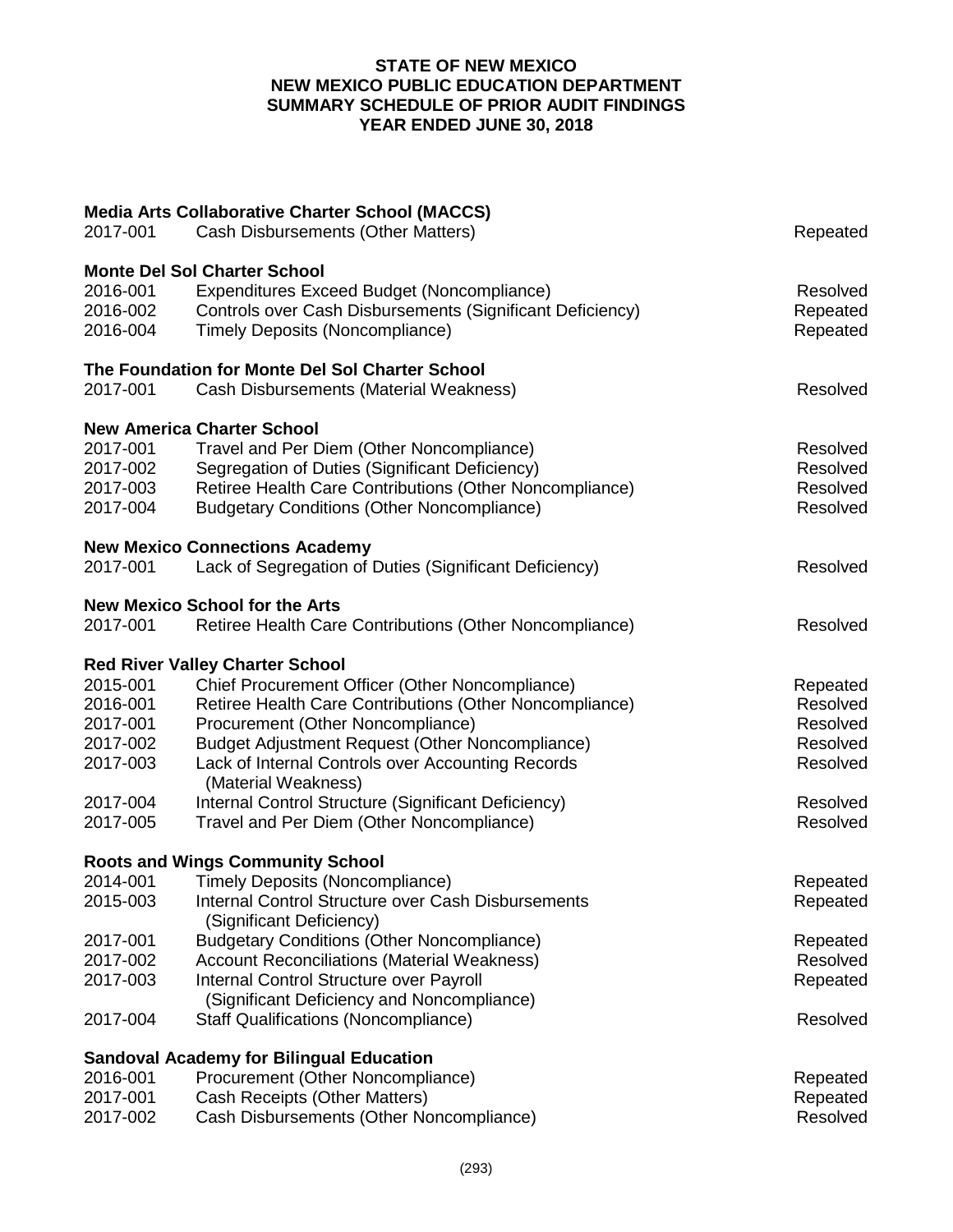|                     | <b>School of Dreams Academy</b>                                   |          |
|---------------------|-------------------------------------------------------------------|----------|
| 2015-001            | Controls over Cash Disbursements (Other Matters)                  | Repeated |
| 2015-002            | <b>Expenditures Exceed Budget (Other Matters)</b>                 | Repeated |
| 2017-001            | Financial Close and Reporting (Material Weakness)                 | Repeated |
| 2017-002            | PED Cash Report (Noncompliance and Other Matters)                 | Resolved |
| 2017-003            | Payroll and Personnel Files (Noncompliance)                       | Resolved |
| 2017-004            | <b>Timely Deposits (Noncompliance)</b>                            | Repeated |
| 2017-005            | <b>ERB Contributions (Noncompliance)</b>                          | Resolved |
| 2017-006            | Travel and Per Diem (Noncompliance)                               | Resolved |
| 2017-007            | Journal Entries (Noncompliance and Other Matters)                 | Resolved |
| 2017-008            | Bank Reconciliations (Noncompliance and Other Matters)            | Resolved |
|                     | The Foundation for School of Dreams Academy                       |          |
| 2017-001            | Controls over Cash Disbursements (Other Matters)                  | Repeated |
|                     | <b>Six Directions Indigenous School</b>                           |          |
| 2017-001            | Internal Control Structure (Material Weakness)                    | Resolved |
| 2017-002            | Chief Procurement Officer (Noncompliance)                         | Repeated |
| 2017-003            | Personnel Files (Noncompliance)                                   | Resolved |
| 2017-004            | Audit Committee Member (Noncompliance)                            | Resolved |
| 2017-005            | Annual Inventory (Noncompliance)                                  | Resolved |
|                     | <b>South Valley Preparatory School</b>                            |          |
| 2017-001            | Audit Committee (Noncompliance)                                   | Resolved |
| 2017-002            | Internal Control (Significant Deficiency)                         | Resolved |
|                     | Southwest Aeronautics, Mathematics and Science Academy            |          |
| 2016-003            | Controls over Cash Disbursements (Significant Deficiency)         | Resolved |
| 2016-005            | Payroll (Significant Deficiency)                                  | Resolved |
| 2017-001            | Travel and Per Diem (Noncompliance)                               | Resolved |
|                     | <b>Southwest Primary Learning Center</b>                          |          |
| 2016-004            | Payroll (Significant Deficiency)                                  | Resolved |
| 2017-001            | Internal Controls Cash Receipts (Other Matters)                   | Resolved |
|                     | <b>Southwest Secondary Learning Center</b>                        |          |
| 2016-003            | Controls over Cash Disbursements (Significant Deficiency)         | Resolved |
| 2016-005            | Payroll (Significant Deficiency)                                  | Resolved |
| <b>Taos Academy</b> |                                                                   |          |
| 2017-001            | Timely Deposits (Other Noncompliance)                             | Resolved |
| 2017-002            | Travel and Training Policy (Other Noncompliance)                  | Resolved |
|                     | The Foundation for Taos Academy                                   |          |
| 2017-001            | Segregation of Duties for the Foundation (Significant Deficiency) | Resolved |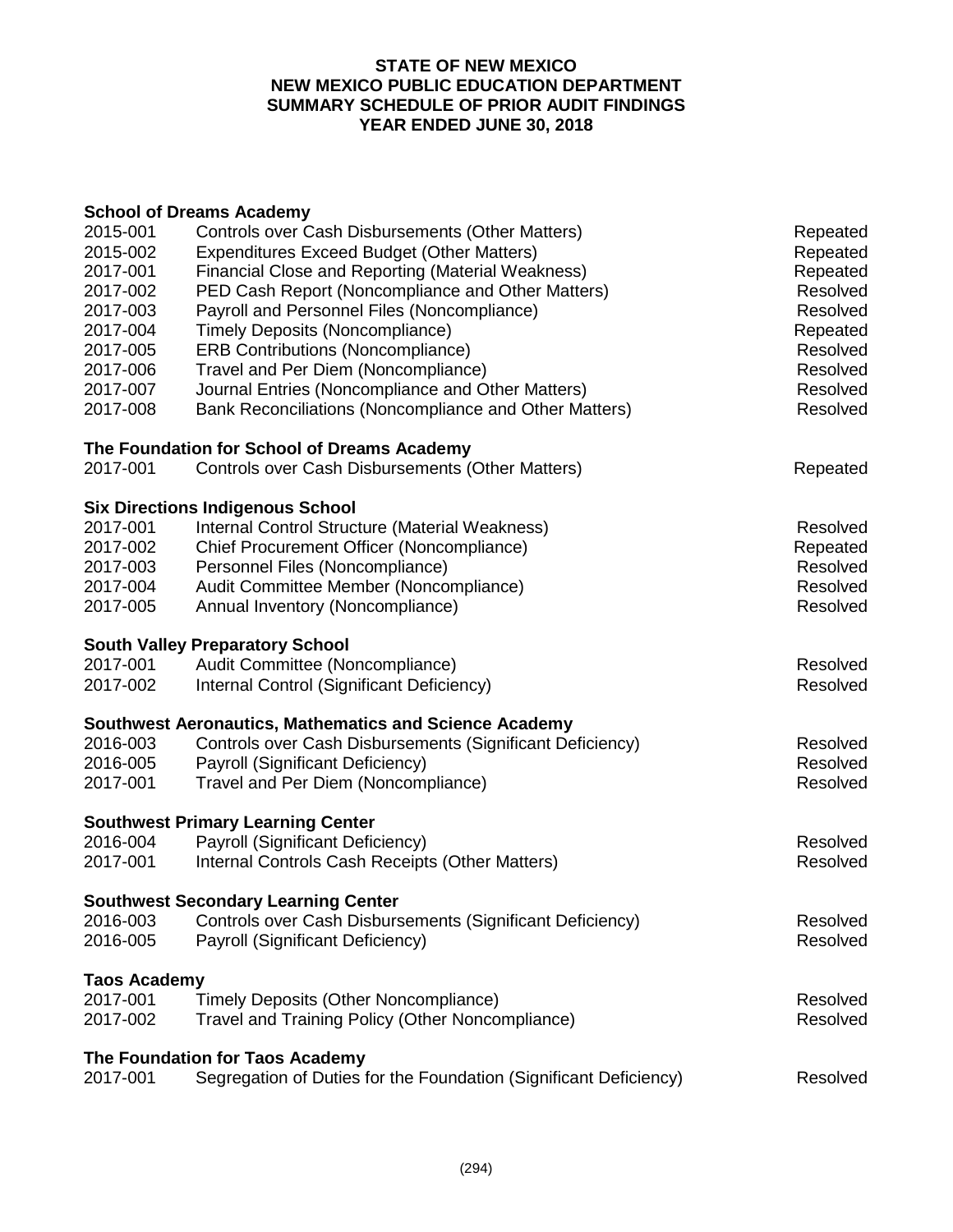|                       | <b>Taos Integrated School of the Arts</b>                                                          |          |
|-----------------------|----------------------------------------------------------------------------------------------------|----------|
| 2016-001              | Internal Control Structure (Other Noncompliance)                                                   | Resolved |
| 2017-001              | Procurement (Other Noncompliance)                                                                  | Resolved |
| 2017-002              | Background Checks (Other Noncompliance)                                                            | Resolved |
|                       | <b>Taos International Charter School</b>                                                           |          |
| 2016-001              | Travel and Per Diem (Other Noncompliance)                                                          | Resolved |
| 2017-001              | Procurement Code (Other Noncompliance)                                                             | Resolved |
| 2017-002              | Budget Adjustment Request (Other Noncompliance)                                                    | Resolved |
| 2017-003              | Internal Control Structure over Payroll (Other Matters)                                            | Resolved |
| 2017-004              | Cash Receipts (Other Matters)                                                                      | Resolved |
| 2017-005              | <b>Educational Retirement Board and Retiree Health Care</b><br>Contributions (Other Noncompliance) | Resolved |
|                       | <b>Technology Leadership High School</b>                                                           |          |
| 2016-001              | Procurement Code (Other Noncompliance)                                                             | Resolved |
| 2017-001              | Internal Control (Other Noncompliance)                                                             | Resolved |
| <b>Tierra Adentro</b> |                                                                                                    |          |
| 2015-001              | Internal Control Structure and Payroll (Significant Deficiency)                                    | Resolved |
| 2016-001              | Excess of Expenditures over Budget (Other Noncompliance)                                           | Resolved |
| 2017-001              | <b>Timely Deposits (Other Noncompliance)</b>                                                       | Repeated |
| 2017-002              | Personnel Files (Other Noncompliance)                                                              | Resolved |
| 2017-003              | Audit Committee (Other Noncompliance)                                                              | Resolved |
| 2017-004              | <b>Budgetary Conditions (Other Noncompliance)</b>                                                  | Resolved |
|                       | <b>Tierra Encantada Charter School</b>                                                             |          |
| 2017-001              | Travel and Per Diem (Noncompliance)                                                                | Resolved |
|                       | <b>Turquoise Trail Charter School</b>                                                              |          |
| 2016-001              | Internal Controls over Payroll (Other Matters)                                                     | Resolved |
| 2016-007              | Excess of Expenditures over Budget (Other Noncompliance)                                           | Repeated |
| 2017-001              | Disposition of Computer Equipment (Other Noncompliance)                                            | Resolved |
|                       | <b>Walatowa High Charter School</b>                                                                |          |
| 2014-002              | <b>Background Checks (Other Matters)</b>                                                           | Resolved |
| 2016-002              | Internal Control over Cash Disbursements (Other Matters)                                           | Resolved |
| 2017-001              | Capital Assets (Other Matters)                                                                     | Resolved |
| 2017-002              | Procurement (Internal Control Structure and<br>Other Noncompliance)                                | Resolved |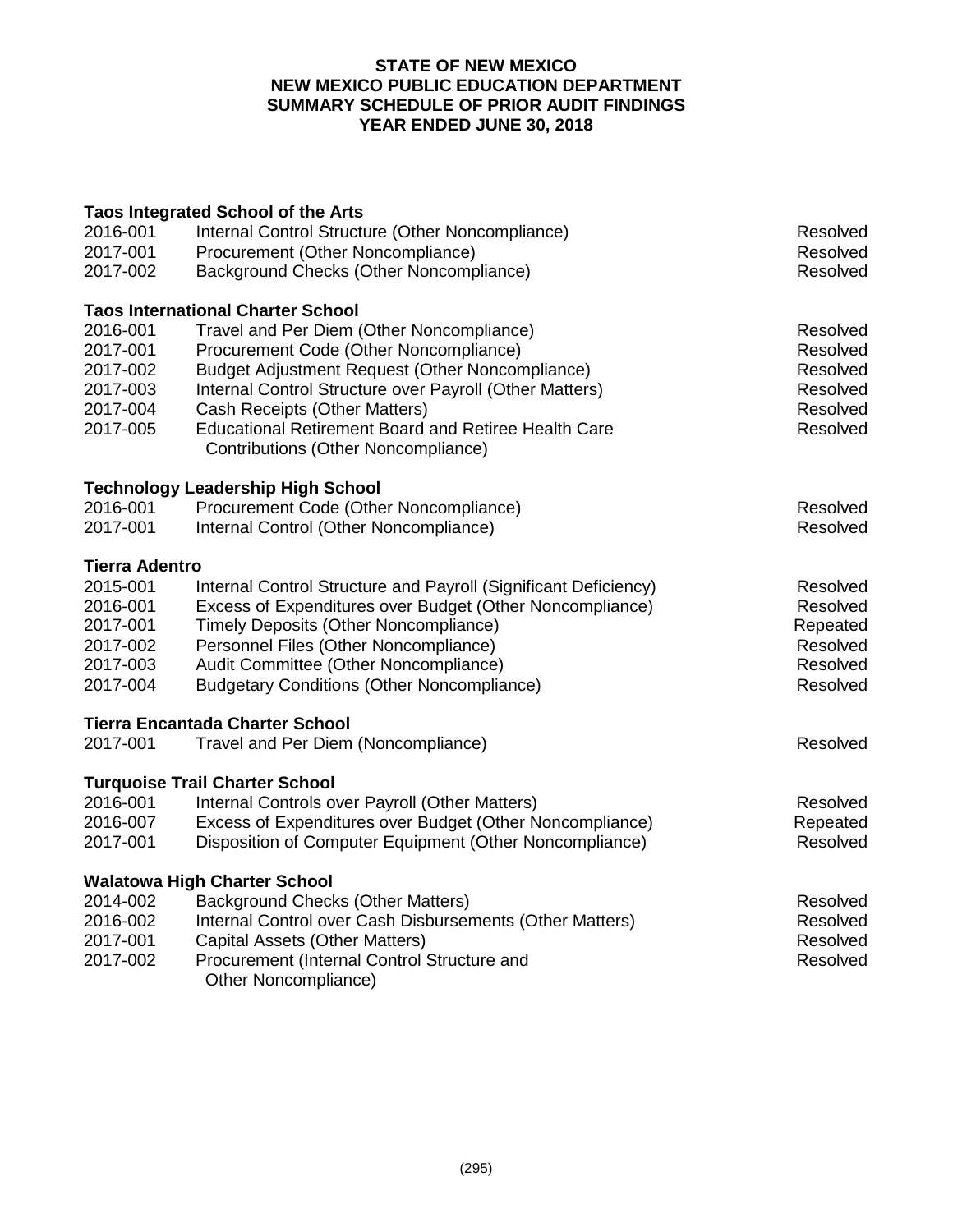The following details the exit conferences held for the Department and each respective component unit, which includes the date and attendance of each exit conference. In addition, each exit conference was held in a closed meeting to preserve the confidentiality of the audit information prior to the official release of the financial statements by the State Auditor.

The following individuals were in attendance on November 20, 2018:

## **Public Education Department**

| Amelia Saiz        | Acting ASD Director/CFO                          |
|--------------------|--------------------------------------------------|
| David Craig        | Director, School Budget Financial Analysis       |
| Karen Woerner      | <b>Charter Schools Division</b>                  |
| Julia Anderson     | Director, Charter Schools Division               |
| Isela Pelagro      | Activing Deputy Secretary, Teaching and Learning |
| <b>Marian Rael</b> | Acting Deputy Secretary, Finance and Operations  |
| Denise Koscielniak | Director, Comprehensive School Supports Division |
| Matt Goodlaw       | <b>CIO</b>                                       |
|                    |                                                  |

## **Department of Vocational Rehabilitation**

Allegra Tapia **Budget/Grant Manager, DVF** 

## **CliftonLarsonAllen LLP**

| Matt Bone             | <b>Audit Engagement Principal</b> |
|-----------------------|-----------------------------------|
| Laura Beltran Schmitz | <b>Audit Engagement Director</b>  |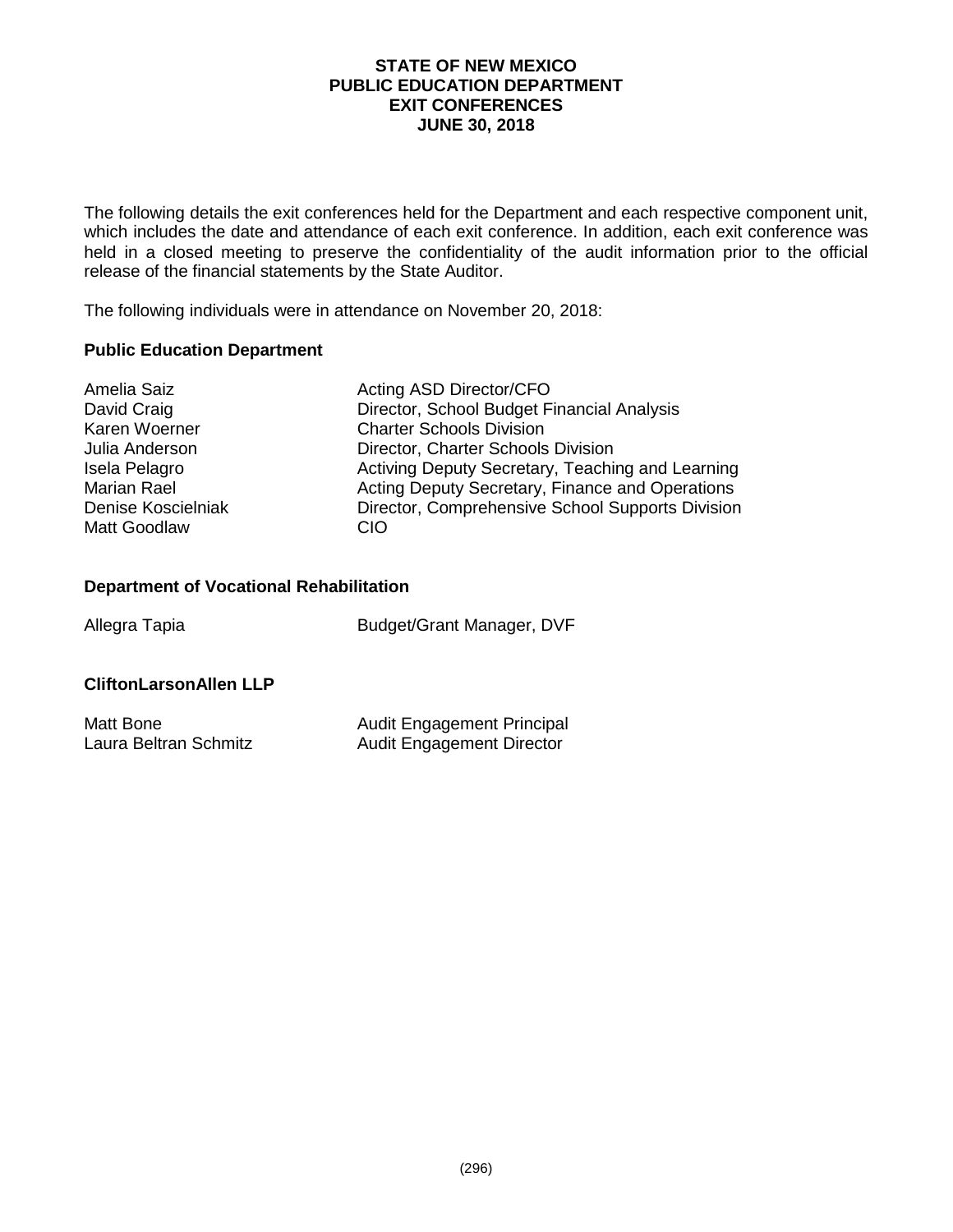## **Academy of Trades and Technology**

The School closed as of June 30, 2018. The exit conference was included as part of the New Mexico Public Education Department exit conference.

## **Ace Leadership High School**

The following individuals were in attendance on November 16, 2018:

| Representing Ace Leadership High School: |                               |  |  |
|------------------------------------------|-------------------------------|--|--|
| Leslie Lujan                             | <b>Business Manager</b>       |  |  |
| Ronda Gilliland-Lopez                    | <b>Governing Board Member</b> |  |  |
| David Vigil                              | <b>Audit Committee Member</b> |  |  |
|                                          |                               |  |  |
|                                          |                               |  |  |

*Representing CLA:* Audit Engagement Manager

## **Ace Leadership High School Foundation**

The following individuals were in attendance on November 15, 2018:

*Representing Ace Leadership High School Foundation:* Becky Auge Board, Treasurer Angela Davis External Accountant

*Representing CLA:* Roger A. Lilly, CPA Audit Engagement Senior Associate

## **Albuquerque Institute for Mathematics & Science**

The following individuals were in attendance on November 14, 2018:

| Representing Albuquerque Institute for Mathematics & Science: |                          |  |
|---------------------------------------------------------------|--------------------------|--|
| Kathy Sandoval                                                | Director                 |  |
| Jolene Jaramillo                                              | <b>Business Manager</b>  |  |
| <b>Steven Smith</b>                                           | Governing Council Member |  |

| <b>Representing CLA:</b> |                          |
|--------------------------|--------------------------|
| Elizabeth Nunez          | Audit Engagement Manager |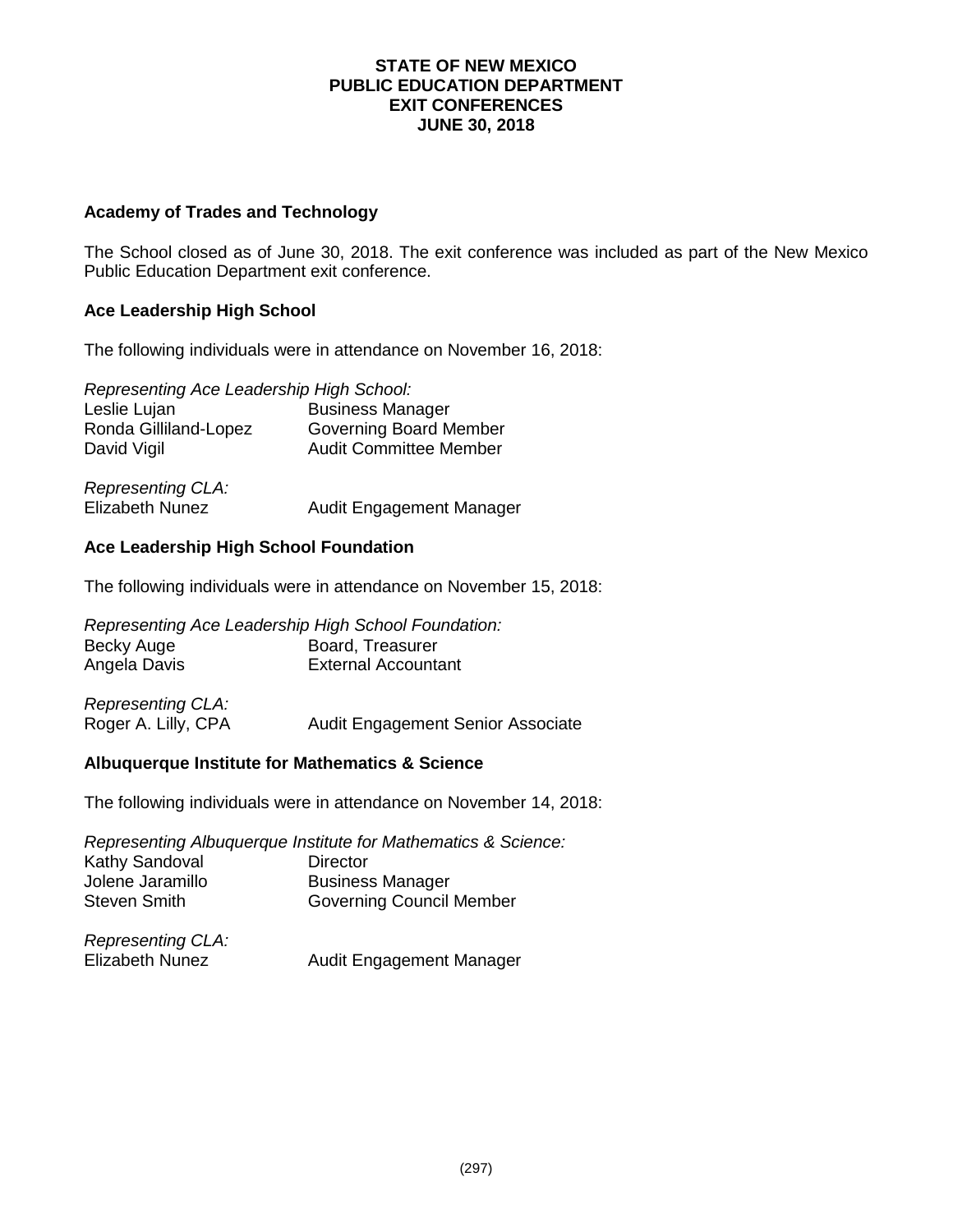## **Albuquerque School of Excellence**

The following individuals were in attendance on November 2, 2018:

|                       | Representing Albuquerque School of Excellence: |
|-----------------------|------------------------------------------------|
| <b>Ebubekir Orsun</b> | Principal                                      |
| Kristi Del Curto      | <b>Assistant Principal</b>                     |
| Rebekah Mahape        | <b>Business Manager</b>                        |
| Michael Vigil         | <b>Contract Business Manager</b>               |
| Kathy Garcia          | <b>Board Member</b>                            |
| Daniella M. Nunez     | <b>PTO President</b>                           |
|                       |                                                |

*Representing CLA:*

Audit Engagement Manager

## **Albuquerque Sign Language Academy**

The following individuals were in attendance on November 5, 2018:

| Representing Albuquerque Sign Language Academy: |                           |
|-------------------------------------------------|---------------------------|
| <b>Raphael Martinez</b>                         | <b>Executive Director</b> |
| Jane Cavanaugh                                  | Treasurer                 |
| <b>Patricia Garrett</b>                         | <b>Business Manager</b>   |

*Representing CLA:* Audit Engagement Manager

## **Aldo Leopold Charter School**

The following individuals were in attendance on November 15, 2018:

*Representing Aldo Leopold High School:*

| Wayne Sherwood  | <b>Director</b>                          |
|-----------------|------------------------------------------|
| Harry Browne    | <b>Business Manager</b>                  |
| AJ Sandoval     | Governing Council Chair/Audit Committee  |
| David Peck      | Governing Council Member/Audit Committee |
| Cheryl Head     | <b>Staff, Audit Committee</b>            |
| Daniel Heneghan | <b>Staff, Audit Committee</b>            |
|                 |                                          |

| Representing CLA:      |                                   |
|------------------------|-----------------------------------|
| Matt Bone              | <b>Audit Engagement Principal</b> |
| <b>Elizabeth Nunez</b> | Audit Engagement Manager          |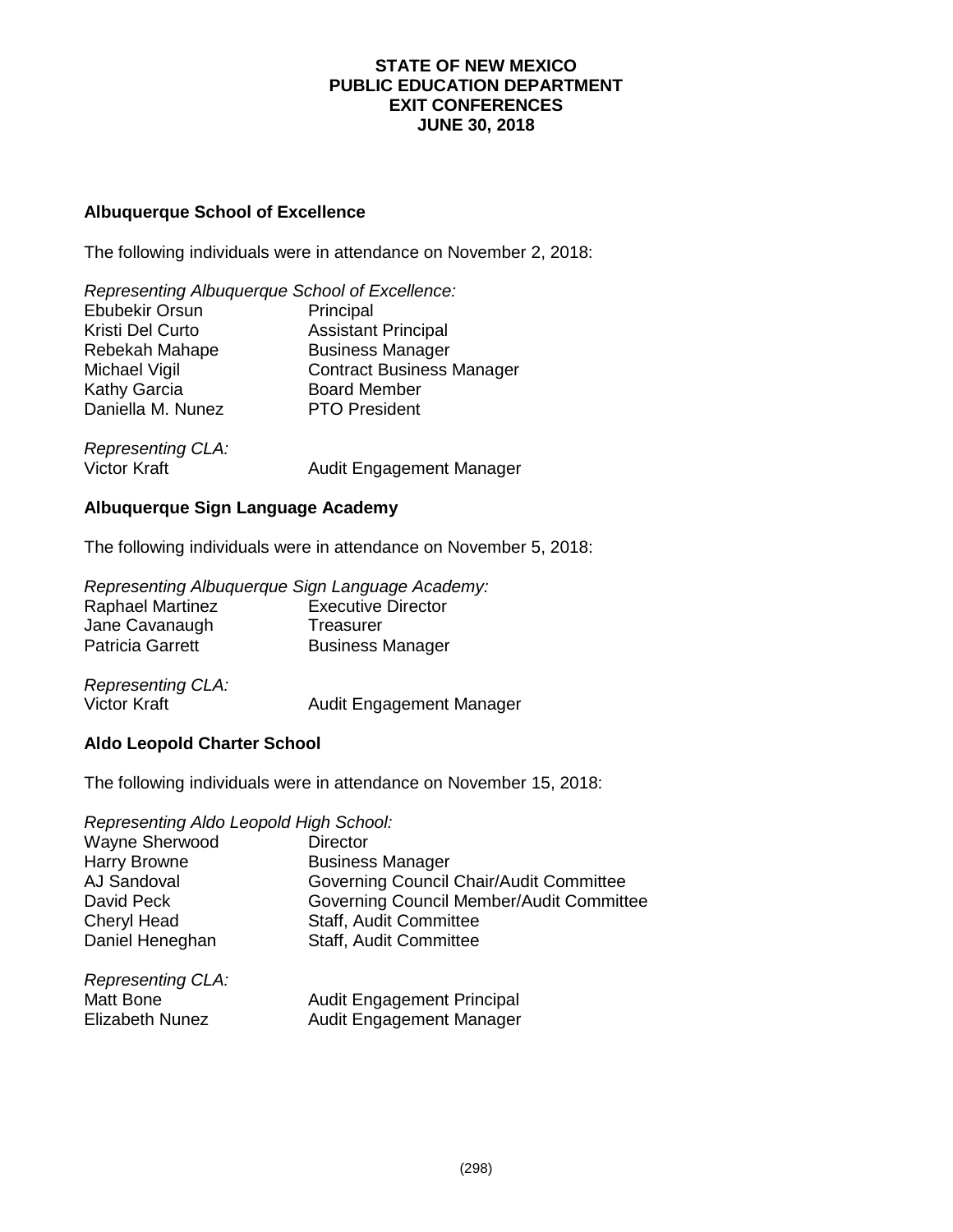# **Alma D'Arte Charter High School**

The following individuals were in attendance on November 13, 2018:

| Representing Alma d'Arte Charter High School: |                                    |
|-----------------------------------------------|------------------------------------|
| <b>Holly Schullo</b>                          | Principal/CAO                      |
| Gene H. Elliott                               | <b>Governing Council President</b> |
|                                               |                                    |

| Representing CLA: |                                   |
|-------------------|-----------------------------------|
| Matt Bone         | <b>Audit Engagement Principal</b> |
| Elizabeth Nunez   | Audit Engagement Manager          |

## **Amy Biehl Charter High School and Foundation**

The following individuals were in attendance on November 5, 2018:

| Representing Amy Biehl Charter High School: |                                               |
|---------------------------------------------|-----------------------------------------------|
| Frank McCulloch                             | <b>Executive Director/Principal</b>           |
| Lisa Tayler                                 | <b>Finance Director</b>                       |
| <b>Betty Seeley</b>                         | <b>Finance Director</b>                       |
| <b>Cliff Wintrode</b>                       | <b>Governing Council Treasurer</b>            |
| Aldis Philipbar                             | <b>Advancement Coordinator for Foundation</b> |
| <b>Olivia Gutierrez</b>                     | <b>Foundation Board Treasurer</b>             |
| <b>Representing CLA:</b>                    |                                               |
| <b>Victor Kraft</b>                         | Audit Engagement Manager                      |

## **Anthony Charter School**

The School closed as of June 30, 2018. The exit conference was included as part of the New Mexico Public Education Department exit conference.

#### **ASK Academy and Foundation**

The following individuals were in attendance on November 8, 2018:

| <b>Assistant General Manager</b> |
|----------------------------------|
|                                  |
|                                  |
|                                  |
|                                  |
|                                  |

| Representing CLA: |                                   |
|-------------------|-----------------------------------|
| Matt Bone         | <b>Audit Engagement Principal</b> |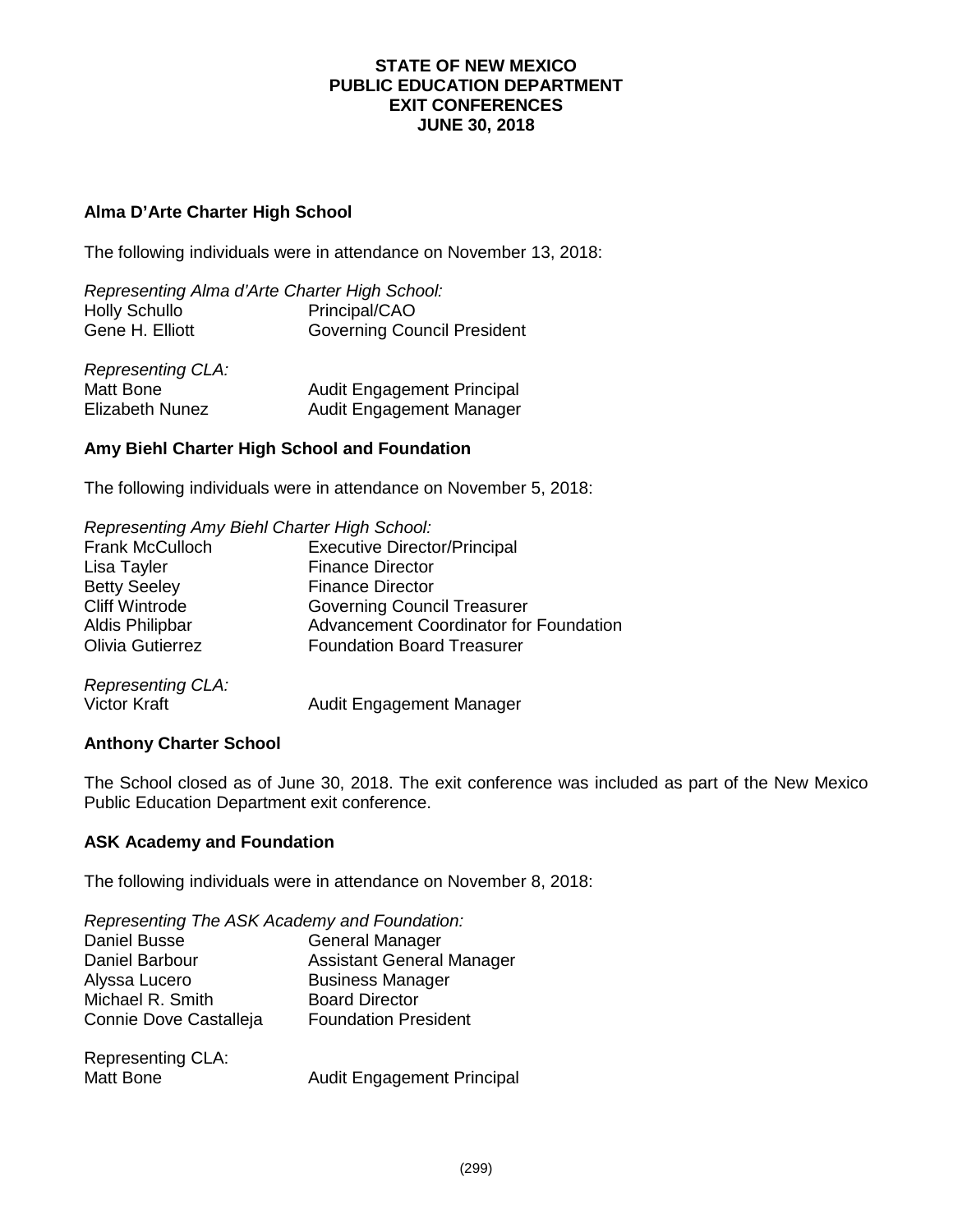## **Cariños de los Niños Charter School**

The School closed as of June 30, 2018. The exit conference was included as part of the New Mexico Public Education Department exit conference.

#### **Cesar Chavez Community School**

The following individuals were in attendance on October 25, 2018:

| Representing Cesar Chavez Community School: |  |
|---------------------------------------------|--|
|                                             |  |
|                                             |  |
| <b>Governing Council Member</b>             |  |
|                                             |  |
|                                             |  |

| <b>Representing CLA:</b> |                                   |
|--------------------------|-----------------------------------|
| Mat Bone                 | <b>Audit Engagement Principal</b> |
| Jeff Roybal              | Engagement In-Charge              |

## **Coral Community Charter School**

The following individuals were in attendance on October 25, 2018:

|                     | Representing Coral Community Charter School: |
|---------------------|----------------------------------------------|
| Lori Bachman        | <b>Executive Director</b>                    |
| Angie Lerner        | <b>CFO/Business Manager</b>                  |
| Abby Lewis          | <b>General Counsel</b>                       |
| <b>Tania Triolo</b> | Governing Council/Audit Committee Member     |
| Mike Reeves         | <b>Audit Committee Member</b>                |
|                     |                                              |

| <b>Representing CLA:</b> |                                   |
|--------------------------|-----------------------------------|
| Matt Bone                | <b>Audit Engagement Principal</b> |

#### **Coral Community Charter School Foundation**

The following individuals were in attendance on November 8, 2018:

|                          | Representing Coral Community Charter School Foundation: |
|--------------------------|---------------------------------------------------------|
| Lori Bachman             | Principal                                               |
| Angie Lerner             | <b>Business Manager of School</b>                       |
| Kellan Mahoney-Chavez    | <b>Executive Director</b>                               |
| <b>Mitchell Biersner</b> | Treasurer                                               |
|                          |                                                         |
| <b>Representing CLA:</b> |                                                         |

| nepresenting OLA. |                                   |
|-------------------|-----------------------------------|
| Matt Bone         | <b>Audit Engagement Principal</b> |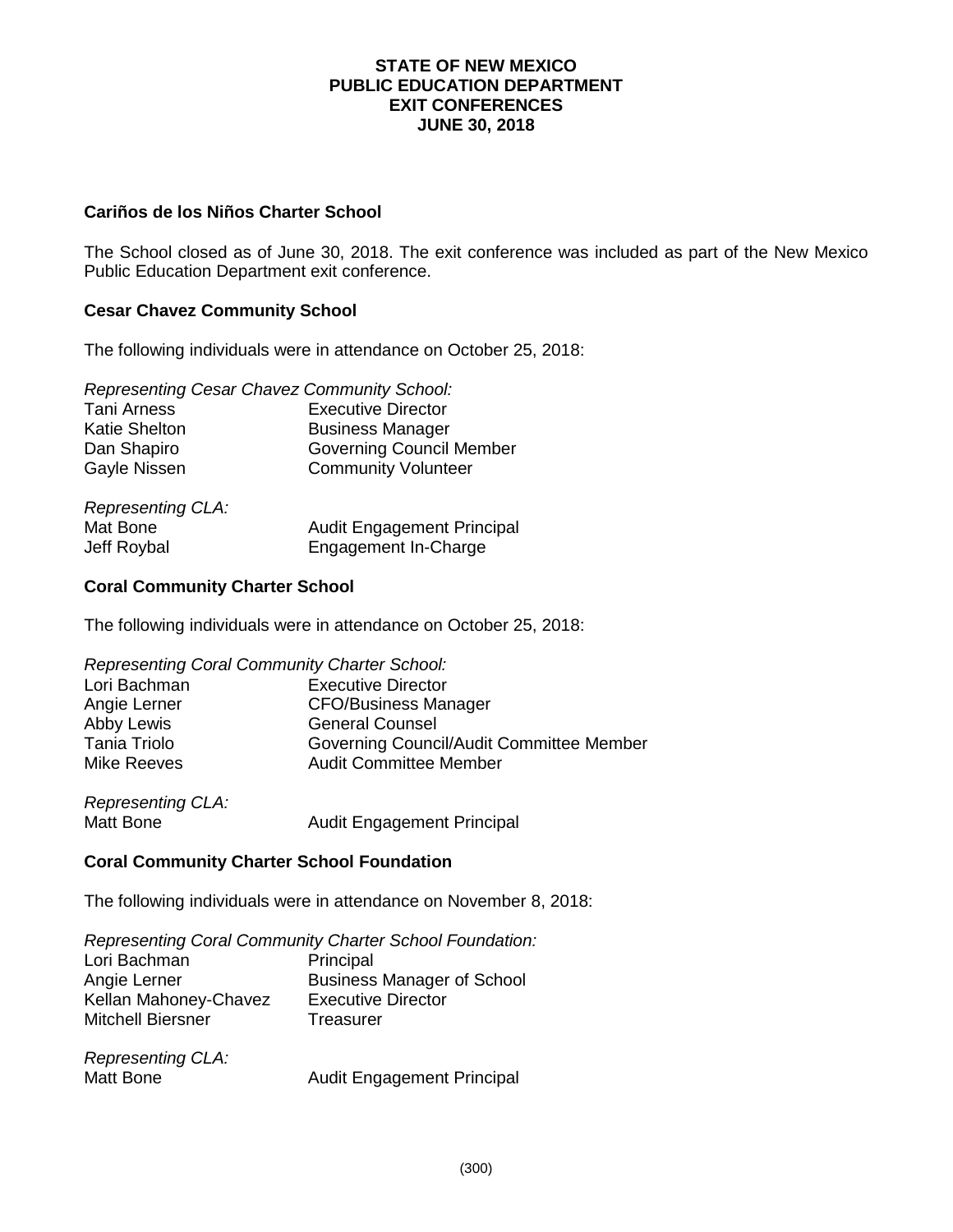## **Cottonwood Classical Preparatory School**

The following individuals were in attendance on November 2, 2018:

|                          | Representing Cottonwood Classical Preparatory School: |
|--------------------------|-------------------------------------------------------|
| Sam Obenshain            | <b>Executive Director</b>                             |
| Rebekah Mahape           | <b>Business Manager</b>                               |
| Michael Vigil            | <b>Business Manager</b>                               |
| Jill P. Van Nortwick     | <b>Governing Council President</b>                    |
| <b>Nicholas Williams</b> | <b>Governing Council Treasurer</b>                    |
|                          |                                                       |

*Representing CLA:* Audit Engagement Manager

# **Dream Diné Charter School**

The following individuals were in attendance on November 16, 2018:

# *Representing Dream Dine Charter School:*

| Tina Deschenie             | <b>Principal/Audit Committee</b>            |
|----------------------------|---------------------------------------------|
| <b>Charlotte Archuleta</b> | <b>Business Manager</b>                     |
| Kristel White              | <b>Office Manager</b>                       |
| Telletha Valenski          | Governing Council President/Audit Committee |

*Representing CLA:*

Audit Engagement Manager

# **DZIŁ DITŁ'ΟΟĺ School of Empowerment, Action and Perseverance (DEAP)**

The following individuals were in attendance on November 14, 2018:

*Representing Dzil Ditl'ooi School of Empowerment, Action and Perseverance:*

| Luella Poblano           | Principal                       |
|--------------------------|---------------------------------|
| <b>Prestene Garnenez</b> | Director of Operations          |
| Rebekah Mahape           | <b>Business Manager</b>         |
| Michael Vigil            | <b>Business Manager</b>         |
| Gavina Sosa              | <b>Governing Council Member</b> |
| <b>Benita Litson</b>     | <b>Governing Council Member</b> |

| <b>Representing CLA:</b> |                                   |
|--------------------------|-----------------------------------|
| Matt Bone                | <b>Audit Engagement Principal</b> |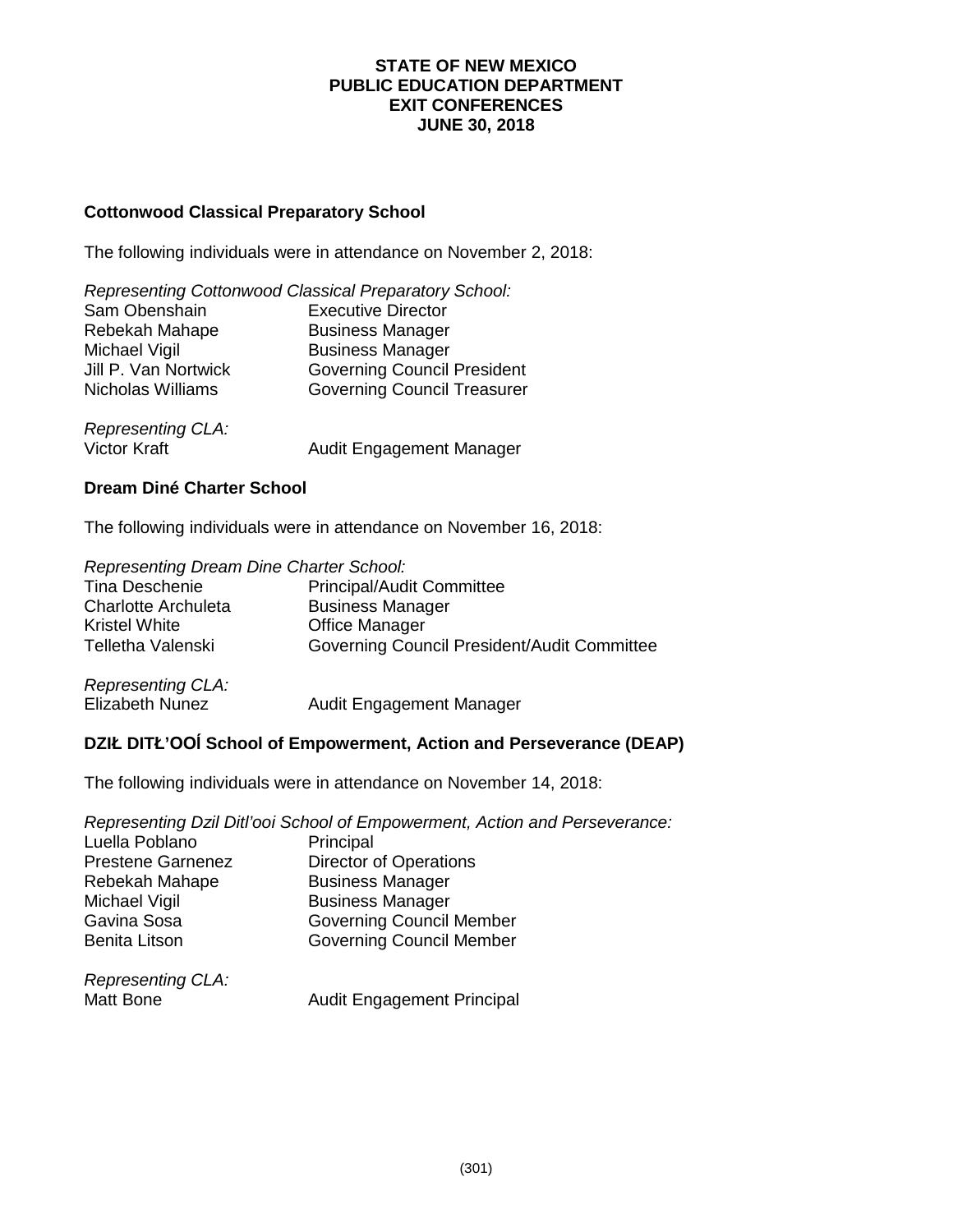# **Estancia Valley Classical Academy and Foundation**

The following individuals were in attendance on November 15, 2018:

|                   | Representing Estancia Valley Classical Academy and Foundation: |
|-------------------|----------------------------------------------------------------|
| <b>Tim Thiery</b> | <b>Executive Director</b>                                      |
| Roger Lenard      | <b>Governing Council President</b>                             |
| Harlan Lawson     | <b>Governing Council Vice President</b>                        |
| Allen MacKrain    | <b>Audit Committee Member</b>                                  |
| Alisha Urquhart   | <b>Foundation Treasurer</b>                                    |
|                   |                                                                |

*Representing CLA:*

Audit Engagement Manager

# **Explore Academy**

The following individuals were in attendance on November 8, 2018:

# *Representing Explore Academy:*

| Justin Baiardo        | School Administrator            |
|-----------------------|---------------------------------|
| Ashley Wolfel         | <b>Business Manager</b>         |
| Ray Barton            | <b>Governing Council Member</b> |
| <b>Kelly Gwartney</b> | Parent                          |

| <b>Representing CLA:</b> |                                   |
|--------------------------|-----------------------------------|
| Matt Bone                | <b>Audit Engagement Principal</b> |

## **Gilbert L. Sena Charter High School**

The following individuals were in attendance on November 14, 2018:

| Representing Gilbert L. Sena Charter High School: |                             |
|---------------------------------------------------|-----------------------------|
| <b>Nadine Torres</b>                              | <b>Executive Director</b>   |
| Ashley Wolfel                                     | <b>Business Manager</b>     |
| Mary Louise Sena                                  | <b>Board President</b>      |
| Tanya Otero-Villalobos                            | <b>Board Vice President</b> |

| <b>Representing CLA:</b> |                          |
|--------------------------|--------------------------|
| Elizabeth Nunez          | Audit Engagement Manager |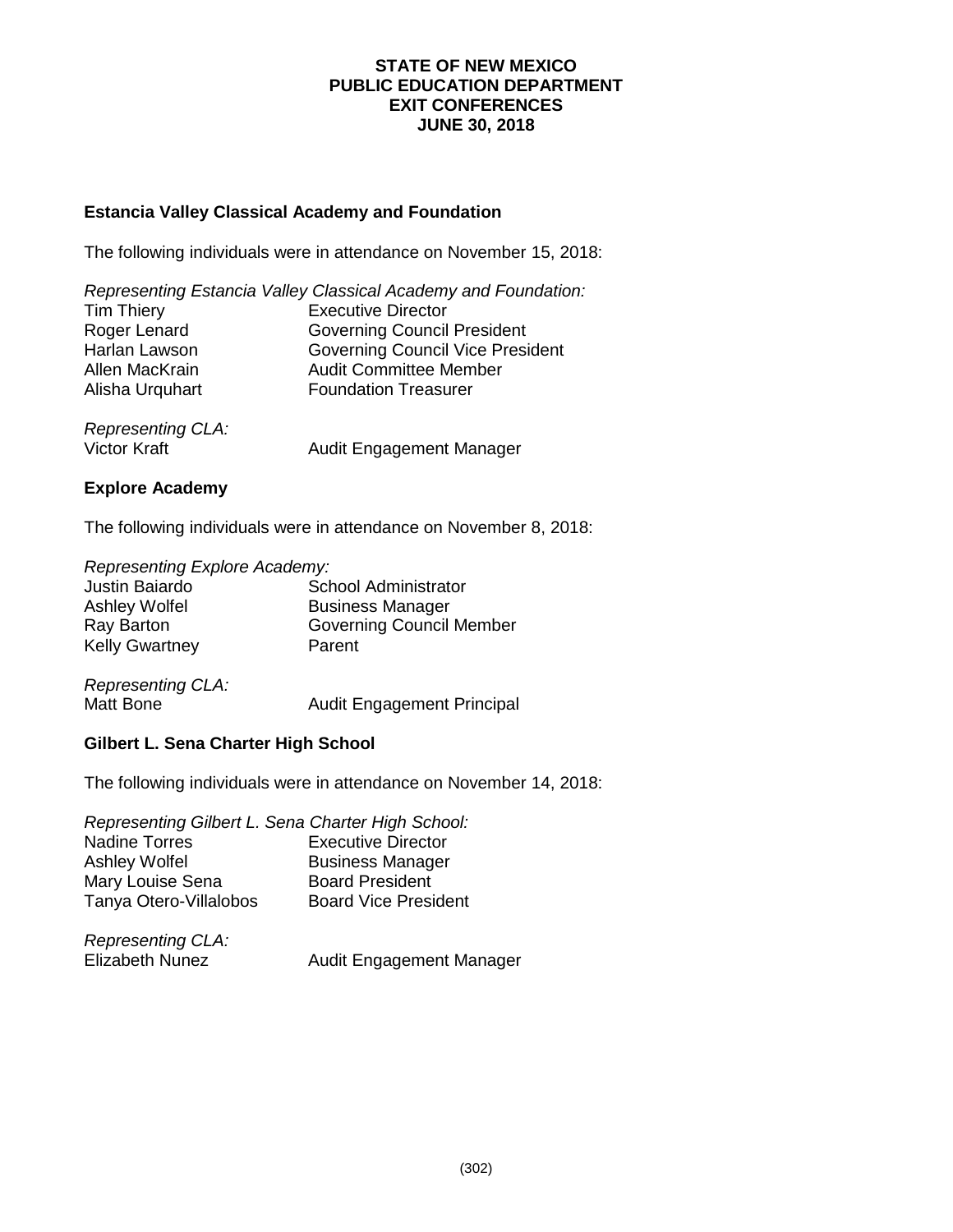## **The Great Academy and Foundation**

The following individuals were in attendance on November 5, 2018:

| <b>Representing Great Academy:</b> |                                    |
|------------------------------------|------------------------------------|
| <b>Jasper Matthews</b>             | <b>Executive Director</b>          |
| <b>Charlotte Archuleta</b>         | <b>Business Manager</b>            |
| <b>Anthony Fairley</b>             | <b>Governing Council President</b> |
| <b>Stacey Boyd</b>                 | <b>Foundation President</b>        |
| <b>Representing CLA:</b>           |                                    |
| <b>Victor Kraft</b>                | Audit Engagement Manager           |

# **Health Leadership High School**

The following individuals were in attendance on November 16, 2018:

| Representing Health Leadership High School: |                               |
|---------------------------------------------|-------------------------------|
| <b>Blanca Lopez</b>                         | <b>Executive Director</b>     |
| David Vigil                                 | <b>Finance Director</b>       |
| Leslie Lujan                                | <b>Audit Committee Member</b> |
| Representing CLA:                           |                               |

| www.commigroup. |                                 |  |
|-----------------|---------------------------------|--|
| Elizabeth Nunez | <b>Audit Engagement Manager</b> |  |

# **Horizon Academy West**

The following individuals were in attendance on November 14, 2018:

*Representing Horizon Academy West:*

| Cynthia Carter        | <b>Director</b>         |
|-----------------------|-------------------------|
| Diana Cordova         | <b>Business Manager</b> |
| Carrie Rodriguez      | <b>Board Member</b>     |
| <b>Storm Gonzalez</b> | <b>Board Member</b>     |
| Representing CLA:     |                         |

Elizabeth Nunez Audit Engagement Manager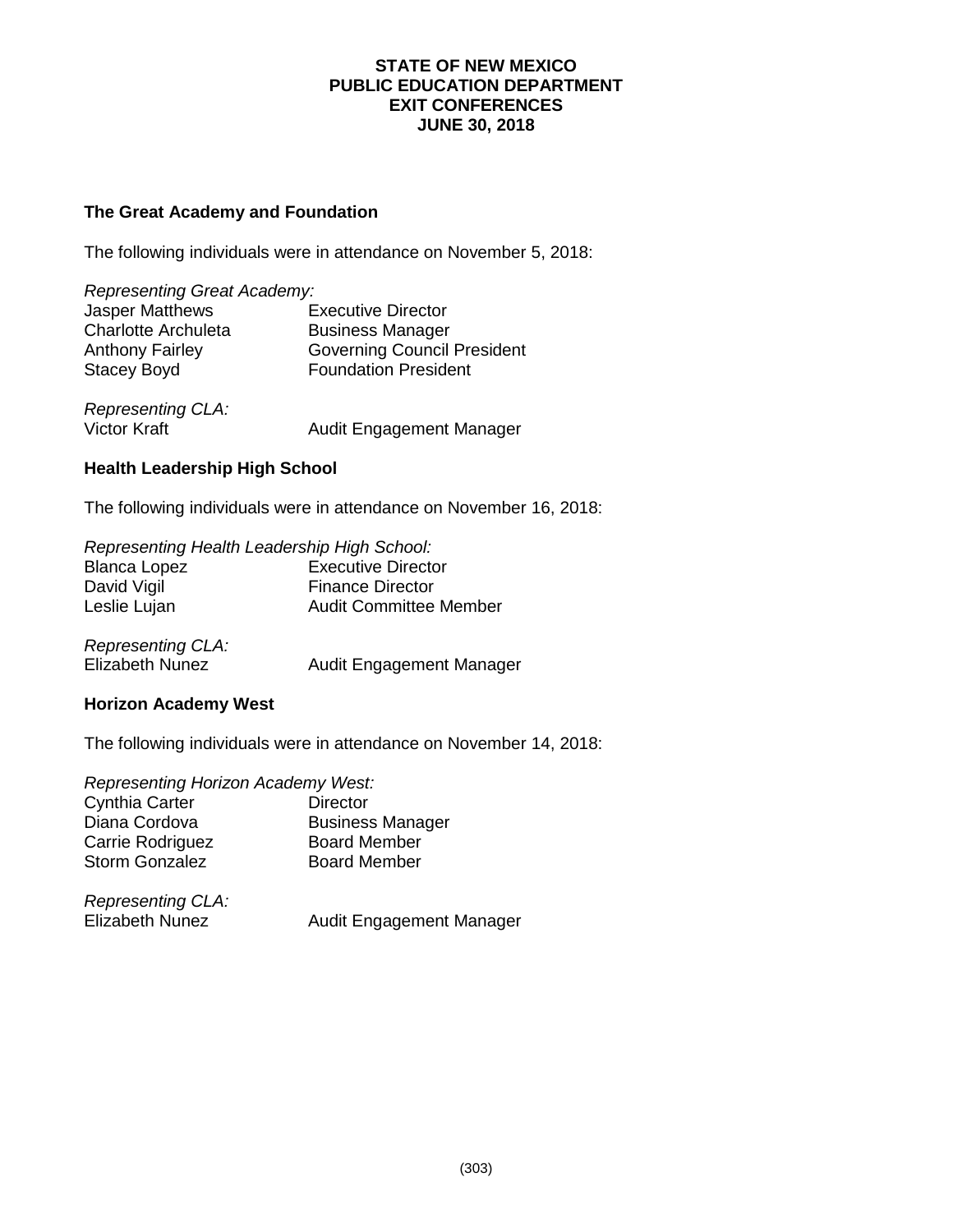## **J. Paul Taylor Academy**

The following individuals were in attendance on November 13, 2018:

| Representing J. Paul Taylor Academy: |                                 |
|--------------------------------------|---------------------------------|
| <b>Christy Takaes</b>                | <b>Executive Director</b>       |
| Vicki K. Chavez                      | <b>Business Manager</b>         |
| Stephanie Haan-Amato                 | <b>Governing Council Chair</b>  |
| Tomasa Shanbhag                      | <b>Governing Council Member</b> |
| <b>Coree King</b>                    | Parent                          |
|                                      |                                 |

*Representing CLA:* Audit Engagement Manager

## **La Academia Dolores Huerta**

The following individuals were in attendance on November 13, 2018:

#### *Representing La Academia Dolores Huerta:*

| Melissa Miranda        | <b>Head Administrator</b>          |
|------------------------|------------------------------------|
| Mirna Rodriguez        | <b>Business Specialist</b>         |
| <b>Robert Palacios</b> | <b>Governing Council Treasurer</b> |
| Michael A. Sena        | <b>Governing Council Member</b>    |
| <b>Michael Smith</b>   | <b>Governing Council Member</b>    |

| Representing CLA: |                                   |
|-------------------|-----------------------------------|
| Matt Bone         | <b>Audit Engagement Principal</b> |
| Elizabeth Nunez   | Audit Engagement Manager          |

## **La Promesa Early Learning Center**

The following individuals were in attendance on October 26, 2018:

*Representing La Promesa Early Learning Center:*

| Judy M. Griego | President                                |
|----------------|------------------------------------------|
| Chris Jones    | Director                                 |
| Julian Munoz   | Governing Council/Audit Committee Member |
| Mike Vigil II  | <b>Contracted Business Manager</b>       |
|                |                                          |

| <b>Representing CLA:</b> |                                   |
|--------------------------|-----------------------------------|
| Matt Bone                | <b>Audit Engagement Principal</b> |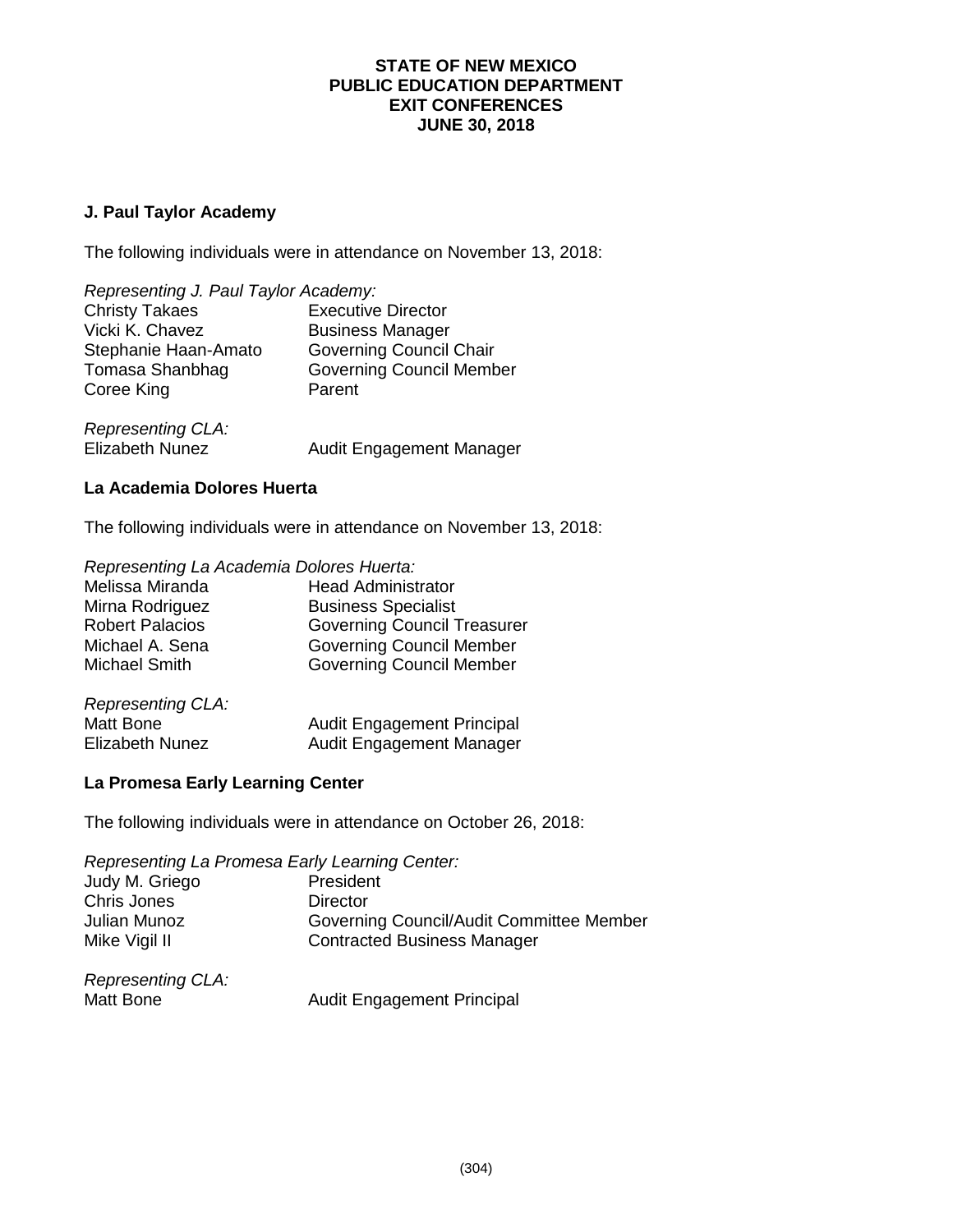## **La Tierra Montessori School of the Arts and Sciences**

The following individuals were in attendance on November 15, 2018:

|                          | Representing La Tierra Montessori School of the Arts and Sciences: |
|--------------------------|--------------------------------------------------------------------|
| <b>Christie Berg</b>     | <b>Head Administrator</b>                                          |
| Deanna Gomez             | <b>Business Manager</b>                                            |
| Julie Ann Hill-Clapp     | Government Council President/Audit Committee President             |
| Representing CLA $\cdot$ |                                                                    |

| <b>ING DIGGEDINING</b> |                          |
|------------------------|--------------------------|
| Elizabeth Nunez        | Audit Engagement Manager |

#### **Las Montanas Charter High School**

The following individuals were in attendance on November 12, 2018:

|                          | Representing Las Montanas Charter High School: |
|--------------------------|------------------------------------------------|
| Caz Martinez             | Director/Principal                             |
| Geri Bennett             | <b>Business Manager</b>                        |
| <b>Michael Davis</b>     | <b>Board Member</b>                            |
| <b>Representing CLA:</b> |                                                |

Elizabeth Nunez Audit Engagement Manager

## **MASTERS Program**

The following individuals were in attendance on October 31, 2018:

#### *Representing Masters Program:*

| Anne Salzman             | Principal                     |
|--------------------------|-------------------------------|
| Lisa Lucas               | <b>Business Manager</b>       |
| John Triolo              | <b>Board President</b>        |
| Jennifer Sanchez         | <b>Board Secretary</b>        |
| <b>Representing CLA:</b> |                               |
| Matt Bone                | <b>Audit Engagement Princ</b> |

# **McCurdy Charter School**

The following individuals were in attendance on November 19, 2018:

Audit Engagement Principal

*Representing McCurdy Charter School:* Deborah Bennett Anderson Chairperson<br>Nancy O'Bryan Treasurer Nancy O'Bryan<br>Deanna Gomez **Business Manager** 

| <b>Representing CLA:</b> |                                   |
|--------------------------|-----------------------------------|
| Matt Bone                | <b>Audit Engagement Principal</b> |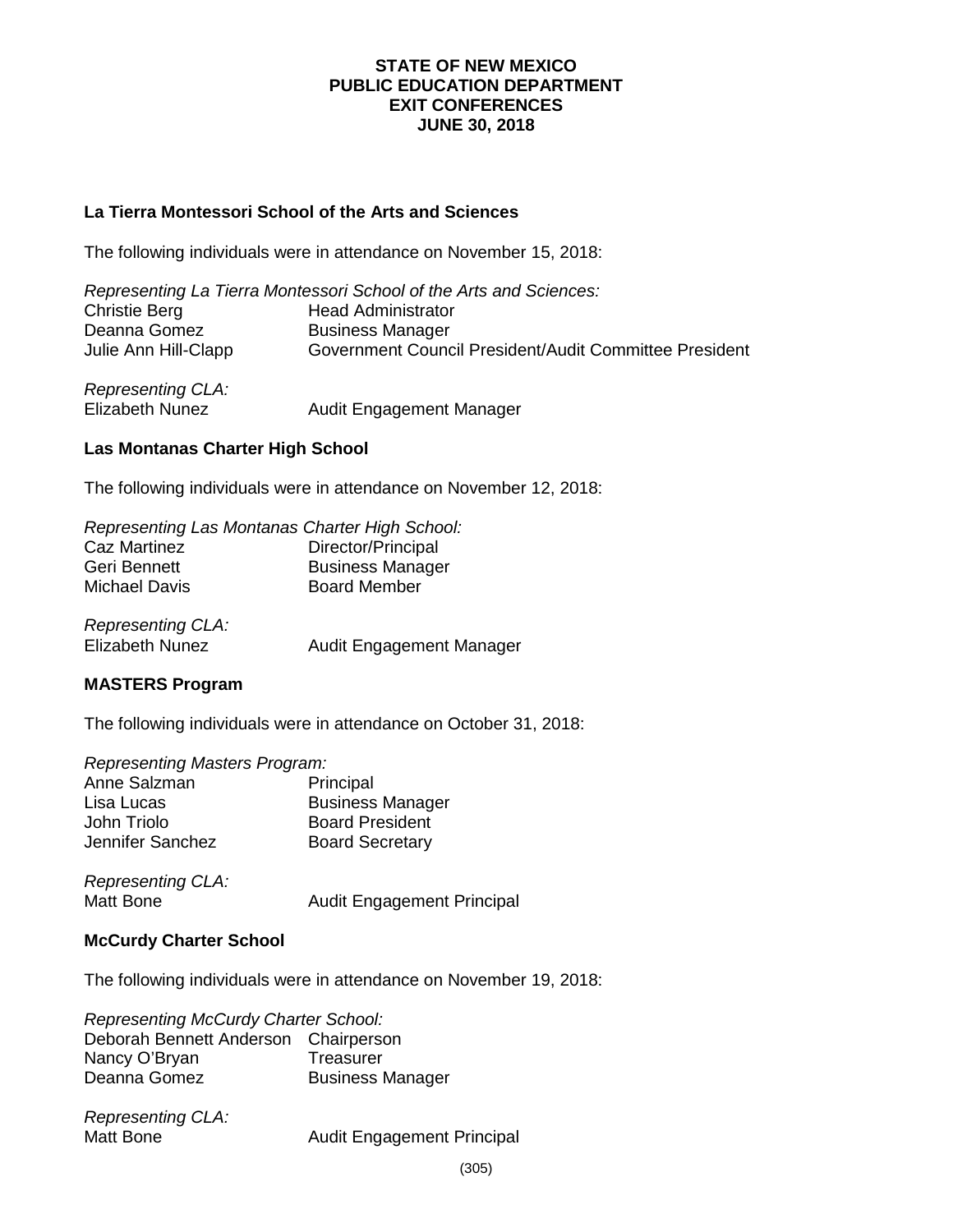## **Media Arts Collaborative Charter School**

The following individuals were in attendance on November 16, 2018:

| Representing Media Arts Collaborative Charter School: |                           |  |
|-------------------------------------------------------|---------------------------|--|
| Jonathan Dooley                                       | Principal                 |  |
| <b>Patrick Kelly</b>                                  | <b>Business Manager</b>   |  |
| Ryan Salway                                           | Multimedia Teacher/Parent |  |
|                                                       |                           |  |

| <b>Representing CLA:</b> |                          |
|--------------------------|--------------------------|
| Elizabeth Nunez          | Audit Engagement Manager |

## **Mission Achievement and Success Charter School**

The following individuals were in attendance on November 14, 2018:

| Representing Mission Achievement and Success Charter School: |                         |  |  |
|--------------------------------------------------------------|-------------------------|--|--|
| JoAnn Mitchell                                               | Principal               |  |  |
| Amber Pena                                                   | <b>Business Manager</b> |  |  |
| Bruce E. Langston                                            | <b>Board Chairman</b>   |  |  |
|                                                              |                         |  |  |

*Representing CLA:*

Audit Engagement Manager

## **Monte Del Sol Charter School and Foundation**

The following individuals were in attendance on November 14, 2018:

| Representing Monte Del Sol Charter School and Foundation: |                                  |  |
|-----------------------------------------------------------|----------------------------------|--|
| A. Robert Jessen                                          | <b>Head Learner</b>              |  |
| Michael Smith                                             | <b>Governing Board President</b> |  |
| Maria Fidalgo                                             | <b>Business Manager</b>          |  |

*Representing CLA:*

Audit Engagement Manager

#### **Montessori Elementary School**

The following individuals were in attendance on November 2, 2018:

| Representing Montessori Elementary School: |                                                |  |
|--------------------------------------------|------------------------------------------------|--|
| Mary Jane Besante                          | <b>Director</b>                                |  |
| Stan Albrycht                              | <b>Business Manager</b>                        |  |
| Jeffrey A. Li                              | <b>Community Member/Audit Committee Member</b> |  |
| <b>Representing CLA:</b>                   |                                                |  |
| <b>Victor Kraft</b>                        | Audit Engagement Manager                       |  |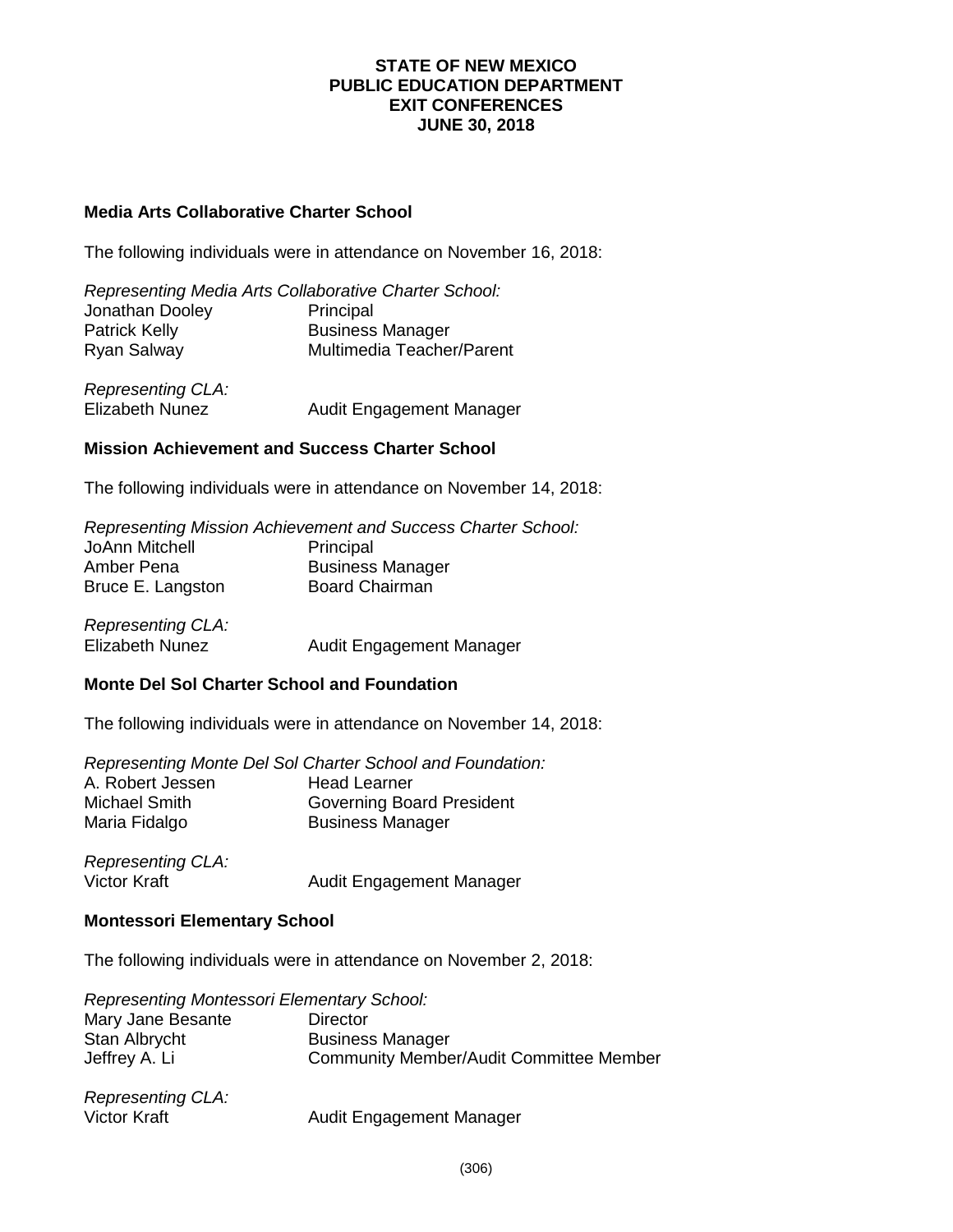## **New America School**

The following individuals were in attendance on November 16, 2018:

| Representing New America School: |                          |
|----------------------------------|--------------------------|
| Latricia Mathis                  | Principal                |
| Juan R. Vigil                    | President                |
| Mike Vigil II                    | <b>Business Manager</b>  |
| <b>Charlotte Archuleta</b>       | Treasurer                |
| <b>Representing CLA:</b>         |                          |
| <b>Elizabeth Nunez</b>           | Audit Engagement Manager |

## **New America School of Las Cruces**

The following individuals were in attendance on November 13, 2018:

| Representing New America School of Las Cruces: |                                   |  |
|------------------------------------------------|-----------------------------------|--|
| Margarita Porter                               | Principal                         |  |
| Veronica Gonzalez                              | <b>Assistant Business Manager</b> |  |
| Jennifer Kozlowski                             | <b>Board Member</b>               |  |
|                                                |                                   |  |

*Representing CLA:*

Audit Engagement Manager

#### **New Mexico Connections Academy**

The following individuals were in attendance on November 15, 2018:

*Representing New Mexico Connections Academy:*

| Elisa Bohannon | Principal               |
|----------------|-------------------------|
| Michael Vigil  | <b>Business Manager</b> |
| Alyssa Lucero  | <b>Business Manager</b> |
| Jerry Schalow  | <b>Board Treasurer</b>  |
|                |                         |

| <b>Representing CLA:</b> |  |  |
|--------------------------|--|--|
| Victor Kraft             |  |  |

Audit Engagement Manager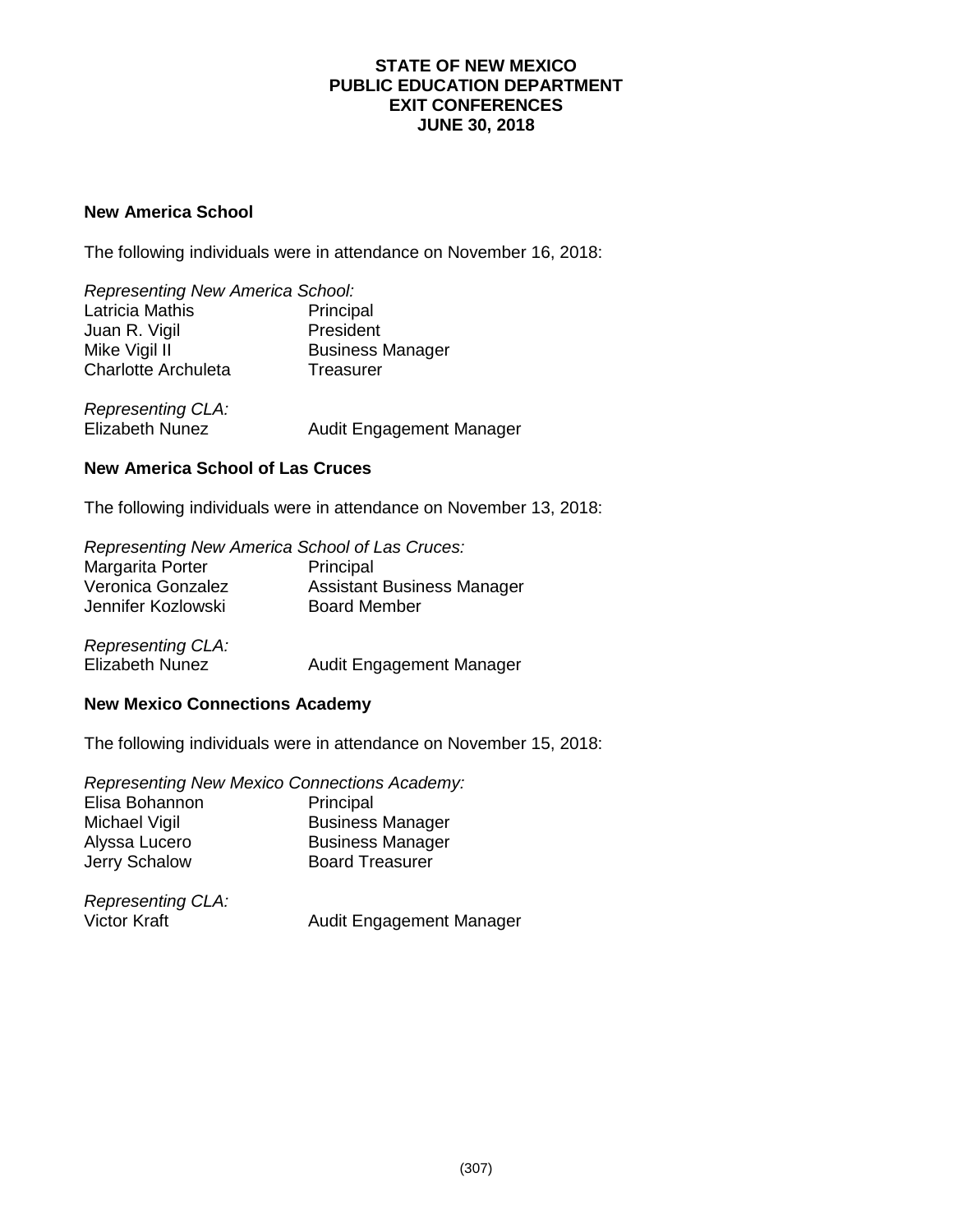## **New Mexico School for the Arts**

The following individuals were in attendance on November 14, 2018:

| Representing New Mexico School for the Arts: |                                    |
|----------------------------------------------|------------------------------------|
| <b>Eric Crites</b>                           | <b>Head of School</b>              |
| Elizabeth Romero                             | <b>Business Manager</b>            |
| <b>Greg Hunt</b>                             | <b>Governing Council Treasurer</b> |
| <b>Representing CLA:</b><br>Matt Bone        | <b>Audit Engagement Principal</b>  |

## **North Valley Academy**

The following individuals were in attendance on October 26, 2018:

#### *Representing North Valley Academy:*

| Susan McConnell        | Principal                     |
|------------------------|-------------------------------|
| Sarah Pina             | <b>Business Manager</b>       |
| <b>Judy Bergs</b>      | <b>Audit Committee Member</b> |
| Gayle Edward           | <b>Audit Committee Member</b> |
| Claudia Zamora         | <b>Audit Committee Member</b> |
| <b>Brian Wilkening</b> | <b>Audit Committee Member</b> |
| Amanda Catanzano       | Parent                        |
|                        |                               |

*Representing CLA:*

Audit Engagement Principal

# **Red River Valley Charter School**

The following individuals were in attendance on November 2, 2018:

*Representing Red River Valley Charter School:* Courtney Henderson President<br>
Heather Larson Treasurer Heather Larson<br>Zach Kirchgessner **Business Manager** Tonya Lewis Parent

| <b>Representing CLA:</b> |                          |
|--------------------------|--------------------------|
| Victor Kraft             | Audit Engagement Manager |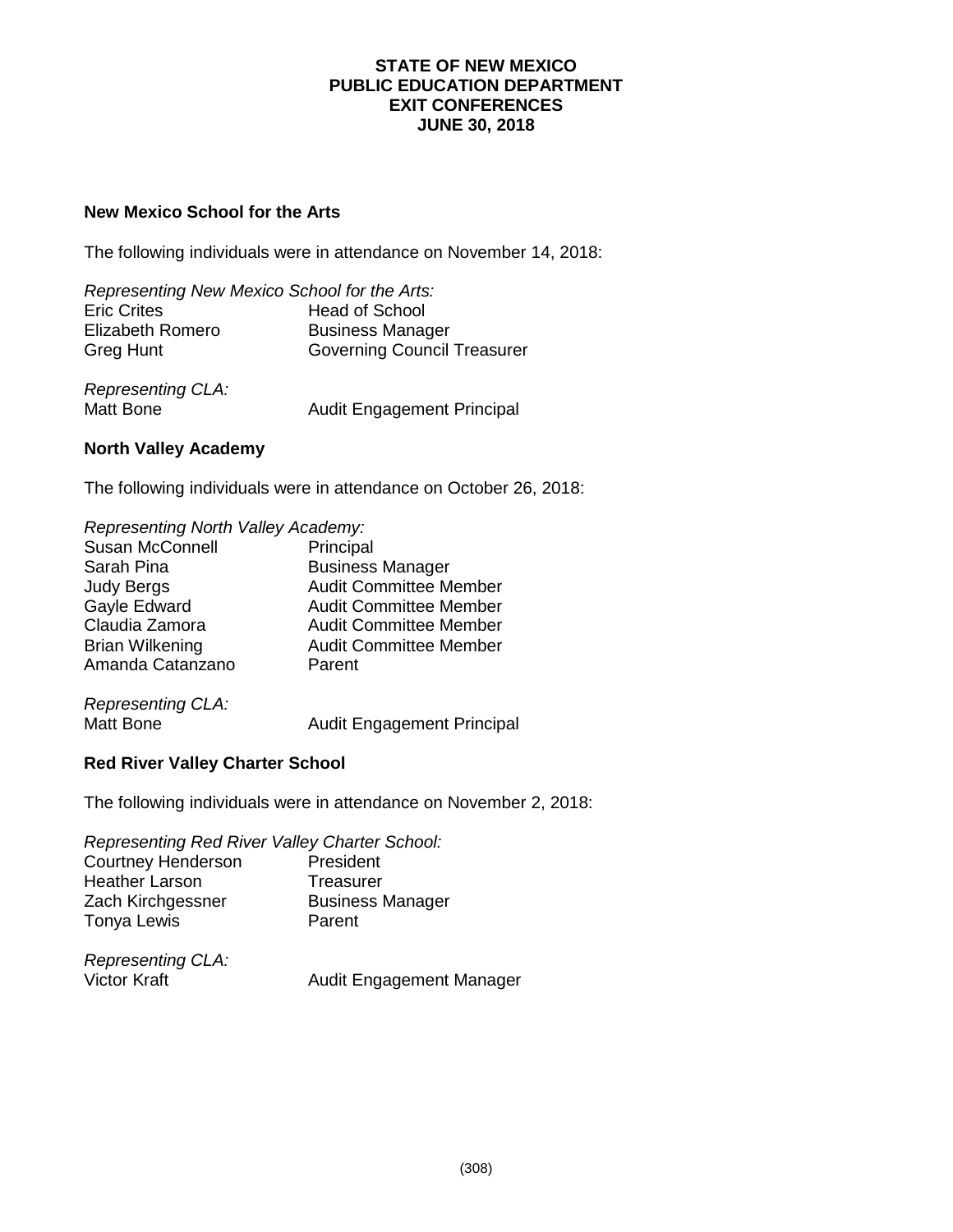# **Roots and Wings Community School**

The following individuals were in attendance on November 15, 2018:

|                     | Representing Roots and Wings Community School: |
|---------------------|------------------------------------------------|
| <b>Mark Richert</b> | Director                                       |
| Sarah Pina          | <b>Business Manager</b>                        |
| Erica Lannon        | <b>Governing Council Member</b>                |
|                     |                                                |

| <b>Representing CLA:</b> |                          |
|--------------------------|--------------------------|
| Elizabeth Nunez          | Audit Engagement Manager |

## **Sandoval Academy for Bilingual Education**

The following individuals were in attendance on November 14, 2018:

| Representing Sandoval Academy for Bilingual Education: |                         |
|--------------------------------------------------------|-------------------------|
| Jackie Rodriguez                                       | Director/Principal      |
| <b>Ashley Wolfel</b>                                   | <b>Business Manager</b> |
| Mario X. Martinez                                      | <b>Community Member</b> |

| <b>Representing CLA:</b> |                          |
|--------------------------|--------------------------|
| Elizabeth Nunez          | Audit Engagement Manager |

## **School of Dreams Academy and School of Dreams Educational Foundation**

The following individuals were in attendance on November 19, 2018:

|                          | Representing School of Dreams Academy and School of Dreams Educational Foundation: |
|--------------------------|------------------------------------------------------------------------------------|
| Michael S. Ogas          | Superintendent                                                                     |
| Donna Jarvis             | <b>Business Manager</b>                                                            |
| Leigh Van Gilst          | CPA                                                                                |
| <b>Kathy Chavez</b>      | <b>Governing Council Member</b>                                                    |
| <b>Representing CLA:</b> |                                                                                    |
| $M0$ <sup>++</sup> $D0$  | Audit Engogamont Drinoinol                                                         |

| Matt Bone       | <b>Audit Engagement Principal</b> |
|-----------------|-----------------------------------|
| Elizabeth Nunez | Audit Engagement Manager          |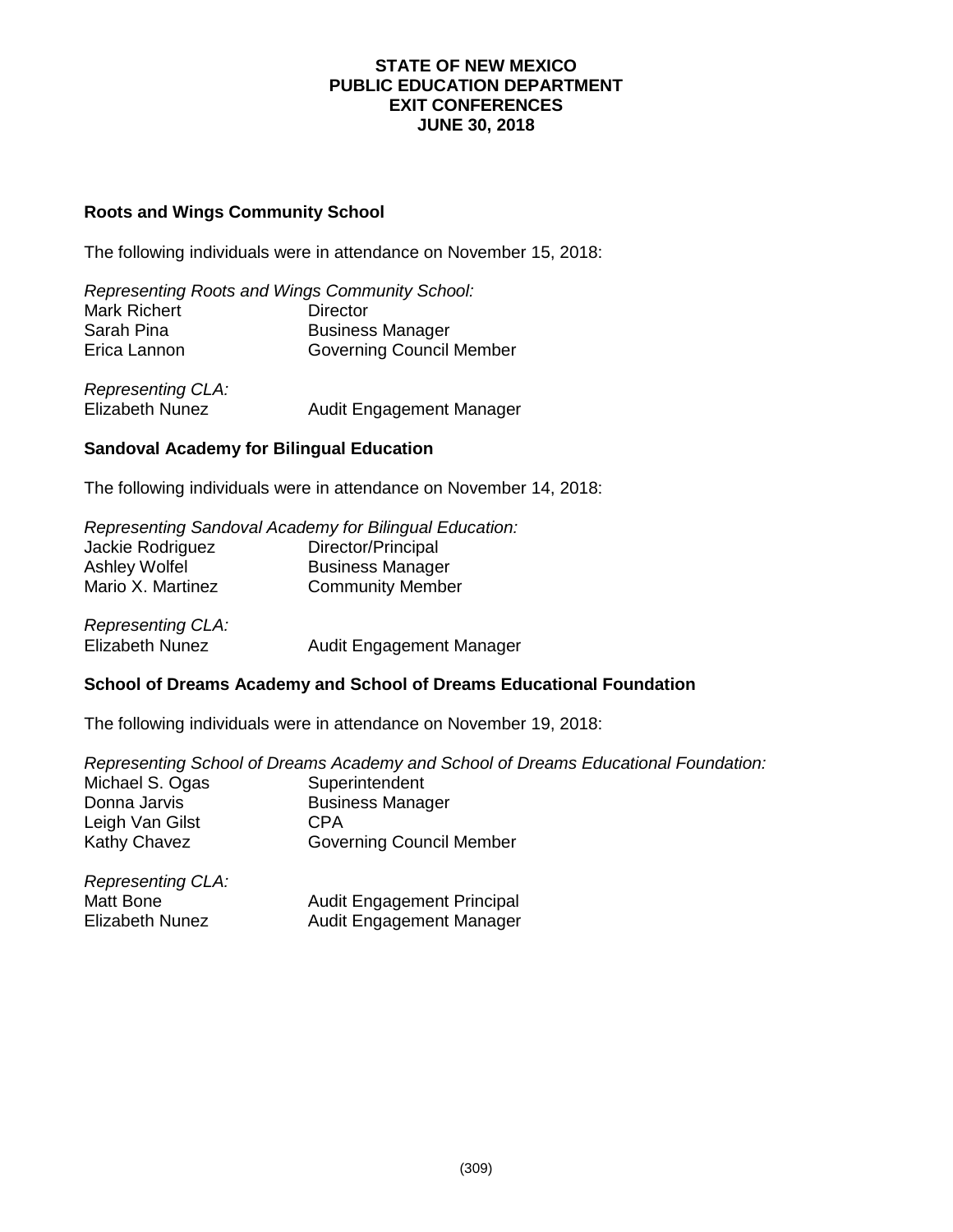## **Six Directions Indigenous School**

The following individuals were in attendance on October 26, 2018:

| Representing Six Directions Indigenous School: |  |
|------------------------------------------------|--|
| <b>Business Manager</b>                        |  |
| <b>Governing Council Member</b>                |  |
|                                                |  |
|                                                |  |

| <b>Representing CLA:</b> |                                   |
|--------------------------|-----------------------------------|
| Matt Bone                | <b>Audit Engagement Principal</b> |

# **South Valley Preparatory School**

The following individuals were in attendance on November 16, 2018:

| Representing South Valley Preparatory School:      |                               |
|----------------------------------------------------|-------------------------------|
| Charlotte Alderete-Trujillo                        | <b>Executive Director</b>     |
| <b>Alfred Martinez</b>                             | <b>Business Manager</b>       |
| Norman Colter                                      | <b>Audit Committee Member</b> |
| <b>Andrew Cavalier</b>                             | <b>Audit Committee Member</b> |
| <b>Representing CLA:</b><br><b>Elizabeth Nunez</b> | Audit Engagement Manager      |
|                                                    |                               |

# **Southwest Aeronautics, Mathematics and Science Academy**

The following individuals were in attendance on November 11, 2018:

|                   | Representing Southwest Aeronautics, Mathematics and Science Academy: |
|-------------------|----------------------------------------------------------------------|
| Coreen Carrillo   | Principal                                                            |
| Ronda Joyce       | <b>Business Manager</b>                                              |
| Alice Chavez      | <b>Assistant Business Manager</b>                                    |
| Larry Kennedy     | <b>Governing Council Member</b>                                      |
| LyDawn Blount     | <b>Audit Committee Member</b>                                        |
| <b>Scott Peck</b> | <b>Audit Committee Member</b>                                        |
| Representing CLA: |                                                                      |

Audit Engagement Manager

| <b>Representing CLA:</b> |                          |
|--------------------------|--------------------------|
| <b>Elizabeth Nunez</b>   | Audit Engagement Manager |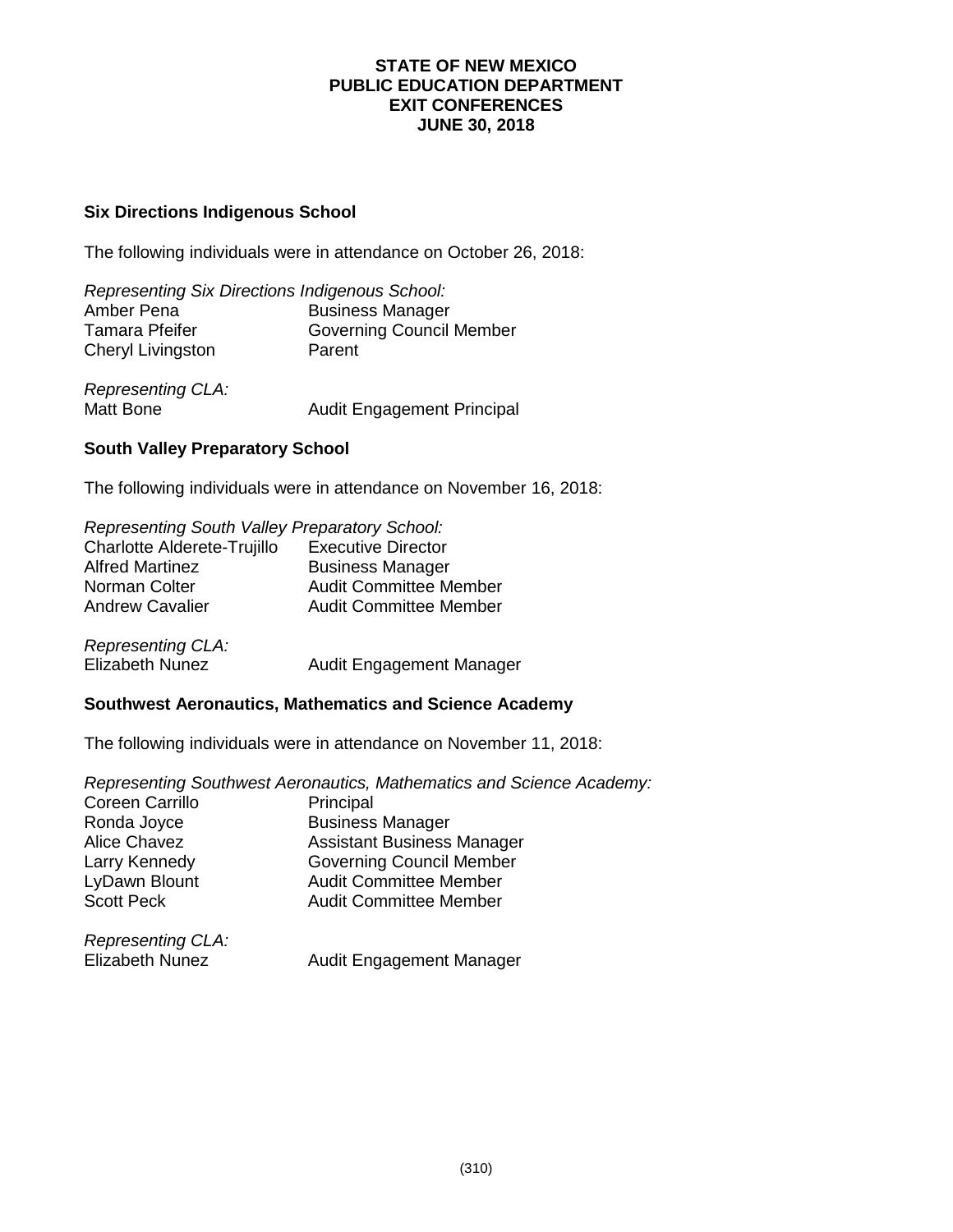## **Southwest Preparatory Learning Center**

The following individuals were in attendance on November 14, 2018:

|                       | Representing Southwest Preparatory Learning Center: |
|-----------------------|-----------------------------------------------------|
| <b>Robert Pasztor</b> | <b>Head Administrator</b>                           |
| Maria Eugenia Reyes   |                                                     |
| de Foster             | <b>Site Business Manager</b>                        |
| Justine Vigil         | <b>Business Manager</b>                             |
| Aaron Redd            | <b>Governing Council President</b>                  |
|                       |                                                     |

*Representing CLA:* Audit Engagement Manager

## **Southwest Secondary Learning Center**

The following individuals were in attendance on November 14, 2018:

|                       | Representing Southwest Secondary Learning Center |
|-----------------------|--------------------------------------------------|
| <b>Christine Lutz</b> | <b>Head Administrator</b>                        |
| Walter Feldman        | <b>Assistant Principal</b>                       |
| Justine Vigil         | <b>Business Manager</b>                          |
| Savannah Lopez        | <b>Executive Assistant/HR Specialist</b>         |
| <b>Heather Riley</b>  | <b>Office Clerk</b>                              |
| Laura Sanders         | <b>Governing Council Secretary</b>               |
| Michael Hamel         | <b>Governing Council Member</b>                  |
| <b>Steve Sanders</b>  | <b>Audit Committee Member</b>                    |
|                       |                                                  |
|                       |                                                  |

*Representing CLA:* Audit Engagement Manager

## **Taos Academy Charter School**

The following individuals were in attendance on November 14, 2018:

| Representing Taos Academy Charter School: |                                   |
|-------------------------------------------|-----------------------------------|
| <b>Traci Filiss</b>                       | <b>Head Administrator</b>         |
| Deanna Gomez                              | <b>Business Manager</b>           |
| Don Bush                                  | <b>Community Member</b>           |
| <b>Representing CLA:</b>                  |                                   |
| Matt Bone                                 | <b>Audit Engagement Principal</b> |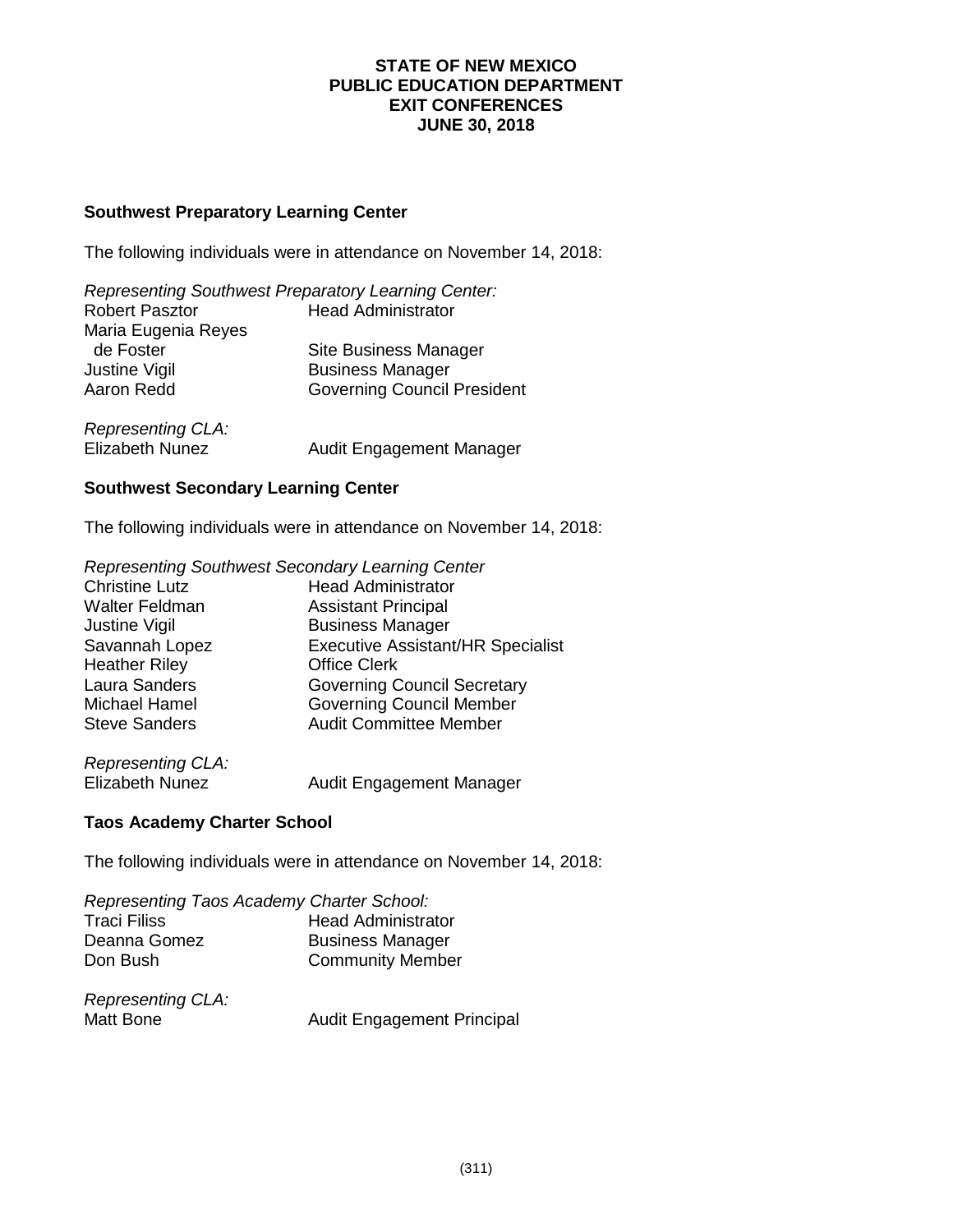## **Taos Integrated School of the Arts**

The following individuals were in attendance on November 16, 2018:

| Representing Taos Integrated School of the Arts: |                                             |
|--------------------------------------------------|---------------------------------------------|
| <b>Richard Greywolf</b>                          | Principal                                   |
| Deanna Gomez                                     | <b>Business Manager</b>                     |
| Julee LaMure                                     | Governing Council President/Audit Committee |
| Pennie Herrera-Wardlow                           | <b>Audit Committee/Board Member</b>         |
| Sadie Acedo                                      | <b>Parent Member</b>                        |
| Mary Emory                                       | <b>Community Member</b>                     |
|                                                  |                                             |

*Representing CLA:*

Audit Engagement Principal

#### **Taos International Charter School**

The following individuals were in attendance on November 9, 2018:

| Representing Taos International Charter School: |                                    |
|-------------------------------------------------|------------------------------------|
| Nadine Vigil                                    | Principal                          |
| Alyssa Lucero                                   | <b>Business Manager</b>            |
| Carla Romero                                    | <b>Governing Council President</b> |
| Anna Parraz-Romero                              | <b>Governing Council Secretary</b> |
| Doama Solorzano                                 | <b>Community Finance Chair</b>     |
|                                                 |                                    |

*Representing CLA:*

Audit Engagement Principal

#### **Technology Leadership High School**

The following individuals were in attendance on October 26, 2018:

*Representing Technology Leadership High School:*

| Kara Cortazzo  | Principal               |
|----------------|-------------------------|
| Yolanda Tafoya | <b>Business Manager</b> |
| Al Hernandez   | <b>Board President</b>  |
| John Mierzwa   | <b>Board Member</b>     |

| <b>Representing CLA:</b> |                                   |
|--------------------------|-----------------------------------|
| Matt Bone                | <b>Audit Engagement Principal</b> |
| Jeff Roybal              | <b>Audit Senior Associate</b>     |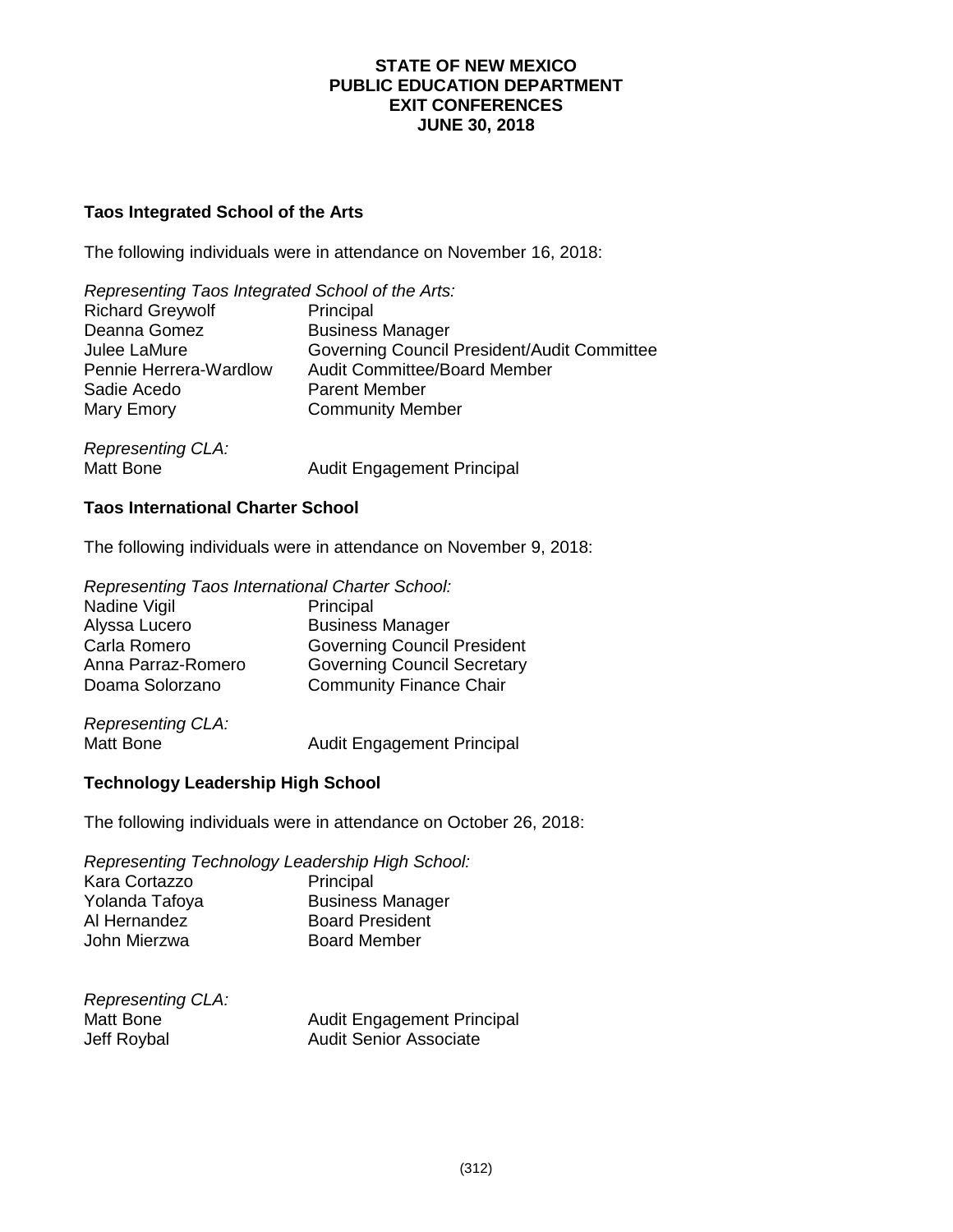## **Tierra Adentro**

The following individuals were in attendance on October 26, 2018:

| Representing Tierra Adentro: |                                    |
|------------------------------|------------------------------------|
| Veronica Torres              | Co-Director                        |
| Amber Pena                   | <b>Business Manager</b>            |
| <b>Sandy Martinez</b>        | <b>Governing Council President</b> |
| Theresa Archuleta            | Parent                             |
|                              |                                    |

*Representing CLA:* Audit Engagement Principal

# **Tierra Encantada Charter School**

The following individuals were in attendance on October 31, 2018:

| Representing Tierra Encantada Charter School: |  |
|-----------------------------------------------|--|
| <b>Director</b>                               |  |
| <b>Business Manager</b>                       |  |
| <b>Business Office Support</b>                |  |
| <b>Finance Committee Member</b>               |  |
| <b>Governing Board Member</b>                 |  |
| <b>Parent Member</b>                          |  |
|                                               |  |

*Representing CLA:*

Audit Engagement Principal

## **Turquoise Trail Charter School**

The following individuals were in attendance on October 18, 2018:

|                    | Representing Turquoise Trail Charter School and Foundation: |
|--------------------|-------------------------------------------------------------|
| Floyd J. Trujillo  | President                                                   |
| <b>Ray Griffin</b> | <b>Head Administrator</b>                                   |
| Jenny Chrysler     | <b>Business Manager</b>                                     |
| Miranda Mascarenas | <b>Audit Committee Member</b>                               |
| Martin Dryden      | Parent                                                      |
|                    |                                                             |

| <b>Representing CLA:</b> |                                   |
|--------------------------|-----------------------------------|
| Matt Bone                | <b>Audit Engagement Principal</b> |